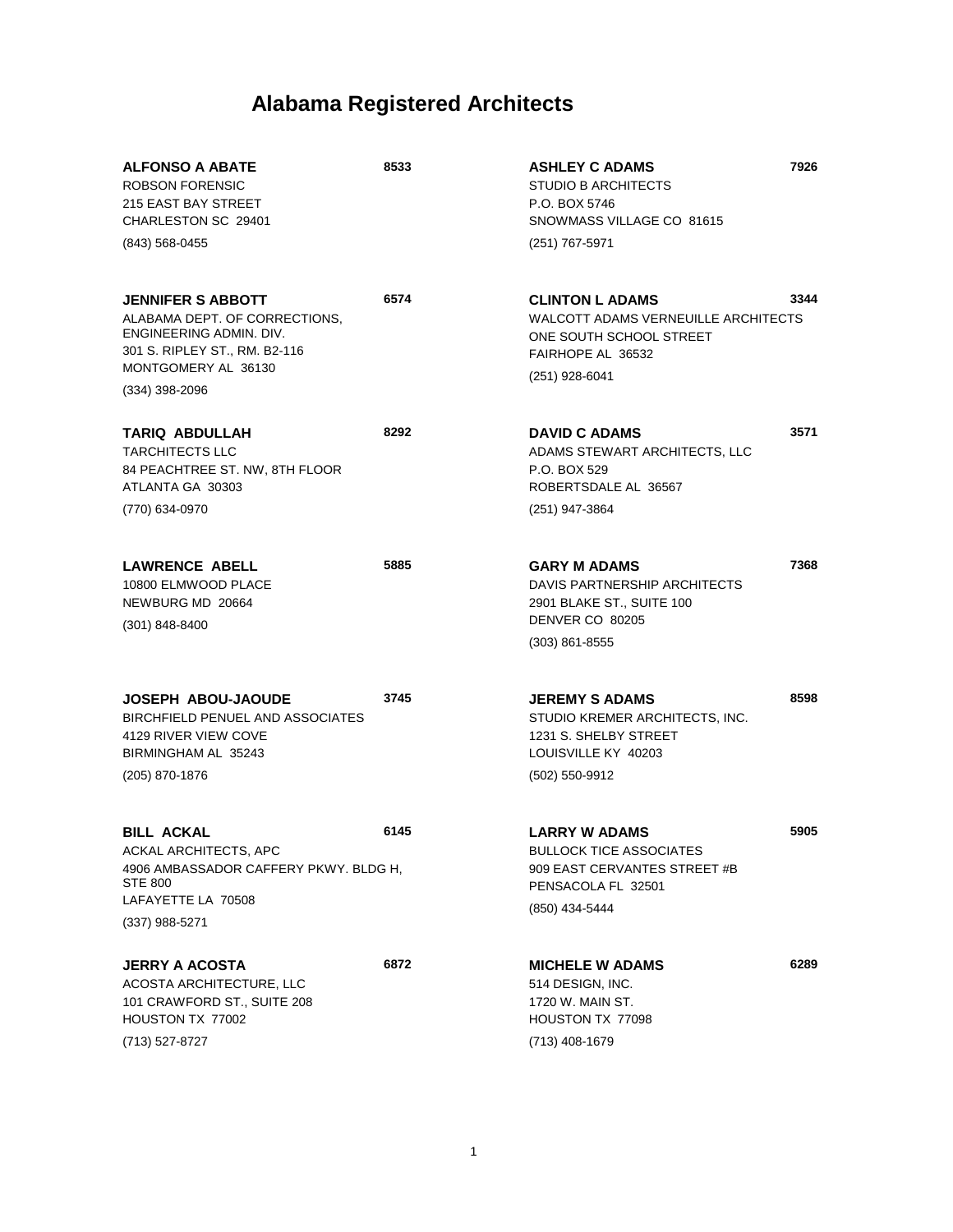| <b>ROSS G ADAMS</b><br>ADAMS + ASSOCIATES ARCHITECTURE<br>126 NORTH MAIN STREET<br>MOORESVILLE NC 28115<br>(704) 664-1311                     | 4760 | NATHAN T ADOLF<br>RIMKUS CONSULTING GROUP, INC.<br>3008 NW 62ND TERRACE<br>KANSAS CITY MO 64151<br>(913) 957-0263              | 8612 |
|-----------------------------------------------------------------------------------------------------------------------------------------------|------|--------------------------------------------------------------------------------------------------------------------------------|------|
|                                                                                                                                               |      |                                                                                                                                |      |
| <b>PATRICK T ADDISON</b><br>PH&J ARCHITECTS INC<br>807 SOUTH MCDONOUGH STREET<br>MONTGOMERY AL 36104                                          | 4564 | <b>ANTONIN AECK</b><br><b>LORD. AECK &amp; SARGENT</b><br>1175 PEACHTREE ST., STE. 2400<br>ATLANTA GA 30361                    | 4941 |
| (334) 265-8781                                                                                                                                |      | (404) 253-1400                                                                                                                 |      |
| ALEXANDER A ADEKANMBI<br>AXIS INFRASTRUCTURE, LLC<br>1111 CAMBRIDGE SQUARE, SUITE C<br>ALPHARETTA GA 30009                                    | 7360 | <b>GHADER AFSHARI-MIRAK</b><br>EJES INC<br>12801 NORTH CENTRAL EXPRESSWAY, SUITE<br>700<br>DALLAS TX 75243                     | 8811 |
| (404) 747-9419                                                                                                                                |      | $(214)$ 343-1210                                                                                                               |      |
|                                                                                                                                               |      |                                                                                                                                |      |
| ADEMOLA ADEWOYE<br><b>BROOKS ARCHITECTURAL INC.</b><br>5844 RED ARROW HWY.<br>STEVENSVILLE MI 49127                                           | 8378 | TIMOTHY A AHO<br>AHO ARCHITECTS, LLC<br>265 RIVERCHASE PARKWAY EAST, SUITE 204<br>HOOVER AL 35244                              | 5099 |
| (269) 470-9015                                                                                                                                |      | $(205)$ 983-6000                                                                                                               |      |
| <b>BRUCE K ADIB-YAZDI</b><br>BW ARCHITECTURE AND ENGINEERING<br>444 RIVER STREET, SUITE G08<br><b>TROY NY 12180</b><br>$(417) 848 - 6001$     | 6238 | <b>GEOFFREY R AIKEN</b><br>OSBORN ENGINEERING COMPANY<br>1100 SUPERIOR AVE., SUITE 300<br>CLEVELAND OH 44114<br>(216) 370-9649 | 8316 |
|                                                                                                                                               |      |                                                                                                                                |      |
| <b>SANDIPAN ADITYA</b><br>MS CONSULTANTS, INC.<br>2221 SCHROCK RD.<br>COLUMBUS OH 43229<br>(614) 202-8998                                     | 8405 | <b>RICHARD A AIKEN</b><br>AIKEN HOUSING DESIGN PARTNER<br>ARCHITECTURE, INC.<br>P.O. BOX 52639<br>ATLANTA GA 30355             | 1927 |
|                                                                                                                                               |      | (404) 281-4482                                                                                                                 |      |
| <b>KENNETH C ADKISSON</b><br>ADKISSON & ASSOCIATES ARCHITECTS INC<br>5133 HARDING PIKE; SUITE B10-396<br>NASHVILLE TN 37205<br>(615) 351-4427 | 4583 | <b>KRIS AINSWORTH</b><br><b>WALLACE ARCHITECTS, LLC</b><br>302 CAMPUSVIEW DR.STE 208<br>COLUMBIA MO 65201<br>(573) 256-7200    | 7993 |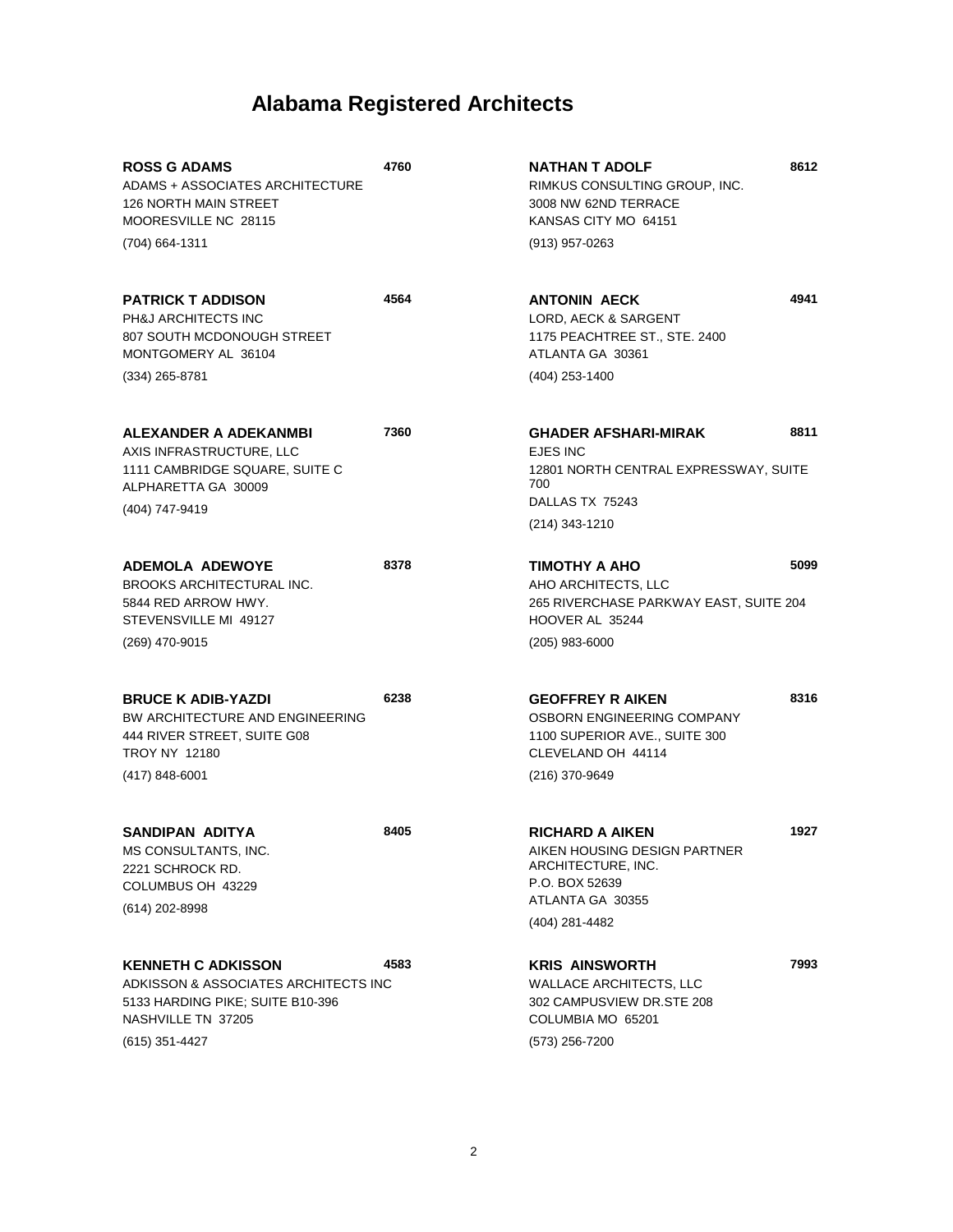| <b>TIMOTHY E ALATORRE</b><br>522 CLEERMONT DRIVE SE<br>HUNTSVILLE CA 35801<br>(805) 215-5846                               | 8877 | 4692<br><b>STEVEN M ALBY</b><br>GOODWYN MILLS & CAWOOD<br>2400 5TH AVENUE SOUTH<br>BIRMINGHAM AL 35233<br>(205) 879-4462         |
|----------------------------------------------------------------------------------------------------------------------------|------|----------------------------------------------------------------------------------------------------------------------------------|
| <b>JOHN J ALBANESE</b><br><b>HARRISON DESIGN</b><br>3565 PEIDMONT RD.<br>ATLANTA GA 30305<br>(404) 934-4958                | 8708 | 7214<br><b>CARLOS IVO ALCALA</b><br>ALCALA ARCHITECTURE, LLC<br>2910 E. JACKSON ST.<br>PENSACOLA FL 32503<br>$(805) 886 - 1718$  |
|                                                                                                                            |      |                                                                                                                                  |
| <b>STUART K ALBEE</b><br>STUART K. ALBEE, ARCHITECT<br>305 CHRISTI LYNN COURT<br>MARYVILLE TN 37804                        | 2456 | 5989<br><b>JOSEPH R ALCOCK</b><br>MCMILLAN PAZDAN SMITH<br>434 MARIETTA ST., STE. 105<br>ATLANTA GA 30313                        |
| (865) 446-0347                                                                                                             |      | (404) 798-5735                                                                                                                   |
| <b>DAVID R ALBERSON</b><br>DAVID R. ALBERSON, ARCHITECT<br>2530 JONQUIL LANE<br>CAPE GIRARDEAU MO 63701                    | 5162 | 8706<br><b>ROBERT ALDEN</b><br>CORESTATES, INC.<br>3039 PREMIER PKWY, SUITE 700<br>DULUTH GA 30397                               |
| (573) 334-8252                                                                                                             |      | (678) 510-9699                                                                                                                   |
| <b>RICHARD P ALBERT</b><br>ALBERT ARCHITECTURE LLC<br>3221 TULANE AVENUE<br>NEW ORLEANS LA 70119<br>(504) 827-0056         | 8362 | 7126<br><b>MARK M ALDRED</b><br>GOODWYN, MILLS, & CAWOOD, INC.<br>1992 POST OAK COURT<br>MOBILE AL 36695<br>(806) 773-6530       |
| <b>STEVEN M ALBERT</b><br>ALBERT + ASSOCIATES ARCHITECTURE<br>118 CONSTITUTION ST.<br>LEXINGTON KY 40507<br>(859) 252-0044 | 7289 | <b>LEAH H ALEXANDER</b><br>5028<br>ALEXANDER ARCHITECTURE, LLC<br>5520 10TH COURT EAST<br>NORTHPORT AL 35473<br>(205) 310-1443   |
|                                                                                                                            |      |                                                                                                                                  |
| <b>TODD ALBRITTON</b><br>TODD ALBRITTON, ARCHITECT<br>202 EAST MAIN ST.<br>THOMASTON GA 30286<br>(770) 550-3275            | 8427 | 8335<br><b>NICHOLAS S ALEXANDER</b><br>STUDIO M ARCHITECTURE & PLANNING, LLC<br>2 WEST MAIN<br>CARMEL IN 46032<br>(317) 810-1502 |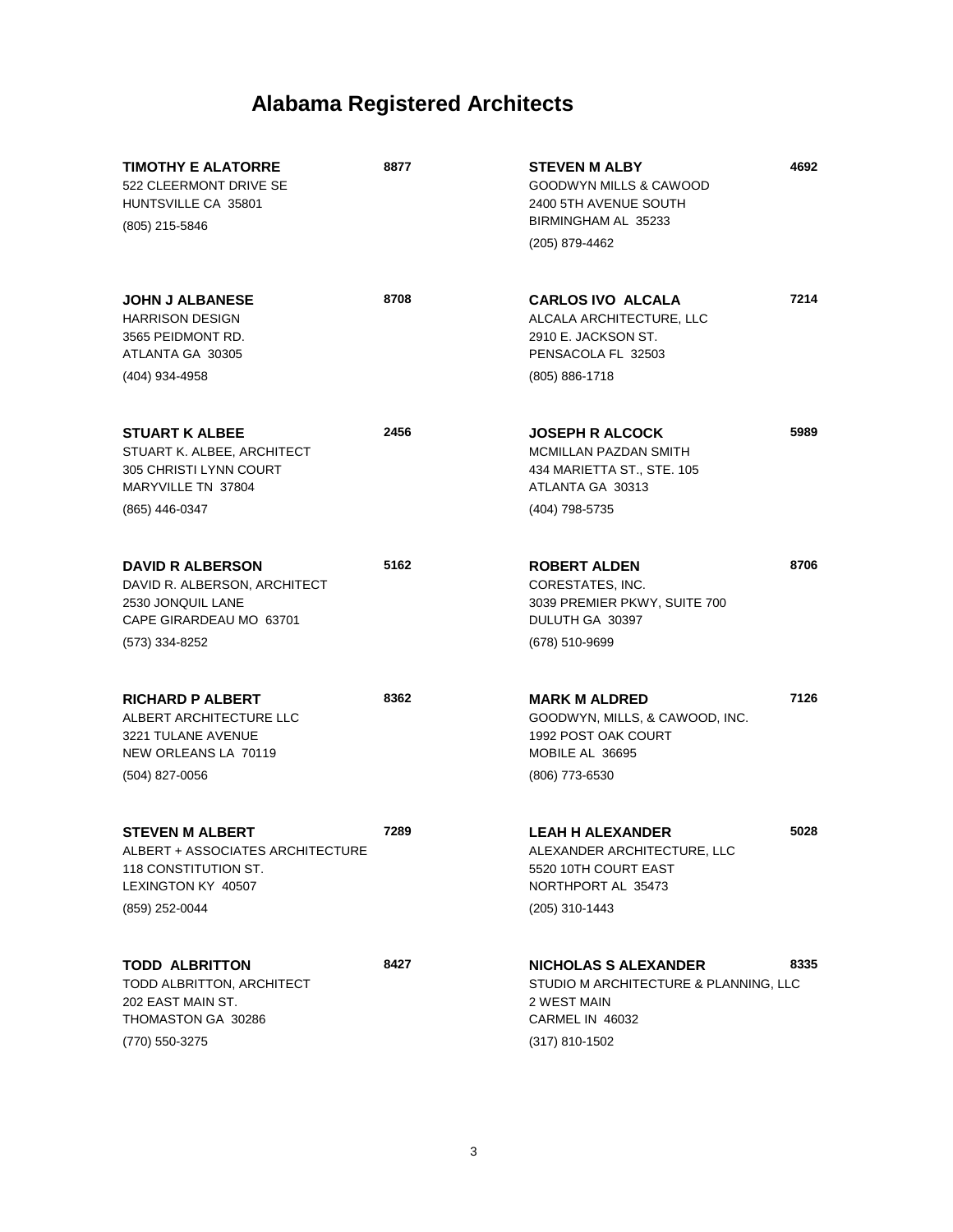| <b>PATRICK ALEXANDER</b><br>PATRICK ALEXANDER ARCHITECT<br>19 S. SUMMIT STREET #3<br>FAIRHOPE AL 36532<br>(512) 731-4972 | 8426 | <b>KEVIN ALLEN</b><br>7974 ALCHEMY WAY<br>ELKRIDGE MD 21075<br>(708) 334-3508                                                | 8358 |
|--------------------------------------------------------------------------------------------------------------------------|------|------------------------------------------------------------------------------------------------------------------------------|------|
| <b>ROBERT M ALEXANDER</b><br>PRAXIS3, LLC<br>100 PEACHTREE ST. NW, STE. 1450<br>ATLANTA GA 30303<br>(404) 274-0422       | 7709 | <b>MICHAEL ROSS ALLEN</b><br>1878 MARTHA LANE NE<br>ARAB AL 35016<br>(256) 298-0930                                          | 8454 |
| <b>MICHAEL T ALFORD</b><br><b>CDM SMITH</b><br>3426 WESTFORD DRIVE<br>APOPKA FL 32712<br>(407) 814-9115                  | 6966 | <b>RALPH H ALLEN</b><br>905 CORINTH CIRCLE<br>HUNTSVILLE AL 35801<br>(256) 808-6154                                          | 1806 |
| <b>ALEX W ALKIRE</b><br>PWBA ARCHITECTS, INC.<br>529 S. PERRY ST., STE. 15<br>MONTGOMERY AL 36104-4636<br>(334) 244-4990 | 1807 | <b>SCOTT D ALLEN</b><br>SDA ARCHITECTS, P.C.<br>2427 RANSOM ROAD<br>CLARKS SUMMIT PA 18411<br>(570) 499-6341                 | 8803 |
| <b>MARK D ALLAN</b><br>ALLAN ASSOCIATES ARCHITECTS, PLLC<br>5516 WALLWOOD ROAD<br>KNOXVILLE TN 37912<br>(865) 919-3113   | 8716 | <b>SCOTT HENRY ALLEN</b><br>$2WR + P$<br>2637 SUE MACK DRIVE<br>COLUMBUS GA 31906<br>(706) 321-0805                          | 7565 |
| <b>ASHLEY S ALLARD</b><br>MADSEN, KNEPPERS & ASSOCIATES, INC.<br>1015 59TH ST S<br>GULFPORT FL 33707<br>$(601)$ 575-4653 | 8639 | <b>STEPHEN T ALLEN</b><br>WILLIAMS BLACKSTOCK ARCHITECTS<br>2204 FIRST AVENUE SOUTH<br>BIRMINGHAM AL 35233<br>(205) 252-9811 | 5821 |
| <b>KEITH E ALLEN</b><br>9070 FOUR MILE CREEK ROAD<br>GAINESVILLE GA 30506-3991<br>(678) 777-3107                         | 6497 | <b>JOHN A ALLMAND</b><br>JAA ARCHITECTURE, INC.<br>2716 SAINT JOHNS AVENUE<br>JACKSONVILLE FL 32205<br>(904) 537-3992        | 7954 |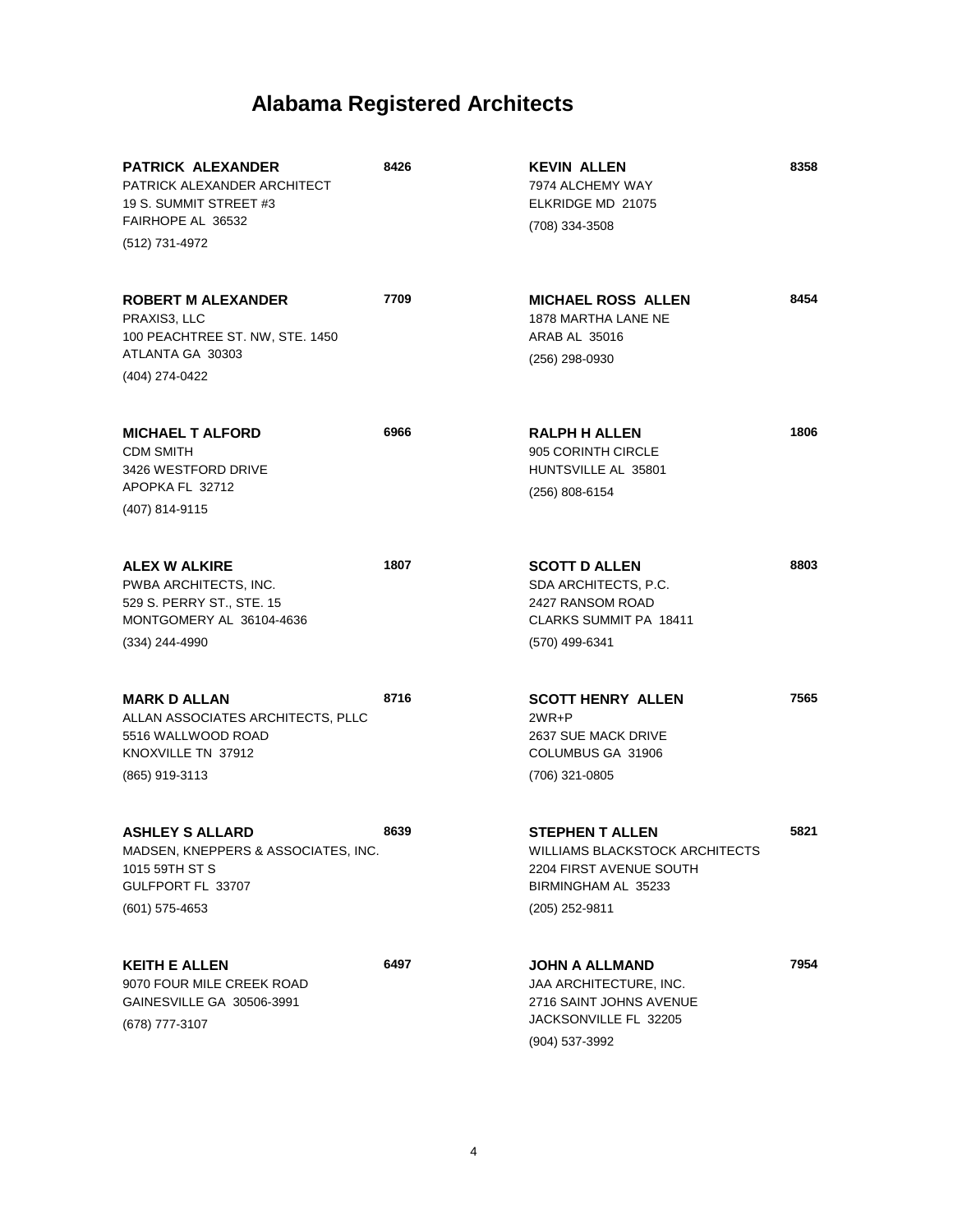| <b>BARRY M ALLMON</b><br>RENAISSANCE GROUP, INC.<br>9700 VILLAGE CIRCLE, STE. 100<br>LAKELAND TN 38002                       | 8522 | <b>ELIZABETH S ALTER</b><br>ALTER BUILDING DESIGN, INC.<br><b>16-B COUNTRY CLUB HILLS</b><br>TUSCALOOSA AL 35401           | 5365 |
|------------------------------------------------------------------------------------------------------------------------------|------|----------------------------------------------------------------------------------------------------------------------------|------|
| (901) 628-4492                                                                                                               |      | (205) 310-2021                                                                                                             |      |
| <b>CHESTER H ALLRED</b><br>ALLRED STOLARSKI ARCHITECTS, PA<br>711 CHURCH STREET<br>OCEAN SPRINGS MS 39564                    | 6338 | <b>WALTER G ALTMAN</b><br>ALTMAN + BARRETT ARCHITECTS PC<br><b>117 WEST MAIN STREET</b><br>HAHIRA GA 31632                 | 5557 |
| (228) 762-1975                                                                                                               |      | (229) 585-9018                                                                                                             |      |
| <b>KATHERINE O ALLSUP</b><br><b>OZ ARCHITECTURE</b><br>4482 PINE AVE<br>SARALAND AL 36571                                    | 7384 | <b>JOHN C AMES</b><br>845 ARGONNE AVE, NE<br>ATLANTA GA 30308                                                              | 4394 |
| $(251)$ 406-2009                                                                                                             |      | (404) 875-5703                                                                                                             |      |
| <b>CRAIG J ALMELEH</b><br>ARC TEC INC.<br>2960 EAST NORTHERN AVENUE; BUILDING C<br>PHOENIX AZ 85028                          | 8613 | <b>ALLISON H ANDERSON</b><br>UNABRIDGED ARCHITECTURE, PLLC<br>443 MAIN STREET<br>BAY ST. LOUIS MS 39520                    | 7034 |
| (408) 667-6850                                                                                                               |      | (228) 467-1149                                                                                                             |      |
| <b>EDWARD C ALONSO</b><br><b>GRESHAM SMITH</b><br>3595 GRANDVIEW PKWY., #300<br>BIRMINGHAM AL 35243<br>(205) 298-9200        | 5059 | <b>BRYAN W ANDERSON</b><br>SALA ARCHITECTS, INC.<br>326 E. HENNEPIN AVE; STE 200<br>MINNEAPOLIS MN 55414<br>(612) 767-4126 | 8483 |
| <b>JEFFREY S ALPHA</b><br>CITY OF HUNTSVILLE<br>PO BOX 308<br>HUNTSVILLE AL 35804<br>(256) 427-5531                          | 5316 | <b>JAMES P ANDERSON</b><br>5111 VANSANT TRAIL<br>POWDER SPRINGS GA 30127<br>(678) 429-7713                                 | 8775 |
| <b>JUSTIN D ALTAZAN</b><br>THIRD COAST ARCHITECTURE, APAC<br>POST OFFICE BOX 82153<br>BATON ROUGE LA 70884<br>(225) 939-7961 | 7828 | <b>JOHN M ANDERSON</b><br>11478 BRADFORD CT, LOT, LOT<br>DAPHNE AL 36526<br>(251) 401-9694                                 | 8223 |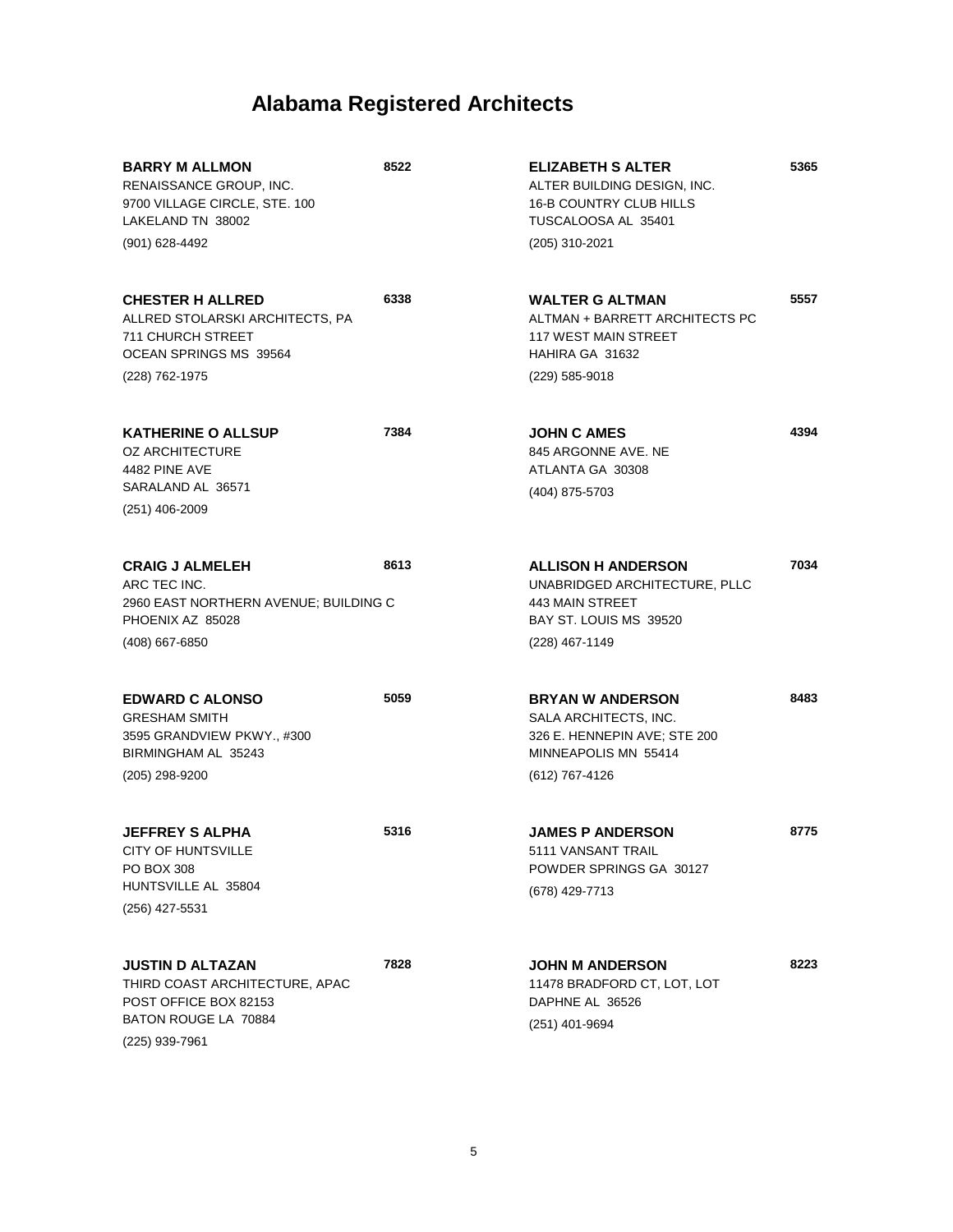| <b>JOSEPH W ANDERSON</b><br><b>JWA ARCHITECT</b><br>4630 CRESTED BUTTE TR<br>ROCKFORD IL 61114<br>(815) 871-9612                             | 8742 | <b>KENNETH R ANDREWS</b><br>KENNETH R ANDREWS, ARCHITECT<br>144 OLD PANTHER MILL TRAIL<br>CLARKESVILLE GA 30523<br>(706) 754-4894 | 5571 |
|----------------------------------------------------------------------------------------------------------------------------------------------|------|-----------------------------------------------------------------------------------------------------------------------------------|------|
| <b>MARSHALL A ANDERSON</b><br>ANDERSON NIKOLICH DESIGN INITIATIVE<br>2405 1ST AVE, SOUTH, SUITE 101<br>BIRMINGHAM AL 35233<br>(205) 757-8311 | 5695 | <b>MAJOR ANDREWS</b><br>MAJOR DESIGN STUDIO, PLLC<br>1204 2ND AVENUE NORTH<br>COLUMBUS MS 39701<br>(662) 425-2485                 | 8026 |
| <b>THOMAS L ANDERSON</b><br>THOMAS L. ANDERSON ARCHITECT, INC.<br>303 SOUTH MAIN ST.<br>GOODLETTSVILLE TN 37072<br>$(615) 566 - 5450$        | 6075 | <b>S. ROBERT ANDRON</b><br>S. ROBERT ANDRON, ARCHITECT, P.A.<br>5723 SENTINEL DRIVE<br>RALEIGH NC 27609<br>(919) 616-0405         | 5736 |
| <b>WESLEY S ANDERTON</b><br>W. SCOTT ANDERTON, ARCHITECT<br>181 WEST VALLEY AVE., STE. 206<br>HOMEWOOD AL 35209-3600<br>(205) 251-4907       | 1977 | <b>ROBERT E ANDRUS</b><br>ANDRUS ARCHITECTURE, INC.<br>11629 NORTHLAND DR., SUITE 200<br>ROCKFORD MI 49341<br>$(616) 863 - 8850$  | 6318 |
| <b>FERNANDO J ANDRADE</b><br>GSR ANDRADE ARCHITECTS, INC.<br>4121 COMMERCE ST., SUITE 1<br>DALLAS TX 75226<br>(214) 824-7040                 | 6163 | <b>BRUCE J ANGELI</b><br>3708 HILLVIEW COURT<br>HUBERTUS WI 53033<br>(262) 628-2080                                               | 8829 |
| <b>SAM A ANDRAS</b><br>2WR OF GEORGIA, INC.<br>7430 E. CALEY AVE<br>CENTENNIAL CO 80111<br>(706) 571-6923                                    | 4792 | <b>KRISTY M ANGYAL</b><br>KIP A. MOORE & ASSOCIATES, P.A.<br>POST OFFICE BOX 5756<br>NORTH LITTLE ROCK AR 72119<br>(501) 372-7200 | 7397 |
| <b>JILL H ANDREWS</b><br><b>CREATE ARCHITECTS</b><br>218A NORTH COURT STREET<br>FLORENCE AL 35630<br>(256) 383-9967                          | 6551 | <b>TIMOTHY J ANSON</b><br><b>GRESHAM SMITH</b><br>3595 GRANDVIEW PKWY., #300<br>BIRMINGHAM AL 35243<br>(205) 298-9251             | 6482 |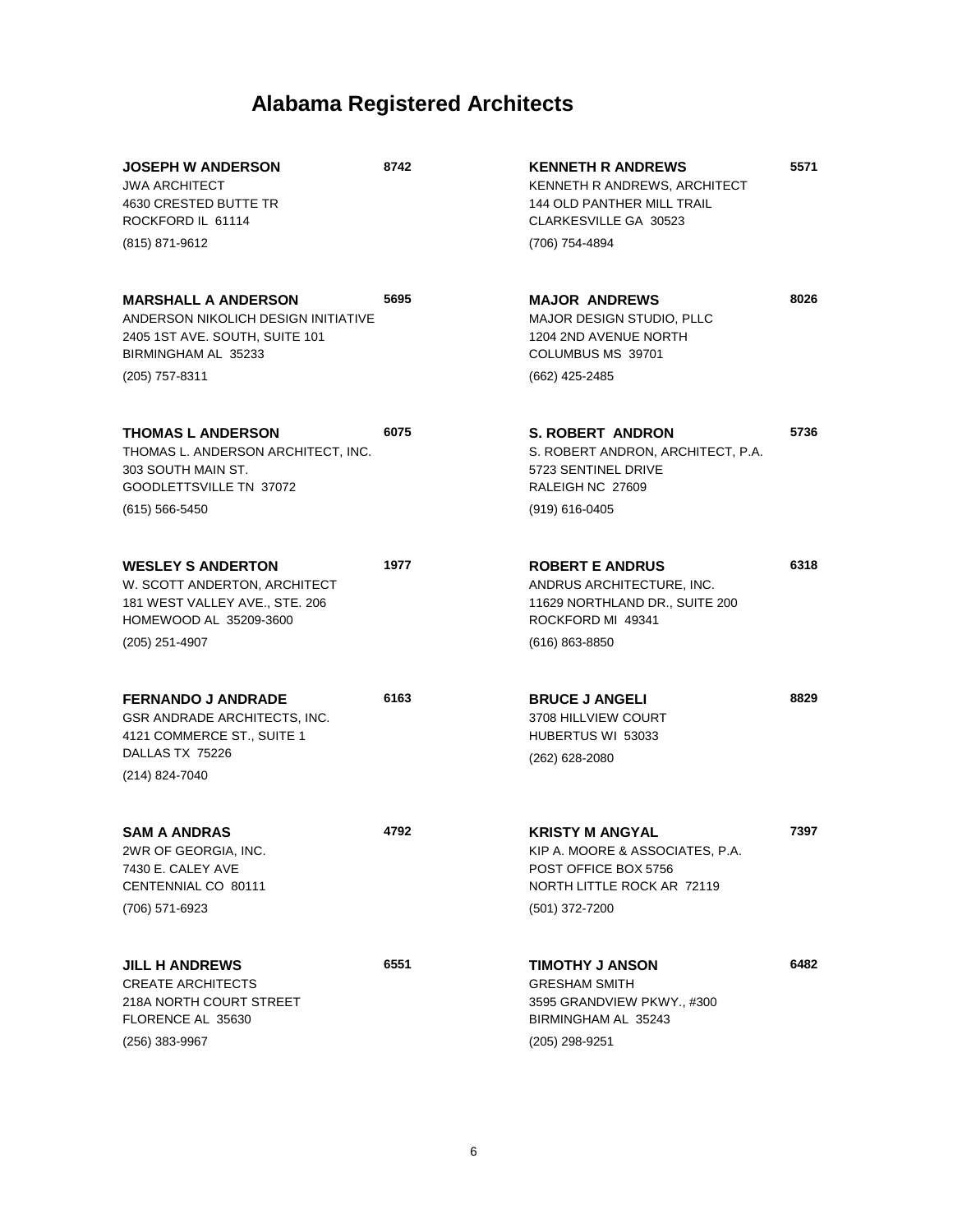| <b>LAWRENCE V ANTOINE</b><br>TORTI GALLAS AND PARTNERS, INC.<br>1923VERMONT AVENUE NW, GRIMKE<br>SCHOOL, 2ND FLOOR<br>WASHINGTON DC 20001<br>$(301)$ 588-4800 | 8688 | S. BRODIE ARDOIN<br>ARDOIN ARCHITECTURE, LLC<br>130 W. SOUTH ST.<br>OPELOUSAS LA 70570<br>$(337)$ 948-1202                  | 7520 |
|---------------------------------------------------------------------------------------------------------------------------------------------------------------|------|-----------------------------------------------------------------------------------------------------------------------------|------|
| <b>JOSEPH M ANTUNOVICH</b><br>ANTUNOVICH ASSOCIATES, INC.<br>224 WEST HURON ST., SUITE 6E<br>CHICAGO IL 60654<br>$(312)$ 266-1126                             | 7243 | <b>DAVID S ARENDS</b><br>CR ARCHITECTURE + DESIGN<br>600 VINE STREET, SUITE 2210<br>CINCINNATI OH 45202<br>(513) 721-8080   | 5956 |
| DALE R APPLEBY<br>APPLEBY + LACCETTI ARCHITECTS, INC.<br>1447 PEACHTREE ST., SUITE 600<br>ATLANTA GA 30309<br>(404) 817-3282                                  | 6149 | <b>LAUREN H ARINGTON</b><br>7237 CHARBON DR<br>FAIRHOPE AL 36532<br>(334) 444-9469                                          | 7777 |
| <b>MICHAEL L ARBOUR</b><br>JHP ARCHITECTURE/URBAN DESIGN, PC<br>8340 MEADOW ROAD, SUITE 150<br>DALLAS TX 75231<br>(214) 363-5687                              | 8534 | <b>LAWRENCE R ARMSTRONG</b><br><b>WARE MALCOMB</b><br>10 EDELMAN<br>IRVINE CA 92618<br>(949) 660-9128                       | 6221 |
| <b>RUSSELL T ARBUCKLE</b><br>EA ARCHITECTURE & DESIGN, INC.<br>802 N. CLINTON ST., SUITE 1<br>BLOOMINGTON IL 61701<br>(309) 663-7111                          | 8606 | <b>JOSHUA P ARNETT</b><br>4502 TREE RIDGE CIRCLE SE<br>OWENS CROSS ROADS AL 35763<br>(334) 787-1997                         | 7268 |
| <b>GREGORY A ARCHER</b><br>GARVER, LLC<br>4701 NORTHSHORE DRIVE<br>NORTH LITTLE ROCK AR 72118<br>(501) 537-3248                                               | 7180 | <b>DOMINIQUE G ARRIETA</b><br>GOBBELL HAYS PARTNERS, INC.<br>217 5TH AVENUE NORTH<br>NASHVILLE TN 37219<br>$(615)$ 254-8500 | 8064 |
| <b>ROBERT W ARD</b><br>1081 TIMBER GLEN CT SW<br>LILBURN GA 30047<br>(404) 630-5657                                                                           | 8709 | <b>RAPHAEL E ARSENIAN</b><br><b>KPS GROUP</b><br>60 14TH STREET SOUTH; STE 100<br>BIRMINGHAM AL 35233<br>$(205)$ 382-5582   | 8231 |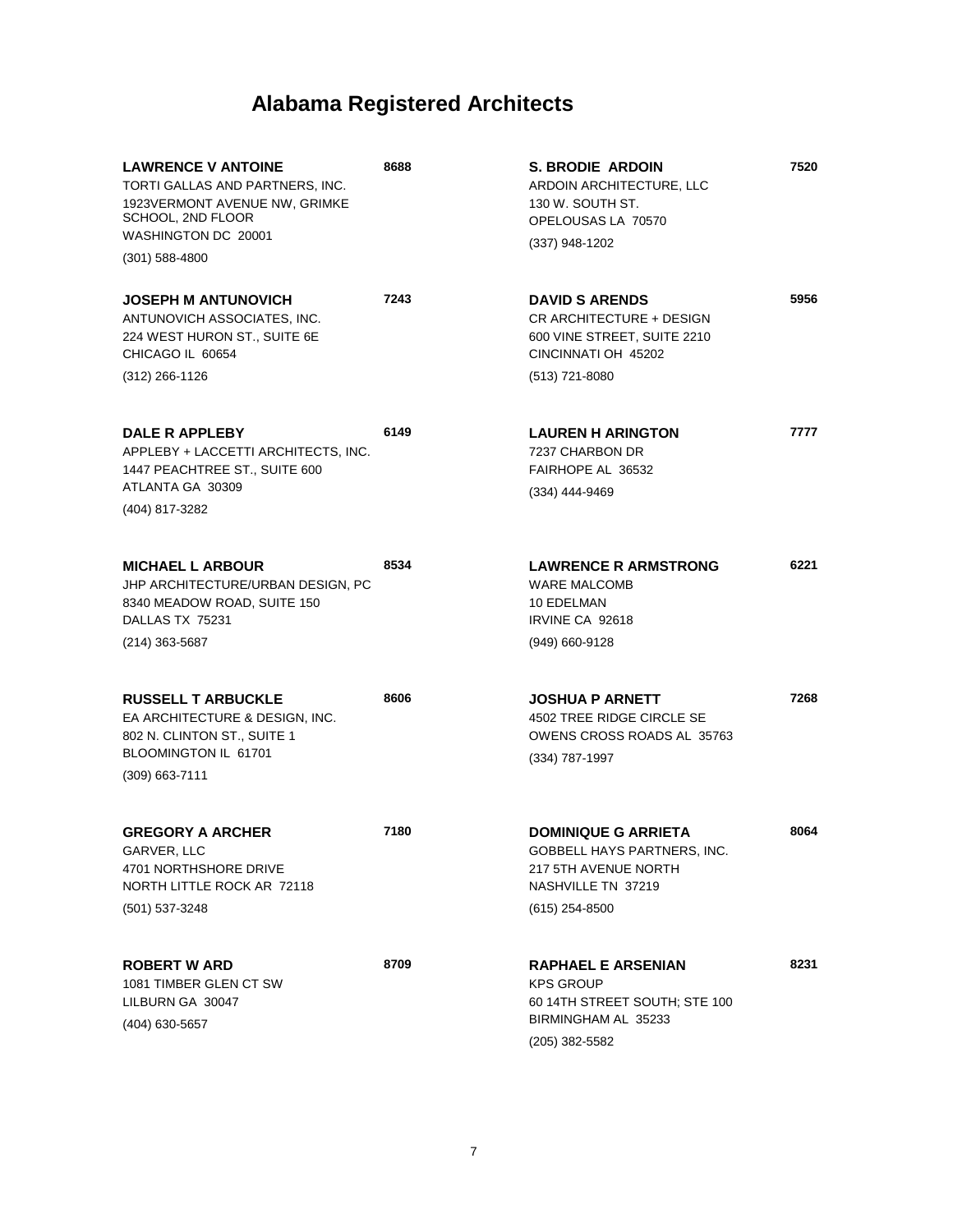| KYLE M ARTAR<br>RED ARCHITECTURE + PLANNING, LLC<br>589 W NATIONWIDE BLVD STE B<br>COLUMBUS OH 43215<br>(614) 487-8770       | 8561 | <b>THOMAS D AUER</b><br>W. F. CANN COMPANY PC<br>15450 S OUTER FORTY DR., #300<br>CHESTERFIELD MO 63017<br>(636) 898-8100     | 5721 |
|------------------------------------------------------------------------------------------------------------------------------|------|-------------------------------------------------------------------------------------------------------------------------------|------|
| <b>RAYMOND C ASHE</b><br>ZAPATA INC.<br>2965 ARBORWOODS DRIVE<br>ALPHARETTA GA 30022<br>(678) 642-8892                       | 8318 | <b>PASCAL A AUGHTRY</b><br>PASCAL AUGHTRY & ASSOCIATES, PC<br>937 E. BRITTON ROAD<br>OKLAHOMA CITY OK 73114<br>(405) 463-3494 | 6218 |
| <b>RICHARD A ASHWORTH</b><br>314 N 12TH STREET, APT 205<br>PHILADELPHIA PA 19107<br>$(215) 880 - 6610$                       | 8853 | <b>NICHOLAS E AUGUST</b><br>BARRY DAVIS ARCHITECTS, P.C.<br>4715 VINTAGE LANE<br>BIRMINGHAM AL 35244<br>(205) 988-4231        | 4663 |
| <b>JAMES B ATKINS</b><br>JAMES B. ATKINS, ARCHITECT<br>7139 BRIARMEADOW DR.<br>DALLAS TX 75230-5421<br>(214) 649-4134        | 7327 | <b>ROBERT S AULDS</b><br>2218 1ST AVENUE NORTH, APT #103<br>BIRMINGHAM AL 35203<br>(205) 703-1155                             | 8753 |
| <b>JOHN L ATKINS</b><br>O'BRIEN/ATKINS ASSOCIATES, PA<br>P.O. BOX 12037<br>RESEARCH TRIANGLE PK NC 27709<br>(919) 941-9000   | 6980 | <b>BONNIE E AUSTIN</b><br>BONNIE E. AUSTIN, ARCHITECT<br>1100 ALABAMA AVENUE NW<br>FORT PAYNE AL 35967<br>(205) 718-3822      | 4741 |
| <b>ROBERT D ATNIP</b><br>ATNIP DESIGN & SUPPLY CENTER, INC.<br>200 INDUSTRIAL DRIVE<br>HUNTSVILLE AL 35811<br>(256) 990-6062 | 3345 | <b>FRANK H AUSTIN</b><br>3654 GRAYCLIFF RD<br>SNELLVILLE GA 30039<br>(770) 972-9594                                           | 6366 |
| <b>COLLEEN W ATWOOD</b><br>914 EVANS ROAD<br>NASHVILLE TN 37204<br>(615) 429-8647                                            | 3984 | <b>ROBERT J AUSTIN</b><br>R. AUSTIN ARCHITECT, LLC<br>P.O. BOX 62603<br>COLORADO SPRINGS CO 80962<br>(719) 309-8709           | 6965 |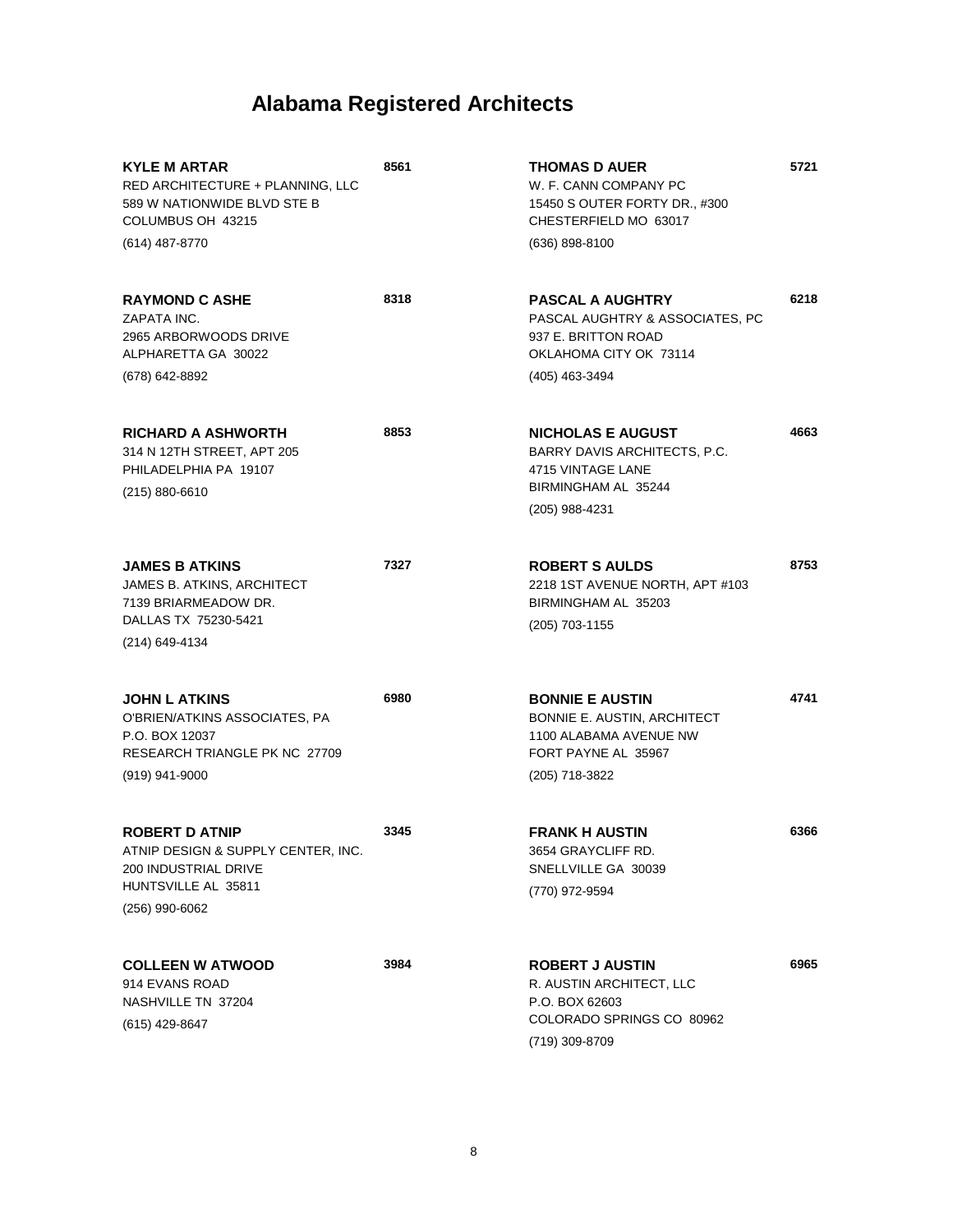| <b>WILLIAM D AUSTIN</b><br>GIATTINA AYCOCK ARCHITECTURE STUDIO<br>2625 5TH AVE. NORTH, BLDG. C<br>BESSEMER AL 35020           | 6692 | <b>TANNER J BACKMAN</b><br>GOODWYN MILLS & CAWOOD<br>2400 5TH AVE SOUTH; STE 200<br>BIRMINGHAM AL 35233                                      | 8679 |
|-------------------------------------------------------------------------------------------------------------------------------|------|----------------------------------------------------------------------------------------------------------------------------------------------|------|
| (205) 529-2928                                                                                                                |      | (205) 949-3925                                                                                                                               |      |
| PETER E AVETTA<br>ARCHSTUDIO7<br>4230 PRESTWICK CROSSING<br>WINSTON-SALEM NC 27106                                            | 4761 | <b>RICHARD S BACON</b><br><b>BACON GROUP, INC.</b><br>2963 PINEWOOD RUN<br>PALM HARBOR FL 34684                                              | 4202 |
| (336) 306-4338                                                                                                                |      | (727) 725-0111                                                                                                                               |      |
| <b>JAMES R AYCOCK</b><br>GIATTINA AYCOCK ARCHITECTURE STUDIO,<br>INC.<br>2625 5TH AVE. NORTH, BLDG. C<br>BESSEMER AL 35020    | 1808 | <b>LORI FINE BADEN</b><br>1631 BLUE RIDGE DRIVE<br>GAINESVILLE GA 30501<br>(205) 937-2765                                                    | 8161 |
| (205) 933-9060                                                                                                                |      |                                                                                                                                              |      |
| <b>RUDOLPH J BAAKMAN</b><br><b>BRUNS-PAK ARCHITECTURE LLC</b><br>999 NEW DURHAM RD.<br>EDISON NJ 08817<br>(732) 248-4455      | 7481 | <b>JOHN A BAER</b><br>CPH, INC.<br>500 WEST FULTON ST.<br>SANFORD FL 32771<br>(407) 322-6841                                                 | 7294 |
| <b>RONNIE P BABIN</b><br>RONNIE BABIN, AIA ARCHITECT<br><b>821 BARONNE STREET</b><br>NEW ORLEANS LA 70113<br>$(504)$ 957-9509 | 6035 | <b>KEEA M BAFEKR</b><br>KMBA ARCHITECTURE PLANNING DESIGN<br>401 N. ASHLEY DR., UNIT # 173267<br><b>TAMPA FL 33672</b><br>(727) 744-3564     | 6718 |
| <b>GEORGE BACHNIVSKY</b><br>MSKTD & ASSOCIATES, INC.<br>P.O. BOX 607<br>ROANOKE IN 46783<br>(260) 433-3822                    | 6274 | <b>JAMES C BAGLEY</b><br><b>DESIGN ASSOCIATES</b><br>3607 COMO COURT<br>MONTGOMERY AL 36111<br>(334) 328-2263                                | 3632 |
| <b>OLIVIA A BACKER</b><br><b>ARCHITECTUREWORKS</b><br>1036 42ND STREET SOUTH<br>BIRMINGHAM AL 35222<br>(256) 476-9220         | 8614 | <b>PAUL J BAGLEY</b><br>J H & H ARCHITECTS PLANNERS INTERIORS.<br>PA.<br>1047 NORTH FLOWOOD DRIVE<br>FLOWOOD MS 39232-9533<br>(601) 948-4601 | 6158 |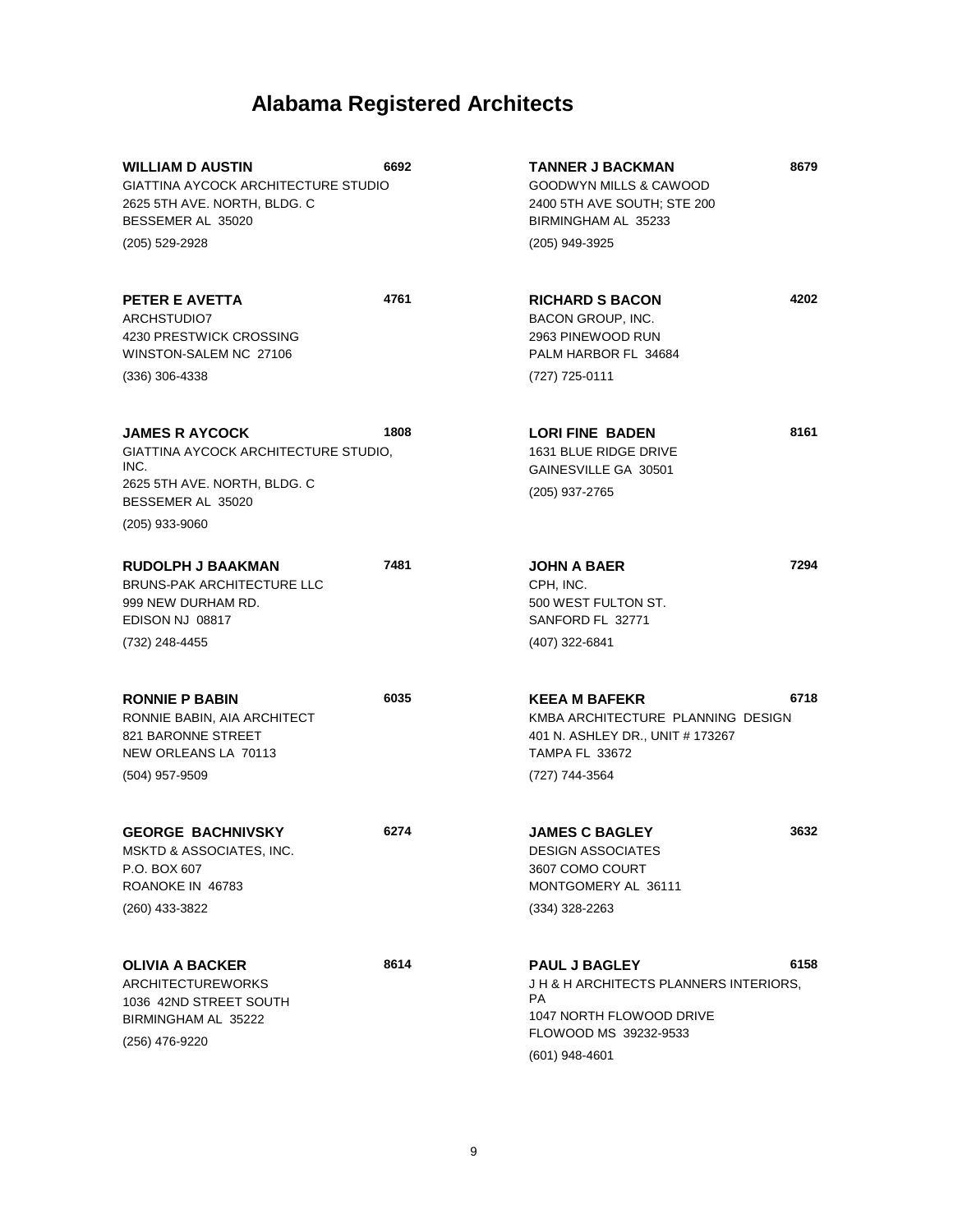| LU BAI<br><b>MATTHEW GILES ARCHITECTS</b><br>FLAT 5, ALBERTINA HOUSE, 25 GRESHAM<br><b>ROAD</b><br>LONDON NA SW9-7NY<br>(782) 778-5586  | 8280 | <b>JACK D BAKER</b><br>DAG ARCHITECTS<br>1223 AIRPORT RD., STE 104<br>DESTIN FL 32541<br>(850) 217-1769                                     | 2762 |
|-----------------------------------------------------------------------------------------------------------------------------------------|------|---------------------------------------------------------------------------------------------------------------------------------------------|------|
| <b>DAVID A BAILEY</b><br><b>HASTINGS ARCHITECTURE</b><br>225 POLK AVENUE SUITE 100<br>NASHVILLE TN 37203<br>(615) 329-1399              | 6633 | <b>JEFFREY K BAKER</b><br>6373 SILVER STREAM LN<br><b>FRISCO TX 75036</b><br>(303) 257-6029                                                 | 8769 |
| <b>DWIGHT E BAILEY</b><br>PHILLIPS PARTNERSHIP, P.C.<br>5901 PEACHTREE DUNWOODY RD.<br>ATLANTA GA 30328<br>(770) 394-1616               | 7747 | <b>MICHAEL L BAKER</b><br><b>TERRACON</b><br>3591 STILLWOOD DR.<br>SNELLVILLE GA 30039<br>(770) 256-2874                                    | 8183 |
| <b>JOHN J BAILEY</b><br>JOHN J BAILEY ARCHITECT, LLC<br>2441 BURGUNDY DRIVE<br>BIRMINGHAM AL 35244<br>(205) 420-9305                    | 6827 | <b>RYAN E BAKER</b><br><b>WALCOTT ADAMS VERNEUILLE ARCHITECTS</b><br>ONE SOUTH SCHOOL ST.<br>FAIRHOPE AL 36532<br>(251) 928-6041            | 6327 |
| TAMMI N BAILEY<br>474 PATRICIA WAY<br>MARIETTA GA 30064<br>(404) 992-7073                                                               | 7456 | <b>RICHARD T BALL</b><br><b>BRADLEY &amp; BALL, ARCHITECTS</b><br>5921-H WEST FRIENDLY AVE.<br>GREENSBORO NC 27410-3268<br>$(336)$ 294-5052 | 6196 |
| <b>DAVID A BAKER</b><br>TIPPETT SEASE BAKER ARCHITECTURE, LLC<br>514 CLOVERDALE ROAD SUITE 5<br>MONTGOMERY AL 36106<br>$(334)$ 647-1314 | 7555 | <b>ANDRE C BALLARD</b><br>BALLARD ARCHITECTURAL STUDIO, LLC<br>802 NAPOLEON ROAD<br>BOWLING GREEN OH 43402<br>$(513)$ 255-1502              | 6016 |
| <b>HAROLD C BAKER</b><br>673 HIGH STREET, SUITE 204<br>WORTHINGTON OH 43085<br>$(614)$ 436-0555                                         | 4793 | <b>RANJIT K BANERJEE</b><br>R K BANERJEE, INC.<br>7810 LANDOWNE DRIVE<br>ATLANTA GA 30350<br>(770) 939-5688                                 | 4313 |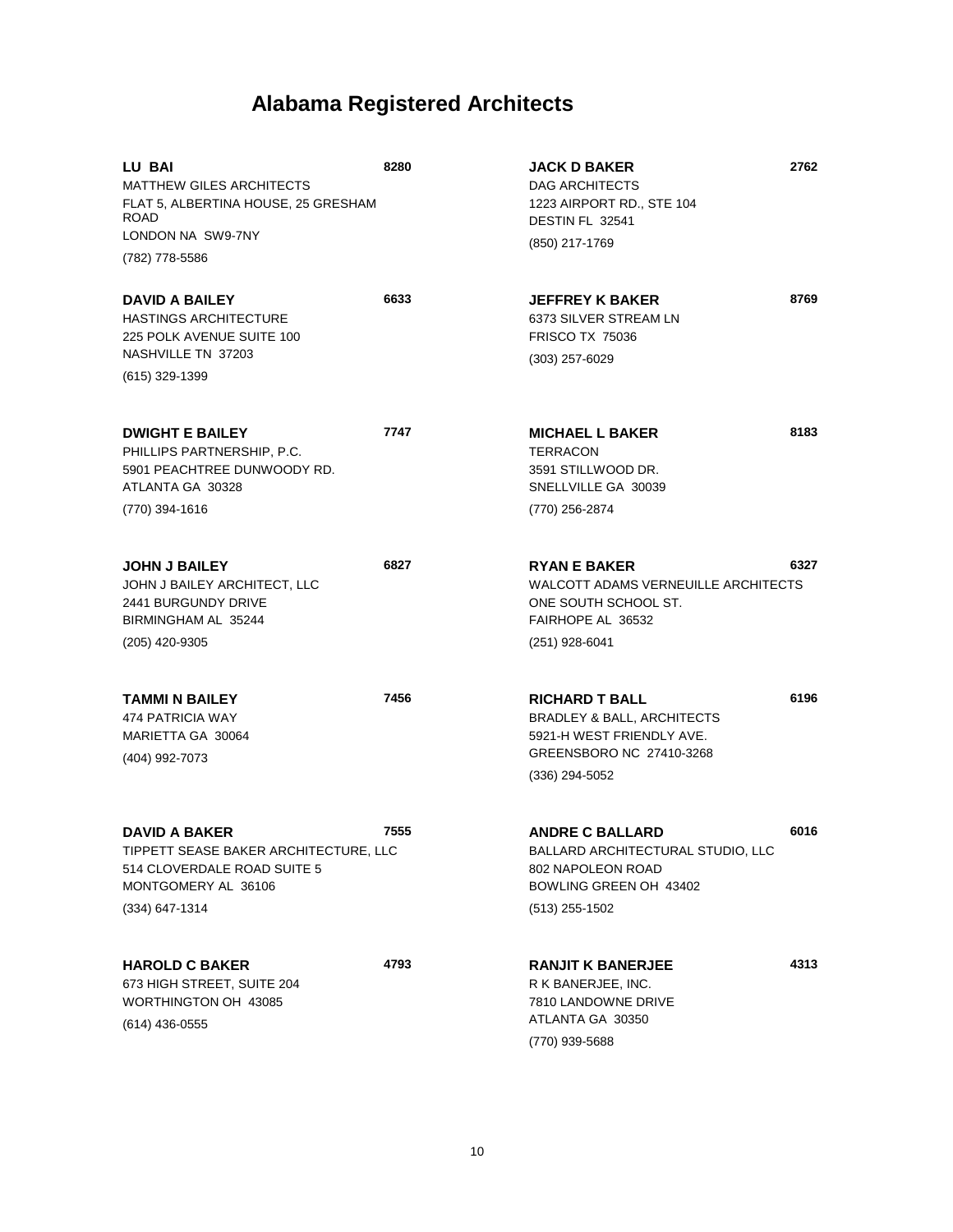| <b>RAFAL A BANIK</b><br>RAFAL BANIK, ARCHITECT<br>34 N. WOODLAND TRAIL<br>PALOS PARK IL 60464<br>(630) 201-1378                            | 7364 | <b>JAMES I BARGANIER</b><br><b>BARGANIER DAVIS WILLIAMS ARCHITECTS</b><br>624 SOUTH MCDONOUGH STREET<br>MONTGOMERY AL 36104<br>(334) 834-2038 | 1484 |
|--------------------------------------------------------------------------------------------------------------------------------------------|------|-----------------------------------------------------------------------------------------------------------------------------------------------|------|
| <b>BART G BANKOWSKI</b><br><b>FUQUA &amp; PARTNERS ARCHITECTS</b><br>100 CHURCH STREET, SUITE 700<br>HUNTSVILLE AL 35801<br>(256) 534-3516 | 4693 | <b>JAY D BARGMANN</b><br>RAFAEL VINOLY ARCHITECTS, PC<br>375 PEARL STREET, FLOOR 31<br>NEW YORK NY 10038<br>(212) 924-5060                    | 4993 |
| <b>JOHN M BANKS</b><br>WESTCHESTER SERVICES, L.L.C.<br>604 FOX GLEN<br>BARRINGTON IL 60010<br>(847) 277-0070                               | 6095 | <b>KEVIN J BARKER</b><br><b>BARKER NESTOR, INC.</b><br>600 W. CERMAK ROAD, SUITE 3C<br>CHICAGO IL 60616<br>(847) 763-1692                     | 5658 |
| <b>LAUREN A BANKSTON</b><br>98 COUNTY ROAD 318<br>CARROLLTON MS 38917<br>(662) 392-2379                                                    | 8659 | <b>SAMUEL ROSS BARKLEY</b><br>ELEY BARKLEY, P.A.<br>265 N LAMAR BLVD, STE D<br>OXFORD MS 38655<br>(662) 846-0180                              | 7967 |
| <b>ANITA BANSAL</b><br>ANITA BANSAL/ MWT<br>23 RANA CT<br>WILLIAMSVILLE NY 14221<br>(716) 435-0019                                         | 8449 | <b>PAUL D BARKSDALE</b><br>YATES<br><b>1229 KATHERINE STREET</b><br>LEEDS AL 35094<br>(205) 200-5037                                          | 1505 |
| <b>JENNIFER W BARBER</b><br>WIBLE BARBER ARCHITECTS LLC<br>529 SOUTH PERRY ST., SUITE 16<br>MONTGOMERY AL 36104<br>(334) 819-6461          | 5160 | <b>MICHAEL E BARNARD</b><br>LBL ARCHITECTS, INC.<br>1106 W. RANDOL MILL RD., SUITE 300<br>ARLINGTON TX 76012<br>(817) 881-1510                | 8302 |
| <b>JACKY R BARGANIER</b><br><b>MCKEE AND ASSOCIATES</b><br><b>631 SOUTH HULL STREET</b><br>MONTGOMERY AL 36104<br>(251) 752-1034           | 6194 | <b>MELISSA BARNES GEARY</b><br><b>BARNES GEARY DESIGN</b><br>5612 N SHORE WAY<br>PENSACOLA FL 32507<br>(412) 901-5846                         | 8749 |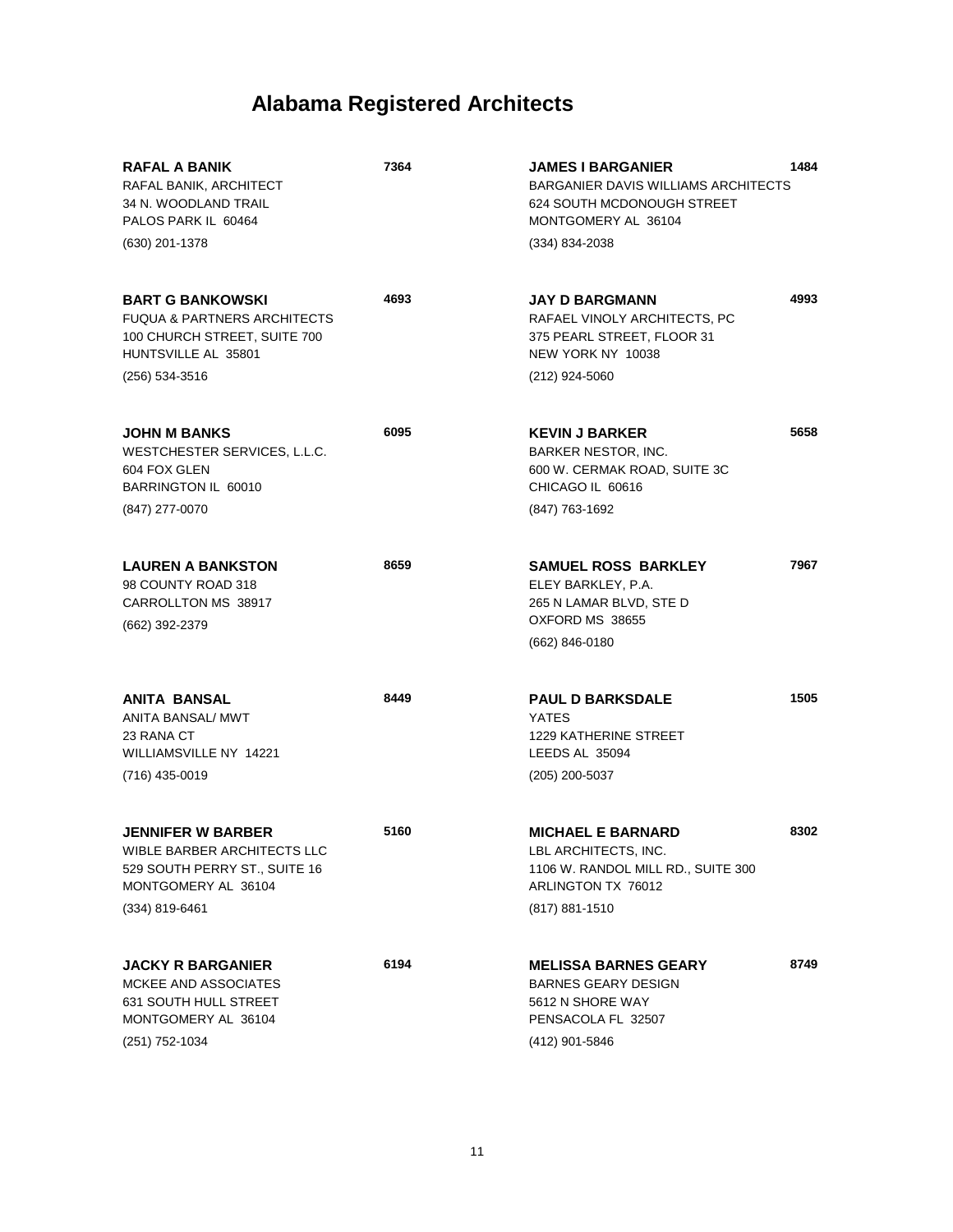| <b>JEFF BARNES</b><br>DALE PARTNERS ARCHITECTS P.A.<br>188 E. CAPITOL ST., SUITE 250<br>JACKSON MS 39201<br>$(601)$ 352-5411          | 6073 | <b>DAVID M BARR</b><br>THE ARCHITECTS GROUP, INC.<br>710 DOWNTOWNER BOULEVARD<br>MOBILE AL 36609<br>(251) 343-1811                | 2519 |
|---------------------------------------------------------------------------------------------------------------------------------------|------|-----------------------------------------------------------------------------------------------------------------------------------|------|
| <b>TENA MARIE BARNES</b><br>SHERLOCK SMITH & ADAMS<br>3047 CARTER HILL ROAD<br>MONTGOMERY AL 36111                                    | 7183 | <b>LARRY R BARR</b><br><b>QUINN EVANS ARCHITECTS</b><br>2121 WARD PLACE NW, 4TH FLOOR<br>WASHINGTON DC 20037                      | 6331 |
| $(334)$ 263-6481                                                                                                                      |      | (202) 298-6700                                                                                                                    |      |
| <b>VERNELL E BARNES</b><br><b>VERNELL BARNES, ARCHITECT</b><br>3826 LOYOLA COURT<br>DECATUR GA 30034                                  | 4268 | <b>RON BARR</b><br>BARR ARCHITECTURE INC.<br>5011 S STATE ROAD 7, #107<br>DAVIE FL 33314                                          | 6381 |
| (770) 987-9872                                                                                                                        |      | (954) 418-2277                                                                                                                    |      |
| <b>WILLARD A BARNES</b><br>BARNES GIBSON PARTNERS ARCHITECTS,<br>LLC.<br>1365 WARREN WILLIAMS ROAD                                    | 4483 | <b>BRIAN A BARRETT</b><br><b>BARRETT ARCHITECTURE STUDIO, LLC</b><br>2320 HIGHLAND AVE., SUITE 250<br>BIRMINGHAM AL 35205         | 5060 |
| COLUMBUS GA 31901<br>(706) 653-8142                                                                                                   |      | $(205)$ 250-6161                                                                                                                  |      |
| <b>WILLIAM K BARNES</b><br>WILLIAM K. BARNES, ARCHITECT<br>324 EAST BEACH DRIVE, UNIT 203<br>PANAMA CITY FL 32401<br>$(334)$ 333-1717 | 2344 | <b>JOHNNA L BARRETT</b><br>BARRETT DESIGN, INC.<br>514 VIGIL ST<br><b>TAOS NM 87571</b><br>(770) 547-0326                         | 7742 |
|                                                                                                                                       |      |                                                                                                                                   |      |
| <b>JOHN T BARNETT</b><br>BARNETT DESIGN STUDIO, LLC<br>416 WEST MAIN STREET, SUITE A<br>FRANKLIN TN 37064                             | 6164 | <b>PAUL L BARRETT</b><br>BARRETT ARCHITECTURE STUDIO, LLC<br>4701 JACKSON LOOP<br><b>VESTAVIA HILLS AL 35242</b>                  | 1683 |
| (615) 538-7750                                                                                                                        |      | (205) 531-0118                                                                                                                    |      |
| <b>NEIL M BARNETT</b><br>MITCHELL BARNETT ARCHITECT<br>2021 RICHARD JONES ROAD, SUITE 340B<br>NASHVILLE TN 37215<br>$(615)$ 385-3033  | 8562 | <b>CARLOS BARRIOS</b><br>BAKER BARRIOS ARCHITECTS, INC.<br>189 SOUTH ORANGE AVE., STE. 1700<br>ORLANDO FL 32801<br>(407) 926-3000 | 5830 |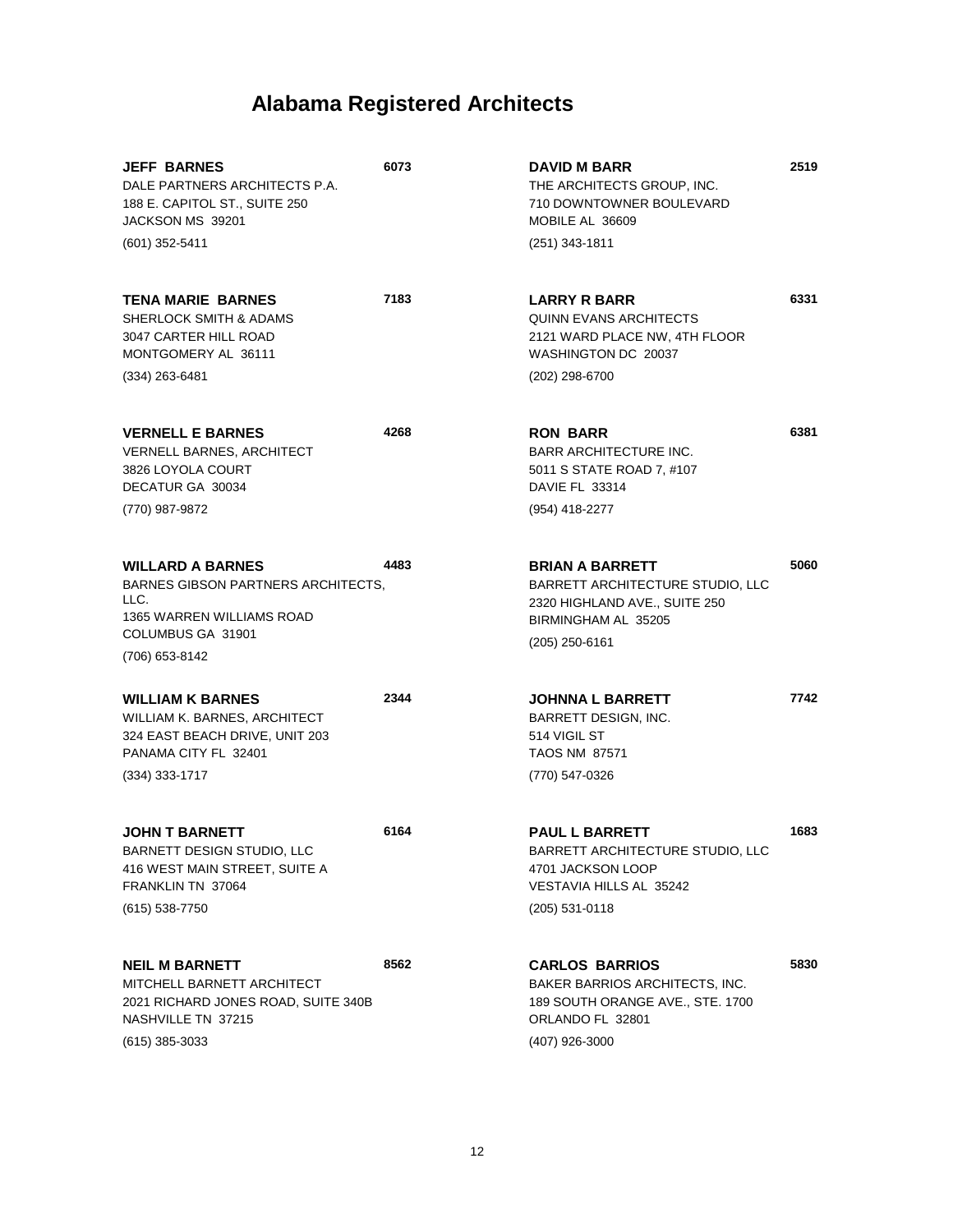| <b>BRENT BARRON</b><br><b>BARRON STUDIO ARCHITECT</b><br>1036 BELHAVEN STREET<br>JACKSON MS 39202<br>(601) 750-1778                           | 8184 | <b>ROBERT Q BARTON</b><br>ACCURA ENGINEERING & CONSULTING<br>SERVICES, INC<br>132 ITA ANN LANE<br>MADISON AL 35757<br>(256) 468-2504 | 3178 |
|-----------------------------------------------------------------------------------------------------------------------------------------------|------|--------------------------------------------------------------------------------------------------------------------------------------|------|
| <b>TIMOTHY R BARRON</b><br>TIM BARRON, ARCHITECT, INC.<br><b>212 EDEN VIEW DRIVE</b><br>BIRMINGHAM AL 35244<br>(205) 444-1443                 | 3967 | <b>THOMAS M BARTOO</b><br><b>METHOD ARCHITECTURE, LLC</b><br>2140 ROSSVILLE AVE SUITE 101<br>CHATTANOOGA TN 37408<br>(423) 718-8663  | 7824 |
| <b>RICHARD E BARROW</b><br>2464 JANNEBO ROAD<br>BIRMINGHAM AL 35216<br>(205) 999-3170                                                         | 1372 | <b>FREDERIC B BARUCHMAN</b><br>FRED BARUCHMAN & ASSOCIATES, PC<br>8060 RIDGE VALLEY<br>WOODSTOCK GA 30189<br>(404) 376-0821          | 4957 |
| <b>SIMON C BARROW</b><br>COSCO & ASSOCIATES, INC.<br>215 E. JAMES LEE BLVD.<br>CRESTVIEW FL 32539<br>(850) 682-6226                           | 7871 | <b>MARCIA K BASCHNAGEL</b><br><b>295 THAMES COURT</b><br>LONDON OH 43140<br>(614) 329-2343                                           | 7407 |
| <b>LAURA BARTLETT</b><br>LAURA BARTLETT, ARCHITECT<br>2935 CARLISLE ROAD<br>BIRMINGHAM AL 35213<br>(404) 512-9530                             | 7049 | <b>TRACY A BASSETT</b><br>GOODWYN MILLS AND CAWOOD, INC<br>2660 EAST CHASE LANE, STE. 200<br>MONTGOMERY AL 36117<br>(334) 271-3200   | 4140 |
| <b>RICHARD D BARTLETT</b><br>BARTLETT HARTLEY & MULKEY ARCHITECTS,<br>РA<br>2173 HAWKINS ST., SUITE B<br>CHARLOTTE NC 28203<br>(704) 333-5931 | 6956 | <b>T PAUL BATES</b><br><b>PAUL BATES ARCHITECTS</b><br>2336 20TH AVENUE ALLEY SOUTH<br>BIRMINGHAM AL 35223<br>(205) 414-9939         | 4141 |
| <b>JOHN A BARTOLOTTI</b><br>DAL POS ARCHITECTS, LLC<br>8416 BRAE LEURE ROAD<br>MANLIUS NY 13104<br>(315) 247-2128                             | 8214 | <b>LOUIS P BATSON</b><br>BATSON ASSOCIATES, INC.<br>415 WEST WASHINGTON STREET<br>GREENVILLE SC 29601<br>(864) 233-2232              | 5652 |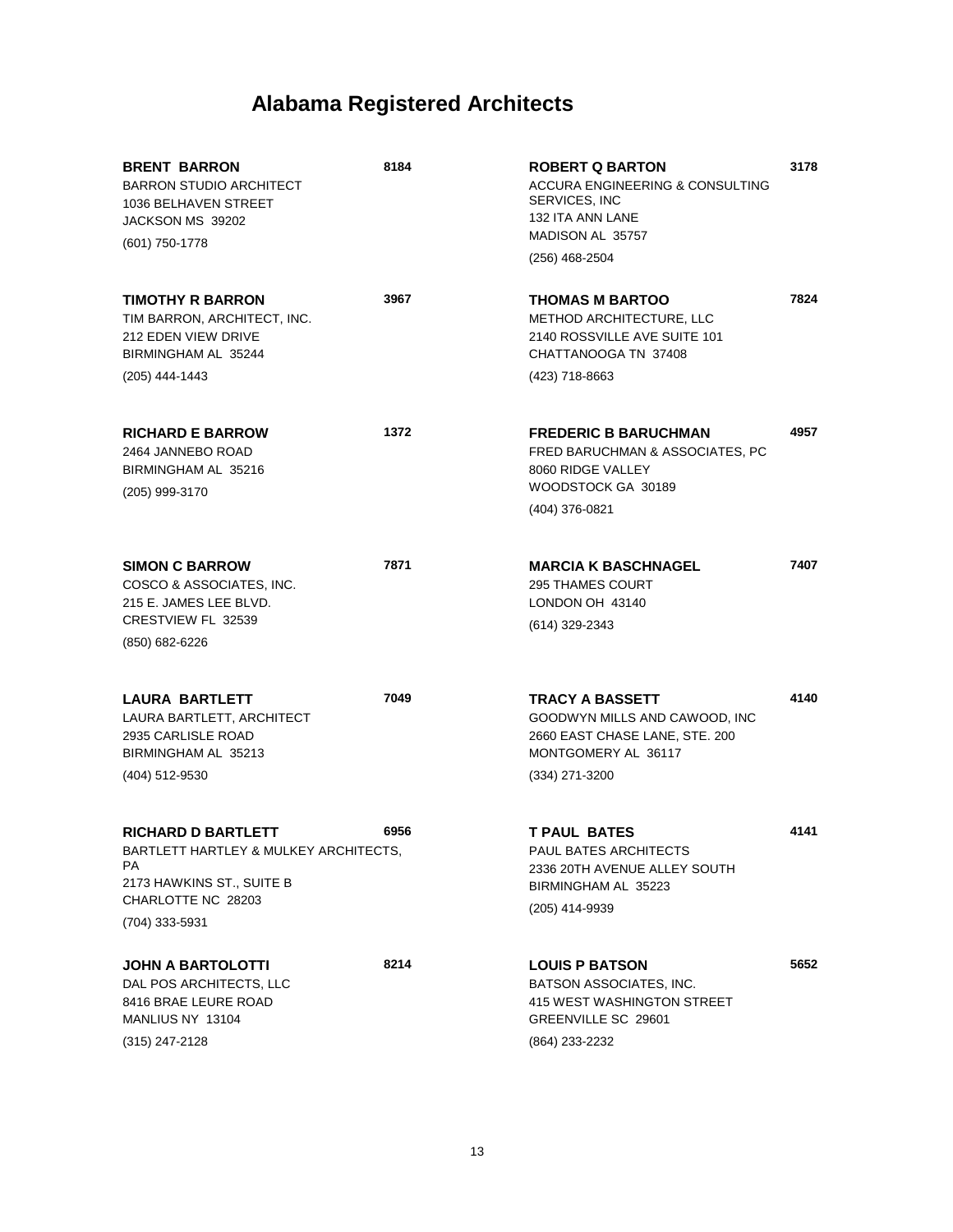| <b>RUSSELL MOBLEY BAUMANN</b><br>1352 E. EBONY DRIVE<br>CHANDLER AZ 85286<br>(480) 420-8883                         | 7197 | <b>T. LEE BECKER</b><br>HARTMAN COX ARCHITECTS, LLP<br>1074 THOMAS JEFFERSON ST. NW<br>WASHINGTON DC 20007<br>(202) 333-6446 | 7410 |
|---------------------------------------------------------------------------------------------------------------------|------|------------------------------------------------------------------------------------------------------------------------------|------|
|                                                                                                                     |      |                                                                                                                              |      |
| <b>TYLER P BAUMANN</b><br>POOLE & COMPANY ARCHITECTS, LLC<br>2 NORTH 20TH STREET, SUITE 1610<br>BIRMINGHAM AL 35203 | 8435 | <b>NICHOLAS E BECRAFT</b><br><b>1303 MODISTE STREET</b><br>HOUSTON TX 77055<br>(832) 451-9669                                | 8850 |
| (205) 326-2206                                                                                                      |      |                                                                                                                              |      |
| <b>ANTHONY J BAYUS</b><br><b>BAYUS DESIGN WORKS</b><br>1901 COMMONWEALTH CT., STE. A<br>LOUISVILLE KY 40299         | 5455 | <b>DANIEL J BEEKER</b><br><b>FOSHEE ARCHITECTURE</b><br>21 SOUTH COURT STREET<br>MONTGOMERY AL 36104                         | 8180 |
| (502) 426-8020                                                                                                      |      | $(251)$ 377-8636                                                                                                             |      |
|                                                                                                                     |      |                                                                                                                              |      |
| <b>JEFFREY G BAZZELL</b><br>SEAY, SEAY & LITCHFIELD, P.C.<br>1918 CLEARBRANCH DR.<br>DEATSVILLE AL 36022            | 7439 | <b>JAMES B BEERS</b><br>EIKON CONSULTING GROUP<br>1405 W. CHAPMAN DRIVE<br>SANGER TX 76266                                   | 7724 |
| $(334)$ 649-0769                                                                                                    |      | $(940)$ 458-7503                                                                                                             |      |
|                                                                                                                     |      |                                                                                                                              |      |
| <b>SEAN B BEACHY</b><br>WENDEL ARCHITECTURE, P.C.<br>375 ESSJAY ROAD, SUITE 200<br>WILLIAMSVILLE NY 14221           | 7556 | <b>JANA BEE-TRIPLETT</b><br><b>GASTINGER WALKER HARDEN ARCHITECTS</b><br>817 WYANDOTTE<br>KANSAS CITY MO 64105               | 6552 |
| (716) 688-0766                                                                                                      |      | (816) 569-0832                                                                                                               |      |
| <b>JAMES R BEAL</b><br>CTA INC. D/B/A CUSHING TERRELL INC.<br>13 NORTH 23RD STREET<br>BILLINGS MT 59101             | 8616 | <b>JAMES L BEIGHT</b><br>DEWBERRY<br>8401 ARLINGTON BLVD.<br>FAIRFAX VA 22031                                                | 7440 |
| (406) 248-7455                                                                                                      |      | (703) 698-9052                                                                                                               |      |
| <b>TRAVIS R BECK</b><br>TRAVIS R. BECK, ARCHITECT<br>3702 22ND AVENUE SOUTH                                         | 8390 | <b>STEVE R BELFLOWER</b><br><b>KBR</b><br>137 TOP-O-TREE LANE                                                                | 4790 |
| MINNEAPOLIS MN 55407                                                                                                |      | BIRMINGHAM AL 35244                                                                                                          |      |
| (763) 807-7202                                                                                                      |      | (205) 837-8296                                                                                                               |      |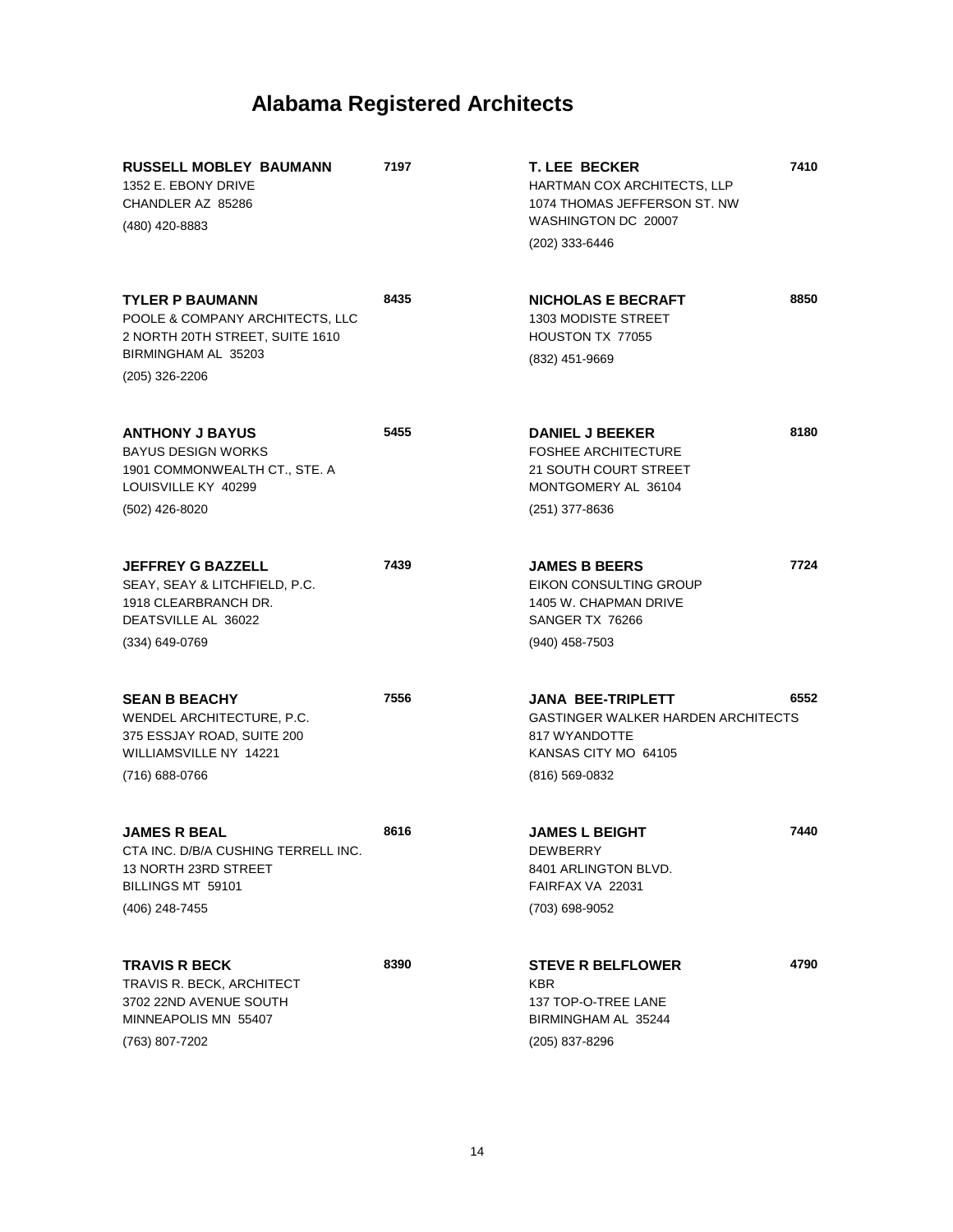| AMY K. H. BELL<br>3300 WINDY RIDGE PKWY. SE; UNIT 919<br>ATLANTA GA 30339<br>$(334)$ 728-2048                                | 7230 | <b>JOHN BENCICH</b><br>SQUARE FEET STUDIO<br>154 KROG STREET, SUITE 170<br>ATLANTA GA 30307<br>(404) 934-2550            | 7244 |
|------------------------------------------------------------------------------------------------------------------------------|------|--------------------------------------------------------------------------------------------------------------------------|------|
| <b>ANTHONY A BELL</b><br>ALAN BELL ARCHITECT, INC<br>128 LOVVORN ROAD<br>CARROLLTON GA 30117<br>(770) 830-8856               | 4194 | <b>NOEL BENDURE</b><br>2700 BRENDA STREET<br>THOMPSON"S STATION TN 37179<br>(615) 584-3195                               | 8402 |
| <b>BENJAMIN T BELL</b><br>BENJAMIN T. BELL, ARCHITECT<br>17341 W. HIGHWAY 102<br>DECATUR AR 72722<br>(479) 936-6852          | 6339 | <b>ROBERT G BENNER</b><br>DAVIS ARCHITECTS, INC.<br>2432 JAMESTOWN DR.<br>BIRMINGHAM AL 35226<br>$(205)$ 821-2806        | 8241 |
| <b>KARIN B BELL</b><br>NOLA VAN PEURSEM ARCHITECTS, PC<br>301 JEFFERSON ST. NORTH<br>HUNTSVILLE AL 35801<br>$(256)$ 533-6617 | 8323 | <b>CRAIG D BENNETT</b><br>CBA ARCHITECTS, PC<br>1239 PINE HILL ROAD<br>MCLEAN VA 22101<br>(703) 975-2400                 | 8887 |
| <b>PAUL H BELL</b><br>HBG DESIGN, INC.<br>40 S. MAIN STREET, SUITE 2300<br>MEMPHIS TN 38103<br>$(901)$ 525-2557              | 8763 | <b>DANIEL D BENNETT</b><br>DANIEL BENNETT, FAIA ARCHITECT<br>2888 HAMILTON RD.<br>AUBURN AL 36830<br>$(334)$ 744-1496    | 3480 |
| <b>LANCE P BELLENGER</b><br>647 THOUSAND OAKS DR<br>MONTGOMERY AL 36109<br>(334) 414-8720                                    | 3857 | <b>DAWN M BENNETT</b><br>2534 KINGSCLIFF DR NE<br>ATLANTA GA 30345<br>(404) 384-1142                                     | 6652 |
| <b>JOSEPH V BELLUCCIA</b><br><b>JVB ARCHITECT, LLC</b><br>2401 N HOWARD AVE<br><b>TAMPA FL 33607</b><br>(813) 258-3233       | 6908 | <b>ELIZABETH A BENNETT</b><br>EDT-THA ARCHITECTURE<br>218 RANDOLPH AVE, SUITE A<br>HUNTSVILLE AL 35801<br>(256) 883-8496 | 8139 |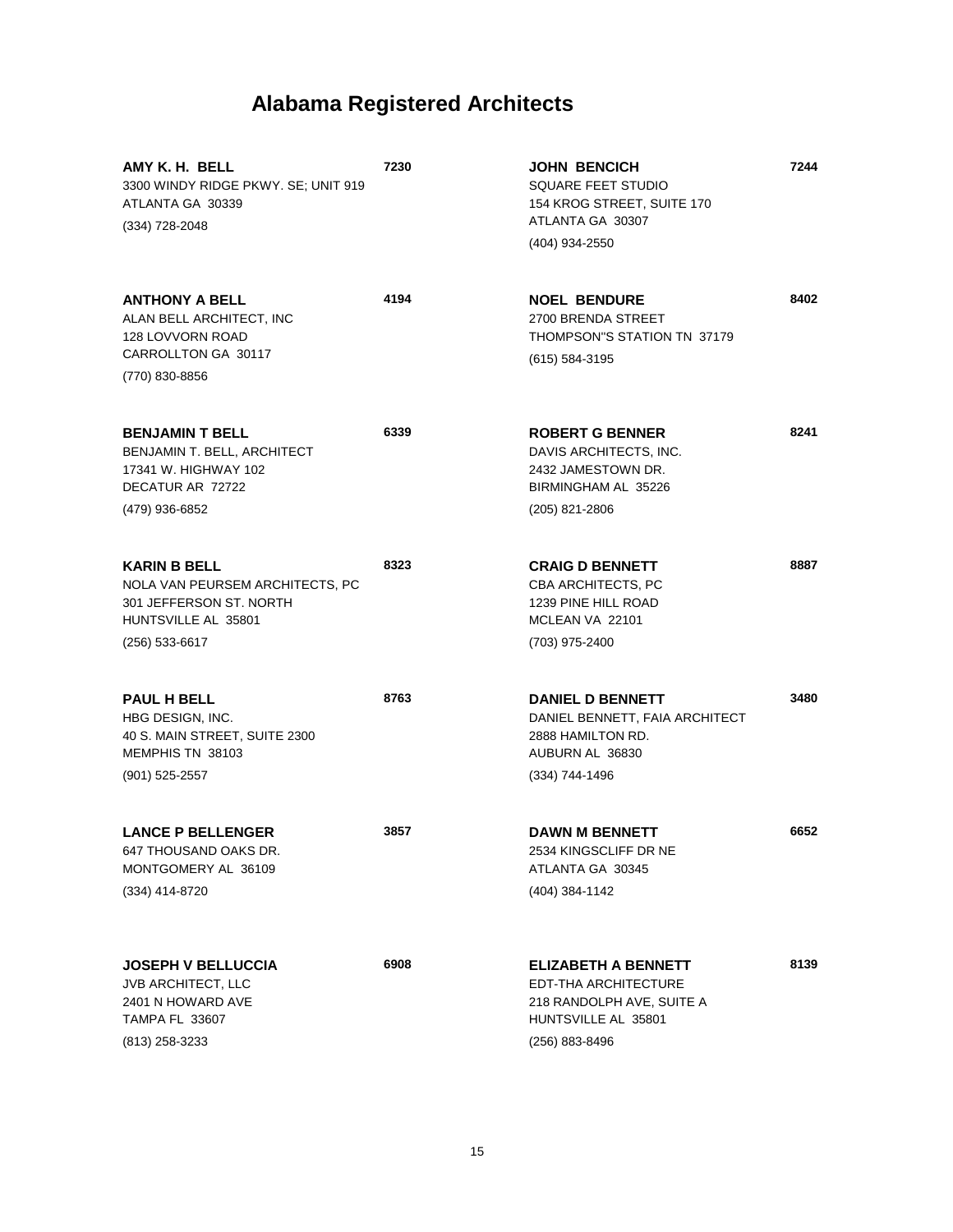| <b>JESSICA H BENNETT</b><br>ARCHITECTUREWORKS, LLP<br>130 19TH STREET SOUTH<br>BIRMINGHAM AL 35233<br>(205) 540-6534                                                | 7554 | <b>KEVIN D BERMAN</b><br>HOEFER WYSOCKI ARCHITECTS LLC<br>11460 TOMAHAWK CREEK PKWY<br>LEAWOOD KS 66211<br>(913) 530-2361                            | 7829 |
|---------------------------------------------------------------------------------------------------------------------------------------------------------------------|------|------------------------------------------------------------------------------------------------------------------------------------------------------|------|
| <b>STEPHEN D BENT</b><br><b>BUDDY WEBB &amp; COMPANY</b><br>3057 EAST CAIRO<br>SPRINGFIELD MO 65802<br>(417) 225-8254                                               | 8785 | <b>PAUL B BERNARD</b><br>CREATE ARCHITECTS, INC.<br>218A NORTH COURT STREET<br>FLORENCE AL 35630<br>(256) 383-9967                                   | 5692 |
| <b>ERIC S BERG</b><br>TURNERBATSON ARCHITECTS<br>1950 STONEGATE DR., STE. 200<br>VESTAVIA HILLS AL 35242<br>$(205)$ 403-6201                                        | 5152 | <b>ANDREW T BERRY</b><br>O'BRYAN PARTNERSHIP, INC.<br>620 MAIN STREET - UNIT 8 (POB 2773)<br><b>FRISCO CO 80443</b><br>(970) 668-1133                | 8168 |
| <b>JEREMY ROBERT BERG</b><br>SEVEN GENERATIONS ARCHITECTURE AND<br><b>ENGINEERING</b><br>320 S. BOSTON AVE, SUITE 1710<br><b>TULSA OK 74103</b><br>$(301)$ 661-4343 | 7184 | <b>JAMES H BERRY</b><br>JIM BERRY ASSOCIATED ARCHITECT, PC<br>105 - 2ND AVENUE, NW<br>FAYETTE AL 35555-2511<br>(205) 932-7810                        | 5153 |
| <b>O.H. MARTIN BERGLUND</b><br>DLR GROUP, INC.<br>6457 FRANCES ST., STE. 200<br>OMAHA NE 68106<br>(402) 393-4100                                                    | 6432 | <b>ROBERT A BERRY</b><br><b>GRESHAM SMITH</b><br>302 KNIGHTS RUN AVE, #900<br><b>TAMPA FL 33602</b><br>(813) 769-8926                                | 4142 |
| <b>GEORGE A BERGMAN</b><br>BERGMAN, WALLS & ASSOCIATES, LTD.<br>709 VALLE VERDE COURT<br>HENDERSON NV 89014<br>(702) 940-0000                                       | 7079 | <b>ROBERT S BERZ</b><br>RRMM ARCHITECTS, P.C.<br>1317 EXECUTIVE BLVD, #200<br>CHESAPEAKE VA 23320<br>(757) 622-2828                                  | 7810 |
| <b>JOANA K BERLING</b><br>BERLING DESIGN BUILD CORP.<br>3600 RIVER HALL DRIVE<br>JACKSONVILLE FL 32217<br>(305) 934-7913                                            | 8305 | <b>DAVID J BESS</b><br>AUBURN UNIVERSITY-FACILITIES<br><b>MANAGEMENT ONE</b><br><b>1161 WEST SAMFORD AVENUE</b><br>AUBURN AL 36849<br>(334) 734-0946 | 7467 |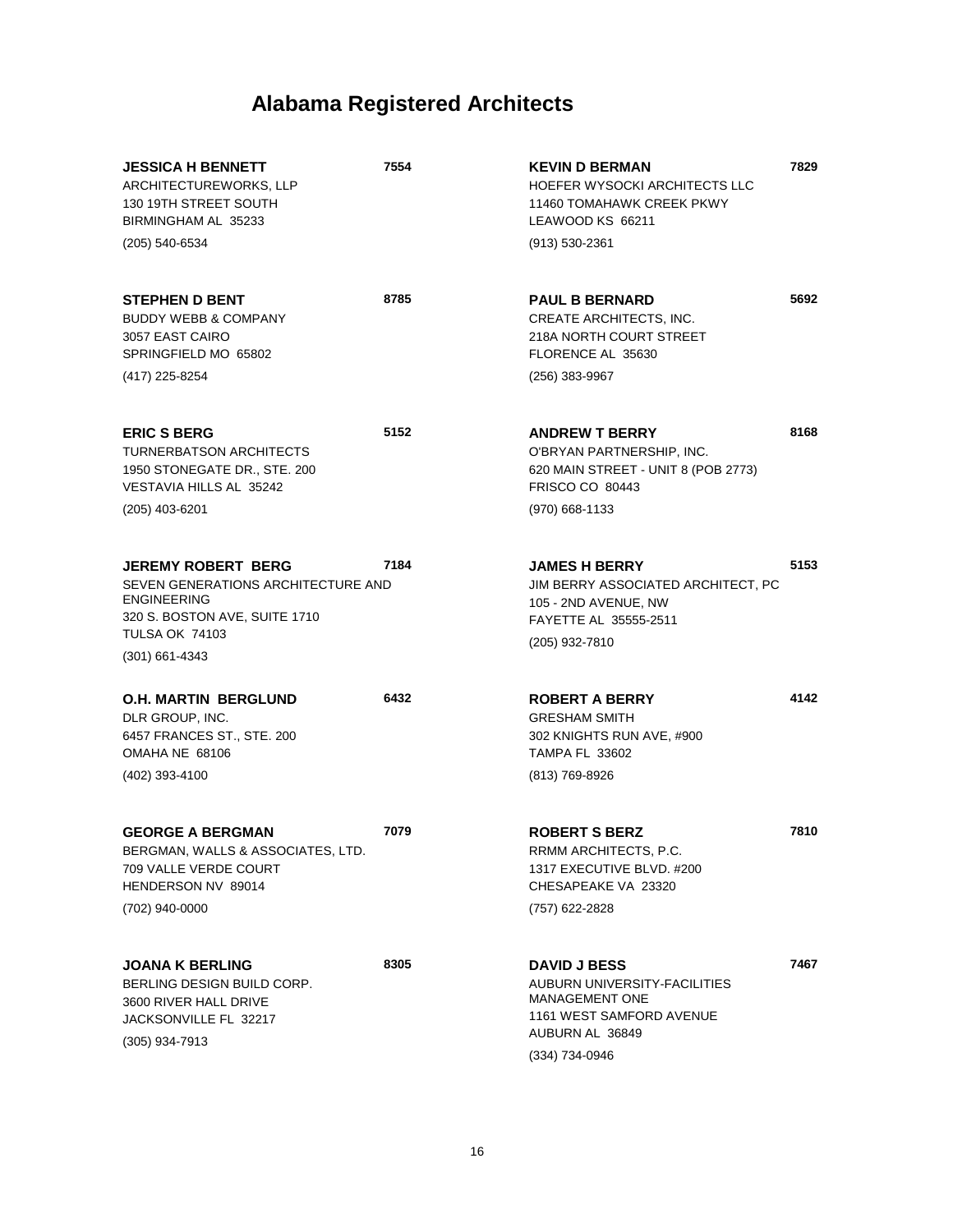| <b>KEVIN J BESSOLO</b><br>BESSOLO DESIGN GROUP, INC<br>7901 4TH ST. N. #200<br>ST PETERSBURG FL 33702<br>(727) 894-4453 | 7728 | <b>STEVEN D BILLINGSLEY</b><br>BILLINGSLEY/ARCHITECTURE<br>633 CHESTNUT STREET #800<br>CHATTANOOGA TN 37450<br>(423) 752-0030 | 4027 |
|-------------------------------------------------------------------------------------------------------------------------|------|-------------------------------------------------------------------------------------------------------------------------------|------|
|                                                                                                                         |      |                                                                                                                               |      |
| <b>GARY BEST</b><br><b>BEST &amp; ASSOCIATES ARCHITECTS</b><br>1726 W. LAMAR ALEXANDER PKWY<br>MARYVILLE TN 37801       | 5541 | <b>MICHAEL D BINETTE</b><br>THE ARCHITECTURAL TEAM, INC.<br>50 COMMANDANT"S WAY<br>CHELSEA MA 02150                           | 6989 |
| (865) 977-1610                                                                                                          |      | (617) 889-4402                                                                                                                |      |
| <b>GREGORY R BESTE</b><br>66 ROOKERY WAY<br>HILTON HEAD ISLAND SC 29926<br>(843) 368-2326                               | 6793 | <b>STEVEN B BINGLER</b><br>CONCORDIA, LLC<br>1610 ORETHA CASTLE HALEY BLVD, SUITE C<br>NEW ORLEANS LA 70113                   | 4833 |
|                                                                                                                         |      | $(504) 569 - 1818$                                                                                                            |      |
| <b>NEIL BHATT</b><br><b>NBJ ARCHITECTURE</b><br>11537-B NUCKOLS RD.<br>GLEN ALLEN VA 23059                              | 7605 | <b>WILLIAM C BIRCHFIELD</b><br><b>BIRCHFIELD PENUEL CONSULTING</b><br>2805 CRESCENT AVENUE #200<br>BIRMINGHAM AL 35209        | 2341 |
| (804) 273-9811                                                                                                          |      | (205) 870-1876                                                                                                                |      |
| <b>JAMES Q BIAGI</b><br><b>TETRA TECH</b><br>2000 WARRINGTON WAY<br>LOUISVILLE KY 40222<br>$(502)$ 569-9057             | 6512 | <b>DARRYL G BIRD</b><br>ARCSPACE STUDIO, LLC<br>304 FRANKLIN STREET SE<br>HUNTSVILLE AL 35801<br>$(256) 536 - 1160$           | 3985 |
|                                                                                                                         |      |                                                                                                                               |      |
| <b>JASON EDWARD BIGELOW</b><br>UNIVERSITY OF ALABAMA<br>1205 14TH STREET<br>TUSCALOOSA AL 35487<br>(205) 348-9423       | 8209 | <b>GLENN W BIRX</b><br>AYERS SAINT GROSS, INC.<br>1040 HULL ST., STE. 100<br>BALTIMORE MD 21230<br>(410) 347-8500             | 7524 |
| <b>ROLF K BIGGERS</b><br><b>12 MIDDLE STREET</b><br>AMHERST NH 03031<br>$(603)$ 673-1991                                | 7713 | <b>HAROLD M BISHOP</b><br>TURNERBATSON ARCHITECTS<br>1950 STONEGATE DR., SUITE 200<br>BIRMINGHAM AL 35242<br>(205) 403-6201   | 6076 |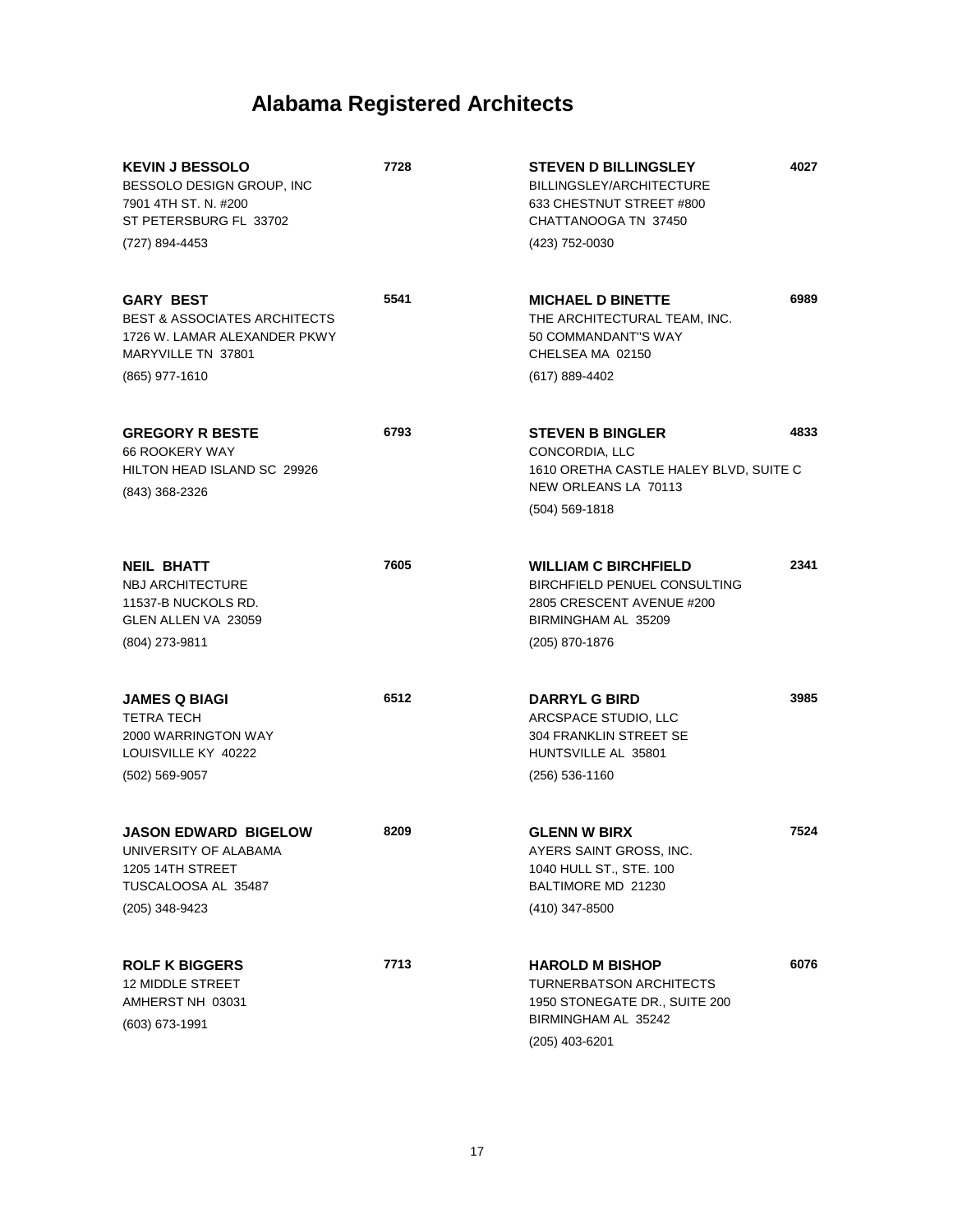| <b>JOSEPH D BISHOP</b><br>FLAGALA, INC.<br>2020 WATKINS AVENUE<br>PANAMA CITY FL 32407<br>(850) 258-4187                | 7768 | <b>JEFFREY C BLACK</b><br>CMH ARCHITECTS, INC.<br>1800 INTERNATIONAL PK DR #300<br>BIRMINGHAM AL 35243<br>$(205)$ 969-2696       | 3858 |
|-------------------------------------------------------------------------------------------------------------------------|------|----------------------------------------------------------------------------------------------------------------------------------|------|
| <b>KATHERINE M BISHOP</b><br>SISSY AUSTIN DESIGN, LLC<br>2301 PEACOCK LANE<br>BIRMINGHAM AL 35223<br>$(917) 860 - 9615$ | 7641 | <b>LANCE E BLACK</b><br><b>BLACK DESIGN ARCHITECTURE</b><br>2121 1ST AVENUE NORTH, #202<br>BIRMINGHAM AL 35203<br>(205) 868-6921 | 4486 |
|                                                                                                                         |      |                                                                                                                                  |      |
| <b>NICKOLAS A BISHOP</b><br>SEAY SEAY & LITCHFIELD, P.C.<br>1115 SOUTH COURT ST.<br>MONTGOMERY AL 36104                 | 7673 | <b>MICHAEL R BLACK</b><br><b>PDMS DESIGN GROUP</b><br>2225 E. RANDOL MILL ROAD<br>ARLINGTON TX 76011                             | 4699 |
| $(334)$ 263-5162                                                                                                        |      | (817) 701-4819                                                                                                                   |      |
| <b>BRIAN S BLACK</b><br>BLACK, CORLEY, OWENS & HUGHES, P. A.<br>219 WEST SOUTH STREET<br>BENTON AR 72015                | 6888 | <b>PHILIP E BLACK</b><br>B GROUP ARCHITECTURE, INC.<br>3000 7TH AVE S<br>BIRMINGHAM AL 35233                                     | 2521 |
| (501) 315-7686                                                                                                          |      | (205) 612-1389                                                                                                                   |      |
| <b>GRADY A BLACK</b><br><b>TRO JUNG BRANNEN</b><br>2200 LAKESHORE DRIVE #200<br>BIRMINGHAM AL 35209<br>$(205)$ 881-1701 | 4485 | <b>JANETTE S BLACKBURN</b><br>SHEPLEY BULFINCH C/O BOSTON SOCIETY<br>OF ARCHITECTURE<br>99 CHAUNCY STREET<br>BOSTON MA 02111     | 7994 |
|                                                                                                                         |      | (617) 423-1700                                                                                                                   |      |
| <b>JAMES B BLACK</b><br>FORUM ARCHITECTURE & INTERIOR DESIGN,<br>INC.<br>237 S. WESTMONTE DRIVE, #220                   | 3299 | <b>JOHN A BLACKBURN</b><br>BLACKBURN ARCHITECTS, P.C.<br>1820 N STREET NW<br>WASHINGTON DC 20036                                 | 6367 |
| ALTAMONTE SPRINGS FL 32714<br>(407) 830-1400                                                                            |      | (202) 337-1755                                                                                                                   |      |
|                                                                                                                         |      |                                                                                                                                  |      |
| <b>JASON G BLACK</b><br>NOLA VAN PEURSEM ARCHITECTS, PC<br>301 JEFFERSON ST. NORTH<br>HUNTSVILLE AL 35801               | 6677 | <b>VICTOR BLACKLEDGE</b><br>STUDIO 0921 LLC<br><b>708 WEST HARLEM CIRCLE</b><br>HUEYTOWN AL 35023                                | 3746 |
| (256) 533-6617                                                                                                          |      | (205) 744-0369                                                                                                                   |      |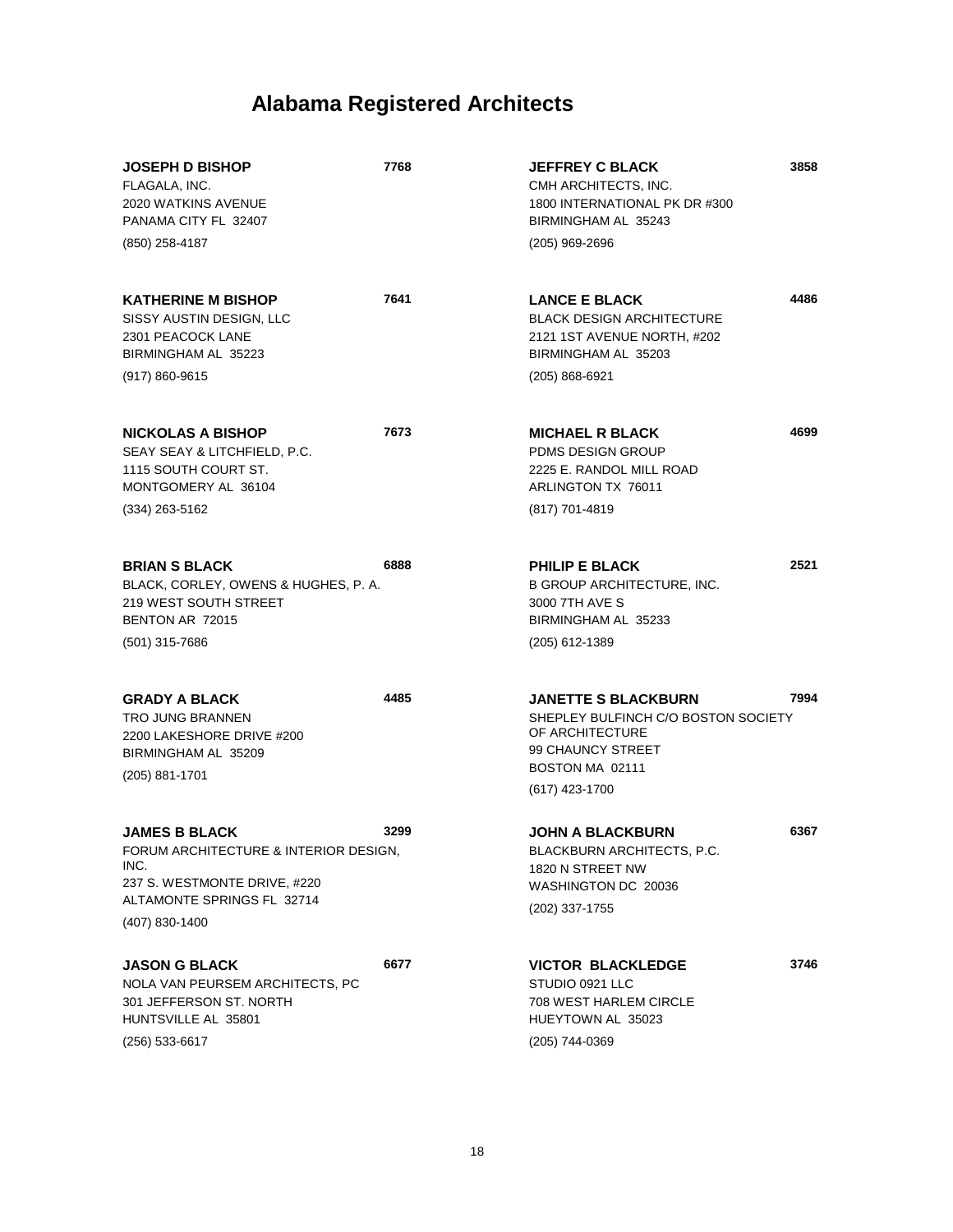| <b>DAVID A BLACKMON</b><br>BLACKMON ROGERS ARCHITECTS, LLC<br>PO BOX 530031<br>BIRMINGHAM AL 35253<br>(205) 837-4886                            | 5565 | <b>MARK A BLAZER</b><br>EDT-THA ARCHITECTURE, LLC<br>338 BYRD DR.<br>OWENS CROSS ROADS AL 35763<br>(414) 732-3495                 | 8486 |
|-------------------------------------------------------------------------------------------------------------------------------------------------|------|-----------------------------------------------------------------------------------------------------------------------------------|------|
| <b>JOEL T BLACKSTOCK</b><br><b>WILLIAMS BLACKSTOCK ARCHITECTS</b><br>2204 FIRST AVENUE, SOUTH #200<br>BIRMINGHAM AL 35233<br>(205) 870-1545     | 2522 | <b>PATRICK G BLEES</b><br><b>CORE STATES INC</b><br>111 3RD AVENUE SOUTH; SUITE 400<br>MINNEAPOLIS MN 55401<br>$(612)$ 508-6596   | 5840 |
| <b>JEFFREY P BLACKWOOD</b><br>J P BLACKWOOD CONSULTING, LLC<br>276 STONEBRIDGE ROAD<br>BIRMINGHAM AL 35210<br>(205) 612-5192                    | 3512 | <b>RONALD B BLITCH</b><br>BLITCH KNEVEL ARCHITECTS, INC.<br>736 A EAST BOSTON STREET<br>COVINGTON LA 70433<br>(504) 524-4634      | 3318 |
| <b>GARY J BLANCHARD</b><br><b>WOOD</b><br>1701 NORTHOLT COURT<br>CONYERS GA 30013<br>(678) 522-5185                                             | 7492 | <b>JOHN L BLOCKER</b><br>POOLE & COMPANY ARCHITECTS<br>2 NORTH 20TH STREET, SUITE 1610<br>BIRMINGHAM AL 35203<br>$(205)$ 326-2206 | 4143 |
| <b>MICHAEL T BLANCHARD</b><br>BRPH ARCHITECTS ENGINEERS, INC.<br>5700 NORTH HARBOR CITY BLVD., STE. 400<br>MELBOURNE FL 32940<br>(321) 751-3153 | 8088 | <b>ARCADIO BLONSKI</b><br>AB* ARCHITECTURE<br>POST OFFICE BOX 2812<br>HOUSTON TX 77252<br>(832) 875-8376                          | 7743 |
| <b>RONALD E BLAND</b><br>PRECEPT, LLC<br>2209 EMERALD PINES LANE<br>WESTFIELD IN 46074<br>$(317)$ 627-1883                                      | 5925 | <b>JENNIFER H BLOUNT</b><br>ALLRED STOLARSKI ARCHITECTS, PA<br>711 CHURCH STREET<br>OCEAN SPRINGS MS 39564<br>$(334)$ 303-5359    | 7444 |
| <b>DANA L BLAY</b><br>DBL ARCHITECTURE, INC.<br>8031 WENONGA ROAD<br>LEAWOOD KS 66206<br>$(913)$ 206-6060                                       | 8133 | <b>CARL P BLUM</b><br>CARL P. BLUM AIA ARCHITECT<br>PO BOX 2386<br>MORGAN CITY LA 70381<br>(985) 385-3296                         | 8783 |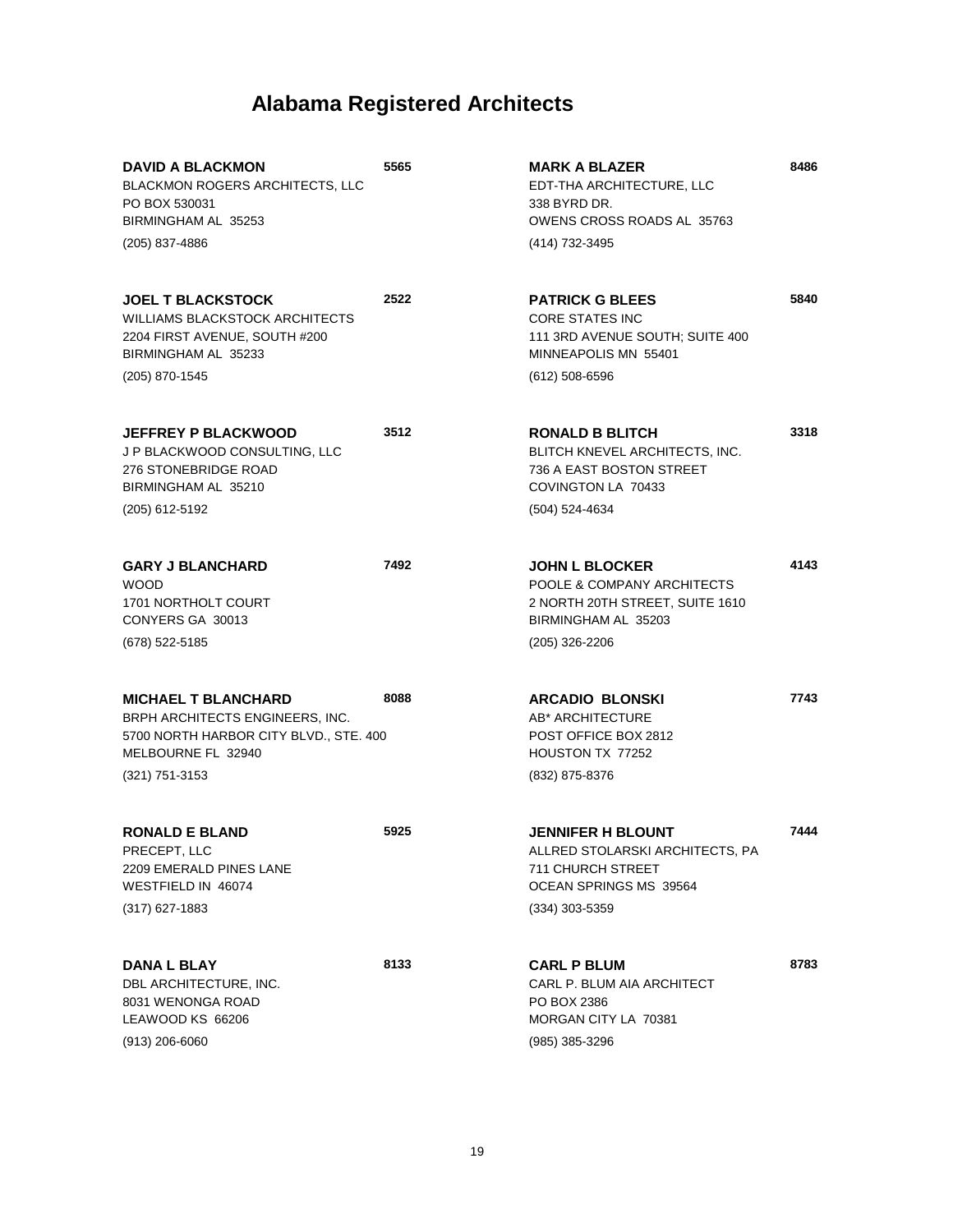| <b>JACK O BOARMAN</b><br>BOARMAN KROOS VOGEL GROUP, INC.<br>1054 31ST ST. NW, STE. 410<br>WASHINGTON DC 20007<br>(612) 339-3752          | 7635 | <b>RICKY E BOEVING</b><br>ALLEN & HOSHALL, INC.<br>1988 ARDEN WALK LANE<br><b>GERMANTOWN TN 38138</b><br>(901) 820-0820           | 3676 |
|------------------------------------------------------------------------------------------------------------------------------------------|------|-----------------------------------------------------------------------------------------------------------------------------------|------|
|                                                                                                                                          |      |                                                                                                                                   |      |
| <b>CHARLES W BOATMAN</b><br>HRH ARCHITECTS, INC.<br>3131 MALEY COURT<br>MARIETTA GA 30066                                                | 6580 | <b>MICHAEL P BOLAND</b><br>SMITH BOLAND ARCHITECTS<br>531 ROSELANE ST. SUITE 310<br>MARIETTA GA 30060                             | 7510 |
| (404) 285-9325                                                                                                                           |      | (770) 435-3080                                                                                                                    |      |
| <b>DAVID A BOCKIAN</b><br>DAVID A. BOCKIAN, ARCHITECT<br>2971 KRAFT DRIVE<br>NASHVILLE TN 37204                                          | 6089 | PETE J BOLEK<br><b>HBM ARCHITECTS, LLC</b><br>1382 W 9TH STREET, SUITE 300<br>CLEVELAND OH 44113                                  | 7511 |
| $(615)$ 367-1333                                                                                                                         |      | (216) 241-1100                                                                                                                    |      |
| <b>JOHN A BODZIAK</b><br>JOHN A. BODZIAK, ARCHITECT<br>743 49TH ST. N.<br>ST. PETERSBURG FL 33710                                        | 5478 | <b>JANE ANN BOLIN</b><br>FLUOR CORP.<br>3 WHALING WAY<br>GREENVILLE SC 29615                                                      | 7285 |
| (727) 543-3568                                                                                                                           |      | (864) 617-5545                                                                                                                    |      |
| <b>WILLIAM M BOEHME</b><br><b>WILLIAM BOEHME &amp; ASSOCIATES</b><br><b>ARCHITECTS</b><br>7104 GARTH ROAD<br>HUNTSVILLE AL 35802         | 3347 | <b>G NILES BOLTON</b><br>NILES BOLTON ASSOCIATES, INC.<br>3060 PEACHTREE RD NW, #600<br>ATLANTA GA 30305<br>$(404)$ 365-7600      | 2421 |
| (256) 457-2331                                                                                                                           |      |                                                                                                                                   |      |
| <b>JASON W BOEHNER</b><br>311 SHENANDOAH DRIVE<br>RAYMORE MO 64083<br>(816) 398-2756                                                     | 8306 | <b>JONATHIUS B BOOKER</b><br>GRESHAM SMITH<br>3595 GRANDVIEW PKWY., #300<br>BIRMINGHAM AL 35243<br>(205) 298-9200                 | 7536 |
| <b>MICHAEL W BOERNER</b><br>WIER BOERNER ALLIN ARCHITECTURE, PLLC<br>2727 OLD CANTON RD., STE. 200<br>JACKSON MS 39216<br>(601) 321-9107 | 7302 | <b>SCOTT W BOOMHOVER</b><br>SCOTT BOOMHOVER, ARCHITECT<br>3500 MOUNTAIN PARK DRIVE<br>MOUNTAIN BROOK AL 35213<br>$(205)$ 616-0621 | 5941 |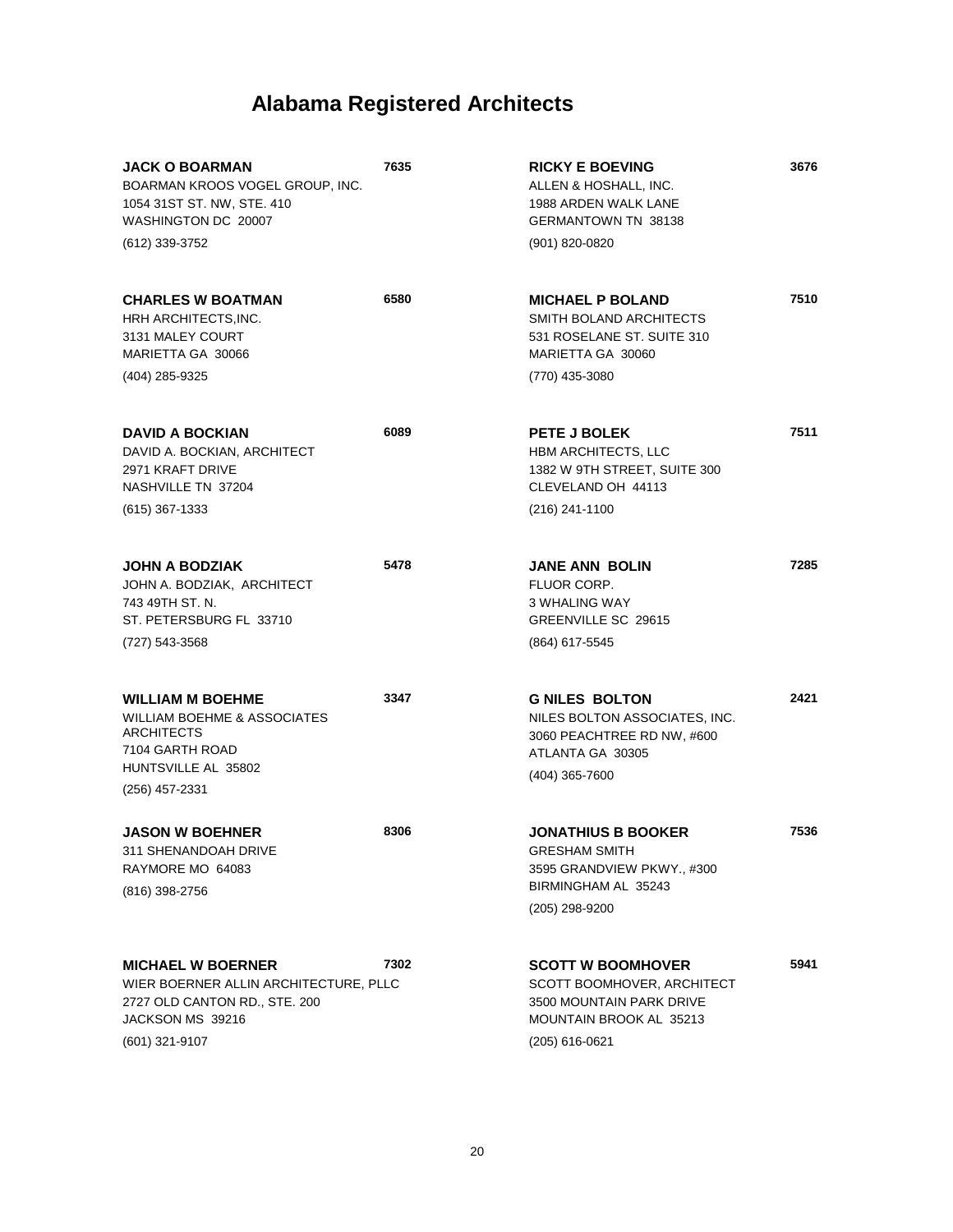| <b>CHRISTOPHER E BOONE</b><br>LESSARD DESIGN, INC.<br>8521 LEESBURG PIKE, STE. 700<br>VIENNA VA 22182<br>(571) 830-1882            | 8105 | <b>DANNY G BOUNDS</b><br><b>BOUNDS GILLIESPIE KILLEBREW TUSHEK</b><br>ARCHITECTS, PLLC<br>7975 STAGE HILLS BLVD., SUITE 4<br>MEMPHIS TN 38133<br>$(901)$ 377-6603 | 7164 |
|------------------------------------------------------------------------------------------------------------------------------------|------|-------------------------------------------------------------------------------------------------------------------------------------------------------------------|------|
| <b>DANIEL J BORCICKY</b><br>THE ARCHITECTS GROUP, INC.<br>710 DOWNTOWNER BLVD.<br>MOBILE AL 36609<br>(251) 343-1811                | 5681 | <b>HENRY D BOWDEN</b><br><b>BOWDEN ARCHITECTURE</b><br>1657 SPRINGHILL AVENUE<br>MOBILE AL 36604<br>(251) 433-0704                                                | 2902 |
| <b>DIETER A BORRELL</b><br><b>B&amp;A ARCHITECTURAL GROUP INC</b><br>4030 ARBUTUS DRIVE<br>PENSACOLA FL 32504<br>(850) 341-0286    | 8892 | <b>MARK L BOWLES</b><br><b>STANTEC ARCHITECTURE</b><br>722 12TH ST. NW, SUITE 100<br>WASHINGTON DC 20005<br>(202) 478-3798                                        | 7935 |
| <b>ROGER A BOSKUS</b><br>MILLER BOSKUS LACK ARCHITECTS, P.A.<br>2397 N GREEN ACRES ROAD<br>FAYETTEVILLE AR 72703<br>(479) 443-7121 | 6505 | <b>VICTOR S BOWMAN</b><br>PENDLETON + BOWMAN, INC.<br><b>80 BAY MAGNOLIA LANE</b><br>SANTA ROSA BEACH FL 32459<br>$(850)$ 585-6186                                | 5682 |
| <b>JEFFREY A BOSSERT</b><br><b>J.S.HELD LLC</b><br>813 W.BUTLER PIKE<br>AMBLER PA 19002<br>(484) 368-3099                          | 7094 | <b>DAVID G BOYCE</b><br><b>INTERPLAN LLC</b><br>220 E. CENTRAL PARKWAY, SUITE 4000<br>ALTAMONTE SPRINGS FL 32701<br>(407) 645-5008                                | 4221 |
| <b>JOHN J BOTTARO</b><br>RS&H, INC.<br>10748 DEERWOOD PK BLVD S<br>JACKSONVILLE FL 32256<br>$(904)$ 256-2439                       | 6294 | <b>R. PLATT BOYD</b><br><b>BRANCH TECHNOLOGY</b><br>1530 RIVERSIDE DRIVE, SUITE B<br>CHATTANOOGA TN 37406<br>(423) 682-8800                                       | 5678 |
| <b>MELINA A BOUKIS</b><br>8069 FARVIEW OVAL<br>BRECKSVILLE OH 44141<br>(216) 269-3164                                              | 7887 | <b>RANDALL W BOYD</b><br>CINTEL, INC.<br>3202 HOWARD STREET NW<br>HUNTSVILLE AL 35810<br>(205) 684-3441                                                           | 7201 |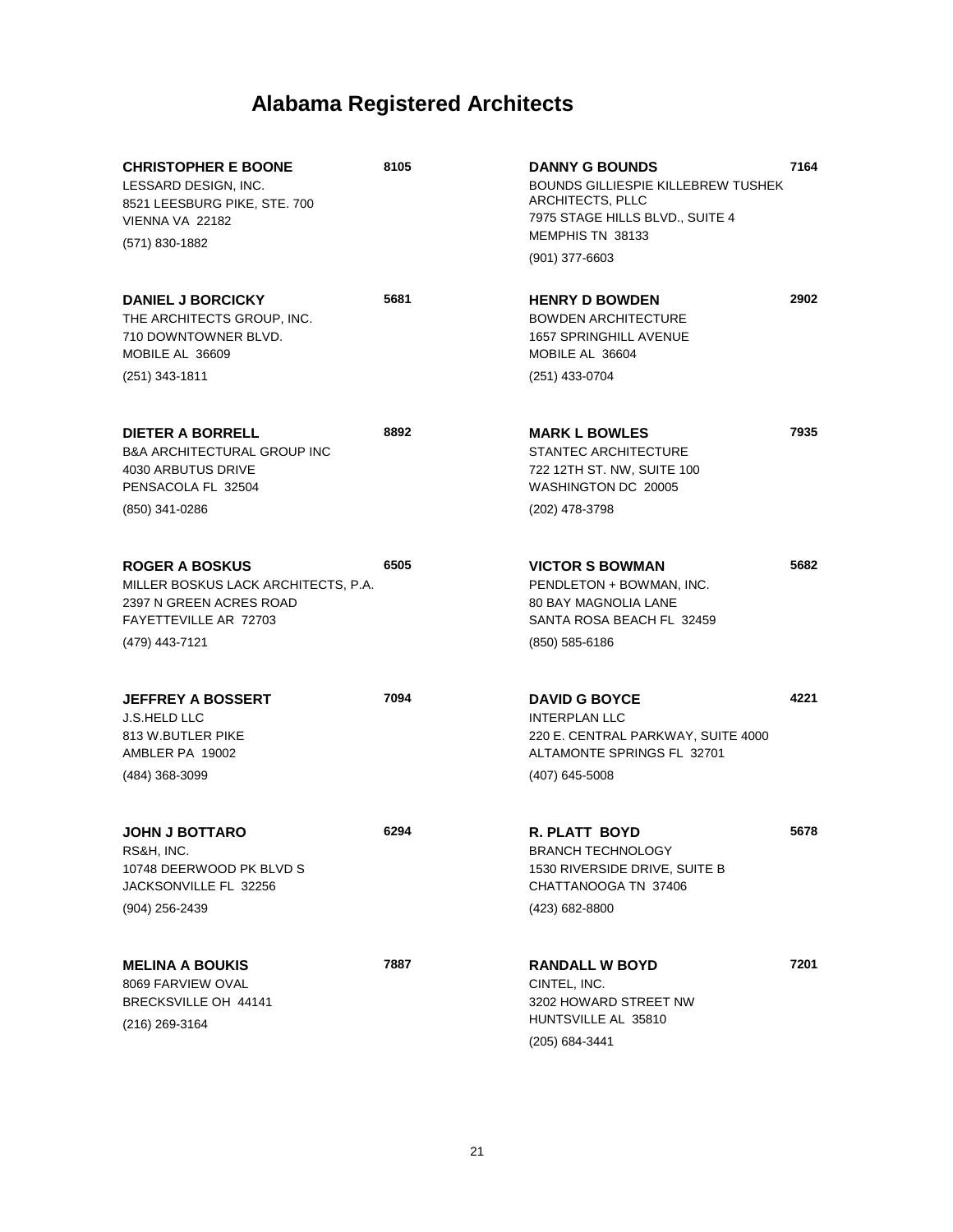| <b>TIFFANY M BOYD</b><br>POST OFFICE BOX 740143<br>TUSCUMBIA AL 35674-7415<br>(256) 386-7833                                                       | 6844 | <b>JOSEPH N BRANCATO</b><br><b>GENSLER</b><br>1700 BROADWAY, SUITE 400<br>NEW YORK NY 10019<br>(212) 492-1541               | 5868 |
|----------------------------------------------------------------------------------------------------------------------------------------------------|------|-----------------------------------------------------------------------------------------------------------------------------|------|
| <b>THOMAS A BOZEMAN</b><br><b>1921 EAST HENRY STREET</b><br>SAVANNAH GA 31404<br>(912) 541-1378                                                    | 7910 | <b>LAURA H BRAND</b><br>UNIVERSITY OF ALABAMA AT BIRMINGHAM<br>4837 WOOD SPRINGS LN<br>HOOVER AL 35226<br>(909) 342-4469    | 6952 |
| <b>JANIS BRACKETT</b><br>KIRKSEY ARCHITECTURE<br>6909 PORTWEST DRIVE<br><b>HOUSTON TX 77024</b><br>(713) 426-7426                                  | 8506 | <b>WILLIAM T BRANTLEY</b><br><b>SMP ARCHITECTURE</b><br>205 EAST INTENDENCIA STREET<br>PENSACOLA FL 32502<br>(850) 982-9042 | 8636 |
| <b>MICHAEL T BRADEN</b><br>CHRISTOPHER ARCHITECTURE AND<br><b>INTERIORS</b><br>2601 HIGHLAND AVENUE<br>BIRMINGHAM AL 35205<br>(205) 413-8531       | 8162 | <b>STEVEN W BRAUN</b><br>500 OLD PROVIDENCE CT<br>MILTON GA 30009<br>(770) 371-7879                                         | 8809 |
| <b>WILLIAM R BRADFORD</b><br>TURNERBATSON ARCHITECTS, P.C.<br>1950 STONEGATE DR., STE. 200<br>BIRMINGHAM AL 35242<br>(205) 403-6201                | 7839 | <b>LESLEY HOKE BRAXTON</b><br><b>TRAHAN ARCHITECTS</b><br>3578 TUCKERS FARM SE<br>MARIETTA GA 30067<br>(404) 975-9322       | 6492 |
| <b>JOSEPH P BRADLEY</b><br>BRADLEY & SCHMIDT ARCHITECTURE, PLLC<br>P. O. BOX 1663<br>DOTHAN AL 36302<br>(334) 790-2121                             | 5804 | DARYL L BRAY<br>SGA DESIGN GROUP, P.C.<br>1437 S. BOULDER AVE, #550<br><b>TULSA OK 74119</b><br>$(918) 587 - 8600$          | 6531 |
| <b>WILLIAM R BRADT</b><br>HWH ARCHITECTS ENGINEERS PLANNERS<br>INC.<br>600 SUPERIOR AVE. EAST, STE. 1100<br>CLEVELAND OH 44114<br>$(216)$ 875-4000 | 8250 | <b>DAVID W BREEDLOVE</b><br>RLS DESIGN GROUP, INC.<br>1909 COURTNEY DRIVE<br>BIRMINGHAM AL 35209<br>(205) 879-5458          | 3747 |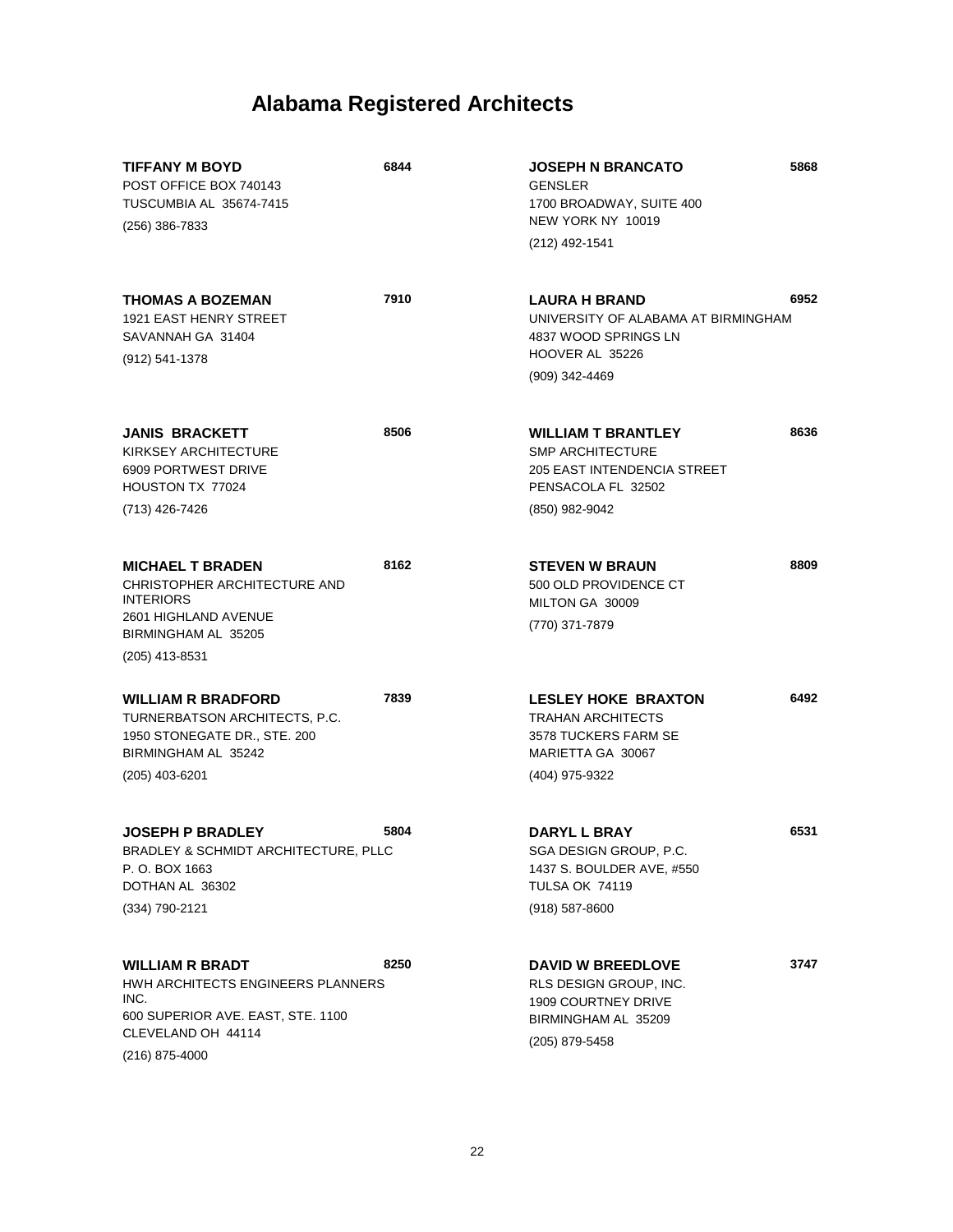| <b>MARC J BREETZ</b><br>NAOS DESIGN GROUP, LLC.<br>24683 EAST QUARTO PLACE<br>AURORA CO 80016<br>$(303)$ 759-5777                             | 7529 | 8057<br><b>MICHAEL J BRIDGES</b><br>SURFACE ARCHITECTURE & DESIGN, PLLC<br>206 MANUFACTURERS ROAD<br>CHATTANOOGA TN 37405<br>(423) 284-7550      |  |
|-----------------------------------------------------------------------------------------------------------------------------------------------|------|--------------------------------------------------------------------------------------------------------------------------------------------------|--|
| <b>JOHN C BRENNAN</b><br>DAVIS ARCHITECTS, INC.<br>167 BROADMOOR LANE<br>ALABASTER AL 35007<br>$(205)$ 520-8606                               | 7353 | 3349<br><b>WILLIAM S BRIGGS</b><br>WILLIAM S BRIGGS, ARCHITECT PLLC<br>4330 COLE AVENUE, APT. G<br>DALLAS TX 75205<br>(214) 696-1988             |  |
| <b>RICHARD P BRETT</b><br><b>LDA DESIGN GROUP</b><br>3500 WEST BURBANK BLVD.<br>BURBANK CA 91505<br>(818) 248-5597                            | 7808 | 2903<br><b>DALE A BRIGHAM</b><br>DALE A. BRIGHAM, ARCHITECT<br>3423 TINKERBELL LANE<br>CHARLOTTE NC 28210-6445<br>(704) 661-3332                 |  |
| <b>DENISE M BREUNIG</b><br>WOOLPERT ARCHITECTURE, LLC<br>343 FOUNTAINS PKWY., SUITE 100<br><b>FAIRVIEW HEIGHTS IL 62208</b><br>(618) 236-7418 | 8329 | 7354<br><b>MATTHEW J BRINZA</b><br>LIFE TIME<br>2900 CORPORATE PLACE<br>CHANHASSEN MN 55317<br>(952) 229-7539                                    |  |
| <b>JEFFREY A BREWER</b><br>GOODWYN MILLS & CAWOOD INC.<br>2400 5TH AVE S., SUITE 200<br>BIRMINGHAM AL 35233<br>(205) 335-1200                 | 4732 | 8382<br><b>THOMAS D BRITTAIN</b><br>6700 BAUM DRIVE SUITE 23<br>KNOXVILLE TN 37919<br>(865) 342-7505                                             |  |
| <b>BLAIR F BRICKEN</b><br>317 SHARONDALE DR<br>TULLAHOMA TN 37388<br>$(334)$ 663-2485                                                         | 7708 | 1710<br><b>J R BRITTON</b><br>RANDY BRITTON, ARCHITECT<br><b>133 MONTEVALLO LANE</b><br>BIRMINGHAM AL 35213<br>(205) 871-6200                    |  |
| <b>LARRY L BRICKER</b><br>LARRY L. BRICKER, ARCHITECT<br>P.O. BOX 5274<br>HUNTSVILLE AL 35814<br>$(256)$ 683-1116                             | 1266 | 6930<br><b>STEPHANIE C BRITTON</b><br><b>FIFTH DIMENSION ARCHITECTS</b><br>2226 1ST AVENUE S, SUITE 101<br>BIRMINGHAM AL 35233<br>(205) 527-7870 |  |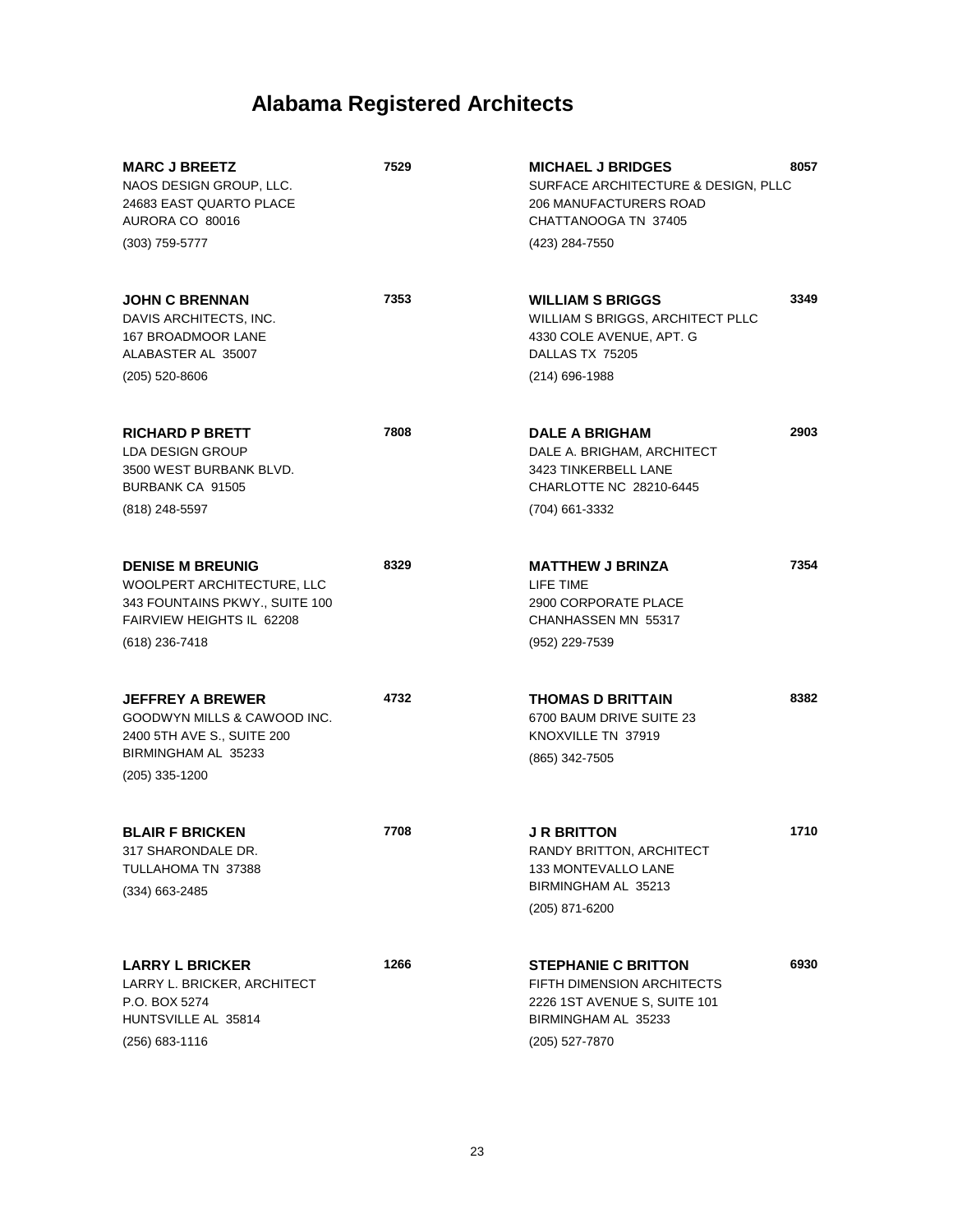| <b>SCOTT J BROADBENT</b><br>PB2 ARCHITECTURE + ENGINEERING, PLLC<br>P. O. BOX 2076<br>ROGERS AR 72757<br>(479) 878-3731           | 7636 | <b>ROBERT M BROOKS</b><br>STUDIO BROOKS + EMORY<br>1309 HODGES AVENUE<br>RUSTON LA 71270<br>$(318)$ 245-8698                      | 7880 |
|-----------------------------------------------------------------------------------------------------------------------------------|------|-----------------------------------------------------------------------------------------------------------------------------------|------|
| <b>GARY F BROCK</b><br>CHARLAN BROCK & ASSOCIATES, INC.<br>120 SOUTH CENTRAL AVE., STE. 350<br>CLAYTON MO 63105<br>(866) 441-8538 | 2655 | <b>STEVEN W BROOKS</b><br>KOLBROOK DESIGN, INC.<br>1027 OAKTON ST.<br>EVANSTON IL 60202<br>(847) 404-5582                         | 7837 |
| <b>PATRICK C BROCKMAN</b><br>PATRICK C. BROCKMAN, ARCHITECT<br>W8088 OLD CTH NA<br>HOLMEN WI 54636<br>(608) 792-0055              | 3668 | <b>CHAD M BROWN</b><br>J. MICHAEL LEE ASSOCIATES ARCHITECTURE<br>5189 COUNTY ROAD 61<br>MIDLAND CITY AL 36350<br>(334) 714-9434   | 7489 |
| <b>KEVIN M BRODBER</b><br><b>STANTEC ARCHITECTURE</b><br>4798 NEW BROAD ST., SUITE 100<br>ORLANDO FL 32814<br>(407) 404-3211      | 8470 | <b>CHARLES J BROWN</b><br>CHARLES J. BROWN, A.I.A<br>1270 GOSHENTOWN RD.<br>HENDERSONVILLE TN 37075<br>$(615) 642 - 1416$         | 6553 |
| <b>TRAVIS BRODERSEN</b><br><b>TRB ARCHITECTURE</b><br>440 REGENCY PARKWAY #138<br>OMAHA NE 68114<br>(402) 320-3633                | 8894 | <b>DAVID BROWN</b><br>1230 PEACHTREE ST. NE<br>ATLANTA GA 30309<br>(404) 946-6736                                                 | 8225 |
| <b>BRIAN E BROOKER</b><br>ELLIS ARCHITECTS, INC.<br><b>121 WEST WASHINGTON STREET</b><br>DEMOPOLIS AL 36732<br>(205) 752-4420     | 4145 | <b>DAVID J BROWN</b><br>JOHNSON JOHNSON CRABTREE ARCHITECTS<br>РC<br>4551 TROUSDALE DRIVE<br>NASHVILLE TN 37204<br>(615) 837-0656 | 5572 |
| <b>FRANKLIN H BROOKS</b><br>FREEMANWHITE INC.<br>3545 WHITEHALL PARK DR., SUITE 500<br>CHARLOTTE NC 28273<br>(704) 523-2230       | 3806 | <b>DONALD C BROWN</b><br>BROWN STUDIO ARCHITECTURE, PC<br>401 MADISON AVE<br>MONTGOMERY AL 36104-3629<br>(334) 834-8340           | 1809 |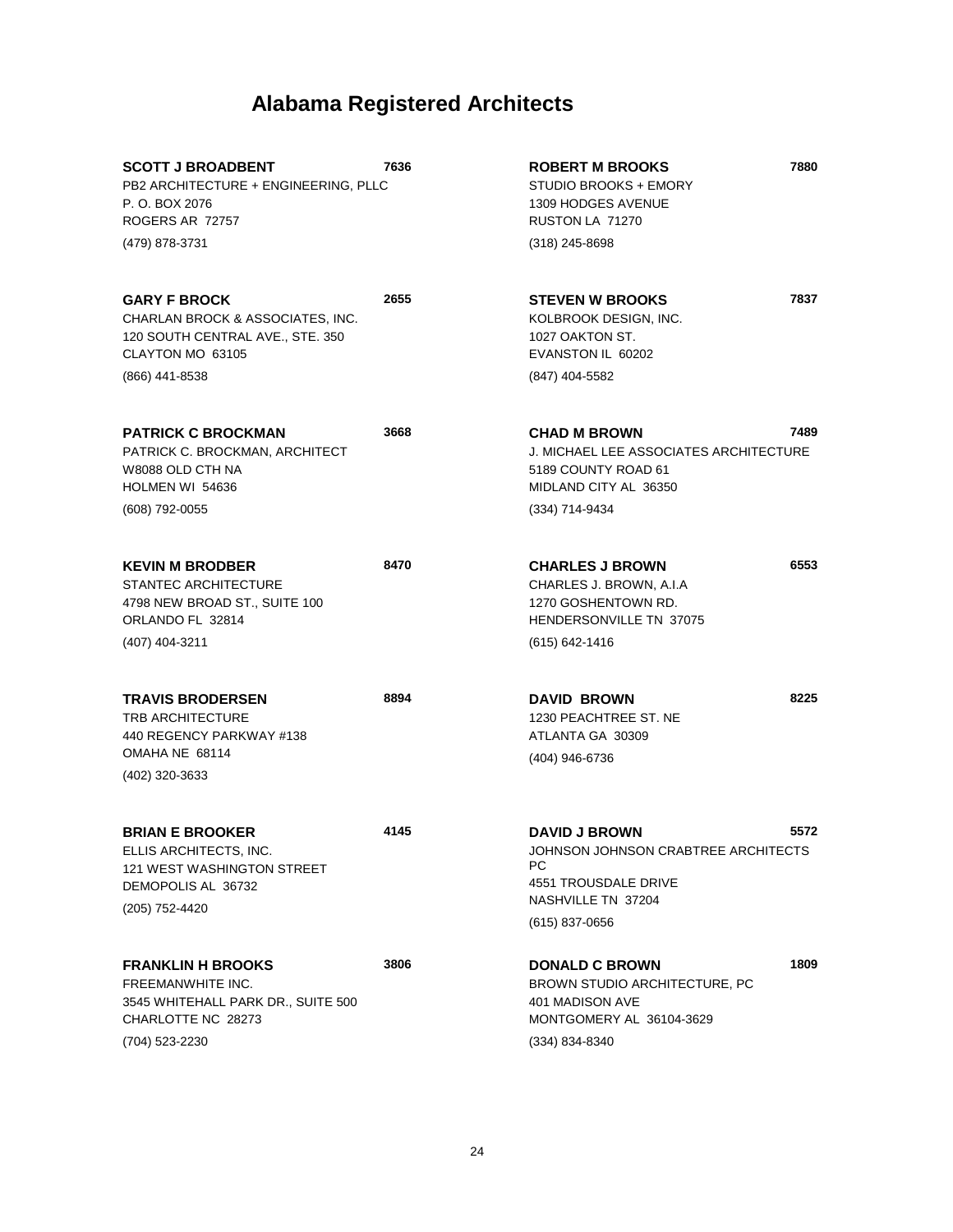| <b>ELLIOT M BROWN</b><br>LINE SCALE FORM ARCHITECTS, PC<br>101 RICHARD ARRINGTON BLVD, SOUTH<br>BIRMINGHAM AL 35233                                | 8074 | <b>ROBERT F BROWN</b><br>140 HONEYSUCKLE RD.<br>ECLECTIC AL 36024<br>(334) 224-0237                                                    | 2263 |
|----------------------------------------------------------------------------------------------------------------------------------------------------|------|----------------------------------------------------------------------------------------------------------------------------------------|------|
| (205) 332-4679                                                                                                                                     |      |                                                                                                                                        |      |
| <b>JAMES A BROWN</b><br>BROWN O'DELL & PARTNERS ARCHITECTS PC<br>415 CHURCH ST. NW, SUITE D<br>HUNTSVILLE AL 35801<br>$(256)$ 489-8050             | 6237 | <b>ROBERT L BROWN</b><br>R L BROWN & ASSOCIATES, INC.<br>250 E. PONCE DE LEON AVE #350<br>DECATUR GA 30030<br>(678) 640-0196           | 3836 |
|                                                                                                                                                    |      |                                                                                                                                        |      |
| <b>JAMES M BROWN</b><br>WISS, JANNEY, ELSTNER ASSOCIATES, INC.<br>8606 ALLISONVILLE ROAD, SUITE 205<br>INDIANAPOLIS IN 46250<br>$(317) 510 - 4108$ | 6284 | <b>RONALD W BROWN</b><br>RONALD W. BROWN, ARCHITECT<br>9060 SUGAR TREE TRAIL SE<br>HUNTSVILLE AL 35802<br>(850) 566-7490               | 5747 |
| <b>JEFFREY B BROWN</b><br><b>POWERS BROWN ARCHITECTURE</b><br>2100 TRAVIS ST, SUITE 501<br>HOUSTON TX 77002<br>(713) 224-0456                      | 5551 | <b>STEPHANIE BROWN</b><br>3350 ALTAMONT RD S#C9<br>BIRMINGHAM AL 35205<br>(256) 673-1342                                               | 8767 |
| <b>JOSEPH D BROWN</b><br>MOODY-NOLAN<br>4835 LYNDON B JOHNSON FWY #800<br>DALLAS TX 75244<br>(205) 790-3854                                        | 8655 | <b>WILLIAM T BROWN</b><br><b>MOSELEY ARCHITECTS</b><br>4114 WILLIAM PLACE<br>FAIRFAX VA 22030<br>(703) 249-7640                        | 7402 |
| <b>JUSTIN W BROWN</b><br>BILT IN ALABAMA LLC<br>2112 1ST AVE SOUTH<br>BIRMINGHAM AL 35233<br>(865) 384-7944                                        | 6706 | <b>WILLIAM A BROWNE</b><br>RATIO ARCHITECTS, INC.<br>101 S. PENNSYLVANIA ST.<br>INDIANAPOLIS IN 46204<br>$(317)$ 275-6925              | 8529 |
| <b>KENNETH R BROWN</b><br>DESIGN +, INC.<br>3313 WINCHESTER ROAD<br>LOUISVILLE KY 40207<br>(502) 454-5011                                          | 7090 | <b>JUSTIN R BRUCE</b><br>MITCHELL & HUGEBACK ARCHITECTS, INC.<br>12747 OLIVE BLVD., STE. 150<br>ST. LOUIS MO 63141<br>$(314)$ 878-3500 | 8464 |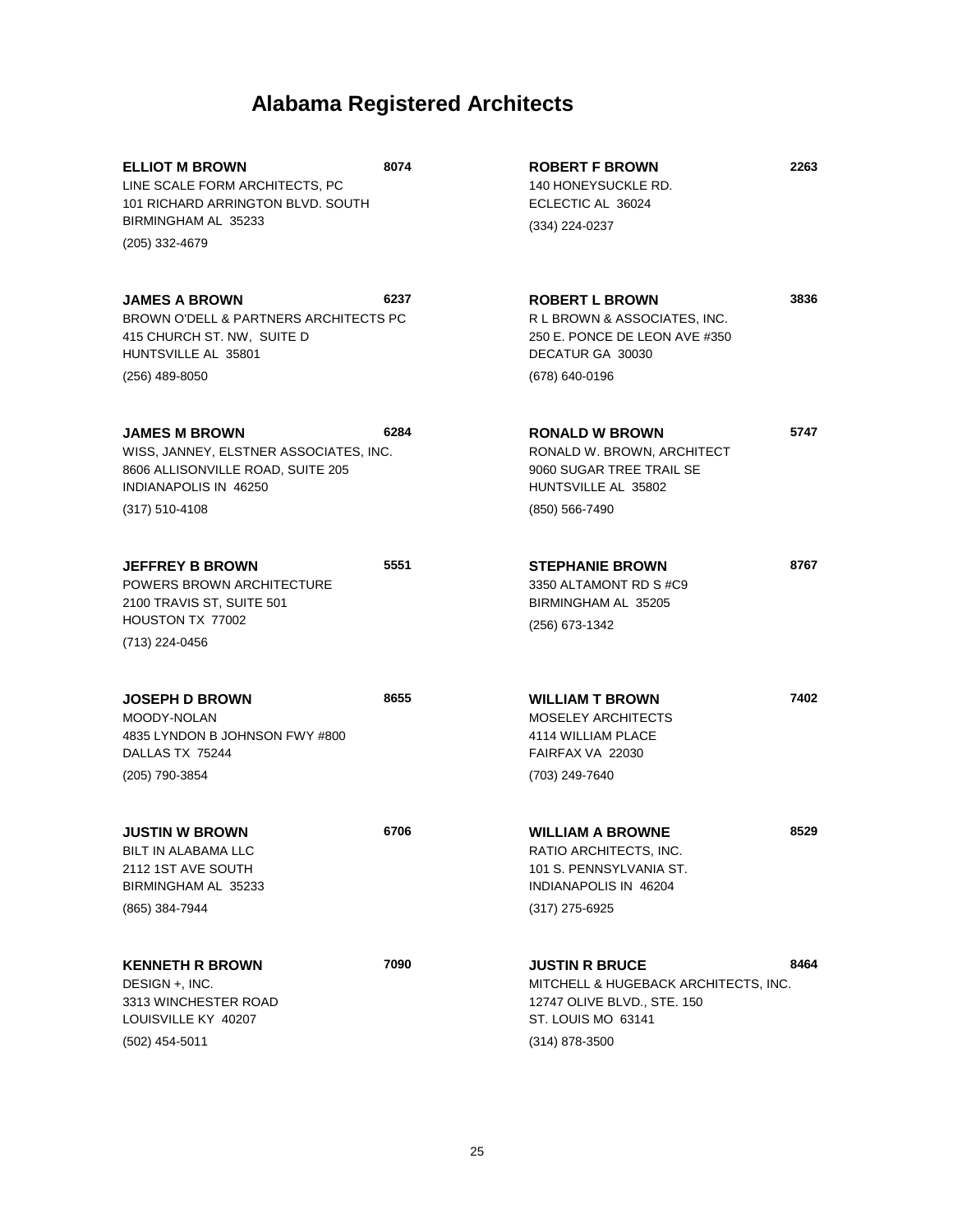| <b>PAMELA M BRUCE</b><br><b>101 LEMASTER LANE</b><br>GRANT AL 35747<br>$(256)$ 509-3699                                               | 4744 | <b>ANDREW C BRYANT</b><br>2900 16TH AVENUE NORTH<br>BIRMINGHAM AL 35234<br>(205) 246-1496                                          | 8462 |
|---------------------------------------------------------------------------------------------------------------------------------------|------|------------------------------------------------------------------------------------------------------------------------------------|------|
| <b>HAROLD C BRUMFIELD</b><br>BRUMFIELD WARD & ASSOCIATES<br>ARCHITECTS, PA<br>P. O. BOX 16102<br>JACKSON MS 39236<br>$(601)$ 982-0341 | 3276 | <b>CHAD M BRYANT</b><br>C.M.BRYANT ARCHITECTURE, LLC<br>P.O. BOX 131391<br>BIRMINGHAM AL 35213-6391<br>(205) 223-8602              | 5634 |
| <b>EDWARD M BRUMMAL</b><br>PWBA ARCHITECTS, INC.<br>529 S. PERRY ST., STE. 15<br>MONTGOMERY AL 36104<br>(334) 244-4990                | 1810 | <b>REBECCA D BRYANT</b><br><b>WATERSHED LLC</b><br>302 MAGNOLIA AVE<br>FAIRHOPE AL 36532<br>(251) 929-0514                         | 6667 |
| <b>MARC W BRUNDIGE</b><br>MARC BRUNDIGE, ARCHITECT<br>4436 HARVEST HILL ROAD<br>DALLAS TX 75244<br>(972) 929-9226                     | 5673 | <b>WALTER L BRYANT</b><br>LATHAN ASSOCIATES ARCHITECTS, PC<br>300 CHASE PARK SOUTH, SUITE 200<br>HOOVER AL 35244<br>(205) 988-9112 | 4904 |
| <b>ROBERT D BRUNER</b><br>COHEN CARNAGGIO REYNOLDS, INC.<br>213 20TH STREET NORTH<br>IRONDALE AL 35210<br>(205) 999-5647              | 8049 | <b>GREGORY T BUCHANAN</b><br><b>NELSON WORLDWIDE</b><br><b>25 THE LANDING</b><br>SANDY SPRINGS GA 30350<br>(404) 823-8433          | 8103 |
| <b>MARK R BRUNO</b><br><b>BRUNO ARCHITECTURAL</b><br><b>136 BUCKEYE POINT</b><br>COMMERCE GA 30530<br>(770) 641-0324                  | 4630 | <b>RICHARD V BUCHANAN</b><br>HAY BUCHANAN ARCHITECTS, PC<br>P.O. BOX 2368<br>HUNTSVILLE AL 35804<br>(256) 881-3818                 | 4296 |
| <b>CHRISTOPHER J BRUZZESE</b><br>BERARDI + PARTNERS, INC.<br>1398 GOODALE BOULEVARD<br>COLUMBUS OH 43212<br>(614) 221-1110            | 8615 | <b>VICTOR W BUCHHOLZ</b><br>LRK, INC.<br>50 SOUTH B.B. KING BLVD., STE. 600<br>MEMPHIS TN 38103<br>(901) 521-1440                  | 8273 |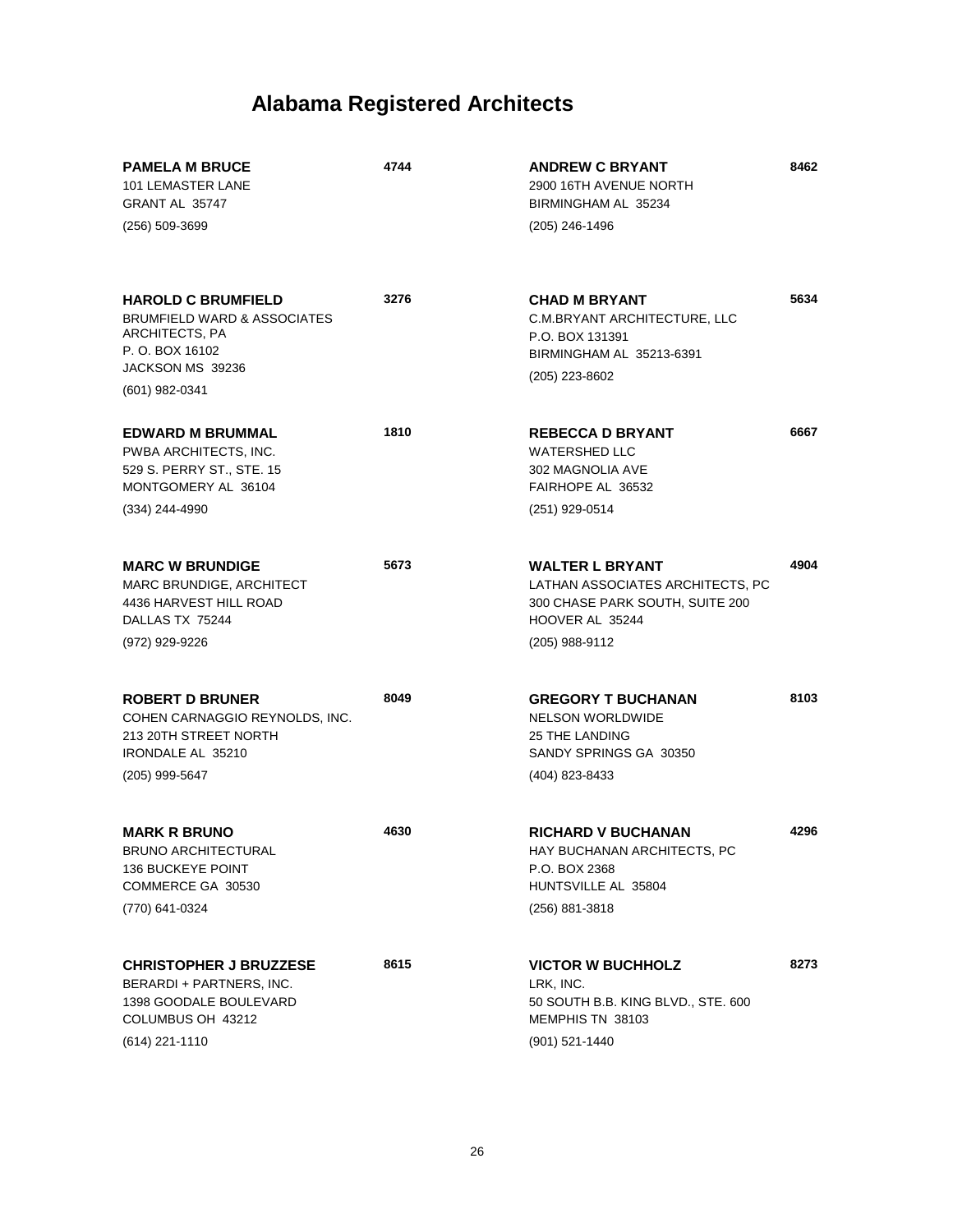| <b>ROBERT P BUDETTI</b><br>ARCHITECTS ORANGE, LLP D/B/A AO<br><b>144 NORTH ORANGE STREET</b><br>ORANGE CA 92866<br>(714) 639-9860 | 4372 | <b>JOSHUA BUONO</b><br>173 ARUBA LANE<br>PONTE VEDRA BEACH FL 32082<br>(813) 417-9901                                                             | 7629 |
|-----------------------------------------------------------------------------------------------------------------------------------|------|---------------------------------------------------------------------------------------------------------------------------------------------------|------|
| <b>C. BRENT BUECHE</b><br><b>BBI ARCHITECTS</b><br>1111 SOUTH FOSTER DR, STE. D<br>BATON ROUGE LA 70806<br>(225) 761-5191         | 7516 | <b>STEPHEN C BURDETTE</b><br>WBCM, LLC<br>300 E. JOPPA ROAD<br>BALTIMORE MD 20286<br>(410) 512-4529                                               | 6649 |
| <b>BRIAN P BULLARD</b><br>URBANARCH ASSOCIATES, P.C.<br>498 SOUTH MAIN ST.<br>MEMPHIS TN 38103<br>$(901)$ 578-7173                | 6394 | <b>ANDREW A BURELL</b><br><b>SSOE GROUP</b><br>2204 LAKESHORE DRIVE, SUITE 110<br>HOMEWOOD AL 35209<br>(205) 323-2373                             | 2764 |
| <b>EMILY N BULLARD-MCCLELLAN</b><br><b>KPS GROUP</b><br>60 14TH ST. SOUTH, STE. 100<br>BIRMINGHAM AL 35233<br>(256) 347-3973      | 8146 | <b>DALLIN R BURGENER</b><br>GIATTINA AYCOCK ARCHITECTURE STUDIO,<br><b>INC</b><br>4089 E AMARILLO DR<br>SAN TAN VALLEY AZ 85140<br>(208) 403-6898 | 8368 |
| E POPE A BULLOCK<br>COOPER CARRY, INC.<br>191 PEACHTREE ST., SUITE 2400<br>ATLANTA GA 30303<br>(404) 237-2000                     | 5138 | <b>JOHN W BURJEK</b><br>WHITNEY ARCHITECTS, INC.<br>123 N. WACKER DR., SUITE 2450<br>CHICAGO IL 60606<br>(312) 471-3778                           | 6982 |
| <b>JEFFREY C BUMB</b><br>9 REMINGTON WAY COURT<br>BALLWIN MO 63021<br>$(314)$ 651-3858                                            | 8516 | <b>TRAVIS M BURKE</b><br>NEQUETTE ARCHITECTURE<br>2227 2ND AVE NORTH<br>BIRMINGHAM AL 35203<br>(205) 370-2738                                     | 6627 |
| <b>CHARLES R BUNNELL</b><br>CHARLES BUNNELL ARCHITECTURE, P.C.<br>107 NORTH MARION STREET<br>ATHENS AL 35611<br>(256) 777-0717    | 4297 | <b>MATTHEW L BURKS</b><br>LIVE DESIGN GROUP<br>3117 2ND AVE S<br>BIRMINGHAM AL 35233<br>(205) 936-6705                                            | 7643 |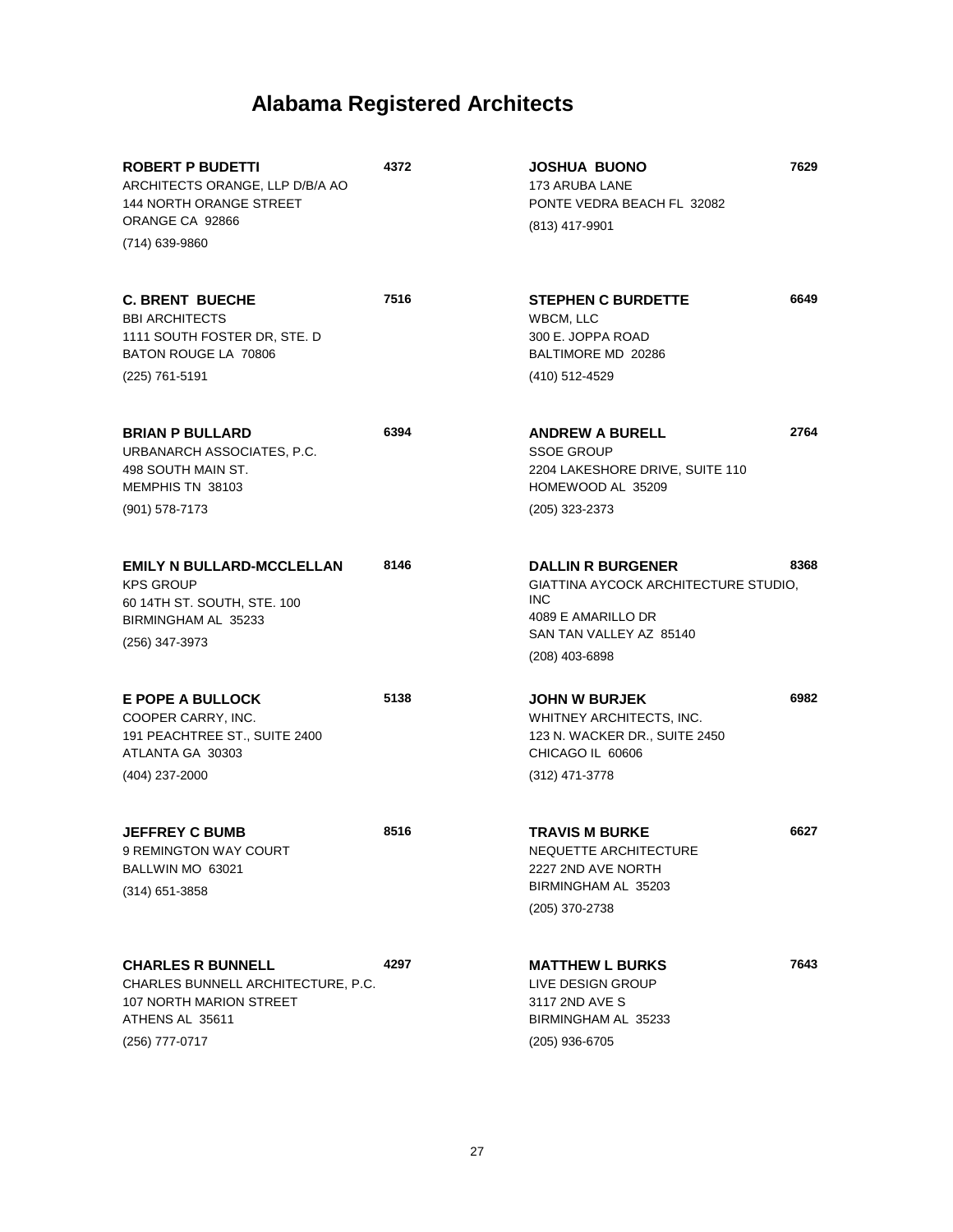| <b>DAVID A BURNET</b><br>COOKE DOUGLASS FARR LEMONS<br><b>ARCHITECTS</b><br>600 VESTAVIA PKWY, SUITE 212<br>BIRMINGHAM AL 35216<br>(205) 402-8058 | 8539 | <b>DAVID P BURRIS</b><br><b>BURRIS ARCHITECTURE</b><br>820 TIGER BLVD., SUITE 4<br>BENTONVILLE AR 72712<br>(479) 319-6045          | 6745 |
|---------------------------------------------------------------------------------------------------------------------------------------------------|------|------------------------------------------------------------------------------------------------------------------------------------|------|
| TIMOTHY S BURNETT<br>COHEN CARNAGGIO REYNOLDS<br>536 55TH STREET SOUTH<br>BIRMINGHAM AL 35212<br>(205) 533-1452                                   | 6034 | <b>R. KEVIN BURSON</b><br>ROBERT KEVIN BURSON, ARCHITECT<br>538 WEST BUTLER DR.<br>PHOENIX AZ 85021<br>(602) 568-8674              | 7256 |
| <b>TIMOTHY D BURNEY</b><br>TIM BURNEY, ARCHITECTS<br>PO BOX 1074<br>HANCEVILLE AL 35077<br>(423) 432-2305                                         | 3927 | <b>DAVIS O BURTON</b><br>SSOE, INC.<br>2204 LAKESHORE DRIVE, SUITE 110<br>HOMEWOOD AL 35209<br>(205) 397-2339                      | 3859 |
| <b>BOB BURNS</b><br><b>BOB BURNS, ARCHITECT</b><br>4925 EIGHTH TERRACE SOUTH<br>BIRMINGHAM AL 35222-3013<br>$(205)$ 556-5100                      | 2628 | <b>CHARLES M BUSCH</b><br>MS CONSULTANTS, INC.<br>2221 SCHROCK ROAD<br>COLUMBUS OH 43229<br>(614) 743-8902                         | 8307 |
| <b>GERALD A BURNS</b><br>ARCHITRILOGY, P.C.<br>10 TOWN PLAZA #178<br>DURANGO CO 81301<br>(719) 471-9800                                           | 7486 | <b>GREGORY R BUSCH</b><br>GREG BUSCH, ARCHITECTS INC.<br>91 WEST WIEUCA RD., BLDG A STE 3000<br>ATLANTA GA 30342<br>(404) 242-8073 | 7998 |
| <b>KEVIN M BURNS</b><br>ARCHITECTURAL INVESTMENTS, INC.<br>222 SOUTH 1ST STREET; SUITE 206<br>LOUISVILLE KY 40202<br>(502) 562-9220               | 5606 | <b>ROBERT M BUSCH</b><br>DRAWING DEPT.<br>3217 MADISON RD.<br>CINCINNATI OH 45209<br>(513) 272-8099                                | 7408 |
| <b>MARK F BURNS</b><br><b>MARK BURNS ARCHITECTURE</b><br>580 INDIAN CREST DRIVE<br>INDIAN SPRINGS AL 35124<br>(205) 427-7890                      | 1870 | <b>DANIEL E BUSH</b><br>DANIEL E. BUSH, ARCHITECT, LLC<br>6046 HALLIWELL STREET<br>ROCK HILL SC 29732<br>(251) 229-6224            | 6653 |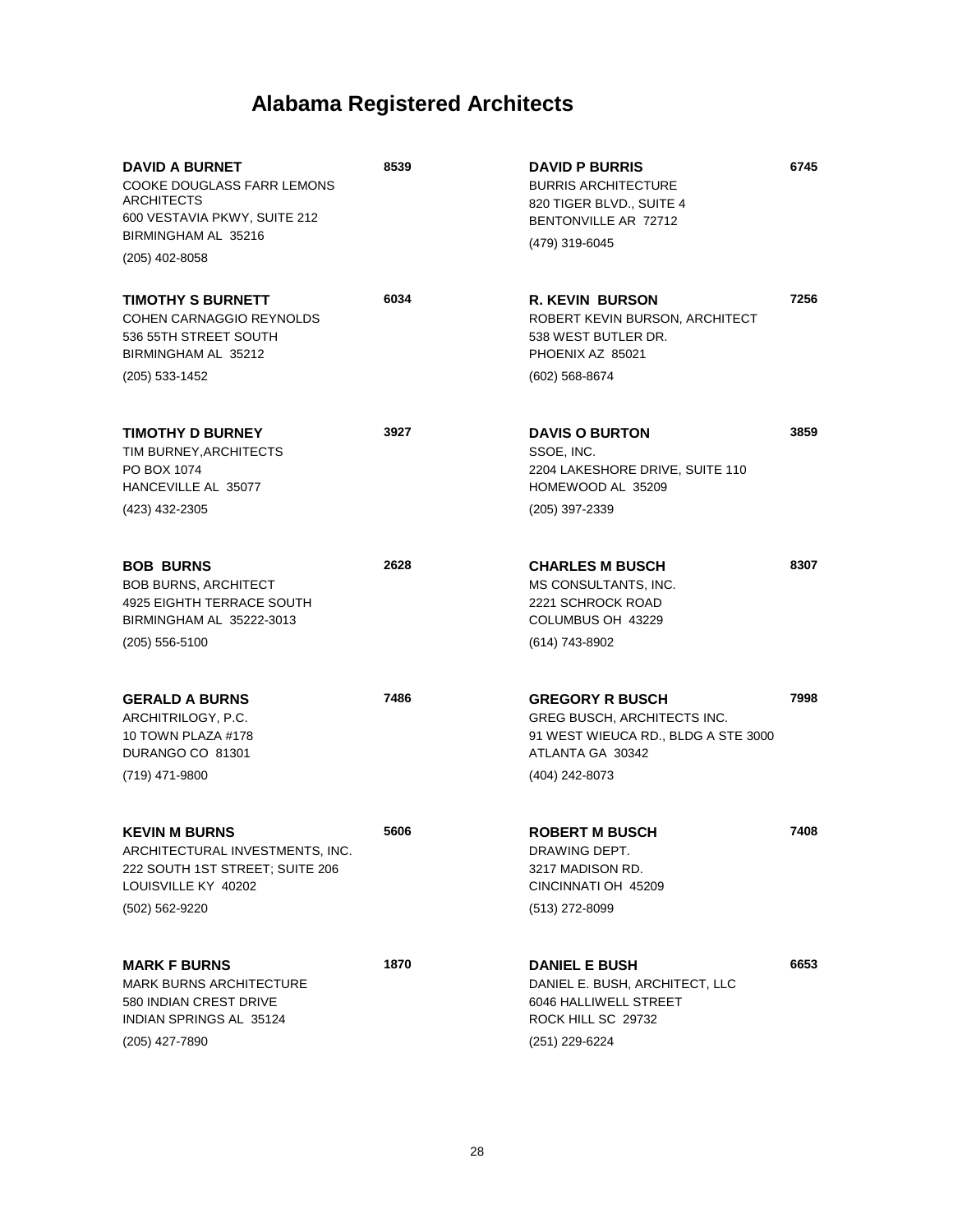| <b>EARL E BUSH</b><br><b>CITY OF BIRMINGHAM</b><br>710 20TH ST. NORTH, RM. 220<br>BIRMINGHAM AL 35203                             | 2264 | <b>ARTHUR S BUTLER</b><br>WILSON BUTLER ARCHITECTS, INC.<br>70 FEDERAL STREET, 5TH FLOOR<br>BOSTON MA 02110                                    | 7716 |
|-----------------------------------------------------------------------------------------------------------------------------------|------|------------------------------------------------------------------------------------------------------------------------------------------------|------|
| $(334)$ 669-1097                                                                                                                  |      | (617) 720-7127                                                                                                                                 |      |
| <b>NANCIE CODY BUSH</b><br><b>NANCIE BUSH ARCHITECT</b><br>47 JIM FRANK BUSH ROAD<br>EUFAULA AL 36027                             | 5604 | <b>C. PAUL BUTLER</b><br>C. PAUL BUTLER, III ARCHITECTS, LLC<br>2643 AIMEE DRIVE, 2ND FLOOR<br>MONTGOMERY AL 36106                             | 2416 |
| $(334)$ 750-2459                                                                                                                  |      | $(334) 549 - 6449$                                                                                                                             |      |
| <b>THOMAS A BUSH</b><br>TOM BUSH, ARCHITECT<br>2452 STONEVIEW RD.<br>ORLANDO FL 32806<br>(407) 574-2894                           | 6596 | <b>GERALD M BUTLER</b><br>2B DESIGN STUDIO<br>5607 NOBLE CIRCLE SE<br>HUNTSVILLE AL 35802<br>(678) 938-7043                                    | 6231 |
| <b>WALTER L BUSH</b><br>W. L. BUSH ARCHITECT & ASSOCIATES, LLC<br>2018 CAHABA DRIVE<br>MONTGOMERY AL 36108<br>(334) 221-1974      | 4005 | <b>MARGARET L BUTLER</b><br>MCCARTY HOLSAPLE MCCARTY<br>ARCHITECTS, INC.<br>550 W. MAIN ST., SUITE 300<br>KNOXVILLE TN 37902<br>(865) 300-4514 | 8297 |
| <b>JARED H BUSSEY</b><br>ARCHITECTURAL COOPERATIVE<br>1604 28TH AVENUE SOUTH<br>BIRMINGHAM AL 35209<br>$(205)$ 533-3563           | 6386 | <b>JEFFERY L BUTTON</b><br>DBI CONSTRUCTION CONSULTANTS<br>331 N. MONTCLAIR AVENUE, 9TH FLOOR<br>GLEN ELLYN IL 60137-5255<br>$(312)$ 533-8858  | 8720 |
| <b>ANDREW M BUTLER</b><br><b>BUTLER &amp; COMPANY ARCHITECTS</b><br>1605 WINGFIELD DRIVE<br>BIRMINGHAM AL 35242<br>(205) 240-1649 | 5953 | <b>MICHAEL K BUTURLA</b><br>DOMAIN DESIGN ARCHITECTURE<br>8316 KELWOOD AVENUE<br>BATON ROUGE LA 70806<br>(225) 216-3770                        | 6107 |
| <b>ANTHONY M BUTLER</b><br>2330 FRANKFORT AVE<br>LOUISVILLE KY 40206<br>$(502)$ 496-0341                                          | 7748 | <b>WILLIAM BUZARD</b><br><b>171 TRAIL EDGE CIRCLE</b><br>POWELL OH 43065<br>(614) 746-1891                                                     | 8123 |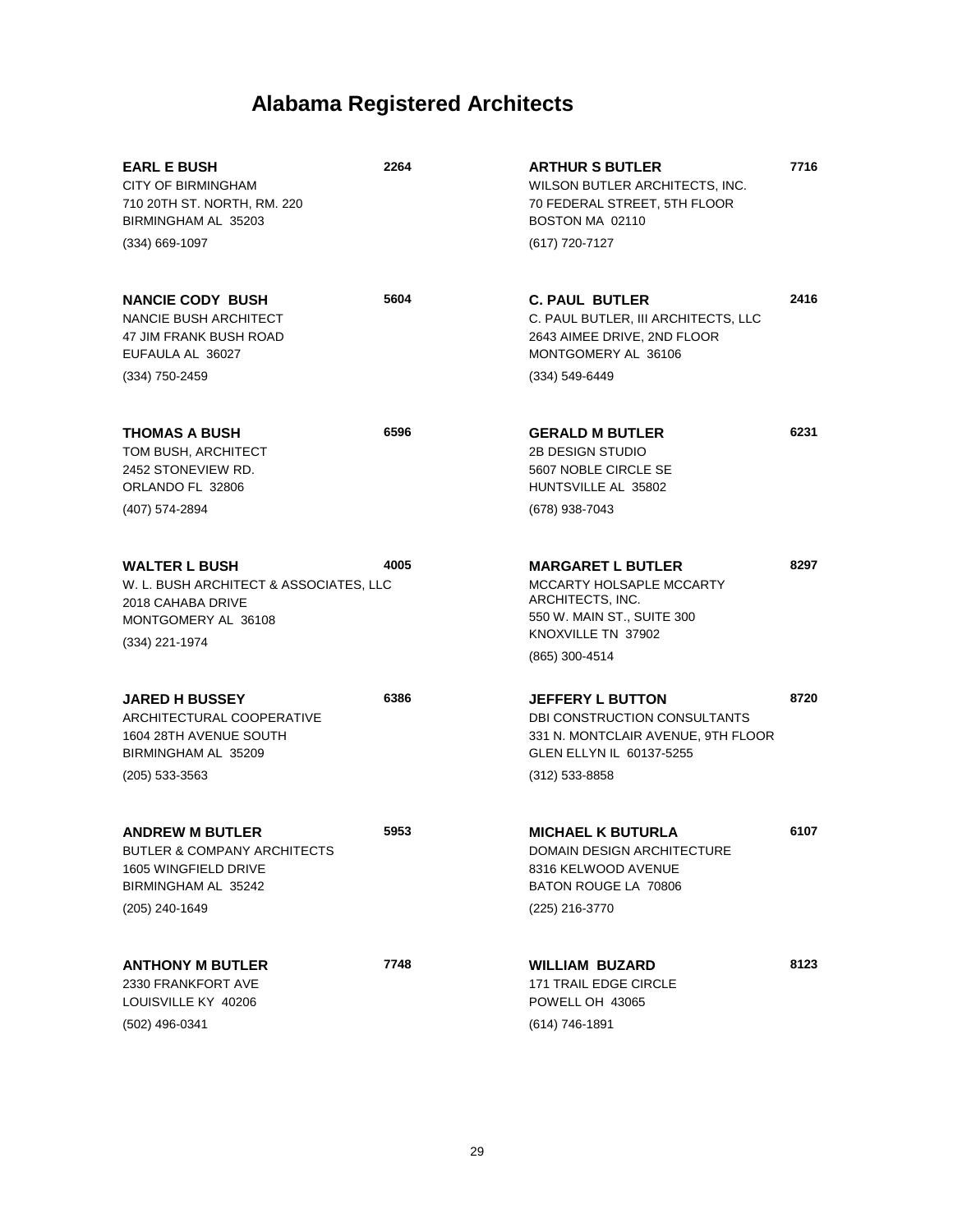| <b>CHRISTOPHER H BYERS</b><br>THE RBA GROUP, INC.<br>122-B W. BLAND STREET<br>CHARLOTTE NC 28203<br>(704) 344-9098                           | 7225 | <b>ROGER L CALDWELL</b><br>CALDWELL CLINE ARCHITECTS & DESIGNERS<br>222 CRESCENT CIRCLE<br>MARIETTA GA 30064<br>(770) 424-3882     | 6007 |
|----------------------------------------------------------------------------------------------------------------------------------------------|------|------------------------------------------------------------------------------------------------------------------------------------|------|
| <b>JOSEPH L BYNUM</b><br>TRO JUNG/BRANNEN, INC.<br>2200 LAKESHORE DRIVE #200<br>BIRMINGHAM AL 35209<br>(205) 837-3851                        | 1811 | <b>JARED CALHOUN</b><br>3555 MARC AVENUE<br>HOOVER AL 35226<br>(602) 510-1057                                                      | 8342 |
| <b>BARRY A BYRD</b><br><b>BARRY BYRD ARCHITECTURE</b><br>P. O. BOX 5482<br>KNOXVILLE TN 37928<br>$(865)$ 687-6500                            | 5427 | <b>CRAIG P CALIGIURI</b><br><b>3M FACILITIES ENGINEERING</b><br>2896 PASCAL STREET<br>ROSEVILLE MN 55113<br>(651) 231-8963         | 7365 |
| <b>CHARLES E BYTHWOOD</b><br><b>CEB ARCHITECTS PLUS</b><br>3590 COVINGTON HIGHWAY<br>DECATUR GA 30032<br>(404) 849-1411                      | 3860 | <b>THERESA H CALLAWAY</b><br>BASKERVILL & SON, INC.<br>1051 EAST CARY STREET; SUITE 200<br>RICHMOND VA 23219<br>(804) 343-1010     | 3213 |
| <b>NICHOLAS K CADE</b><br>NICHOLAS K.CADE, ARCHITECT<br>5646 MILTON ST., SUITE 610<br>DALLAS TX 75206<br>$(214)$ 361-9901                    | 5438 | <b>GEORGE W CALLOW</b><br><b>GEORGE W CALLOW, ARCHITECT</b><br>1919 AUTUMN AVENUE<br>MEMPHIS TN 38112<br>(901) 495-8705            | 3167 |
| <b>JEFFREY S CAHILL</b><br><b>JMR+H ARCHITECTURE</b><br>445 DEXTER AVENUE STE 5050<br>MONTGOMERY AL 36104<br>(334) 420-5672                  | 5647 | <b>MICHAEL S CALMA</b><br>LATHAN ASSOCIATES ARCHITECTS. PC<br>300 CHASE PARK SOUTH, SUITE 200<br>HOOVER AL 35244<br>(205) 988-9112 | 5505 |
| <b>HARRY M CALDWELL</b><br>CALDWELL ASSOCIATES ARCHITECTS, INC.<br><b>116 NORTH TARRAGONA STREET</b><br>PENSACOLA FL 32502<br>(850) 380-7058 | 3017 | <b>ROBERT C CAMERON</b><br><b>LOCAL ARCHITECTS</b><br>659 AUBURN AVE NE, SUITE G-9<br>ATLANTA GA 30312<br>(850) 450-8865           | 8781 |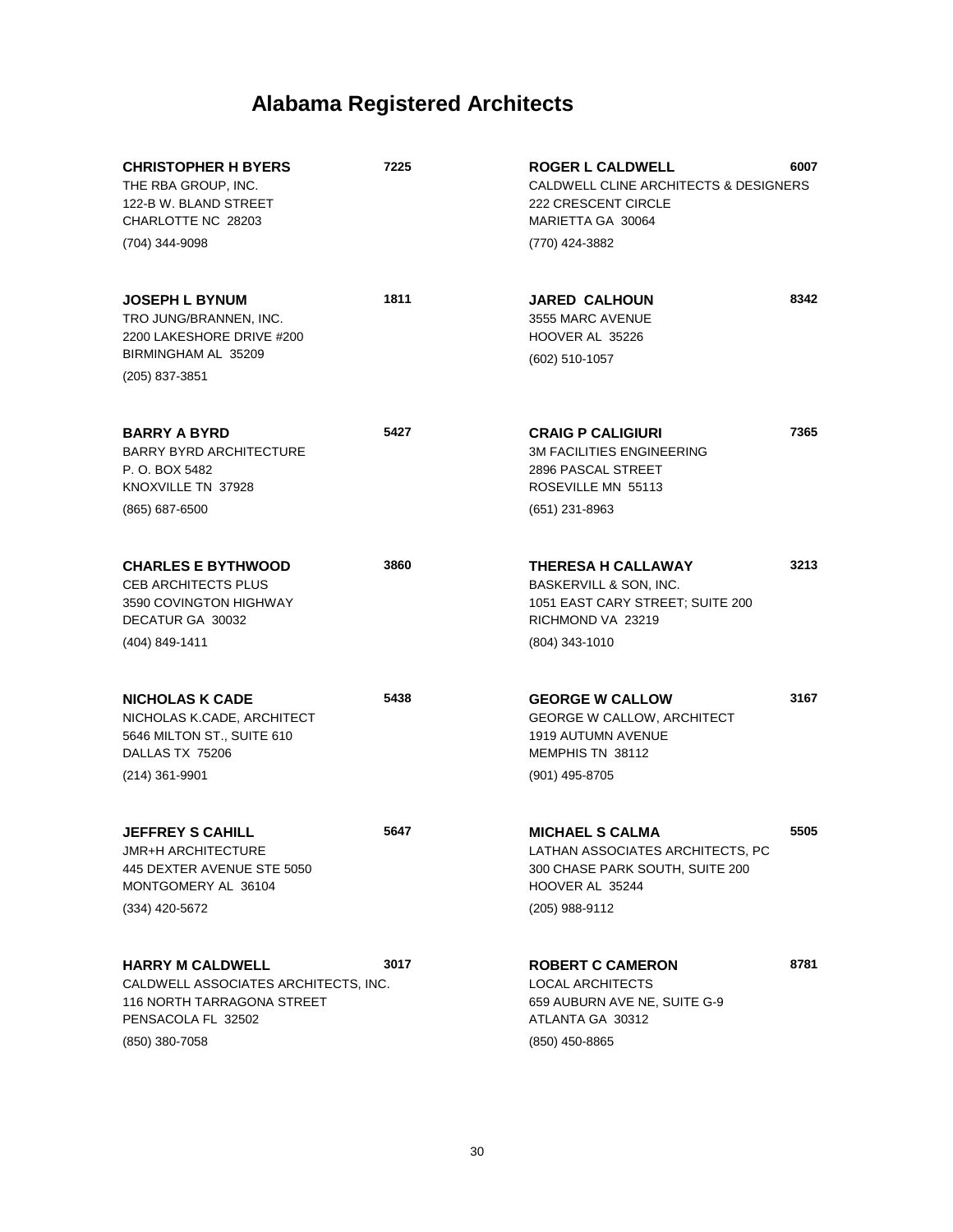| <b>WILLIAM L CAMP</b><br>WILLIAM L. CAMP, ARCHITECT<br>4317 OLD BROOK TRAIL<br>MOUNTAIN BROOK AL 35243-4048<br>(205) 298-0751                              | 1104 | <b>JOHN T CAMPO</b><br>JOHN T. CAMPO & ASSOCIATES, INC.<br>400 POYDRAS ST., #1410<br>NEW ORLEANS LA 70130<br>$(504)$ 598-4440      | 5039 |
|------------------------------------------------------------------------------------------------------------------------------------------------------------|------|------------------------------------------------------------------------------------------------------------------------------------|------|
| A. BRIAN CAMPA<br>COOPER CARRY, INC.<br>191 PEACHTREE ST. NE, STE 2400<br>ATLANTA GA 30303<br>(404) 791-5843                                               | 8000 | <b>DAVID CANNON</b><br>NELSON FORENSIC ARCHITECTS, PLLC<br>2740 DALLAS PKWY., SUITE 220<br><b>PLANO TX 75093</b><br>(469) 429-9000 | 6919 |
| <b>DAVIS A CAMPBELL</b><br><b>SEAY SEAY &amp; LITCHFIELD</b>                                                                                               | 8467 | <b>TIMOTHY L CANTEY</b><br>TIMOTHY L CANTEY, ARCHITECT/BUILDER                                                                     | 3689 |
| 1115 S. COURT ST.<br>MONTGOMERY AL 36104                                                                                                                   |      | 3500 EASTERN BLVD., SUITE 200<br>MONTGOMERY AL 36116                                                                               |      |
| $(334)$ 263-5162                                                                                                                                           |      | $(334) 546 - 1468$                                                                                                                 |      |
| <b>MEGHAN B CAMPBELL</b><br>GIATTINA AYCOCK ARCHITECTURE STUDIO,<br>INC.<br>2625 5TH AVE. NORTH, BLDG. C                                                   | 8145 | <b>KEVIN R CANTLEY</b><br>COOPER CARRY, INC.<br>191 PEACHTREE ST. NE, SUITE 2400<br>ATLANTA GA 30303                               | 4387 |
| BESSEMER AL 35020<br>(404) 791-6846                                                                                                                        |      | (404) 237-2000                                                                                                                     |      |
| <b>WILLIAM S CAMPBELL</b><br>WILLIAM SCOTT CAMPBELL ARCHITECTS, PA<br>P. O. BOX 1558<br>GULF BREEZE FL 32562<br>(850) 932-5393                             | 5911 | <b>DOUGLAS M CARITHERS</b><br>DM CARITHERS ARCHITECT NCARB, LLC<br>115 SAVANNAH CT<br>FAYETTEVILLE GA 30214<br>(770) 461-5277      | 6483 |
| <b>FRANK J CAMPIONE</b><br><b>CREATE ARCHITECTURE PLANNING &amp;</b><br>DESIGN, PLLC<br>45 WEST 34TH ST.; PENTHOUSE<br>NEW YORK NY 10001<br>(212) 297-0880 | 6757 | <b>GEORGE H CARLETON</b><br>MACGREGOR ASSOCIATE ARCHITECTS<br>4772 BRENT COURT SE<br>MABLETON GA 30126<br>(334) 201-5812           | 8356 |
| <b>MARK R CAMPIS</b><br>HC ARCHITECTURE, INC.                                                                                                              | 5638 | <b>CHARLES D CARLISLE</b><br>DENNIS CARLISLE, ARCHITECT                                                                            | 3690 |

HC ARCHITECTURE, INC. 1425 DUTCH VALLEY PLACE NE ATLANTA GA 30324 (404) 685-8868

31

1568 MONTEREY PLACE MOBILE AL 36604

(251) 610-4405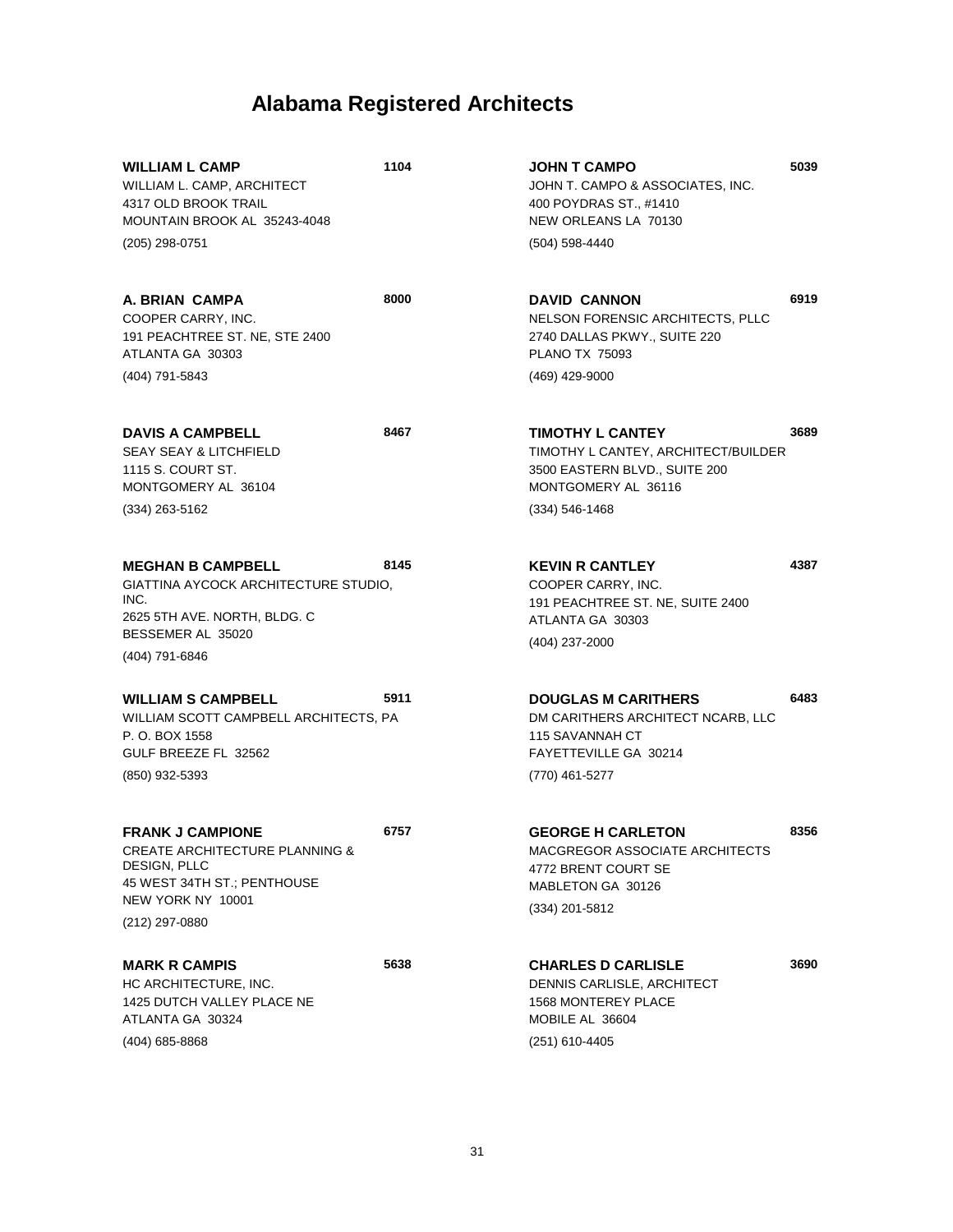| <b>THOMAS S CARLISLE</b><br>CARLILSE MOORE ARCHITECTS<br>2824 MONTEVALLO RD<br>MOUNTAIN BROOK AL 35213                 | 5704 | <b>JAMES S CARR</b><br>JAMES S. CARR & ASSOCIATES, LLC<br>11 DALE LANE<br>MALVERN PA 19355                                           | 4211 |
|------------------------------------------------------------------------------------------------------------------------|------|--------------------------------------------------------------------------------------------------------------------------------------|------|
| (205) 587-4868                                                                                                         |      | (610) 296-5592                                                                                                                       |      |
| <b>DON F CARLOS</b><br>GULF COAST ARCHITECTURAL GROUP, INC.<br>1700 W MAIN ST., SUITE 200<br>PENSACOLA FL 32502        | 5030 | <b>JENNIFER T CARR</b><br><b>GRESHAM SMITH</b><br>222 SECOND AVENUE SOUTH<br>BIRMINGHAM TN 37201                                     | 6478 |
| (850) 607-7328                                                                                                         |      | (615) 770-8124                                                                                                                       |      |
| <b>BRIAN W CARLSON</b><br>MCKINNEY YORK ARCHITECTS<br>1301 E. 7TH ST.<br>AUSTIN TX 78702                               | 8792 | <b>JONATHAN M CARR</b><br>HARRELL DESIGN GROUP, PC<br>8016 TOWER POINT DR.<br>CHARLOTTE NC 28227                                     | 7257 |
| (512) 852-0253                                                                                                         |      | (704) 814-1320                                                                                                                       |      |
| <b>JONATHAN D CARN</b><br>FUQUA & PARTNERS ARCHITECTS<br>100 CHURCH ST., SUITE 700<br>HUNTSVILLE AL 35801              | 4147 | <b>STEPHEN W CARR</b><br>THREE SIXTY PROJECT PM, LLC<br>7042 BRADSTOCK COURT<br>BIRMINGHAM AL 35242                                  | 2459 |
| (256) 534-3516                                                                                                         |      | (205) 408-7250                                                                                                                       |      |
| <b>RICHARD G CARNAGGIO</b><br>COHEN CARNAGGIO REYNOLDS<br>2920 FIRST AVENUE, SOUTH<br>BIRMINGHAM AL 35233              | 4148 | <b>ELIZABETH G CARRAWAY</b><br>CARRAWAY & ASSOCIATES, INC. ARCHITECTS<br>2409 PARK LANE SOUTH<br>BIRMINGHAM AL 35213                 | 4007 |
| (205) 324-8864                                                                                                         |      | (205) 933-2114                                                                                                                       |      |
| <b>JAMES M CARPENTER</b><br><b>BOC GLOBAL GROUP</b><br>POB 361165<br>BIRMINGHAM AL 35236<br>(205) 910-7755             | 3247 | <b>JOHN C CARRAWAY</b><br>CARRAWAY AND ASSOCIATES INC<br>ARCHITECTS<br>2409 PARK LANE SOUTH<br>BIRMINGHAM AL 35213<br>(205) 933-2114 | 1812 |
| <b>CHARLES A CARR</b><br>CHRISTIAN AND ASSOCIATES ARCHITECTS<br>2661 ELLWOOD DR.<br>ATLANTA GA 30305<br>(404) 841-9992 | 6303 | JOSHUA W CARRELL<br>EBI ENGINEERING, PC<br>1500 AVON LANE<br>IDAHO FALL ID 83401<br>(707) 328-3731                                   | 8595 |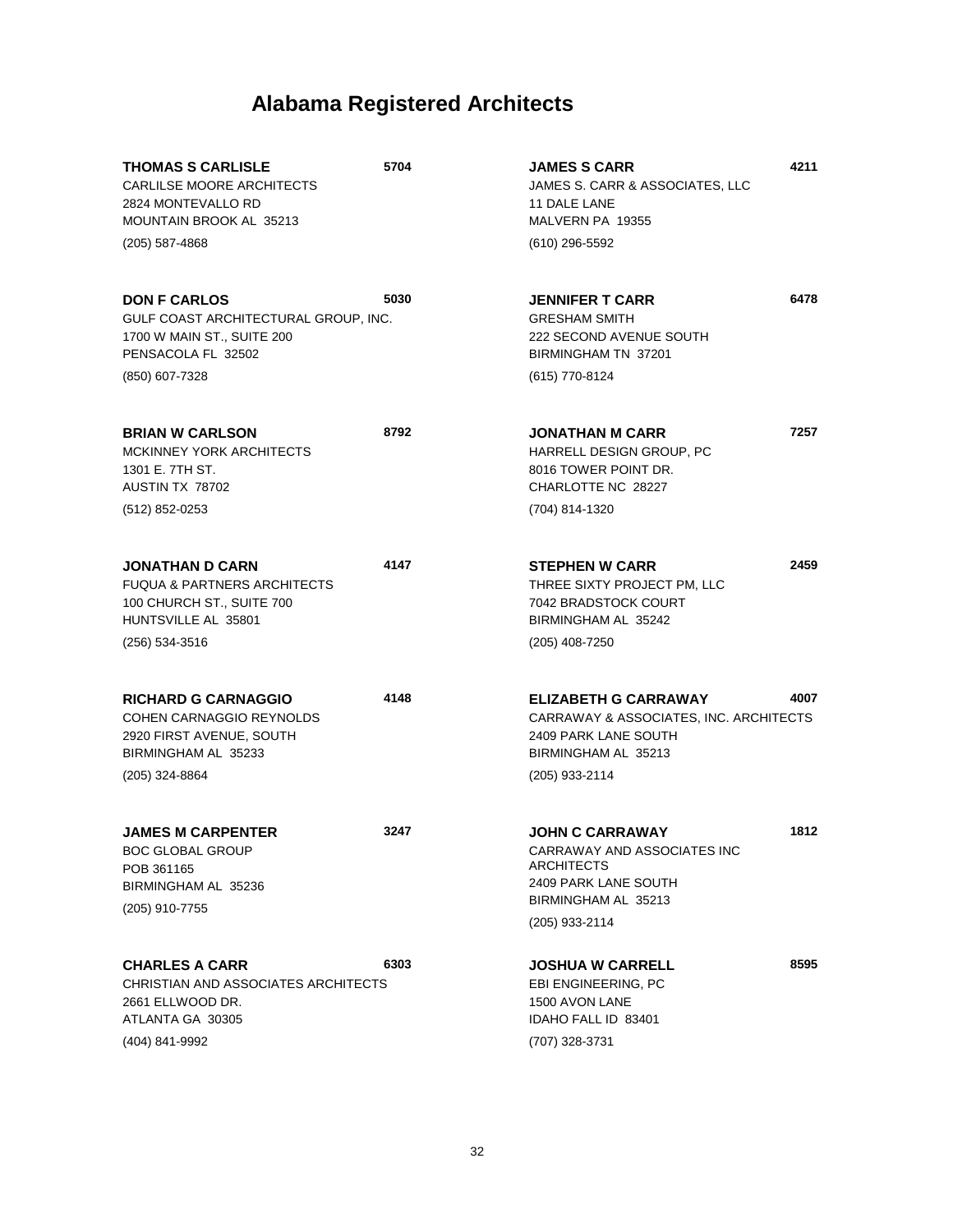| <b>GEORGE W CARTER</b><br>THE HARD ART STUDIO, PLLC<br>426 BICKETT BLVD.<br>RALEIGH NC 27608                                                    | 8322 | <b>TIMOTHY D CASEY</b><br><b>PERKINS &amp; WILL</b><br>1051 NASON HILL ROAD NORTH<br>MARINE ON ST. CROIX MN 55047                  | 7630 |
|-------------------------------------------------------------------------------------------------------------------------------------------------|------|------------------------------------------------------------------------------------------------------------------------------------|------|
| $(919)$ 630-1347                                                                                                                                |      | (612) 212-8002                                                                                                                     |      |
| <b>JAMES F CARTER</b><br>JAMES F CARTER, INC., ARCHITECT<br>2100 SOUTHBRIDGE PKWY, STE.440<br>BIRMINGHAM AL 35209                               | 3350 | <b>MATTHEW R CASH</b><br>PLACE SERVICES. INC.<br>201 GATEWAY DR.<br>CANTON GA 30115                                                | 8600 |
| (205) 871-7873                                                                                                                                  |      | (678) 520-8396                                                                                                                     |      |
| <b>ANGELO A CARUSI</b><br>COOPER CARRY, INC.<br>191 PEACHTREE ST. NE, #2400<br>ATLANTA GA 30303                                                 | 6967 | <b>WILLIAM P CASLER</b><br>CASLER DESIGN GROUP, INC.<br>10805 INDECO DRIVE<br>CINCINNATI OH 45241                                  | 7799 |
| (404) 237-2000                                                                                                                                  |      | (513) 791-0456                                                                                                                     |      |
| <b>RYAN G CARVER</b><br>SGA   NARMOURWRIGHT DESIGN PC<br>1815 S TRYON ST; STE A<br>CHARLOTTE NC 28203                                           | 8694 | <b>J. CLINTON CASSETTY</b><br>CASSETTY ARCHITECTS, PLLC<br>100 COUNTRY CLUB DR., SUITE 206<br>HENDERSONVILLE TN 37075              | 3691 |
| $(980)$ 256-5353                                                                                                                                |      | (615) 822-5711                                                                                                                     |      |
| <b>TENEE R CASACCIO</b><br>JMZ ARCHITECTS & PLANNERS, P. C.<br>190 GLEN STREET<br>GLENS FALLS NY 12801                                          | 8052 | <b>DAVID CASSIDY</b><br>CALLISONRTKL ALABAMA ARCHITECTS P.C.<br>2101 L STREET NW, SUITE 200<br>WASHINGTON DC 20037                 | 6935 |
| (518) 793-0786                                                                                                                                  |      | (202) 833-4400                                                                                                                     |      |
| <b>JEFFREY M CASELLA</b><br>GILBERT MCLAUGHLIN CASELLA<br>ARCHITECTS, PLC<br>2305 KLINE AVE., SUITE 200<br>NASHVILLE TN 37211<br>(615) 322-9649 | 6796 | <b>JOSEPH L CASSIERE</b><br>ARCHITECTURE +<br>300 WASHINGTON #400<br>MONROE LA 71201-6753<br>(318) 327-7639                        | 4388 |
| <b>KELLY J CASEY</b><br>1585 FIRE TOWER ROAD<br>GRANT AL 35747<br>(256) 506-3231                                                                | 4299 | RAFFAELE CASTELLI<br>HOWELL BELANGER CASTELLI ARCHITECTS<br>122 WEST 27TH STREET, 4TH FLOOR<br>NEW YORK NY 10001<br>(212) 647-0011 | 5391 |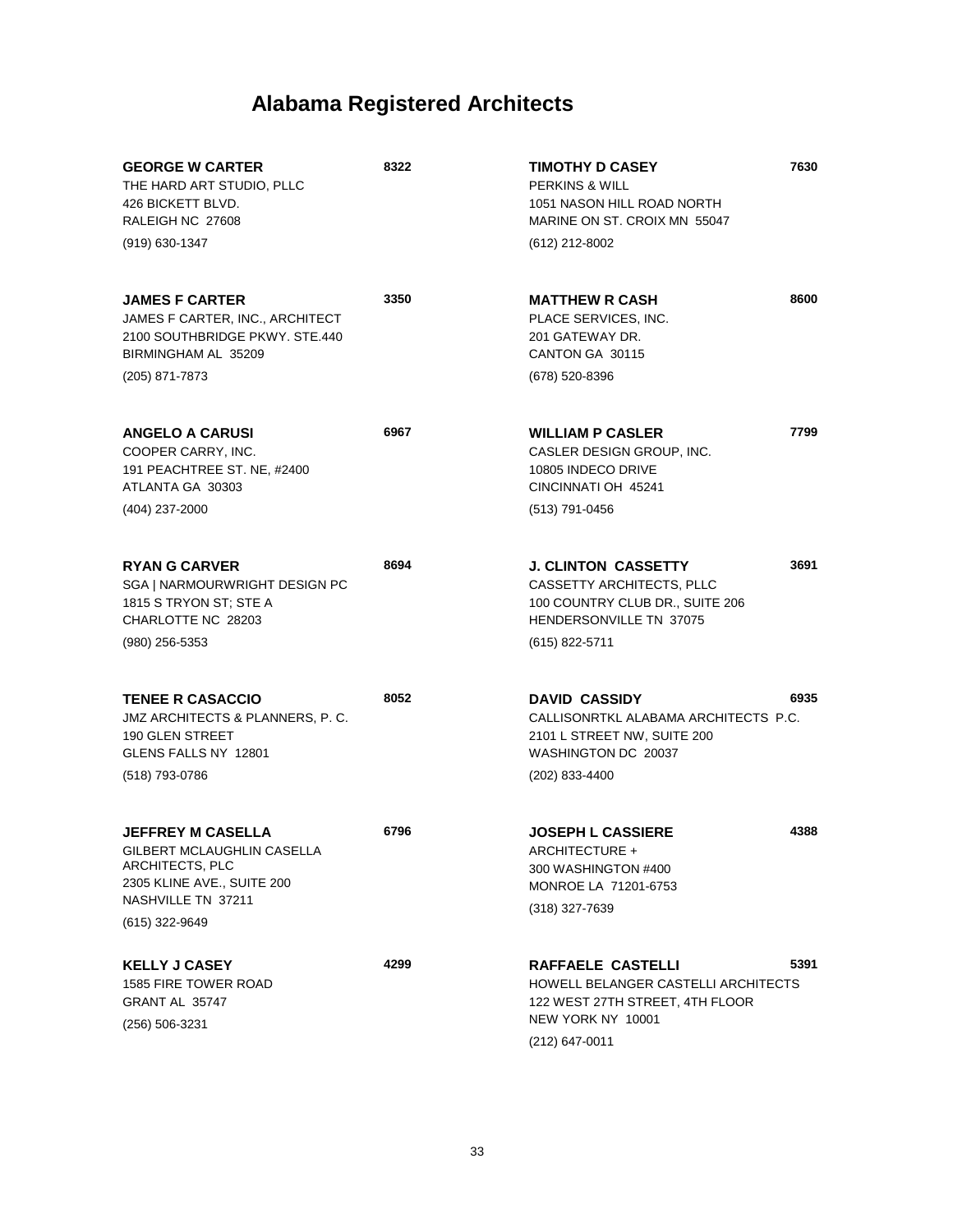| <b>CHRISTIAN CASTIN</b><br>ROBERTSON LOIA ROOF, PC<br>3460 PRESTON RIDGE RD., SUITE 275<br>ALPHARETTA GA 30005<br>(770) 674-2600 | 8308 | <b>SETH ANDREW CAVIN</b><br>SPUR DESIGN, LLC<br>312 SW 25TH STREET<br>OKLAHOMA CITY OK 73109<br>(405) 842-6100                | 7893 |
|----------------------------------------------------------------------------------------------------------------------------------|------|-------------------------------------------------------------------------------------------------------------------------------|------|
| <b>TIFFANY L CASTRICONE</b><br>811 WILD OAK AVENUE<br>DESTIN FL 32541<br>(850) 797-8856                                          | 8880 | <b>GREGORY D CAWTHON</b><br>CANIZARO CAWTHON DAVIS<br><b>129 SOUTH PRESIDENT STREET</b><br>JACKSON MS 39201<br>(601) 948-7337 | 5959 |
| <b>WILLIAM A CASWELL</b><br><b>WILLIAM CASWELL ARCHITECTS</b><br><b>25 QUAIL LOOP</b><br>FAIRHOPE AL 36532<br>$(251)$ 656-3578   | 4942 | <b>MICHAEL J CEFERIN</b><br>1105 BELAIR DR.<br>DARIEN IL 60561<br>(630) 541-7080                                              | 6440 |
| <b>BENEDETTO CATARINICCHIA</b><br>9 TALL TIMBER LANE<br>BURLINGTON NJ 08016<br>(609) 203-1564                                    | 8027 | <b>BENJAMIN N CHADWICK</b><br>LINFIELD, HUNTER & JUNIUS, INC.<br>3608 18TH STREET<br>METAIRIE LA 70002<br>(504) 460-7466      | 8249 |
| <b>ERIC M CATELLIER</b><br>AWB ENGINEERS, INC.<br>1942 NORTHWOOD DRIVE<br>SALISBURY MD 21801<br>(410) 202-9844                   | 7928 | <b>KEVIN R CHAFIN</b><br>529 WODIN PL.<br>SUMMERVILLE SC 29486<br>(843) 566-4842                                              | 6560 |
| <b>JAMES L CAUDLE</b><br>NEWSOUTH ARCHITECTS<br>2707 ARTIE ST., SUITE 10<br>HUNTSVILLE AL 35805<br>(256) 539-5845                | 2415 | <b>MICHAEL P CHALOULT</b><br>SP DESIGN GROUP<br>202 VININGS PLACE DRIVE<br>WARNER ROBINS GA 31088<br>(478) 477-4079           | 4848 |
| <b>JAY W CAUGHMAN</b><br>CAUGHMAN & CAUGHMAN ARCHITECTS PLLC<br>1713 COWART ST.<br>CHATTANOOGA TN 37408<br>(423) 316-3939        | 8471 | <b>CHAD M CHAMBERLIN</b><br>STANLEY CONSULTANTS, INC.<br><b>225 IOWA AVENUE</b><br>MUSCATINE IA 52761<br>(563) 264-6671       | 8281 |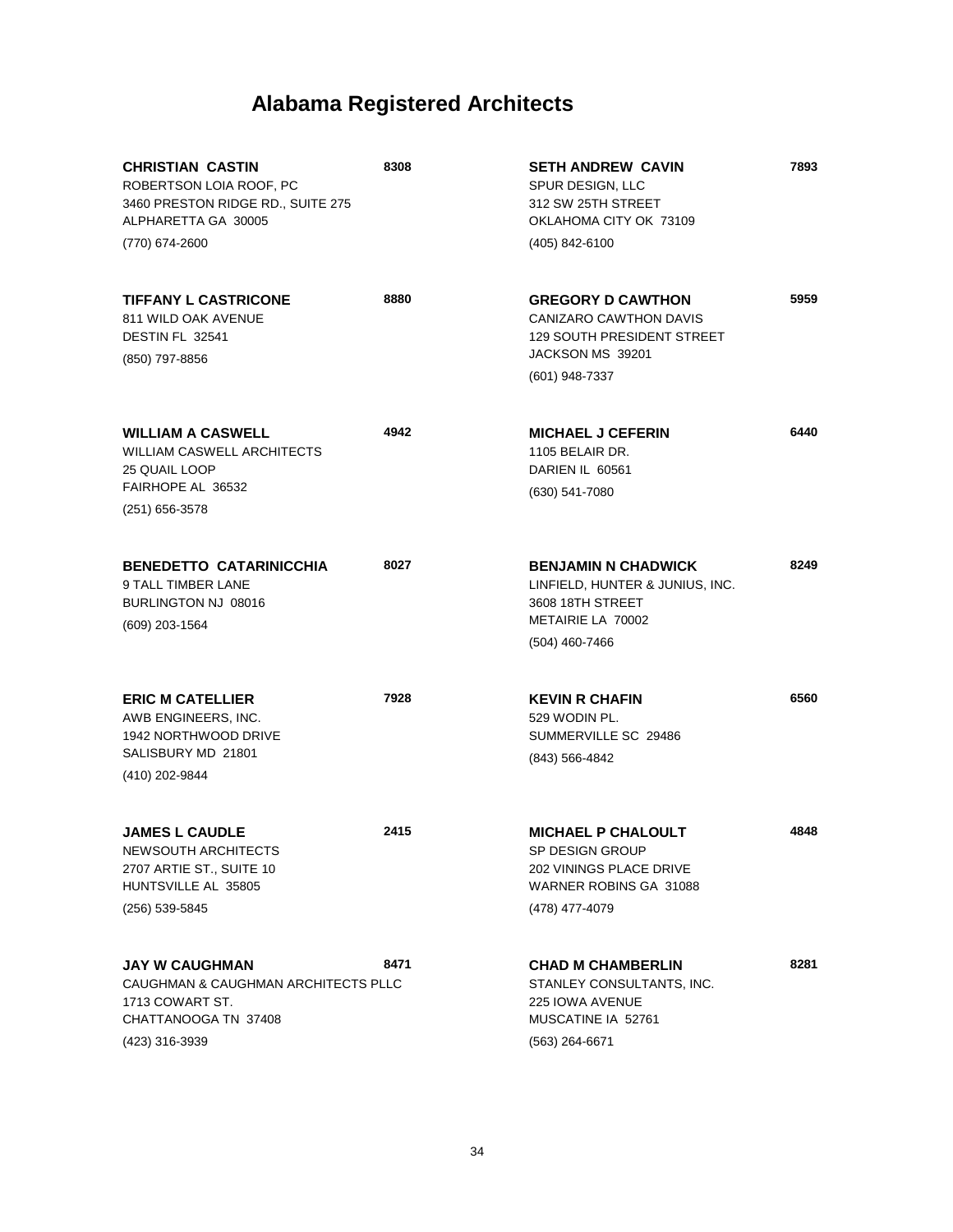| <b>JOHN R CHAMBLESS</b><br><b>CHAMBLESS KING ARCHITECTS LLC</b><br>12 W JEFFERSON STREET, SUITE 300<br>MONTGOMERY AL 36104<br>(334) 272-0029 | 2554 | <b>ELIZABETH B CHAPMAN</b><br>BAY CHAPMAN ARCHITECT, LLC<br>305 MONTEZUMA AVE<br>DOTHAN AL 36303<br>$(334)$ 435-1088                   | 7682 |
|----------------------------------------------------------------------------------------------------------------------------------------------|------|----------------------------------------------------------------------------------------------------------------------------------------|------|
| <b>JOEL C CHANCE</b><br>JOEL C. CHANCE, ARCHITECT<br>525 COOK RD<br>PRATTVILLE, AL AL 36067<br>$(334)$ 462-3289                              | 6909 | <b>GLENN A CHAPMAN</b><br>MCKEE & ASSOCIATES<br>631 SOUTH HULL ST<br>MONTGOMERY AL 36104<br>(334) 834-9933                             | 5917 |
| <b>WALTON H CHANCEY</b><br><b>CHANCEY DESIGN PARTNERSHIP</b><br>1228 EAST 7TH AVENUE<br><b>TAMPA FL 33605</b><br>(813) 739-6100              | 3978 | <b>MICHAEL L CHAPMAN</b><br><b>CHAPMAN SISSON ARCHITECTS</b><br>305 CHURCH ST. SW, STE. 805<br>HUNTSVILLE AL 35801<br>$(256)$ 533-1861 | 3179 |
| <b>ROBERT C CHANDLER</b><br>GOODY, CLANCY & ASSOCIATES, INC.<br>420 BOYLSTON ST.<br>BOSTON MA 02116<br>$(617)$ 262-2760                      | 5714 | <b>THOMAS W CHAPMAN</b><br>TOM CHAPMAN ARCHITECT<br>3311 ELM STREET<br>DALLAS TX 75226<br>$(214)$ 683-1692                             | 8532 |
| <b>ALLISON A CHANG</b><br>WILLIAMS BLACKSTOCK ARCHITECTS<br>527 CLIFF PLACE<br>HOMEWOOD AL 35209<br>(205) 616-9775                           | 8071 | <b>SHAVON T CHARLOT</b><br>SHERLOCK SMITH & ADAMS, INC.<br>3047 CARTER HILL ROAD<br>MONTGOMERY AL 36111<br>$(334)$ 263-6481            | 6990 |
| <b>CHUNG-TSIANG CHANG</b><br>C T CHANG & ASSOCIATES, INC<br>2404 COTTONWOOD<br>BEDFORD TX 76022<br>(817) 510-6254                            | 4332 | <b>ADAM P CHARRON</b><br>FOOD TECH, INC.<br>279 SPRING STREET<br>LEE MA 01238<br>(781) 645-8858                                        | 7435 |
| <b>DANIEL D CHAPEL</b><br>CHAPEL ASSOCIATES ARCHITECTS INC.<br>58 DUCLAIR COURT<br>LITTLE ROCK AR 72223<br>$(501)$ 517-5901                  | 5167 | <b>JOHN L CHASE</b><br>CHASE MARSHALL ARCHITECTS<br>1720 KALISTE SALOOM RD., STE. B3<br>LAFAYETTE LA 70508<br>$(337)$ 326-4470         | 6470 |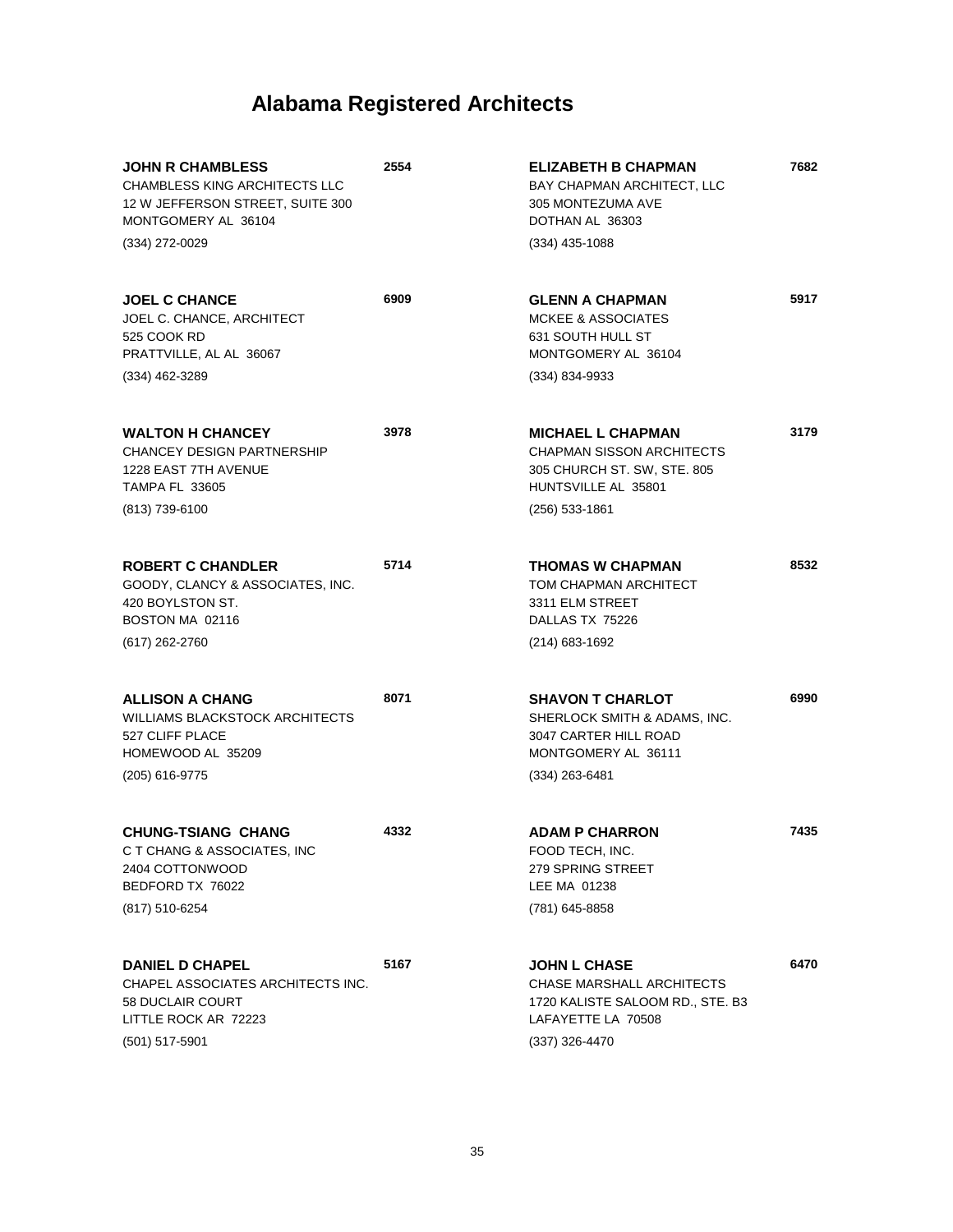| <b>MICHAEL K CHATHAM</b><br><b>HHCP ARCHITECTS, PC</b><br>120 N. ORANGE AVENUE                                                           | 6948 | <b>CALLAN Y CHILDS</b><br><b>1412 SUTHERLAND PLACE</b><br>HOMEWOOD AL 35209                                                         | 7423 |
|------------------------------------------------------------------------------------------------------------------------------------------|------|-------------------------------------------------------------------------------------------------------------------------------------|------|
| ORLANDO FL 32801<br>(407) 644-2656                                                                                                       |      | (720) 839-6240                                                                                                                      |      |
| <b>ARTURO CHAVEZ</b><br>PAGE SOUTHERLAND PAGE, INC<br>1100 LOUISIANA, SUITE ONE<br>HOUSTON TX 77002                                      | 7115 | <b>JAMES M CHILDS</b><br><b>MIKE CHILDS</b><br><b>126 MONTCLAIR LOOP</b><br>DAPHNE AL 36526                                         | 3635 |
| (713) 871-8484                                                                                                                           |      | $(251)$ 401-6190                                                                                                                    |      |
| <b>DENNIS J CHAVEZ</b><br>DC ARCHITECTS, INC.<br>54 BEAL PARKWAY NW<br>FORT WALTON BEACH FL 32548                                        | 5292 | <b>KEVIN M CHILDS</b><br>SHERLOCK SMITH & ADAMS, INC.<br>3047 CARTER HILL RD.<br>MONTGOMERY AL 36111                                | 6589 |
| (850) 226-8565                                                                                                                           |      | $(334)$ 263-6481                                                                                                                    |      |
| <b>C ROBERT CHERRY</b><br>C. ROBERT CHERRY, ARCHITECT<br>8520 WESTHAMPTON CT.<br>MONTGOMERY AL 36117<br>$(334) 546 - 0069$               | 2220 | <b>ANTHONY E CHILTON</b><br>NORTH STATE DESIGN GROUP, PLLC<br>101 W LEBANON STREET SUITE 102, PO BOX<br>6150<br>MOUNT AIRY NC 27030 | 5705 |
|                                                                                                                                          |      | (336) 416-5727                                                                                                                      |      |
| <b>GEOFFREY A CHEVLIN</b><br>RS&H, INC.<br>13054 ASH STREET<br>THORNTON CO 80241<br>(949) 235-1791                                       | 7120 | <b>IRA A CHILTON</b><br>507A HEATHER PL.<br>NASHVILLE TN 37204-3113<br>$(615)$ 277-1178                                             | 3099 |
| <b>FEDERICO CHIAPPINA</b><br>MACGREGOR ASSOCIATES ARCHITECTS<br>2727 PACES FERRY RD SE<br>ATLANTA GA 30339<br>(770) 432-9400             | 7572 | <b>CRAIG T CHINN</b><br>ARCHITECTURE DESIGN COLLABORATIVE<br>23231 SOUTH POINTE DRIVE<br>LAGUNA HILLS CA 92653<br>$(949)$ 267-1660  | 7517 |
|                                                                                                                                          |      |                                                                                                                                     |      |
| <b>DAVID L CHILD</b><br><b>HARGROVE LIFE SCIENCES</b><br>1880 JOHN F. KENNEDY BLVD., STE. 700<br>PHILADELPHIA PA 19103<br>(215) 789-9189 | 8022 | <b>LOUIS G CHIODINI</b><br><b>CHIODINI ARCHITECTS</b><br>1401 S. BRENTWOOD BLVD, #575<br>ST. LOUIS MO 63144<br>(314) 725-5588       | 6654 |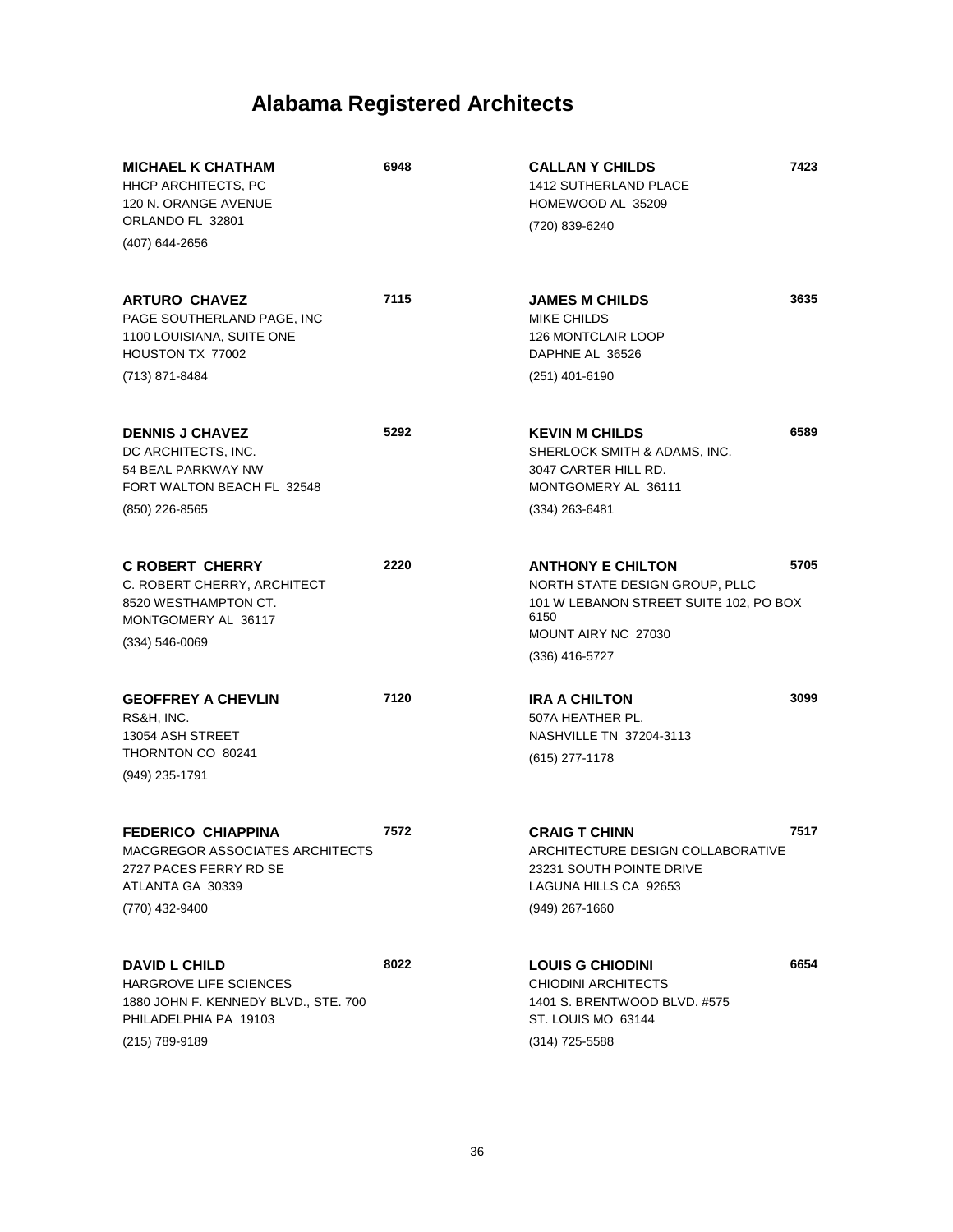| <b>DEBRA M CHITWOOD</b><br>NOVUS ARCHITECTS, INC.<br>900 JOHNNIE DODDS BLVD., STE. 200<br>MOUNT PLEASANT SC 29464<br>(843) 437-2988     | 6057 | <b>LARRY L CHRISTIAN</b><br>CASTLES DESIGN GROUP, P.C.<br>3801 KIRBY DRIVE, SUITE 600<br>HOUSTON TX 77098<br>(713) 664-7974             | 4633 |
|-----------------------------------------------------------------------------------------------------------------------------------------|------|-----------------------------------------------------------------------------------------------------------------------------------------|------|
| <b>MARK A CHMIELEWSKI</b><br><b>BDG ARCHITECTS</b><br>400 N ASHLEY DRIVE, SUITE 600<br><b>TAMPA FL 33602</b><br>(813) 323-9233          | 8782 | <b>TAYLOR J CHRISTIANSEN</b><br><b>WILLIAMS BLACKSTOCK ARCHITECTS</b><br>904 STUART STREET<br>HOMEWOOD AL 35209<br>$(336) 899 - 6280$   | 8287 |
| <b>JAMES E CHOATE</b><br>CHOATE + HERTLEIN ARCHITECTS, P.C.<br>1409 NORTH HIGHLAND AVE NE; STE H<br>ATLANTA GA 30306<br>(404) 633-1010  | 8685 | <b>MAN YOUNG CHUNG</b><br><b>INARCH AL, LLC</b><br>3351 N. BERKELEY LAKE RD.<br>DULUTH GA 30096<br>(678) 779-5520                       | 7247 |
| <b>KING CHOY</b><br>APOGEE CONSULTING GROUP, P.A., INC.<br>1151 KILDAIRE FARM ROAD; SUITE 120<br><b>CARY NC 27511</b><br>(919) 838-7628 | 8617 | TOM SUNGJIN CHUNG<br>LEERS WEINZAPFEL ASSOCIATES<br>ARCHITECTS, INC.<br>75 KNEELAND ST., SUITE 301<br>BOSTON MA 02111<br>(781) 799-8213 | 8439 |
| <b>JAMES B CHRISTENSEN</b><br>162 GLENWOOD ST.<br>MOBILE AL 36606<br>(251) 622-0033                                                     | 4726 | <b>ANDREW C CHURCHILL</b><br><b>JRA ARCHITECTURE</b><br>7222 N. SHADELAND AVE, #200<br>INDIANAPOLIS IN 46250<br>$(317) 806 - 1060$      | 4695 |
| <b>MICHAEL P CHRISTENSEN</b><br>MICHAEL CHRISTENSEN, ARCHITECT<br>3708 ARRINGTON DRIVE<br>MOBILE AL 36693<br>(251) 776-2895             | 4751 | <b>ALLISON M CIAFARDINI</b><br>COOPER CARRY & ASSOCIATES<br>999 PEACHTREE ST. NE, STE. 1200<br>ATLANTA GA 30309<br>(205) 601-8713       | 7497 |
| <b>DAVID C CHRISTIAN</b><br>CHRISTIAN AND ASSOCIATES ARCHITECTS<br>1302 NOBLE ST., SUITE 3A<br>ANNISTON AL 36201<br>(256) 237-0317      | 3391 | <b>MICHAEL J CIPRIANI</b><br>FORM ARCHITECTS, PLLC<br>1777 N. KENT ST., SUITE 150<br>ARLINGTON VA 22209<br>(202) 210-7850               | 8364 |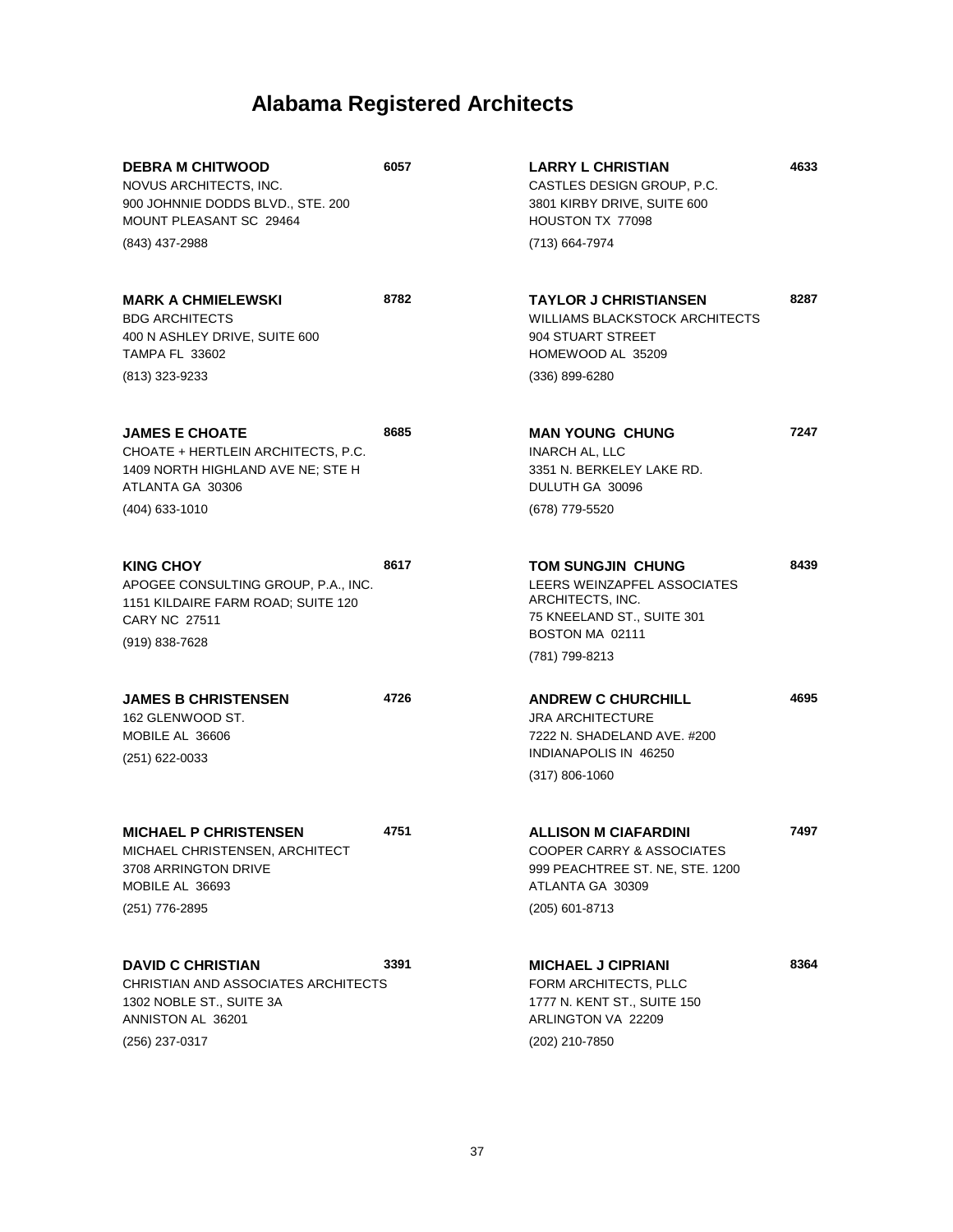| <b>ERIC J CISKOWSKI</b><br>CONDUIT ARCHITECTURE + DESIGN LLC<br><b>711 NORTH TENNESSEE STREET</b><br>MCKINNEY TX 75069          | 8605 | <b>MICHAEL K CLARK</b><br>LOUVIERE, STRATTON & YOKEL, LLC<br>8484 GEORGIA AVE., SUITE 650<br>SILVER SPRING MD 20910     | 8707 |
|---------------------------------------------------------------------------------------------------------------------------------|------|-------------------------------------------------------------------------------------------------------------------------|------|
| 214-799-2744                                                                                                                    |      | (240) 463-7787                                                                                                          |      |
| <b>DANNY D CLARK</b><br>832 RIDER ROAD<br>DAWSONVILLE GA 30534<br>(770) 654-8892                                                | 8286 | <b>MICHAEL L CLARK</b><br>H & H SYSTEMS AND DESIGN INC.<br><b>135 WEST MARKET STREET</b><br>NEW ALBANY IN 47150         | 4594 |
|                                                                                                                                 |      | (812) 206-6147                                                                                                          |      |
| <b>GERALD W CLARK</b><br><b>GERALD W CLARK, ARCHITECT</b><br>550 STRATFORD WAY<br><b>CLARKSVILLE TN 37043</b><br>(931) 237-4208 | 5498 | <b>NATHANIEL O CLARK</b><br>CHASM ARCHITECTURE, LLC<br>1510 ELLSWORTH INDUSTRIAL BLVD., STE.<br>500<br>ATLANTA GA 30318 | 6986 |
|                                                                                                                                 |      | $(404)$ 305-0050                                                                                                        |      |
| <b>GLYNN W CLARK</b><br><b>GLYNN WILSON CLARK, ARCHITECT</b><br>5279 BIRDSONG ROAD<br>BIRMINGHAM AL 35242                       | 4840 | <b>TRENT W CLARK</b><br>A PLUS DESIGN GROUP, LLC<br>2653 SAGEBRUSH DR.; STE 200<br>FLOWER MOUND TX 75028                | 7860 |
| (334) 462-9882                                                                                                                  |      | (972) 724-4440                                                                                                          |      |
| <b>JAMES T CLARK</b><br>LINE SCALE FORM ARCHITECTS, PC<br>101 RICHARD ARRINGTON BLVD, SOUTH<br>BIRMINGHAM AL 35233              | 6220 | <b>DARBY B CLARKE</b><br>CSRS, INC<br>8555 UNITED PLAZA BLVD<br>BATON ROUGE LA 70809                                    | 8399 |
| (205) 326-1131                                                                                                                  |      | (225) 284-6133                                                                                                          |      |
| <b>JONATHAN W CLARK</b><br>J CLARK ARCHITECTURE & DESIGN, LLC<br>55 N. 1ST ST., SUITE 300<br><b>CLARKSVILLE TN 37040</b>        | 8288 | <b>JAMES H CLARKE</b><br><b>CLARKITECTS LLC</b><br>P. O. BOX 1003<br>FAIRHOPE AL 36533                                  | 3515 |
| (931) 237-4210                                                                                                                  |      | (251) 680-7131                                                                                                          |      |
| <b>MARY COLEMAN CLARK</b><br>MARY COLEMAN CLARK, ARCHITECT<br>9 RICHMAR DRIVE<br>BIRMINGHAM AL 35213                            | 7712 | <b>STEVEN W CLEM</b><br>1230 PEACHTREE ST. NE; #2700<br>ATLANTA GA 30309<br>(404) 946-6622                              | 5506 |
| (205) 999-0304                                                                                                                  |      |                                                                                                                         |      |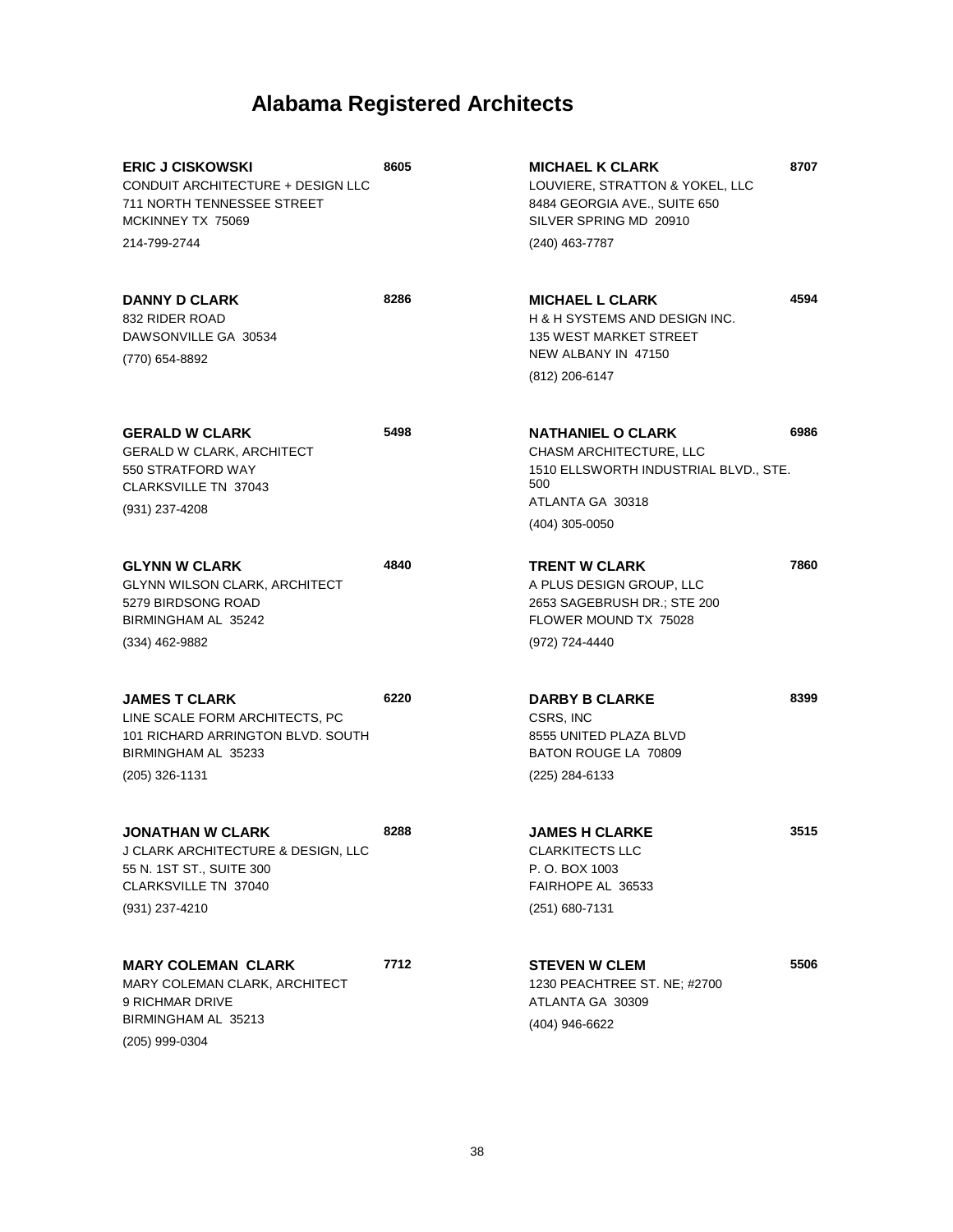| <b>ANDREA CLEMENT HARBISON</b><br>ANDREA CLEMENT HARBISON - ARCHITECT.<br>LLC<br>1044 COUNTY HIGHWAY 1<br><b>HAMILTON AL 35570</b><br>(205) 915-1961 | 7457 | <b>BEN R COATE</b><br><b>MOTT MACDONALD</b><br>107 SAINT FRANCIS ST., STE. 2900<br>MOBILE AL 36602<br>$(251)$ 343-4366                 | 4791 |
|------------------------------------------------------------------------------------------------------------------------------------------------------|------|----------------------------------------------------------------------------------------------------------------------------------------|------|
| <b>BRANDON HEATH CLEMENT</b><br>CLEMENT ARCHITECTURE & DESIGN, INC<br>3407 MOSS BROOK LANE<br>VESTAVIA AL 35243<br>(205) 586-4711                    | 6702 | <b>GARY L COBBLE</b><br>COBBLE CONSTRUCTION COMPANY<br>726 WHITESBURG DRIVE<br>KNOXVILLE TN 37918<br>(865) 719-3802                    | 6991 |
| <b>JERRY M CLEMENT</b><br>CLEMENT ASSOCIATES, LLC<br>216 ASHFORD CIRCLE<br>LAGRANGE GA 30240<br>(404) 379-8415                                       | 7825 | <b>JAMES M COBER</b><br><b>CORGAN</b><br>401 NORTH HOUSTON STREET<br>DALLAS TX 75202<br>(214) 748-2000                                 | 5200 |
| <b>NEAL A CLEMENTS</b><br><b>BURNS &amp; MCDONNELL</b><br>1412 WEST SECOND AVENUE<br>COLUMBUS OH 43212<br>$(614) 565 - 2452$                         | 7968 | <b>W. MARK COCHRAN</b><br><b>CEVIAN DESIGN LAB</b><br>207 E. 5TH AVE.<br><b>ROME GA 30161</b><br>(706) 512-6312                        | 6787 |
| <b>JOSEPH G CLEVELAND</b><br>JOSEPH G CLEVELAND ARCHITECTS, LLC<br>236 BAY VIEW DRIVE<br>DAPHNE AL 36526<br>(251) 432-2500                           | 2891 | <b>EMILY W COE</b><br>THOMPSON ARCHITECTURE, INC.<br>2913 CAHABA ROAD<br>BIRMINGHAM AL 35223<br>(205) 370-3188                         | 7854 |
| <b>GEOFFREY A CLEVER</b><br>2559 HELMSMAN ROAD<br>JOHNS ISLAND SC 29455<br>(843) 300-8197                                                            | 4149 | <b>APRIL KAYLEE COFER</b><br><b>CHAMBLESS KING ARCHITECTS</b><br>12 W JEFFERSON ST; STE 300<br>MONTGOMERY AL 36104<br>$(334)$ 272-0029 | 8693 |
| <b>GREGORY S CLEVER</b><br><b>STUDIO ARCHITECTS LLC</b><br>1000 MARIETTA ST., STE. 244<br>ATLANTA GA 30318<br>(678) 640-9041                         | 6500 | <b>ANDREW P COHEN</b><br><b>GENSLER</b><br>500 S. FIGUEROA ST.<br>LOS ANGELES CA 90071<br>(213) 327-3610                               | 5834 |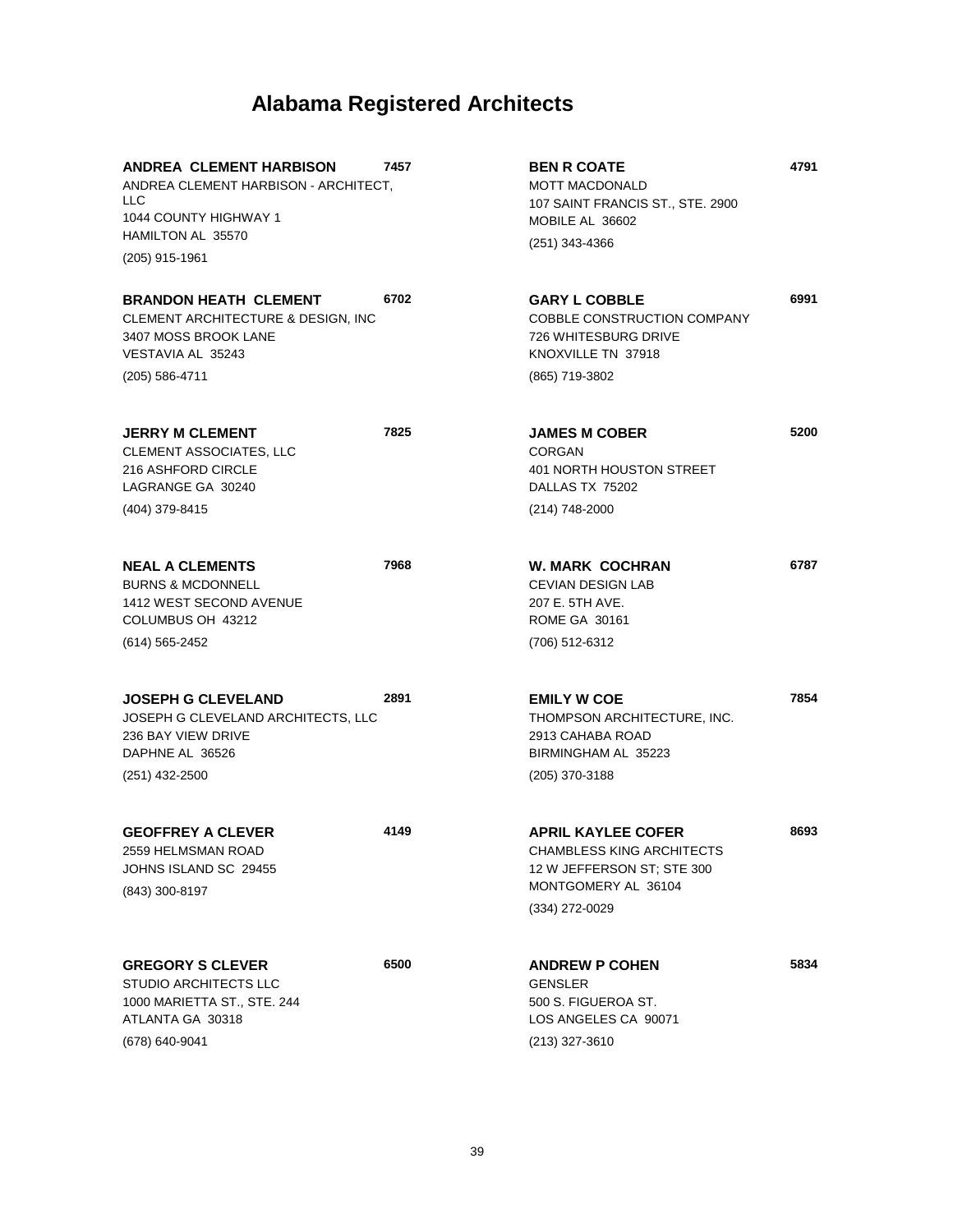| <b>JAMES L COHEN</b><br>SBLM ARCHITECTS, INC.<br>11430 N. KENDALL DR., #310<br><b>MIAMI FL 33176</b><br>(305) 412-9187    | 5679 | <b>TY R COLE</b><br>GIATTINA AYCOCK ARCHITECTURE STUDIO,<br>INC.<br>2625 5TH AVE. NORTH, BLDG. C<br>BESSEMER AL 35020<br>(205) 933-9060     | 3180 |
|---------------------------------------------------------------------------------------------------------------------------|------|---------------------------------------------------------------------------------------------------------------------------------------------|------|
| TAMMY D COHEN<br>COHEN CARNAGGIO REYNOLDS<br>2920 FIRST AVENUE, SOUTH<br>BIRMINGHAM AL 35233<br>(205) 324-8864            | 4168 | <b>DEBRA R COLEMAN</b><br>SUN PLANS, INC.<br>5235 TODD ACRES DRIVE<br>MOBILE AL 36619<br>(251) 341-0509                                     | 5088 |
| <b>STEPHEN J COKER</b><br>STEPHEN COKER, ARCHITECT, LLC<br>1000 GLEN VIEW ROAD<br>BIRMINGHAM AL 35222<br>(205) 595-0021   | 1933 | <b>MICHAEL DAVID COLEMAN</b><br>MICHAEL D. COLEMAN, ARCHITECT<br><b>181 BEECH AVENUE</b><br>MELROSE MA 02176<br>(617) 201-3836              | 6484 |
| <b>MILES N COLCOCK</b><br>MILES COLCOCK, ARCHITECT<br><b>126 CREEKSIDE DRIVE</b><br>FLORENCE AL 35630<br>(256) 627-3113   | 2523 | <b>RALPH M COLEMAN</b><br><b>COR3 DESIGN</b><br>201 RIVER PLACE, SUITE 401<br>GREENVILLE SC 29601<br>(864) 672-8509                         | 7573 |
| <b>ARTHUR J COLE</b><br>US ARMY GARRISON - REDSTONE<br>4488 MARTIN RD<br>REDSTONE ARSENAL AL 35898-1000<br>(256) 842-0233 | 5718 | <b>RYAN A COLEMAN</b><br>DIFFERENCE ARCHITECTURE<br>414 WEST WALNUT STREET<br>SYLACAUGA AL 35150<br>(256) 338-6476                          | 7462 |
| <b>JONATHAN O COLE</b><br>PENDULUM STUDIO, LLC<br>1512 HOLMES STREET<br>KANSAS CITY MO 64108<br>(816) 399-5251            | 6894 | <b>JANIEL COLLAQI</b><br>PAPER PLANE ARCHITECTURE, PLLC<br>533 86TH STREET<br>BROOKLYN NY 11209<br>(347) 654-2584                           | 8555 |
| <b>LES A COLE</b><br>COLE AND COLE ARCHITECTS, INC<br>3120 ZELDA COURT<br>MONTGOMERY AL 36106<br>(334) 213-0094           | 3861 | <b>DAVID L COLLIER</b><br>MATHENY GOLDMON ARCHITECTURE +<br><b>INTERIORS</b><br>108 WOODSON STREET<br>HUNTSVILLE AL 35801<br>(256) 532-0909 | 5366 |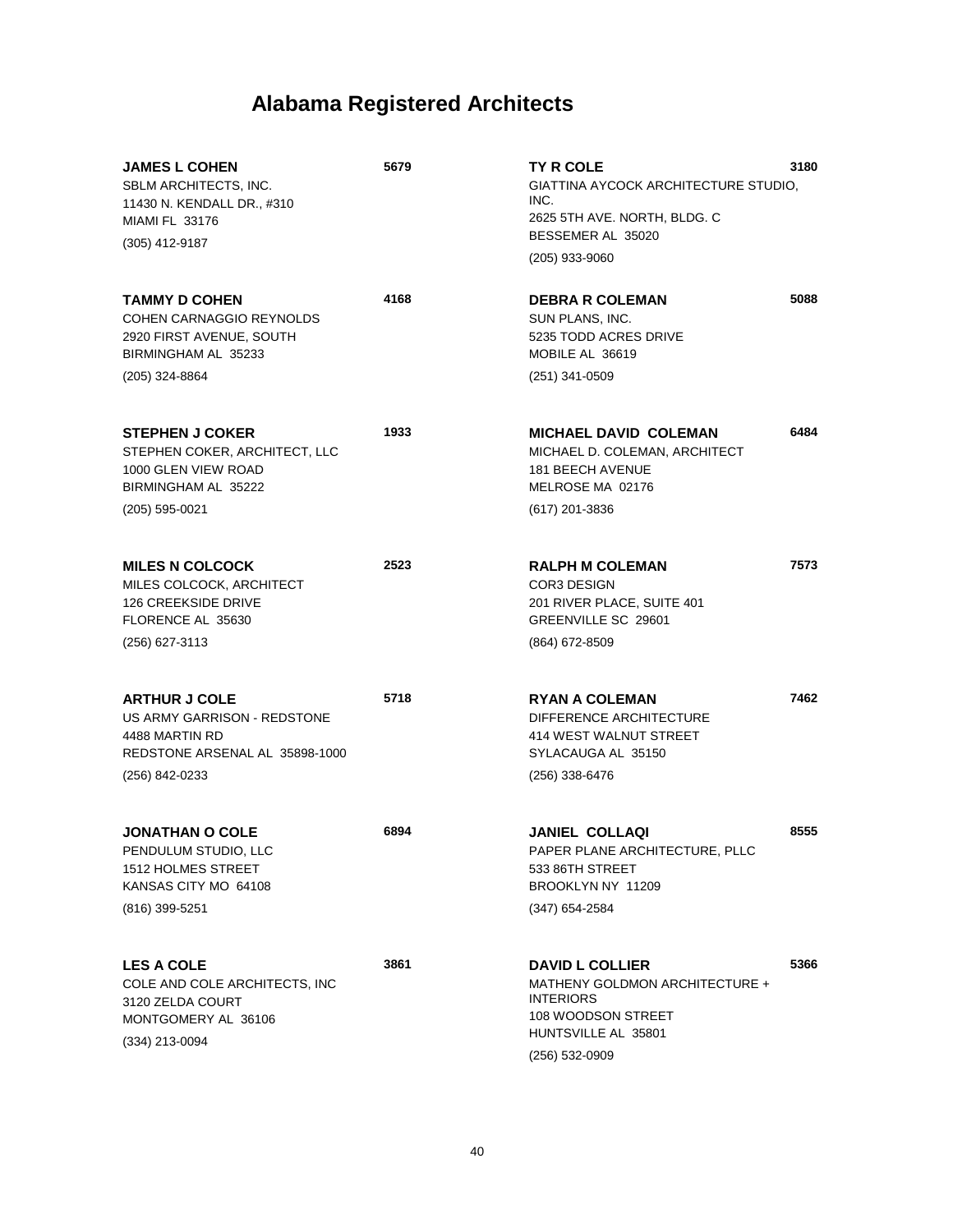| <b>JUSTIN C COLLIER</b><br><b>COENDEAVOR</b><br>2828 OLD 280 COURT SUITE 120<br>VESTAVIA HILLS AL 35243<br>(334) 399-7713                                       | 8217 | <b>PRIMITIVO E CONDE</b><br><b>SD COLLABORATIVE</b><br>11410 N. KENDALL DR., SUITE 208<br><b>MIAMI FL 33176</b><br>(305) 740-6948  | 6934 |
|-----------------------------------------------------------------------------------------------------------------------------------------------------------------|------|------------------------------------------------------------------------------------------------------------------------------------|------|
|                                                                                                                                                                 |      |                                                                                                                                    |      |
| <b>BENJAMIN L COLLINS</b><br><b>KPS GROUP</b><br>2204 EAST ARBOR DRIVE NW<br>HUNTSVILLE AL 35811                                                                | 7788 | <b>EDYE M CONKERTON</b><br>EDYE M. CONKERTON, ARCHITECT<br>POST OFFICE BOX 153<br>TAYLOR MS 38673                                  | 8328 |
| (919) 760-0262                                                                                                                                                  |      | $(662)$ 801-8161                                                                                                                   |      |
| <b>JAMES M COLLINS</b><br><b>TURNERBATSON ARCHITECTS</b><br>1950 STONEGATE DR., SUITE 200<br>BIRMINGHAM AL 35242                                                | 3749 | <b>MICHAEL A CONN</b><br>CONN & ASSOCIATES, INC<br>1960-C BUFORD BLVD<br>TALLAHASSEE FL 32308-4467                                 | 4467 |
| (205) 403-6201                                                                                                                                                  |      | (850) 878-8784                                                                                                                     |      |
|                                                                                                                                                                 |      |                                                                                                                                    |      |
| <b>JASON S COLLINS</b><br>IPS PROFESSIONAL ENGINEERS AND<br>ARCHITECTS, PC<br><b>1114 CHILDS AVENUE</b><br>DREXEL HILL PA 19026                                 | 8300 | <b>LEE R CONNELL</b><br>LEE R CONNELL, ARCHITECT<br>2500 JOSEPH ST<br>NEW ORLEANS LA 70115                                         | 5340 |
| (484) 454-5836                                                                                                                                                  |      | $(504)$ 250-8626                                                                                                                   |      |
| <b>STEPHEN E COLLINS</b><br>MPL CONSTRUCTION AND ARCHITECTURE<br>115 CEDAR LANE<br>CHATTANOOGA TN 37421<br>(423) 598-8778                                       | 7152 | <b>DANA E CONNERS</b><br>STEWART & CONNERS ARCHITECTS, PLLC<br>3731 LATROBE DR., SUITE 100<br>CHARLOTTE NC 28211<br>(704) 365-3941 | 7238 |
|                                                                                                                                                                 |      |                                                                                                                                    |      |
| <b>JONATHAN C COLVIN</b><br>PERSPECTIVE ENGINEERING, INC. DBA AE<br><b>PERSPECTIVE</b><br>4255 WADE GREEN RD NW, STE 625<br>KENNESAW GA 30144<br>(770) 644-9200 | 7557 | <b>REBECCA RENO CONRAD</b><br>ANF ARCHITECTS<br>1500 UNION AVE.<br>MEMPHIS TN 38104<br>$(901)$ 278-6868                            | 8055 |
|                                                                                                                                                                 |      |                                                                                                                                    |      |
| <b>DAVID M COMBS</b><br>AESUS DESIGN GROUP, LLC<br>1050 E. SOUTHERN AVE.<br><b>TEMPE AZ 85282</b>                                                               | 8563 | <b>ERIK M CONSUEGRA</b><br>GOODWYN MILLS AND CAWOOD<br>2178 MOORES MILL ROAD<br>AUBURN AL 36830                                    | 8312 |
| (602) 370-3091                                                                                                                                                  |      | (334) 275-0316                                                                                                                     |      |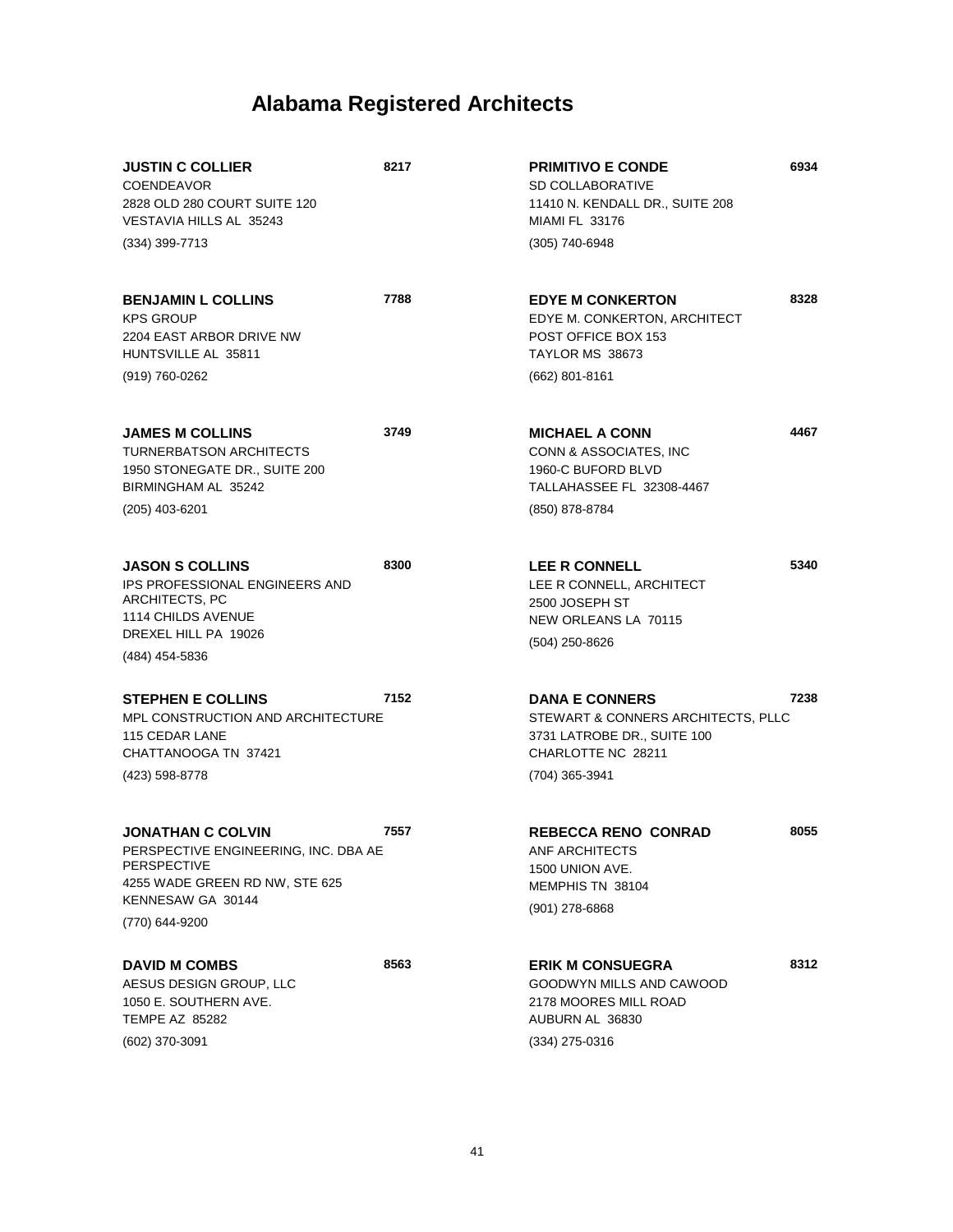| <b>MATTHEW A CONTE</b><br>ELEVEN18 ARCHITECTURE, PL<br>1011 E COLONIAL DR #307<br>ORLANDO FL 32803<br>(407) 745-5300 | 8005 | <b>MARK C COOPER</b><br>COOPER & ASSOC. ARCHITECTS, LLC<br>208 ARGYLE CIRCLE<br>GADSDEN AL 35901<br>$(256) 530 - 0616$      | 4868 |
|----------------------------------------------------------------------------------------------------------------------|------|-----------------------------------------------------------------------------------------------------------------------------|------|
|                                                                                                                      |      |                                                                                                                             |      |
| <b>ARTHUR L COOK</b><br>ARTHUR L. COOK. AIA<br>107 WEST JEFFERSON ST.<br>KOSCIUSKO MS 39090                          | 8029 | <b>STEPHEN L COOPER</b><br>EDWARDS & HOTCHKISS ARCHITECTS, PC<br>750 OLD HICKORY BLVD., STE. 250<br>BRENTWOOD TN 37027      | 2102 |
| (662) 289-3461                                                                                                       |      | $(615)$ 377-3116                                                                                                            |      |
| <b>LESLIE L COOLEY</b><br>PIERCE/COOLEY ARCHITECTS, INC.<br>11871 GONSALVES STREET<br>CERRITOS CA 90703              | 8638 | <b>TODD A COOPER</b><br>LEWIS HIMES ASSOCIATES INC.<br>5734 SOUTH PRINCE STREET<br>LITTLETON CO 80120                       | 8677 |
| (714) 642-1892                                                                                                       |      | $(303)$ 385-1219                                                                                                            |      |
| <b>TIMOTHY M COON</b><br>DORCHEN/MARTIN ASSOCIATES, INC.<br>29895 GREENFIELD RD., STE. 107<br>SOUTHFIELD MI 48076    | 8517 | <b>EDWARD L COPELAND</b><br>COPELAND ARCHITECTURE<br>4343 ASHWOODY TRAIL<br>ATLANTA GA 30319                                | 7121 |
| (248) 672-8518                                                                                                       |      | (770) 551-9525                                                                                                              |      |
| <b>CHARLES L COOPER</b><br>3816 HOMER STREET<br>LOS ANGELES CA 90031<br>(213) 793-6234                               | 7014 | <b>MICHAEL C CORBY</b><br><b>INTEGRATED ARCHITECTURE</b><br>840 OTTAWA AVE, N.W.<br>GRAND RAPIDS MI 49503<br>(616) 574-0220 | 6681 |
| <b>JEROME M COOPER</b><br>COOPER CARRY, INC.<br>191 PEACHTREE ST., NE, STE. 2400<br>ATLANTA GA 30303                 | 0700 | <b>MICHAEL T CORCORAN</b><br>THE CORCORAN OTA GROUP, INC<br>5871 GLENRIDGE DR. NE, SUITE 200<br>SANDY SPRINGS GA 30328      | 4504 |
| (404) 237-2000                                                                                                       |      | (404) 324-4214                                                                                                              |      |
| <b>KEVIN L COOPER</b><br>KEVIN L. COOPER, ARCHITECT<br>216 WEST BIRCH STR., STE. 101<br>ROGERS AR 72756              | 5139 | <b>BOB B CORDES</b><br><b>BOWLES &amp; CORDES, LLC</b><br>7416 CAMALE DRIVE<br>PENSACOLA FL 32504                           | 2524 |
| (479) 466-1118                                                                                                       |      | (850) 982-9741                                                                                                              |      |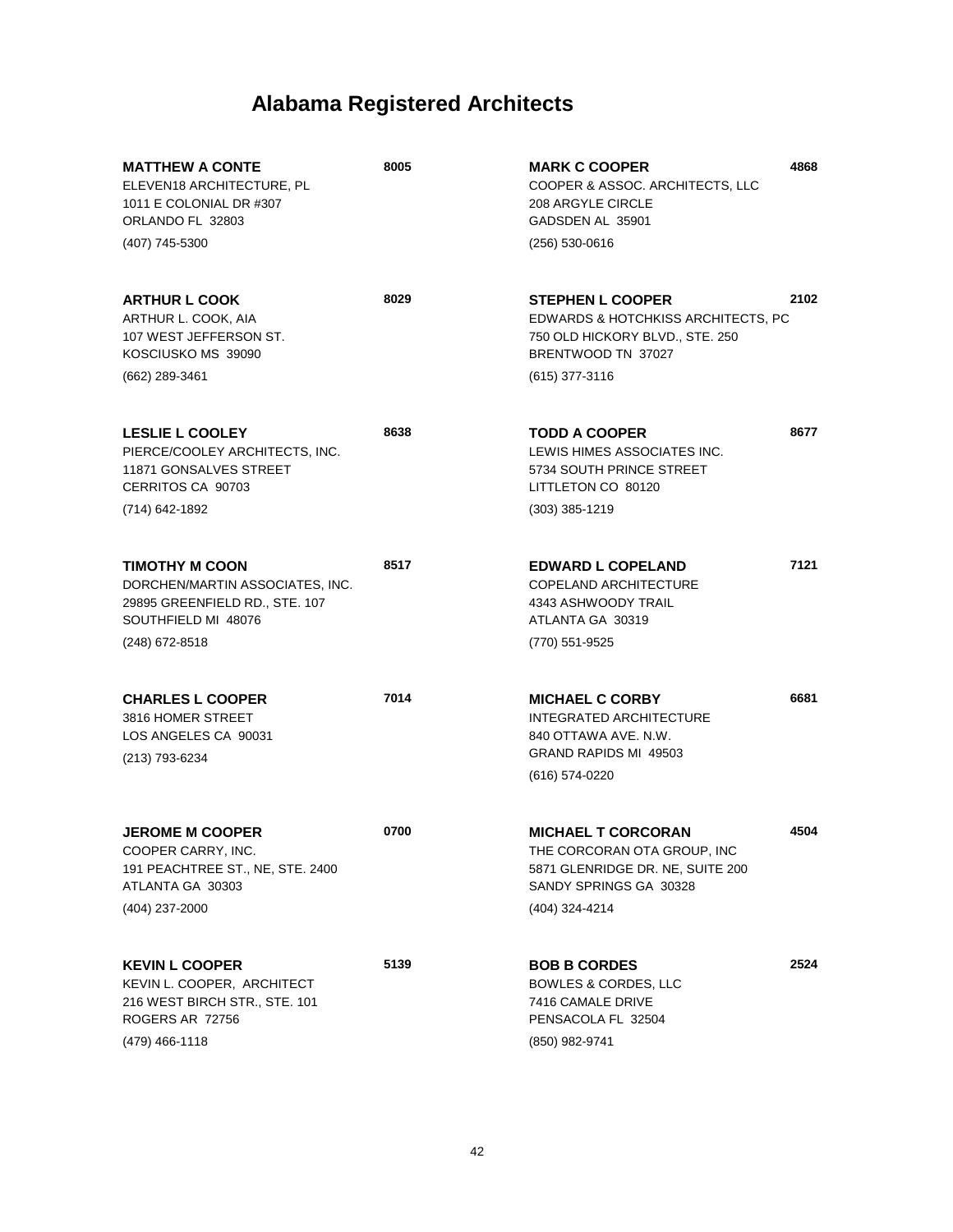| <b>ALISON R COREY</b><br><b>CHAPMAN SISSON ARCHITECTS</b><br>305 CHURCH STREET, STE. 805<br>HUNTSVILLE AL 35801  | 7422 | <b>MATTHEW V COSTANZO</b><br>4425 KENNESAW DRIVE<br>BIRMINGHAM AL 35213<br>$(205)$ 266-2825                                  | 8888 |
|------------------------------------------------------------------------------------------------------------------|------|------------------------------------------------------------------------------------------------------------------------------|------|
| (513) 375-2449                                                                                                   |      |                                                                                                                              |      |
| <b>ANNE H CORHERN</b><br>1833 MONTCLAIRE DR.<br>VESTAVIA HILLS AL 35216                                          | 7552 | <b>GEORGIA COUNDOUSSIAS</b><br>MCA ARCHITECTURE, INC.<br>PO BOX 6537<br>GREENVILLE SC 29606                                  | 7074 |
| (601) 942-3042                                                                                                   |      | (864) 232-8204                                                                                                               |      |
| <b>LAWRENCE L CORLEY</b><br>CTSM ARCHITECTS, INC.<br>THREE RIVERCHASE OFFICE PLAZA, STE. 124<br>HOOVER AL 35244  | 1376 | <b>GARY B COURSEY</b><br>GARY B COURSEY & ASSOC. ARCHITECTS,<br>INC.<br>3621 VININGS SLOPE SE, STE. 4440<br>ATLANTA GA 30339 | 2155 |
| (205) 443-3720                                                                                                   |      | (770) 432-2727                                                                                                               |      |
| <b>MATTHEW D CORMIA</b><br>SCOTT + CORMIA ARCHITECTURE &<br><b>INTERIORS, LLC</b><br>429 S. KELLER RD., STE. 200 | 8075 | YANN D COWART<br>GOODWYN MILLS & CAWOOD, INC<br>2660 EASTCHASE LANE, STE. 200<br>MONTGOMERY AL 36117                         | 4619 |
| ORLANDO FL 32810<br>(407) 687-9846                                                                               |      | (334) 271-3200                                                                                                               |      |
| <b>JASPER K CORNETT</b><br>KPS GROUP, INC.<br>60 14TH ST S, STE 100<br>BIRMINGHAM AL 35233                       | 4254 | <b>DOUGLAS G COX</b><br><b>BLUARC DESIGN</b><br>9436 ASHFORD PLACE<br>BRENTWOOD TN 37027                                     | 4070 |
| (205) 458-3232                                                                                                   |      | (615) 227-7209                                                                                                               |      |
| <b>MATTHEW F CORTEZ</b><br>GLMV ARCHITECTURE, INC.<br>1525 E. DOUGLAS<br>WICHITA KS 67211                        | 8861 | <b>CHORDLEE N COYLE</b><br>DENHAM-BLYTHE COMPANY<br><b>100 TRADE STREET</b><br>LEXINGTON KY 40511                            | 8609 |
| $(316)$ 265-9367                                                                                                 |      | (859) 255-7405                                                                                                               |      |
| <b>DON G COSPER</b><br><b>DAVIS ARCHITECTS</b><br>2803 CARLISLE RD.<br>BIRMINGHAM AL 35213<br>(205) 933-2540     | 2461 | <b>CYNTHIA Z COYLE</b><br><b>ARCHITECTUREWORKS</b><br>130 - 19TH STREET SOUTH<br>BIRMINGHAM AL 35233<br>(205) 320-0880       | 5233 |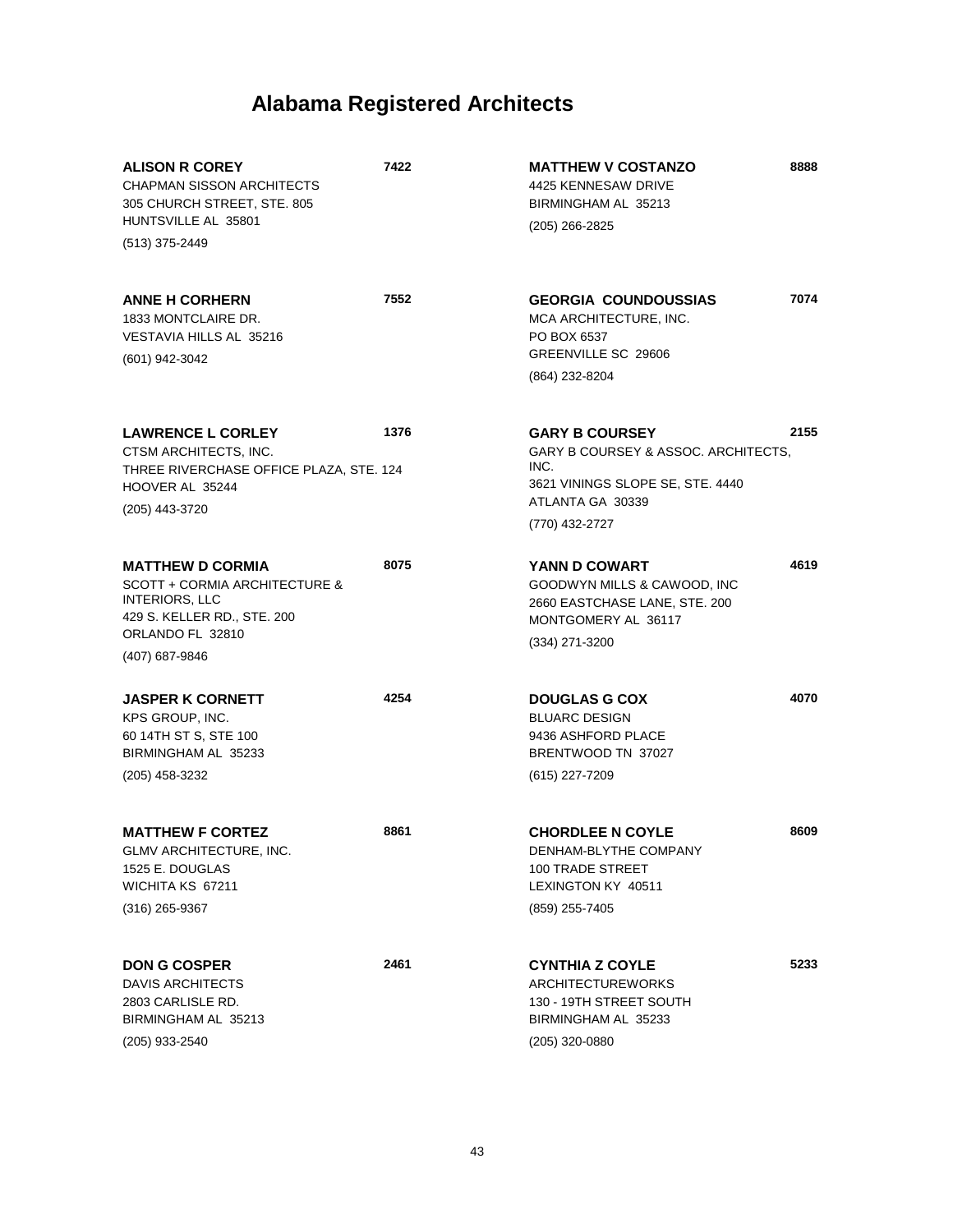| <b>MARK COYLE</b><br>GOODWYN, MILLS & CAWOOD, INC.<br>2400 5TH AVENUE SOUTH, SUITE 200<br>BIRMINGHAM AL 35233<br>(205) 879-4462                           | 5850 | <b>JOSEPH C CRITES</b><br><b>RENDER</b><br>POST OFFICE BOX 343<br>HARRISON TN 37341<br>(423) 802-9352                                     | 8058 |
|-----------------------------------------------------------------------------------------------------------------------------------------------------------|------|-------------------------------------------------------------------------------------------------------------------------------------------|------|
|                                                                                                                                                           |      |                                                                                                                                           |      |
| <b>THOMAS C CRABTREE</b><br>CRABTREE. ROHRBAUGH & ASSOCIATES<br>ARCHITECTS<br>401 EAST WINDING HILL ROAD<br>MECHANICSBURG PA 17055-4925<br>(717) 458-0272 | 4857 | <b>JEFFERY S CROCKER</b><br><b>BREWSTER &amp; CROCKER, PC</b><br>410 BRADFORD ST. NW<br>GAINESVILLE GA 30501<br>(470) 480-5560            | 5332 |
| <b>RACHEL J CRAFTON-STIVER</b><br><b>GOODWYN MILLS &amp; CAWOOD</b><br>2178 MOORES MILL ROAD<br>AUBURN AL 36830                                           | 7659 | <b>RANDY J CROCKER</b><br>CROCKER DESIGN GROUP, LLC<br>9289 GAYFER ROAD EXT.<br>FAIRHOPE AL 36532                                         | 8505 |
| $(330)$ 974-4018                                                                                                                                          |      | $(251) 591 - 1453$                                                                                                                        |      |
| <b>MATTHEW CRAMER</b><br>PROJX LLC<br>507A HEATHER PLACE<br>NASHVILLE TN 37204                                                                            | 6816 | <b>JAMES H CROFT</b><br><b>CROFT &amp; ASSOCIATES PC</b><br>2090 COOLIDGE WAY<br>ACWORTH GA 30101                                         | 4380 |
| (615) 335-5122                                                                                                                                            |      | (770) 529-7714                                                                                                                            |      |
| <b>LOUISE K CRAVER</b><br><b>INTERPLAN LLC</b><br>220 E. CENTRAL PARKWAY, SUITE 4000<br>ALTAMONTE SPRINGS FL 32701<br>$(407)$ 645-5008                    | 6059 | <b>JOHN J CRONIN</b><br>AG ARCHITECTURE, INC.<br>1414 UNDERWOOD AVE., STE. 301<br>WAUWATOSA WI 53213<br>(414) 431-3131                    | 7582 |
|                                                                                                                                                           |      |                                                                                                                                           |      |
| <b>ROY S CRIBB</b><br>RSC & ASSOCIATES, INC.<br>5200 NW 43RD ST., SUITE 102 - 376<br>GAINESVILLE FL 32606                                                 | 8339 | <b>DONNA S CRONWELL</b><br>DONNA S. CRONWELL, ARCHITECT<br>2652 PRETTY BAYOU ISLAND DRIVE<br>PANAMA CITY FL 32405                         | 4196 |
| (352) 376-4642                                                                                                                                            |      | (850) 387-3786                                                                                                                            |      |
| <b>MICHAEL D CRISLIP</b><br><b>ONYX CREATIVE</b><br>25001 EMERY ROAD #400<br>CLEVELAND OH 44128<br>(216) 223-3200                                         | 4782 | <b>BRAD F CROTTS</b><br>DLR GROUP OF NORTH CAROLINA, P.C.<br>1213 WEST MOREHEAD STREET, SUITE 210<br>CHARLOTTE NC 28208<br>(704) 351-9023 | 8755 |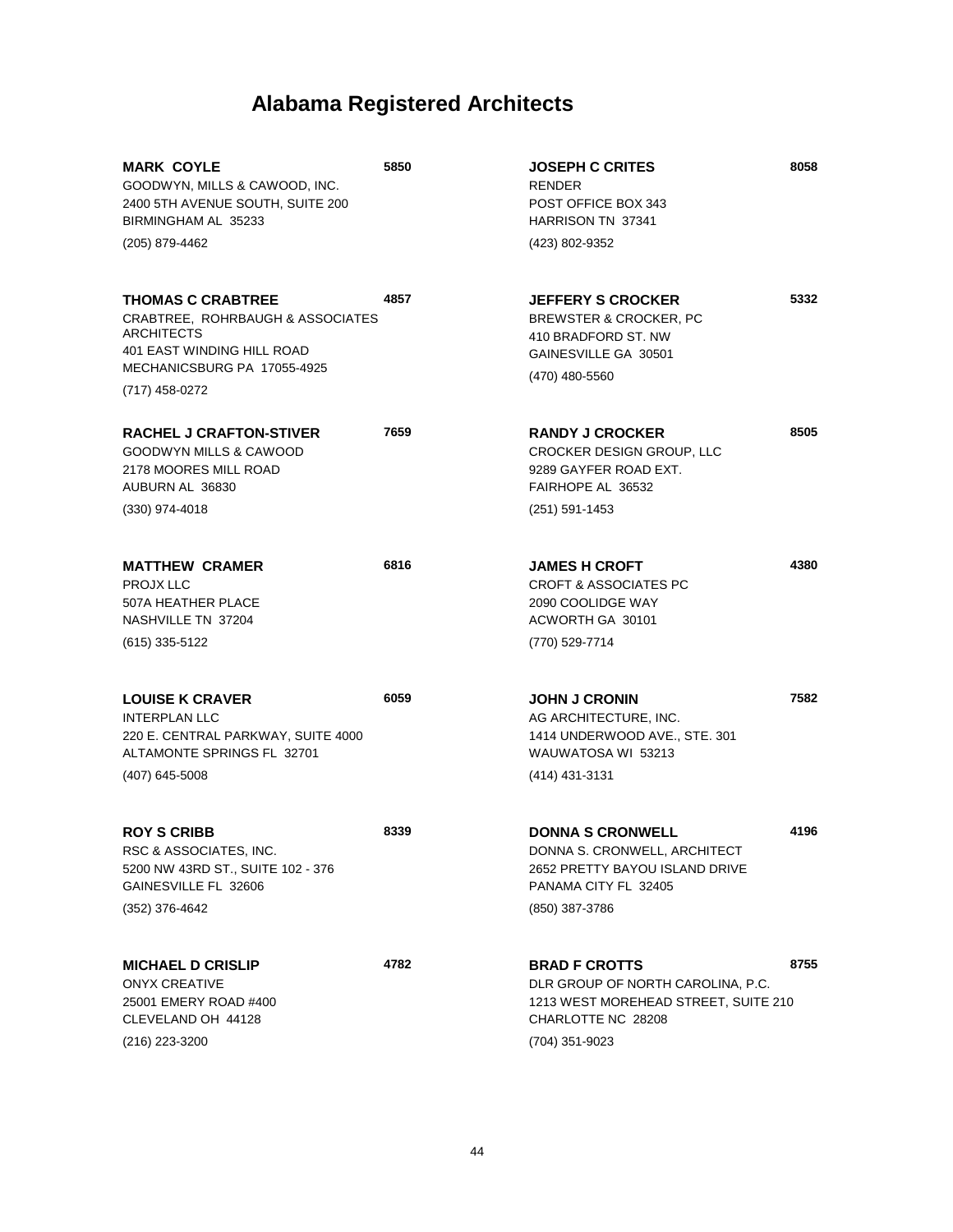| <b>WILLIAM A CROTWELL</b><br><b>BIRCHFIELD PENUEL &amp; ASSOCIATES</b><br>2505 OLD OAK LANE<br>BIRMINGHAM AL 35243                                                 | 6250 | SHAWN M CURRAN<br><b>CURRAN ARCHITECTURE</b><br>5719 LAWTON LOOP EAST DR., STE. 212<br>INDIANAPOLIS IN 46216                              | 7215 |
|--------------------------------------------------------------------------------------------------------------------------------------------------------------------|------|-------------------------------------------------------------------------------------------------------------------------------------------|------|
| (205) 999-6778                                                                                                                                                     |      | $(317)$ 288-0681                                                                                                                          |      |
| <b>MICHELLE L CROWDER</b><br>UNIVERSITY OF TENNESSEE, DIV OF<br><b>FACILITIES PLAN.</b><br>5723 MIDDLEBROOK PIKE, STE. 119<br>KNOXVILLE TN 37996<br>(865) 974-2231 | 6906 | <b>JAMES M CURTIN</b><br>SOLOMON, CORDWELL, BUENZ &<br>ASSOCIATES<br>625 N. MICHIGAN AVE., STE. 800<br>CHICAGO IL 60611<br>(312) 896-1112 | 8421 |
| <b>C METCALF CRUMP</b><br>THE CRUMP FIRM, INC<br><b>81 MONROE BUILDING</b><br>MEMPHIS TN 38103<br>(901) 525-7744                                                   | 1902 | <b>DUSTIN CURTIS</b><br>18832 N. 14TH PLACE<br>PHOENIX AZ 85024<br>(602) 620-4088                                                         | 6976 |
| <b>P. MARK CULOTTA</b><br>PASCAL ARCHITECTS, LLC<br>2121 AIRLINE DR., SUITE 500<br>METAIRIE LA 70001<br>(504) 304-3625                                             | 6878 | <b>JEREMY C CUTTS</b><br>WILLIAMS BLACKSTOCK ARCHITECTS<br>2204 1ST AVENUE SOUTH, STE. 200<br>BIRMINGHAM AL 35233<br>(256) 337-0746       | 7639 |
| <b>KENTON M CULVERHOUSE</b><br><b>ECLIPSE BRAND BUILDERS</b><br>5050 RESEARCH COURT, SUITE 600<br>SUWANEE GA 30024<br>(678) 894-4356                               | 4795 | <b>ERIN GRAVES CYPRESS</b><br>759 GREELEY DRIVE<br>NASHVILLE TN 37205<br>(214) 676-2042                                                   | 7953 |
| <b>BENJAMIN P CUMMINGS</b><br><b>CUMMINGS ARCHITECTURE CORP.</b><br>ONE HOUSTON ST.<br>MOBILE AL 36606<br>(251) 433-9600                                           | 4300 | <b>DON DACUMOS</b><br>MBH ARCHITECTS, INC.<br>960 ATLANTIC AVENUE<br>ALAMEDA CA 94501<br>(510) 813-8823                                   | 8587 |
| <b>EDWARD STEPHEN CURLEY</b><br>A. EPSTEIN & SONS INTERNATIONAL, INC.<br>600 W. FULTON STREET<br>CHICAGO IL 60661<br>(312) 429-8017                                | 8549 | <b>CHRISTIAN T DAGG</b><br>HINSON + DAGG ARCHITECTS LLC<br>196 WOODFIELD DRIVE<br>AUBURN AL 36830<br>(334) 707-9514                       | 6228 |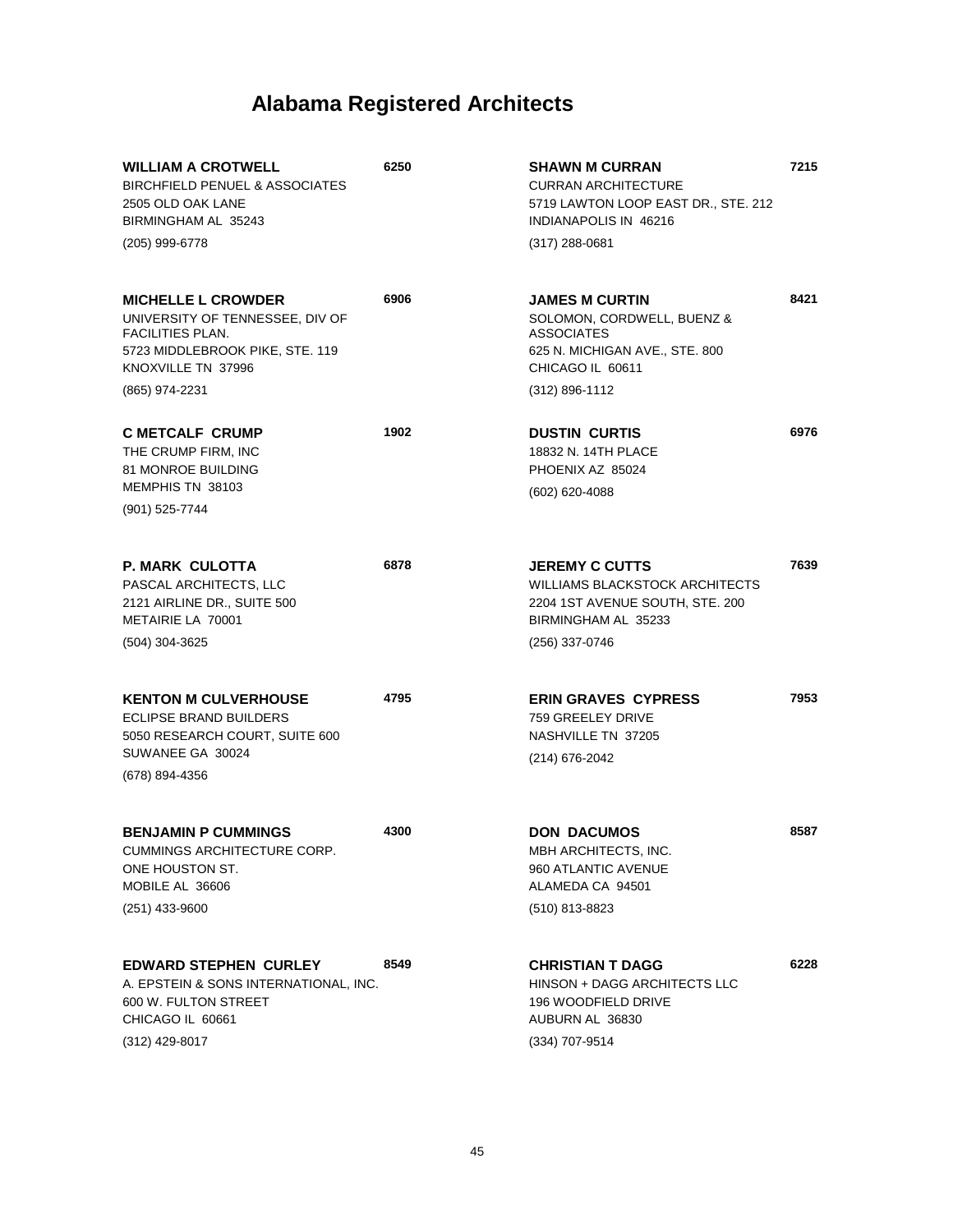| <b>KYLE M D'AGOSTINO</b><br>POOLE & COMPANY ARCHITECTS, LLC<br>2 NORTH 20TH ST., SUITE 1610<br>BIRMINGHAM AL 35203<br>(205) 326-2206      | 4889 | <b>LEO A DALY</b><br>LEO A. DALY AND ASSOCIATES, PC<br>3065 WHITEHAVEN ST. NW<br>WASHINGTON DC 20008<br>(202) 234-3239             | 2382 |
|-------------------------------------------------------------------------------------------------------------------------------------------|------|------------------------------------------------------------------------------------------------------------------------------------|------|
| <b>MATTHEW J D'AGOSTINO</b><br>1276 WEST LAGOON AVE<br>GULF SHORES AL 36542<br>(717) 439-9420                                             | 8700 | <b>DANIEL E DAMERON</b><br>MFDB ARCHITECTS, INC.<br><b>111 SCRIPPS DRIVE</b><br>SACRAMENTO CA 95825<br>(916) 972-0131              | 6485 |
| <b>AARON T DAILY</b><br><b>HISTORICAL CONCEPTS</b><br>430 PRIME POINT, SUITE 103<br>PEACHTREE CITY GA 30269<br>(770) 487-8041             | 7295 | <b>KEVIN J D'ANGIOLILLO</b><br>KJD CONSULTING, LLC<br>33 SOUTH MIDDLEBUSH RD.<br>SOMERSET NJ 08873<br>(732) 873-3340               | 7025 |
| <b>MAURO DALLABATTISTA</b><br>BENHAM OF ALABAMA, PC<br>ONE WEST THIRD STREET<br><b>TULSA OK 74103</b><br>$(918)$ 492-1600                 | 7452 | <b>STEPHENS P DANIEL</b><br>DANIEL DESIGN STUDIO, P.C.<br>398 E. MAIN ST., SUITE 209<br>TUPELO MS 38804<br>(662) 260-4543          | 7362 |
| <b>JEFFREY S DALLENBACH</b><br>DALLENBACH-COLE ARCHITECTURE LIMITED<br>12035 COLWICK, SUITE 200<br>SAN ANTONIO TX 78216<br>(210) 493-2234 | 8326 | <b>DAVID F C DANIELL</b><br>FORREST DANIELL & ASSOCIATES, P.C.<br>8007 AMERICAN WAY<br>DAPHNE AL 36526<br>$(251)$ 625-6490         | 4696 |
| <b>JOHN F DALTON</b><br>DALTON ARCHITECTS, LLC<br>1242 ALLO AVENUE<br>MARRERO LA 70072<br>(504) 782-5705                                  | 6342 | <b>ALAN BLAKE DANIELS</b><br>DANIELS + CHANDLER ARCHITECTS<br><b>1017 STAINBACK AVENUE</b><br>NASHVILLE TN 37207<br>(662) 801-0220 | 7396 |
| <b>JOSHUA NATHAN DALY</b><br>JOSHUA NATHAN DALY, ARCHITECT<br>607 N. GLOVER CT.<br>ST. JOSEPH IL 61873<br>(217) 621-3522                  | 7973 | <b>AMY D DANIELS</b><br>WIER BOERNER ALLIN ARCHITECTURE, PLLC<br>4807 NEVADA AVENUE<br>NASHVILLE TN 37209<br>(256) 652-1098        | 7746 |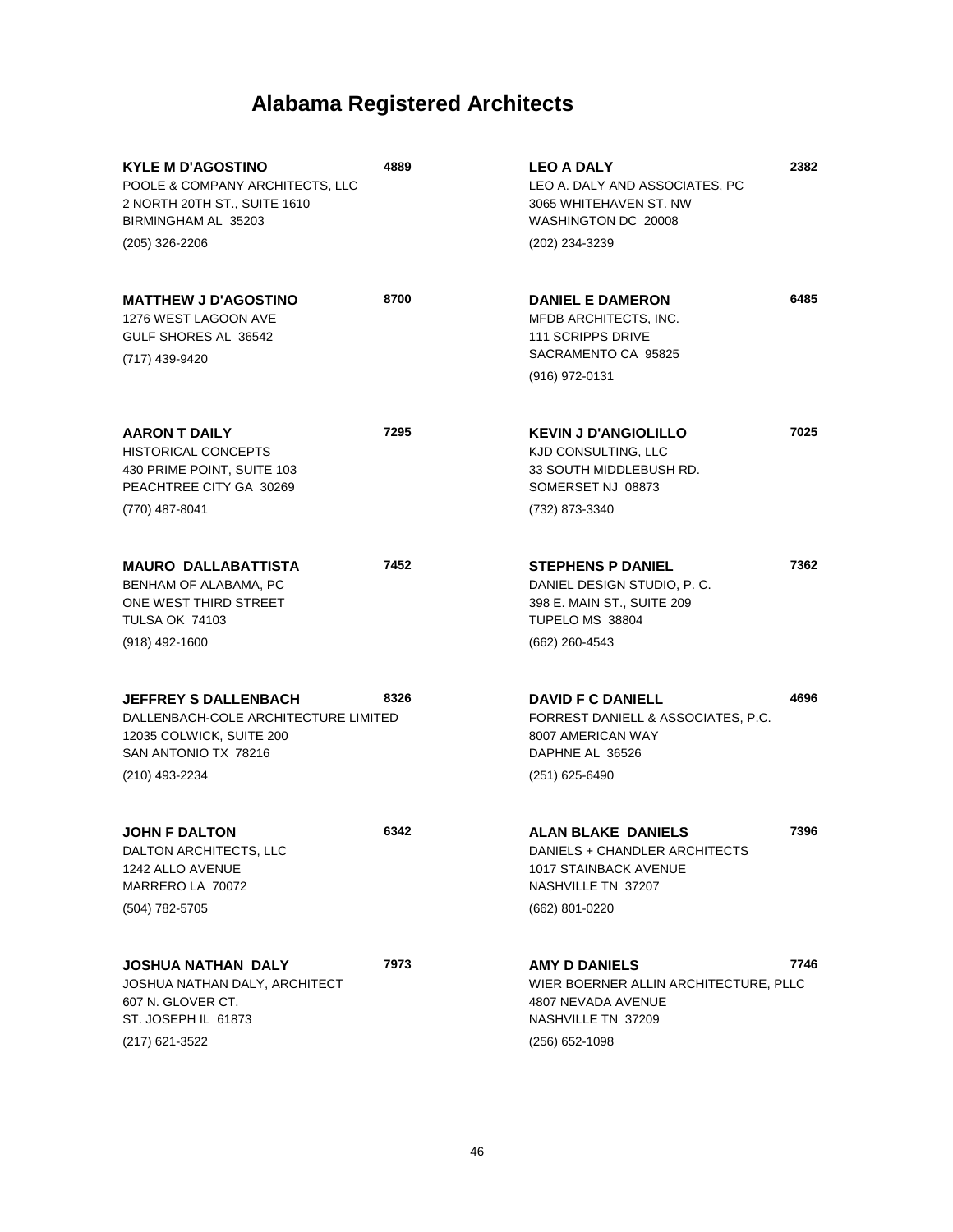| <b>HUGO DANTE</b><br><b>CR3ATE ARCHITECTS</b><br>218 A NORTH COURT STREET<br>FLORENCE AL 35630<br>(256) 383-9967                                        | 6733 | <b>ROBERT J DAVIDSON</b><br>MIDDOUGH INC<br>700 COMMERCE DR., SUIT 200<br>OAK BROOK IL 60523<br>(630) 756-7044                     | 6205 |
|---------------------------------------------------------------------------------------------------------------------------------------------------------|------|------------------------------------------------------------------------------------------------------------------------------------|------|
| <b>MICHAEL P DARCY</b><br><b>R+L CARRIERS</b><br>600 GILLAM ROAD<br>WILMINGTON OH 45177<br>(937) 728-2928                                               | 8642 | <b>ABIGAIL B DAVIS</b><br>WALCOTT ADAMS VERNEUILLE ARCHITECTS<br>1 SOUTH SCHOOL ST.<br>FAIRHOPE AL 36532<br>$(251)$ 928-6041       | 8269 |
| <b>JAMES F DARNELL</b><br>DARNELL & ASSOCIATES<br>3110 PARKER ANNEX DRIVE<br>JONESBORO AR 72404<br>(870) 926-7554                                       | 2347 | <b>BARRY C DAVIS</b><br>BARRY DAVIS, ARCHITECT PC<br>3775 COUNTY ROAD 13<br>CLANTON AL 35045<br>(205) 755-5482                     | 3181 |
| <b>WILLIAM F DAUGHTRY</b><br>FRANK DAUGHTRY, ARCHITECT, PL<br>3212 S HIGHWAY 95A<br>CANTONMENT FL 32533<br>(850) 433-3023                               | 3303 | <b>CECIL J DAVIS</b><br>CJD ARCHITECTURE & DESIGN, LLC<br><b>680 SHADY NOOK DRIVE</b><br>CLERMONT FL 34711<br>$(205)$ 563-6007     | 8411 |
| <b>DAVID M DAVENPORT</b><br>DAVID MICHAEL DAVENPORT, PA<br>6245 CLARK CENTER AVE., SUITE A<br>SARASOTA FL 34238<br>(941) 921-4899                       | 7811 | <b>CHRISTINA D DAVIS</b><br>URBAN PRACTICE, LLC<br>P.O. BOX 90708<br>CAMDEN NJ 08101<br>(609) 876-1084                             | 8565 |
| <b>ROBERT W DAVENPORT</b><br>ANKURA CONSULTING GROUP<br>96333 BAY VIEW DR<br>FERNANDINA BEACH FL 32034<br>(770) 317-5728                                | 7088 | <b>DARLA S DAVIS</b><br>SHEPARD AND DAVIS ARCHITECTURE<br>1102 20TH STREET SOUTH, SUITE D<br>BIRMINGHAM AL 35205<br>(205) 322-7770 | 4301 |
| <b>JOHN E DAVIDSON</b><br>DAVIDSON ARCHITECTURE & ENGINEERING,<br>LLC<br><b>4301 INDIAN CREEK PARKWAY</b><br>OVERLAND PARK KS 66207<br>$(913)$ 451-9390 | 8030 | <b>DART W DAVIS</b><br>BARGANIER DAVIS WILLIAMS ARCHITECTS<br>624 SOUTH MCDONOUGH STREET<br>MONTGOMERY AL 36104<br>(334) 834-2038  | 2767 |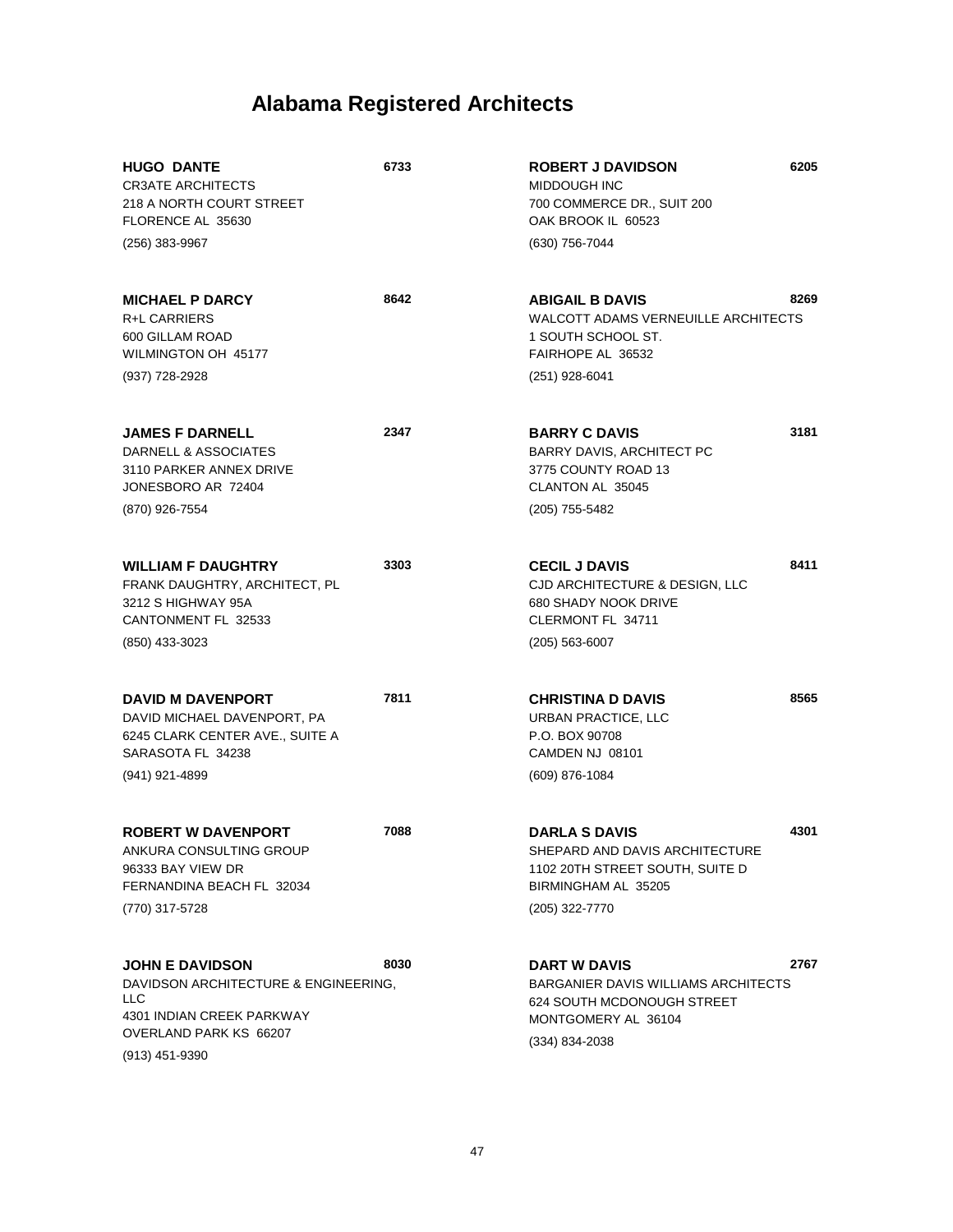| <b>DONOVAN R DAVIS</b><br>DANZE & DAVIS ARCHITECTS, INC.<br>P.O. BOX 26009<br>AUSTIN TX 78755<br>(512) 343-0714           | 6977 | <b>TAYLOR P DAVIS</b><br>TAYLOR PLOSSER DAVIS, ARCHITECT, LLC<br>4 OFFICE PARK CIRCLE, SUITE 315<br>MOUNTAIN BROOK AL 35223<br>(205) 623-5136 | 6533 |
|---------------------------------------------------------------------------------------------------------------------------|------|-----------------------------------------------------------------------------------------------------------------------------------------------|------|
| <b>MARK REVERE DAVIS</b><br>DAVIS PURDY ARCHITECTS, PLLC<br>POST OFFICE BOX 703<br>MERIDIAN MS 39302<br>$(601)$ 282-1655  | 8270 | <b>ERROL A DAWKINS</b><br>1020 GRAND CONCOURSE, APT. #17U<br>NEW YORK NY 10451<br>(917) 669-2352                                              | 8282 |
| <b>MATTHEW J DAVIS</b><br><b>DAVIS ARCHITECTURE</b><br>1328 BLANDING ST.<br>COLUMBIA SC 29201<br>(803) 240-5669           | 7951 | <b>MTAYLOR DAWSON</b><br>TAYLOR DAWSON & ASSOCIATES, LLC<br>310 RICHARD ARRINGTON JR. BLVD. NORTH<br>BIRMINGHAM AL 35203<br>(205) 328-4455    | 4083 |
| <b>MICHAEL R DAVIS</b><br>BAI ARCHITECTURE, INC.<br>51 SLEEPER STREET, 6TH FLOOR<br>BOSTON MA 02210<br>(617) 542-1025     | 5311 | <b>CHRISTOPHER J DAY</b><br>CDP DESIGN, LLC<br>409 CHESTNUT ST., SUITE 1-B<br>GADSDEN AL 35901<br>(256) 613-0025                              | 6603 |
| <b>MITCHELL B DAVIS</b><br>POND & COMPANY<br>3500 PARKWAY LANE; SUITE 500<br>PEACHTREE CORNERS GA 30095<br>(404) 748-4926 | 7508 | <b>ROBERT S DAY</b><br>1225 STETSON STREET<br>ORLANDO FL 32804<br>(407) 276-6302                                                              | 8130 |
| <b>NEIL E DAVIS</b><br>DAVIS ARCHITECTS, INC.<br>120 23RD STREET SOUTH<br>BIRMINGHAM AL 35233<br>(205) 322-7482           | 2413 | <b>JOSEPH H DE LE REE</b><br>770 WASHINGTON AVE., SUITE 444<br>MONTGOMERY AL 36104<br>(632) 826-7519                                          | 8080 |
| <b>PAUL C DAVIS</b><br><b>PCDA</b><br>756 SAINT LOUIS STREET<br>MOBILE AL 36602<br>(251) 432-3480                         | 4150 | <b>DONALD R DEAL</b><br><b>JRA ARCHITECTS</b><br>3225 SUMMIT SQUARE PLACE; SUITE 200<br>LEXINGTON KY 40509<br>(859) 333-5253                  | 8643 |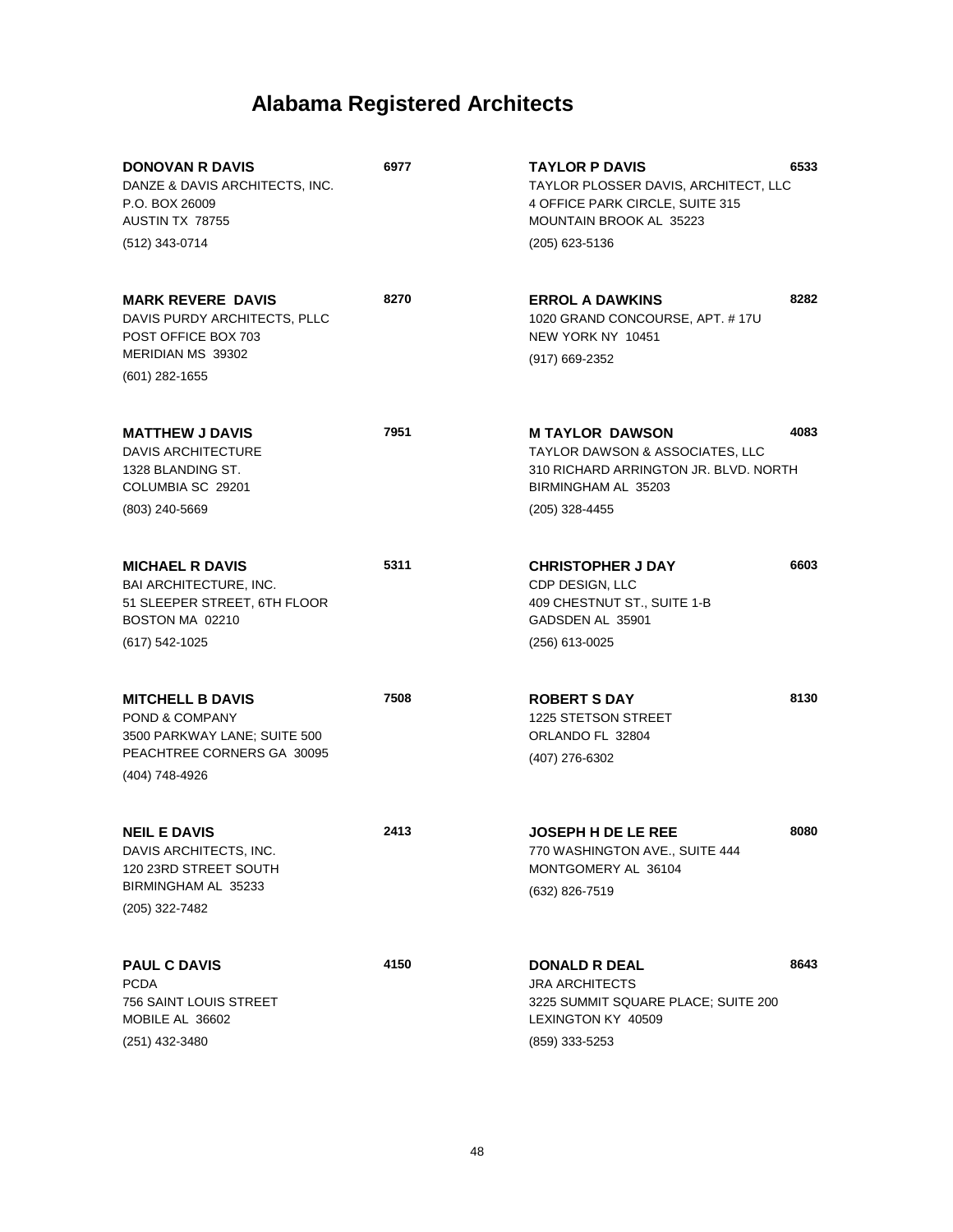| <b>JOHN H DEAN</b><br><b>JDEAN ARCHITECT</b><br>8251 SUNNY CREEK WAY<br>SACRAMENTO CA 95823<br>(916) 849-4314            | 5344 | <b>TODD M DEES</b><br>ARCSPACE STUDIO, LLC<br>304 FRANKLIN STREET SE<br>HUNTSVILLE AL 35803<br>$(256)$ 536-1160                             | 6801 |
|--------------------------------------------------------------------------------------------------------------------------|------|---------------------------------------------------------------------------------------------------------------------------------------------|------|
| <b>MARK A DEAN</b><br><b>DEAN ARCHITECTS, PLLC</b><br>3284 WALDEN AVENUE<br><b>DEPEW NY 14043</b><br>(716) 651-0381      | 7521 | <b>JOSEPH A DEFILIPPIS</b><br>JOSEPH A. DEFILIPPIS, ARCHITECT<br>1129 CYPRESS LANE<br>ELK GROVE VILLAGE IL 60007<br>(847) 340-3035          | 4929 |
| <b>THOMAS J DEANGELO</b><br>ALLIANCE, INC.<br>400 CLIFTON AVENUE<br>MINNEAPOLIS MN 55403<br>(612) 874-4100               | 6526 | <b>JOHN PAUL DEFRANK</b><br><b>BECK ARCHITECTURE, LLC</b><br>1601 ELM STREET; SUITE 2800<br>DALLAS TX 75201<br>$(214)$ 303-6260             | 7955 |
| <b>ANNE MARIE DECKER</b><br>DUVALL DECKER ARCHITECTS, P.A.<br>2915 NORTH STATE ST.<br>JACKSON MS 39216<br>(601) 713-1128 | 6618 | <b>JOHN H DEGRAAF</b><br>C.T. CONSULTANTS, INC.<br>4420 COOPER ROAD<br>CINCINNATI OH 45242<br>(513) 519-7477                                | 8723 |
| <b>GARY R DEDEKE</b><br><b>GARY DEDEKE, ARCHITECT</b><br>8606 LARRY DEL DR.<br>ST. LOUIS MO 63123<br>(314) 740-0986      | 2709 | <b>DAVID J DEL TOSTO</b><br>BAKER BARRIOS ARCHITECTS, INC.<br>400 N. ASHLEY DRIVE, SUITE 800<br><b>TAMPA FL 33602</b><br>(813) 549-1900     | 7883 |
| <b>PAUL M DEELEY</b><br>PMD ARCHITECTS<br>2312 RYAN PLACE DRIVE<br>FORT WORTH TX 76110<br>(817) 923-4347                 | 1797 | <b>LAWRENCE J DELANEY</b><br>KEEL CONCEPTS INC.<br>1819 NORTH MAIN ST.<br>GREENVILLE SC 29609<br>(864) 710-0300                             | 7944 |
| <b>WILLIAM C DEEMER</b><br>WILLIAM COY DEEMER, ARCHITECT<br>16887 AVERY LANE<br>FOLEY AL 36535<br>(251) 504-0865         | 2132 | <b>DAVID J DELCAMP</b><br><b>RARDIN &amp; CARROLL ARCHITECTS</b><br>6105 PRESERVATION DRIVE STE A<br>CHATTANOOGA TN 37416<br>(423) 834-5050 | 8859 |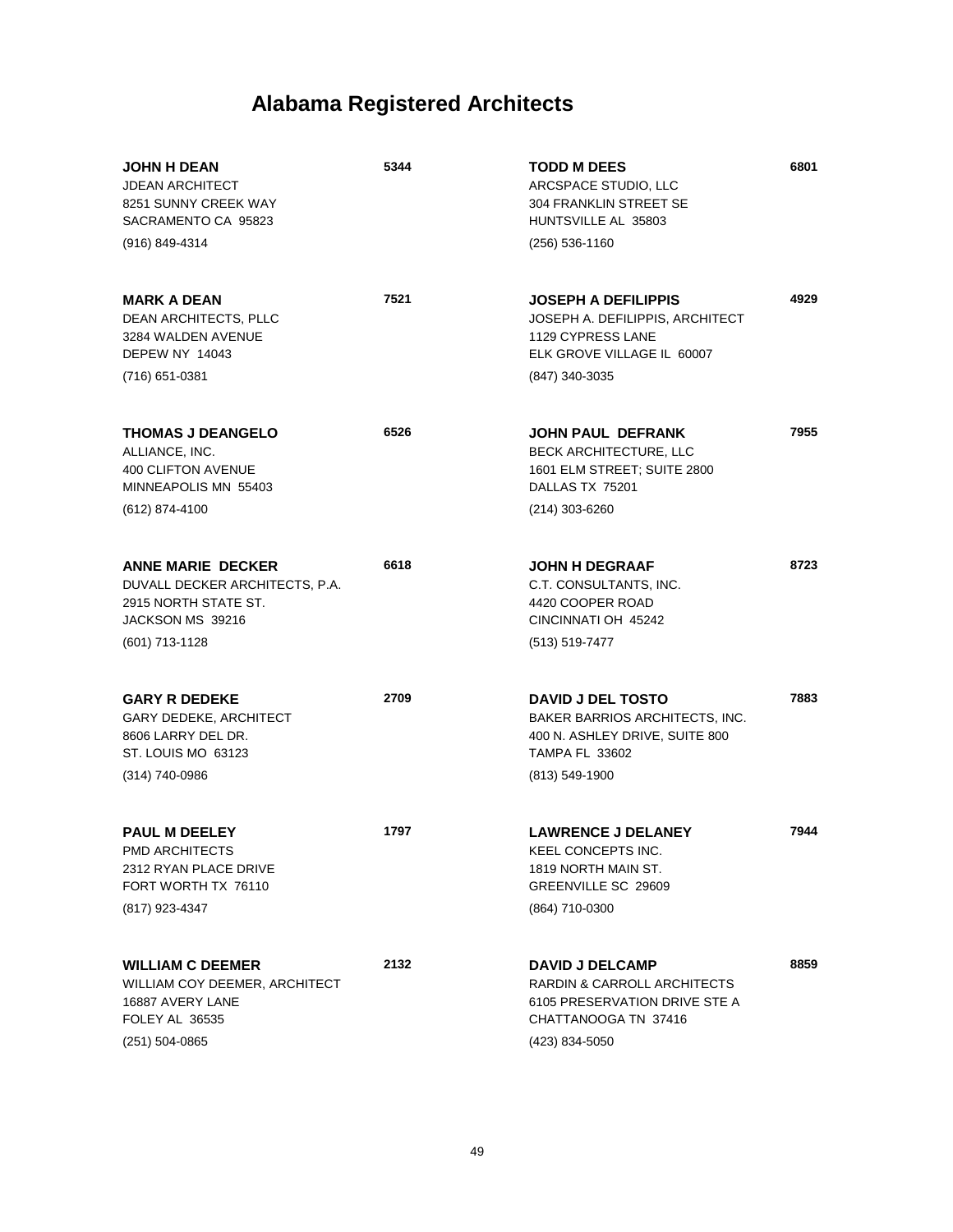| <b>ANDREW M DELL</b><br>MACGREGOR ASSOCIATES ARCHITECTS, INC.<br>2727 PACES FERRY ROAD SE<br>ATLANTA GA 30339         | 8666 | <b>ANITA J DENSON</b><br>THE DESIGN FIRM<br>102 ASHWOOD DR.<br>DECATUR AL 35603                                               | 3519 |
|-----------------------------------------------------------------------------------------------------------------------|------|-------------------------------------------------------------------------------------------------------------------------------|------|
| (404) 259-9616                                                                                                        |      | (256) 318-4690                                                                                                                |      |
| <b>BRETT M DELMEZ</b><br>EPOCH DESIGN GROUP, INC.<br>7750 MARYLAND AVE #50375<br>ST. LOUIS MO 63105                   | 8175 | <b>JAMES E DENTON</b><br>JAMES E. DENTON ARCHITECT PLC<br>P.O. BOX 644<br>MADISONVILLE KY 42431                               | 5006 |
| (314) 721-1340                                                                                                        |      | (270) 836-6410                                                                                                                |      |
| RALPH DELUCA<br>D.Z.A. ASSOCIATES, INC.<br>2625 BUTTERFIELD RD., SUITE 233N<br>OAKBROOK TERRACE IL 60523              | 5947 | <b>MARCUS S DENTON</b><br><b>DENTON ARCHITECTURE</b><br>1052 OAKHAVEN ROAD<br>MEMPHIS TN 38119                                | 3759 |
| (630) 230-1020                                                                                                        |      | (901) 761-3905                                                                                                                |      |
| <b>DAVID DEMAREST</b><br>ARCHITECTURE DEMAREST LP<br>2320 VALDINA ST., STUDIO B<br>DALLAS TX 75207                    | 5674 | <b>TANYA A DESANDRO</b><br>HUMPHREYS & PARTNERS ARCHITECTS<br>72335 HWY, 41<br>PEARL RIVER LA 70452                           | 7036 |
| (214) 748-6655                                                                                                        |      | (504) 717-4700                                                                                                                |      |
| <b>JOHN S DENDY</b><br>JOHN DENDY, ARCHITECT<br>161 SOUTH GEORGIA AVE.<br>MOBILE AL 36604<br>(251) 605-9549           | 2299 | <b>HECTOR M DESIMONE</b><br>HMD ARCHITECTURE, LLC; RAYTHEON SAS<br>3896 VANCE ROAD<br>WEST BLOCTON AL 35184<br>(205) 938-0936 | 3636 |
| <b>GEORGE E DENMARK</b><br>DENMARK DESIGN, P.A.<br>11455 HOLLY BLUFF CIRCLE<br>BILOXI MS 39532<br>(228) 348-2588      | 3832 | <b>MITCHELL M DEUTSCH</b><br>120 RAQUEL DR NW<br>MARIETTA GA 30064<br>(404) 538-4940                                          | 7583 |
| <b>PHILLIP W DENNIS</b><br><b>WOLD HFR</b><br>214 CENTERVIEW DRIVE; SUITE 300<br>BRENTWOOD TN 37027<br>(205) 765-8034 | 6640 | <b>THOMAS J DEVER</b><br>DEVER ARCHITECTS, INC.<br>22 REGENCY PLAZA<br>GLEN MILLS PA 19342<br>$(610)$ 358-2300                | 7173 |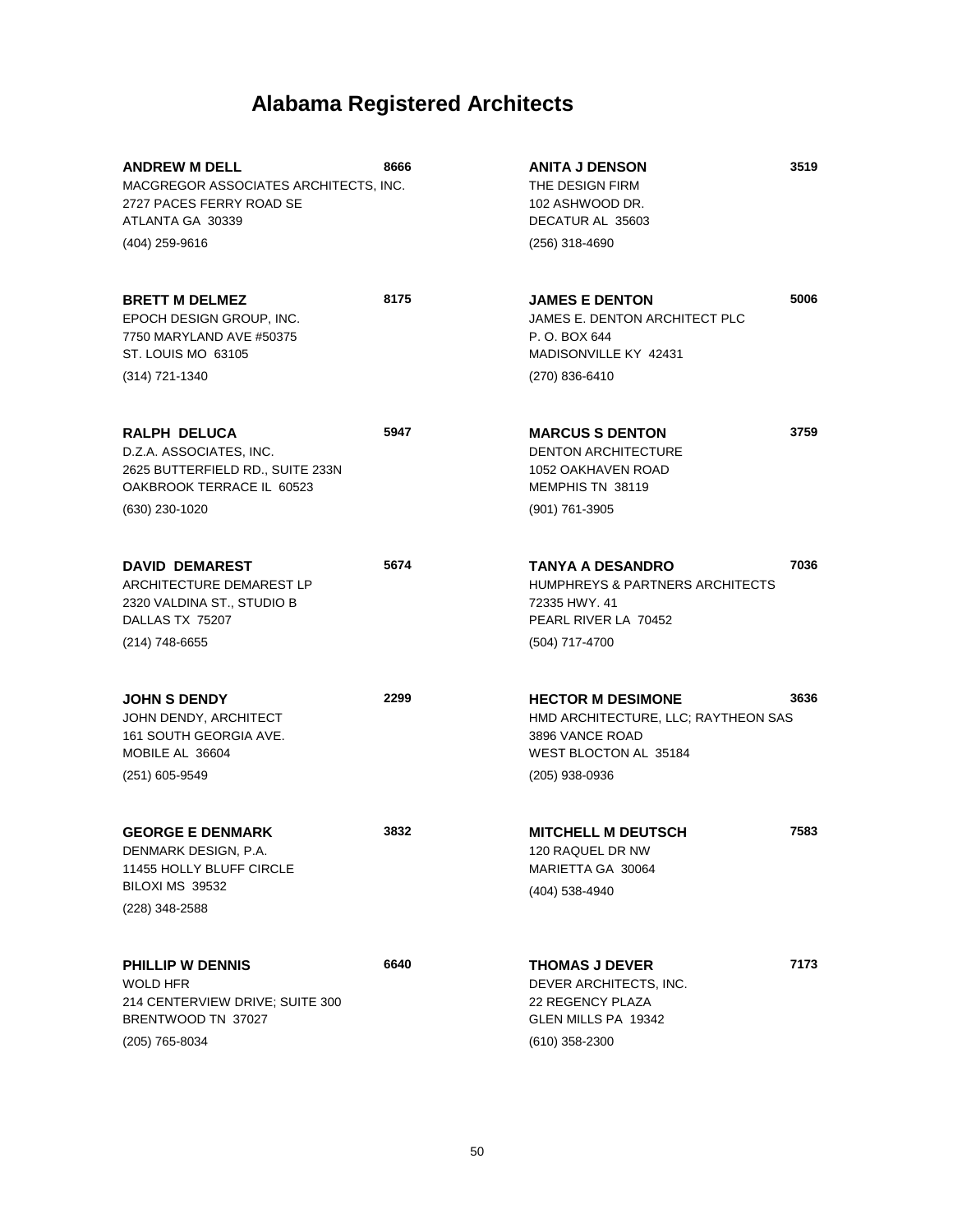| <b>M. CHRISTOPHER DEVOLDER</b><br>HOK GROUP, INC.<br>300 WEST 22ND STREET<br>KANSAS CITY MO 64108<br>(816) 472-3281                       | 8215 | <b>PAUL R DIGIORGIO</b><br><b>BLACK DESIGN ARCHITECTURE</b><br>2121 FIRST AVE. NORTH, SUITE 202<br>BIRMINGHAM AL 35203<br>(205) 868-6921 | 7390 |
|-------------------------------------------------------------------------------------------------------------------------------------------|------|------------------------------------------------------------------------------------------------------------------------------------------|------|
| <b>WILLIAM V DEXTER</b><br>PRYORMORROW PC<br>1150 SOUTH GREEN STREET, SUITE 1F<br>TUPELO MS 38804<br>(662) 397-5712                       | 8314 | <b>DARIO D DIMARE</b><br>DARIO DESIGNS, INC<br>318 MAIN ST., STE. 210<br>NORTHBOROUGH MA 01532<br>(508) 877-4444                         | 3900 |
| <b>JENNIFER A DIASIO</b><br><b>GLSD ARCHITECTS</b><br>10020 AURORA-HUDSON ROAD<br>STREETSBORO OH 44241<br>$(330)$ 528-3500                | 7652 | TONY DINICOLA<br>TONY DINICOLA, ARCHITECT<br>4404 FIESTA CIRCLE E<br>FORT WORTH TX 76133<br>(817) 980-6196                               | 6136 |
| <b>STEPHEN T DICKERHOFE</b><br>5075 CHASE LANE<br>CUMMING GA 30040<br>(847) 414-6814                                                      | 7927 | <b>BRIAN S DIRUSSO</b><br>COHEN CARNAGGIO REYNOLDS<br>2920 FIRST AVENUE SOUTH<br>BIRMINGHAM AL 35233<br>(205) 324-8864                   | 5926 |
| <b>KRISTIE DUNN DIEGUEZ</b><br>KRISTIE DUNN DIEGUEZ, ARCHITECT<br>2213 HIDDEN RIDGE CIR.<br>BIRMINGHAM AL 35243<br>(205) 966-1572         | 5937 | <b>DENNIS F DISCH</b><br>DENNIS F DISCH, ARCHITECT<br>1066C QUINLAN DRIVE<br>PEWAUKEE WI 53072<br>$(262)$ 691-2567                       | 3618 |
| <b>THOMAS S DIEHL</b><br>THOMAS DIEHL & ASSOCIATES ARCHITECTS<br>3612 ASHLEY ESTATES S.E.<br>MARIETTA GA 30067<br>(770) 850-1552          | 3041 | <b>ROBERT C DIXON</b><br>PURSLEY DIXON ARCHITECTURE<br>311 ATHERTON STREET<br>CHARLOTTE NC 28203<br>(704) 334-6500                       | 6643 |
| <b>VAUGHN B DIERKS</b><br><b>WOLD ARCHITECTS AND ENGINEERS</b><br>332 MINNESOTA ST., SUITE W2000<br>SAINT PAUL MN 55101<br>(612) 382-8984 | 8420 | <b>ANDREW J DOBROZSI</b><br><b>WOOLPERT</b><br>5586 HAMILTON TRAIL<br>LIBERTY TOWNSHIP OH 45011<br>(513) 705-9217                        | 8619 |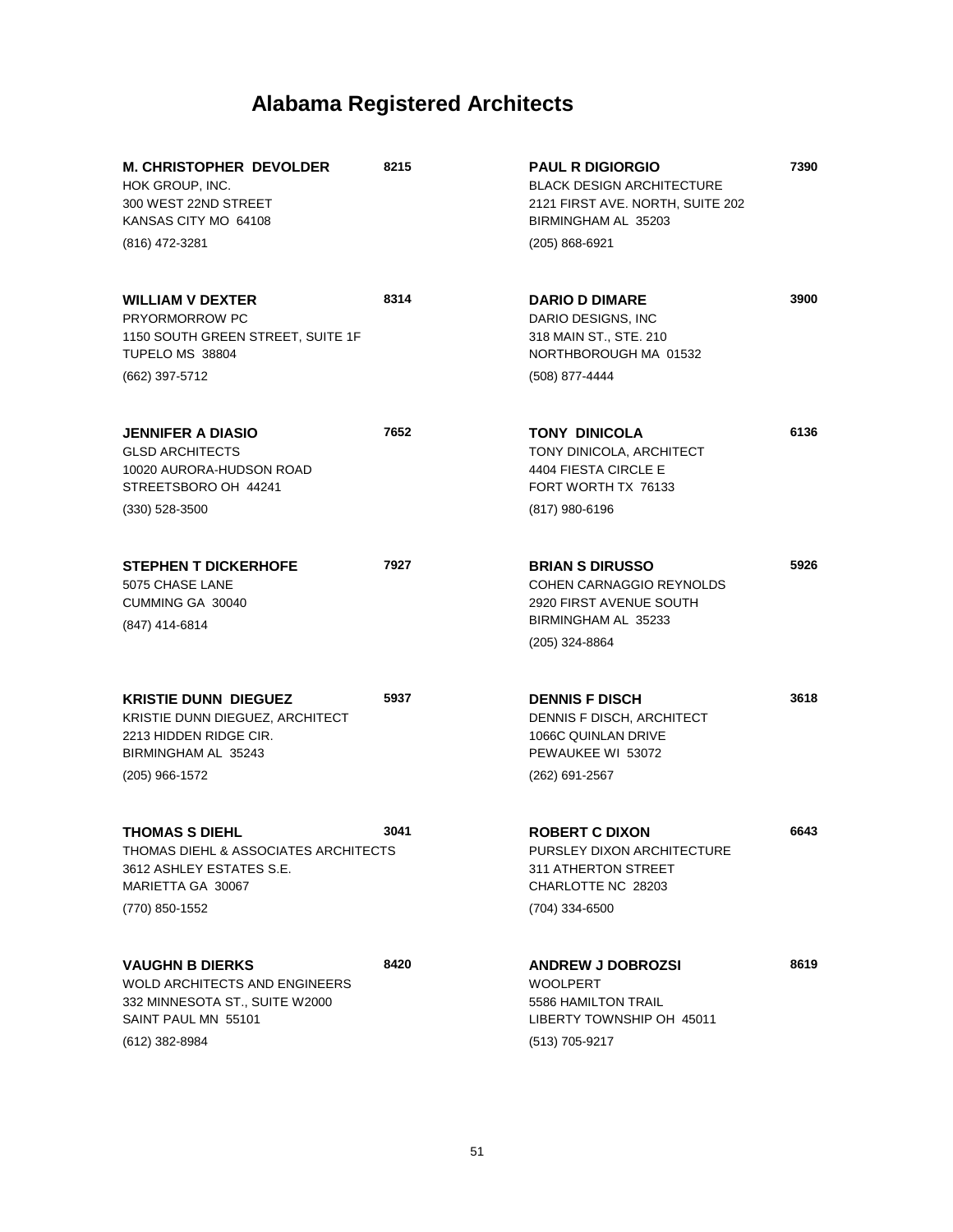| <b>CLAYTON D DODD</b><br>SHERLOCK SMITH ADAMS<br>420 N DEAN ROAD, 7G<br>AUBURN AL 36830                       | 8567 | <b>ROBERT A DONAHUE</b><br>2401 DONNER PATH<br>ROUND ROCK TX 78681<br>(512) 903-7095                                          | 8256 |
|---------------------------------------------------------------------------------------------------------------|------|-------------------------------------------------------------------------------------------------------------------------------|------|
| (334) 202-3376                                                                                                |      |                                                                                                                               |      |
| <b>CHRISTOPHER K DOERSCHLAG</b><br>WD PARTNERS, INC.<br>7007 DISCOVERY BLVD.<br>DUBLIN OH 43017               | 4203 | <b>LAURA GAVIN DONALD</b><br><b>GA STUDIO</b><br>2625 5TH AVE. NORTH, BLDG. C<br>BESSEMER AL 35020                            | 4960 |
| $(614) 634 - 7000$                                                                                            |      | (205) 516-4183                                                                                                                |      |
| <b>AMY G DOESCHER</b><br>DOESCHER DESIGNS PLLC<br>518 ESPLANADE AVENUE<br>BAY SAINT LOUIS MS 39520            | 8599 | <b>THOMAS M DONALDSON</b><br>RLS DESIGN GROUP, INC.<br>1909 COURTNEY DR.<br>HOMEWOOD AL 35209                                 | 2051 |
| (228) 216-9554                                                                                                |      | (205) 243-3452                                                                                                                |      |
| <b>JEREMY S DOLLAR</b><br>6166 SHADY GROVE LANE<br>MEMPHIS TN 38120<br>(901) 304-1482                         | 8418 | <b>QIAN DONG</b><br><b>GRESHAM SMITH</b><br>3595 GRANDVIEW PKWY #300<br>BIRMINGHAM AL 35243                                   | 8713 |
|                                                                                                               |      | (205) 298-9200                                                                                                                |      |
| <b>ADAM N DOLSAK</b><br><b>JACOBS</b><br>643 SW 4TH AVE., SUITE 400<br>GAINESVILLE FL 32601<br>(352) 384-7056 | 6305 | <b>ROBIN L DONHOFF</b><br>TUCKER BOOKER DONHOFF + PARTNERS<br>716 EAST MARKET STREET<br>LOUISVILLE KY 40202<br>(502) 426-7452 | 5302 |
|                                                                                                               |      |                                                                                                                               |      |
| <b>KYLE D DOMANGUE</b><br>DUPLANTIS DESIGN GROUP, P.C.<br>314 EAST BAYOU RD.<br>THIBODAUX LA 70301            | 8151 | <b>ANDREW P DONNELLY</b><br>MOLLENKOPF DESIGN GROUP<br>5256 REAGAN DRIVE<br>MURFREESBORO TN 37129                             | 6060 |
| (985) 447-0090                                                                                                |      | (615) 631-1690                                                                                                                |      |
| <b>JAMES E DONAGHY</b><br>ROBERT E. LAMB INC.<br>939 JEFFERSON AVE.<br>NORRISTOWN PA 19403                    | 8754 | <b>CHRISTOPHER M DONNELLY</b><br>DONNELLY ARCHITECTURE, INC.<br>1384 N CITRUS AVENUE<br>CRYSTAL RIVER FL 34428                | 6506 |
| (610) 666-9200                                                                                                |      | (352) 249-1166                                                                                                                |      |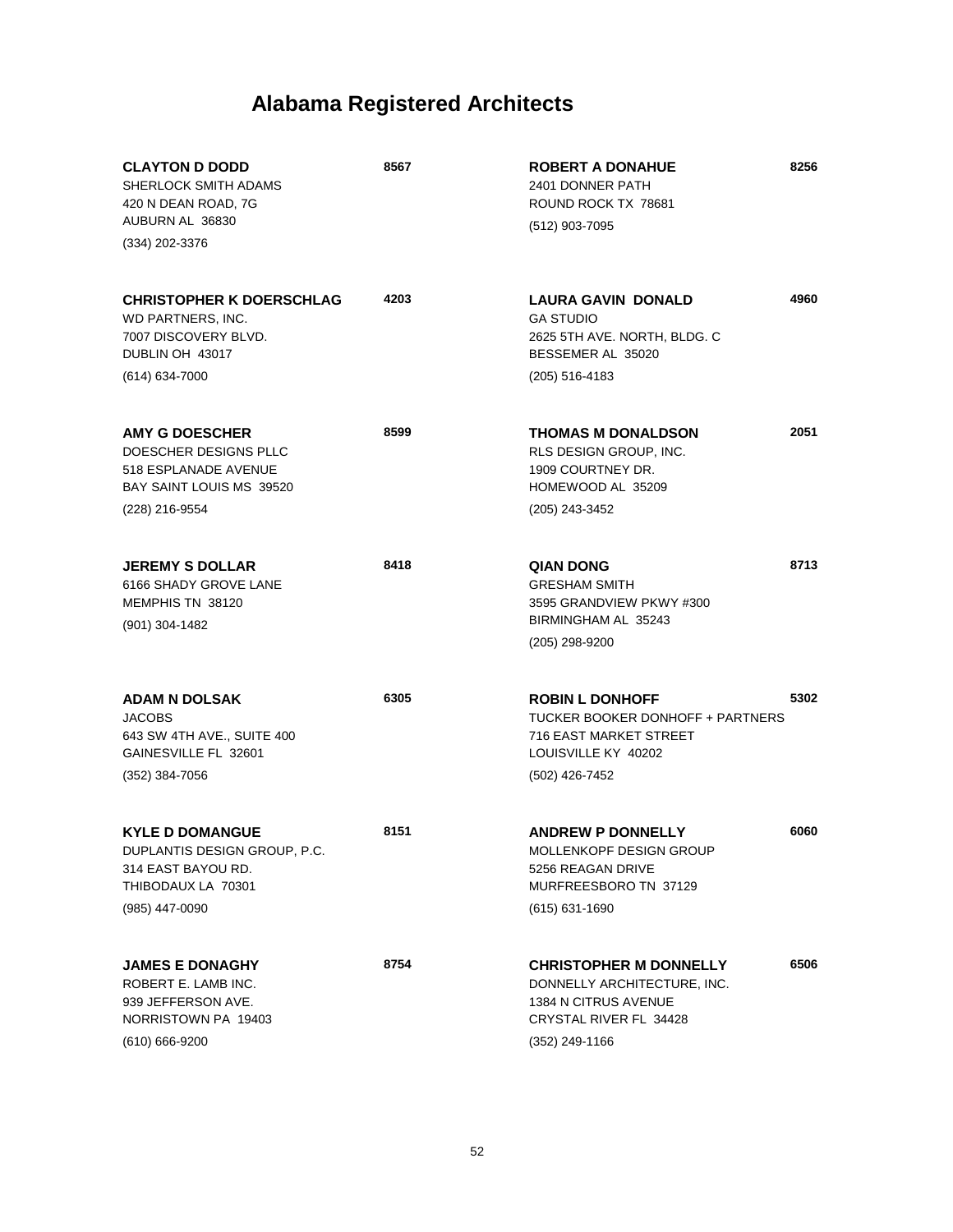| <b>WILLIAM D'ONOFRIO</b><br>THE EPSTEN GROUP, INC.<br>4101 BROWN RD.<br>TUCKER GA 30084<br>(843) 693-0610                   | 6000 | 8258<br><b>WATSON L DORN</b><br>JOHNSON LASCHOBER & ASSOCIATES, PC<br>P. O. BOX 2103<br>AUGUSTA GA 30903<br>(706) 825-6572       |
|-----------------------------------------------------------------------------------------------------------------------------|------|----------------------------------------------------------------------------------------------------------------------------------|
| <b>JOSEPH R DONOFRO</b><br>DONOFRO AND ASSOCIATES<br>137 N. ST. ANDREWS ST., SUITE 1<br>DOTHAN AL 36303<br>$(334)$ 793-3333 | 2412 | 6650<br><b>JAY DORRIS</b><br>JAY DORRIS, ARCHITECT<br>32173 CINNTEAL PLACE<br>SPANISH FORT AL 36527<br>(251) 447-0191            |
|                                                                                                                             |      |                                                                                                                                  |
| <b>DAVID C DONOVAN</b><br><b>SEAY SEAY &amp; LITCHFIELD</b><br>1115 SOUTH COURT ST.<br>MONTGOMERY AL 36104                  | 6774 | 5118<br><b>CLAY R DORSEY</b><br>DORSEY ARCHITECTS AND ASSOCIATES INC.<br>2301 1ST AVE N., SUITE 101<br>BIRMINGHAM AL 35203       |
| $(334)$ 263-5162                                                                                                            |      | (205) 250-7100                                                                                                                   |
| <b>LARRY W DONOVAN</b><br>DONOVAN & DONOVAN ASSOCIATES INC.<br>427 MAIN ST., SUITE A<br>VINCENNES IN 47591                  | 3136 | 4666<br><b>CURTISS H DOSS</b><br>MCGEHEE/NICHOLSON/BURKE ARCHITECTS,<br>РC<br>3740 BUSINESS DRIVE; SUITE 100<br>MEMPHIS TN 38125 |
| (812) 882-0415                                                                                                              |      | $(901)$ 683-7667                                                                                                                 |
| <b>JASON A DONTJE</b><br>STUDIOPLUS, LLC<br>12271 TOWNE LAKE DR.<br>FORT MYERS FL 33913                                     | 8589 | 7666<br><b>MICHAEL P DOWDY</b><br><b>CHAPMAN SISSON ARCHITECTS</b><br>100 CHURCH STREET, SUITE 700<br>HUNTSVILLE AL 35801        |
| (949) 228-7528                                                                                                              |      | (256) 541-1613                                                                                                                   |
| <b>SAMUEL F DONZE</b><br>DONZE ARCHITECT<br>3991 NATCHEZ DRIVE<br>VESTAVIA HILLS AL 35243                                   | 1023 | <b>NEAL E DOWNING</b><br>8347<br>ARCHITECTURE STUDIO, INC.<br>330 LEWIS ROAD<br>BOWLING GREEN KY 42104                           |
| $(205)$ 365-3497                                                                                                            |      | (270) 991-7459                                                                                                                   |
| <b>ANTHONY J DOOLEY</b><br><b>WARE MALCOMB</b><br>4199 CHESTNUT RIDGE DRIVE<br>DUNWOODY GA 30338<br>(404) 216-9629          | 7850 | 8796<br><b>DEREK T DOWNS</b><br>HALFF ASSOCIATES, INC<br>1201 N BOWSER RD<br>RICHARDSON TX 75081<br>$(214)$ 724-6656             |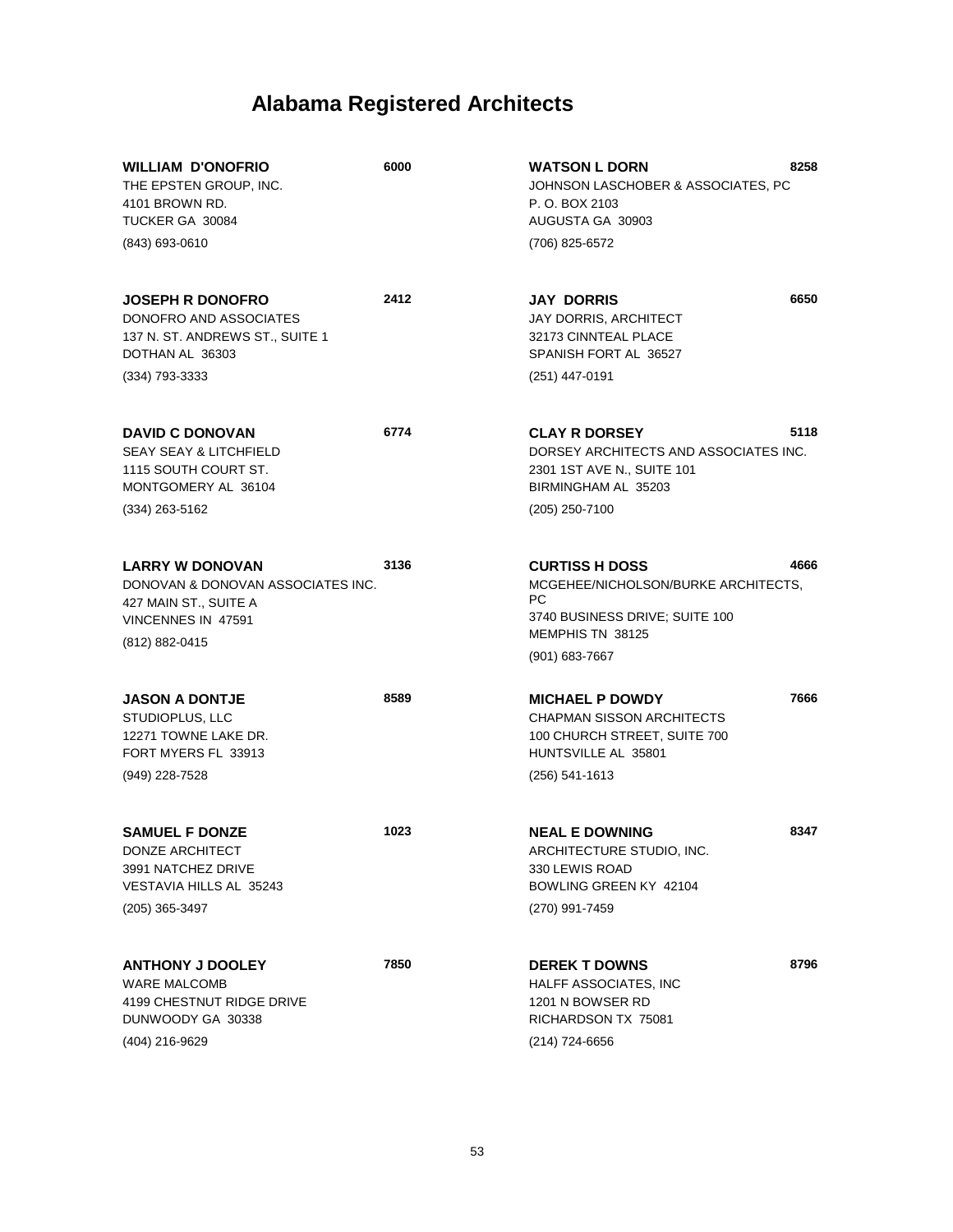| <b>DEBORAH DOYLE</b><br>DOYLE & ASSOCIATES - ARCHITECTS &<br><b>INTERIOR DESIGNERS</b><br>711 S DEARBORN ST, UNIT 403<br>CHICAGO IL 60605<br>(219) 742-3360 | 8905 | <b>DONALD L DUDROW</b><br>CHS - CREATIVE HOUSING SOLUTIONS, INC.<br>935 LENOX PLACE<br>CINCINNATI OH 45229<br>(513) 325-5678               | 8170 |
|-------------------------------------------------------------------------------------------------------------------------------------------------------------|------|--------------------------------------------------------------------------------------------------------------------------------------------|------|
| <b>DAVID D DRENNAN</b><br>CORGAN ASSOCIATES. INC.<br>410 NORTH HOUSTON STREET<br>DALLAS TX 75202<br>(214) 757-1728                                          | 8635 | <b>VINCENT P DUET</b><br>2224 W. BELDEN AVENUE<br>CHICAGO IL 60647<br>(773) 726-3542                                                       | 7493 |
| <b>ALISON B DRESSER</b><br>4241 NORTH 25TH STREET<br>ARLINGTON VA 22207<br>(571) 289-5724                                                                   | 3063 | <b>CAYCE LELA B DUFFEE</b><br>LINE SCALE FORM ARCHITECTS, PC<br>101 RICHARD ARRINGTON BLVD. SOUTH<br>BIRMINGHAM AL 35233<br>(205) 326-1131 | 7322 |
| <b>JAMES E DREWS</b><br>LDA DESIGN GROUP<br>3500 WEST BURBANK BLVD.<br>BURBANK CA 91505<br>(818) 972-5080                                                   | 6401 | <b>HANNAH L DULANEY</b><br><b>WDG ARCHITECTURE</b><br>79 MERCER STREET<br>NEW YORK NY 10012<br>$(256) 599 - 6592$                          | 8313 |
| <b>ANDRES DUANY</b><br>DUANY PLATER-ZYBERK & CO., LLC<br>1023 SW 25TH AVE.<br><b>MIAMI FL 33135</b><br>$(305)$ 644-1023                                     | 6172 | <b>KATHERINE C DUNATOV</b><br>THE LOUDERMILK COMPANIES, LLC<br>999 PEACHTREE ROAD, 900<br>ATLANTA GA 30309<br>(678) 294-4389               | 7822 |
| <b>PETER A DUBIN</b><br><b>NORR</b><br>807 DAVIS STREET, #2209<br>EVANSTON IL 60201<br>(847) 331-1648                                                       | 6534 | <b>TODD E DUNAVANT</b><br>503 4TH AVENUE NORTH<br>JACKSONVILLE BEACH FL 32250<br>(904) 866-7355                                            | 7947 |
| <b>JARED F DUCOTE</b><br>JARED DUCOTE, ARCHITECT<br>125 W ROMANA ST, SUITE 660<br>PENSACOLA FL 32502<br>(850) 439-1552                                      | 6480 | <b>JEFFREY M DUNGAN</b><br>JEFFREY DUNGAN ARCHITECTS, INC.<br>1906 CAHABA ROAD<br>MOUNTAIN BROOK AL 35233<br>$(205)$ 322-2057              | 4627 |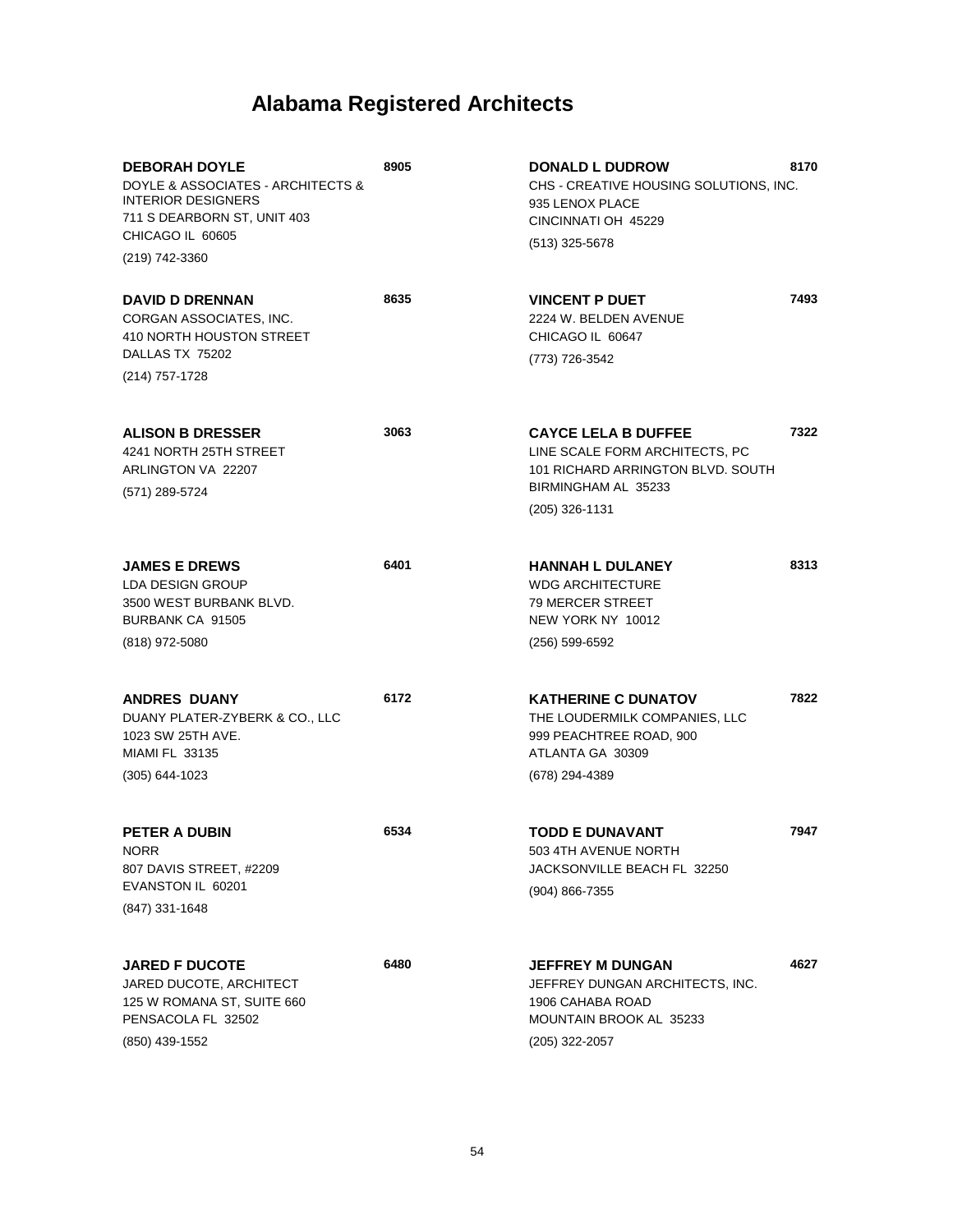| <b>JOHN M DUNGAN</b><br>DUNGAN DESIGN GROUP, LLC<br>8826 SANTA FE DR., STE 304<br>OVERLAND PARK KS 66212<br>(913) 341-2466          | 6819 | <b>STEPHEN E DURHAM</b><br><b>KIRKSEY</b><br>6909 PORTWEST DR.<br>HOUSTON TX 77024<br>(713) 850-9600                                          | 6802 |
|-------------------------------------------------------------------------------------------------------------------------------------|------|-----------------------------------------------------------------------------------------------------------------------------------------------|------|
| <b>GARY S DUNLAP</b><br>NELSON FORENSIC ARCHITECTS, PLLC<br>2740 DALLAS PKWY., SUITE 220<br><b>PLANO TX 75093</b><br>(469) 429-9000 | 8813 | <b>GREGORY L DURRELL</b><br>DURRELL DESIGN GROUP, PLLC<br>500-G EAST WOODROW WILSON AVE.<br>JACKSON MS 39216<br>(601) 708-4788                | 8164 |
| <b>JAMES A DUNN</b><br>PREVENTIVE MEASURES<br>4770 WHITESBURG DR APT 200<br>HUNTSVILLE AL 35802<br>(256) 929-0198                   | 5775 | <b>THOMAS C DUZAN</b><br>REDLINE DESIGN GROUP<br>925 TUCKASEEGEE RD. STE 110<br>CHARLOTTE NC 28208<br>(704) 618-0649                          | 6554 |
| <b>SARAH E DUNN</b><br>797 COUNTY RD 453<br>CULLMAN AL 35057<br>$(205)$ 500-1253                                                    | 6543 | <b>GREGORY J DYKSTRA</b><br><b>CLR DESIGN. INC.</b><br>833 CHESTNUT ST., SUITE 909<br>PHILADELPHIA PA 19107<br>$(215) 564 - 0250$             | 8031 |
| <b>CRAIG M DUPUIS</b><br>PRIME ENGINEERING, INC.<br>3715 NORTHSIDE PARKWAY, NW<br>ATLANTA GA 30327<br>(850) 723-0348                | 8557 | <b>IVARS U DZIRNIS</b><br>WILLIAM A. KIBBE AND ASSOCIATES, INC.<br>146 MONROE CENTER NW, SUITE 425<br>GRAND RAPIDS MI 49503<br>(989) 239-4246 | 7680 |
| <b>DOMINICK DURANTE</b><br>LDA ARCHITECTS, INC.<br>5000 EUCLID AVENUE; SUITE 104<br>CLEVELAND OH 44103<br>(216) 932-1890            | 8657 | <b>RICHARD R EARL</b><br>EARL ARCHITECTS, LLC<br>301 N. MAIN ST., 17TH FLOOR<br>GREENVILLE SC 29601<br>(864) 270-1647                         | 7578 |
| <b>CALVIN E DURHAM</b><br>LAMBERT EZELL DURHAM ARCHITECTURE,<br>LLC<br>P. O. BOX 934<br>FLORENCE AL 35630<br>(256) 767-7100         | 3863 | <b>ERIK EARNSHAW</b><br>HEDK ARCHITECTS, INC.<br>4595 EXCEL PARKWAY<br>ADDISON TX 75001<br>(214) 520-8878                                     | 8148 |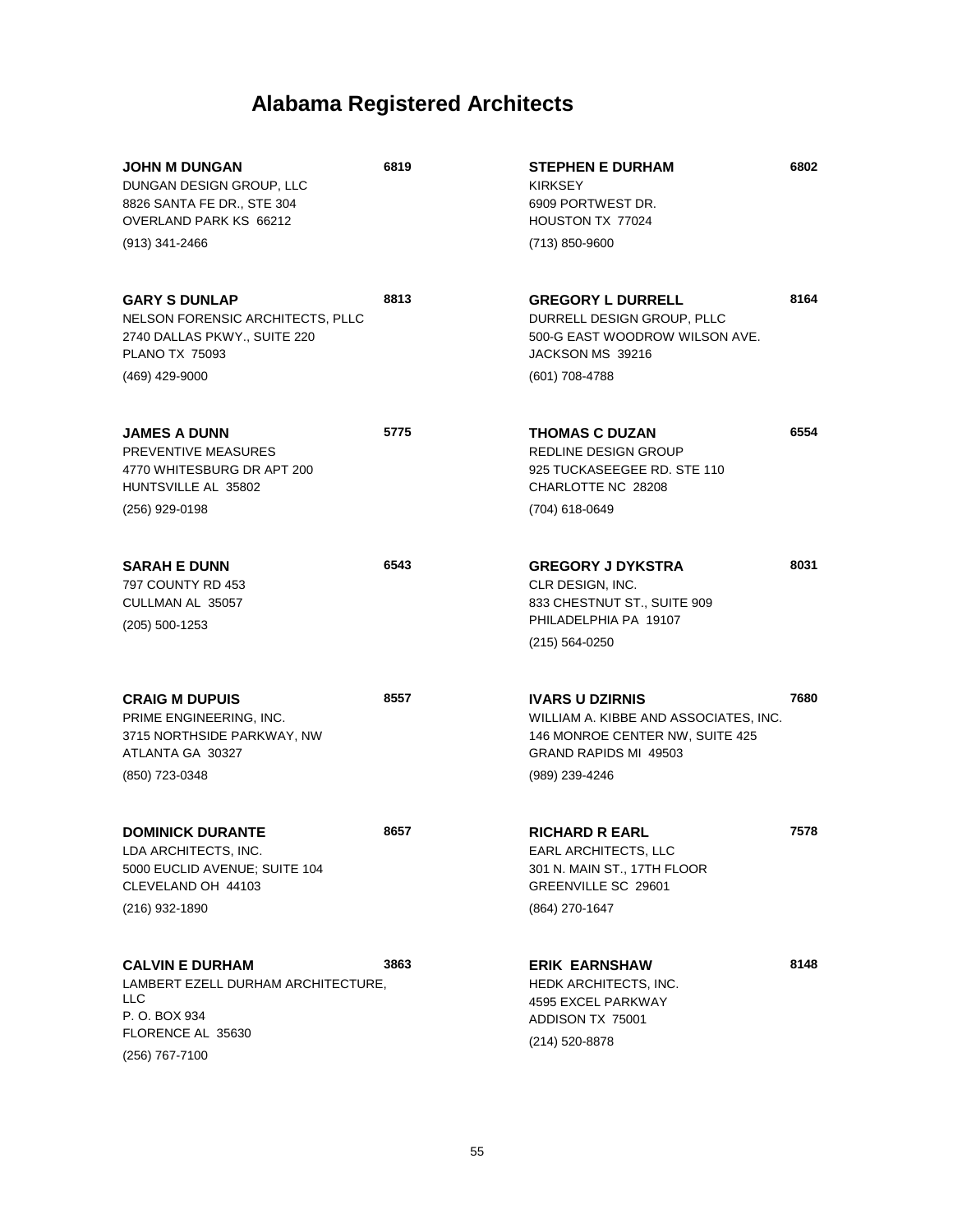| <b>BOGUE L EBBRECHT</b><br>HARRISON FRENCH & ASSOCIATES, LTD.<br>4702 COPPER CREEK DRIVE<br>FAYETTEVILLE AR 72764<br>(479) 273-7780 | 7255 | <b>LADD P EHLINGER</b><br>EHLINGER & ASSOCIATES, P.C.<br>3109 IVY AVENUE, SW, #A<br>HUNTSVILLE AL 35805-4698<br>(256) 534-1900 | 1643 |
|-------------------------------------------------------------------------------------------------------------------------------------|------|--------------------------------------------------------------------------------------------------------------------------------|------|
| <b>PETE M EBERSOLE</b><br>ARCHITECTURAL ALLIANCE<br>612 SW 4TH AVENUE<br>FORT LAUDERDALE FL 33315<br>(954) 764-8858                 | 3962 | <b>ROBERT P EHLINGER</b><br>EHLINGER & ASSOCIATES, PC<br>3109 IVY AVENUE SW<br>HUNTSVILLE AL 35805<br>$(256) 534-1900$         | 5161 |
|                                                                                                                                     |      |                                                                                                                                |      |
| <b>WILLIAM L EDMISTEN</b><br><b>TVS DESIGN</b><br>1230 PEACHTREE ST. NE, SUITE 2700<br>ATLANTA GA 30309                             | 7702 | <b>MICHAEL P EHRLICH</b><br>LA MACCHIA GROUP, LLC<br>157 NORTH MILWAUKEE ST.<br>MILWAUKEE WI 53202                             | 8392 |
| (404) 323-0564                                                                                                                      |      | (414) 727-4386                                                                                                                 |      |
| <b>KIMBERLY D EDWARDS</b><br>US ARMY CORPS OF ENGINEERS<br>109 SAINT JOSEPH STREET<br>MOBILE AL 36602                               | 8163 | <b>FARIS N EID</b><br><b>DESIGN INNOVATION ARCHITECTS</b><br>402 S. GAY ST., SUITE 201<br>KNOXVILLE TN 37902                   | 5154 |
| (706) 483-5024                                                                                                                      |      | (865) 740-8984                                                                                                                 |      |
| <b>KIRK B EDWARDS</b><br>MKE ARCHITECTS, LLC<br>16403 WHITE OAK PLACE DRIVE<br>BATON ROUGE LA 70817<br>$(225)$ 266-8282             | 7660 | <b>CRAIG R EIDE</b><br>FOUNDATION ARCHITECTS, LLC<br>2625 S. GREELEY ST., STE. 203<br>MILWAUKEE WI 53207<br>(414) 403-3433     | 7301 |
| <b>MATTHEW W EDWARDS</b><br>OHM ADVISORS<br>662 CUMBERLAND HILLS DRIVE<br>HENDERSONVILLE TN 37075                                   | 8211 | <b>EDWARD C EIMER</b><br>ED EIMER DESIGN STUDIO, LLC<br>109 SOUTH 13TH STREET; SUITE 111A<br>PHILADELPHIA PA 19107             | 8672 |
| $(256)$ 490-1649                                                                                                                    |      | (267) 973-8853                                                                                                                 |      |
| <b>DAVID A EFAW</b><br>RED ARCHITECTURE + PLANNING, LLC<br>589 W NATIONWIDE BLVD STE B<br>COLUMBUS OH 43215<br>(614) 487-8770       | 6481 | <b>JOHN A EISENLAU</b><br>TREANORHL<br>2527 MELINDA DRIVE NE<br>ATLANTA GA 30345                                               | 7631 |
|                                                                                                                                     |      | (404) 860-4098                                                                                                                 |      |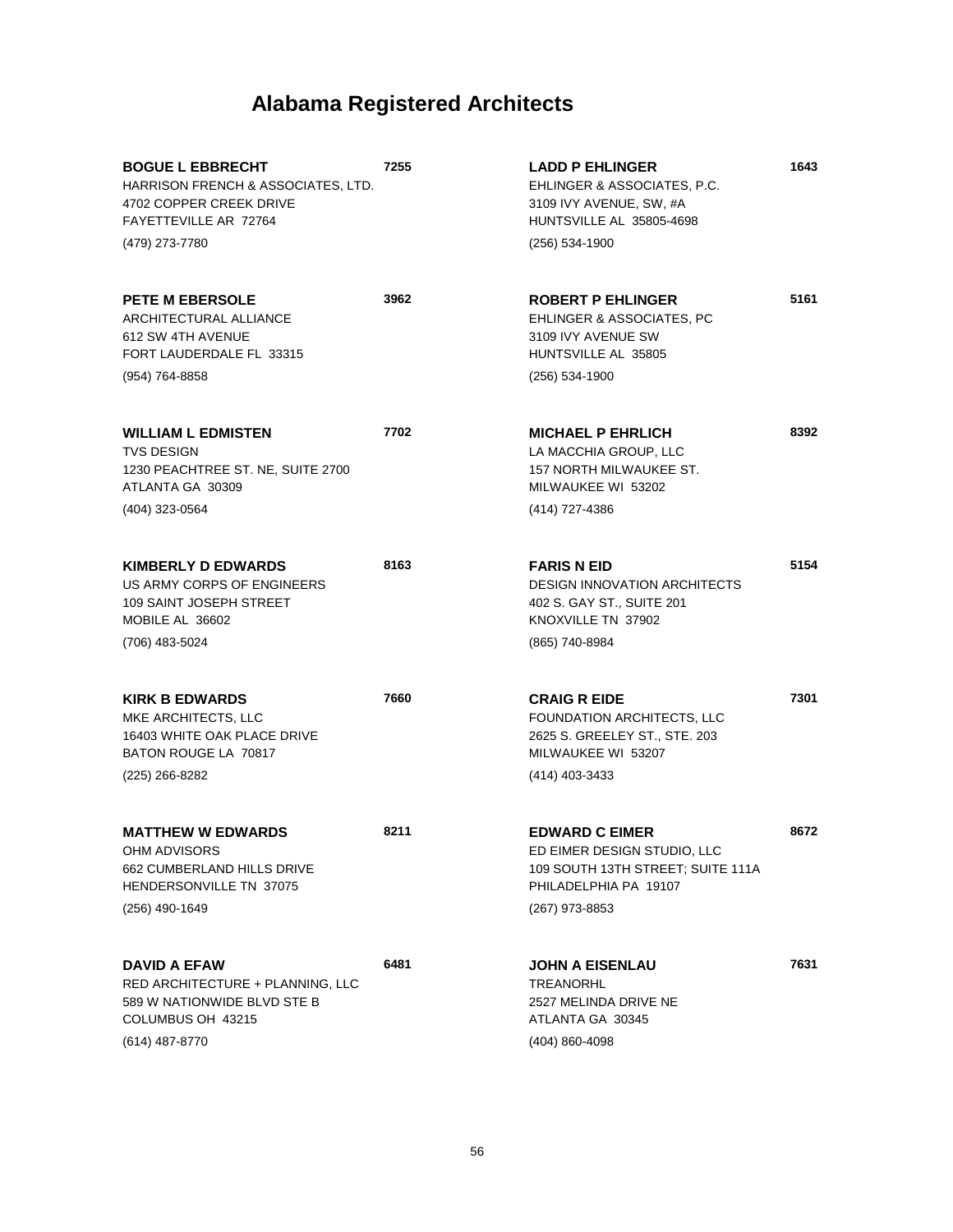| <b>ELLIOTT C ELDER</b><br>ELDER DESIGN, LTD<br>2205 SELWYN AVENUE<br>CHARLOTTE NC 28207                                        | 6160 | <b>ANNE L ELLIS</b><br>LINE SCALE FORM ARCHITECTS, PC<br>101 RICHARD ARRINGTON BLVD, SOUTH<br>BIRMINGHAM AL 35233                           | 6507 |
|--------------------------------------------------------------------------------------------------------------------------------|------|---------------------------------------------------------------------------------------------------------------------------------------------|------|
| (704) 609-4600                                                                                                                 |      | (205) 215-0940                                                                                                                              |      |
| <b>BERNARD ELIAS</b><br>THE ELIAS ORGANIZATION<br>3103 PHILMONT AVE., STE. 104<br>HUNTINGDON VALLEY PA 19006<br>(215) 244-1444 | 3137 | <b>JAMES W ELLIS</b><br>ARCHITECTURAL AND ENGINEERING<br>SERVICES UNIT, FBI<br>4940 FOWLER ROAD (CRLB49B)<br>REDSTONE ARSENAL AL 35898-1000 | 5877 |
|                                                                                                                                |      | (202) 657-2856                                                                                                                              |      |
| <b>ERIC M ELIZONDO</b><br><b>SKLIKEN GOLD</b><br><b>195 SOUTH ROOSEVELT AVENUE</b><br>BEXLEY OH 43209                          | 5843 | <b>JOSEPH M ELLIS</b><br><b>DWELLING ARCHITECTURE</b><br>1625 LINDA VISTA LANE<br>BIRMINGHAM AL 35226                                       | 6114 |
| (614) 937-6362                                                                                                                 |      | (205) 790-1389                                                                                                                              |      |
| <b>DONNA A ELLIOTT</b><br>RRMM ARCHITECTS, P.C.<br>1317 EXECUTIVE BLVD. #200<br>CHESAPEAKE VA 23320                            | 5613 | <b>MICHAEL A ELLIS</b><br>ELLIS ARCHITECTS, INC.<br>1490 NORTHBANK PKWY., SUITE 212<br>TUSCALOOSA AL 35406                                  | 3692 |
| (757) 622-2828                                                                                                                 |      | (205) 752-4420                                                                                                                              |      |
| <b>RANDALL L ELLIOTT</b><br>RAND ELLIOTT ARCHITECTS<br><b>35 HARRISON AVENUE</b><br>OKLAHOMA CITY OK 73104<br>(405) 232-9554   | 6321 | <b>STEVEN T ELLIS</b><br>P.R.O. BUILDING SYSTEMS, INC.<br>3678 NORTH PEACHTREE ROAD<br>ATLANTA GA 30341<br>(770) 318-3225                   | 7515 |
| <b>ROBERT C ELLIOTT</b><br>ELLIOTT ARCHITECTS, INC.<br>900 NORTHWEST 6TH STREET<br>OKLAHOMA CITY OK 73106                      | 6137 | <b>RICHARD D ELLISON</b><br>RABUN ARCHITECTS, INC.<br>260 PEACHTREE STREET NW, STE. 600<br>ATLANTA GA 30303                                 | 8448 |
| (405) 272-0600                                                                                                                 |      | (404) 259-6418                                                                                                                              |      |
| <b>STEPHEN R ELLIOTT</b><br>STEPHEN R. ELLIOTT, ARCHITECT<br>660 GEORGIA AVENUE<br>CHATTANOOGA TN 37402<br>(423) 756-1234      | 4859 | <b>CONRAD ELLO</b><br>OUDENS ELLO ARCHITECTURE, LLC<br>46 WALTHAM ST., SUITE 4A<br>BOSTON MA 02118<br>(617) 529-3960                        | 7769 |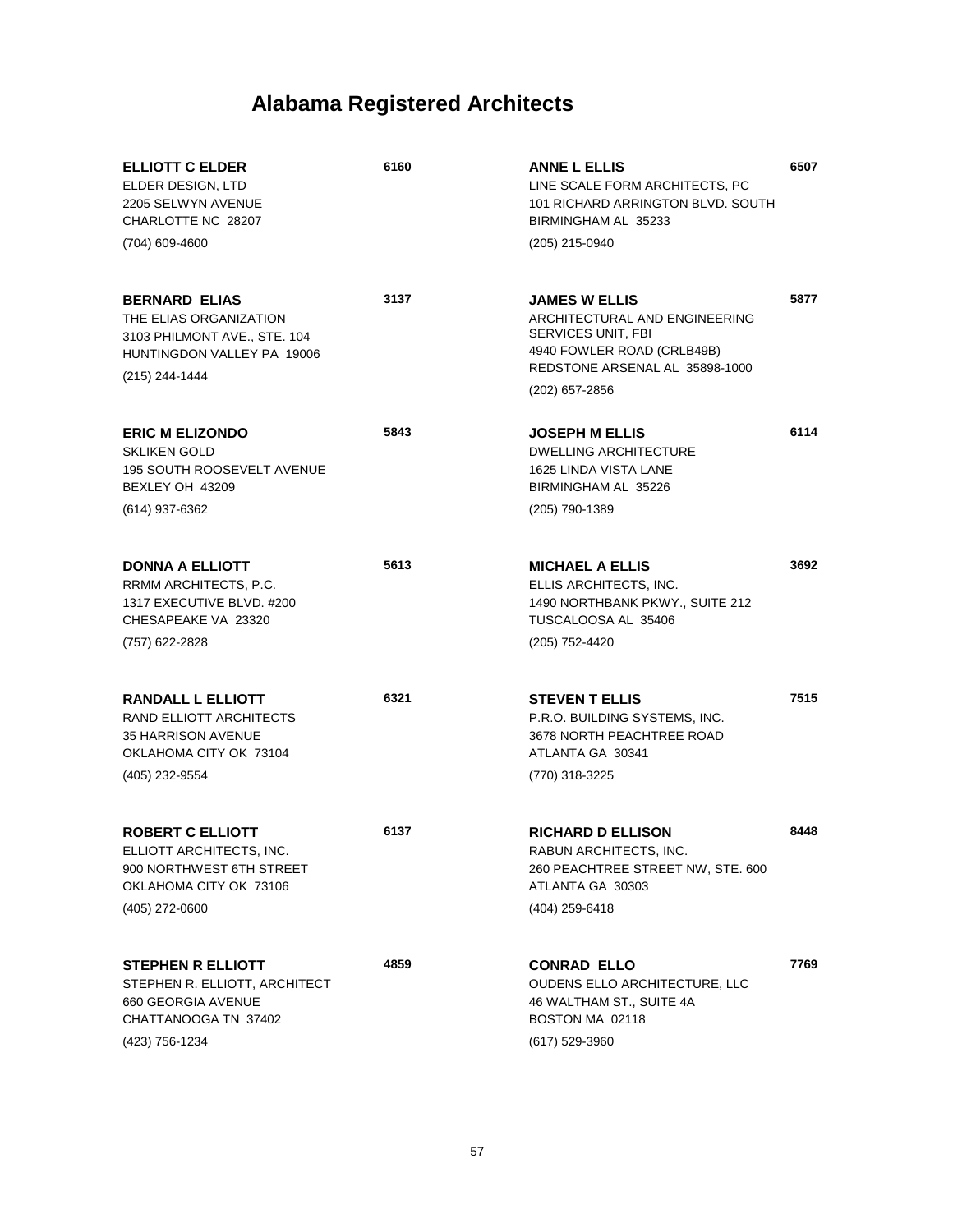| <b>DAVID E ELY</b><br>KPS GROUP, INC.<br>104 JEFFERSON ST. S., STE. 200<br>HUNTSVILLE AL 35801                        | 2905 | 6987<br><b>STEVEN D ENGELHARDT</b><br>SCOPE ARCHITECTURAL CONSULTING, PLLC<br>2526 PLANTATION CENTER DR., SUITE A<br>MATTHEWS NC 28105 |
|-----------------------------------------------------------------------------------------------------------------------|------|----------------------------------------------------------------------------------------------------------------------------------------|
| (256) 704-1831                                                                                                        |      | (704) 341-9800                                                                                                                         |
| <b>FREDRICK R EMBAUGH</b><br>PLUS ONE, LLC<br>7648 OLD HAMMOND HWY<br>BATON ROUGE LA 70809                            | 8826 | 7473<br><b>BRIAN V ENGLE</b><br>LINGLE DESIGN GROUP, INC.<br>1357 WEST BEAVER STREET<br>JACKSONVILLE FL 32209                          |
| (225) 383-0664                                                                                                        |      | $(815)$ 369-9155                                                                                                                       |
| <b>RICHARD J EMERY</b><br><b>THALDEN CORPORATION</b><br>1133 OLIVETTE EXECUTIVE PARKWAY<br>ST. LOUIS MO 63132         | 7482 | 3002<br><b>DAVID A ENGLISH</b><br>ENGLISH & ASSOCIATES, ARCHITECTS, INC.<br>3084 MERCER UNIVERSITY DR #100<br>ATLANTA GA 30341         |
| $(314)$ 727-7000                                                                                                      |      | (470) 395-6263                                                                                                                         |
| <b>GINA EMMANUEL</b><br>CENTRIC ARCHITECTURE, INC.<br><b>1206 BUCHANAN STREET</b><br>NASHVILLE TN 37208               | 7916 | 7819<br><b>THERESA M ENGLISH</b><br><b>TK ARCHITECTS</b><br>1100 MAIN ST., SUITE 2200<br>KANSAS CITY MO 64105                          |
| $(615)$ 243-4663                                                                                                      |      | (816) 842-7552                                                                                                                         |
| <b>MICHELLE T ENFINGER</b><br>SEAY SEAY & LITCHFIELD, P.C.<br>2431 WEST MAIN ST., SUITE 101<br>DOTHAN AL 36301        | 7774 | <b>TODD K ENOKI</b><br>7804<br>CALLISONRTKL ALABAMA ARCHITECTS P.C.<br>1420 FIFTH AVENUE, SUITE 2400<br>SEATTLE WA 98101               |
| (334) 791-6202                                                                                                        |      | (206) 510-9115                                                                                                                         |
| <b>CHRISTOPHER S ENGEL</b><br>GOODWYN MILLS & CAWOOD<br>5405 SOUTH 7TH COURT<br>BIRMINGHAM AL 35212<br>(205) 879-4462 | 4488 | <b>ISAAC S EPSTEIN</b><br>4763<br>SEA STUDIOS, PC<br>6285 BARFIELD RD., SUITE 285<br>ATLANTA GA 30328<br>(404) 257-5902                |
| <b>MARK D ENGEL</b><br>ENGEL AND ASSOCIATES, INC.<br>4800 SW 64TH AVE., STE. 104<br>DAVIE FL 33314<br>(954) 791-4810  | 6567 | 7830<br><b>ANDREW L ERD</b><br>BENHAM INC.<br>8316 LEE CT.<br><b>MASON OH 45040</b><br>$(314)$ 221-4918                                |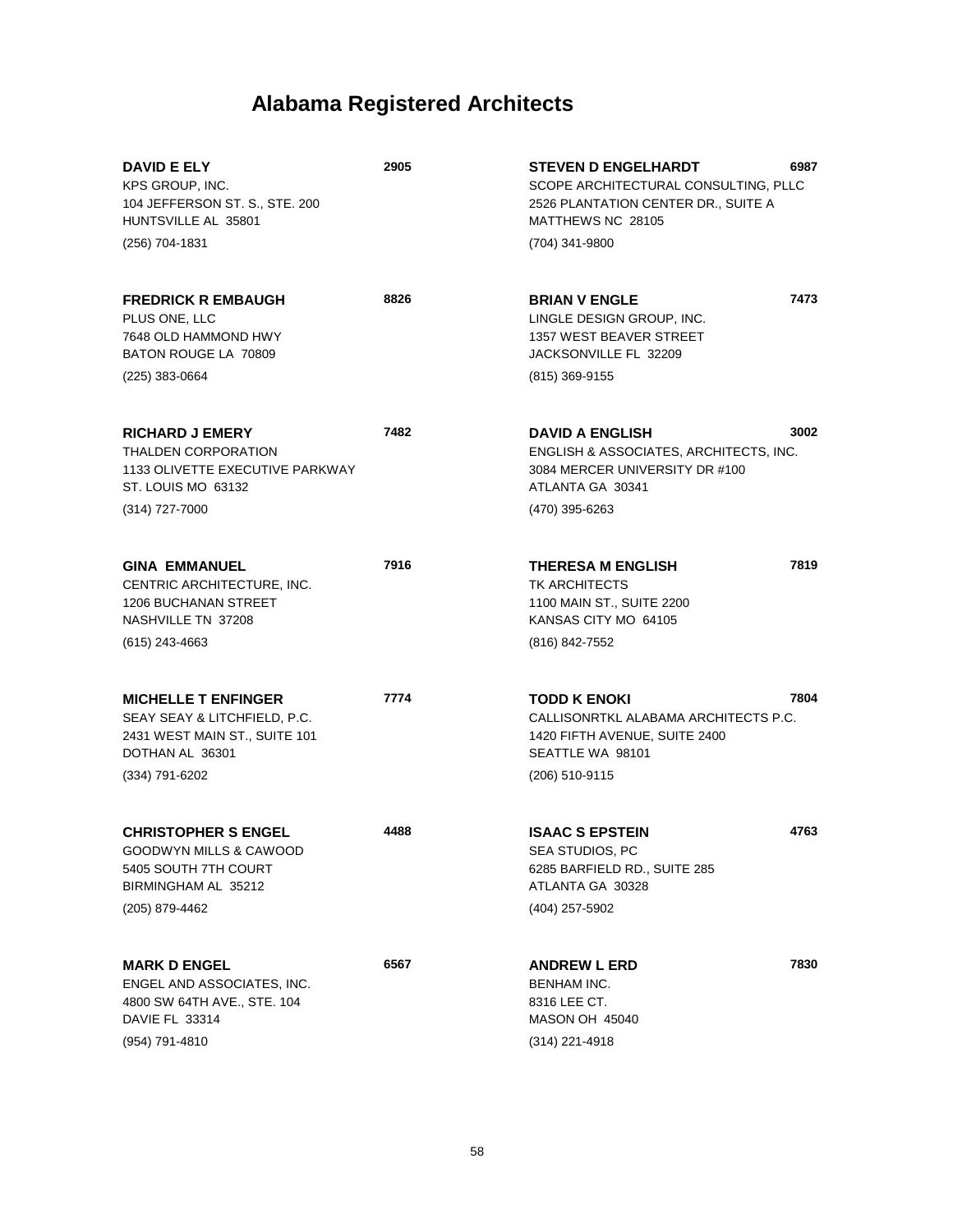| <b>JEREMY C ERDREICH</b><br>ERDREICH ARCHITECTURE, PC<br>300 RICHARD ARRINGTON JR BLVD N, STE 501<br>BIRMINGHAM AL 35203 | 4671 | <b>TRACEY L ETHERIDGE</b><br>SQUAREARC ARCHITECTURE<br><b>161 CABIN VIEW TRAIL</b><br>HELENA AL 35080                           | 6535 |
|--------------------------------------------------------------------------------------------------------------------------|------|---------------------------------------------------------------------------------------------------------------------------------|------|
| (205) 427-2704                                                                                                           |      | (205) 223-0331                                                                                                                  |      |
| <b>JEFFREY W ERNEST</b><br>OLLMANN ERNEST MARTIN ARCHITECTS<br>9714 MARENGO RD.<br>GARDEN PRAIRIE IL 61038               | 6395 | <b>ANNA R EVANS</b><br>ANNA EVANS ARCHITECT, LLC<br><b>128 ELM STREET</b><br>BIRMINGHAM AL 35213                                | 6025 |
| (815) 544-7790                                                                                                           |      | (205) 370-8227                                                                                                                  |      |
| <b>JIM L ESCOBAR</b><br>NEUDESIGN ARCHITECTURE, LLC<br>PO BOX 1277<br><b>EAGLE ID 83616</b>                              | 8091 | <b>CARL D EVANS</b><br>C. DENNIS EVANS, ARCHITECT<br>3704 THOMAS DRIVE<br>PANAMA CITY BEACH FL 32408                            | 3225 |
| (208) 546-2824                                                                                                           |      | (850) 235-3012                                                                                                                  |      |
| <b>ROBERT L ESCOE</b><br>RLE DESIGNS, LLC<br>3330 COBB PARKWAY, SUITE 324-328<br>ACWORTH GA 30101                        | 8878 | <b>DAVID E EVANS</b><br>MANTEL TETER ARCHITECTS, P.C.<br>5013 NORTH WASHINGTON STREET<br>GLADSTONE MO 64118                     | 6953 |
| (770) 315-4914                                                                                                           |      | $(816)$ 550-6005                                                                                                                |      |
| <b>ERIC J ESHBACH</b><br><b>EA - DESIGN CONCEPTS</b><br><b>20 WRIGHT AVENUE</b><br>LITITZ PA 17543<br>(717) 419-1455     | 8233 | <b>JAMES D EVANS</b><br>JAMES D. EVANS, JR. ARCHITECT, LLC.<br>27 PEACHTREE STREET<br>MOUNTAIN BROOK AL 35213<br>(205) 960-1074 | 6845 |
|                                                                                                                          |      |                                                                                                                                 |      |
| <b>BABAK ESLAHJOU</b><br>CORE ARCHITECTS USA INC.<br>130 QUEENS QUAY E. SUITE 700, WEST<br>TOWER                         | 7688 | JEFFREY A EVANS<br>KZF DESIGN<br>6575 MIAMI AVENUE<br>CINCINNATI OH 45243                                                       | 7784 |
| TORONTO ON M5A-0P6<br>(416) 343-0400                                                                                     |      | (513) 205-6316                                                                                                                  |      |
| <b>ERIC G ESSIQUE</b><br>HARLEY ELLIS DEVEREAUX<br>26913 NORTHWESTERN HWY., STE. 200<br>SOUTHFIELD MI 48034              | 7026 | <b>KATRINA M EVANS</b><br>$E + E$ ARCHITECTURE INC.<br>297 PRINCE AVE., STE. 28B<br>ATHENS GA 30601                             | 8098 |
| (248) 262-1624                                                                                                           |      | (706) 850-1330                                                                                                                  |      |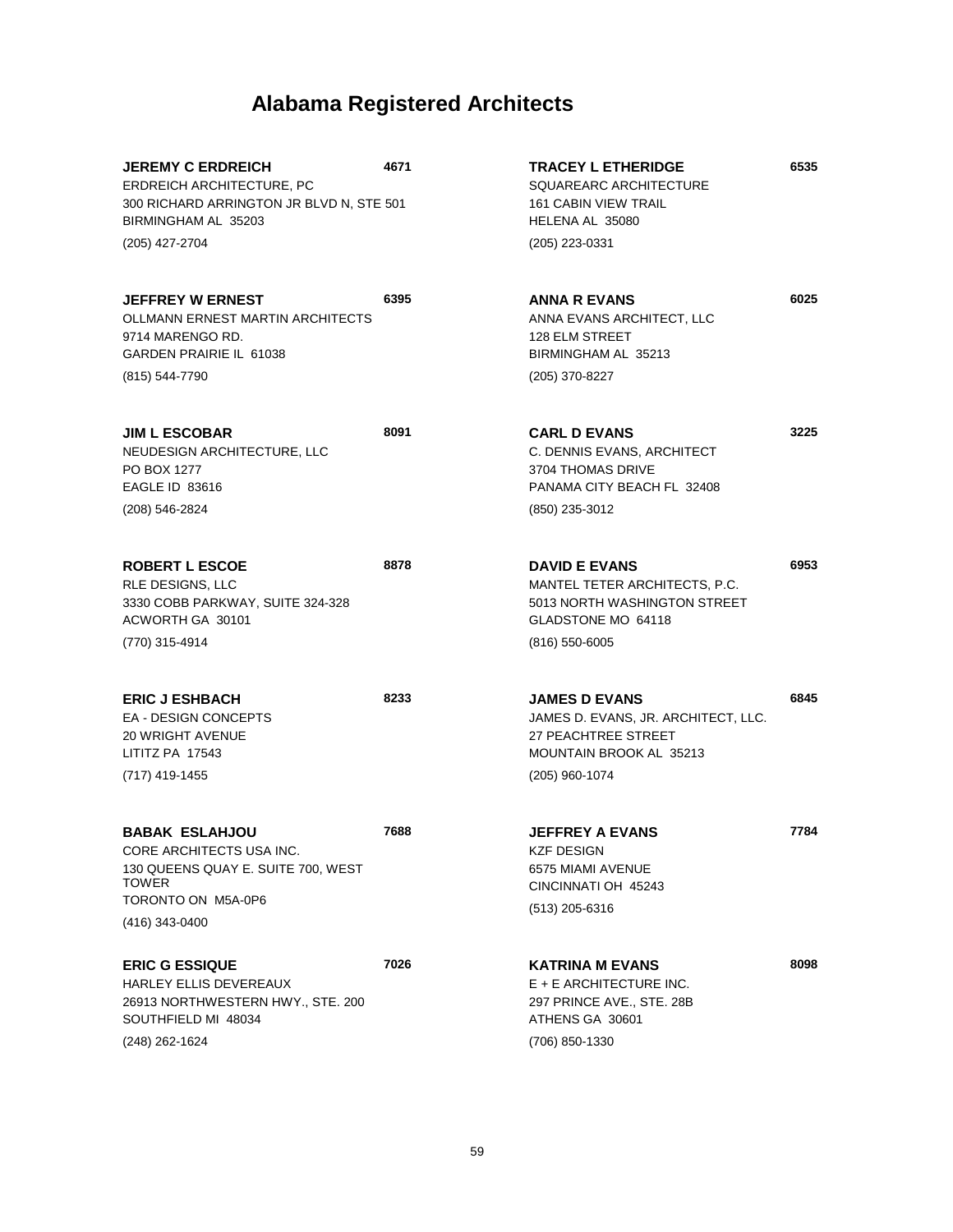| <b>ROBERT F EVANS</b><br>IPG, INC. ARCHITECTS & PLANNERS<br>807 NORTHWOOD PARK DR.<br>VALDOSTA GA 31602<br>(229) 242-3557          | 6165 | <b>BRIAN K EWERS</b><br>DOLLAR & EWERS ARCHITECTURE, INC.<br>111 EAST JACKSON AVE.; SUITE 101<br>KNOXVILLE TN 37915<br>(865) 546-9374 | 6508 |
|------------------------------------------------------------------------------------------------------------------------------------|------|---------------------------------------------------------------------------------------------------------------------------------------|------|
| <b>ROBIN R EVANS</b><br>2105 WILLIS CIRCLE<br>HUNTSVILLE AL 35801<br>(256) 724-0017                                                | 7401 | JOHN BRADFORD EWING<br>DEWBERRY ARCHITECTS. INC.<br>654 DORAL LANE<br>MELBOURNE FL 32940<br>(770) 712-7743                            | 8174 |
| <b>STEPHEN A EVANS</b><br>US ARMY MATERIEL COMMAND HQ<br>2105 WILLIS CIRCLE<br>HUNTSVILLE AL 35801<br>(256) 655-3699               | 5132 | <b>CARL A EXFORD</b><br>EXFORD, LLC<br>3928 JEFFERSON AVENUE, SW<br>BIRMINGHAM AL 35221<br>(205) 957-6640                             | 4084 |
| <b>SUSAN T EVANS</b><br><b>SUSAN EVANS, ARCHITECT</b><br>P. O. BOX 427<br>ELKMONT AL 35620<br>$(256)$ 679-0966                     | 4746 | <b>GUY F FABER</b><br><b>FWH ARCHITECTS, INC.</b><br>3336 GRAND BLVD. #201<br>HOLIDAY FL 34690<br>(727) 815-3336                      | 5089 |
| <b>KEVIN T EVERNHAM</b><br><b>WARE MALCOMB</b><br>27413 N. 22ND LANE<br>PHOENIX AZ 85085<br>(480) 570-7651                         | 6722 | <b>RUDY FABIANO</b><br>RUDY FABIANO ARCHITECTS, PC<br><b>6 SOUTH FULLERTON AVENUE</b><br>MONTCLAIR NJ 07042<br>(973) 746-5100         | 6675 |
| <b>GEORGE A EWART</b><br>GEORGE ARMOUR EWART, ARCHITECT<br>404 BEARDEN PARK CIRCLE<br>KNOXVILLE TN 37919<br>(865) 602-7771         | 8110 | <b>BRIAN G FABO</b><br>FABO ARCHITECTURE, INC.<br>12100 SNOW ROAD; UNIT 7<br>PARMA OH 44130<br>(216) 241-6150                         | 7319 |
| <b>ANTHONY E EWEN</b><br><b>EDESIGN MANAGEMENT LLC</b><br>941 W MORSE BLVD, STE 100<br>WINTER PARK FL 32789-3781<br>(407) 310-7551 | 6066 | <b>MICHAEL R FACUNDO</b><br>HOFFMAN-FACUNDO ARCHITECTS, LLC<br>318 WASHINGTON AVENUE<br>IMMOKALEE FL 34142<br>$(239)$ 503-4333        | 8543 |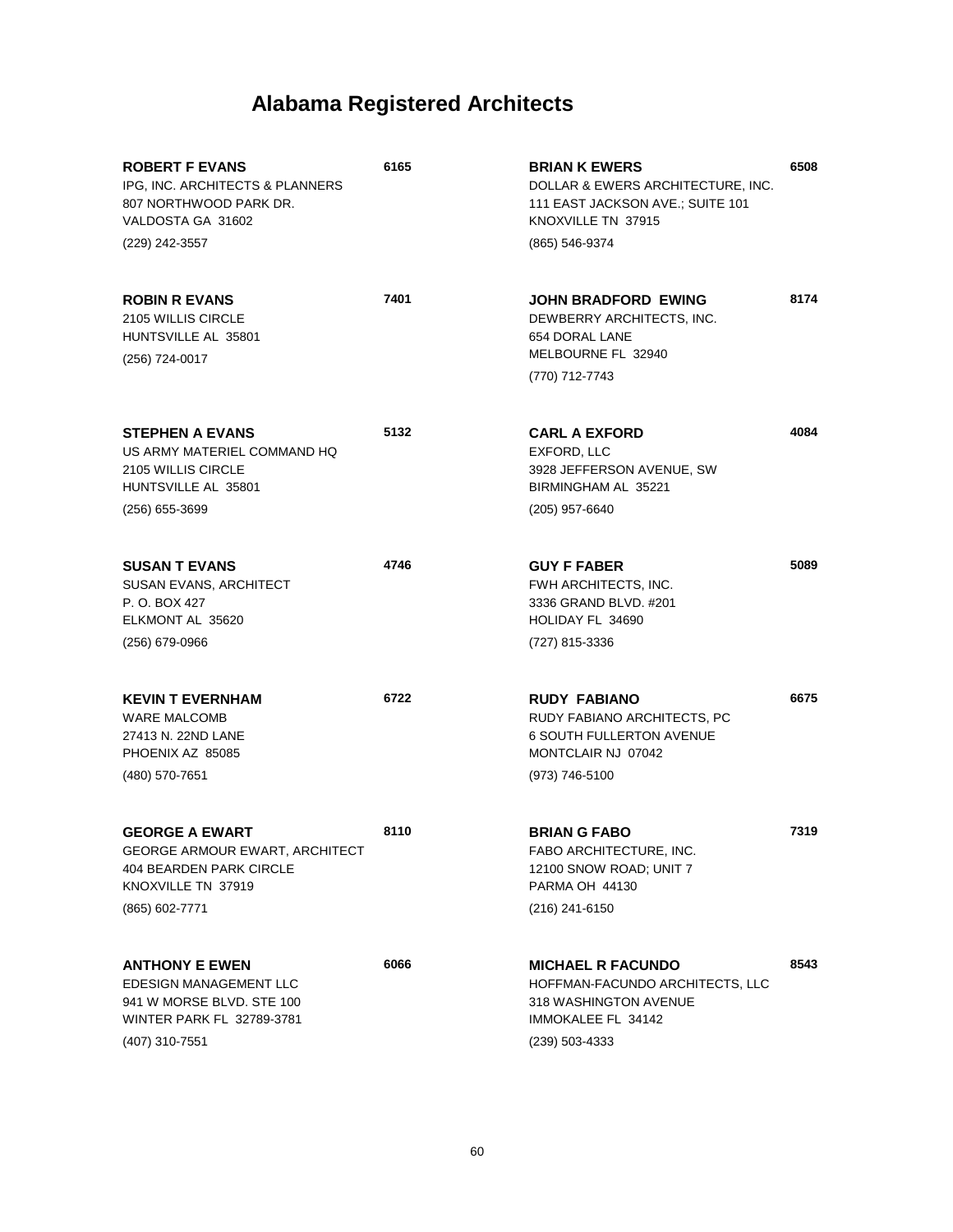| <b>FRANK O FAGG</b><br><b>F &amp; O ARCHITECTS, LLC</b><br>301 3RD AVENUE SE<br>CULLMAN AL 35055<br>(256) 620-1830                         | 4333 | 4343<br><b>ALDEN L FAUDIE</b><br>FAUDIE ARCHITECTURE, INC.<br>2607 NEW ENGLAND DRIVE<br>ROCHESTER HILLS MI 48309<br>(248) 459-9419        |
|--------------------------------------------------------------------------------------------------------------------------------------------|------|-------------------------------------------------------------------------------------------------------------------------------------------|
| <b>DAMON A FALCONNIER</b><br><b>FALCONNIER DESIGN COMPANY</b><br>4622 CHAMBLISS AVENUE<br>KNOXVILLE TN 37919<br>(865) 584-7868             | 3895 | 8855<br><b>RICHARD R FAULK</b><br><b>HOLLY AND SMITH ARCHITECTS</b><br><b>208 NORTH CATE STREET</b><br>HAMMOND LA 70401<br>(985) 345-5210 |
| <b>ROSS P FARLAND</b><br>ROSS P. FARLAND, AIA<br>3531 DRIFT CREEK ROAD SE<br>SUBLIMITY OR 97385<br>(503) 291-7160                          | 8507 | 5100<br><b>GREGORY FAULKNER</b><br>HUMPHREYS AND PARTNERS ARCHITECTS<br>5339 ALPHA ROAD, SUITE 300<br>DALLAS TX 75240<br>(972) 701-9636   |
| <b>CLARRY FARMER</b><br>2000 REPOLL RD.<br>MOBILE AL 36609<br>$(251)$ 343-6161                                                             | 2931 | 6430<br><b>JAMES C FAULKNER</b><br>UNIVERSITY OF ALABAMA AT BIRMINGHAM<br>801 6TH AVENUE SOUTH<br>BIRMINGHAM AL 35209<br>(205) 739-1824   |
| <b>KELLY M FARRELL</b><br><b>NBBJ</b><br><b>PO BOX 456</b><br>MANHATTAN BEACH CA 90267<br>(213) 591-0401                                   | 7755 | 3922<br><b>JAMES L FAULKNER</b><br><b>MATRIX ARCHITECTS, INC</b><br>249 WAYNE AVENUE<br>DAYTON OH 45402<br>(937) 224-7700                 |
| <b>FRANKLIN D FARRINGTON</b><br><b>FARRINGTON DESIGN GROUP</b><br>1447 PEACHTREE ST., NE SUITE 180<br>ATLANTA GA 30309<br>$(404)$ 836-3000 | 4030 | 1105<br><b>JAMES G FAUSETT</b><br>JAMES GANTT FAUSETT, ARCHITECT<br>2400 OLD SEWELL ROAD<br>MARIETTA GA 30068<br>(770) 973-2178           |
| <b>ROBERT J FARROW</b><br>STUDIOFARROW5, LLC<br>PO BOX 190050<br>ATLANTA GA 31119<br>(404) 617-7878                                        | 1815 | 2475<br><b>HARLAN R FAUST</b><br><b>FHA ARCHITECTS</b><br>14344 Y STREET, SUITE 204<br>OMAHA NE 68137<br>(402) 895-0878                   |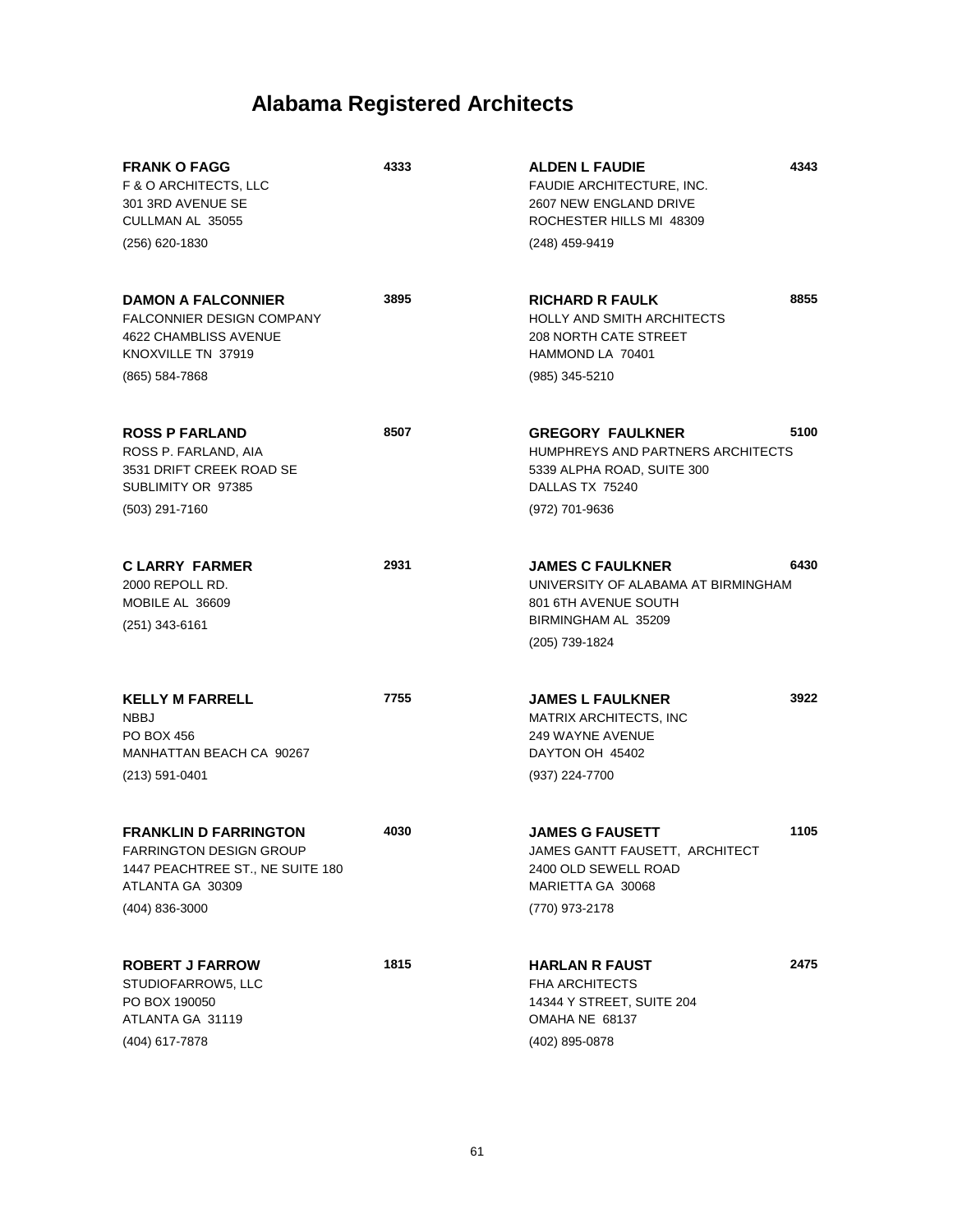| <b>RYAN M FAUST</b><br><b>BUF ARCHITECTURE STUDIO</b><br>702 SE 5TH STREET; SUITE 30<br>BENTONVILLE AR 72712                   | 7929 | <b>DAMON C FEMMER</b><br><b>FEMMER ARCHITECTS</b><br>2 SELMA CT.<br>ST. LOUIS MO 63119                                              | 7335 |
|--------------------------------------------------------------------------------------------------------------------------------|------|-------------------------------------------------------------------------------------------------------------------------------------|------|
| (479) 321-0478                                                                                                                 |      | $(314)$ 308-3481                                                                                                                    |      |
| <b>STEPHEN J FAUTSCH</b><br>RSP ARCHITECTS, LTD.<br>1220 MARSHALL STREET NE<br>MINNEAPOLIS MN 55413                            | 8646 | <b>MONICA L FENDERSON</b><br><b>MOSA DESIGN STUDIOS</b><br>610 BAYMIST COURT<br>LOGANVILLE GA 30052                                 | 7253 |
| (612) 677-7175                                                                                                                 |      | (404) 918-5433                                                                                                                      |      |
| <b>GEORGE W FEATHERS</b><br><b>ENVISTA FORENSICS</b><br>9 SINGLETON CIRCLE<br>BELLA VISTA AR 72715<br>(479) 866-7770           | 8740 | <b>ZHI FENG</b><br>ZHI FENG, ARCHITECT<br>8915 FIRESTONE CIRCLE<br>DULUTH GA 30097<br>(404) 217-3458                                | 6373 |
| <b>RAYMUNDO FEITO</b><br>ARCHITECTURAL DESIGN COLLABORATIVE<br>235 ALCAZAR AVE.<br>CORAL GABLES FL 33134                       | 6794 | <b>CURTIS W FENTRESS</b><br>FENTRESS ARCHITECTS, LTD<br>421 BROADWAY<br>DENVER CO 80203                                             | 5385 |
| $(305)$ 442-1188                                                                                                               |      | $(303)$ 282-6101                                                                                                                    |      |
| ALEXANDER W FELDER<br><b>FUQUA &amp; PARTNERS, ARCHITECTS</b><br>100 CHURCH ST #700<br>HUNTSVILLE AL 35801<br>(256) 534-3516   | 5217 | <b>GARY G FERGUSON</b><br>FERGUSON & ASSOCIATES ARCHITECTURE<br>100 CALUMET GARDENS, STE. 200<br>MADISON MS 39110<br>(601) 607-7933 | 5888 |
| <b>BRIAN K FELDER</b><br>BRIAN FELDER & ASSOCIATES, LLC<br>2514 ABERCORN ST., SUITE 120<br>SAVANNAH GA 31401<br>(912) 777-3979 | 6279 | <b>RITINHA A FERNANDES</b><br>HPI ARCHITECTURE<br>7576 CHARMANT DRIVE, APT 136<br>SAN DIEGO CA 92122<br>(619) 655-9247              | 8192 |
| <b>WARREN G FELDMAN</b><br>11303 SOUTH GLEN ROAD<br>POTOMAC MD 20854<br>$(301)$ 346-6500                                       | 8210 | <b>AMADO FERNANDEZ</b><br>HUGHES GROUP ARCHITECTS, INC.<br>22630 DAVIS DR., SUITE 175<br>STERLING VA 20164<br>(703) 437-6600        | 7831 |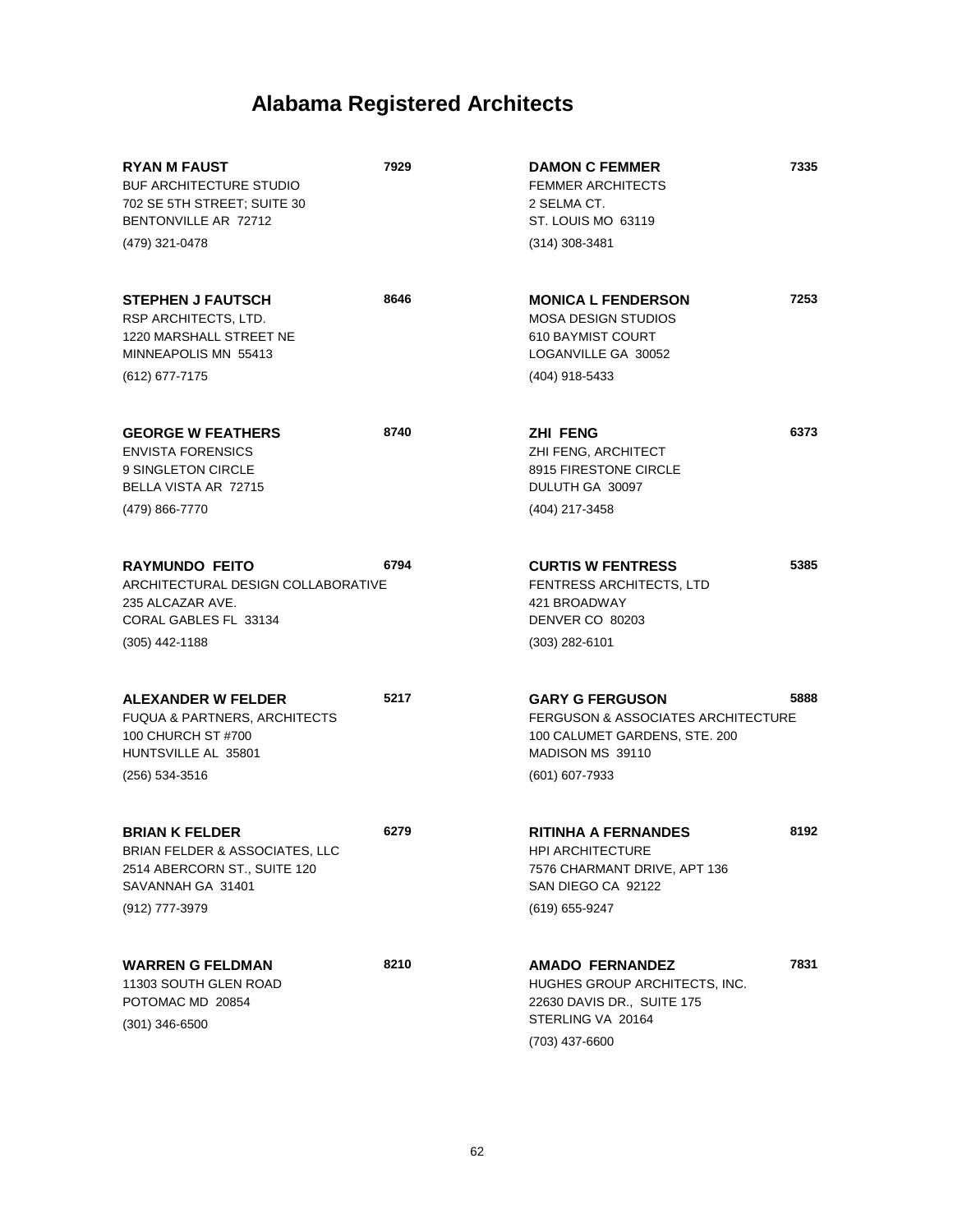| <b>ANDREW M FERNANDEZ</b><br>MADSEN, KNEPPERS & ASSOCIATES, INC.<br>1400 OPUS PLACE, SUITE 950<br>DOWNERS GROVE IL 60515<br>(708) 288-0999    | 8757 | 8822<br><b>BRYAN P FISHER</b><br>1107 LITCHFIELD RD<br>IDLEWYLDE MD 21239<br>(410) 512-4630                                                         |
|-----------------------------------------------------------------------------------------------------------------------------------------------|------|-----------------------------------------------------------------------------------------------------------------------------------------------------|
| <b>S. TRENT FERRELL</b><br>TRENT FERRELL - ARCHITECT<br>1313 KALMIA RD.<br>KNOXVILLE TN 37909<br>(865) 670-9298                               | 3085 | 7386<br><b>LOUIS J FISHER</b><br>ARCHITECTURE & URBAN DESIGN, PC<br>607 SHELBY SUITE 702<br>DETROIT MI 48226<br>$(313) 608 - 2826$                  |
| <b>JOHN P FICKEL</b><br><b>POPULOUS</b><br>4800 MAIN ST., SUITE 300<br>KANSAS CITY MO 64112<br>(816) 221-1500                                 | 8056 | 1616<br><b>MARZETTE I FISHER</b><br>MARZETTE FISHER, ARCHITECT<br>4020 LENOX ROAD<br>BIRMINGHAM AL 35213<br>(205) 515-4882                          |
| <b>THOMAS E FIELDER</b><br>FIELDER & ASSOCIATES, INC.<br>POST OFFICE BOX 22698<br>LEXINGTON KY 40522<br>(859) 276-0000                        | 7569 | 4280<br><b>WILLIAM J FISHER</b><br>FISHER AND ASSOCIATES, LLC<br>2315 BELLEAIR RD.<br>CLEARWATER FL 33764<br>(727) 443-4436                         |
| <b>DAVID A FINDLAY</b><br>7310 SUMMIT STREET<br>SHAWNEE KS 66216<br>(913) 620-7461                                                            | 7425 | 3954<br><b>JAMES E FITTS</b><br><b>FITTS ARCHITECTS</b><br>1606 PAUL W. BRYANT DR.<br>TUSCALOOSA AL 35401<br>(205) 759-5792                         |
| <b>STEVEN J FINEGAN</b><br>STEVEN J. FINEGAN ARCHITECTS LTD<br>123 SOUTH PIERCE STREET<br>NEW ORLEANS LA 70119<br>(504) 486-5744              | 5101 | <b>PHILLIP D FITZGERALD</b><br>4842<br>FITZGERALD ASSOCIATES ARCHITECTS, INC<br>3900 N. SANTA FE AVENUE<br>OKLAHOMA CITY OK 73118<br>(405) 521-8999 |
| <b>ADAM L FISHBEIN</b><br>GRACE HEBERT CURTIS ARCHITECTS, APAC<br>501 GOVERNMENT STREET, STE. 200<br>BATON ROUGE LA 70802<br>$(225)$ 338-5569 | 6285 | 6447<br><b>MATTIA J FLABIANO</b><br>PAGE SOUTHERLAND PAGE, INC.<br>1800 MAIN ST., SUITE 123<br>DALLAS TX 75201<br>(214) 522-3900                    |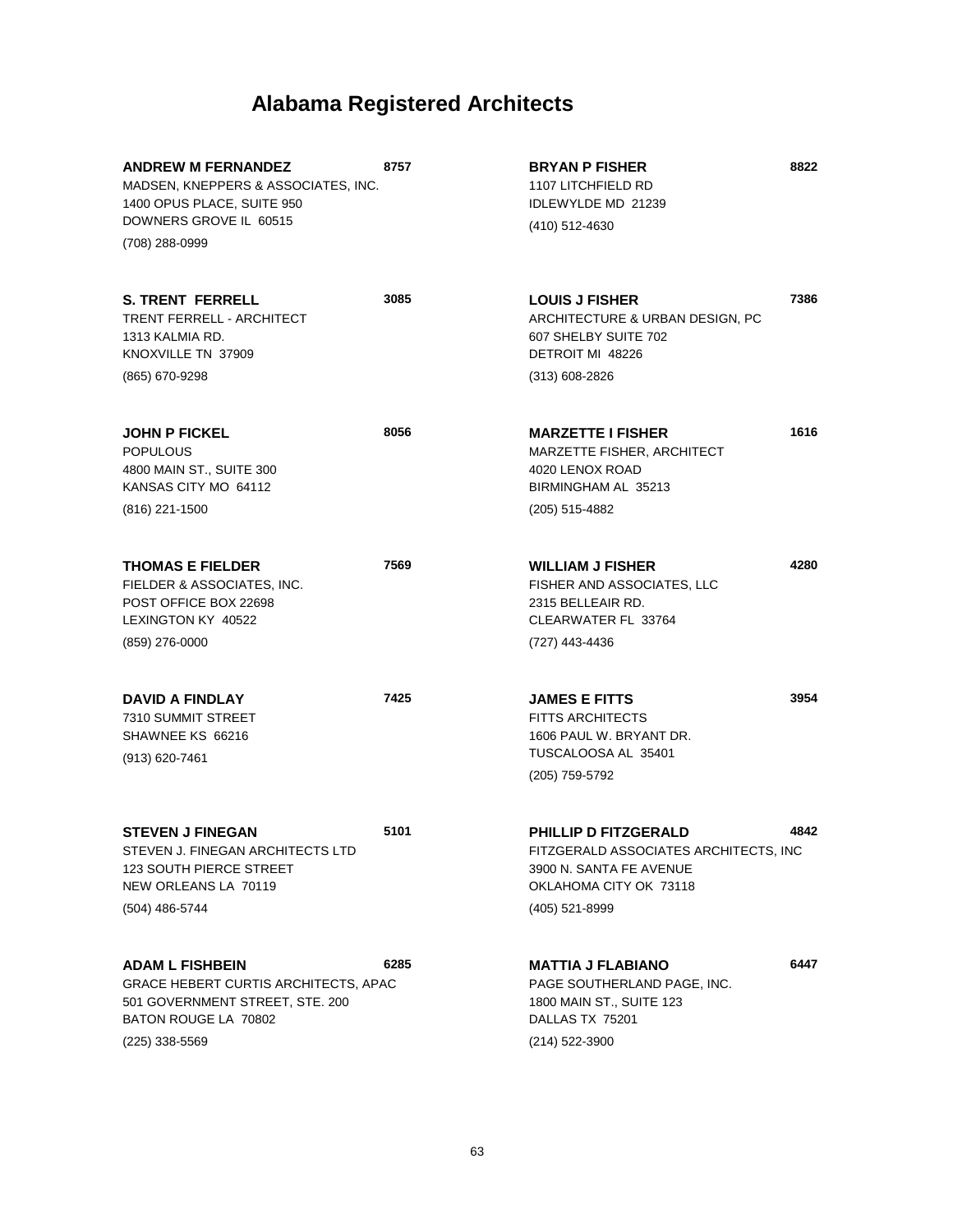| <b>THOMAS D FLANAGAN</b><br><b>FLANAGAN ARCHITECTS, PC</b><br>4212 EVERETT ST<br><b>KENSINGTON MD 20895</b><br>(301) 949-2060    | 8032 | <b>RODERICK D FLUKER</b><br>RODERICK D. FLUKER, ARCHITECT<br>426 MARIETTA STREET, NW, #302<br>ATLANTA GA 30313<br>(404) 394-3138                      | 7840 |
|----------------------------------------------------------------------------------------------------------------------------------|------|-------------------------------------------------------------------------------------------------------------------------------------------------------|------|
| <b>EVAN S FLEMING</b><br>FLEMING ASSOCIATES ARCHITECTS, PC<br>5101 WHEELIS DR., STE. 215<br>MEMPHIS TN 38117<br>(901) 767-3924   | 4118 | <b>PATRICK L FLY</b><br>6040 SUMMER CIRCLE<br>DAWSONVILLE GA 30534<br>(770) 886-3685                                                                  | 2066 |
| <b>CHARLES G FLETCHER</b><br>CHARLES G. FLETCHER, ARCHITECT<br>1045 COOPER DRIVE<br>DYERSBURG TN 38024<br>(731) 445-0085         | 6177 | <b>MICHAEL R FOIL</b><br>FOIL-WYATT ARCHITECTS AND PLANNERS,<br><b>PLLC</b><br>1510 NORTH STATE STREET; STE 400<br>JACKSON MS 39202<br>(601) 352-3071 | 1890 |
| <b>ELDRED M FLETCHER</b><br><b>MAR-7 ARCHITECTURE</b><br>900 MOUNTAIN CREEK RD., #M171<br>CHATTANOOGA TN 37405<br>(423) 591-1727 | 5662 | <b>BRITTANY C FOLEY</b><br><b>WILLIAMS BLACKSTOCK ARCHITECTS</b><br>2204 FIRST AVE SOUTH, STE. 200<br>BIRMINGHAM AL 35233<br>(225) 252-8363           | 7015 |
| <b>RICHARD B FLORY</b><br>1913 GARDENGROVE COURT<br><b>PLANO TX 75075</b><br>(972) 467-9749                                      | 8649 | <b>DANIEL M FOLEY</b><br><b>WILLIAMS BLACKSTOCK ARCHITECTS</b><br>2204 1ST AVENUE S., STE. 200<br>BIRMINGHAM AL 35233<br>(205) 252-9811               | 7032 |
| <b>DUDLEY L FLOTTE</b><br>DUDLEY L FLOTTE, ARCHITECT<br>8278 RIVER ROAD NORTH<br>FOLEY AL 36535<br>(251) 540-7281                | 3115 | <b>WILLIAM H FOLEY</b><br>FOLEY DESIGN ASSOCIATES ARCHITECTS,<br><b>INC</b><br>502 CREEKSIDE WAY<br>PEACHTREE CITY GA 30269<br>(678) 409-6042         | 2853 |
| <b>JASON D FLOYD</b><br>JDF ARCHITECTURE, LLC<br>201 HOLLYWOOD BLVD., NE<br>FT. WALTON BEACH FL 32548<br>(850) 496-2166          | 6703 | <b>JEFFREY J FOLINUS</b><br>JEFFREY FOLINUS, AIA<br>4397 CREEK WOOD CLOSE NE<br>ATLANTA GA 30342<br>(404) 705-8882                                    | 7531 |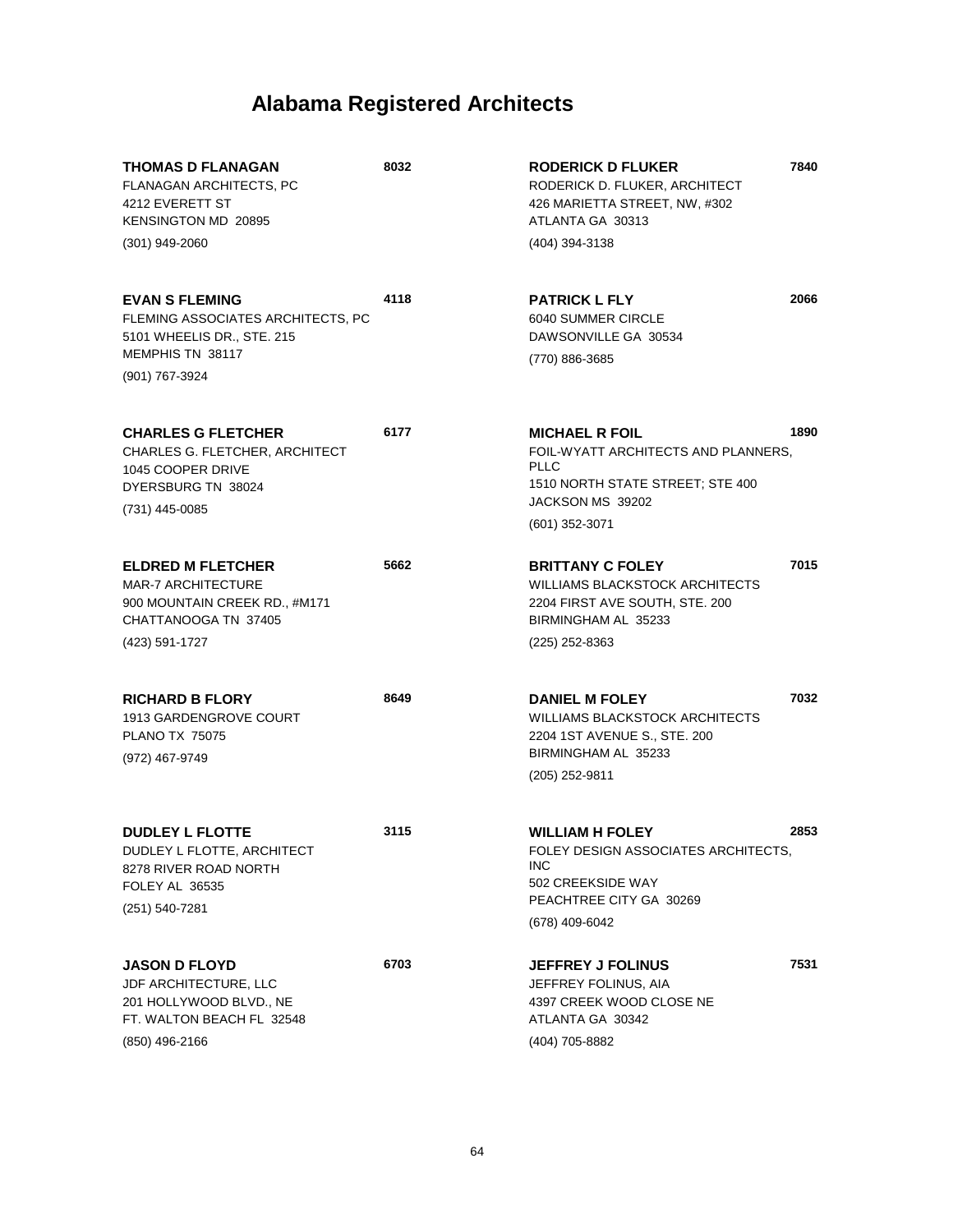| <b>BENNY W FOLSOM</b><br>EPIC FACILITY SOLUTIONS OF GEORGIA<br>520 TERESA LANE<br>CANTON GA 30115<br>(770) 596-5739 | 3864 | <b>DAVID M FORGEY</b><br><b>FLX ARCHITECTURE LLC</b><br>4801 GAILLARDIA PARKWAY, SUITE 170<br>OKLAHOMA CITY OK 73142<br>(405) 206-1885                    | 8748 |
|---------------------------------------------------------------------------------------------------------------------|------|-----------------------------------------------------------------------------------------------------------------------------------------------------------|------|
|                                                                                                                     |      |                                                                                                                                                           |      |
| <b>JOHNNY FONG</b><br><b>FIREHOUSE DESIGNS</b><br>P. O. BOX 10346<br><b>RENO NV 89510</b>                           | 5621 | <b>JOHN M FORNEY</b><br>JOHN FORNEY, ARCHITECT<br>P. O. BOX 130082<br>BIRMINGHAM AL 35213                                                                 | 5368 |
| (775) 720-3596                                                                                                      |      | (205) 585-7586                                                                                                                                            |      |
| <b>SEAN M FOOTE</b><br><b>DESIGN CONSTRUCTORS</b><br>2971 KRAFT DRIVE<br>NASHVILLE TN 37204<br>(615) 301-1952       | 5844 | <b>BERNARDO FORT-BRESCIA</b><br>ARQUITECTONICA INTERNATIONAL<br><b>CORPORATION</b><br>3315 DEVON COURT; HUGHES COVE<br>COCONUT GROVE FL 33133             | 5508 |
|                                                                                                                     |      | (305) 372-1812                                                                                                                                            |      |
| <b>DAVID L FORCE</b><br>FORCE DESIGN, INC.<br>990 N. NATIONAL RD.<br>COLUMBUS IN 47201                              | 5950 | <b>EUGENE V FORTINBERRY</b><br>FORTINBERRY ASSOCIATES ARCHITECTS PC<br>300 VESTAVIA PKWY #1400<br>BIRMINGHAM AL 35216-3792                                | 1670 |
| (812) 372-8441                                                                                                      |      | (205) 979-2320                                                                                                                                            |      |
| <b>STEVEN A FORD</b><br><b>18 LAGOON DRIVE</b><br>HAWTHORN WOODS IL 60047<br>(630) 795-3501                         | 4350 | <b>STEPHEN P FORTWANGLER</b><br><b>CUHACI &amp; PETERSON ARCHITECTS</b><br>2600 MAITLAND CENTER PARKWAY, SUITE 200<br>MAITLAND FL 32751<br>(215) 641-4830 | 8873 |
|                                                                                                                     |      |                                                                                                                                                           |      |
| <b>THOMAS L FORD</b><br>THOMAS L. FORD<br>221 SAINT MARTIN DR.<br>SUWANEE GA 30024                                  | 8566 | <b>HAROLD L FOSHEE</b><br>HAROLD L. FOSHEE ARCHITECTS<br>345 HIGHGATE HILL<br>INDIAN SPRINGS AL 35124                                                     | 1712 |
| (404) 786-3209                                                                                                      |      | (205) 871-2135                                                                                                                                            |      |
| <b>TRACEY FORD</b>                                                                                                  | 8669 |                                                                                                                                                           | 7002 |
| <b>EOA ARCHITECTS</b><br>515 MAIN STREET<br>NASHVILLE TN 37206<br>$(615)$ 585-9898                                  |      | <b>JOHN H FOSHEE</b><br>FOSHEE ARCHITECTURE, LLC<br>21 S. COURT STREET<br>MONTGOMERY AL 36104<br>(334) 273-8733                                           |      |
|                                                                                                                     |      |                                                                                                                                                           |      |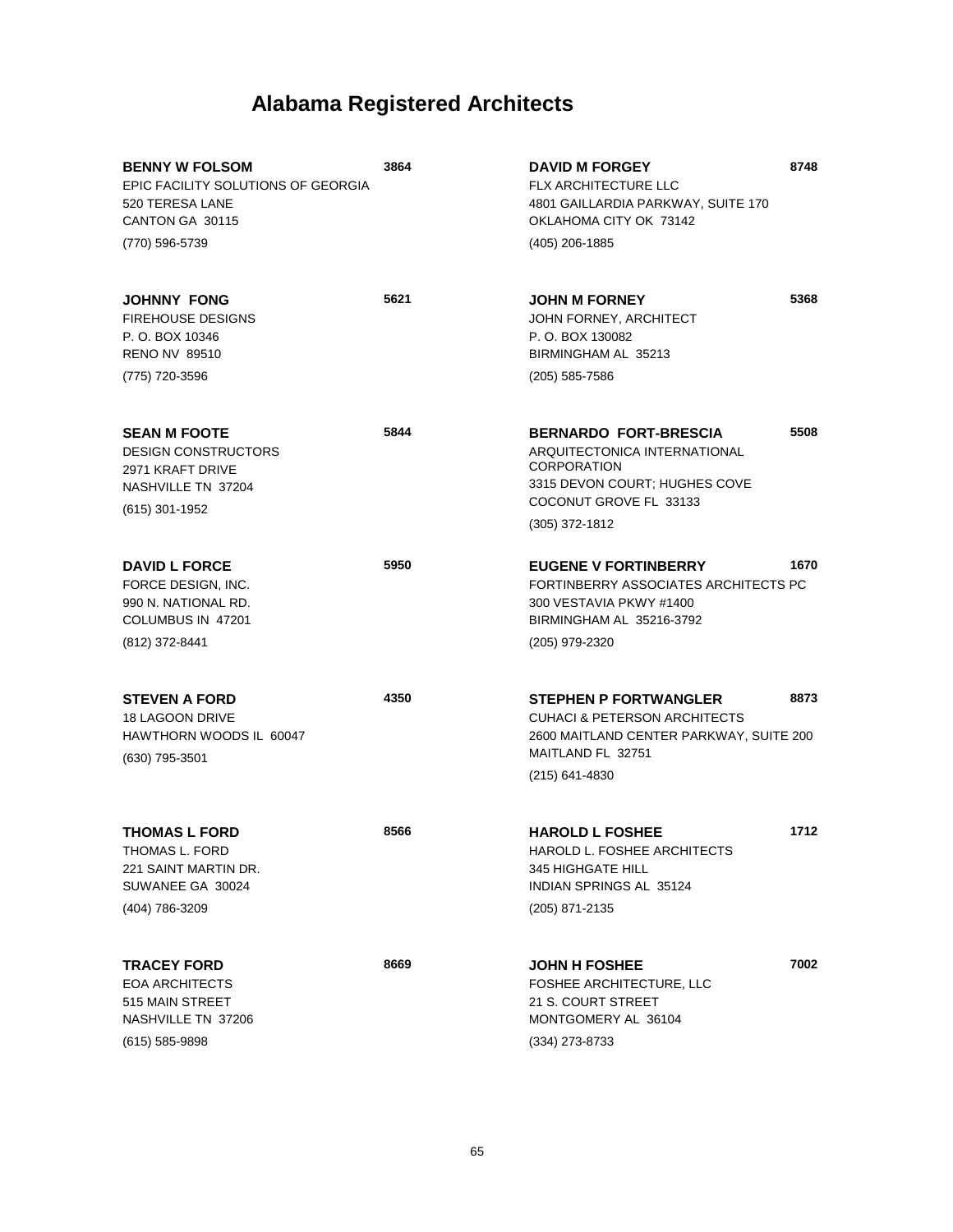| <b>BRANNON FOSTER</b><br><b>FOSTER ARCHITECT LLC</b><br>500 EDGELAND PLACE<br>HOMEWOOD AL 35209                                            | 6559 | <b>PATRICK FOX</b><br>FOX DESIGN GROUP LLC<br>33730 BAINBRIDGE RD, 2ND FLOOR<br>SOLON OH 44139                                              | 8257 |
|--------------------------------------------------------------------------------------------------------------------------------------------|------|---------------------------------------------------------------------------------------------------------------------------------------------|------|
| $(205)$ 478-6103                                                                                                                           |      | (330) 860-4094                                                                                                                              |      |
| <b>MICHAEL A FOSTER</b><br>MONUMENT LLC<br>4236 WILDERNESS RD.<br>MOUNTAIN BRK AL 35213-3328                                               | 7692 | <b>ROBERT D FOX</b><br><b>FOX ARCHITECTS, LLC</b><br>1240 22ND STREET, NW<br>WASHINGTON DC 20037                                            | 6750 |
| (205) 213-5529                                                                                                                             |      | (202) 659-0929                                                                                                                              |      |
| <b>SAMANTHA L FOSTER</b><br>MONUMENT LLC<br>4236 WILDERNESS RD.<br>MOUNTAIN BRK AL 35213-3328<br>(205) 213-5712                            | 7612 | <b>HARRY J FRAHN</b><br><b>CFA ARCHITECTS</b><br>730 TOBYLYNN DRIVE<br>NASHVILLE TN 37211<br>(615) 330-2399                                 | 3842 |
| <b>JERRY A FOUNTAIN</b><br>FOREMAN SEELEY FOUNTAIN ARCHITECTURE<br>3091 GOVERNORS LAKE DRIVE; SUITE 150<br>PEACHTREE CORNERS GA 30071      | 7600 | <b>MICHAEL M FRANCK</b><br>FRANCK & LOHSEN, ARCHITECTS, INC.<br>2233 WISCONSIN AVE NW, #212<br>WASHINGTON DC 20007                          | 3866 |
| (770) 729-8433                                                                                                                             |      | (202) 223-9449                                                                                                                              |      |
| <b>BRADLEY A FOWLER</b><br>BRININSTOOL-LYNCH<br>1144 W. WASHINGTON BLVD<br>CHICAGO IL 60607<br>$(312)$ 640-0505                            | 8791 | <b>GARY L FRANK</b><br>ARCHITECTURAL GROUP III, INC.<br>201 S. NAPPANEE<br>ELKHART IN 46514<br>(574) 293-0008                               | 5952 |
| <b>CHAD E FOWLER</b><br><b>HED</b><br>28 CLIFFORD RD.<br>SOUTHBOROUGH MA 01772<br>(617) 430-7192                                           | 7428 | <b>JOHN P FRANK</b><br>BRR ARCHITECTURE, INC.<br>8131 METCALF AVENUE, SUITE 300<br>OVERLAND PARK KS 66204<br>(479) 286-2900                 | 8076 |
| <b>JEFFREY S FOWLER</b><br><b>EVAN TERRY ASSOCIATES, LLC</b><br>1 PERIMETER PARK SOUTH, STE. 200S<br>BIRMINGHAM AL 35243<br>(205) 972-9100 | 4818 | <b>KYLE R FRANKLIN</b><br><b>WILLIAMS BLACKSTOCK ARCHITECTS</b><br>2204 FIRST AVE. SOUTH, STE. 200<br>BIRMINGHAM AL 35233<br>(205) 252-9811 | 5719 |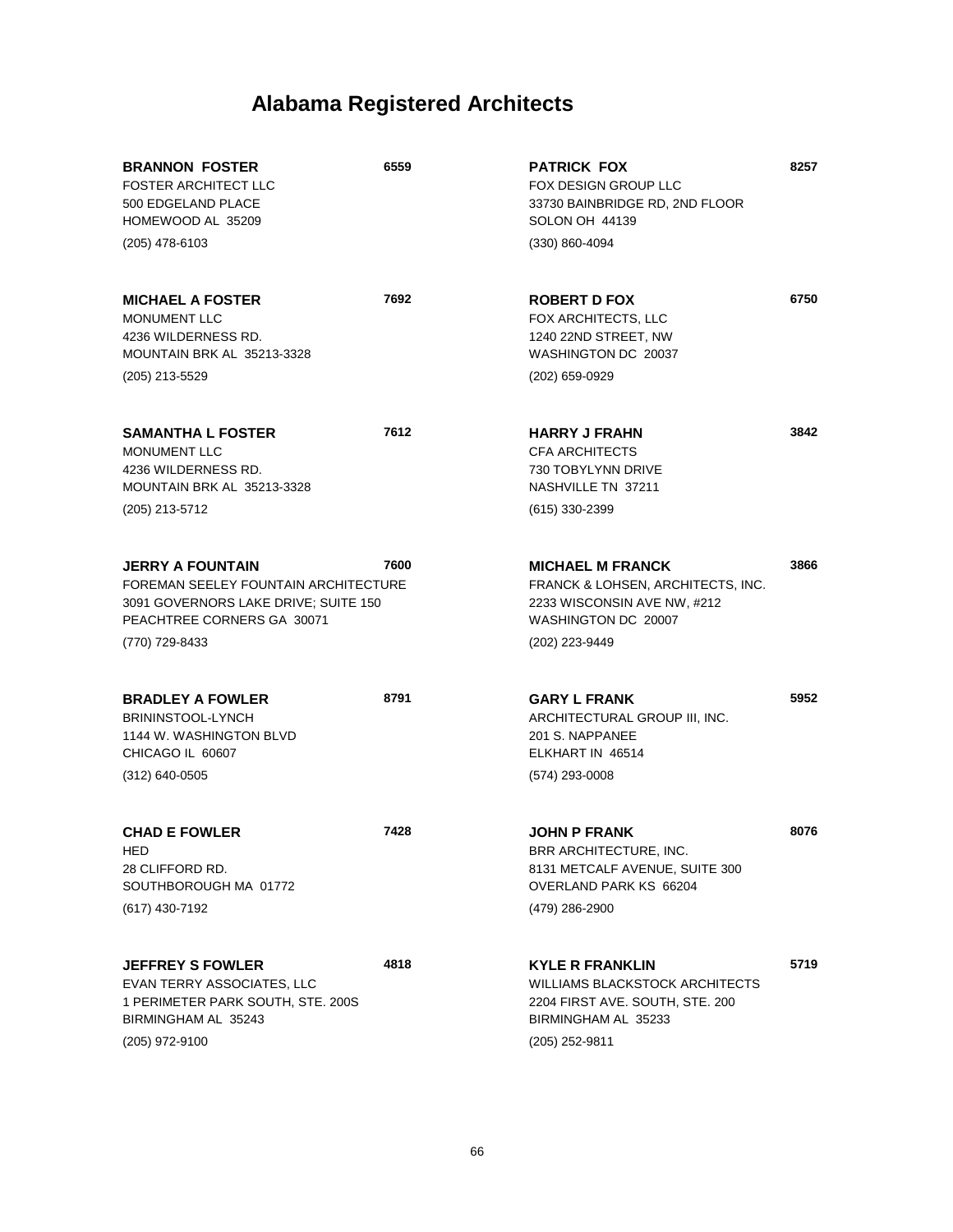| <b>ROBERT A FRANKLIN</b><br>FRANKLIN ASSOCIATES ARCHITECTS INC.<br>POST OFFICE BOX 4048<br>CHATTANOOGA TN 37405                                   | 3677 | <b>ARDEN D FREEMAN</b><br><b>BUILT FORM, LLC</b><br>935 W. CHESTNUT ST., STE. 520<br>CHICAGO IL 60642                            | 7795 |
|---------------------------------------------------------------------------------------------------------------------------------------------------|------|----------------------------------------------------------------------------------------------------------------------------------|------|
| (423) 266-1207                                                                                                                                    |      | (312) 738-3835                                                                                                                   |      |
| <b>MARTIN L FRANKS</b><br>HFR, INC.<br>214 CENTERVIEW DR., SUITE 300<br>BRENTWOOD TN 37207                                                        | 7723 | <b>MARK M FREEMAN</b><br>130 E. ELM STREET, BOX 129<br>ROCKMART GA 30153<br>(404) 406-6830                                       | 8521 |
| $(615)$ 512-1577                                                                                                                                  |      |                                                                                                                                  |      |
| <b>JOHN W FRANZ</b><br>FRANZ JEANES LAZO CORA, P.C.<br>201 NORTH RAMBLING FORK ST.<br>WEATHERFORD TX 76087                                        | 8365 | <b>SEAN P FREITAS</b><br><b>GRAPHIA</b><br>100 GATEWAY DRIVE, SUITE 120<br>LINCOLN CA 95648                                      | 8863 |
| (817) 475-2869                                                                                                                                    |      | $(916) 580 - 9981$                                                                                                               |      |
| <b>ORA FRANKLIN FRAZE</b><br>FRAZE DESIGN, INC.<br>1750 CENTRAL AVENUE<br>ST. PETERSBURG FL 33712                                                 | 7245 | <b>HARRISON O FRENCH</b><br>HARRISON FRENCH & ASSOCIATES, LTD<br>1705 S.WALTON BLVD., SUITE 3<br>BENTONVILLE AR 72712            | 4079 |
| (727) 328-3608                                                                                                                                    |      | (479) 273-7780                                                                                                                   |      |
| <b>FRED C FREDERICK</b><br><b>FREDERICK &amp; ASSOCIATES-ARCHITECTS</b><br>330 S. PINEAPPLE AVE., STE. 204<br>SARASOTA FL 34236<br>(941) 366-3231 | 2528 | <b>JAMES FRENCH</b><br><b>CSD STRUCTURAL ENGINEERS</b><br>8989 NORTH PORT WASHINGTON RD.<br>MILWAUKEE WI 53217<br>(414) 234-0299 | 8191 |
|                                                                                                                                                   |      |                                                                                                                                  |      |
| <b>MERRICK B FREDMAN</b><br><b>MERRICK BRENT FREDMAN ARCHITECT</b><br>6831 MAIN STREET #214<br>WILMINGTON NC 28405<br>(703) 568-4171              | 7027 | <b>JAMES D FRENCH</b><br>DLR GROUP, INC.<br>7290 WEST 133RD ST.<br>OVERLAND PARK KS 66213<br>(913) 897-7811                      | 6203 |
| <b>JAMES R FREDRICKSON</b><br>THE PRESTON PARTNERSHIP, LLC<br>3767 PRESTWICK DRIVE<br>TUCKER GA 30084<br>(404) 932-3359                           | 7888 | <b>ELIZABETH S FRESE</b><br>COHEN CARNAGGIO REYNOLDS<br>2920 1ST AVENUE SOUTH<br>BIRMINGHAM AL 35233<br>(205) 324-8864           | 3709 |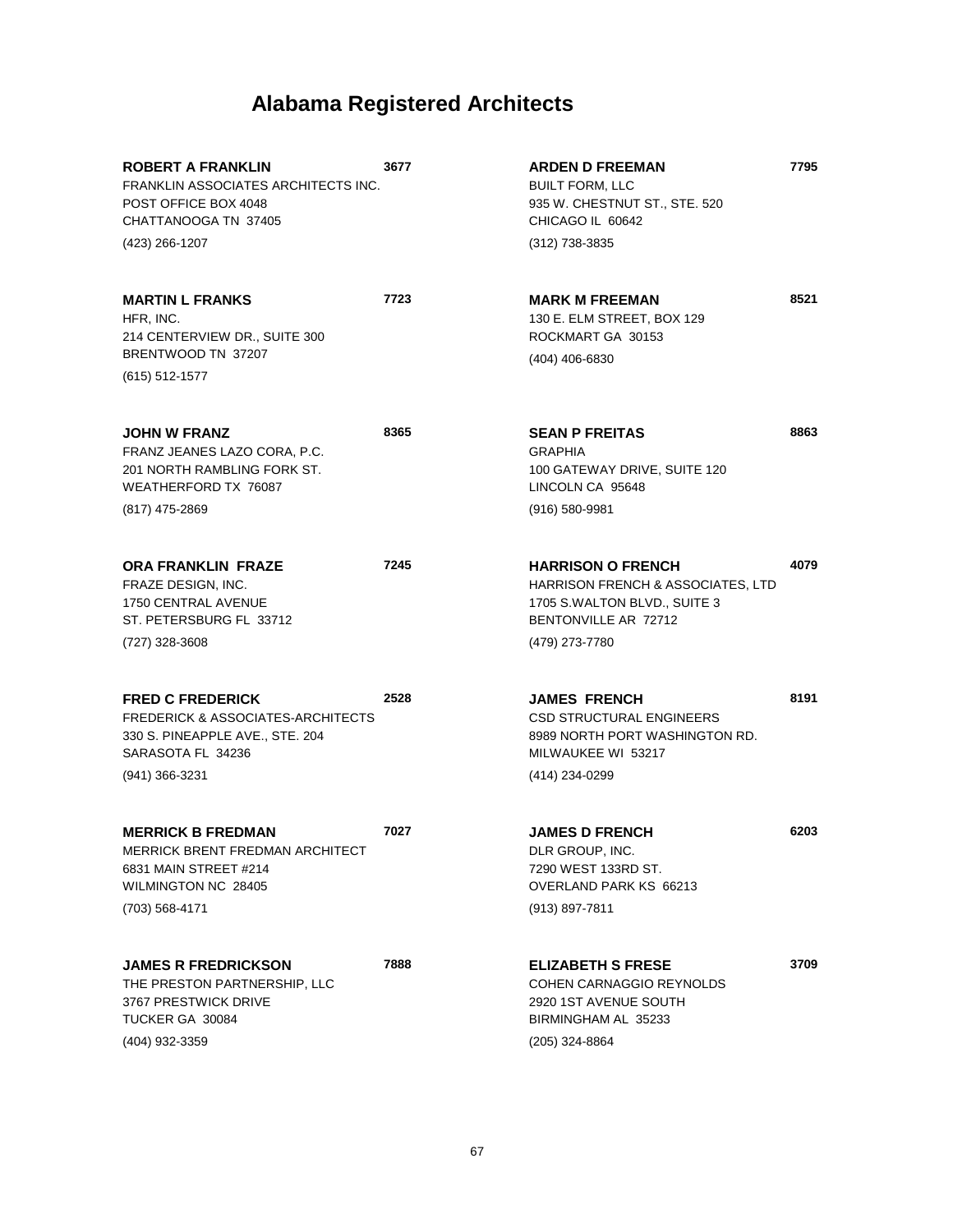| PHILIP FRETWELL<br><b>FRETWELL ARCHITECT</b><br>337 EAST THACH AVENUE<br>AUBURN AL 36830                                      | 1162 | <b>CHRISTOPHER S FROMMELL</b><br>FROMMELL ARCHITECTS, LLC<br>W53 N934 HAWTHORNE LANE<br>CEDARBURG WI 53012               | 7800 |
|-------------------------------------------------------------------------------------------------------------------------------|------|--------------------------------------------------------------------------------------------------------------------------|------|
| $(334)$ 821-1311                                                                                                              |      | (414) 267-7956                                                                                                           |      |
| <b>PAUL V FRIDL</b><br>GOODWYN MILLS CAWOOD<br>2400 5TH AVE. SOUTH, SUITE 200<br>BIRMINGHAM AL 35233                          | 2768 | <b>SCOTT R FRY</b><br><b>FRY DESIGN GROUP</b><br><b>15 STORNOWAY COURT</b><br>MACON GA 31210                             | 5648 |
| (205) 879-4462                                                                                                                |      | (478) 737-3898                                                                                                           |      |
| <b>BRAD H FRIEDMUTTER</b><br><b>FRIEDMUTTER GROUP</b><br>4022 DEAN MARTIN DRIVE<br>LAS VEGAS NV 89103                         | 5767 | <b>TIMOTHY E FRY</b><br>THE JDI GROUP, INC.<br>360 WEST DUSSEL DRIVE<br>MAUMEE OH 43551                                  | 8725 |
| (702) 736-7477                                                                                                                |      | (419) 725-7161                                                                                                           |      |
| <b>WALTER D FRITTS</b><br><b>FIFTH DIMENSION</b><br>2226 1ST AVE. SOUTH, SUITE 101<br>BIRMINGHAM AL 35233                     | 5915 | <b>WILLIAM K FUGITT</b><br><b>FUGITT AND ASSOCIATES</b><br>1200 E. JOYCE BOULEVARD<br>FAYETTEVILLE AR 72703              | 5792 |
| $(205)$ 585-9509                                                                                                              |      | (479) 521-6686                                                                                                           |      |
| <b>ROBERT K FRITZ</b><br>MOTT MACDONALD ARCHITECTS, INC.<br>111 WOOD AVENUE SOUTH<br>ISELIN NJ 08830-4112<br>$(201)$ 499-1086 | 7103 | <b>RYU FUKAMI</b><br>FORCUM LANNOM CONTRACTORS, LLC<br>350 U.S. HWY. 51 BYPASS S<br>DYERSBURG TN 38024<br>(731) 287-4700 | 7593 |
|                                                                                                                               |      |                                                                                                                          |      |
| <b>ERIK K FRITZBERG</b><br>309 DEWEY AVENUE<br>PITTSBURGH PA 15218<br>(412) 559-2051                                          | 8406 | <b>DAVID S FULLER</b><br>DAVID S FULLER, ARCHITECT<br>109 ZETA DRIVE<br>PITTSBURGH PA 15238                              | 5813 |
|                                                                                                                               |      | (412) 967-9696                                                                                                           |      |
| <b>ADRIENNE M FROEMELT</b><br>AI3<br>2580 DEFOORS FERRY RD<br>ATLANTA GA 30318<br>(404) 431-5377                              | 7334 | <b>GABRIELLE M FULLER</b><br><b>DAVIS ARCHITECTS</b><br>120 23RD STREET SOUTH<br>BIRMINGHAM AL 35233<br>(205) 322-7482   | 6549 |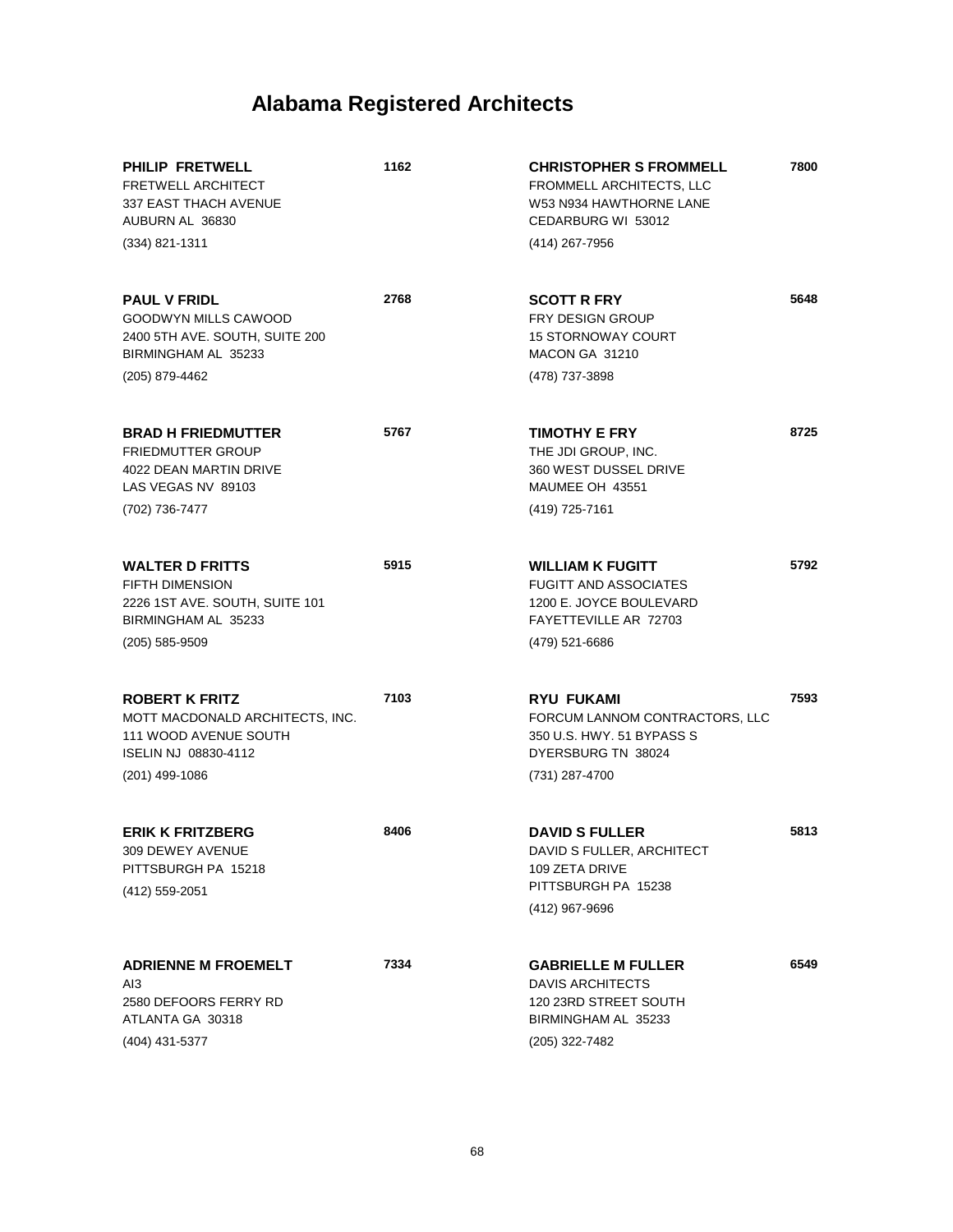| <b>JARED D FULTON</b><br><b>CHAMBLESS KING ARCHITECTS</b><br>1109 22ND ST SOUTH<br>BIRMINGHAM AL 35205                                              | 7615 | <b>LEONARD FUSCO</b><br><b>GF55 ARCHITECTS LLP</b><br>225 WEST 39TH STREET; 9TH FLOOR<br>NEW YORK NY 10018              | 6029 |
|-----------------------------------------------------------------------------------------------------------------------------------------------------|------|-------------------------------------------------------------------------------------------------------------------------|------|
| (205) 532-1449                                                                                                                                      |      | (212) 352-3099                                                                                                          |      |
| <b>KURT K FUNDERBURG</b><br>3341 SPRING VALLEY COURT<br>BIRMINGHAM AL 35223<br>(205) 322-0888                                                       | 7892 | <b>CARL E GALIOTO</b><br><b>HOK</b><br>1065 AVENUE OF THE AMERICAS, 6TH FL.<br>NEW YORK NY 10018                        | 7901 |
|                                                                                                                                                     |      | (212) 741-1200                                                                                                          |      |
| <b>JOSEPH A FUQUA</b><br>FUQUA AND PARTNERS ARCHITECTS, P.C.<br>100 CHURCH STREET, STE. 700<br>HUNTSVILLE AL 35801<br>(256) 534-3516                | 2268 | <b>HARVEY M GANDLER</b><br>HARVEY GANDLER, P.C.<br><b>256 WACKER LANE</b><br>MOBILE AL 36608<br>(251) 342-1437          | 0889 |
| <b>WILLIAM M FURLOW</b><br>FURLOW DESIGN, PC<br>4500 VALLEYDALE ROAD, SUITE 80<br>BIRMINGHAM AL 35242<br>(205) 253-8583                             | 5527 | <b>HARRELL CLAYTON GANDY</b><br><b>6 BOBBY JONES COURT</b><br>GREENVILLE SC 29609<br>(864) 370-9066                     | 6897 |
| <b>COURTNEY T FURMAN</b><br><b>HARGROVE ENGINEERS &amp; CONTSTRUCTORS</b><br>100 EXECUTIVE CENTER DR. #100<br>GREENVILLE SC 29615<br>(864) 992-3278 | 8760 | <b>HARRELL G GANDY</b><br>PH&J ARCHITECTS, INC<br>807 SOUTH MCDONOUGH STREET<br>MONTGOMERY AL 36104<br>$(334)$ 265-8781 | 3928 |
| <b>STEPHEN FURNSTAHL</b><br>INTERIOR ARCHITECTS, INC.<br>74 STILL MEADOW RD<br>SHARON CT 06069<br>(646) 373-5140                                    | 6671 | <b>CARLOS R GANT</b><br>656 DAUPHIN STREET<br>MOBILE AL 36602<br>(251) 377-8457                                         | 5881 |
| <b>JOSEPH L FURWA</b><br>1463 GALENA<br>ROCHESTER HILLS MI 48306<br>(586) 381-0396                                                                  | 8807 | <b>WILLIAM S GANT</b><br><b>GANT ARCHITECTURAL</b><br>316 EAST MARTHONA ROAD<br>MADISON TN 37115<br>$(615)$ 568-0555    | 8620 |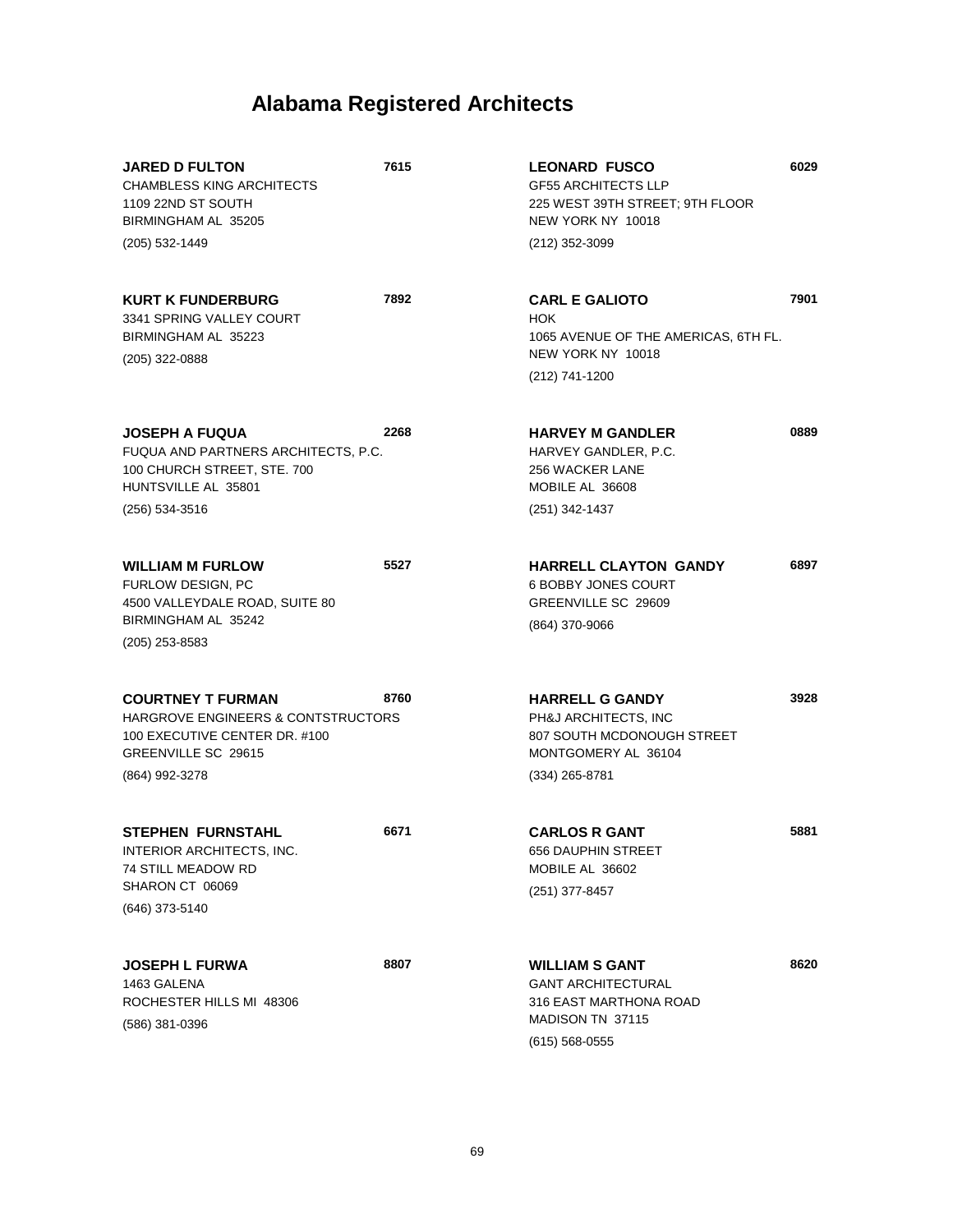| <b>JEFFREY W GANTHNER</b><br><b>BURNS &amp; MCDONNELL</b><br><b>1450 VANCE CIRCLE</b><br>CHESAPEAKE VA 23320<br>(757) 289-5618         | 7307 | <b>RICHARD G GARDNER</b><br><b>HBG DESIGN ARCHITECTS, PC</b><br>40 SOUTH MAIN STREET, SUITE 2300<br>MEMPHIS TN 38103<br>(901) 525-2557                             | 7137 |
|----------------------------------------------------------------------------------------------------------------------------------------|------|--------------------------------------------------------------------------------------------------------------------------------------------------------------------|------|
| <b>EDMUND G GARBEE</b><br><b>GARBEE ARCHITECTURE, PLLC</b><br>633 CHESTNUT STREET, SUITE 600<br>CHATTANOOGA TN 37450<br>(423) 364-2830 | 8761 | <b>ELLEN GARLAND</b><br>SILVER STUDIO ARCHITECTS, LLC<br>190 OTTLEY DRIVE NE, SUITE J<br>ATLANTA GA 30319<br>(513) 703-3098                                        | 8152 |
| <b>ANTHONY J GARCIA</b><br>WATERSHED, LLC<br>302 MAGNOLIA AVENUE<br>FAIRHOPE AL 36532<br>$(919) 800 - 7686$                            | 8902 | <b>ALLAN V GARNER</b><br>3826 US HIGHWAY 29 NORTH<br>OPELIKA AL 36804<br>$(334)$ 332-6666                                                                          | 3963 |
| <b>PHILIP GARCIA</b><br>BARGE DESIGN SOLUTIONS INC.<br>5108 SAINT IVES DR.<br>MURFREESBORO TN 37128<br>(248) 220-2808                  | 7075 | <b>ROBERT H GARRIS</b><br><b>JMR+H ARCHITECTURE. PC</b><br>445 DEXTER AVENUE; SUITE 5050<br>MONTGOMERY AL 36104<br>(334) 420-5672                                  | 8621 |
| RAFAEL A GARCIA<br>3824 HIGH SHOALS DRIVE<br>PEACHTREE CORNERS GA 30092<br>(770) 329-5043                                              | 7618 | <b>AUBREY GARRISON</b><br>LIVE DESIGN GROUP PC<br>3117 2ND AVENUE SOUTH<br>BIRMINGHAM AL 35233<br>(205) 870-3090                                                   | 1079 |
| <b>DANIEL L GARDNER</b><br>GARDNER ARCHITECTS, INC.<br>1759 DEO DARA DRIVE<br>HOOVER AL 35226<br>(205) 514-0262                        | 4644 | <b>ROY G GARRISON</b><br>SMALLWOOD, REYNOLDS, STEWART,<br>STEWART & ASSOC., INC.<br>3495 PIEDMONT RD. NE, BLDG. 10, STE. 700<br>ATLANTA GA 30305<br>(404) 233-5453 | 5992 |
| <b>DAVID B GARDNER</b><br><b>GARDNER ARCHITECTS, LLC</b><br>1901 CAHABA ROAD<br>BIRMINGHAM AL 35223<br>(205) 871-7188                  | 3637 | <b>PAUL K GARTELMANN</b><br><b>EBI CONSULTING</b><br><b>5 BAYLOR DRIVE</b><br>SMITHTOWN NY 11787<br>(631) 235-9414                                                 | 8067 |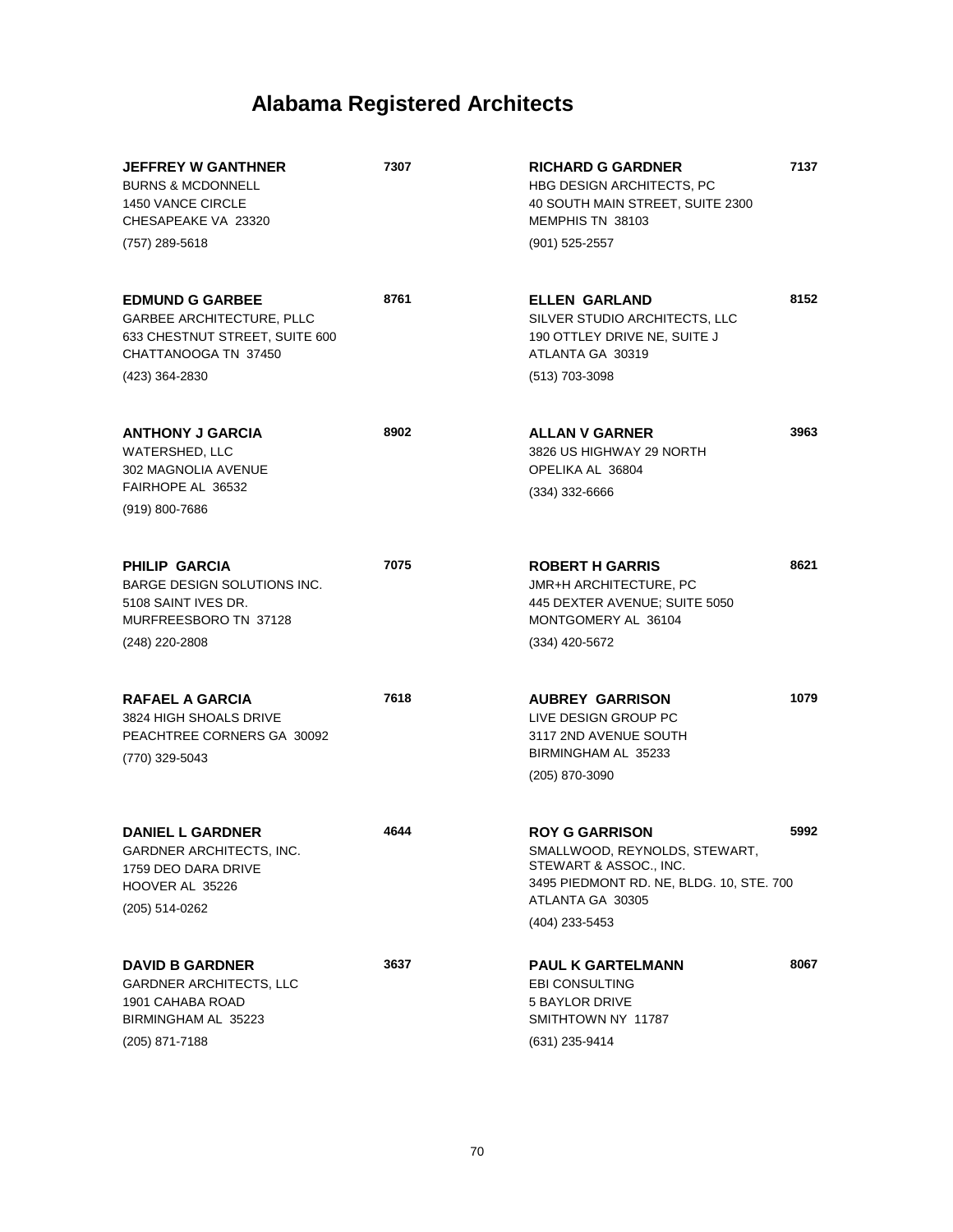| <b>LESLIE GARTNER</b><br><b>WSP</b><br>3340 PEACHTREE STREET<br>ATLANTA GA 30326<br>(404) 815-4152                                                | 5509 | <b>ROBERT J GEHR</b><br>LARSON DESIGN GROUP, INC.<br>1000 COMMERCE PARK DRIVE, SUITE 201<br>WILLIAMSPORT PA 17701<br>(570) 323-6603 | 5750 |
|---------------------------------------------------------------------------------------------------------------------------------------------------|------|-------------------------------------------------------------------------------------------------------------------------------------|------|
| <b>ROMAN B GARY</b><br><b>COHEN CARNAGGIO REYNOLDS</b><br><b>ARCHITECTURE</b><br>2920 FIRST AVENUE SOUTH<br>BIRMINGHAM AL 35233<br>(205) 324-8864 | 5436 | <b>JOSEPH A GEOGHEGAN</b><br>ROBERT G. LYON & ASSOCIATES<br>5100 N RIVER RD., STE.125<br>SCHILLER PARK IL 60176<br>(847) 916-2707   | 5824 |
| <b>M. BRADLEY GASKINS</b><br>THE MCINTOSH GROUP, LLC<br>1850 S. BOULDER AVENUE<br><b>TULSA OK 74119</b><br>$(918) 585 - 8555$                     | 7419 | <b>JEFFREY P GERBER</b><br>PGAL, INC.<br><b>14 ESTANCIA PLACE</b><br>THE WOODLANDS TX 77389<br>(281) 831-8927                       | 5094 |
| <b>OTIS L GATLIN</b><br><b>OTK ARCHITECTURE</b><br>20301 HADLEY RD.<br>FOLEY AL 36535<br>(251) 424-5946                                           | 3066 | <b>F. ANDREW GERDES</b><br><b>GERDES, HENRICHSON ARCHITECTS</b><br>14901 QUORUM DR., STE. 300<br>DALLAS TX 75254<br>(972) 239-8884  | 5274 |
| <b>TIMOTHY L GAUS</b><br>TIMOTHY GAUS, AIA, LLC<br>151 SPANISH OAK LN<br>APOPKA FL 32703<br>(407) 862-5141                                        | 5963 | <b>BENJAMIN M GERMANY</b><br>SGN+A, INC.<br>1707 NORTH SPRINGS DR.<br>ATLANTA GA 30338<br>(770) 391-0451                            | 6594 |
| <b>JEFFREY D GEARS</b><br>3411 AQUILA LN S<br>ST LOUIS PARK NM 55426<br>(952) 270-2482                                                            | 8840 | <b>THOMAS E GERSTER</b><br><b>DLR GROUP</b><br>520 NICOLLET MALL SUITE 200<br>MINNEAPOLIS MN 55402<br>(612) 977-3500                | 5738 |
| <b>FREDERICK D GEHEBER</b><br>GLA-ATL, LLC<br>4553 MT. PARAN PKWY.<br>ATLANTA GA 30327<br>(404) 355-4373                                          | 4186 | <b>JOSEPH M GHOBRIAL</b><br><b>ORIGINATION DESIGN</b><br>3225 SHALLOWFORD ROAD, SUITE 920<br>MARIETTA GA 30062<br>(404) 542-0838    | 8756 |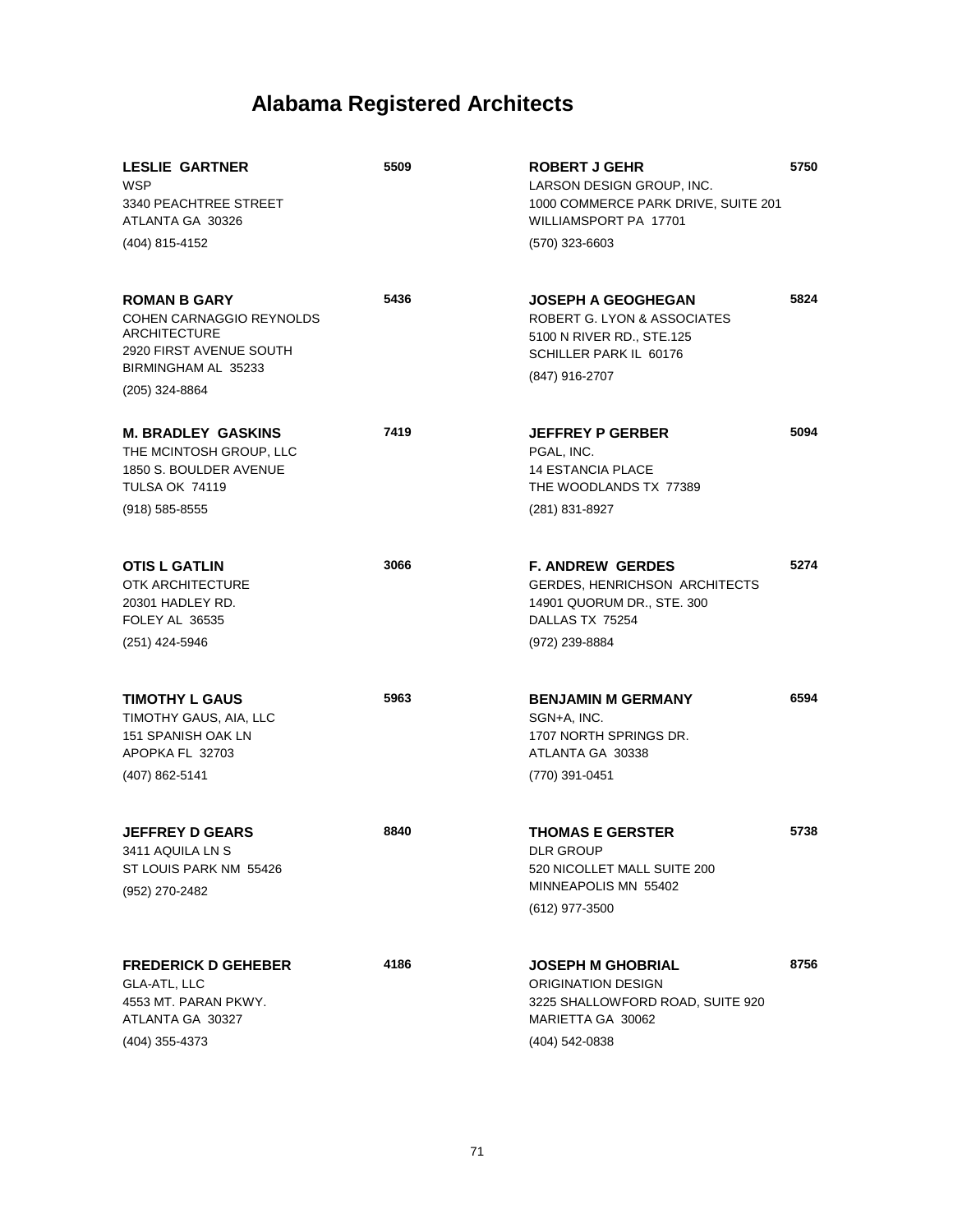| <b>SPIRO P GIANNIOTIS</b><br>ALPHATEC, PC<br>1525 18TH STREET NW<br>WASHINGTON DC 20036<br>(202) 797-5000                                                   | 8651 | <b>JESTIN GIECK</b><br><b>G SQUARED DESIGN</b><br>10920 WEST ALAMEDA AVE, SUITE 100<br>LAKEWOOD CO 80226<br>(720) 502-4156                   | 7969 |
|-------------------------------------------------------------------------------------------------------------------------------------------------------------|------|----------------------------------------------------------------------------------------------------------------------------------------------|------|
| <b>CHRISTOPHER A GIATTINA</b><br><b>GIATTINA AYCOCK ARCHITECTURE STUDIO</b><br>INC.<br>2625 5TH AVENUE NORTH, BLDG C<br>BESSEMER AL 35020<br>(205) 933-9060 | 3948 | <b>CHRISTOPHER W GIFFIN</b><br>WISS, JANNEY, ELSTNER ASSOCIATES, INC.<br>2055 SUGARLOAF CIRCLE; STE 250<br>DULUTH GA 30097<br>(678) 714-1031 | 8556 |
| <b>TIMOTHY P GIBBONS</b><br>ESI ARCHITECTURAL & ENGINEERING<br>SERVICES, INC.<br>950 WALNUT RIDGE DRIVE<br>HARTLAND WI 53029<br>(262) 369-3535              | 5207 | NICOLA GIGANTE<br>RS&H ARCHITECTS & ENGINEERS<br>4643 SHANNOCK DRIVE<br>MERRITT ISLAND FL 32953<br>$(321) 508 - 4543$                        | 6920 |
| <b>JOHN P GIBSON</b><br><b>BARNES GIBSON PARTNERS, ARCHITECTS</b><br>LLC<br>1365 WARREN WILLIAMS ROAD<br>COLUMBUS GA 31901<br>(706) 653-8142                | 5208 | <b>AMY GILBERTSON</b><br><b>TRIVERS ASSOCIATES</b><br>100 N. BROADWAY SUITE 1800<br>ST. LOUIS MO 63102<br>$(314)$ 446-5028                   | 8828 |
| <b>T. MICHAEL GIBSON</b><br>CREATURE ARCHITECTURE, LLC<br>2212 1ST AVENUE SOUTH<br>BIRMINGHAM AL 35233<br>(205) 789-1518                                    | 6673 | <b>BRIAN S GILL</b><br><b>TDG ARCHITECTS</b><br>79 OAKLAND AVE.<br>PONTIAC MI 48342<br>(248) 762-2499                                        | 8743 |
| TIMOTHY A GIBSON<br>THE GEO GROUP, INC<br>4955 TECHNOLOGY WAY<br>BOCA RATON FL 33431<br>(407) 334-9400                                                      | 8370 | <b>MELVIN GILL</b><br>MELVIN GILL ARCHITECTS<br>1821 ED TEMPLE BLVD.<br>NASHVILLE TN 37208<br>(615) 242-4455                                 | 4500 |
| <b>SHANNON B GIBSON-</b><br><b>FULENWIDER</b><br>NASA FACILITIES ENGINEERING OFFICE<br>400 WELL ST NE 1872<br>DECATUR AL 35601<br>(256) 466-6855            | 7107 | A. DALE GILLILAND<br>GILLILAND AND ASSOCIATES, INC.<br>350 PENDLETON ST.<br>ROCK HILL SC 29730<br>(864) 655-5152                             | 5520 |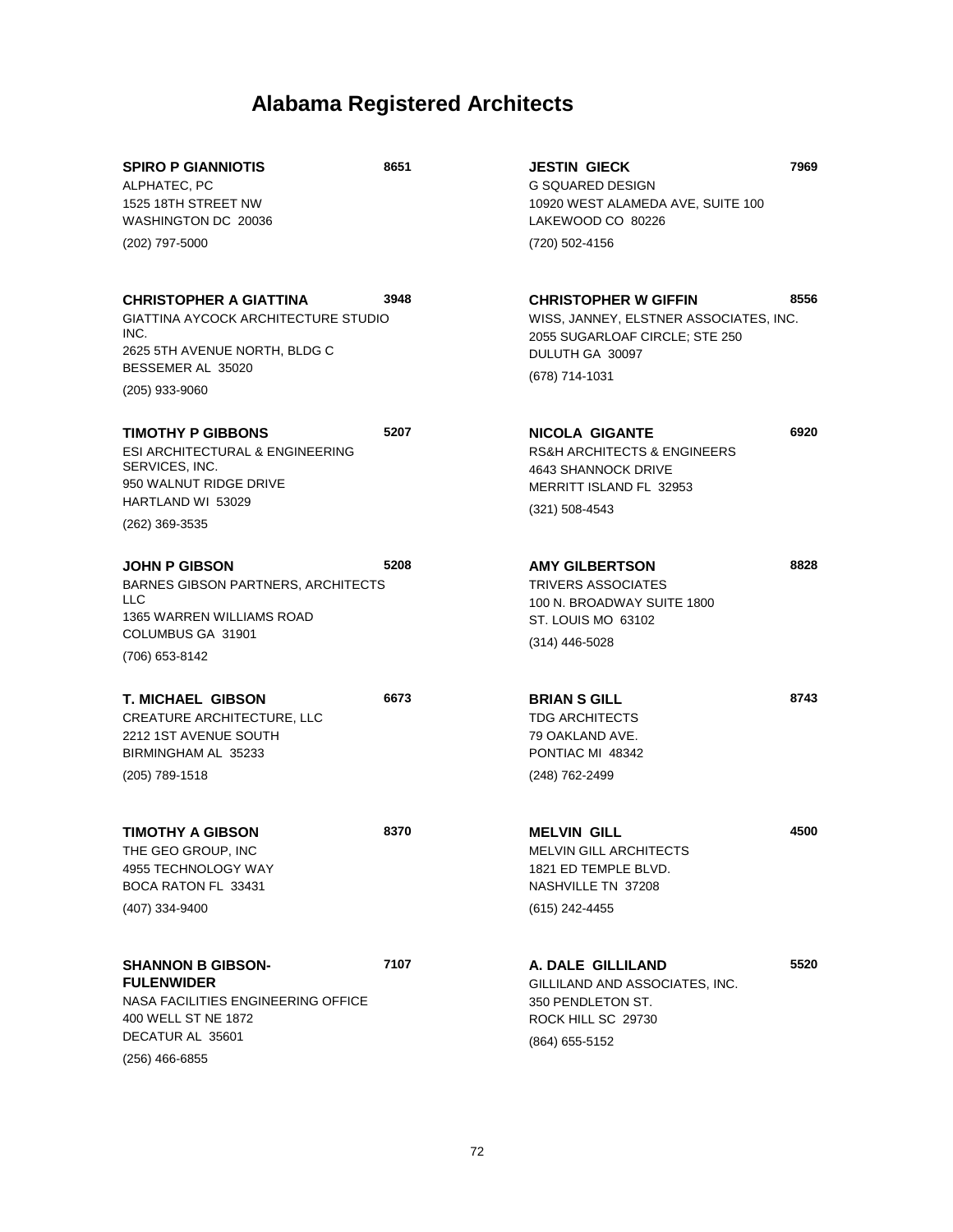| <b>DWIGHT N GILLILAND</b><br>ARCHITECTURE BY DESIGN, LTD.<br>5622 MAYBERRY SQUARE SOUTH<br>SYLVANIA OH 43560<br>(419) 824-3311 | 4775 | <b>DAVID R GLOVER</b><br>ARTIFEX DESIGN STUDIO<br>278 GEREMMA DR<br>BALLWIN MO 63011<br>(314) 922-3522                        | 5033 |
|--------------------------------------------------------------------------------------------------------------------------------|------|-------------------------------------------------------------------------------------------------------------------------------|------|
| <b>MICHAEL GILROY</b><br><b>GILROY ARCHITECTS</b><br>460 NIMHAM ROAD<br>CARMEL NY 10512<br>(914) 450-4628                      | 8077 | <b>SUSAN F GLOVER</b><br>GLOVER DESIGN GROUP, LLC<br>615 OXMOOR ROAD<br>BIRMINGHAM AL 35209<br>(256) 656-8424                 | 3183 |
| <b>KEVIN J GLADE</b><br><b>HDP</b><br>1652 CRUMBLEY ROAD<br>MCDONOUGH GA 30252<br>(404) 323-1482                               | 7757 | <b>PETER L GLUCK</b><br>GLUCK+<br>423 WEST 127TH ST.; 6TH FLOOR<br>NEW YORK NY 10027<br>(212) 690-4950                        | 7866 |
| <b>PAUL M GLADYSZ</b><br><b>BDA ARCHITECTURE, PC</b><br>901 LAMBERTON PLACE NE<br>ALBUQUERQUE NM 87107<br>$(550)$ 858-0180     | 8622 | <b>ROBERT G GLUECK</b><br>R GARY GLUECK, ARCHITECT<br>P.O. BOX 939<br>NASHVILLE NC 27856<br>$(252)$ 459-5900                  | 2308 |
| <b>JONATHAN B GLANCE</b><br><b>LGA PARTNERS, LP</b><br>1425 FORBES AVE., SUITE 400<br>PITTSBURGH PA 15219<br>(412) 337-3727    | 8476 | <b>JASON D GNICH</b><br>GNICH ARCHITECTURE STUDIO, LLC<br>1001 SE SANDY BLVD, STE. 100<br>PORTLAND OR 97214<br>(508) 680-5737 | 7278 |
| <b>WILLIAM R GLASS</b><br><b>CGL COMPANIES, LLC</b><br>8705 SW FLUTTO WAY<br>PORT SAINT LUCIE FL 34987<br>(509) 953-2587       | 7945 | <b>BRIAN P GOBELL</b><br>HORD COPLAN MACHT, INC.<br>700 E. PRATT ST., SUITE 1200<br>BALTIMORE MD 21202<br>(443) 451-2311      | 8033 |
| <b>THAD M GLEASON</b><br>GLEASON ARCHITECTS, P.C.<br>769 HEARTLAND DRIVE, UNIT A<br>SUGAR GROVE IL 60554<br>(630) 247-0187     | 8758 | <b>ROGER T GODWIN</b><br>ROGER GODWIN AIA<br>3062 FERMANAGH DRIVE<br>TALLAHASSEE FL 32309<br>(850) 200-2834                   | 2657 |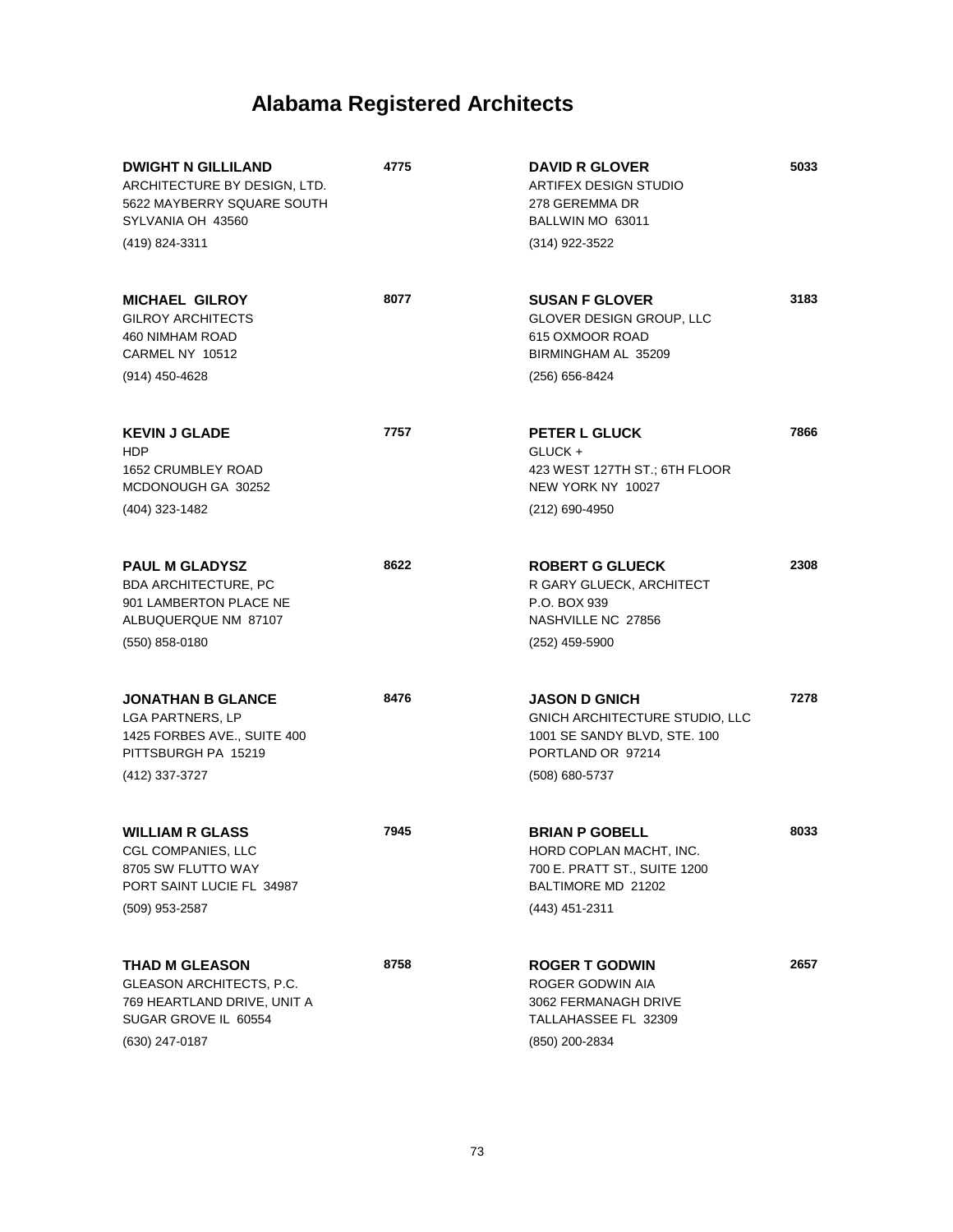| <b>SARAH G GODWIN</b><br>230 RIVERSIDE DRIVE; APT. 12M<br>NEW YORK NY 10025<br>(334) 467-9746                                                | 8623 | <b>JESSE S GOLDMAN</b><br>CSHQA, INC.<br>200 WEST BROAD STREET<br><b>BOISE ID 83702</b><br>$(303)$ 962-9164                             | 8843 |
|----------------------------------------------------------------------------------------------------------------------------------------------|------|-----------------------------------------------------------------------------------------------------------------------------------------|------|
| <b>JANICE W GOGGANS</b><br>TRO JB<br>11304 CARROLLWOOD DRIVE<br><b>TAMPA FL 33618</b><br>(813) 936-9665                                      | 3355 | <b>MARC E GOLDMON</b><br>MATHENY GOLDMON ARCHITECTURE +<br><b>INTERIORS</b><br>108 WOODSON ST.<br>HUNTSVILLE AL 35801<br>(256) 527-3700 | 5279 |
| <b>FREDERICK J GOGLIA</b><br>ARCVISION, INC.<br>1950 CRAIG RD, SUITE 300<br>ST. LOUIS MO 63146<br>$(314)$ 415-2400                           | 5482 | <b>ROGER N GOLDSTEIN</b><br>GOODY CLANCY & ASSOCIATES, INC.<br>420 BOYLSTON ST.<br>BOSTON MA 02116<br>(617) 262-2760                    | 5793 |
| <b>KEVIN C GOINS</b><br><b>KCG ARCHITECTURE</b><br>332 AZALEA DRIVE<br>PANAMA CITY BEACH FL 32413<br>$(615)$ 415-0812                        | 6488 | <b>GLENN GOLSON</b><br>DAVID LANE BEAIRD & ASSOCIATES, INC.<br>105 COMMERCIAL PARKWAY<br>WEST MONROE LA 71292<br>$(318)$ 388-3227       | 5441 |
| <b>STEPHEN R GOLDADE</b><br>ICON ARCHITECTURAL GROUP, LLC<br>4000 GARDEN VIEW DR., STE. 101<br><b>GRAND FORKS ND 58201</b><br>(701) 866-6962 | 6206 | <b>JOSE GONZALEZ</b><br><b>JOSE GONZALEZ, ARCHITECT</b><br>415 NE114TH STREET<br>MIAMI-DADE FL 33161<br>$(305)$ 205-2008                | 8343 |
| <b>LAWRENCE T GOLDBERG</b><br>THE GOLDBERG GROUP - ARCHITECTS, PC<br>520 FRANCIS STREET; SUITE 200C<br>ST. JOSEPH MO 64501<br>(816) 233-9300 | 5461 | <b>CHRISTOPHER L GOODE</b><br>GOODE VAN SLYKE ARCHITECTURE, LLC<br>409 JOHN WESLEY DOBBS AVE.<br>ATLANTA GA 30312<br>(404) 523-5525     | 6728 |
| <b>ARNE F GOLDMAN</b><br>MAROUS BROTHERS CONSTRUCTION, INC.<br>36933 VINE STREET<br>WILLOUGHBY OH 44094<br>(216) 570-7584                    | 6138 | <b>STEPHEN F GOODIN</b><br><b>GOODIN &amp; ASSOCIATES</b><br>2234 SIDNEY DRIVE<br>GAINESVILLE GA 30506<br>(404) 388-9441                | 2409 |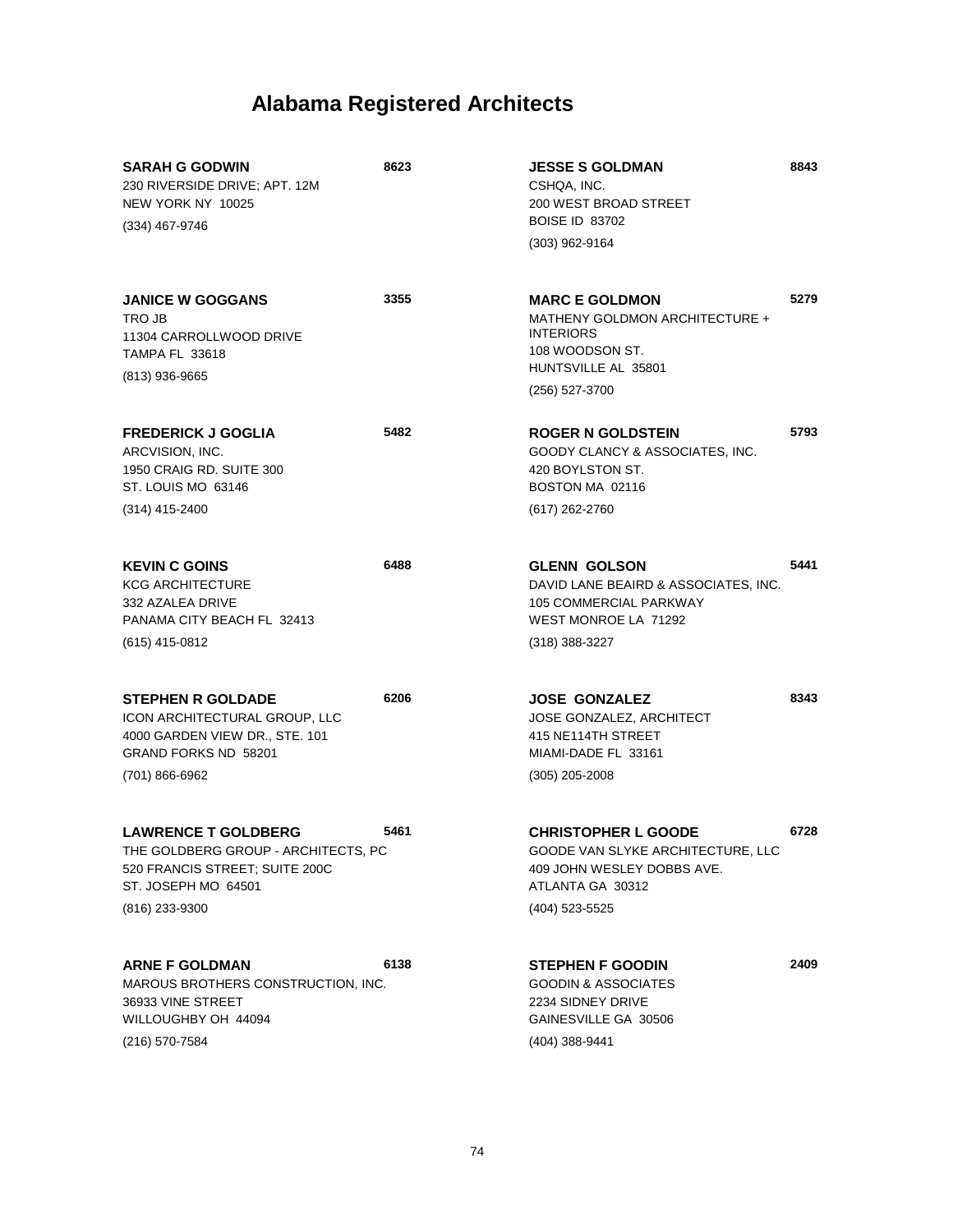| <b>CHARLES L GOODMAN</b><br><b>BRINKLEY SARGENT WIGINTON ARCHITECTS</b><br>5000 QUORUM DRIVE, SUITE 600<br>DALLAS TX 75254          | 6389 | <b>RICHARD N GORDON</b><br><b>INTERWORK ARCHITECTS INC.</b><br>1717 DEERFIELD RD. SUITE 320<br>DEERFIELD IL 60015                    | 8107 |
|-------------------------------------------------------------------------------------------------------------------------------------|------|--------------------------------------------------------------------------------------------------------------------------------------|------|
| (972) 960-9970                                                                                                                      |      | (847) 509-4070                                                                                                                       |      |
| <b>GARRETT A GOODMAN</b><br>BL HARBERT INTERNATIONAL<br>820 SHADES CREEK PARKWAY<br>BIRMINGHAM AL 35209                             | 6493 | <b>CHARLES E GORE</b><br>MIKE FORD BUILDERS, LLC<br>554 FRANKLIN RD, STE 300<br>FRANKLIN TN 37069                                    | 8810 |
| (205) 802-2815                                                                                                                      |      | (615) 310-0404                                                                                                                       |      |
| <b>THOMAS L GOODSON</b><br>ASSET RESOLUTION MANAGEMENT, INC.<br>141 BARCELONA AVE. N<br>SANTA ROSA BEACH FL 32459<br>(850) 982-7104 | 6280 | <b>KEVIN C GORE</b><br>KEVIN C. GORE, AIA, ARCHITECT<br>21 GRAND AVENUE, #106<br>PALISADES PARK NJ 07650<br>(201) 313-4860           | 6402 |
|                                                                                                                                     |      |                                                                                                                                      |      |
| <b>GRAHAM W GOODYEAR</b><br><b>GW ARCHITECTURE, LLC</b><br>1602 PINHOOK ROAD, SUITE #209<br>LAFAYETTE LA 70508                      | 8787 | <b>VINICIUS GORGATI</b><br>SASAKI ASSOCIATES<br><b>64 PLEASANT STREET</b><br>WATERTOWN MA 02472                                      | 6850 |
| $(337)$ 212-6913                                                                                                                    |      | (617) 923-7110                                                                                                                       |      |
| <b>LAWRENCE W GOOSS</b><br>GOOSS + ASSOCIATES<br>3704 MEADOW RUN CT.<br>GLEN ALLEN VA 23060<br>(804) 356-2273                       | 6873 | <b>ANDREW M GOSSELIN</b><br><b>GOSSELIN ARCHITECTURE</b><br>288 W MAIN STREET, SUITE 1<br>DOTHAN AL 36301<br>(334) 699-6336          | 6523 |
|                                                                                                                                     |      |                                                                                                                                      |      |
| <b>FRANK A GOPPOLD</b><br>GC ARCHITECTS, PLLC<br>1111 METROPOLITAN AVENUE<br>CHARLOTTE NC 28204                                     | 8735 | <b>WILLIAM A GOSSETT</b><br><b>HODGE ENGINEERING</b><br>2232 QUAIL HOLLOW RD.<br>KNOXVILLE TN 37921                                  | 8400 |
| (704) 906-0052                                                                                                                      |      | (865) 337-7811                                                                                                                       |      |
| <b>KEVIN D GORDON</b><br>TVS ALABAMA, INC.<br>1230 PEACHTREE ST. NE, SUITE 2700<br>ATLANTA GA 30309<br>(404) 578-7034               | 8226 | <b>MICHAEL R GOSWICK</b><br><b>TURNERBATSON ARCHITECTS</b><br>1950 STONEGATE DR., SUITE 200<br>BIRMINGHAM AL 35242<br>(205) 403-6201 | 6879 |
|                                                                                                                                     |      |                                                                                                                                      |      |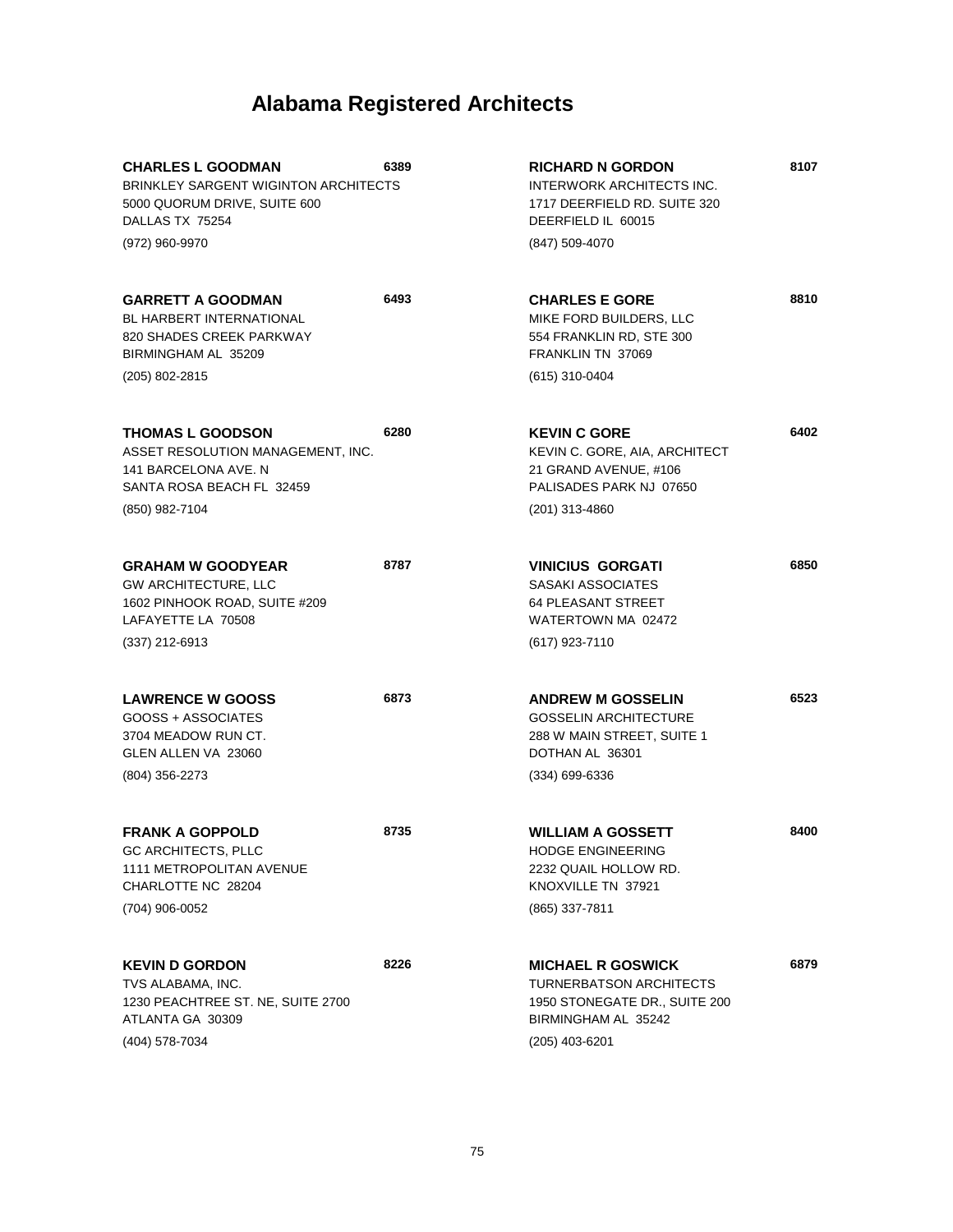| <b>JEFFREY S GOTASKIE</b><br>XCELERATED CONCEPTS, LLC<br>325 MILL ST., SUITE 101<br>DANVILLE PA 17821<br>(215) 435-1921        | 8331 | J. ALAN GRANT<br>661 SUNNYBROOK ROAD, SUITE 140<br>RIDGELAND MS 39157<br>$(601)$ 939-7717                                           | 7841 |
|--------------------------------------------------------------------------------------------------------------------------------|------|-------------------------------------------------------------------------------------------------------------------------------------|------|
| <b>JACOBUS J GOUWS</b><br>JACOBUS J. GOUWS, ARCHITECT<br>3150 HARTRIDGE DR.<br>JOHNS CREEK GA 30022<br>(770) 446-9606          | 6954 | <b>CHARLES A GRAY</b><br>MANN PARSONS GRAY ARCHITECTS, INC.<br>3660 EMBASSY PARKWAY<br>FAIRLAWN OH 44333<br>$(330)$ 666-5770        | 8664 |
| <b>MICHAEL E GOVE</b><br>FUGLEBERG KOCH, LLC<br>2555 TEMPLE TRAIL<br>WINTER PARK FL 32789<br>(407) 342-3895                    | 8234 | <b>FRANKLIN N GRAY</b><br>GRAY ARCHITECTS & ENGINEERS, P.S.C., P.C.<br>10 QUALITY STREET<br>LEXINGTON KY 40507<br>(859) 281-9205    | 3785 |
| <b>MELISSA GRAFTAAS</b><br>ARCHITECTURE ADVANTAGE, LLC<br>2715 PIEDMONT AVENUE<br>DULUTH MN 55811<br>$(218) 591 - 1619$        | 8710 | <b>GEORGE W GRAY</b><br><b>GWG3 ARCHITECTURE, PLLC</b><br>600 MAIN ST., SUITE 300<br>NORTH LITTLE ROCK AR 72114<br>$(501)$ 351-1055 | 8490 |
| <b>DUSTIN J GRAHAM</b><br>CORE ARCHITECTS, INC.<br>1800 S. OSAGE SPRINGS DR., STE. 100<br>ROGERS AR 72758<br>(479) 530-5529    | 8157 | <b>NEIL T GRAY</b><br><b>JDAVIS ARCHITECTS, PLLC</b><br>510 SOUTH WILMINGTON STREET<br>RALEIGH NC 27601<br>$(919)$ 835-1500         | 7732 |
| <b>TERENCE M GRAHAM</b><br>HOK.<br>133 PEACHTREE ST. NE, SUITE 4800<br>ATLANTA GA 30303<br>(404) 539-7264                      | 8604 | <b>ROBERT L GRAY</b><br>ROBERT GRAY ARCHITECT<br><b>1425 JACKSON STREET</b><br>CORINTH MS 38834<br>$(662)$ 286-5668                 | 8838 |
| <b>GRANT T GRAMSTAD</b><br>PARADIGM ARCHITECTURE<br>5184 CALDWELL MILL RD, STE 204351<br>BIRMINGHAM AL 35244<br>(205) 908-0289 | 4897 | <b>ROBERT W GRAY</b><br>GOODWYN, MILLS & CAWOOD<br>355 STONE BROOK CIRCLE<br>BIRMINGHAM AL 35226<br>$(205)$ 908-6980                | 2407 |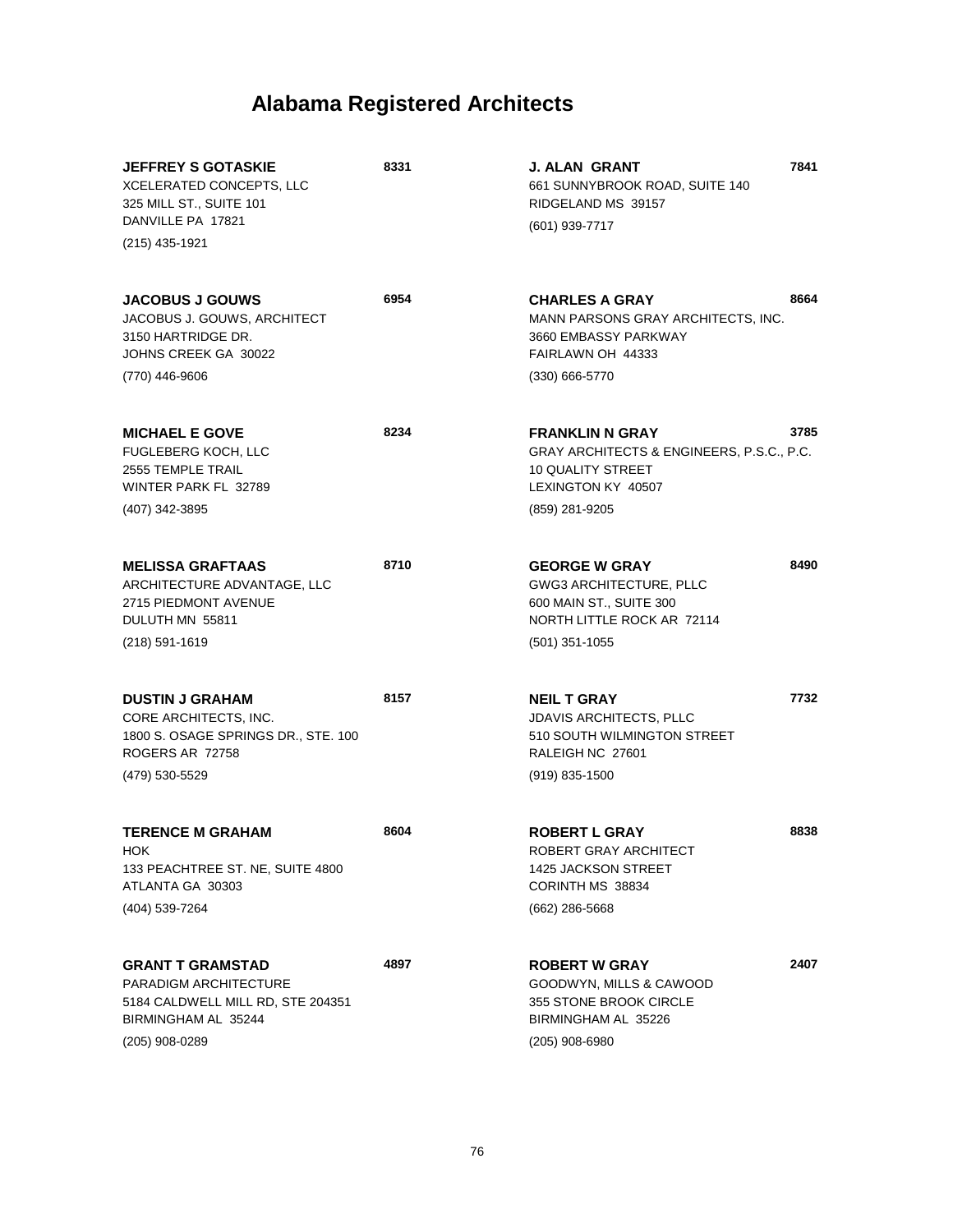| <b>ANDREW J GRAYDON</b><br>A. GRAYDON ARCHITECTURE, LLC<br>P.O. BOX 1847<br>MONTGOMERY AL 36102<br>(850) 206-2103                     | 8050 | <b>JAMES R GRESHAM</b><br>GRESHAM & BEGGS ARCHITECTS, P.A.<br>415 N. MCKINLEY ST., SUITE 160<br>LITTLE ROCK AR 72205<br>$(501)$ 663-6677            | 6296 |
|---------------------------------------------------------------------------------------------------------------------------------------|------|-----------------------------------------------------------------------------------------------------------------------------------------------------|------|
| <b>JOSEPH GRECO</b><br>PARADIGM DESIGN, P.C.<br>415 LEONARD ST NW SUITE 200<br><b>GRAND RAPIDS MI 49504</b><br>(616) 785-5656         | 5869 | <b>PAUL L GRESHAM</b><br>JEFFERSON BROWNE GRESHAM<br>ARCHITECTS, INC<br>150 HUDDLESTON RD., SUITE 1000<br>PEACHTREE CITY GA 30269<br>(404) 985-4407 | 7614 |
| <b>PAUL T GRECO</b><br>DRURY DEVELOPMENT CORPORATION<br>13075 MANCHESTER RD SUITE 200<br>ST LOUIS MO 63026<br>$(314)$ 369-6704        | 7696 | <b>DAVID B GREUSEL</b><br>CONVERGENCE DESIGN LLC<br>1600 GENESSEE ST, STE 620<br>KANSAS CITY MO 64102<br>(816) 255-2123                             | 6862 |
| <b>FREDRICK J GREEN</b><br>PAUL I. CRIPE, INC.<br>9339 PRIORITY WAY WEST DRIVE SUITE 100<br>INDIANAPOLIS IN 46240<br>$(317)$ 418-3276 | 7383 | <b>JEFFREY K GRIFFIN</b><br>JEFFREY K GRIFFIN, ARCHITECT<br>855 WILLIAM STREET<br>MADISON GA 30650<br>(404) 310-8827                                | 4977 |
| <b>ANDREW C GREENE</b><br><b>413 HIGHPOINT TERRACE</b><br>BRENTWOOD TN 37027<br>(865) 765-6689                                        | 8351 | <b>LEWIS D GRIFFIN</b><br><b>GRIFFIN ARCHITECTURE</b><br>313 GARDEN LANE<br>PETAL MS 39465<br>(601) 606-5040                                        | 8488 |
| <b>JUSTIN M GREENLEAF</b><br>GREENLEAF LAWSON ARCHITECTS, APAC<br>404 EAST GIBSON ST, STE 1<br>COVINGTON LA 70433<br>(985) 778-2080   | 7848 | <b>MCLANE A GRIFFIN</b><br>CTSM ARCHITECTS, INC.<br>THREE RIVERCHASE OFFICE PLAZA, STE. 124<br>HOOVER AL 35244<br>(205) 443-3788                    | 6670 |
| <b>WILLIAM L GREGORY</b><br>253 GARFIELD PLACE #17<br>BROOKLYN NY 11215<br>(334) 798-9812                                             | 8219 | <b>JAMES E GRIFFITH</b><br>OLD SCHOOL COLLABORATIVE, LLC<br>POST OFFICE BOX 59483<br>BIRMINGHAM AL 35259<br>(205) 999-1013                          | 2631 |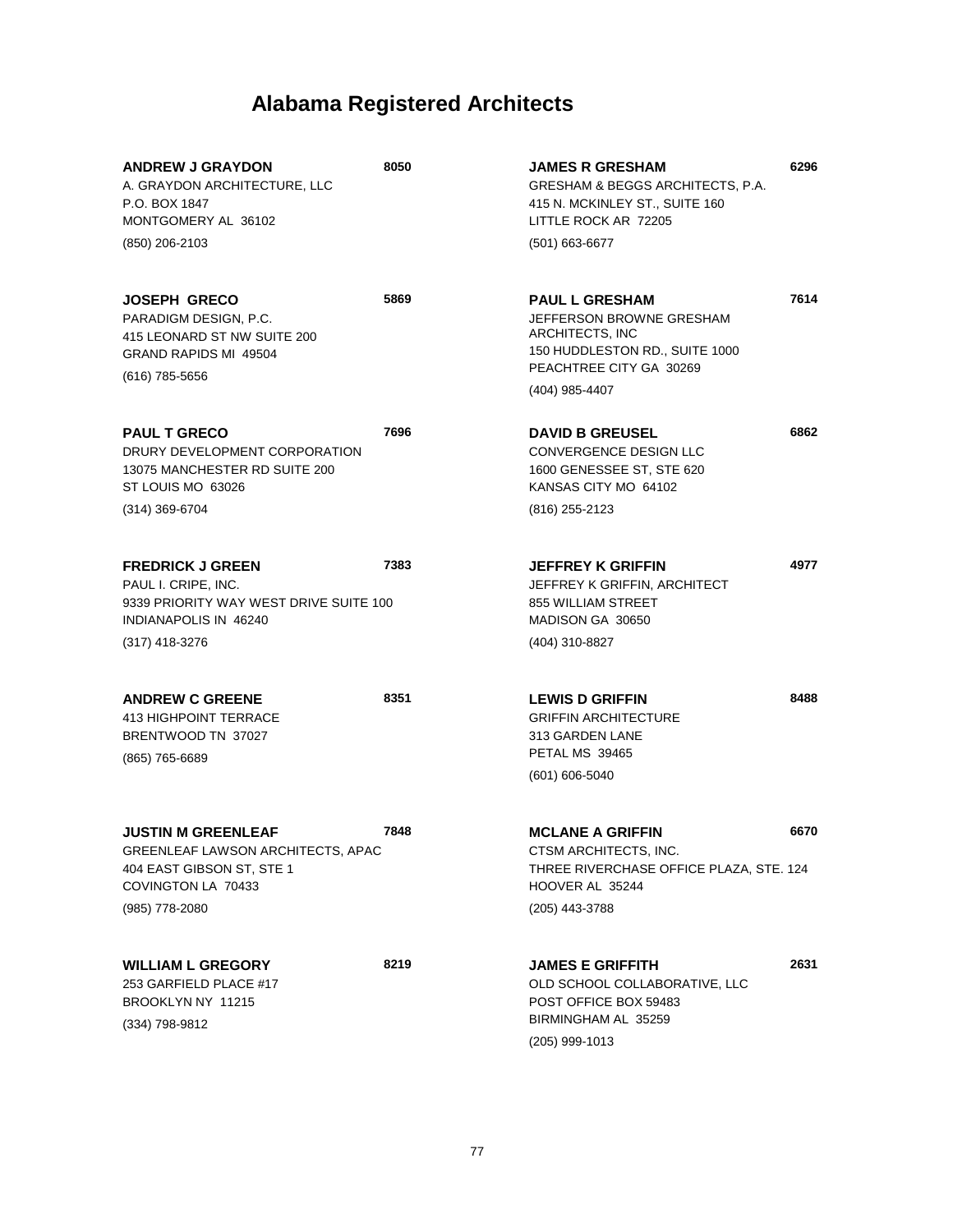| <b>MATTHEW G GRIFFITH</b><br>BARGE DESIGN SOLUTIONS, INC.<br>615 3RD AVE S; STE 700<br>NASHVILLE TN 37210                           | 8235 | <b>KENNETH A GRUSKIN</b><br><b>GRUSKIN ARCHITECTURE + DESIGN, P.C.</b><br><b>294 MORRIS AVENUE</b><br>SPRINGFIELD NJ 07081                               | 5421 |
|-------------------------------------------------------------------------------------------------------------------------------------|------|----------------------------------------------------------------------------------------------------------------------------------------------------------|------|
| (615) 400-2320                                                                                                                      |      | (973) 376-4411                                                                                                                                           |      |
| <b>SCOTT J GRIFFITH</b><br>SCOTT GRIFFITH, ARCHITECT<br>2629 PECKHAM STREET<br>HOUSTON TX 77098<br>(832) 567-0792                   | 8034 | <b>HERBERT K GUENTHER</b><br>T. Y. LIN INTERNATIONAL ENGINEER. &<br>ARCHITECTURE, PC<br>77 BROADWAY ST., SUITE 208<br>BUFFALO NY 14203<br>(716) 572-2754 | 8367 |
| <b>JAMES C GRIFFO</b><br>2503 SHADES CREST ROAD<br>BIRMINGHAM AL 35216<br>(205) 937-5391                                            | 3439 | <b>BRAD GUERIN</b><br>FUSION ARCHITECTURE, APC<br>3488 BRENTWOOD DR., SUITE 101<br>BATON ROUGE LA 70809<br>(225) 413-2268                                | 6259 |
|                                                                                                                                     |      |                                                                                                                                                          |      |
| <b>JAMES E GRIMES</b><br><b>GRIMES ARCHITECTS</b><br>905 21ST AVENUE<br>TUSCALOOSA AL 35401                                         | 1803 | <b>GREG M GUERIN</b><br><b>EAST STAR DESIGN</b><br>PO BOX 53<br>FORNEY TX 75126                                                                          | 8836 |
| (205) 758-2800                                                                                                                      |      | (972) 200-7340                                                                                                                                           |      |
| <b>WENDY GROSS</b><br>BRAGANZA ASSOCIATES ARCHITECTS, PC<br>2029 PEABODY AVE., 2ND FLOOR<br>MEMPHIS TN 38104<br>$(901)$ 458-7600    | 6624 | <b>W. TAYLOR GUILD</b><br>ELEY GUILD HARDY ARCHITECTS, PA<br>1091 TOMMY MUNRO DRIVE<br>BILOXI MS 39532<br>(228) 594-2323                                 | 6798 |
| <b>MICHAEL R GRUETZMACHER</b><br>JACOBS<br>2985 LAKESIDE DR<br>HIGHLAND VILLAGE TX 75077<br>(469) 231-9174                          | 6390 | <b>ARLENE M GULBENKIAN-</b><br><b>EDJOURIAN</b><br>911 PALM DRIVE<br>GLENDALE CA 91202<br>(818) 681-0777                                                 | 7878 |
| <b>DANIEL M GRUNDHOEFER</b><br>QUINA GRUNDHOEFER ARCHITECTS, P.A.<br>400 WEST ROMANA STREET<br>PENSACOLA FL 32502<br>(850) 433-5575 | 2405 | <b>RAJINDER K GUPTA</b><br>R. K. GUPTA, ARCHITECT<br>4672 BRIDGEWATER ROAD<br>BIRMINGHAM AL 35243<br>$(205)$ 568-9575                                    | 3516 |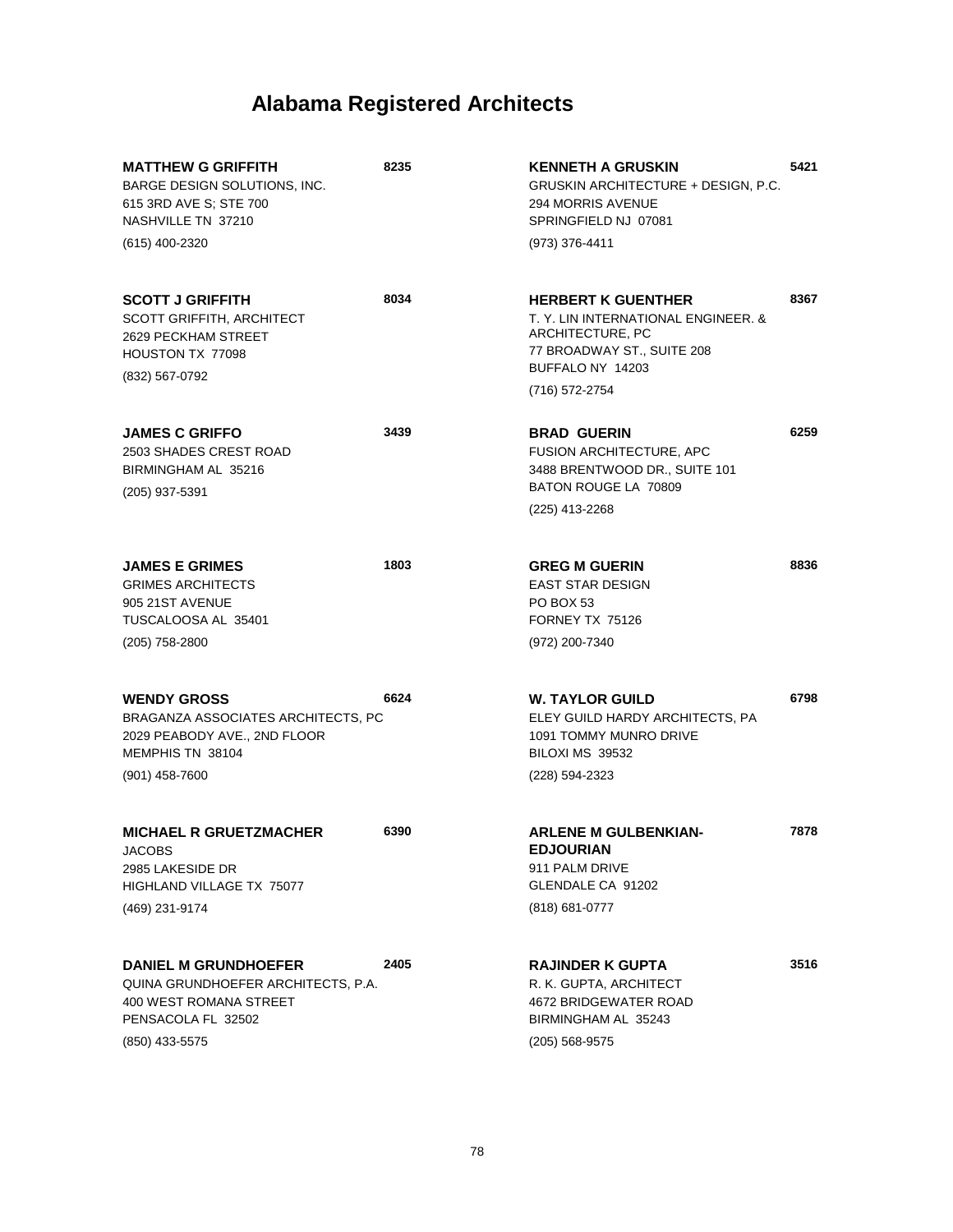| <b>MARK R GUSTETTER</b><br>IMIGIRI ARCHITECTS, INC.<br>140 MARTESIA WAY<br>INDIAN HARBOUR BEACH FL 32937<br>(407) 461-0225                  | 6119 | <b>CRAIG R HACKER</b><br>HARRISON FRENCH & ASSOCIATES, LTD.<br>1705 S. WALTON BLVD., STE. 3<br>BENTONVILLE AR 72712<br>(479) 273-7780 | 8135 |
|---------------------------------------------------------------------------------------------------------------------------------------------|------|---------------------------------------------------------------------------------------------------------------------------------------|------|
| <b>EUGENE R GUSZKOWSKI</b><br>AG ARCHITECTURE, INC.<br>1414 UNDERWOOD AVE., STE. 301<br>WAUWATOSA WI 53213<br>(414) 431-3131                | 7111 | <b>JOHN D HAFNER</b><br>CITIES EDGE ARCHITECTS, LLC<br>1017 EAST HIGHWAY 12<br>WILLMAR MN 56201-3793<br>(612) 817-0231                | 7355 |
| <b>SEAN C GUTH</b><br>LOSE OF TENNESSEE PLLC<br>1731 HOLLY GROVE LOOP<br>LASCASSAS TN 37085<br>$(303)$ 349-0115                             | 8134 | <b>PATRICK J HAGERTY</b><br><b>49 WEST VILLA PLACE</b><br>FORT THOMAS KY 41075-1900<br>(513) 965-7205                                 | 7540 |
| <b>PRESTON D GUTHRIE</b><br><b>FUQUA &amp; PARTNERS ARCHITECTS</b><br>100 CHURCH ST. SW, SUITE 700<br>HUNTSVILLE AL 35801<br>(256) 347-1413 | 7924 | <b>JAMES A HAILEY</b><br>BRR ARCHITECTURE, INC.<br>8131 METCALF AVENUE, SUITE 300<br>OVERLAND PARK KS 66204<br>$(913)$ 262-9095       | 6443 |
| <b>LAUREN W GWALTNEY</b><br><b>WILLIAMS BLACKSTOCK ARCHITECTS</b><br>313 BERKLEY PLACE<br>HOMEWOOD AL 35209<br>$(205)$ 478-5153             | 6623 | <b>SELDEN P HAIZLIP</b><br>HAIZLIP STUDIO, PLLC<br>2125 CENTRAL AVENUE<br>MEMPHIS TN 38104<br>(901) 527-3866                          | 4892 |
| <b>JOANNES A HAAKMAN</b><br>HAAKMAN CONSULTING<br>13158 HUMPHREY DRIVE<br>AUSTIN TX 78729<br>(512) 694-4106                                 | 3638 | <b>TODD D HALAMKA</b><br>TODD HALAMKA & PARTNERS, LTD<br>3914 WOODLAND AVENUE<br>WESTERN SPRINGS IL 60558<br>$(312)$ 925-6809         | 8784 |
| <b>MICHAEL J HABEL</b><br><b>BHDP ARCHITECTURE</b><br>302 WEST THIRD STREET, #500<br>CINCINNATI OH 45202<br>(513) 271-1634                  | 6536 | <b>ALLEN W HALE</b><br>SFCS, INC.<br>305 S. JEFFERSON ST.<br>ROANOKE VA 24011<br>(540) 344-6664                                       | 6655 |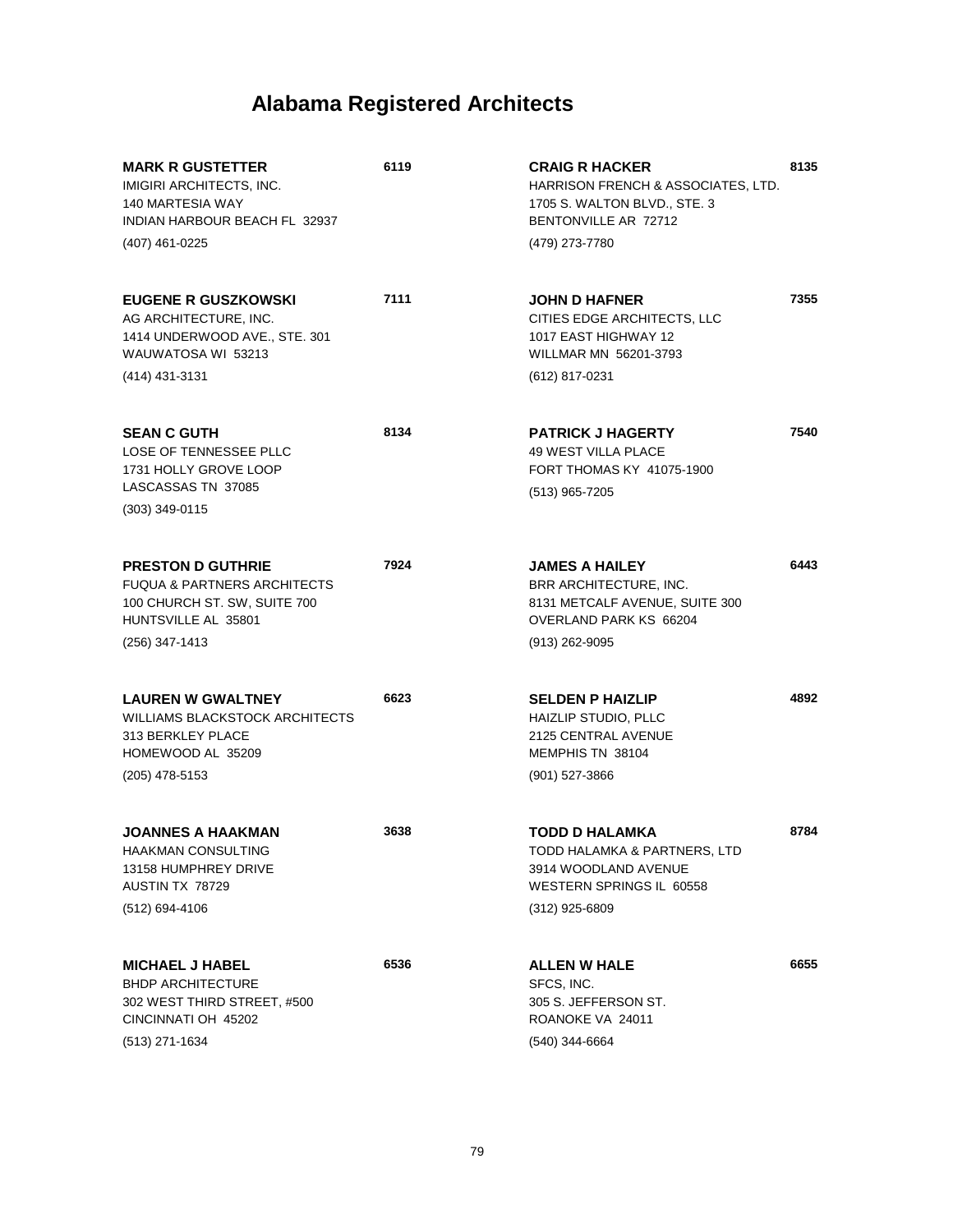| <b>RUSS A HALE</b><br>GOODWYN MILLS & CAWOOD<br>2701 FIRST AVENUE SOUTH; SUITE 100<br>BIRMINGHAM AL 35233<br>(205) 542-9309 | 2777 | <b>MATTHEW S HALL</b><br>OBSTRUCTURES, LLC<br>559 BRYANT AVE<br>AUBURN AL 36830<br>(865) 789-4065                        | 7426 |
|-----------------------------------------------------------------------------------------------------------------------------|------|--------------------------------------------------------------------------------------------------------------------------|------|
| <b>SCOTT D HALE</b><br>4359 TUCKER N. COURT<br>TUCKER GA 30084<br>(404) 553-6838                                            | 8886 | <b>MICHAEL R HALL</b><br>GH2 ARCHITECTS, LLC<br>320 S. BOSTON, SUITE 100<br><b>TULSA OK 74103</b><br>$(918) 587 - 6158$  | 6383 |
| <b>CATHERINE A HALL KISER</b><br>CATHERINE HALL DESIGNS, LLC<br>349 LIBERTY STREET<br>FAIRHOPE AL 36532<br>$(251)$ 767-9606 | 6764 | <b>MITCHELL M HALL</b><br>MITCHELL M. HALL, ARCHITECT<br>1325 PEABODY AVENUE<br>MEMPHIS TN 38104<br>(901) 725-1997       | 8196 |
| <b>ANGELA J HALL</b><br>3707 BROOKSIDE DRIVE<br>DOTHAN AL 36303<br>(334) 791-4875                                           | 5528 | <b>RICHARD B HALL</b><br>LDC, INC.<br>20210 142ND AVENUE NE<br>WOODINVILLE WA 98072<br>(425) 802-1219                    | 8344 |
| <b>BOBBY W HALL</b><br><b>CITY OF ATLANTA</b><br>2360 BLACKRIDGE DRIVE<br>HOOVER AL 35244<br>(334) 549-4558                 | 2529 | <b>STEVEN R HALL</b><br>PH & JARCHITECTS, INC.<br>807 SOUTH MCDONOUGH STREET<br>MONTGOMERY AL 36104<br>$(334)$ 265-8781  | 7792 |
| <b>GREG M HALL</b><br>STANTEC ARCHITECTURE<br>650 SMITHFIELD ST., SUITE 2500<br>PITTSBURGH PA 15222<br>(412) 956-9608       | 8373 | <b>MICHAEL HALLASY</b><br>O'NEAL, INC.<br>10 FALCON CREST DR.<br>GREENVILLE SC 29607<br>(864) 298-2263                   | 6297 |
| <b>JEFF W HALL</b><br>THE HALL GROUP, LLC<br>520 FIVE OAKS BLVD<br>LEBANON TN 37087<br>$(615)$ 477-3989                     | 6799 | <b>WILLIAM R HALTER</b><br>COOPER CARRY, INC.<br>191 PEACHTREE ST., NE, SUITE 2400<br>ATLANTA GA 30303<br>(404) 237-2000 | 6914 |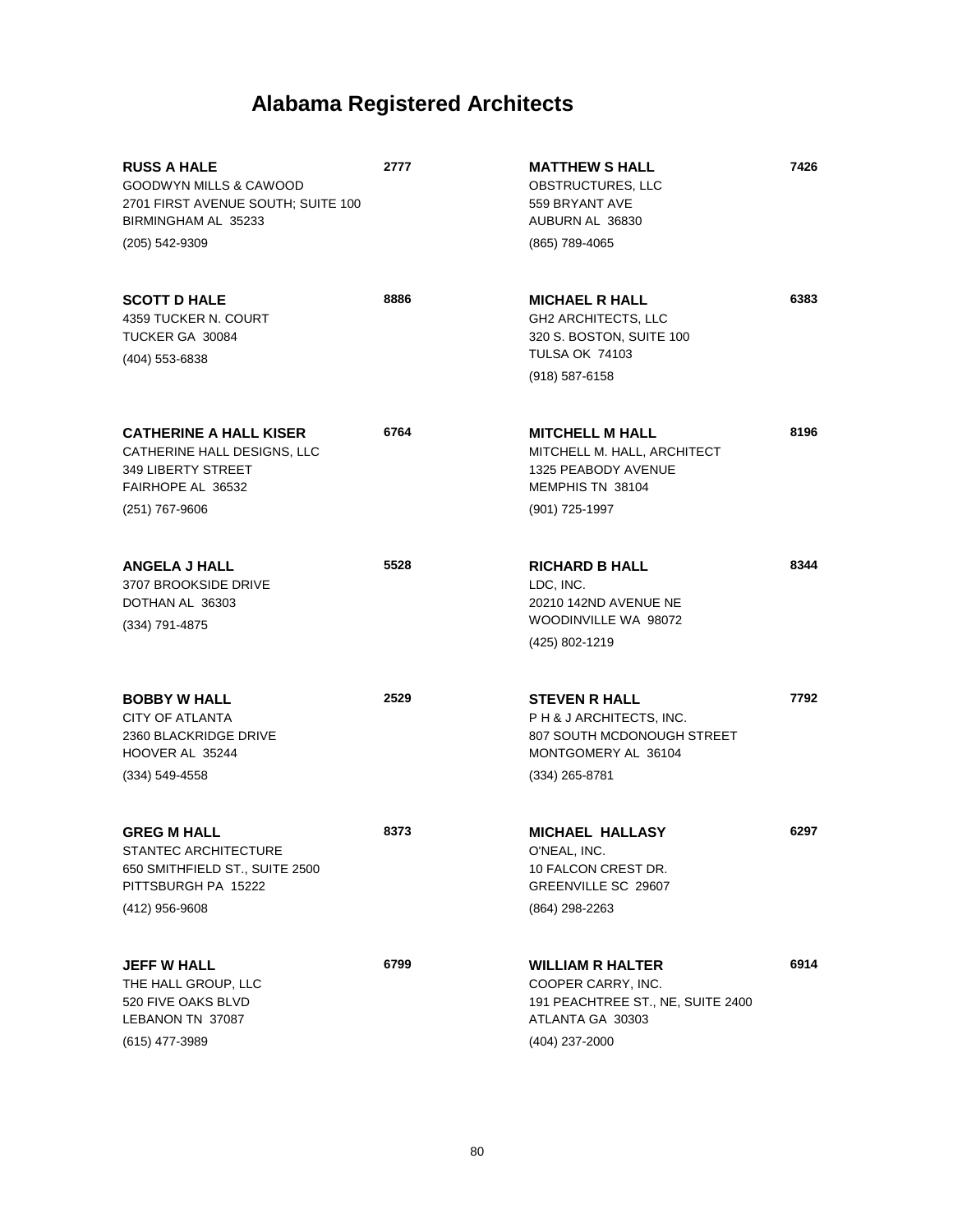| <b>JAMES M HAMILL</b><br>JAMES M HAMILL, ARCHITECT<br>4324 ST. ANDREWS<br>IRVING TX 75038                            | 1635 | <b>NORMAN S HARBER</b><br>HARBER ARCHITECTURE, INC.<br>1303 SPRINGFIELD HWY<br>GOODLETTSVILLE TN 37072 | 6707 |
|----------------------------------------------------------------------------------------------------------------------|------|--------------------------------------------------------------------------------------------------------|------|
| (972) 714-0420                                                                                                       |      | (615) 497-5043                                                                                         |      |
| <b>THOMAS W HAMILTON</b><br>THOMAS HAMILTON & ASSOCIATES<br>3021 W. CLAY ST.<br>RICHMOND VA 23230                    | 6333 | <b>KIMBERLY E HARDEN</b><br>500 CHURCH STREET<br>MOBILE AL 36602                                       | 3186 |
| $(804)$ 266-4853                                                                                                     |      | (251) 209-4907                                                                                         |      |
| JONATHAN HAMM<br>ANCHOR CONSTRUCTION, LLC<br>7121 GRAPE ROAD<br>GRANGER IN 46530                                     | 8456 | <b>BRADY W HARDING</b><br><b>CESO</b><br>3601 RIGBY ROAD, SUITE 300<br>MIAMISBURG OH 45342             | 7248 |
| (574) 271-2921                                                                                                       |      | (937) 435-8584                                                                                         |      |
| <b>MARK B HAMMOND</b><br>MARK B. HAMMOND, ARCHITECT<br>1207 CAPTAIN O"NEAL DRIVE<br>DAPHNE AL 36526                  | 5561 | <b>KRISTINE A HARDING</b><br>KPS GROUP, INC.<br>104 JEFFERSON STREET S<br>HUNTSVILLE AL 35801          | 3873 |
| (251) 209-3649                                                                                                       |      | (256) 704-1830                                                                                         |      |
| <b>MICHAEL C HAMRICK</b><br>GOODWYN MILLS & CAWOOD<br>211 NORTH EUFAULA AVE.<br>EUFAULA AL 36027<br>$(334)$ 695-2879 | 2769 | <b>DAVID E HARDY</b><br>O'NEAL, INC.<br>10 FALCON CREST DR.<br>GREENVILLE SC 29607<br>(864) 298-2119   | 7011 |
| DAVID N HAND<br><b>HAND &amp; ASSOCIATES</b><br>309 PENINSULA BLVD.<br>GULF SHORES AL 36542                          | 1936 | DAVID J HARDY<br>ELEY GUILD HARDY ARCHITECTS PA<br>1091 TOMMY MUNRO DR<br>BILOXI MS 39532              | 5333 |
| $(251)$ 550-8565                                                                                                     |      | (228) 594-2323                                                                                         |      |
| <b>MARK R HANDY</b><br>TRC WORLDWIDE ENGINEERING<br>217 WARD CIRCLE<br>BRENTWOOD TN 37027                            | 8577 | <b>MARION A HARDY</b><br>HARDY AND ASSOCIATES ARCHITECT, PLLC<br>15260 BIG JOHN RD.<br>BILOXI MS 39532 | 6568 |
| $(317) 509 - 4043$                                                                                                   |      | (228) 215-1851                                                                                         |      |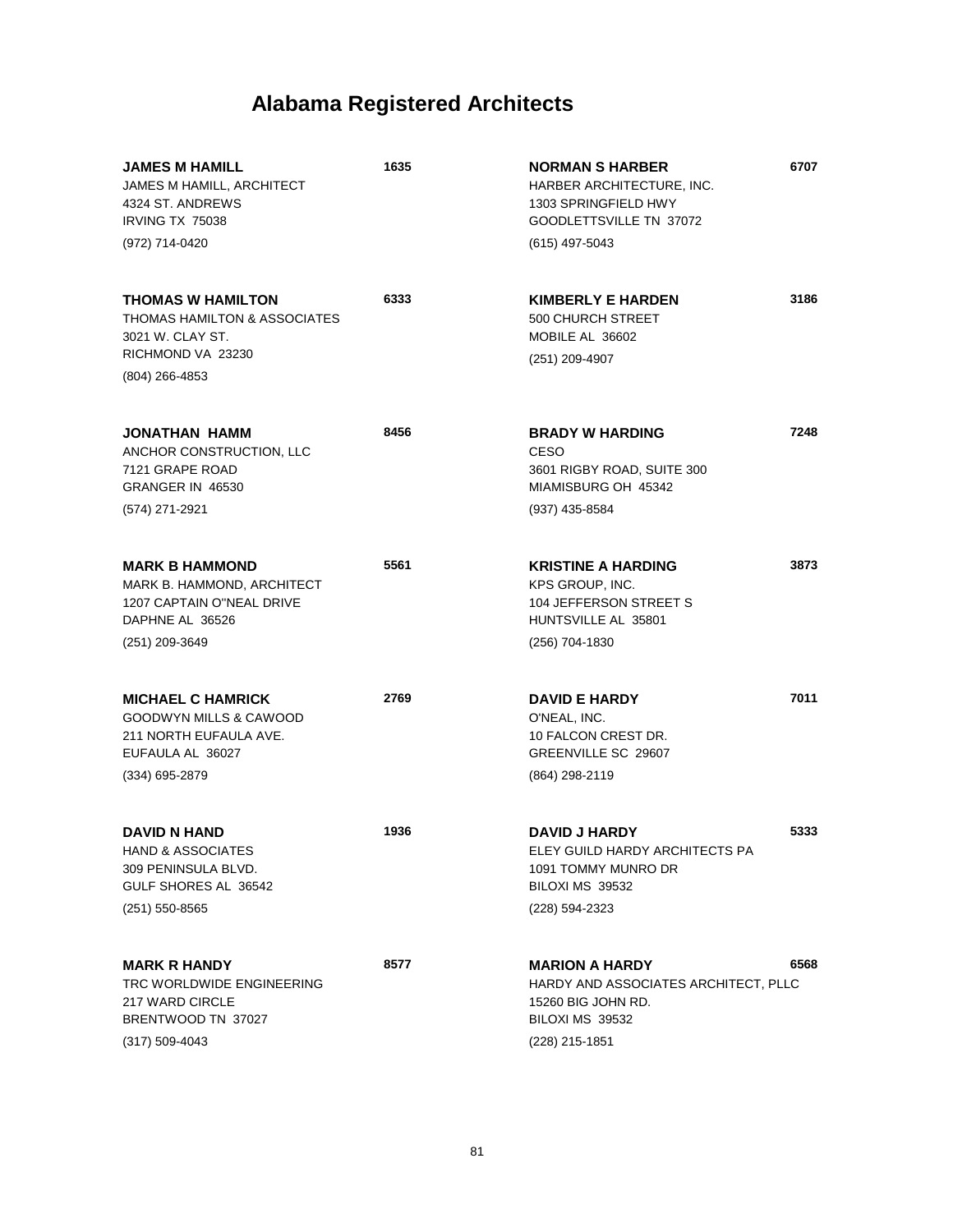| <b>DARREN R HARGROVE</b><br>834 MAPLE FOREST AVE.<br>MINNEOLA FL 34715                                                                   | 8776 | <b>E GRIFFIN HARRIS</b><br>PH&J ARCHITECTS, INC.<br>807 SOUTH MCDONOUGH STREET<br>MONTGOMERY AL 36104                                           | 1714 |
|------------------------------------------------------------------------------------------------------------------------------------------|------|-------------------------------------------------------------------------------------------------------------------------------------------------|------|
| $(609)$ 381-8864                                                                                                                         |      | $(334)$ 265-8781                                                                                                                                |      |
| <b>ERIN E HARLOW</b><br><b>MBI COMPANIES INC.</b><br>299 N. WEISGARBER RD.<br>KNOXVILLE TN 37919                                         | 7404 | <b>JACK ALLEN HARRIS</b><br>MCALPINE TANKERSLEY ARCHITECTURE, P.C.<br>225 POLK AVENUE, SUITE 220<br>NASHVILLE TN 37203                          | 7490 |
| (865) 584-0999                                                                                                                           |      | (205) 427-8488                                                                                                                                  |      |
| <b>KEVIN W HARNEY</b><br>EARL SWENSSON ASSOCIATES, INC.<br>1033 DEMONBREUN ST., STE. 800<br>NASHVILLE TN 37203<br>(615) 329-9445         | 7718 | <b>ROBERT J HARRIS</b><br>LAKE/FLATO ARCHITECTS, INC.<br>311 THIRD STREET<br>SAN ANTONIO TX 78205<br>(210) 227-3335                             | 7513 |
| <b>LETTIE H HARRELL</b><br>LH2 ARCHITECTURE, LLC<br>P.O. BOX 2805<br>BELLAIRE TX 77402                                                   | 7308 | <b>PHILIP L HARRISON</b><br><b>PERKINS &amp; WILL</b><br>1315 PEACHTREE STREET NE<br>ATLANTA GA 30309                                           | 5641 |
| (713) 664-2938                                                                                                                           |      | (404) 443-7508                                                                                                                                  |      |
| <b>BRAD K HARRIS</b><br>MODELSPACE ARCHITECTURE, LLC<br>2480 BRIARCLIFF ROAD NE, STE. 6 #220<br>ATLANTA GA 30329<br>(404) 312-5161       | 5411 | <b>TREVOR M HARRISON</b><br>HBT ARCHITECTS, LLP<br><b>2 ELTON STREET</b><br>ROCHESTER NY 14607<br>(585) 586-0490                                | 8176 |
| <b>BRUCE A HARRIS</b><br>9773 COVAN DRIVE<br>WESTERVILLE OH 43082<br>(614) 891-4594                                                      | 5068 | <b>WILLIAM H HARRISON</b><br>HARRISON DESIGN ASSOCIATES, INC.<br>3565 PIEDMONT RD. NE, BLDG. 1, SUITE 700<br>ATLANTA GA 30305<br>(404) 797-7680 | 7779 |
| <b>COTHRAN S HARRIS</b><br><b>COTHRAN HARRIS ARCHITECTURE</b><br>5725 OLEANDER DRIVE, SUITE E-1<br>WILMINGTON NC 28403<br>(910) 793-3433 | 8768 | <b>C. SCOTT HARROP</b><br>C.S. HARROP ARCHITECTS, LLC<br>130 W. JACKSON AVE., SUITE 104<br>KNOXVILLE TN 37902<br>(865) 363-6930                 | 7961 |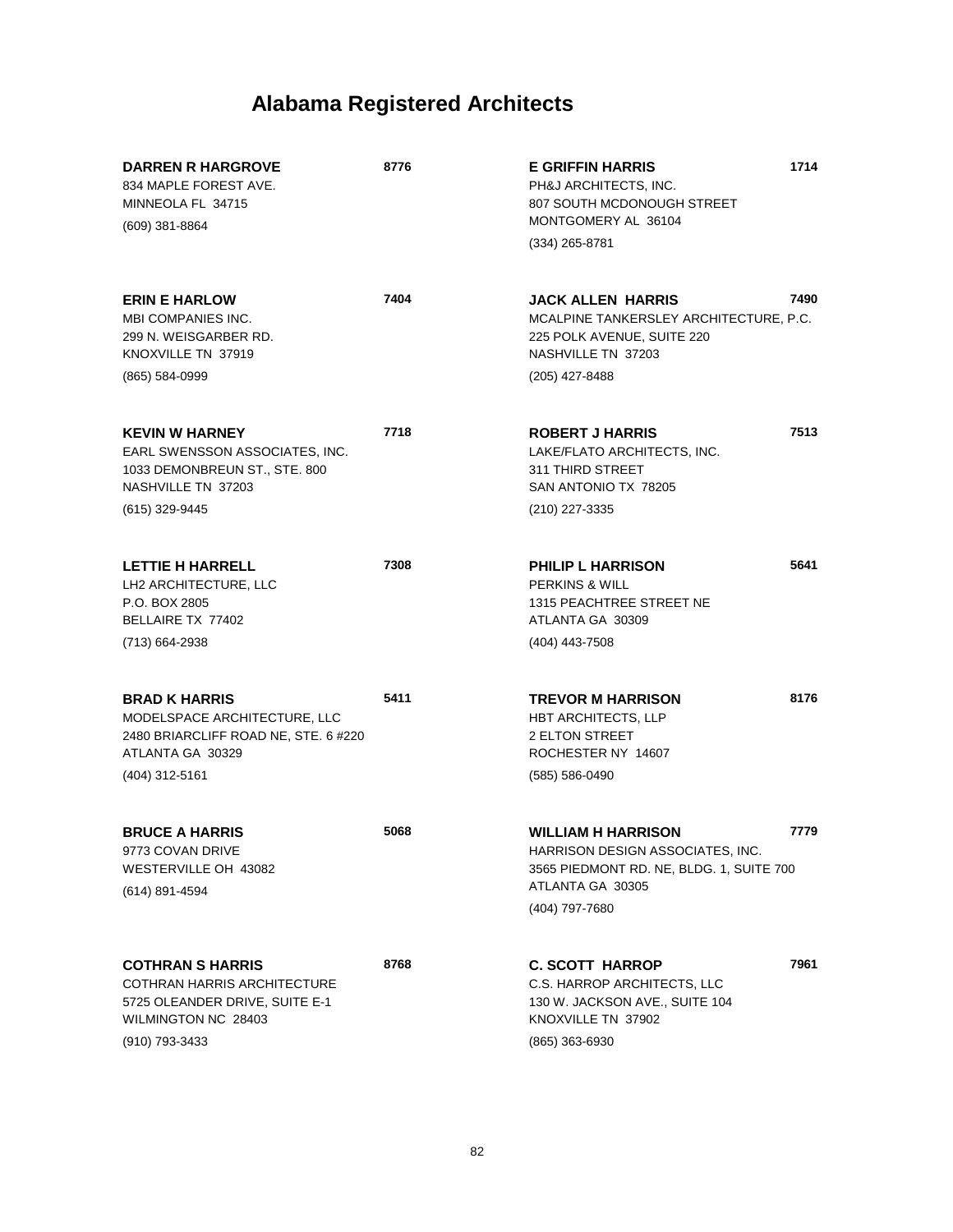| <b>JACQUELYN D HART</b><br><b>GOODWYN MILLS &amp; CAWOOD</b><br>2400 5TH AVE SOUTH SUITE 200<br>BIRMINGHAM AL 35233                 | 6544 | <b>O EVERETT HATCHER</b><br>CMH ARCHITECTS, INC.<br>1800 INTERNATIONAL PK DR #300<br>BIRMINGHAM AL 35243                                                   | 1620 |
|-------------------------------------------------------------------------------------------------------------------------------------|------|------------------------------------------------------------------------------------------------------------------------------------------------------------|------|
| (205) 879-4462                                                                                                                      |      | (205) 969-2696                                                                                                                                             |      |
| <b>JARROD D HART</b><br>WILLIAMS BLACKSTOCK ARCHITECTS<br><b>1507 WELLINGTON ROAD</b><br>BIRMINGHAM AL 35209<br>(205) 542-5950      | 6423 | <b>RUSSELL HATFIELD</b><br>RUSSELL HATFIELD ARCHITECT, INC. DBA<br><b>CRHO ARCHITECTS</b><br>1833 EAST 17TH STREET<br>SANTA ANA CA 92705<br>(310) 722-1280 | 8684 |
| <b>JAMES H HARTSELL</b><br>DAVIS ARCHITECTS, INC.<br>1100 MAPLEWOOD DRIVE<br>HARTSELLE AL 35640<br>(205) 322-7482                   | 4008 | <b>MICHAEL HATHAWAY</b><br>906 STUDIO ARCHITECTS, LLC<br><b>143 FIFTH AVENUE SOUTH</b><br>FRANKLIN TN 37064<br>(615) 289-8737                              | 8119 |
|                                                                                                                                     |      |                                                                                                                                                            |      |
| <b>SCOTT A HARVEY</b><br>APPLIED BUILDING SCIENCES, INC.<br>2308 COSGROVE AVE<br>N. CHARLESTON SC 29405                             | 5943 | <b>DAVID N HAUSEMAN</b><br>THE HAUSEMAN GROUP. INC.<br>360 SADDLE CREEK CIRCLE<br>ROSWELL GA 30076                                                         | 2285 |
| (843) 724-1456                                                                                                                      |      | $(404)$ 808-5951                                                                                                                                           |      |
| <b>JUSTIN R HASBROUCK</b><br><b>ENERGY ARCHITECTURE</b><br>2777 ALLEN PKWY., SUITE 460<br><b>HOUSTON TX 77019</b><br>(713) 851-2719 | 7485 | <b>ANDREW C HAUSLER</b><br>DERTHICK HENLEY & WILKERSON<br>1001 CARTER STREET<br>CHATTANOOGA TN 37402<br>(423) 266-4816                                     | 4577 |
|                                                                                                                                     |      |                                                                                                                                                            |      |
| <b>KELEAL S HASSIN</b><br>ARCHITECT KELEAL HASSIN, JR.<br>614 2ND STREET<br>GULFPORT MS 39501                                       | 2701 | <b>JEFFREY J HAUSMAN</b><br>SMITHGROUP, INC.<br>500 GRISWOLD ST., SUITE 1700<br>DETROIT MI 48226                                                           | 7595 |
| (228) 669-5952                                                                                                                      |      | (313) 442-8210                                                                                                                                             |      |
| <b>NOLANDA J HATCHER</b><br>STUDIO 2H DESIGN, LLC<br>1721 4TH AVENUE NORTH, STE. 101<br>BIRMINGHAM AL 35203-4400                    | 4484 | <b>DAVID A HAWKINS</b><br>FELTUS HAWKINS DESIGN, LLC<br>5114 ANNESWAY DR<br>NASHVILLE TN 37205                                                             | 8715 |
| (205) 264-9988                                                                                                                      |      | $(615)$ 974-1605                                                                                                                                           |      |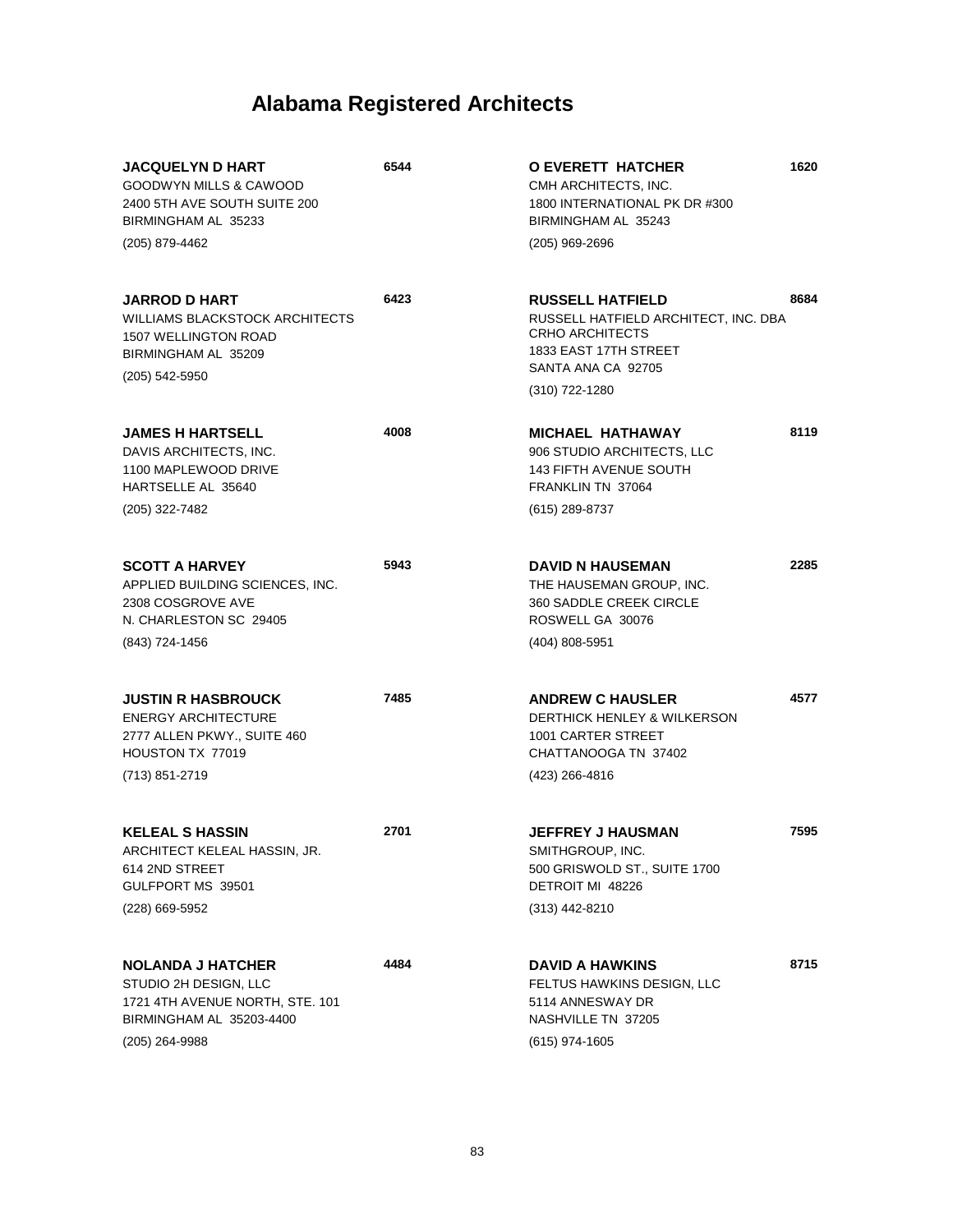| DAVID K HAY<br>HAY BUCHANAN ARCHITECTS, PC<br>P.O. BOX 2368<br>HUNTSVILLE AL 35804<br>(256) 881-3818                    | 4009 | <b>JOSEPH W HEALY</b><br><b>WALLACE ROBERTS &amp; TODD, LLC</b><br>1700 MARKET STREET, STE. 2800<br>PHILADELPHIA PA 19103<br>(215) 772-1474        | 7703 |
|-------------------------------------------------------------------------------------------------------------------------|------|----------------------------------------------------------------------------------------------------------------------------------------------------|------|
| <b>JULIE CORINNE HAY</b><br><b>HAY DESIGN</b><br>1020 BEIRNE AVE., UNIT B<br>HUNTSVILLE AL 35801<br>(256) 682-5769      | 7469 | <b>ROBERT A HEALY</b><br>LABELLA ASSOCIATES, DPC<br>300 STATE ST., STE. 201<br>ROCHESTER NY 14614<br>(585) 295-6225                                | 7549 |
| <b>REBECCA L HAYES</b><br><b>DAVIS ARCHITECTS</b><br>120 23RD STREET SOUTH<br>BIRMINGHAM AL 35233<br>(205) 322-7482     | 7904 | <b>CHRISTOPHER J HEARD</b><br>HENDRICK, INC.<br>1201 PEACHTREE STREET NE, STE. 1900<br>ATLANTA GA 30361<br>(404) 240-9313                          | 7649 |
| <b>JAMES HAYNES</b><br><b>1329 SOUTHHALL ROAD</b><br>BIRMINGHAM AL 35213<br>(512) 550-5115                              | 8766 | <b>BERRY W HEARN</b><br>LIVE DESIGN GROUP PC<br>2801 2ND AVE SOUTH, SUITE A<br>BIRMINGHAM AL 35233<br>(205) 870-3090                               | 2462 |
| <b>MICHAEL P HAYNES</b><br>PROGRESS DESIGN STUDIO, PLLC<br>5403 DITCHLEY ROAD<br>RICHMOND VA 23226<br>(704) 692-9587    | 8746 | <b>KENDALL D HEARN</b><br>NORFOLK SOUTHERN CORPORATION<br>8525 HEARN ROAD<br>PALMETTO GA 30268<br>(404) 529-1230                                   | 5860 |
| <b>NORY HAZAVEH</b><br>SOSH ARCHITECTS, PA<br>145 WEST 57TH STREET<br>NEW YORK NY 10019<br>(609) 226-9796               | 8093 | <b>ELIZABETH C HEATH</b><br>TVSDESIGN<br>705 BERNE STREET SE<br>ATLANTA GA 30312<br>(770) 365-2444                                                 | 7144 |
| <b>RUSSELL H HAZZARD</b><br><b>MG2 CORPORATION</b><br>1101 SECOND AVE., SUITE 100<br>SEATTLE WA 98101<br>(206) 962-6500 | 6346 | <b>GERALD D HEBERT</b><br><b>GRACE HEBERT CURTIS ARCHITECTS, APAC</b><br>501 GOVERNMENT STREET, STE. 200<br>BATON ROUGE LA 70802<br>(225) 338-5569 | 5283 |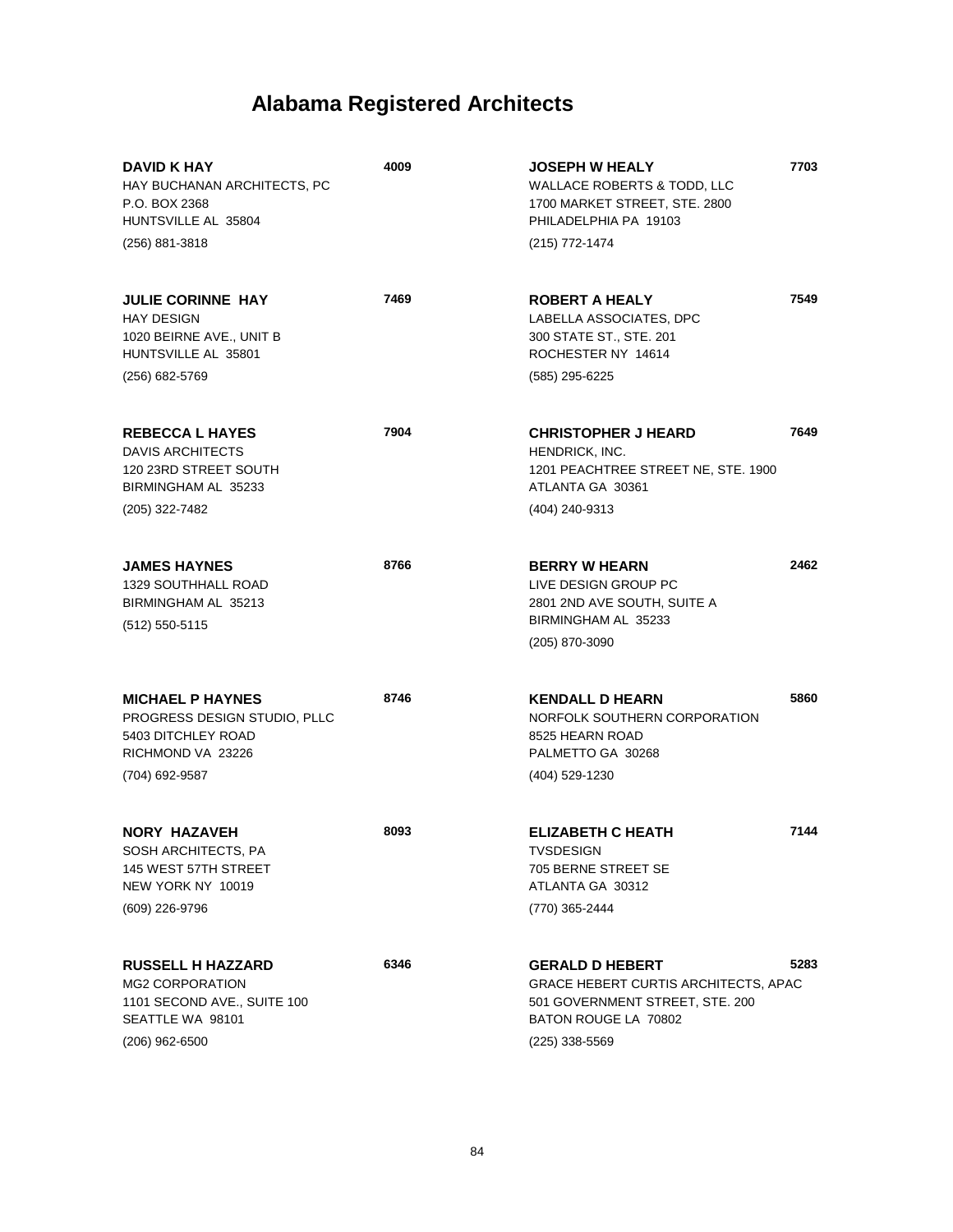| <b>WILLIAM F HECKER</b><br><b>HECKER DESIGN LLC</b><br>3568 HAMPSHIRE DR<br>BIRMINGHAM AL 35223                                                  | 3339 | <b>TODD L HEIRLS</b><br>ARCWEST ARCHITECTS, INC.<br>1525 RALEIGH ST, STE 320<br>DENVER CO 80204                                                             | 8764 |
|--------------------------------------------------------------------------------------------------------------------------------------------------|------|-------------------------------------------------------------------------------------------------------------------------------------------------------------|------|
| $(205)$ 298-1900                                                                                                                                 |      | (303) 920-9464                                                                                                                                              |      |
| <b>TOBIAS D HEDDINGHAUS</b><br>GRAY DESIGN GROUP OF ALABAMA, LLC<br>NINE SUNNEN DR., SUITE 110<br>SAINT LOUIS MO 63143<br>$(314) 646 - 0400$     | 7587 | THOMAS HELLMANN<br><b>HIXSON ARCHITECTURE ENGINEERING</b><br><b>INTERIORS</b><br>659 VAN METER ST.<br>CINCINNATI OH 45202<br>(513) 241-1230                 | 6322 |
| <b>ROBERT A HEFFERNAN</b><br>HEFFERNAN HOLLAND MORGAN<br><b>ARCHITECTURE</b><br>312 SOUTH ALCANIZ STREET<br>PENSACOLA FL 32502<br>(850) 433-2799 | 3493 | <b>STUART D HELO</b><br>CHOHELO, LLC<br>3344 WESTERVELT AVENUE<br>BATON ROUGE LA 70820<br>$(337)$ 654-1461                                                  | 8736 |
| <b>MICHAEL W HEIN</b><br>THE HFW COMPANIES, LLC<br>1032 OLD OLIVE WAY; #1032<br>ST. LOUIS MO 63141<br>$(618) 560 - 4756$                         | 8363 | <b>JOHNNY C HEMBREE</b><br>AO ARCHITECTS<br>1185 DIXON CIRCLE<br>ATLANTA GA 30501<br>(678) 522-3950                                                         | 4151 |
| <b>DJHEINLE</b><br><b>TKDA</b><br>444 CEDAR STREET SUITE 1500<br>SAINT PAUL MN 55101<br>(651) 292-4481                                           | 8341 | <b>JOSEPH S HENDERSON</b><br><b>JOSEPH</b><br>P O BOX 9127<br>COLUMBUS MS 39705<br>(662) 329-4883                                                           | 4113 |
| <b>THOROLF HEINRICHS</b><br>THOR HEINRICHS, ARCHITECT<br>1414 KINGSLEY AVENUE; STE 3<br>ORANGE PARK FL 32073<br>(904) 264-9500                   | 3471 | <b>TODD A HENDERSON</b><br>BOULDER ASSOCIATES, INC.<br>455 MARKET STREET STE 1690<br>SAN FRANCISCO CA 94105<br>(415) 609-7605                               | 7861 |
| <b>RICHARD M HEINZ</b><br>RESEARCH FACILITIES DESIGN<br>3965 FIFTH AVENUE #400<br>SAN DIEGO CA 92103<br>(619) 297-0159                           | 5510 | <b>WESLEY H HENDERSON</b><br>TUSKEGEE UNIVERSITY - DEPARTMENT OF<br><b>ARCHITECTURE</b><br>1200 WEST MONTGOMERY ROAD<br>TUSKEGEE AL 36088<br>(512) 970-8282 | 8624 |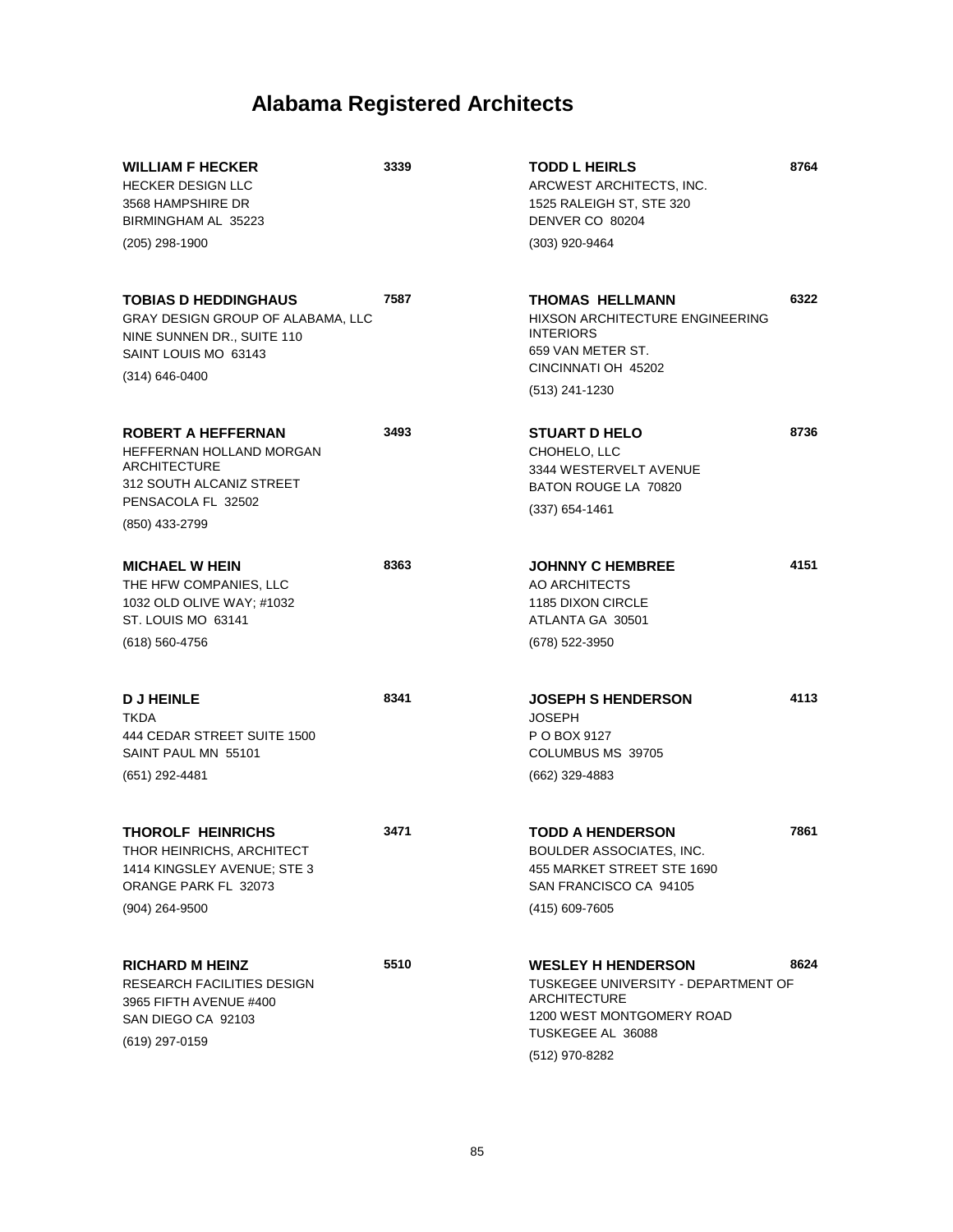| <b>ERIK N HENDON</b><br>HENDON + HUCKESTEIN ARCHITECTS, PC<br>2126 MORRIS AVENUE<br>BIRMINGHAM AL 35203                           | 4152 | <b>CARLOS R HERNANDEZ</b><br><b>ARCHITECTUREWORKS</b><br>130 19TH STREET SOUTH<br>BIRMINGHAM AL 35233                                 | 8458 |
|-----------------------------------------------------------------------------------------------------------------------------------|------|---------------------------------------------------------------------------------------------------------------------------------------|------|
| (205) 322-1751                                                                                                                    |      | (256) 230-5225                                                                                                                        |      |
| <b>KEVIN P HENGST</b><br><b>HSB ARCHITECTS</b><br>1250 OLD RIVER ROAD # 201<br>CLEVELAND OH 44113                                 | 4502 | <b>FRANCIS G HERNANDEZ</b><br>CADDELL CONSTRUCTION CO., LLC<br>999 FOGGY HOLLOW TRAIL<br>FITZPATRICK AL 36029                         | 5346 |
| $(216)$ 586-0229                                                                                                                  |      | (334) 590-9734                                                                                                                        |      |
| <b>CRAIG L HENNECY</b><br>HENNECY ARCHITECTURE, INC.<br>2121 FIRST AVE. NORTH, STE. 202<br>BIRMINGHAM AL 35203<br>(205) 332-8109  | 6328 | <b>SARAH M HERNANDEZ-</b><br><b>TRUJILO</b><br>HERNANDEZ CALHOUN DESIGN<br>INTERNATIONAL PC<br>420 N PALAFOX ST<br>PENSACOLA FL 32501 | 6615 |
| <b>NICHOLAS L HENNINGER</b><br><b>CHAMBLESS KING ARCHITECTS</b><br>12 WEST JEFFERSON ST., STE. 300<br>MONTGOMERY AL 36104         | 8053 | <b>TRAVIS HERRET</b><br>SSHAPE DC, INC.<br>1220 19TH STREET, NW, SUITE 400<br>WASHINGTON DC 20036                                     | 8445 |
| (334) 868-3327                                                                                                                    |      | (352) 262-3727                                                                                                                        |      |
| <b>WILLIAM E HEREFORD</b><br><b>HEREFORD DOOLEY ARCHITECTS</b><br>205 17TH AVE N, STE 203<br>NASHVILLE TN 37203<br>(615) 244-7399 | 6418 | <b>AUDRA J HERRIGES</b><br><b>SMITHGROUP</b><br>1111 BELLE PRE WAY, APT 445 N.<br>ALEXANDRIA VA 22314<br>(256) 698-0703               | 8084 |
| <b>SCOTT R HERLITZKA</b><br>JACOBS ENGINEERING<br>200 S. ORANGE AVE., STE. 900<br>ORLANDO FL 32801                                | 7785 | <b>CHRISTOPHER K HERRING</b><br>POPULOUS<br>4800 MAIN ST., SUITE 300<br>KANSAS CITY MO 64112                                          | 8309 |
| (407) 948-0181                                                                                                                    |      | (816) 221-1500                                                                                                                        |      |
| <b>NORMAN L HERMAN</b><br>NORMAN LEE HERMAN, ARCHITECT<br>45 SPYGLASS DRIVE<br>LITTLETON CO 80123                                 | 4130 | <b>ROBERT L HERRING</b><br><b>DESIGN BIM GROUP LLC</b><br>2615 GEORGE BUSBEE PKWY; 11-357<br>KENNESAW GA 30144                        | 8695 |
| $(303) 881 - 8925$                                                                                                                |      | (404) 376-8605                                                                                                                        |      |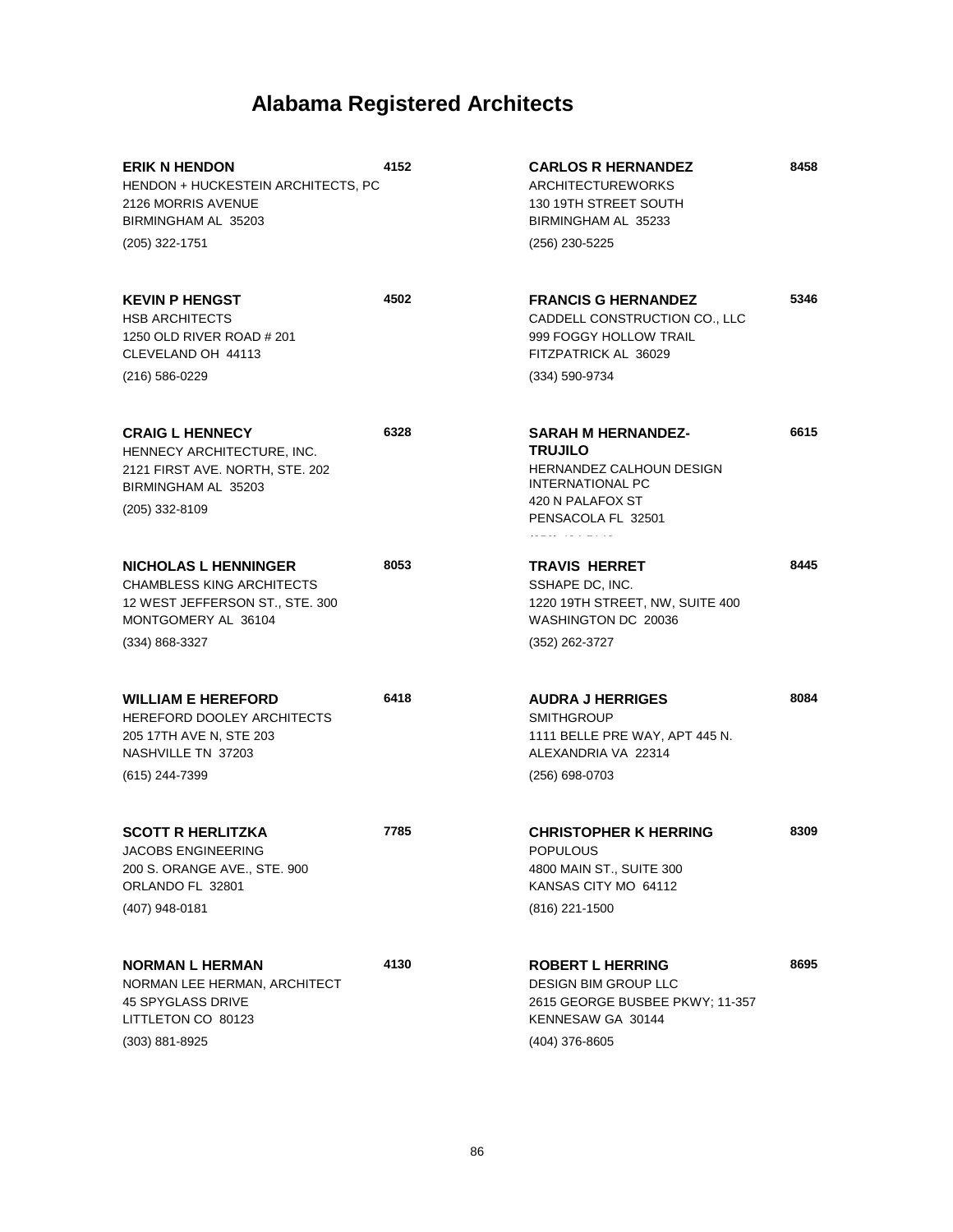| <b>M BRUCE HERRINGTON</b><br>LINE SCALE FORM ARCHITECTS, PC<br>101 RICHARD ARRINGTON BLVD, SOUTH<br>BIRMINGHAM AL 35233<br>(205) 326-1131 | 2907 | DAVID W HIATT<br><b>HIATT ARCHITECTURE + INTERIORS</b><br>902 GOODRICH AVE<br>SARASOTA FL 34236<br>$(813)$ 495-6650                                     | 6464 |
|-------------------------------------------------------------------------------------------------------------------------------------------|------|---------------------------------------------------------------------------------------------------------------------------------------------------------|------|
| <b>EDWARD R HESTER</b><br>LAMBERT EZELL DURHAM ARCHITECTURE<br>LLC                                                                        | 4356 | <b>CLAY F HICKERSON</b><br>CLAY F. HICKERSON, ARCHITECT<br>412 BRENTWOOD PT                                                                             | 2115 |
| 401 E. COLLEGE ST.<br>FLORENCE AL 35631<br>(256) 767-7100                                                                                 |      | BRENTWOOD TN 37027-7906<br>(615) 250-0496                                                                                                               |      |
| <b>KENNETH D HESTER</b><br>KENNETH D. HESTER, ARCHITECT<br>612 SO. 1ST ST., #35<br>PENSACOLA FL 32507<br>(205) 862-8373                   | 2770 | <b>EDWARD A HICKMAN</b><br><b>HARGROVE LIFE SCIENCES</b><br>1880 JOHN F. KENNEDY BOULEVARD; SUITE<br>700<br>PHILADELPHIA PA 19103<br>$(609) 560 - 9958$ | 8640 |
| <b>NICHOLAS B HESTER</b><br>571 SHADES CREST RD.<br>BIRMINGHAM AL 35226<br>$(601)$ 862-3010                                               | 8394 | <b>ANDREW F HICKS</b><br>ANDREW HICKS, ARCHITECT<br>PO BOX 1525<br>FAYETTEVILLE AR 72702<br>(479) 332-5050                                              | 4637 |
| <b>WAYNE A HESTER</b><br>HESTER & ASSOCIATES, INC.<br>2910 LINDEN AVENUE; SUITE 100<br>BIRMINGHAM AL 35209<br>(205) 879-3134              | 3356 | <b>ANDREW S HICKS</b><br><b>ARCHITECTUREWORKS LLP</b><br>130 19TH STREET SOUTH<br>BIRMINGHAM AL 35233<br>(205) 320-0880                                 | 4011 |
| <b>JAMES H HEWITT</b><br>WILLIAMS BLACKSTOCK ARCHITECTS<br>2204 FIRST AVENUE SOUTH<br>BIRMINGHAM AL 35233<br>(205) 252-9811               | 3640 | <b>DUANE HICKS</b><br>1213 WEST 32ND STREET<br>INDEPENDENCE MO 64055-1344<br>(816) 550-0130                                                             | 8124 |
| <b>SCOTT R HEYWOOD</b><br>1963 RUSSET HILL LANE<br>HOOVER AL 35244<br>(205) 277-9082                                                      | 7012 | <b>SARAH N HICKS</b><br>WHITE-SPUNNER CONSTRUCTION, LLC<br>2010 W I65 SERVICE ROAD SOUTH<br>MOBILE AL 36693<br>$(251)$ 423-1663                         | 8732 |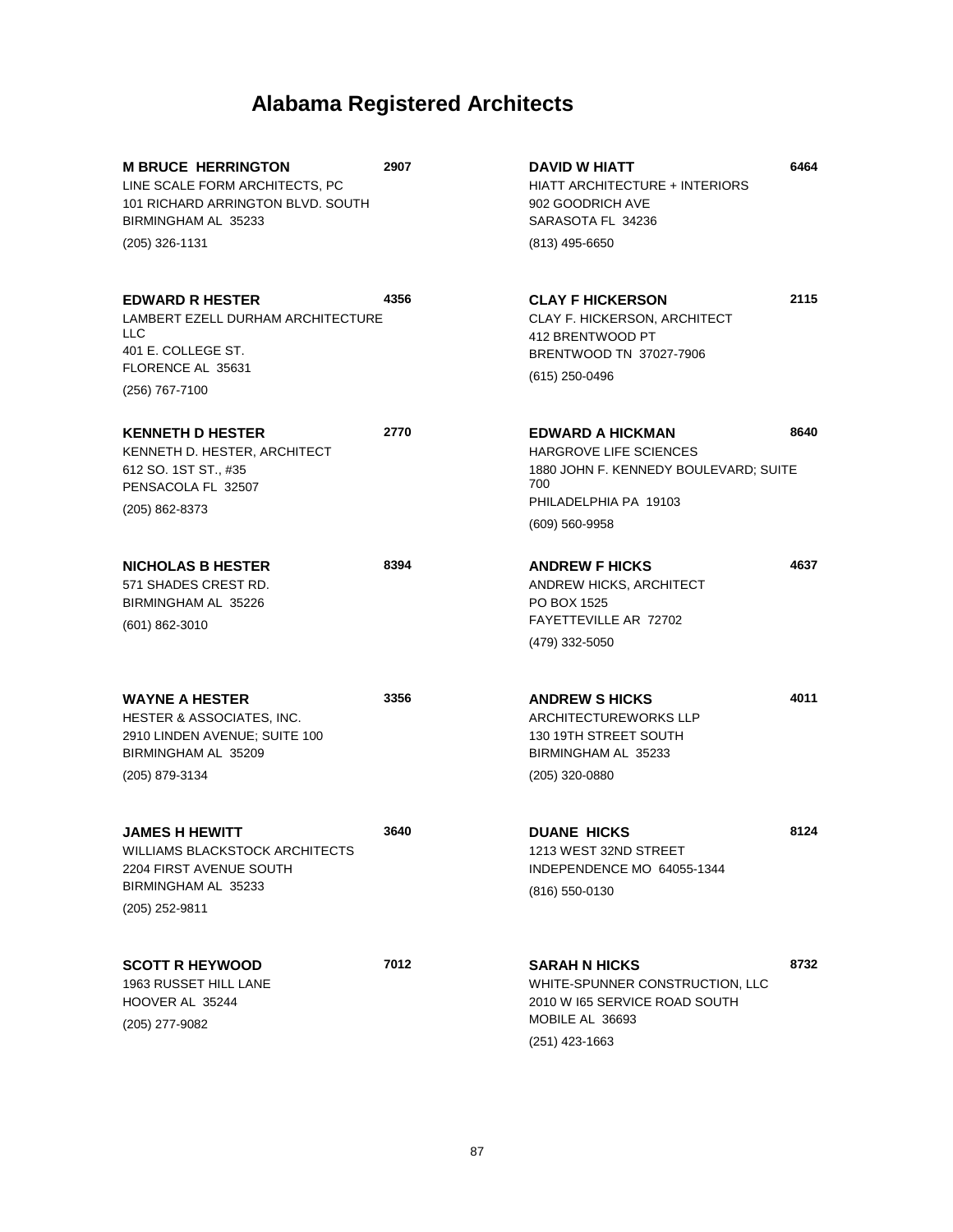| <b>TED E HICKS</b><br>32 MAGNOLIA STREET<br>EUFAULA AL 36027<br>$(334)$ 695-1072                                       | 4153 | <b>DAVID M HILL</b><br>HILLWORKS: LANDSCAPE + ARCHITECTURE<br>274 BRAGG AVENUE<br>AUBURN AL 36830<br>$(334) 524 - 4581$        | 6945 |
|------------------------------------------------------------------------------------------------------------------------|------|--------------------------------------------------------------------------------------------------------------------------------|------|
| <b>HEIDI N HIGGASON</b><br>HDR ARCHITECTURE, INC.<br>1917 S. 67TH STREET<br>OMAHA NE 68106                             | 6597 | <b>MARTIN L HILL</b><br><b>GRAPHITE DESIGN GROUP, LLC</b><br>35910 SE BOULDER COURT<br>SNOQUALMIE WA 98065                     | 6509 |
| (214) 392-1384                                                                                                         |      | $(206)$ 484-0333                                                                                                               |      |
| <b>BELIN J HIGGINBOTHAM</b><br><b>BJH SERVICES</b><br><b>1523 SUTHERLAND PLACE</b><br>HOMEWOOD AL 35209                | 4094 | <b>POPPY THILL</b><br>1795 KENAI PASS<br>AUBURN AL 36832<br>(205) 427-6821                                                     | 8242 |
| $(205)$ 936-6433                                                                                                       |      |                                                                                                                                |      |
| <b>PATRICK T HIGGINS</b><br>PATRICK HIGGINS & ASSOC, PC<br>131 SWAN CT<br>MONTICELLO GA 31064                          | 3168 | <b>STEPHEN G HILL</b><br>STEPHEN G. HILL, ARCHITECT<br>7720 HUNTERS GREEN CIRCLE N.<br>CORDOVA TN 38018                        | 4882 |
| (770) 655-8905                                                                                                         |      | $(901)$ 351-7683                                                                                                               |      |
| <b>GREGORY D HIGHBARGER</b><br>H   D ARCHITECTURE, LLC<br>15225 BROADMOOR<br>OVERLAND PARK KS 66223<br>(816) 918-3364  | 8686 | <b>WILBUR S HILL</b><br><b>BROWN STUDIO ARCHITECTURE</b><br>401 MADISON AVENUE<br>MONTGOMERY AL 36104<br>(334) 834-8340        | 7171 |
| <b>DONALD A HIGHLANDER</b><br>3221 BROADLEAF WAY<br>BRUNSWICK OH 44212<br>(440) 897-4332                               | 5698 | <b>PETER HILLERMANN</b><br>H2A CORPORATION<br>2475 NORTHWINDS PARKWAY, SUITE 200<br>ALPHARETTA GA 30009<br>(404) 550-0718      | 7169 |
| <b>CHARLES A HILL</b><br>STENGEL HILL ARCHITECTURE, INC.<br>613 WEST MAIN ST.<br>LOUISVILLE KY 40202<br>(502) 893-1875 | 5095 | <b>HENRY M HINDMAN</b><br>H MICHAEL HINDMAN ARCHITECTS PC<br>1607 WESTGATE CIRCLE #100<br>BRENTWOOD TN 37027<br>(615) 370-3252 | 4172 |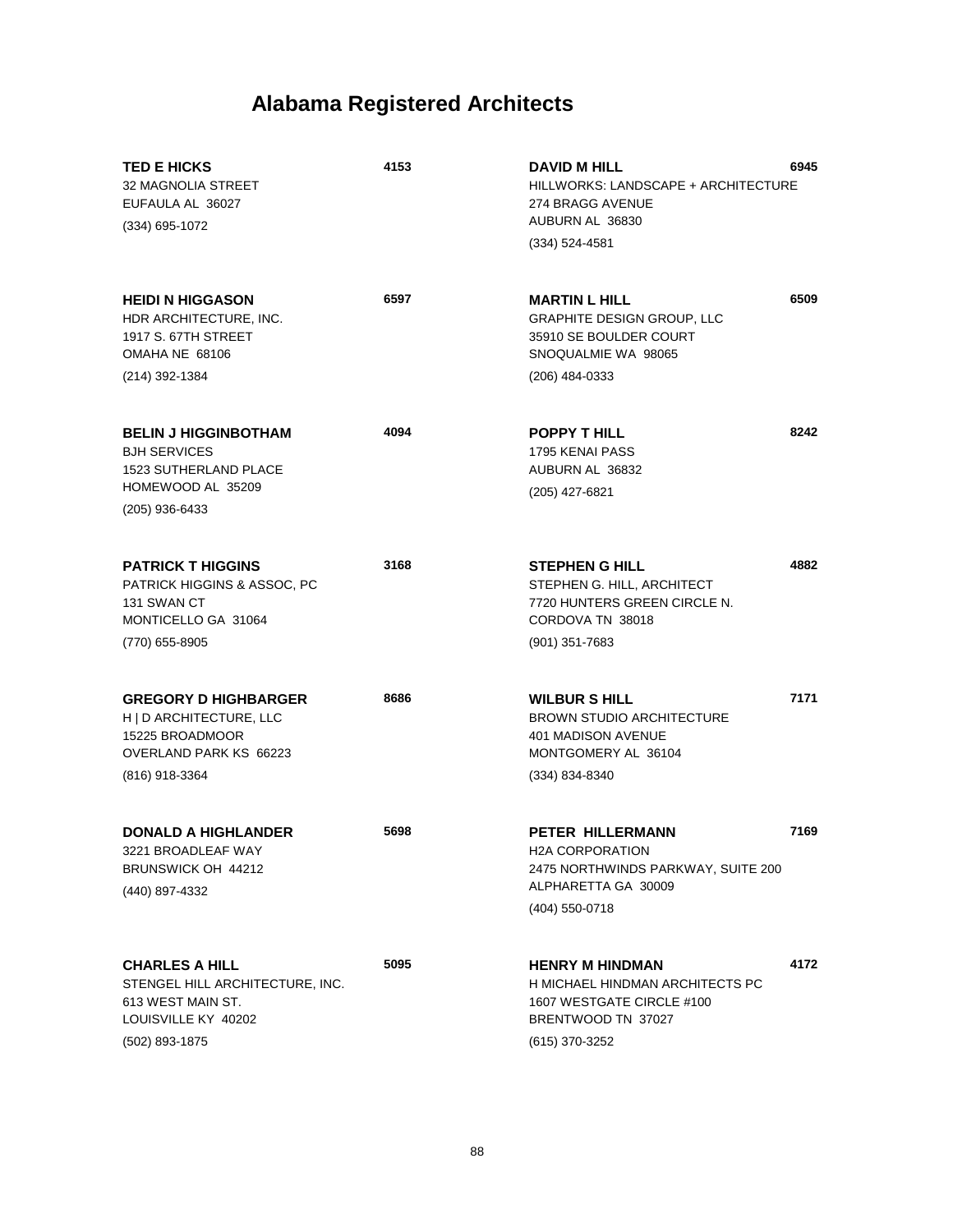| <b>ROBERT D HINKLE</b><br><b>NELSON WORLDWIDE</b><br><b>35 CEDAR POINT DRIVE</b><br>PALM COAST FL 32164<br>(404) 663-8923                 | 3641 | <b>JAMES R HOCH</b><br><b>HOCH ASSOCIATES, PC</b><br>111 WEST BERRY STREET #200<br>FT. WAYNE IN 46802<br>(260) 424-7200                 | 4930 |
|-------------------------------------------------------------------------------------------------------------------------------------------|------|-----------------------------------------------------------------------------------------------------------------------------------------|------|
| <b>ANDREW N HINSON</b><br><b>HMK ARCHITECTS PLLC</b><br>5300 MARYLAND WAY #109<br>BRENTWOOD TN 37027<br>(615) 369-6020                    | 4944 | <b>CHARLES M HODGES</b><br><b>HODGES &amp; ASSOCIATES, PLLC</b><br>13642 OMEGA<br>DALLAS TX 75244<br>(972) 387-1000                     | 3037 |
| <b>DAVID W HINSON</b><br>DWH ARCHITECT, LLC<br><b>1487 MCCURRY LANE</b><br>AUBURN AL 36830<br>(334) 750-8834                              | 4713 | <b>JAMES M HODGES</b><br>WHN ARCHITECTS, PA<br>330 W. 10TH ST.<br>CHARLOTTE NC 28202<br>(704) 333-9952                                  | 6936 |
| PETER J HISCUTT<br>HISCUTT & ASSOCIATES, INC.<br>3625 BROOKSIDE PKWY., SUITE 395<br>ALPHARETTA GA 30022-3783<br>(770) 753-8787            | 4389 | <b>WILLIAM P HODGES</b><br>EVAN TERRY ASSOCIATES, LLC<br>1 PERIMETER PARK SOUTH, STE. 200S<br>BIRMINGHAM AL 35215<br>(205) 972-9100     | 1621 |
| <b>DRAKE HITCHCOCK</b><br><b>BLUESTONE PARTNERS, LLC</b><br>4708 N. FM.1417<br>SHERMAN TX 75092<br>(214) 957-3513                         | 8477 | <b>MITCHELL R HOEFER</b><br>HOEFER WYSOCKI ARCHITECTS, LLC<br>11460 TOMAHAWK CREEK PKWY, STE. 400<br>LEAWOOD KS 66211<br>(913) 307-3700 | 5607 |
| <b>PRESTON E HITE</b><br>FENG CHIA UNIVERSITY<br>NO. 100 WENHUA RD., XITUN DISTRICT<br>TAICHUNG CITY, TAIWAN NA 40724<br>$(205)$ 541-5418 | 5855 | <b>ERIC R HOFFMAN</b><br>PATTERHN IVES LLC<br>7751 CARONDELET AVENUE, SUITE 500<br>SAINT LOUIS MO 63105<br>(314) 409-6947               | 7442 |
| <b>WILLIAM S HOBBS</b><br>HOBBS+BLACK ASSOCIATES, INC.<br><b>100 NORTH STATE STREET</b><br>ANN ARBOR MI 48104<br>(734) 663-4189           | 1920 | <b>THEODORE D HOFFMAN</b><br>HOFFMAN-FACUNDO ARCHITECTS, LLC<br>318 WASHINGTON AVENUE<br>IMMOKALEE FL 34142<br>(863) 674-0499           | 8542 |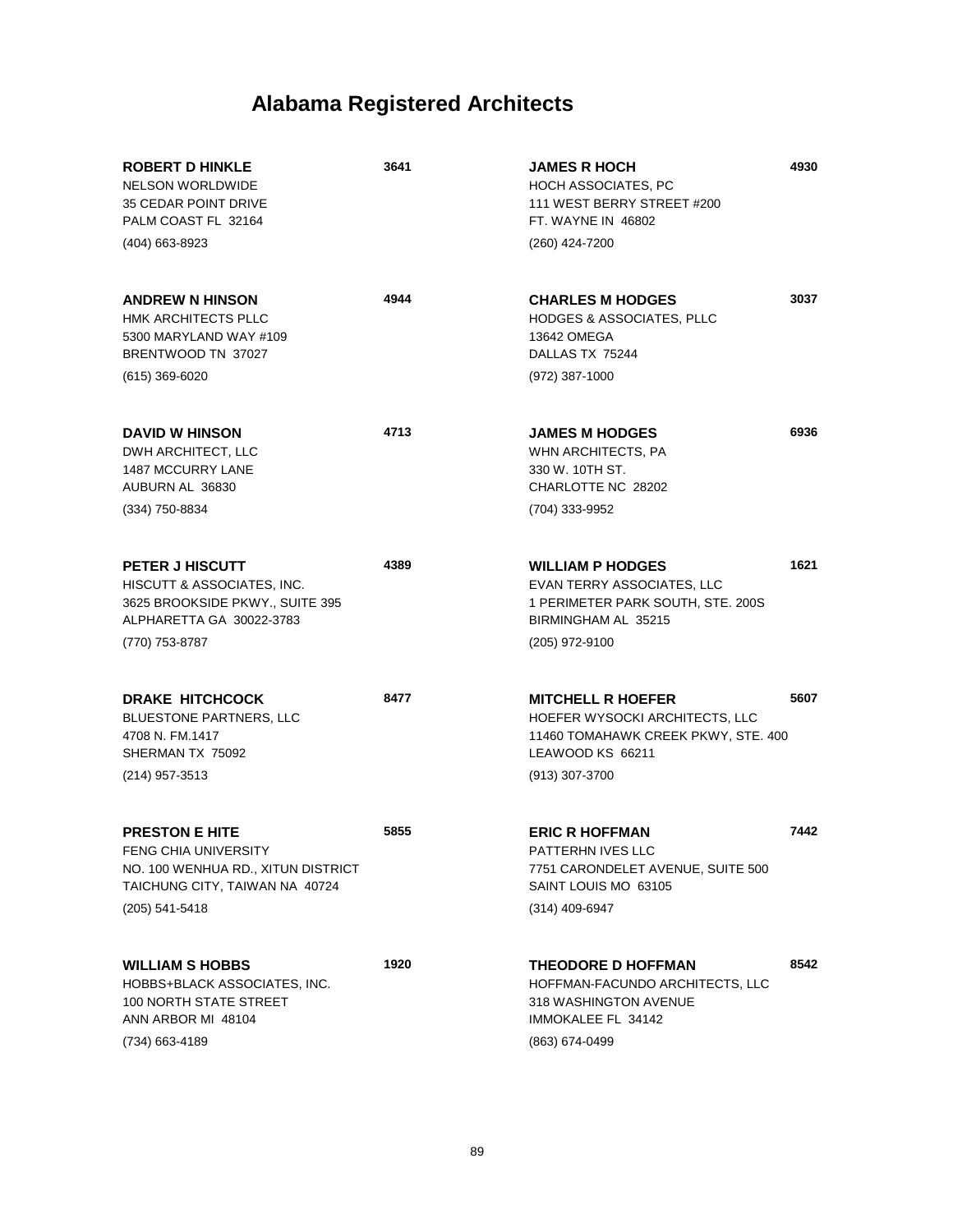| <b>CHRISTINE A HOFNAGEL</b><br>JACOBS/WYPER ARCHITECTS, LLP<br>1232 CHANCELLOR ST.<br>PHILADELPHIA PA 19107                          | 8671 | <b>MICHAEL A HOLLEMAN</b><br><b>SLAM</b><br><b>675 PONCE DELEON</b><br>ATLANTA GA 30309                                                   | 5428 |
|--------------------------------------------------------------------------------------------------------------------------------------|------|-------------------------------------------------------------------------------------------------------------------------------------------|------|
| (215) 985-0400                                                                                                                       |      | (678) 427-0487                                                                                                                            |      |
| <b>THOMAS J HOGAN</b><br>HC ARCHITECTURE, INC<br>1425 DUTCH VALLEY PLACE, STUDIO B<br>ATLANTA GA 30324                               | 8806 | <b>KEITH J. L HOLLEY</b><br>METHOD ARCHITECTURE, PLLC<br>2118 LAMAR ST., STE. 200<br>HOUSTON TX 77003                                     | 8433 |
| (404) 245-6992                                                                                                                       |      | (832) 687-3028                                                                                                                            |      |
| <b>GEORGE M HOLCOMBE</b><br>ARD WOOD HOLCOMBE & SLATE, INC.<br>620 N. MAIN ST., SUITE 104<br>GREENVILLE SC 29601<br>(864) 616-3594   | 7398 | <b>MEGAN L HOLLEY</b><br>BARGE DESIGN SOLUTIONS, INC.<br>2937 RYECROFT ROAD<br>MOUNTAIN BROOK AL 35223<br>(205) 298-1774                  | 8051 |
| <b>THOMAS S HOLDEN</b><br>HOLDEN ARCHITECTS, APC<br>9100 BLUEBONNET CENTRE BLVD., STE. 401<br>BATON ROUGE LA 70809<br>(225) 389-0077 | 6510 | <b>CAREY F HOLLINGSWORTH</b><br>CAREY HOLLINGSWORTH ARCHITECT, INC<br>POST OFFICE BOX 530303<br>MOUNTAIN BROOK AL 35253<br>(205) 907-3711 | 3752 |
|                                                                                                                                      |      |                                                                                                                                           |      |
| <b>JASON D HOLLAND</b><br>STUDIO DOHO<br>285 ANYUAN LU, UNIT 1B, JINGAN DISTRICT<br>SHANGHAI NA 200040<br>(256) 651-5651             | 7900 | <b>TODD R HOLLINGSWORTH</b><br>EVAN TERRY ASSOCIATES, LLC<br>ONE PERIMETER PARK S, #200S<br>BIRMINGHAM AL 35243<br>(205) 972-9100         | 4991 |
| <b>R SCOTT HOLLAND</b><br>R. SCOTT HOLLAND ARCHITECT LLC<br>312 SOUTH ALCANIZ STREET<br>PENSACOLA FL 32502-6013<br>(850) 393-2168    | 2269 | <b>DAVID L HOLLOWAY</b><br>DAVID L HOLLOWAY & ASSOC<br>1963 WINDCREST DRIVE<br>LILBURN GA 30047<br>(678) 908-6654                         | 4074 |
| <b>MATTHEW A HOLLEB</b><br>JACOBS ENGINEERING GROUP, INC.<br>3417 SOMERSET DRIVE<br>ARLINGTON TX 76013<br>(817) 222-8525             | 5966 | <b>WILLIAM E HOLLOWAY</b><br>BERNARDON, PC<br><b>123 JUSTISON STREET</b><br>WILMINGTON DE 19801<br>(302) 622-9550                         | 7758 |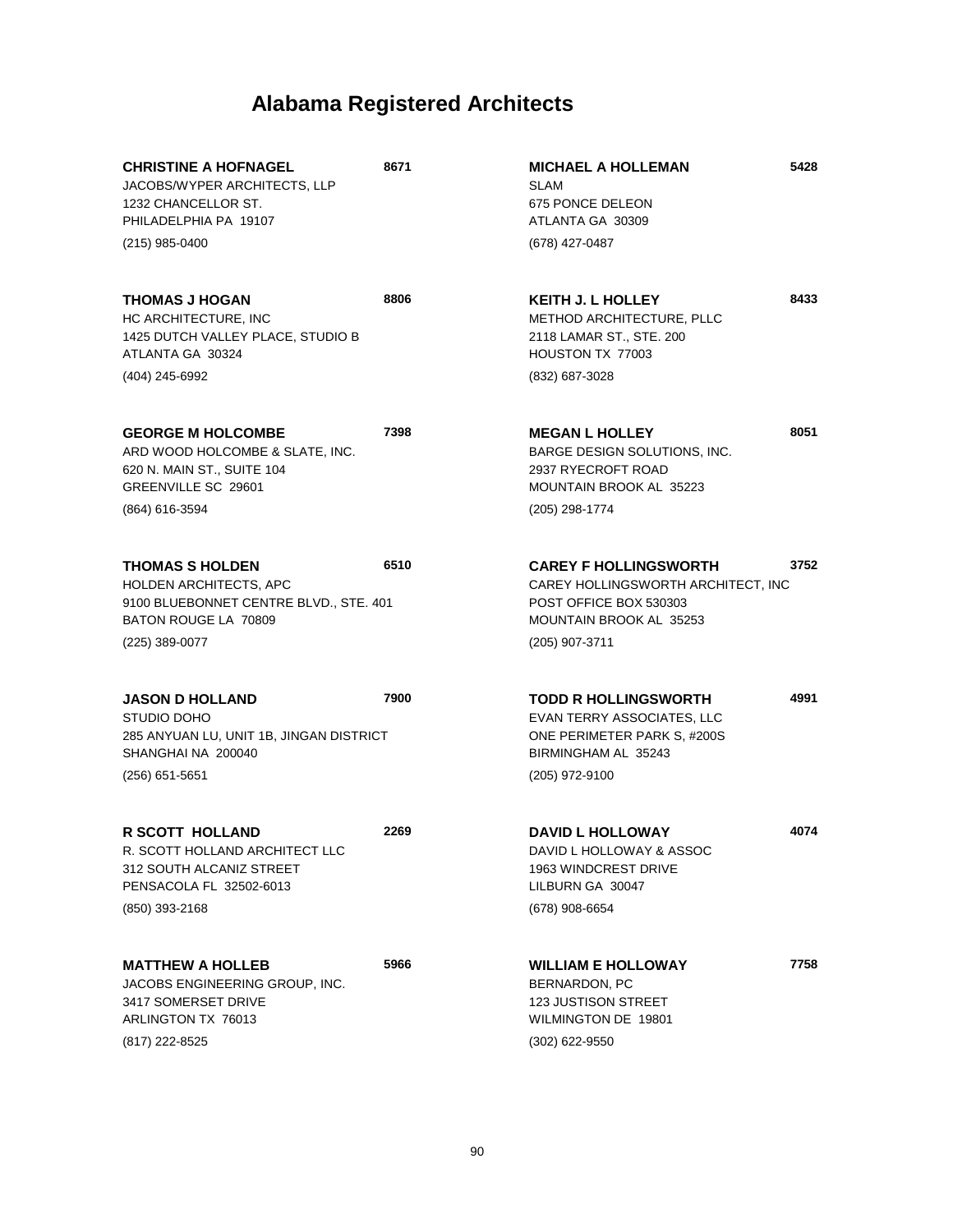| <b>JOHN M HOLMES</b><br>JOHN M HOLMES, ARCHITECT<br>1220 RIVER ROAD<br>BIRMINGHAM AL 35244                      | 4002 | <b>GEORGE D HOPKINS</b><br>THE HOPKINS COMPANY, APC<br>3045 RIDGELAKE DRIVE, #300<br>METAIRIE LA 70002-4937 | 1577 |
|-----------------------------------------------------------------------------------------------------------------|------|-------------------------------------------------------------------------------------------------------------|------|
| (205) 249-4455                                                                                                  |      | $(504)$ 838-8700                                                                                            |      |
| <b>MEGAN HOLMES</b><br>STANTEC ARCHITECTURE INC.<br>1500 SPRING GARDEN ST., SUITE 1100<br>PHILADELPHIA PA 19130 | 8078 | <b>GERALD J HOPKINS</b><br><b>HOPKINS ASSOCIATES ARCHITECT</b><br>PO BOX 4344<br><b>BILOXI MS 39535</b>     | 2427 |
| (215) 313-0970                                                                                                  |      | (228) 697-5899                                                                                              |      |
| <b>SCOTT P HOLMES</b><br>HECHT BURDESHAW ARCHITECTS, INC.<br>8 - 11TH ST., SUITE 300<br>COLUMBUS GA 31901       | 6185 | <b>CARTER A HORD</b><br>HORD ARCHITECTS, PLLC<br>66 MONROE AVE., SUITE 105<br>MEMPHIS TN 38103              | 7324 |
| (706) 323-1814                                                                                                  |      | $(901)$ 527-9085                                                                                            |      |
| <b>TIMOTHY R HOLMES</b><br><b>JMR+H ARCHITECTURE, PC.</b><br>445 DEXTER AVE., STE. 5050<br>MONTGOMERY AL 36104  | 3188 | <b>EDWARD M HORD</b><br><b>HORD CONSULTING</b><br>1220 COPPER HILL ROAD<br>BALTIMORE MD 21209               | 6162 |
| $(334)$ 462-1604                                                                                                |      | (443) 695-4573                                                                                              |      |
| <b>ROBERT R HOLTON</b><br>HEIGHTS VENTURE ARCHITECTS, LLP<br>2 BEAR RUN<br><b>FRISCO TX 75033</b>               | 5554 | <b>RYAN C HORNE</b><br>BECK ARCHITECTURE, LLC<br>3500 LENOX RD., SUITE 250<br>ATLANTA GA 30326              | 8158 |
| (972) 490-7292                                                                                                  |      | (404) 949-2321                                                                                              |      |
| <b>LAUREN M HOOD</b><br>HOOD ARCHITECTS, PC<br>581 RIVER ROUTE<br>MAGNOLIA SPRINGS AL 36555                     | 3868 | <b>EMILY S HORTON</b><br>DAVIS ARCHITECTS, INC.<br>120 23RD STREET SOUTH<br>BIRMINGHAM AL 35233             | 6590 |
| $(334)$ 315-1757                                                                                                |      | (205) 322-7482                                                                                              |      |
| <b>W GUY M HOOD</b><br><b>HOOD ARCHITECTS, LLC</b><br>581 RIVER ROUTE<br>MAGNOLIA SPRINGS AL 36555              | 3358 | <b>CREIG B HOSKINS</b><br>STUDIO 2H DESIGN, LLC<br>1721 4TH AVENUE N, STE 101<br>BIRMINGHAM AL 35203        | 3753 |
| (334) 315-6340                                                                                                  |      | (205) 901-3543                                                                                              |      |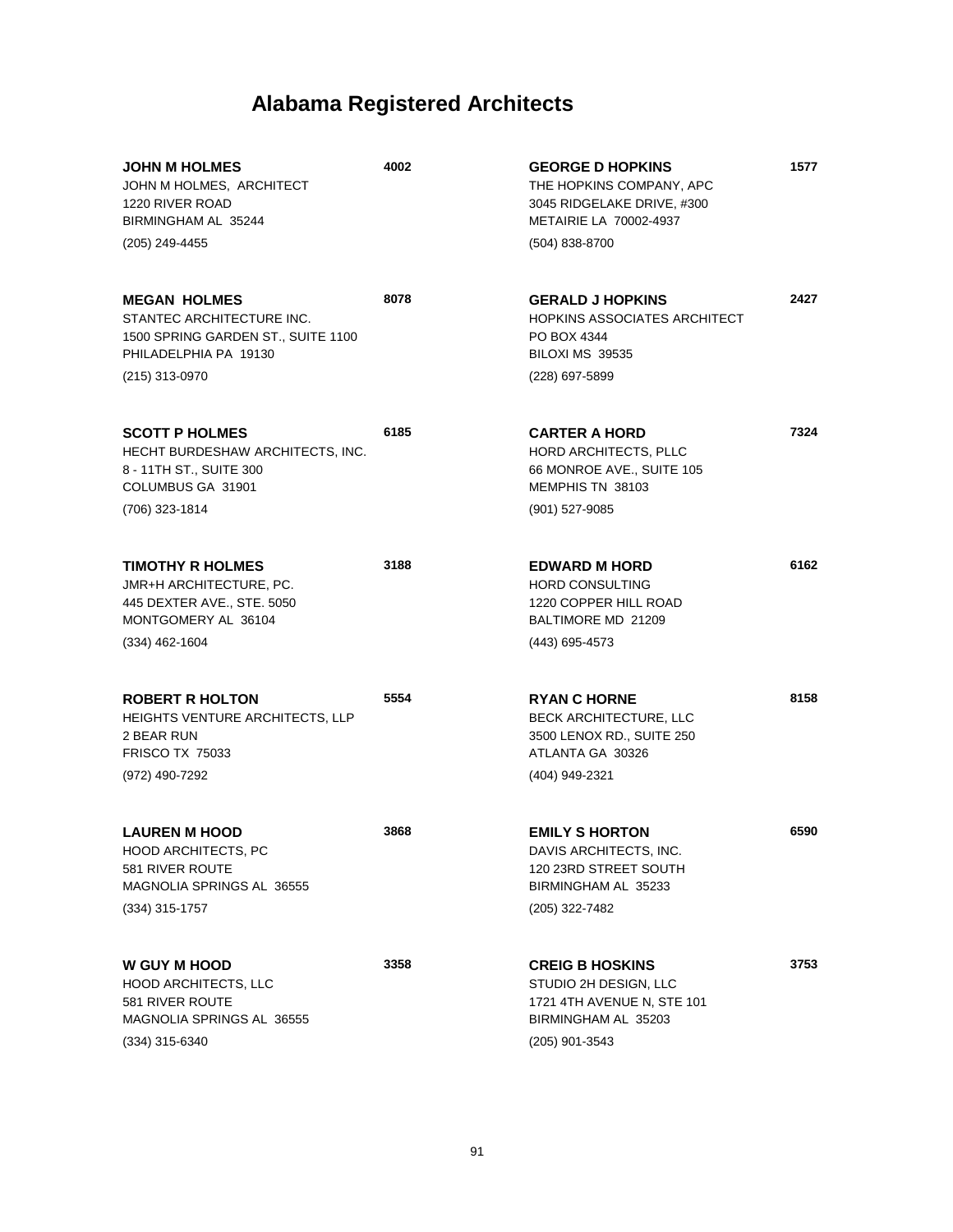| <b>GREGORY M HOSS</b><br>DAVID M. SCHWARZ ARCHITECTS, INC.<br>1707 L STREET NW, SUITE 400<br>WASHINGTON DC 20036<br>(202) 862-0777    | 7420 | <b>THOMAS S HOWORTH</b><br>HOWORTH AND ASSOCIATES ARCHITECTS<br>P.O. BOX 1569<br>OXFORD MS 38655<br>(662) 234-7444                   | 6347 |
|---------------------------------------------------------------------------------------------------------------------------------------|------|--------------------------------------------------------------------------------------------------------------------------------------|------|
| <b>WILLIAM T HOSTETTER</b><br>TAYLOR HOSTETTER, ARCHITECT<br>811 THOUSAND OAKS<br>LAWRENCEVILLE GA 30043<br>(770) 682-7020            | 3359 | <b>CHUNG K HSU</b><br>CKH ARCHITECTS, PC<br>3300 MISTY LANE<br>BIRMINGHAM AL 35243<br>(205) 229-5168                                 | 5048 |
| <b>JAMES T HOUSEWRIGHT</b><br>OMNIPLAN, INC.<br>1845 WOODALL RODGERS FWY #1600<br>DALLAS TX 75201<br>(214) 826-7080                   | 5882 | <b>HEATHER L HUBBLE</b><br>TSW, INC.<br>1447 PEACHTREE ST. NE, SUITE 850<br>ATLANTA GA 30309<br>(404) 873-6730                       | 7495 |
| <b>JAMES W HOWARD</b><br>JAMES W.P. HOWARD, ARCHITECT<br>2416 STAGECOACH STREET<br>FORT WORTH TX 76133<br>$(817)$ 456-6813            | 5967 | <b>JOSEPH M HUBERTY</b><br>ENGBERG ANDERSON, INC.<br>320 E. BUFFALO ST., STE. 500<br>MILWAUKEE WI 53202<br>$(414)$ 699-6001          | 8412 |
| <b>SKYLAR KEELE HOWARD</b><br>DAVIS ARCHITECTS, INC.<br>120 23RD STREET SOUTH<br>BIRMINGHAM AL 35233<br>(205) 322-7482                | 7754 | <b>JAMES M HUCKESTEIN</b><br><b>HENDON + HUCKESTEIN ARCHITECTS PC</b><br>2126 MORRIS AVENUE<br>BIRMINGHAM AL 35203<br>(205) 322-1751 | 4688 |
| <b>DAVID W HOWELL</b><br>DAVID HOWELL, ARCHITECT<br>4183 CLIFF ROAD<br>BIRMINGHAM AL 35222<br>(205) 613-2356                          | 2463 | <b>RICHARD B HUDGENS</b><br>RICHARD B. HUDGENS ARCHITECTS, INC<br>520 DALLAS AVENUE<br>SELMA AL 36701-1467<br>(334) 874-1335         | 1938 |
| <b>TRUMAN E HOWELL</b><br>TRUMAN HOWELL ARCHITECTS &<br>ASSOCIATES, INC.<br>206 CHELSEA ROAD<br>MONTICELLO MN 55362<br>(612) 202-1190 | 7952 | <b>BENJAMIN W HUDGINS</b><br><b>BROCK HUDGINS ARCHITECTS, LLC</b><br>1075 BRADY AVENUE NW<br>ATLANTA GA 30318<br>(404) 213-5271      | 8854 |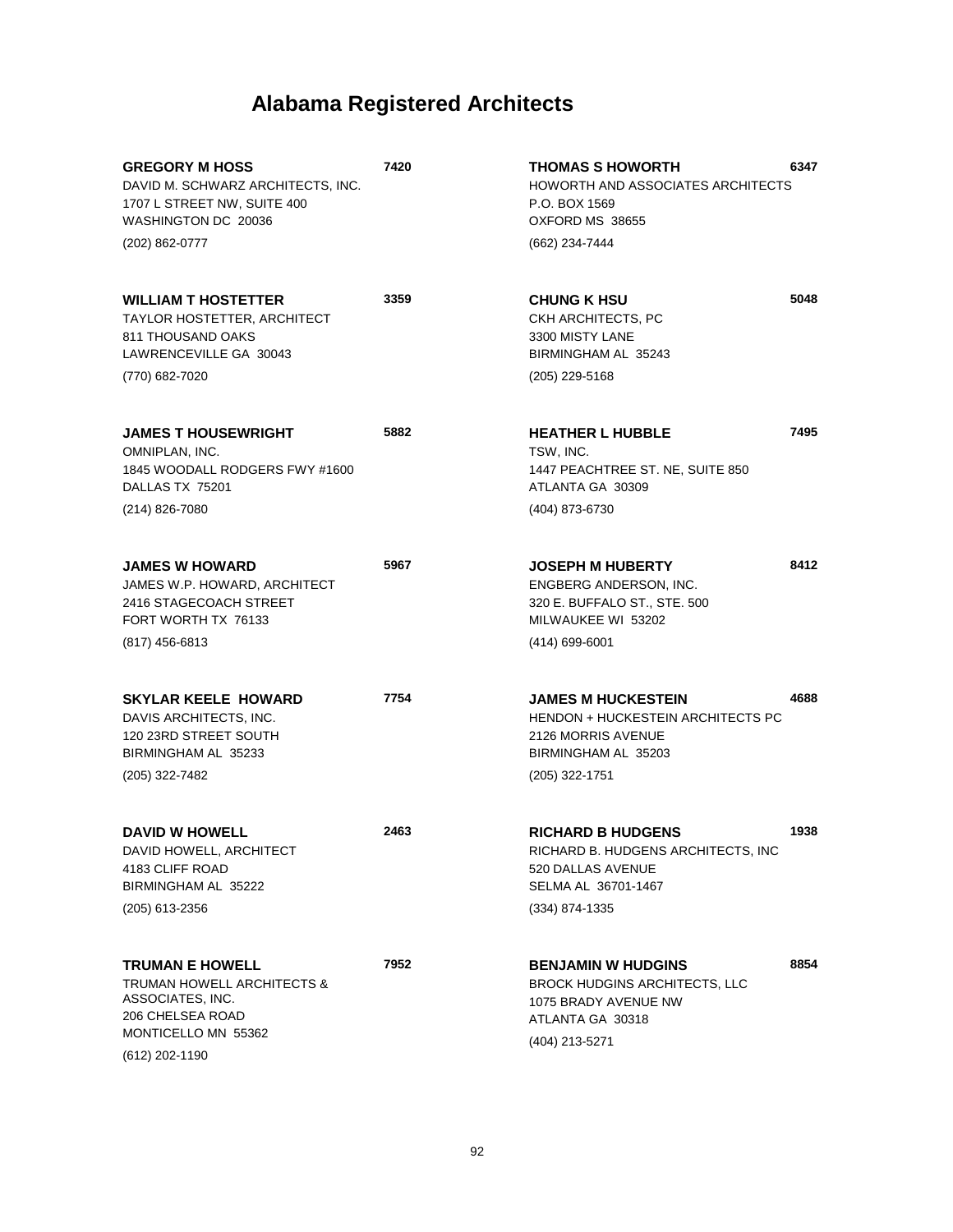| <b>JAMES D HUDSON</b><br>ARTECH DESIGN GROUP, INC.<br>1410 COWART STREET<br>CHATTANOOGA TN 37408<br>(423) 265-4313      | 2956 | <b>MARVIN P HUGHEY</b><br>MARVIN P. HUGHEY-ARCHITECT<br>200 HORNE RD.<br>DOTHAN AL 36305<br>(334) 799-7070                       | 2135 |
|-------------------------------------------------------------------------------------------------------------------------|------|----------------------------------------------------------------------------------------------------------------------------------|------|
| <b>JEFF B HUDSON</b><br><b>HRG DESIGN BUILD SOLUTIONS</b><br>102 BLUE ISLAND ST.<br>FAIRHOPE AL 36532<br>(251) 751-6383 | 3357 | <b>JOHN A HUGO</b><br>3 NORTH PLLC<br>4015 FITZHUGH AVE<br>RICHMOND VA 23230<br>(804) 232-8900                                   | 8603 |
| <b>JOHN T HUDSON</b><br>100 FOLD STUDIO<br>7325 HIGHWAY 93 S<br>LAKESIDE MT 59922<br>(406) 709-3021                     | 5629 | <b>KATIE HUISENGA</b><br>STUDIO 45 ARCHITECTS, PLLC<br>1648 SOUTHWEST BLVD.<br>TULSA OK 74107<br>(918) 712-0875                  | 8296 |
| JAMIE KATHLEEN HUFFMAN<br>502 E. BARKSDALE DRIVE<br>MOBILE AL 36606<br>$(251)$ 680-0880                                 | 7776 | <b>STEPHEN E HULSEY</b><br><b>CORGAN</b><br>401 N. HOUSTON ST.<br>DALLAS TX 75202<br>(214) 757-1639                              | 6968 |
| <b>MICHAEL S HUG</b><br><b>TREANORHL</b><br>55 ROSWELL STREET SUITE 200<br>ALPHARETTA GA 30009<br>(678) 297-2929        | 7224 | <b>DAVID L HUMAN</b><br>DAVID HUMAN<br>5401 PICKENS ROAD<br>POWDER SPRINGS GA 30127<br>(770) 314-8510                            | 6898 |
| <b>RANDALL D HUGGINS</b><br>2688 BERKLEY LANE<br><b>FRISCO TX 75036</b><br>(972) 267-5300                               | 6349 | <b>BRYON M HUME</b><br>TIPTON ASSOCIATES, APAC<br>449 WESTMORELAND DRIVE<br>BATON ROUGE LA 70806-5164<br>(225) 387-0101          | 5768 |
| <b>LARRELL D HUGHES</b><br>L. HUGHES ASSOCIATES, ARCHITECT<br>107 RIDGEWOOD DRIVE<br>MADISON AL 35757<br>(256) 509-7111 | 2404 | <b>MARK E HUMPHREYS</b><br>HUMPHREYS & PARTNERS ARCHITECTS, LP<br>5339 ALPHA ROAD, STE. 300<br>DALLAS TX 75240<br>(972) 701-9636 | 4407 |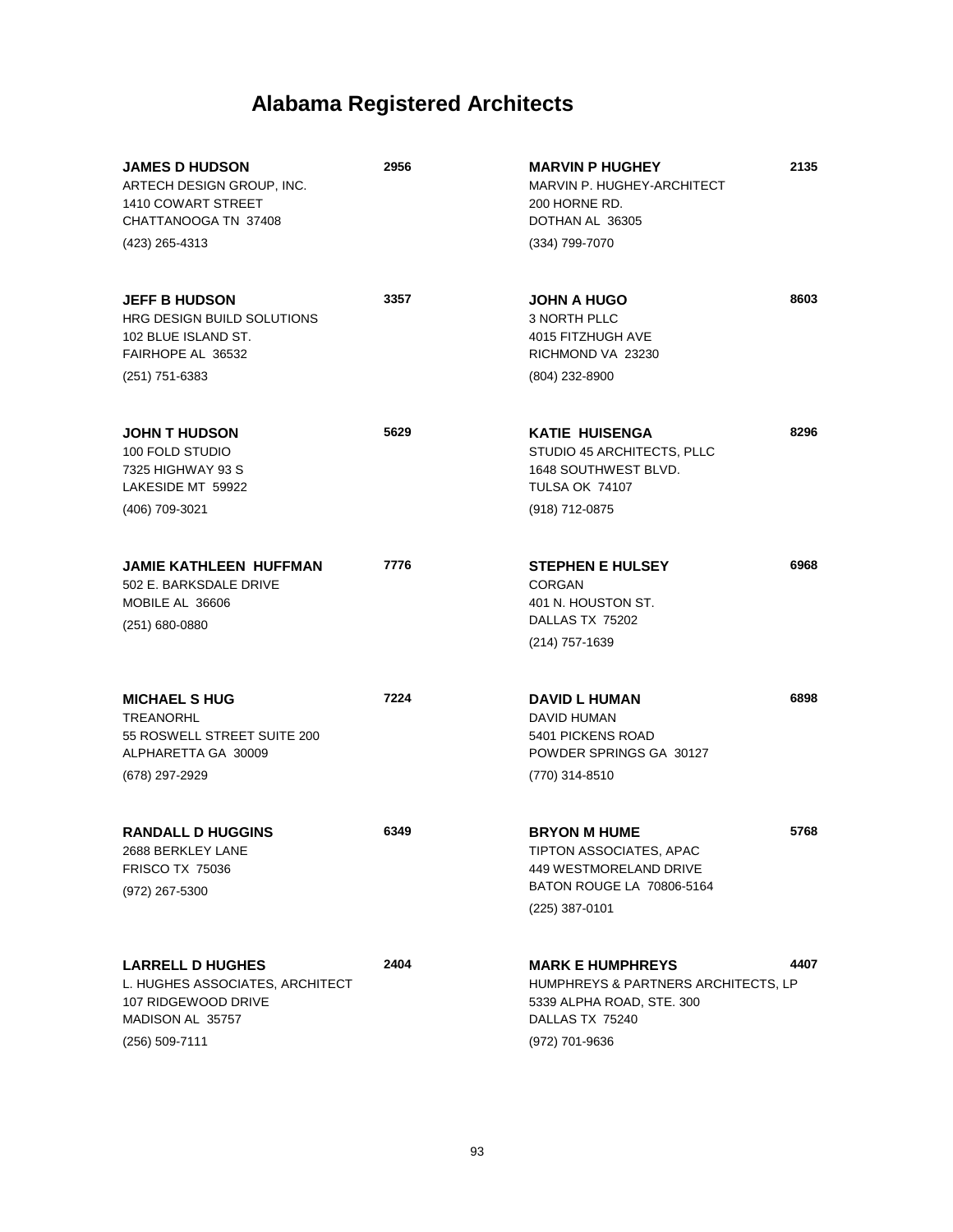| <b>VICTOR C HUNT</b><br>MCKEE AND ASSOCIATES ARCHITECTS<br>631 S HULL ST<br>MONTGOMERY AL 36104                            | 2403 | <b>PATRICK D IANNELLI</b><br>PDI ARCHITECTURE, LLC<br>1020 BREAZEALE RD.<br>PENDLETON SC 29670                              | 7518 |
|----------------------------------------------------------------------------------------------------------------------------|------|-----------------------------------------------------------------------------------------------------------------------------|------|
| (334) 294-7146                                                                                                             |      | (864) 224-5800                                                                                                              |      |
| <b>EDWARD H HUNTON</b><br>FUGLEBERG KOCH, LLC<br>2555 TEMPLE TRAIL<br>WINTER PARK FL 32789                                 | 8478 | <b>STEPHEN T IARIA</b><br>KRECH, O'BRIEN, MUELLER & ASSOC., INC.<br>2051 KILLEBREW DRIVE, SUITE 680<br>BLOOMINGTON MN 55425 | 8013 |
| (407) 629-0595                                                                                                             |      | (651) 789-4127                                                                                                              |      |
| <b>WILLIAM D HURLEY</b><br>PB2 ARCHITECTURE + ENGINEERING, PLLC<br>PO BOX 2076<br>ROGERS AR 72757-2076<br>(479) 636-3545   | 5035 | <b>BILL M INGRAM</b><br>BILL INGRAM ARCHITECT, LLC<br>POST OFFICE BOX 131315<br>BIRMINGHAM AL 35213<br>(205) 873-0557       | 3517 |
| <b>F. SIMON HURST</b><br>SHERLOCK, SMITH & ADAMS INC.<br>2023 JANABROOKE LANE<br>AUBURN AL 36830                           | 7119 | <b>JAMES INGRAM</b><br>STUDIO 8 DESIGN, LLC<br>2722 NORTH OAK STREET<br>VALDOSTA GA 31602                                   | 7719 |
| $(334)$ 559-3149                                                                                                           |      | (229) 740-9089                                                                                                              |      |
| <b>JASON C HUTCHERSON</b><br>JASON HUTCHERSON, ARCHITECT<br>1347 BRIDGEVIEW DR<br>CHATTANOOGA TN 37415<br>$(615)$ 351-0199 | 7698 | JELANI A INGRAM<br>U.S. ARMY CORPS OF ENGINEERS<br>1122 TRENTON DR. SW<br>DECATUR AL 35603<br>(256) 852-7211                | 6832 |
|                                                                                                                            |      |                                                                                                                             |      |
| <b>HAROLD DANIEL HUTTER</b><br>INGENUITY DESIGNS, LLC<br>2572 W. STATE RD. 426; STE. 2064<br>OVIEDO FL 32765               | 8203 | <b>PAUL D INGRAM</b><br>PAUL INGRAM, ARCHITECT<br>1280 WARRENTON ROAD<br>VICKSBURG MS 39180                                 | 4645 |
| (407) 353-4599                                                                                                             |      | (601) 415-7347                                                                                                              |      |
| <b>LEE E HYDEN</b><br><b>CHAMBERS</b><br>1800 WASHINGTON BLVD.<br>BALTIMORE MD 21230                                       | 8520 | <b>THOMAS L INGRAM</b><br>TVS ALABAMA, INC<br>1230 PEACHTREE ST. NE, SUITE 2700<br>ATLANTA GA 30309                         | 8789 |
| (410) 419-8821                                                                                                             |      | (404) 441-7876                                                                                                              |      |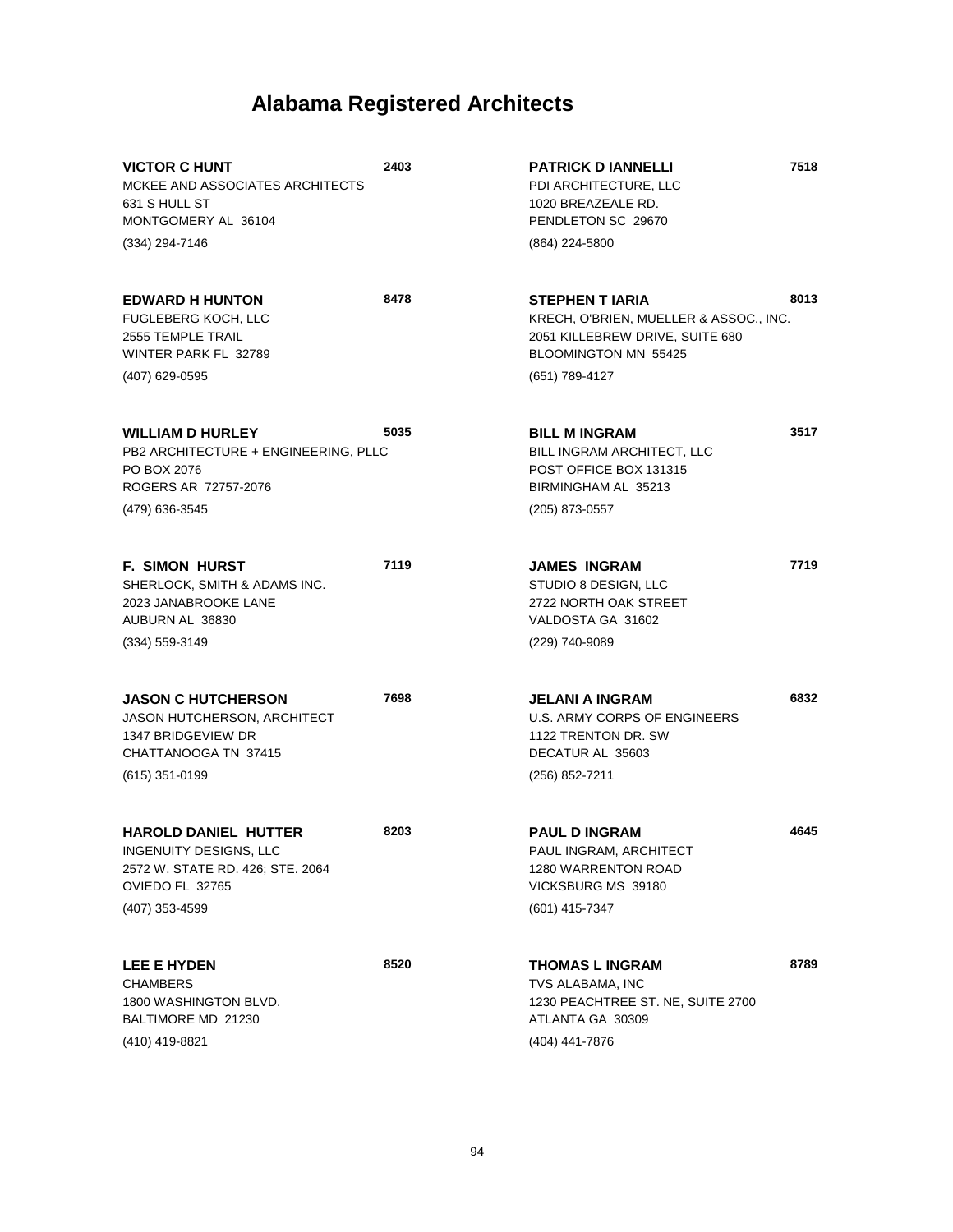| <b>JOSHUA E INMAN</b><br><b>CHUACI &amp; PETERSON ARCHITECTS</b><br>2600 MAITLAND CENTER PKWY; STE 200<br>MAITLAND FL 32751  | 8528 | <b>JAMES H JAMISON</b><br><b>JIM JAMISON, ARCHITECT</b><br>1969 GROOVERSVILLE RD.<br><b>DIXIE GA 31629</b>               | 2599 |
|------------------------------------------------------------------------------------------------------------------------------|------|--------------------------------------------------------------------------------------------------------------------------|------|
| (407) 451-2626                                                                                                               |      | (229) 263-4348                                                                                                           |      |
| <b>RON C IRELAND</b><br>450 ZACAPA AVENUE<br>VENICE FL 34285<br>(517) 227-9061                                               | 5845 | <b>MICHAEL L JANASKIE</b><br><b>NOVUS ARCHITECTS</b><br>2260 ANDOVER WAY<br>MT. PLEASANT SC 29466                        | 7558 |
|                                                                                                                              |      | (843) 884-8638                                                                                                           |      |
| THEODORE L ISBELL<br>CSHQA, INC.<br>950 W. BANNOCK ST., SUITE 1100 #119858<br><b>BOISE ID 83702</b><br>(208) 869-7919        | 8371 | <b>KEVIN W JANGAARD</b><br>HILL & JANGAARD ARCHITECTS, PC<br>POST OFFICE BOX 1057<br>FLORENCE AL 35631<br>(256) 710-2659 | 4458 |
| <b>GEORGE C ISRAEL</b><br><b>ISRAEL AND ASSOCIATES PC</b><br>2730 - 19TH STREET, SOUTH<br>HOMEWOOD AL 35209                  | 2222 | <b>THOMAS A JARMAN</b><br><b>MOTT MACDONALD</b><br>107 ST. FRANCIS ST.<br>MOBILE AL 36602                                | 3068 |
| (205) 803-0075                                                                                                               |      | $(251)$ 343-4366                                                                                                         |      |
| <b>CASEY M IVY</b><br><b>SEAY SEAY &amp; LITCHFIELD</b><br>442 SYDNEY DRIVE NORTH<br>PRATTVILLE AL 36066<br>$(334)$ 263-5162 | 7003 | <b>MATTHEW B JARMEL</b><br>JARMEL KIZEL ARCHITECTS & ENGINEERS,<br>INC.<br>42 OKNER PARKWAY<br>LIVINGSTON NJ 07039       | 8508 |
|                                                                                                                              |      | (973) 994-9669                                                                                                           |      |
| <b>LAWRANCE P JACCARD</b><br>OTJ ARCHITECTS<br>555 11TH ST. NW, SUITE 200<br>WASHINGTON DC 20004<br>$(202)$ 621-1000         | 5462 | <b>LUKE Z JARRETT</b><br>SYNCHRONICITY, LLC<br>69 MORRIS STREET, SUITE 101<br>CHARLESTON SC 29403<br>(843) 412-3330      | 8872 |
|                                                                                                                              |      |                                                                                                                          |      |
| <b>JOSEPH R JAMGOCHIAN</b><br>PERKINS+WILL<br>1123 VICKERS STREET SE<br>ATLANTA GA 30316                                     | 7541 | <b>LEIGH GRIMES JAUNSEN</b><br>DALE PARTNERS ARCHITECTS, P.A.<br>161 LAMEUSE ST., SUITE 201<br>BILOXI MS 39530           | 8065 |
| (404) 443-7466                                                                                                               |      | (228) 374-1409                                                                                                           |      |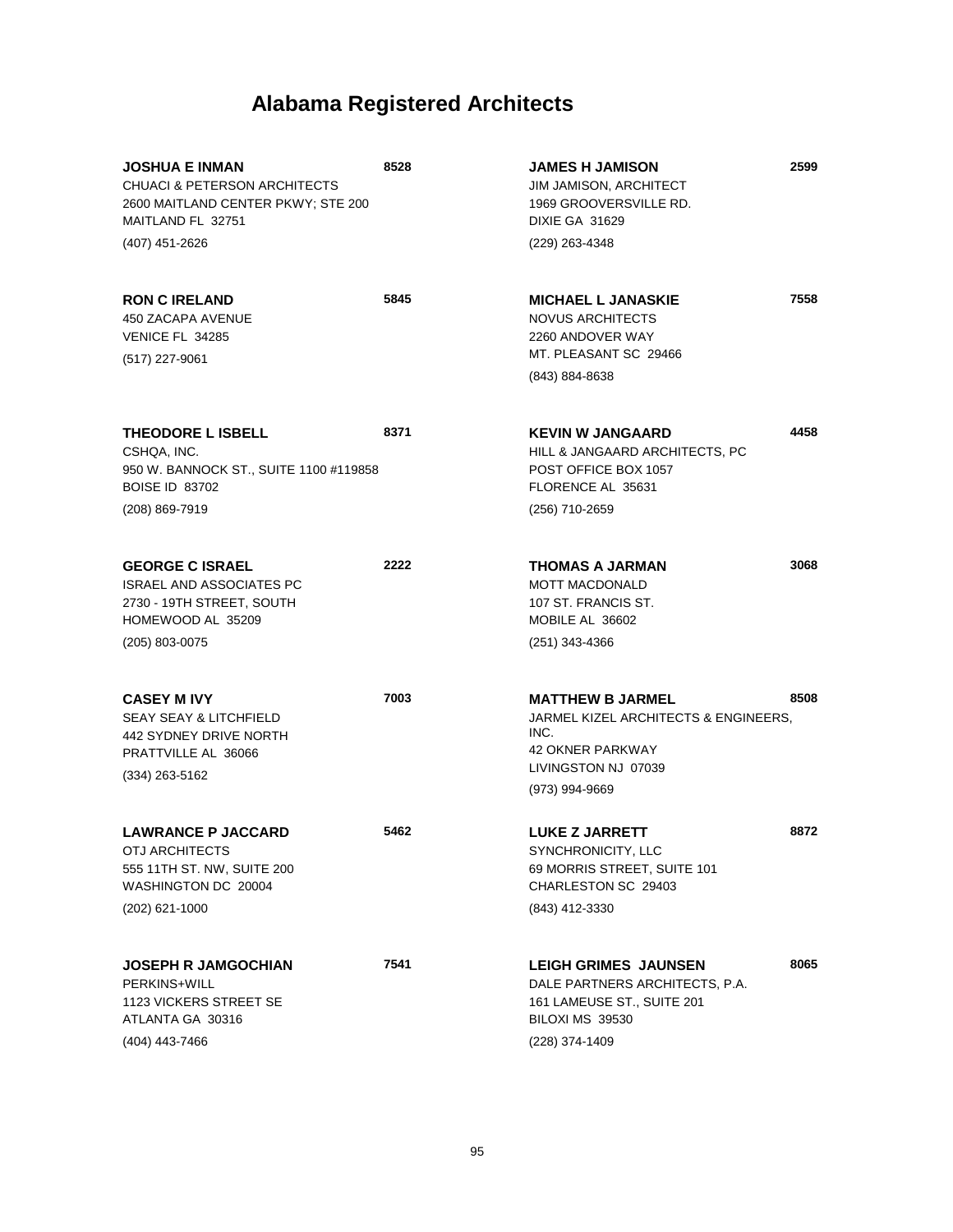| <b>PATRICIA C JEFFERY</b><br>2404 BLACK BRANCH SW<br>HUNTSVILLE AL 35803<br>(256) 945-7127                                  | 8751 | A. JOSEPH JOHNSON<br>ARGENTA ARCHITECTURE, LLC<br>215 WEST 7TH STREET<br>NORTH LITTLE ROCK AR 72114<br>$(501)$ 690-0863                       | 8465 |
|-----------------------------------------------------------------------------------------------------------------------------|------|-----------------------------------------------------------------------------------------------------------------------------------------------|------|
| <b>JAY W JENKINS</b><br><b>JAY JENKINS ARCHITECTURE</b><br><b>301 BUCKNER CIRCLE</b><br>ANNISTON AL 36205<br>(256) 310-2648 | 4592 | <b>ALVIN E JOHNSON</b><br>BARGE DESIGN SOLUTIONS, INC.<br>520 W. SUMMIT HILL DR., STE. 1202<br>KNOXVILLE TN 37902<br>(865) 934-4185           | 5103 |
| <b>JEFFREY D JENNINGS</b><br>JPLUS ARCHITECTS, INC.<br>311 JUDAH ST., SUITE 120<br>ROSEVILLE CA 95678<br>$(916)$ 284-5550   | 8443 | <b>BRIAN R JOHNSON</b><br><b>REPRISE DESIGN</b><br>12400 PORTLAND AVE. SO, #100<br>BURNSVILLE MN 55337<br>(952) 252-4042                      | 6240 |
| <b>RYAN T JENNINGS</b><br>POND AND COMPANY<br>5351 AMHURST DRIVE<br>PEACHTREE CORNERS GA 30092<br>(843) 709-7818            | 7884 | <b>CARRIE P JOHNSON</b><br>GIATTINA AYCOCK ARCHITECTURE STUDIO<br>2625 5TH AVE. NO., BLDG. C<br>BESSEMER AL 35020<br>(205) 212-0288           | 5783 |
|                                                                                                                             |      |                                                                                                                                               |      |
| <b>DENNIS B JENSEN</b><br>C <sub>2</sub> AE<br>648 MONROE AVE. NW, STE. 210<br>GRAND RAPIDS MI 49503<br>(616) 454-9414      | 7560 | <b>DAVID E JOHNSON</b><br><b>JOHNSON JOHNSON CRABTREE</b><br>ARCHITECTS, PC<br>4551 TROUSDALE DRIVE<br>NASHVILLE TN 37204<br>$(615)$ 837-0656 | 4174 |
| <b>B MICHAEL JERNIGAN</b><br>PARKER-JERNIGAN ARCHITECTS<br>11667 HWY 167<br>ENTERPRISE AL 36330<br>$(334)$ 796-3104         | 4154 | <b>DAVID R JOHNSON</b><br><b>BHDP ARCHITECTURE</b><br>302 W. THIRD STREET<br>CINCINNATI OH 45202<br>(513) 310-2677                            | 8579 |
| <b>GERALD S JERNIGAN</b><br>GOODWYN MILLS & CAWOOD<br>720 BAYFRONT PKWY., SUITE 200<br>PENSACOLA FL 32502<br>(850) 432-0706 | 2676 | <b>DONALD W JOHNSON</b><br>DONALD W. JOHNSON - ARCHITECT<br>3120 EARHART RD.<br><b>HERMITAGE TN 37076</b><br>(615) 885-4920                   | 7042 |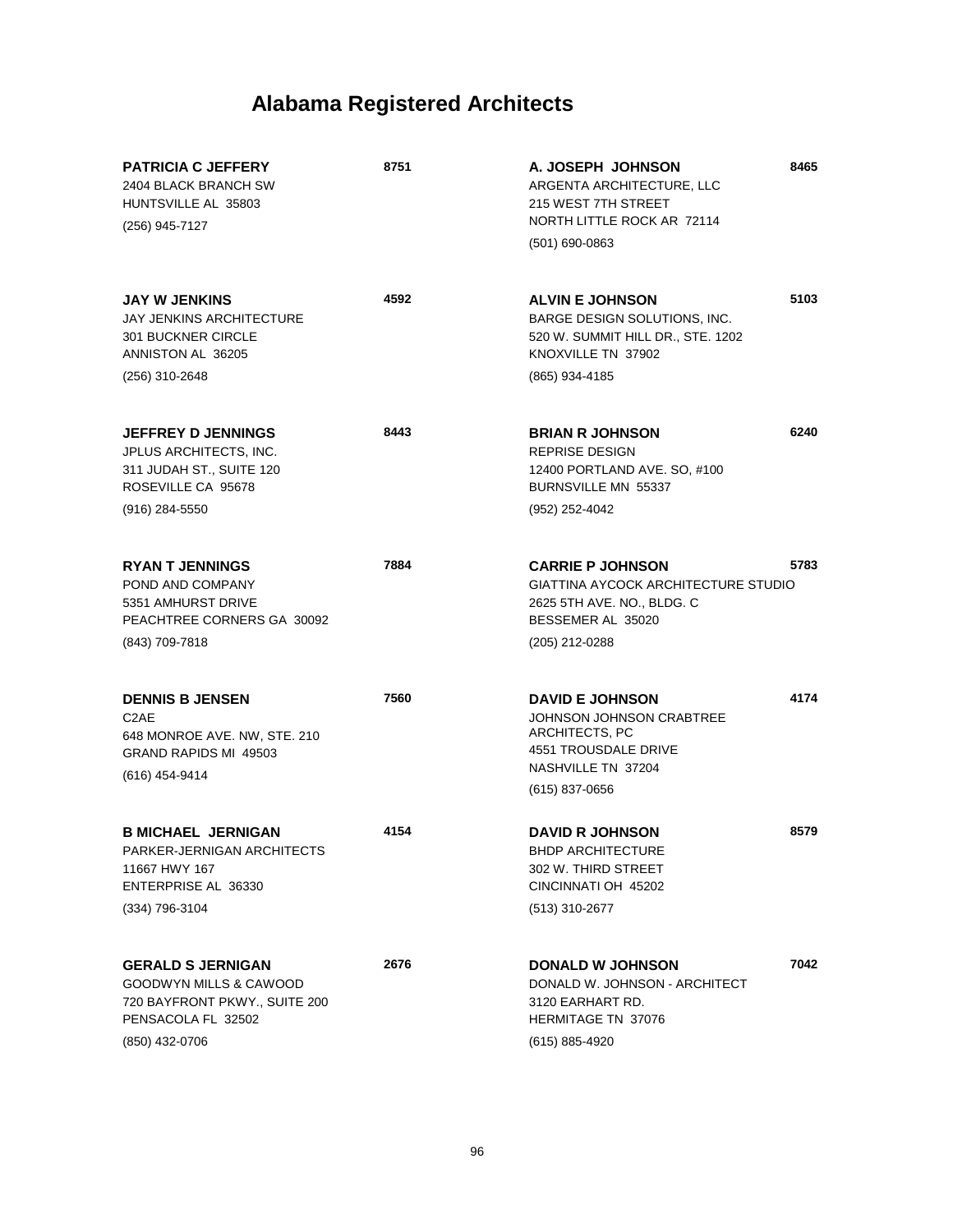| <b>ELIZABETH P JOHNSON</b><br><b>WALLACE JOHNSON STUDIO</b><br>6500 GREENVILLE AVE, SUITE 650<br>DALLAS TX 75206<br>(214) 394-7444 | 8841 | <b>MICHAEL R JOHNSON</b><br>100 PARK SQUARE LANE<br>MADISON AL 35758<br>(251) 753-6246                                            | 8594 |
|------------------------------------------------------------------------------------------------------------------------------------|------|-----------------------------------------------------------------------------------------------------------------------------------|------|
|                                                                                                                                    |      |                                                                                                                                   |      |
| <b>JACOB L JOHNSON</b><br>SEAY, SEAY & LITCHFIELD, P.C.<br>1115 S. COURT ST.<br>MONTGOMERY AL 36104                                | 8017 | O MARVIN JOHNSON<br>O. MARVIN JOHNSON-ARCHITECT<br>8500 RIDGECREST DRIVE<br><b>WALLS MS 38680</b>                                 | 3324 |
| $(334)$ 263-5162                                                                                                                   |      | (901) 486-3122                                                                                                                    |      |
| <b>JEFFREY H JOHNSON</b><br>320 STACEY LN<br>WETUMPKA AL 36092<br>(251) 377-4015                                                   | 3363 | <b>PHILIP C JOHNSON</b><br>PHILIP C. JOHNSON, ARCHITECT<br>806 CHEAHA CIRCLE<br>AUBURN AL 36830                                   | 4979 |
|                                                                                                                                    |      | $(334)$ 750-4518                                                                                                                  |      |
| <b>KEVIN M JOHNSON</b><br>SMITHGROUP, INC.<br>1700 NEW YORK AVE. NW, SUITE 100<br>WASHINGTON DC 20006                              | 8386 | <b>RICHARD S JOHNSON</b><br>FRANKFURT-SHORT-BRUZA ASSOCIATES, P.C.<br>5801 BROADWAY EXTENSION, STE. 500<br>OKLAHOMA CITY OK 73118 | 7661 |
| $(317) 522 - 7068$                                                                                                                 |      | (405) 840-2931                                                                                                                    |      |
| L O'NEAL JOHNSON<br><b>NEAL JOHNSON LLC</b><br>6304 MUIR STREET<br>BATON ROUGE LA 70817<br>(225) 324-5848                          | 7165 | <b>ROBERT E JOHNSON</b><br>DAG ARCHITECTS, INC.<br>1223 AIRPORT RD, STE. 104<br>DESTIN FL 32541<br>(850) 837-8152                 | 3642 |
|                                                                                                                                    |      |                                                                                                                                   |      |
| <b>LAMAR A JOHNSON</b><br>THE LAMAR JOHNSON COLLABORATIVE. LLC<br>35 EAST WACKER DRIVE, SUITE 1300<br>CHICAGO IL 60601             | 5675 | <b>ROBERT L JOHNSON</b><br>ROBERT JOHNSON ARCHITECTS. INC.<br>1808 W. MOREHEAD STREET<br>CHARLOTTE NC 28208                       | 5511 |
| (312) 399-2580                                                                                                                     |      | (704) 342-1058                                                                                                                    |      |
| <b>MICHAEL A JOHNSON</b><br>SRJ ARCHITECTS INC.<br>1108 MARYLAND DRIVE<br>ALBANY GA 31707<br>(229) 436-9877                        | 6788 | <b>ROY LEN JOHNSON</b><br>LEN JOHNSON AND ASSOCIATES<br>724 TAYLOR ROAD<br>KNOXVILLE TN 37920<br>(865) 573-1148                   | 8236 |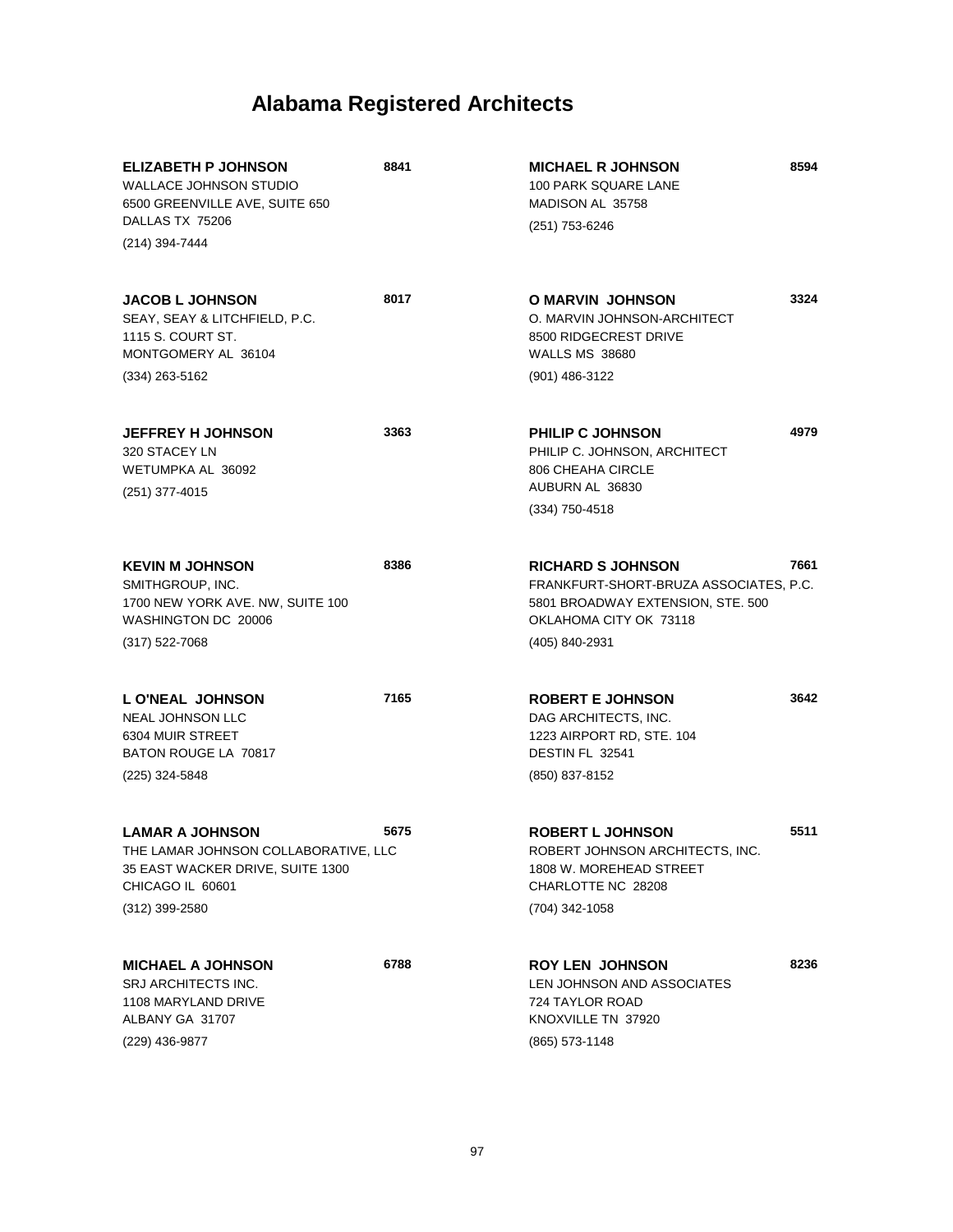| <b>SARA S JOHNSON</b><br>AMLI RESIDENTIAL<br>260 PEACHTREE STREET NW<br>ATLANTA GA 30303<br>(770) 281-3372                             | 6550 | TIMOTHY W JOHNSTON<br>C. L. HELT, ARCHITECT, INC.<br>6405 W. WILKINSON BLVD., SUITE 100<br>BELMONT NC 28012<br>(704) 342-1686                     | 7096 |
|----------------------------------------------------------------------------------------------------------------------------------------|------|---------------------------------------------------------------------------------------------------------------------------------------------------|------|
|                                                                                                                                        |      |                                                                                                                                                   |      |
| <b>STANLEY W JOHNSON</b><br>204 WILLS LANE<br>CANTON GA 30115-6376<br>(404) 953-1727                                                   | 6042 | <b>THOMAS G JOLLY</b><br>ARCHITECTS FORUM, LLC<br>8555 NORTH RIVER RD., SUITE 220<br>INDIANAPOLIS IN 46240<br>$(317) 842 - 8500$                  | 5381 |
|                                                                                                                                        |      |                                                                                                                                                   |      |
| <b>STEPHANIE A JOHNSON</b><br>3858 KILBOURNE AVENUE<br>CINCINNATI OH 45209<br>$(513) 515 - 7053$                                       | 4869 | <b>BRADFORD A JONES</b><br>MP DESIGN GROUP, PLLC<br>918 HOWARD AVENUE, SUITE F<br>BILOXI MS 39530<br>(228) 424-3818                               | 8036 |
|                                                                                                                                        |      |                                                                                                                                                   |      |
| <b>TYLER J JOHNSON</b><br><b>GIATTINA AYCOCK ARCHITECTURE STUDIO</b><br>2625 5TH AVE N., BLDG C<br>BESSEMER AL 35020<br>(205) 401-3442 | 7172 | <b>BRETT R JONES</b><br><b>DAVID BAKER ARCHITECTS</b><br>461 SECOND STREET<br>SAN FRANCISCO CA 94107<br>(205) 616-8776                            | 8536 |
|                                                                                                                                        |      |                                                                                                                                                   |      |
| <b>DAVID A JOHNSTON</b><br>STG DESIGN, INC.<br>211 UNION ST., SUITE 103<br>NASHVILLE TN 37201<br>(615) 248-4400                        | 8035 | <b>EDWARD T JONES</b><br>EDWARD T JONES, ARCHITECT, PC<br>2313 ANNANDALE ROAD<br>HUNTSVILLE AL 35801<br>(256) 679-8716                            | 3361 |
| <b>JONATHAN SCOTT JOHNSTON</b><br>JOHNSTON DESIGN GROUP<br>411 UNIVERSITY RIDGE, STE. D<br>GREENVILLE SC 29601<br>(864) 346-2535       | 7406 | <b>EMERSON JONES</b><br><b>ARCHPRECISION INC</b><br>2415 LEADVILLE CT<br>FRESNO TX 77545<br>(281) 798-6612                                        | 8780 |
|                                                                                                                                        |      |                                                                                                                                                   |      |
| <b>LAURA B JOHNSTON</b><br><b>BARBER MCMURRY ARCHITECTS</b><br>505 MARKET ST., SUITE 300<br>KNOXVILLE TN 37902<br>(865) 934-1915       | 3514 | <b>G. WESLEY JONES</b><br>PROGRESSIVE ARCHITECTURE<br>ENGINEERING, P.C.<br>330 SOUTH TRYON ST., SUITE 500<br>CHARLOTTE NC 28202<br>(704) 731-8080 | 5463 |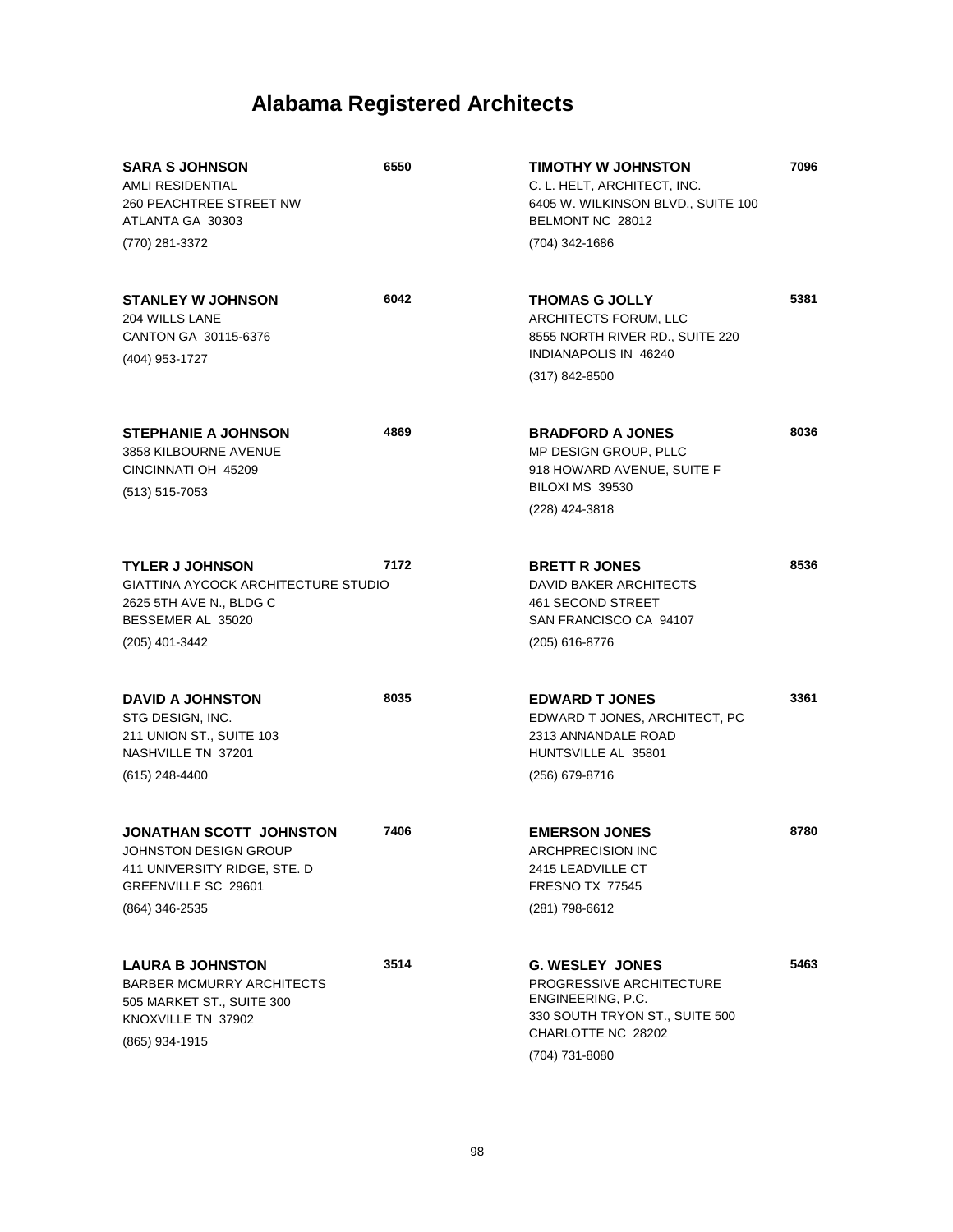| <b>GIBSON M JONES</b><br>G. MIDGLEY JONES, JR. ARCHITECT<br>4441 NE 23RD AVENUE<br>LIGHTHOUSE POINT FL 33064<br>(954) 648-5840 | 5334 | <b>MOLLY A JONES</b><br>JONES DESIGN STUDIO, PLLC<br>5103 S. SHERIDAN RD., #503<br>TULSA OK 74145<br>(888) 537-6656        | 8793 |
|--------------------------------------------------------------------------------------------------------------------------------|------|----------------------------------------------------------------------------------------------------------------------------|------|
| <b>GREGORY JONES</b><br>GOODWYN MILLS & CAWOOD INC<br>2660 EAST CHASE LANE, STE. 200<br>MONTGOMERY AL 36117<br>(334) 414-4869  | 3693 | <b>RENIS O JONES</b><br>PH&J ARCHITECTS, INC<br>807 SOUTH MCDONOUGH STREET<br>MONTGOMERY AL 36104<br>$(334)$ 265-8781      | 4303 |
|                                                                                                                                |      |                                                                                                                            |      |
| <b>J. BRYAN JONES</b><br><b>JONES PIERCE ARCHITECTS</b><br>400 PLASTERS AVE., SUITE 225                                        | 5583 | <b>RICHARD K JONES</b><br>6561 SW 76TH TERRACE<br><b>MIAMI FL 33143</b>                                                    | 8857 |
| ATLANTA GA 30324<br>$(404)$ 386-0089                                                                                           |      | (305) 796-5365                                                                                                             |      |
|                                                                                                                                |      |                                                                                                                            |      |
| <b>JENNIFER P JONES</b><br>2000 SWEETGUM DRIVE<br>HOOVER AL 35244                                                              | 7232 | NICK JONIHAKIS<br>1741 PENNAN PLACE<br>ST. JOHNS FL 32259                                                                  | 7889 |
| $(334)$ 703-1408                                                                                                               |      | (904) 679-3693                                                                                                             |      |
|                                                                                                                                |      |                                                                                                                            |      |
| <b>JOSHUA I JONES</b><br>JOSHUA I.F. JONES, ARCHITECT<br>510 BERING, SUITE 468<br>HOUSTON TX 77057                             | 7380 | <b>BRUCE D JORDAN</b><br>JORDAN ARCHITECTS, INC.<br>131 CALLE IGLESIA, SUITE 100<br>SAN CLEMENTE CA 92672                  | 8801 |
| (540) 687-0003                                                                                                                 |      | $(949)$ 388-8090                                                                                                           |      |
| <b>MICHAEL D JONES</b><br>2585 POPE MANOR WAY<br>MARIETTA GA 30062<br>(678) 640-1062                                           | 5488 | <b>JEFFREY A JORDAN</b><br>FORREST DANIELL & ASSOCIATES, P.C.<br>8058 PINE RUN<br>SPANISH FORT AL 36527                    | 5434 |
|                                                                                                                                |      | (251) 626-3284                                                                                                             |      |
| <b>MICHAEL G JONES</b><br>SOZO ARCHITECTURE, PLLC<br><b>76 TUSCAN HILLS DRIVE</b><br>OXFORD MS 38655<br>(662) 231-0787         | 6307 | <b>STEPHEN L JORDAN</b><br>STEPHEN L.JORDAN, ARCHITECT<br>4189 E. MISSION BLVD.<br>FAYETTEVILLE AR 72703<br>(479) 444-9923 | 6579 |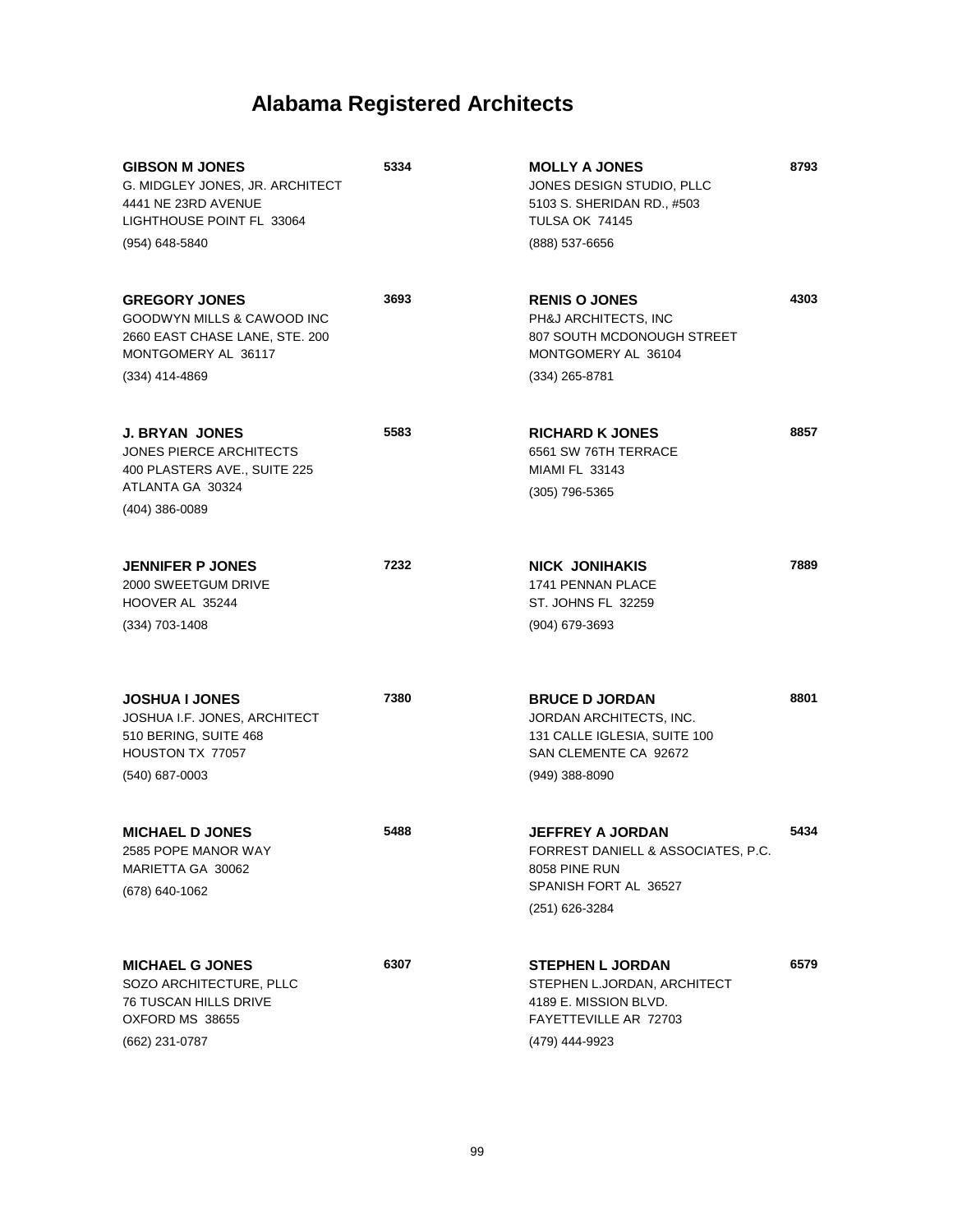| <b>ERIK L JORGENSEN</b><br>ERIK L. JORGENSEN, ARCHITECT<br>24200 146TH ST.<br>LEAVENWORTH KS 66048<br>$(913) 558 - 5548$                     | 8332 | <b>STEVEN KAHLE</b><br>STEVEN KAHLE ARCHITECTS<br>47 RANDALL STREET SUITE 2<br>ANNAPOLIS MD 21401<br>$(301)$ 858-5853                 | 6498 |
|----------------------------------------------------------------------------------------------------------------------------------------------|------|---------------------------------------------------------------------------------------------------------------------------------------|------|
| <b>BARBARA J JOSLIN</b><br><b>BL COMPANIES</b><br>355 RESEARCH PARKWAY<br>MERIDEN CT 06450<br>(860) 331-6420                                 | 8350 | <b>KETTY KALARIA</b><br>KETTY KALARIA, ARCHITECT<br>125 ROYAL TERR NW<br>EDMONTON AB T6J-4R2<br>(780) 297-5788                        | 7965 |
| <b>MARK B JOYNER</b><br><b>PERKINS + WILL</b><br>1315 PEACHTREE STREET NE<br>ATLANTA GA 30309<br>(678) 536-8293                              | 7832 | <b>CHRISTIAN KALISCHEFSKI</b><br>THE W-T GROUP, LLC<br><b>2675 PRATUM AVENUE</b><br><b>HOFFMAN ESTATES IL 60192</b><br>(224) 293-6956 | 7733 |
| <b>JEFFREY P JULIANO</b><br>COLLINS COOPER CARUSI ARCHITECTS, INC.<br>3391 PEACHTREE RD., NE SUITE 400<br>ATLANTA GA 30326<br>(404) 312-4230 | 7803 | <b>JOHN LAWRENCE KALOUSEK</b><br><b>8 BOULDER ROAD</b><br>MASON CITY IA 50401<br>(208) 869-3308                                       | 7249 |
| <b>STEVAN J JURCZUK</b><br>C2AE, INC.<br>106 WEST ALLEGAN ST; STE 500<br>LANSING MI 48933<br>(616) 454-9414                                  | 6882 | <b>GREGORY L KAMBACK</b><br>ARCSPACE STUDIO, LLC<br>304 FRANKLIN STREET SE<br>HUNTSVILLE AL 35801<br>$(256) 536 - 1160$               | 1716 |
| <b>GARY W JUSTISS</b><br>GARY WILLIAM JUSTISS, ARCHITECT<br>1801 LEWIS ROAD<br>CHELSEA AL 35043<br>(205) 541-8597                            | 2402 | <b>JOHN H KAMUS</b><br>KAMUS AND KELLER<br>1965 YOSEMITE AVE, #205<br>SIMI VALLEY CA 93063<br>(805) 583-5935                          | 7912 |
| <b>CHRIS KACENA</b><br>CHRIS KACENA, AIA<br><b>1842 WINCHESTER TRAIL</b><br>CHAMBLEE GA 30341<br>(404) 803-3869                              | 6899 | <b>MIKAEL T KANE</b><br>MIKAEL T. KANE, AIA<br>9225 SAWYER STREET<br>HUNTLEY IL 60142<br>(609) 792-0248                               | 3760 |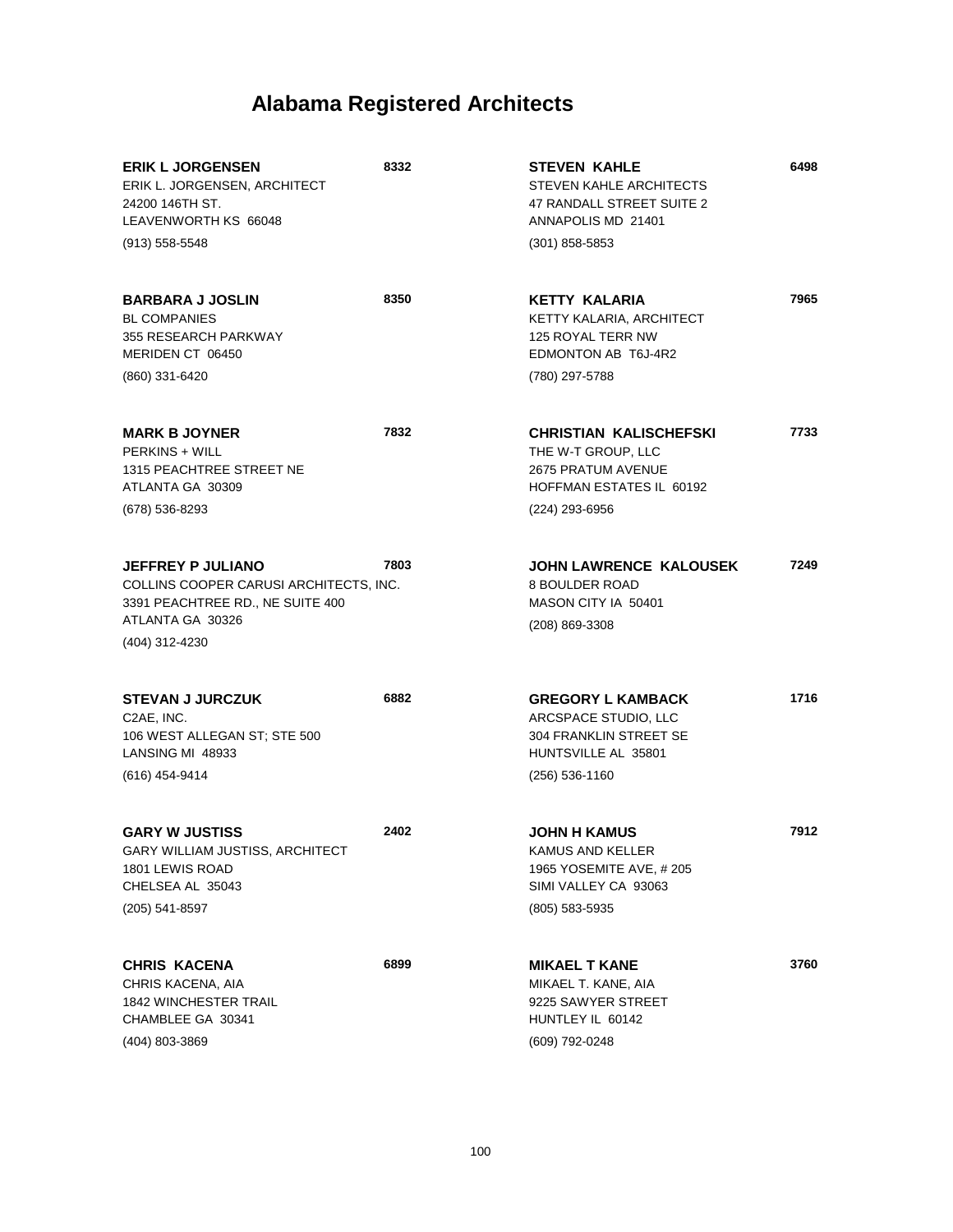| <b>CHRISTOPHER H KARIHER</b><br><b>STOA ARCHITECTS</b><br>121 E. GOVERNMENT STREET<br>PENSACOLA FL 32502                               | 6207 | <b>ARTHUR L KAY</b><br>5521 TERRAIN DE GOLF DRIVE<br>LUTZ FL 33558<br>(813) 270-0030                                              | 7920 |
|----------------------------------------------------------------------------------------------------------------------------------------|------|-----------------------------------------------------------------------------------------------------------------------------------|------|
| (850) 432-1912                                                                                                                         |      |                                                                                                                                   |      |
| <b>KOBI KARP</b><br>KOBI KARP ARCHITECTURE & INTERIOR<br>DESIGN, INC.<br>571 NW 28 STREET<br><b>MIAMI FL 33127</b><br>$(305)$ 573-1818 | 8494 | <b>DOUGLAS B KEARLEY</b><br>DOUGLAS B. KEARLEY, ARCHITECT, INC.<br>10 WISTERIA AVE<br>MOBILE AL 36607<br>(251) 473-7553           | 2908 |
| THOMAS F KARWINSKI<br>THOMAS F. KARWINSKI, ARCHITECT<br><b>17 SOUTH LAFAYETTE STREET</b><br>MOBILE AL 36604<br>(251) 478-1468          | 2270 | <b>CHARLES T KEEFER</b><br>FISHER & ARNOLD. INC.<br>9180 CRESTWYN HILLS DRIVE<br>MEMPHIS TN 38125<br>(901) 413-0243               | 8625 |
| <b>ERIK C KASPER</b><br>KASPER ARCHITECTS + ASSOCIATES<br>10175 FORTUNE PKWY., STE. 701<br>JACKSONVILLE FL 32256<br>(904) 738-1745     | 6946 | <b>MICHAEL P KEESHEN</b><br>GOODWYN MILLS CAWOOD, LLC<br>617 EAST MCBEE AVENUE SUITE 200<br>GREENVILLE SC 29601<br>(864) 483-2804 | 6173 |
| JAMES KASSAY<br>ADA ARCHITECTS, INC.<br>17710 DETROIT AVE.<br>LAKEWOOD OH 44107<br>(216) 521-5134                                      | 8413 | DAVID A KEITH<br>HEWV ARCHITECTS P.C.<br>120 ATLANTIC ST., STE. 100<br>NORFOLK VA 23510<br>(757) 321-9600                         | 8839 |
| <b>ERIK J KASUBA</b><br>1330 RICHMOND LANE<br>BARTLETT IL 60103<br>(630) 707-1016                                                      | 8890 | <b>FRED L KEITH</b><br>A.G. GASTON DESIGN<br>1820 3RD AVENUE N., SUITE 400<br>BIRMINGHAM AL 35203<br>(205) 612-8955               | 3190 |
| <b>SALLY J KAUFMAN</b><br>KAUFMAN DESIGN GROUP, INC.<br>12371 E. LINCOLN COURT<br>WICHITA KS 67207<br>$(316)$ 618-0448                 | 8580 | TIMOTHY KEITH<br>ATLAS COLLABORATIVE, LLC<br>50 TECHNOLOGY PKWY. S., SUITE 100<br>PEACHTREE CORNERS GA 30092<br>(678) 761-4928    | 8340 |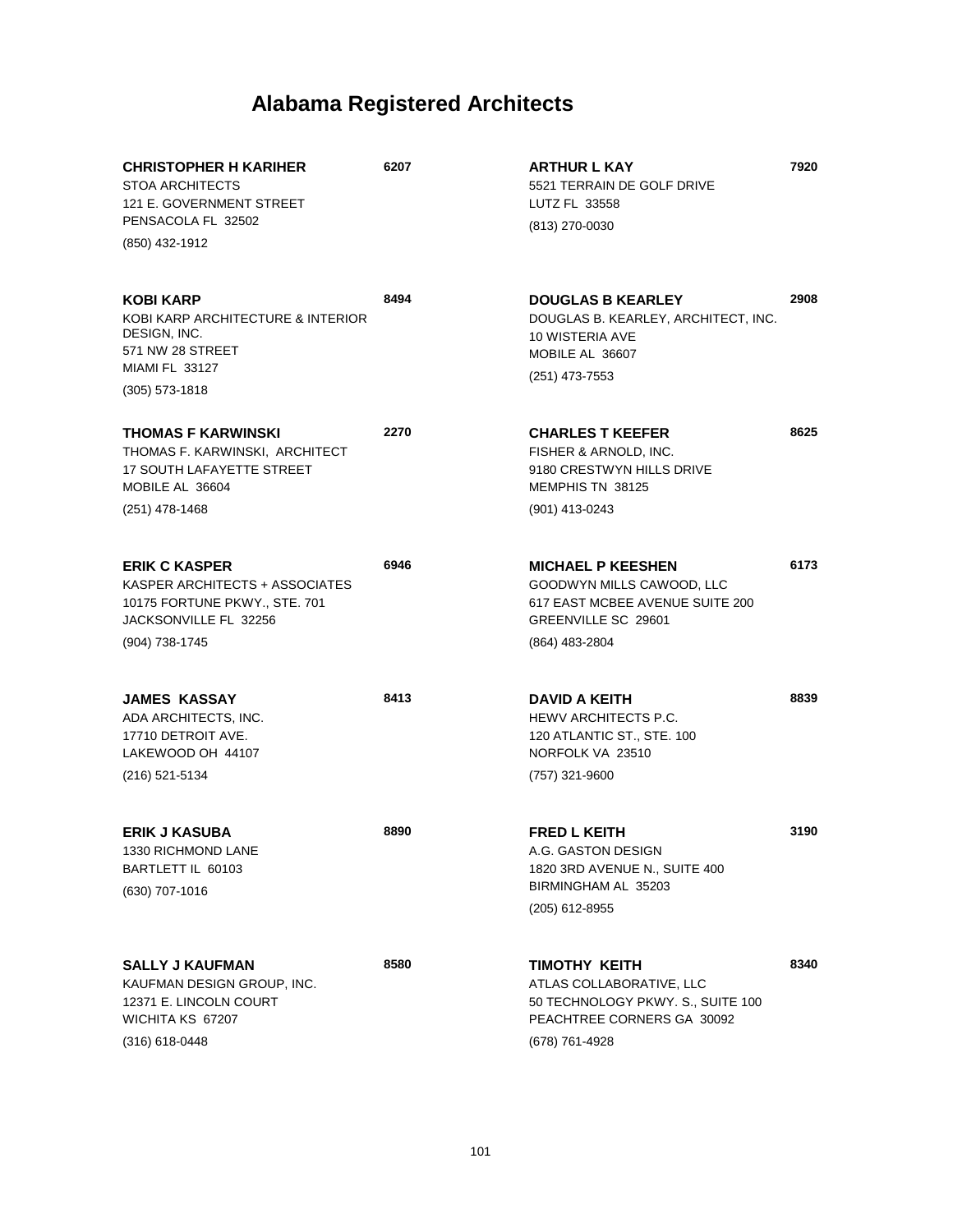| <b>ANTHONY K KELLER</b><br><b>1605 BUFFALO THUNDER</b><br>LEANDER TX 78641<br>(512) 656-9067                                                      | 8897 | <b>DAVID G KENNEDY</b><br>DECENTRALIZED DESIGN LAB, LLC<br>440 S WEST AVE<br>FAYETTEVILLE AR 72701                                     | 8487 |
|---------------------------------------------------------------------------------------------------------------------------------------------------|------|----------------------------------------------------------------------------------------------------------------------------------------|------|
|                                                                                                                                                   |      | (724) 433-8639                                                                                                                         |      |
| <b>DAVID J KELLEY</b><br><b>RLS DESIGN GROUP</b><br><b>1909 COURTNEY DRIVE</b><br>BIRMINGHAM AL 35209                                             | 5744 | <b>MATTHEW E KENNEDY</b><br>MATTHEW E. KENNEDY, ARCHITECT<br>4604 SHARON VALLEY COURT<br>DUNWOODY GA 30338                             | 5512 |
| (205) 879-5458                                                                                                                                    |      | (770) 512-7655                                                                                                                         |      |
| JOHN DANIEL KELLEY<br>EYP ARCHITECTURE & ENGINEERING, P.C.<br>2400 JULIAN ST., UNIT #7<br>HOUSTON TX 77009                                        | 6193 | <b>PHILIP M KENNEDY</b><br><b>BDG ARCHITECTS, LLP</b><br>2100 FIRST AVENUE NORTH #100<br>BIRMINGHAM AL 35203                           | 3520 |
| (256) 627-4587                                                                                                                                    |      | (205) 252-8222                                                                                                                         |      |
| <b>COURTNEY C KELLY</b><br>COURTNEY CHRISTY KELLY, ARCHITECT, LLC<br>3748 NORTH WOODRIDGE ROAD<br>BIRMINGHAM AL 35223<br>(205) 915-2211           | 7146 | <b>SCOTT KENNEDY</b><br>6800 JONES VALLEY DR.<br>HUNTSVILLE AL 35802<br>(256) 665-7231                                                 | 6875 |
| <b>ROBERT D KEMPKES</b><br><b>TAYLOR/KEMPKES ARCHITECTS</b><br>210 CENTRAL AVENUE SUITE 3<br>HOT SPRINGS NATIONAL PARK AR 71901<br>(501) 624-5679 | 6565 | <b>ADAM J KENT</b><br><b>BARRETT ARCHITECTURE STUDIO</b><br>2320 HIGHLAND AVE. S., STE. 250<br>BIRMINGHAM AL 35205<br>$(205)$ 250-6161 | 7650 |
| <b>ROBERT A KENDALL</b><br>RKTECTS INC<br>21 YOUPON DRIVE SW<br>HUNTSVILLE AL 35824<br>(256) 929-7006                                             | 8879 | <b>ANDREW KERN</b><br>WALLACE DESIGN COLLECTIVE<br>123 N. MARTIN LUTHER KING JR. BLVD.<br><b>TULSA OK 74103</b><br>(918) 704-5584      | 8869 |
| <b>EDWARD M KENDUST</b><br>NEAL, KENDUST & MURRAY, PC<br>233 12TH STREET, SUITE 503<br>COLUMBUS GA 31901<br>(706) 563-4474                        | 3364 | <b>PHILLIP E KERN</b><br><b>KERN ARCHITECTS, LLC</b><br>11822 JUSTICE AVE., SUITE B7<br>BATON ROUGE LA 70816<br>(225) 572-1819         | 8899 |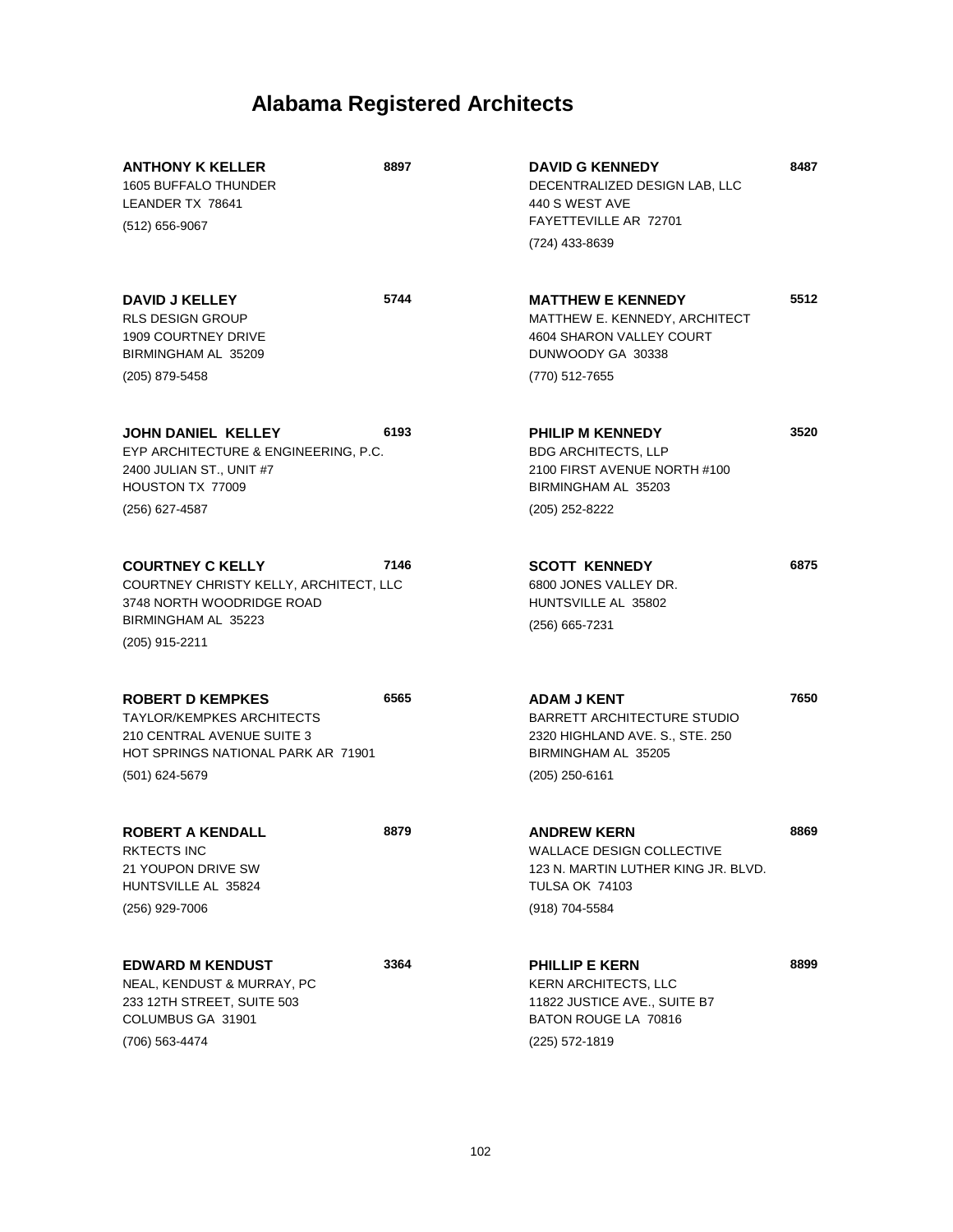| <b>VARUNI D KERN</b><br><b>GRESHAM SMITH</b><br>3595 GRANDVIEW PKWY., SUITE 300<br>BIRMINGHAM AL 35243                 | 8237 | 6208<br><b>CHARLES J KEYES</b><br>KEYES ARCHITECTS & ASSOCIATES, PLLC<br>4717 PRESTON HIGHWAY<br>LOUISVILLE KY 40213-2147                        |
|------------------------------------------------------------------------------------------------------------------------|------|--------------------------------------------------------------------------------------------------------------------------------------------------|
| (205) 298-9228                                                                                                         |      | $(502)$ 636-5113                                                                                                                                 |
| <b>CAROLINE E KESEL</b><br><b>BRININSTOOL + LYNCH</b><br>7751 CARONDELET AVE STE 500<br>ST. LOUIS MO 63105             | 8482 | 8099<br>KAPIL KHANNA<br>THE LAMAR JOHNSON COLLABORATIVE LLC<br>35 EAST WACKER, SUITE 1300<br>CHICAGO IL 60601                                    |
| (205) 960-3115                                                                                                         |      | (312) 622-8051                                                                                                                                   |
| <b>ANDREW W KESLER</b><br>KESLER SIMPSON ARCHITECTS, LLC<br>3728 WILLOW RIDGE ROAD<br>LEXINGTON KY 40514               | 7097 | 8799<br><b>MARIEANNE KHOURY-VOGT</b><br>KHOURY & VOGT ARCHITECTS, PA<br>10343 E CTY HGWY 30A, BLDG G, STE 130<br>SEACREST FL 32461               |
| (859) 523-4324                                                                                                         |      | (305) 494-5464                                                                                                                                   |
| <b>LARRY C KESTER</b><br>ARCHITECTS COLLECTIVE<br>4200 E. SKELLY DRIVE #750<br><b>TULSA OK 74135</b><br>(918) 492-2987 | 3251 | 6684<br><b>CHRISTOPHER D KIDD</b><br>CHRISTOPHER KIDD & ASSOCIATES, LLC<br>N48 W16550 LISBON RD.<br>MENOMONEE FALLS WI 53051<br>$(262)$ 901-0505 |
| <b>JOHN R KETENBRINK</b><br>LMH ARCHITECTURE, PLLC<br>12808 TOWNEPARK WAY<br>LOUISVILLE KY 40243<br>$(502)$ 581-0570   | 8177 | 3191<br><b>ROBERT N KIDD</b><br>HECHT BURDESHAW ARCHITECTS, INC.<br>8 - 11TH STREET, #300<br>COLUMBUS GA 31902<br>(706) 323-1814                 |
| <b>KENNETH A KETTERER</b><br>KENNETH A. KETTERER, ARCHITECT<br>106 JOHN ST.<br>LOUISBURG NC 27549<br>$(919)$ 201-4061  | 3754 | 2533<br><b>WILLIAM T KIDWELL</b><br>BIRCHFIELD PENUEL & ASSOCIATES LLC<br>2805 CRESCENT AVE., SUITE 200<br>BIRMINGHAM AL 35209<br>(205) 870-1876 |
| <b>RANDOLPH S KEY</b><br>EQUIP STUDIO, INC.<br>140 W. EVANS ST. SUITE 203<br>FLORENCE SC 29501<br>(843) 665-6646       | 7833 | 7580<br><b>RYAN J KIEFER</b><br><b>FORT BEND ISD</b><br>2323 TEXAS PARKWAY<br>MISSOURI CITY TX 77489<br>(281) 705-4417                           |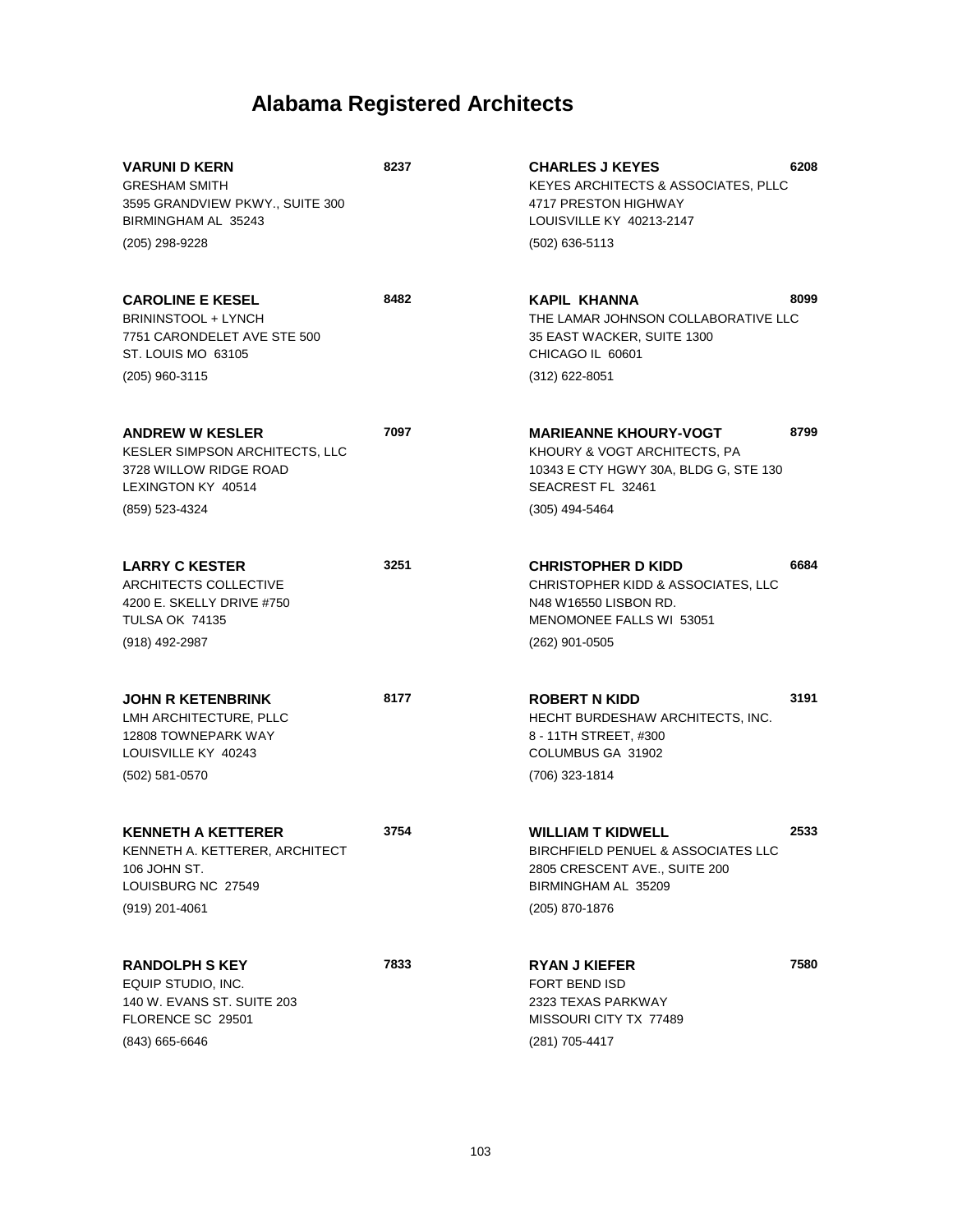| <b>CHARLES N KILLEBREW</b><br>2165 RIVER CLIFF DRIVE<br>ROSWELL GA 30076<br>(770) 608-4503                                            | 8274 | TIMOTHY L KING<br><b>CDM SMITH</b><br>503 MARTINDALE ST., STE. 400<br>PITTSBURGH PA 15212<br>(412) 201-5500                                    | 7122 |
|---------------------------------------------------------------------------------------------------------------------------------------|------|------------------------------------------------------------------------------------------------------------------------------------------------|------|
| <b>JOHN A KILLEBREW</b><br>7975 STAGE HILLS BLVD., SUITE 4<br>MEMPHIS TN 38133<br>$(901)$ 377-6603                                    | 3666 | <b>CHARLES J KIRBY</b><br>EYP ARCHITECTURE & ENGINEERING PC<br>1000 POTOMAC ST. NW, STE. L-1<br>WASHINGTON DC 20007<br>(202) 471-5000          | 6479 |
| <b>TONY KIM</b><br>ARCHIPLAN DESIGN GROUP, INC<br>1142 SATELLITE BLVD NW, SUITE 200-A<br>SUWANEE GA 30024<br>(404) 641-9116           | 6820 | <b>CHRISTINE KIRCHBERG JONES</b><br>NOLA VAN PEURSEM ARCHITECTS, P.C.<br>301 JEFFERSON STREET NORTH<br>HUNTSVILLE AL 35801<br>$(256)$ 533-6617 | 5657 |
| <b>JAMES R KIMBALL</b><br>10 OLD BARN ROAD<br>DUXBURY MA 02332<br>(781) 837-1208                                                      | 5751 | <b>LARRY S KIRCHNER</b><br>KIRCHNER ARCHITECTURE, PA<br>415 NORTH MCKINLEY ST., STE. 1145<br>LITTLE ROCK AR 72205<br>$(501)$ 664-6981          | 7116 |
| <b>JONATHAN B KINCHELOE</b><br><b>LS3P ASSOCIATES LTD</b><br>227 W. TRADE ST., SUITE 700<br>CHARLOTTE NC 28202<br>(704) 363-7624      | 8275 | <b>SCOTT C KIRCHNER</b><br><b>BWBR</b><br>910 SOUTH 10TH STREET<br>OMAHA NE 68108<br>(402) 321-5656                                            | 7072 |
| <b>NEIL H KING</b><br>EVAN TERRY ASSOCIATES LLC<br>ONE PERIMETER PARK SOUTH #200S<br>BIRMINGHAM AL 35243<br>(205) 972-9100            | 3069 | <b>GREGG KIRKENDALL</b><br>BRPH ARCHITECTS ENGINEERS, INC.<br>5700 N. HARBOR CITY BLVD., STE. 400<br>MELBOURNE FL 32940<br>(321) 751-3051      | 8136 |
| <b>STEPHEN B KING</b><br><b>CHAMBLESS KING ARCHITECTS</b><br>12 W JEFFERSON ST., SUITE 300<br>MONTGOMERY AL 36104<br>$(334)$ 272-0029 | 3572 | <b>KENT F KIRKLAND</b><br>CARRAWAY & ASSOCIATES INC<br>5727 BLANFORD STREET<br>BIRMINGHAM AL 35210<br>(205) 527-1419                           | 4489 |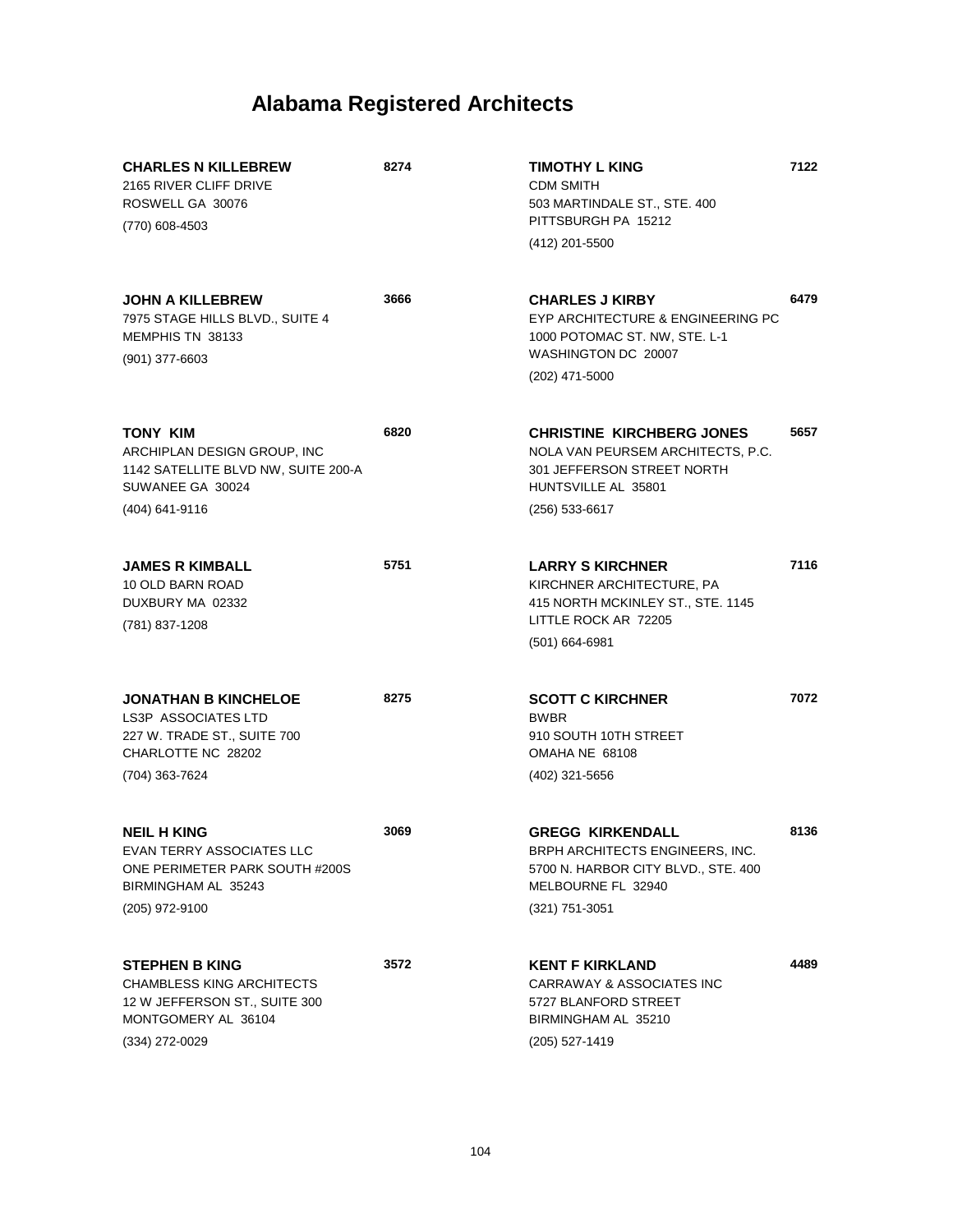| <b>PATRICK R KIRKLAND</b><br>KIRKLAND & ASSOCIATES ARCHITECTS, PC<br>3264 MEDLOCK BRIDGE ROAD<br>PEACHTREE CORNERS GA 30092        | 3428 | <b>BARTHOLOMEW J KLINE</b><br>KLINE SWINNEY ASSOCIATES<br>22 MIDDLETON STREET<br>NASHVILLE TN 37210                     | 8752 |
|------------------------------------------------------------------------------------------------------------------------------------|------|-------------------------------------------------------------------------------------------------------------------------|------|
| (770) 326-5333                                                                                                                     |      | (615) 255-1854                                                                                                          |      |
| <b>EMORY K KIRKWOOD</b><br>POND & COMPANY<br>1200 RIVERPLACE BOULEVARD, SUITE 600                                                  | 8682 | <b>CARL V KLING</b><br>2412 HUFFMAN DRIVE WEST<br>MOBILE AL 36693                                                       | 1819 |
| JACKSONVILLE FL 32207<br>(205) 441-0487                                                                                            |      | (251) 602-0687                                                                                                          |      |
| <b>CHRISTOPHER G KIRSCHNER</b><br><b>BDG ARCHITECTS</b><br>400 NORTH ASHLEY DR, SUITE 600<br><b>TAMPA FL 33602</b>                 | 6214 | <b>BRIAN J KLINKHAMMER</b><br>PH&J ARCHITECTS, INC.<br>807 SOUTH MCDONOUGH STREET<br>MONTGOMERY AL 36104                | 4870 |
| (813) 323-9233                                                                                                                     |      | $(334)$ 296-3960                                                                                                        |      |
| <b>MICHAEL J KLEFFNER</b><br><b>WALLACE ARCHITECTS, LLC</b><br>302 CAMPUSVIEW DR, SUITE 208<br>COLUMBIA MO 65201<br>(573) 256-7200 | 6696 | <b>CYNTHIA L KLOTZ</b><br>CITY OF MOBILE-ARCH. ENGINEERING DEPT.<br>P. O. BOX 1827<br>MOBILE AL 36633<br>(251) 208-7633 | 4803 |
| <b>SARAH KLEINER</b><br>3125 LOOKOUT CIRCLE<br>CINCINNATI OH 45208<br>$(513)$ 368-3543                                             | 8834 | <b>HENRY C KLOVER</b><br>H C KLOVER, ARCHITECT<br>8813 PENROSE LANE, SUITE 400<br>LENEXA KS 66219<br>$(913) 649 - 8181$ | 4402 |
| <b>PATRICK J KLENK</b><br>WESTAR ARCHITECTURAL GROUP/NV, INC.<br>4052 DEAN MARTIN DR.<br>LAS VEGAS NV 89103<br>(702) 878-0000      | 7983 | <b>MICHAEL S KMETZ</b><br>KMETZ ARCHITECTS, INC.<br><b>111 BUCKLIN STREET</b><br>LASALLE IL 61301<br>(815) 343-5599     | 8654 |
| <b>SCOTT A KLIMEK</b><br>16790 131ST WAY<br>JUPITER FL 33478<br>(720) 483-6072                                                     | 8852 | <b>JOSEPH C KNIGHT</b><br>KNIGHT ARCHITECTS, INC<br>4660 VILLAGE CT.<br>DUNWOODY GA 30338<br>(770) 452-0101             | 4586 |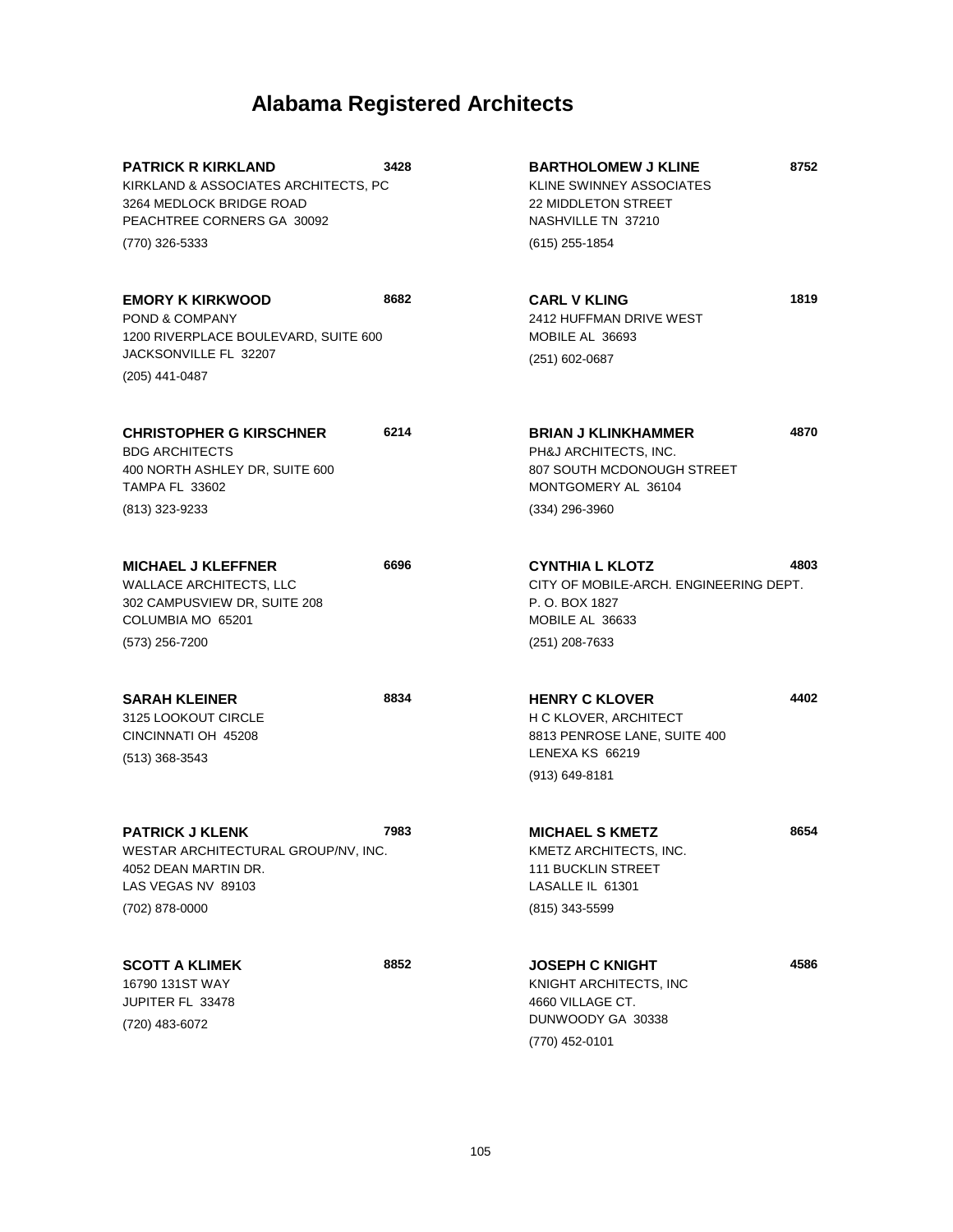| <b>ERNEST J KNOCHE</b><br>8115 VICTORIA COURT<br>CUMMING GA 30040<br>(877) 300-0344                                                                               | 7613 | <b>LOUIS KONG</b><br>LOUIS KONG ARCHITECTURE, LLC<br>5726 ST. CHARLES AVENUE<br>NEW ORLEANS LA 70115                                          | 7424 |
|-------------------------------------------------------------------------------------------------------------------------------------------------------------------|------|-----------------------------------------------------------------------------------------------------------------------------------------------|------|
|                                                                                                                                                                   |      | (504) 912-8403                                                                                                                                |      |
| <b>KERRY L KNOTT</b><br><b>BELL/KNOTT &amp; ASSOCIATES CORPORATE</b><br>ARCHITECTS, PC<br>12730 STATE LINE RD., SUITE 100<br>LEAWOOD KS 66209<br>$(913)$ 378-1600 | 7272 | <b>MICHAEL F KONZEN</b><br>PECKHAM GUYTON ALBERS & VIETS, INC.<br>200 NORTH BROADWAY, STE 1000<br>ST LOUIS MO 63102<br>(314) 231-7318         | 7566 |
| <b>HEATHER H KNOWLES</b><br><b>HEATHER KNOWLES, ARCHITECT</b><br><b>220 MERIT CIRCLE</b><br>GADSDEN AL 35901<br>$(256)$ 490-6991                                  | 7269 | <b>GEORGE D KOPER</b><br><b>GEORGE KOPER ASSOCIATES</b><br>3001 NORTH 12TH AVENUE<br>PENSACOLA FL 32503<br>(850) 435-1515                     | 4825 |
| <b>RICHARD L KOBUS</b><br><b>TSOI/KOBUS &amp; ASSOCIATES</b><br>60 STATE STREET, SUITE 1800<br>BOSTON MA 02109<br>$(617)$ 838-5800                                | 8833 | <b>JASON P KORB</b><br>KORB AND ASSOCIATES ARCHITECTS, INC.<br>648 NORTH PLANKINTON AVENUE, SUITE 240<br>MILWAUKEE WI 53203<br>(414) 273-8230 | 7086 |
| <b>MARTIN W KOCH</b><br>HUMPHREYS & PARTNERS ARCHITECTS, LLC<br>541 E. HORATIO AVENUE<br>MAITLAND FL 32751<br>(407) 339-9323                                      | 5709 | YOSHIYUKI KOSHIYAMA<br>KAJIMA ASSOCIATES, INC<br>3490 PIEDMONT RD., NE, SUITE 900<br>ATLANTA GA 30305-4804<br>(404) 812-8623                  | 6911 |
| <b>ERIK J KOCHER</b><br>HASTINGS+CHIVETTA ARCHITECTS, INC.<br>2464 WEST PORT PLAZA DRIVE, SUITE 200<br>ST. LOUIS MO 63146<br>$(314) 863 - 5717$                   | 4804 | <b>KEVIN KOTELLOS</b><br>POND & COMPANY<br>7790 SHERRINGATE DRIVE<br>CUMMING GA 30041<br>(404) 272-8390                                       | 6709 |
| <b>MICHAEL G KOLEJKA</b><br>ORCUTT WINSLOW ARCHITECTURE USA, LLC<br>2929 N. CENTRAL AVE., 11TH FLOOR<br>PHOENIX AZ 85012                                          | 8444 | <b>SUSAN N KOUGIAS</b><br>GREENBERG FARROW ARCHITECTURE, INC.<br>21 S. EVERGREEN AVE., STE. 200<br>ARLINGTON HEIGHTS IL 60005                 | 7693 |

(602) 257-1764

(847) 788-9200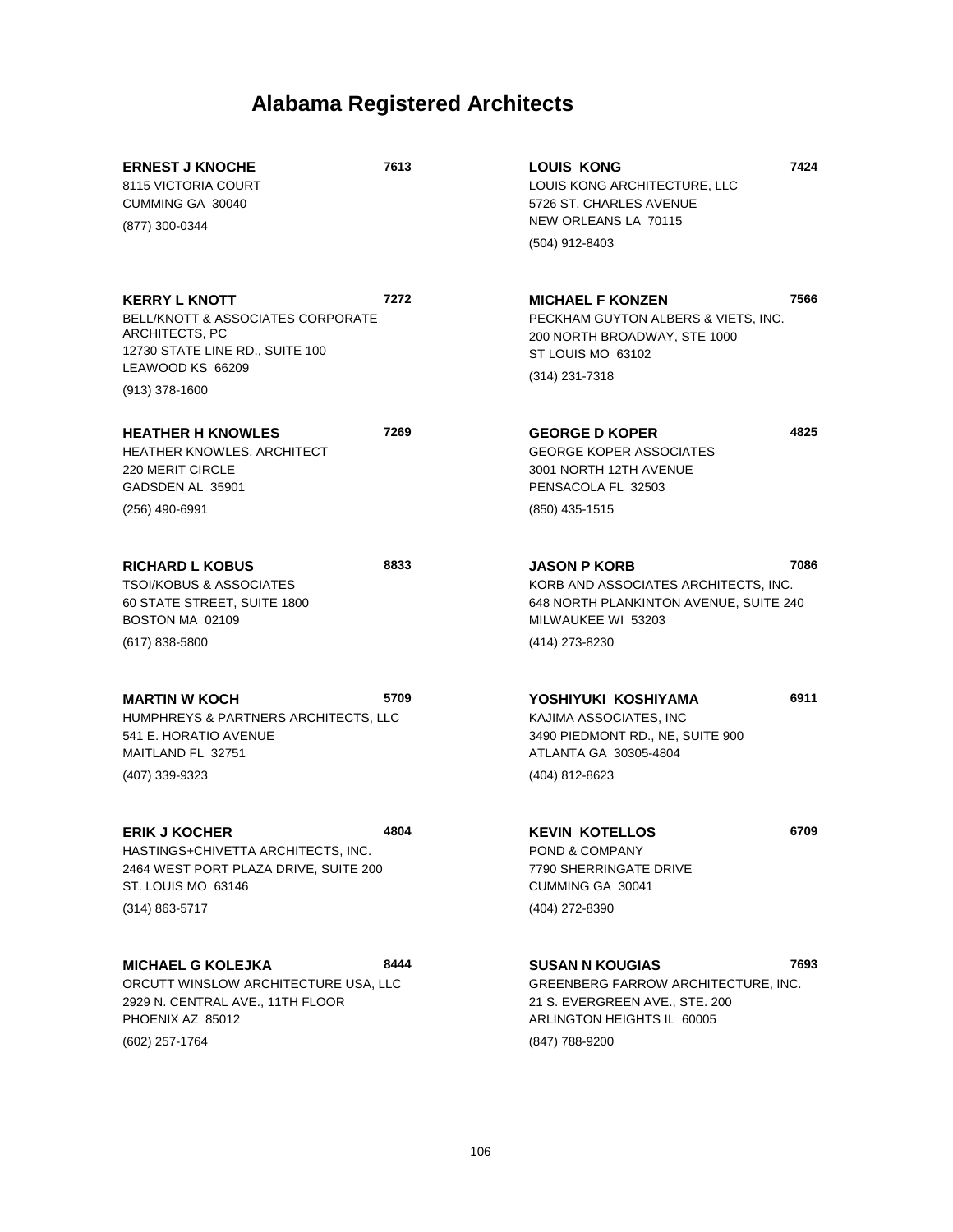| <b>CRAIG R KOURI</b><br><b>CRAIG KOURI, ARCHITECT</b><br>120 E BURLINGTON<br>LAGRANGE IL 60525<br>(708) 443-0300                   | 5429 | <b>BENJAMIN Z KRAUSS</b><br>6520 DELRIDGE WAY SW<br>SEATTLE WA 98106<br>(206) 602-7513                                          | 8337 |
|------------------------------------------------------------------------------------------------------------------------------------|------|---------------------------------------------------------------------------------------------------------------------------------|------|
| <b>JOHN N KOURY</b><br>JOHN KOURY, ARCHITECT<br>539 MAMMOTH OAKS<br>CHARLOTTE NC 28270<br>(704) 206-0212                           | 8548 | <b>CRAIG A KRAWCZYK</b><br>LIVE DESIGN GROUP, PC<br>3117 SECOND AVE. SOUTH<br>BIRMINGHAM AL 35233<br>(205) 870-3090             | 5670 |
| <b>KARIE L KOVACOCY</b><br>GROUP 4 DESIGN, INC.<br>1520 PRUDENTIAL DR.<br>JACKSONVILLE FL 32207<br>(904) 704-8100                  | 8572 | <b>MICHAEL KRAWIEC</b><br>SM DESIGN & CONSULTING, PC<br>855 BLOOMFIELD AVE., SUITE 220<br>GLEN RIDGE NJ 07028<br>(973) 943-3890 | 8131 |
| <b>ROBERT J KRAEMER</b><br>KRAEMER DESIGN GROUP, LLC<br>1653 BANNING ST<br>MT. PLEASANT SC 29466<br>$(313)$ 965-3399               | 7226 | <b>ROBERT M KRCHAK</b><br><b>TAG/THE ARCHITECTS GROUP</b><br>2008 NORTH LEVERT STREET<br>MOBILE AL 36607<br>(251) 343-1811      | 2466 |
| <b>JONATHAN C KRAGER</b><br>SSOE, INC.<br>320 SEVEN SPRINGS WAY, STE. 350<br>BRENTWOOD TN 37027<br>(615) 372-7889                  | 8254 | <b>ADAM J KREHER</b><br><b>TORGERSON DESIGN PARTNERS LLC</b><br>116 NORTH 2ND AVENUE<br>OZARK MO 65721<br>(417) 849-5332        | 7842 |
| <b>KYLE M KRAMER</b><br>FUSION ARCHITECTURE, PC<br><b>116 MAJESTIC LANE</b><br>FRANKLIN TN 37064<br>(615) 454-3916                 | 7962 | <b>MICHAEL J KRESS</b><br><b>GENERATOR STUDIO, LLC</b><br>1615 BALTIMORE<br>KANSAS CITY MO 64108<br>(816) 914-6760              | 7567 |
| <b>BRETT JAMES D KRATZER</b><br><b>REZTARK DESIGN STUDIO</b><br>601 MAIN ST., SUITE 200<br>CINCINNATI OH 45202<br>$(513)$ 233-3333 | 7234 | <b>TRAVIS P KRIMMEL</b><br>SHERLOCK, SMITH & ADAMS, INC.<br>906 GWYNNE"S WAY<br>OPELIKA AL 36804<br>(334) 740-9415              | 8453 |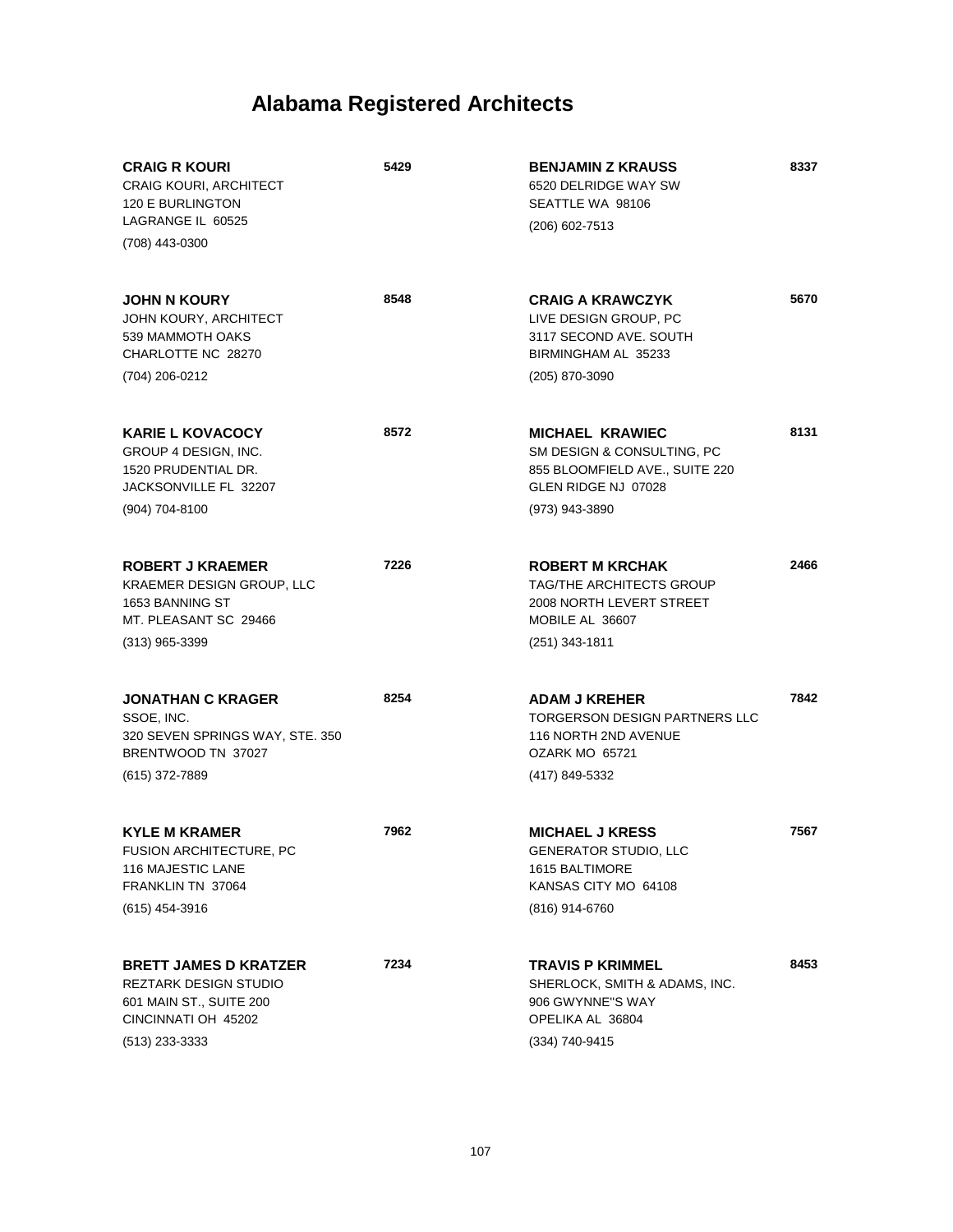| <b>ERIC L KRULL</b><br>THOMPSON HANCOCK WITTE & ASSOC.<br>2100 RIVEREDGE PARKWAY; SUITE 900<br>ATLANTA GA 30328<br>(770) 916-2220                    | 8650 | <b>HOWARD M KUO</b><br>KUO DIEDRICH, INC.<br>730 PEACHTREE ST. NE, STUDIO 325<br>ATLANTA GA 30308<br>(678) 244-6270                                            | 5994 |
|------------------------------------------------------------------------------------------------------------------------------------------------------|------|----------------------------------------------------------------------------------------------------------------------------------------------------------------|------|
|                                                                                                                                                      |      |                                                                                                                                                                |      |
| <b>ALEX KRUMDIECK</b><br><b>KRUMDIECK A+I DESIGN. INC</b><br>1425 RICHARD ARRINGTON JR. BLVD SUITE<br>202-A<br>BIRMINGHAM AL 35205<br>(205) 324-9669 | 4038 | <b>DANISH KURANI</b><br><b>KURANI LLC</b><br>1415 HWY 85 N, SUITE 310-381<br>FAYETTEVILLE GA 30214<br>(678) 310-9592                                           | 8702 |
| <b>BRADLEY A KRUMP</b><br><b>BWBR ARCHITECTS</b><br>380 ST. PETER STREET, SUITE 600<br>ST PAUL MN 55102<br>(651) 290-1893                            | 8885 | TIMOTHY KURMASKIE<br>ARCHITECT KURMASKIE ASSOC. INC.<br>1030 WASHINGTON STREET<br>RALEIGH NC 27605<br>(919) 633-4286                                           | 8407 |
| <b>ROBERT W KUBICEK</b><br>RKAA ARCHITECTS, INC.<br>2233 EAST THOMAS RD.<br>PHOENIX AZ 85016<br>(602) 955-3900                                       | 8381 | <b>DAVID J KURTZ</b><br>902 N. 26TH STREET<br>READING PA 19606<br>$(610)$ 385-8473                                                                             | 6973 |
| <b>BRIAN K KUBIK</b><br>BUXTON KUBIK DODD INC.<br>3100 S NATIONAL AVE, SUITE 300<br>SPRINGFIELD MO 65807<br>(417) 299-5000                           | 8774 | <b>PHILIP A KUTTNER</b><br>LITTLE DIVERSIFIED ARCHITECT.<br>CONSULTING, LLC<br>615 COLLEGE STREET; SUITE 1600<br>CHARLOTTE NC 28202<br>(704) 904-4080          | 5474 |
| <b>ANDREW P KULP</b><br>2031 CLIPPER PARK RD SUITE 105<br>BALTIMORE MD 21211<br>(410) 532-3131                                                       | 6741 | <b>SHANE LABETH</b><br><b>CORNERSTONE ARCHITECTURE</b><br>1601 SW 89TH ST., SUITE G100<br>OKLAHOMA CITY OK 73159<br>$(405)$ 609-6161                           | 8301 |
| <b>CHARLES E KUNZE</b><br><b>ARTISAN'S ARCHITECTURE</b><br>8550 SCENIC HIGHWAY, UNIT G<br>PENSACOLA FL 32514<br>(850) 432-8438                       | 5513 | <b>DOUGLAS P LACOMBE</b><br><b>MERRICK &amp; COMPANY</b><br>775 EAST MERRITT ISLAND CAUSEWAY;<br><b>SUITE 310</b><br>MERRITT ISLAND FL 32952<br>(602) 571-3050 | 8644 |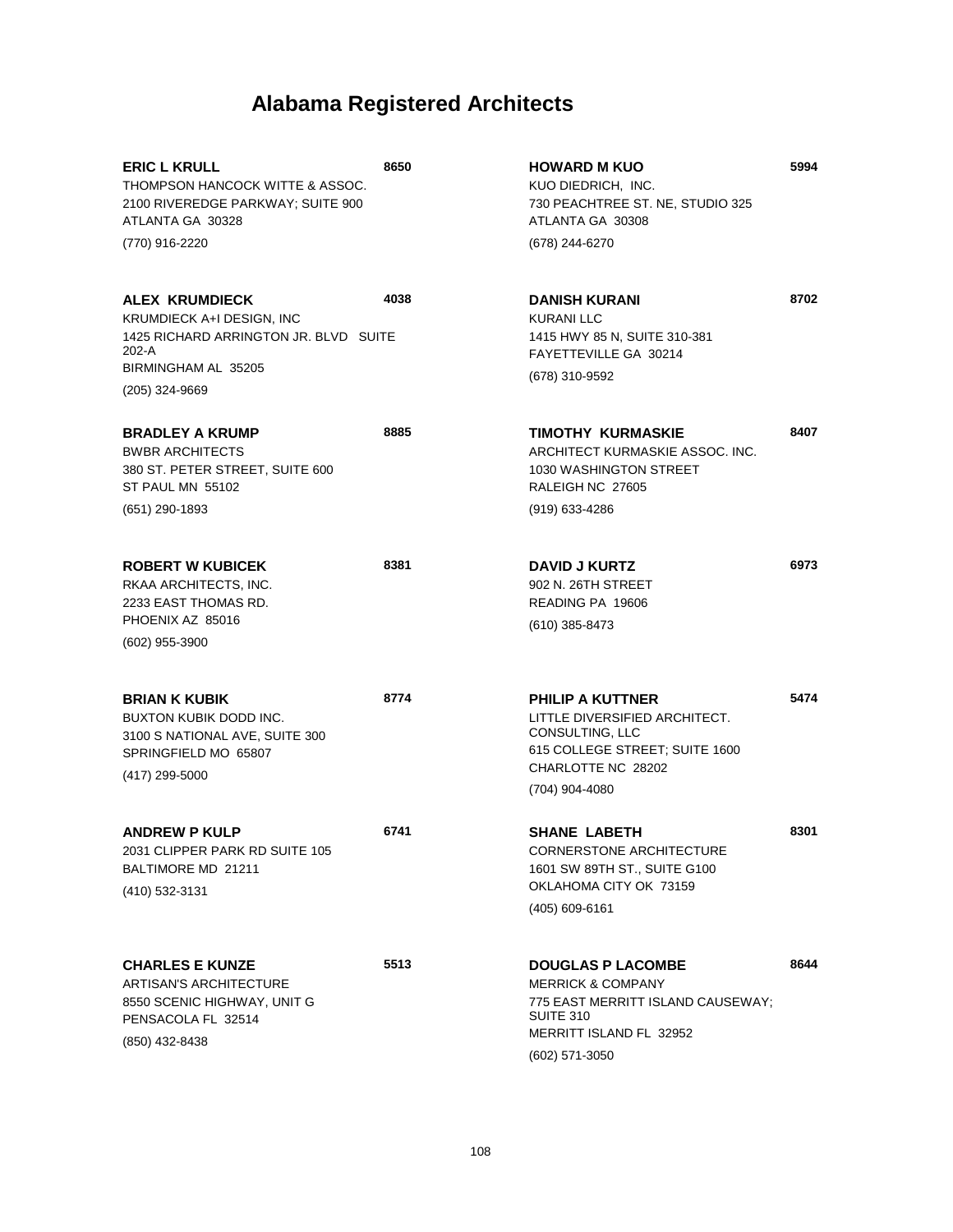| <b>EMILE J LACOSTE</b><br>E.J. LACOSTE, III, ARCHITECT<br>2349 TWIN LAKES CIRCLE<br>JACKSON MS 39211                            | 7480 | <b>DUSTY RENEE LAKE</b><br><b>BRPH</b><br>127 HOLMES AVE NW, SUITE 300<br>HUNTSVILLE AL 35801                              | 8330 |
|---------------------------------------------------------------------------------------------------------------------------------|------|----------------------------------------------------------------------------------------------------------------------------|------|
| $(601)$ 981-2853                                                                                                                |      | (812) 798-8069                                                                                                             |      |
| <b>RICHARD S LADRICK</b><br>RSL COMMERCIAL ARCHITECTURE, INC.<br>8927 ROSSASH RD.<br>CINCINNATI OH 45236                        | 6182 | <b>JONATHAN C LAMAR</b><br><b>LAMAR ARCHITECTURE &amp; DESIGN</b><br>10400 STATE ROUTE 662 W<br>NEWBURGH IN 47630          | 8762 |
| (513) 891-9950                                                                                                                  |      | (812) 202-9689                                                                                                             |      |
| <b>KEVIN J LAFERRIERE</b><br><b>MCALPINE TANKERSLEY</b><br>1206 BERGEN ST, C1B                                                  | 8243 | <b>MARK A LAMAS</b><br>1018 OXFORD ROAD, NE<br>ATLANTA GA 30306                                                            | 4217 |
| BROOKLYN NY 11213<br>(239) 462-3482                                                                                             |      | (404) 685-3550                                                                                                             |      |
| <b>LONNIE J LAFFEN</b><br><b>JLG ARCHITECTS</b><br>124 NORTH 3RD ST.<br>GRAND FORKS ND 38203<br>(218) 779-2012                  | 8554 | <b>COLIN LAMB</b><br>6945 S 69TH EAST AVENUE<br><b>TULSA OK 74133</b><br>$(918)$ 481-9000                                  | 8705 |
| <b>ARJEN LAGENDIJK</b><br>ARJEN LAGENDIJK-ARCHITECT, PLLC<br>P.O. BOX 848<br>MERIDIAN MS 39302<br>$(601)$ 482-7303              | 5041 | <b>BRIAN J LAMBERT</b><br>BRIAN J. LAMBERT, ARCHITECT<br>210 CREWILLA DRIVE<br>FT. WALTON BEACH FL 32548<br>(850) 543-5274 | 5831 |
| PETER J LAGOMARSINO<br>1850 LONGLEAF RD<br>COCOA FL 32926<br>(505) 410-0711                                                     | 8794 | <b>CHRISTOPHER E LAMBERTH</b><br>AECOM<br>23 DIANA HILLS RD.<br>ANNISTON AL 36207<br>$(303)$ 521-4933                      | 2401 |
| <b>GAYLEN H LAING</b><br>GAYLEN HOWARD LAING ARCHITECT, INC.<br>1300 W. RANDOL MILL RD.<br>ARLINGTON TX 76012<br>(817) 801-7200 | 7805 | <b>ANTHONY G LAMELL</b><br>THE STELLAR GROUP<br>2900 HARTLEY ROAD<br>JACKSONVILLE FL 32257<br>(904) 899-9355               | 4773 |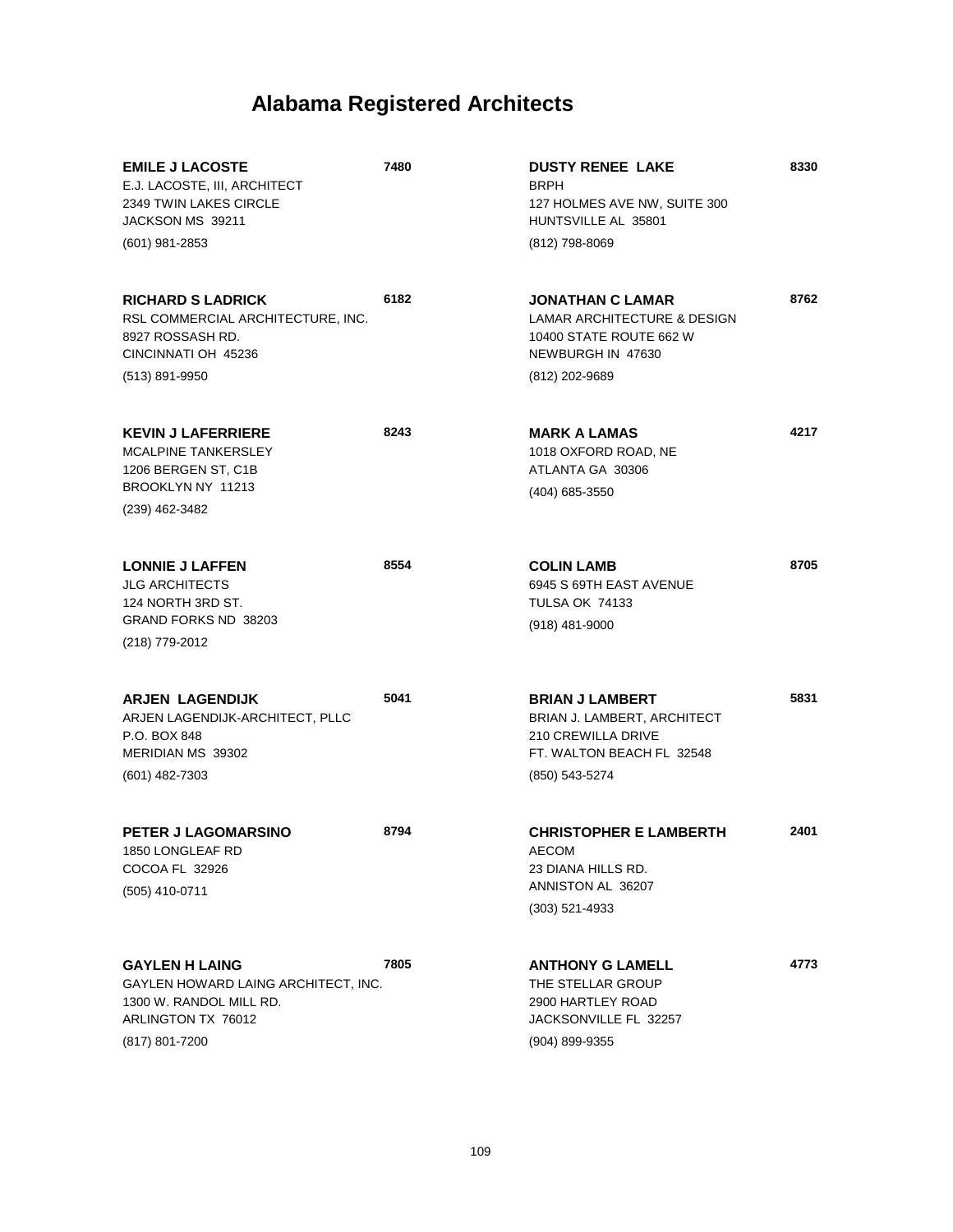| <b>PATRICK D LANCASTER</b><br>COHEN CARNAGGIO REYNOLDS, INC.<br>1301 30TH STREET NORTH<br>BIRMINGHAM AL 35234<br>$(256)$ 653-4553 | 7546 | <b>ROBERT C LANOUX</b><br>WARD SCOTT ARCHITECTURE. INC.<br>2715 SEVENTH STREET<br>TUSCALOOSA AL 35401<br>$(205)$ 345-6110                          | 4913 |
|-----------------------------------------------------------------------------------------------------------------------------------|------|----------------------------------------------------------------------------------------------------------------------------------------------------|------|
| <b>GREG G LANDRY</b><br><b>LANDRY ARCHITECTS</b><br>1202 RICHARDSON DR., STE. 106<br>RICHARDSON TX 75080<br>(214) 631-6941        | 7344 | <b>MARYKATHERINE</b><br><b>LANZILLOTTA</b><br>HARTMAN-COX ARCHITECTS, LLP<br>1074 THOMAS JEFFERSON ST. NW<br>WASHINGTON DC 20007<br>(202) 333-6446 | 7416 |
| <b>JOHN K LANDRY</b><br><b>DENNIS GROUP</b><br><b>1537 MAIN STREET</b><br>SPRINGFIELD MA 01103<br>(413) 787-2256                  | 8858 | <b>JAMES E LAPOSTA</b><br><b>JCJ ARCHITECTURE, PC</b><br>120 HUYSHOPE AVE., STE. 400<br>HARTFORD CT 06106<br>(860) 240-9326                        | 6838 |
| <b>MARK LANGE</b><br>LORD AECK & SARGENT, INC.<br>1175 PEACHTREE ST. NE, STE. 2400<br>ATLANTA GA 30361<br>(404) 253-1414          | 7538 | <b>ROBERT J LARA</b><br><b>MORRISON HERSHFIELD CORP.</b><br>2 SOUTH UNIVERSITY DR. #245<br>PLANTATION FL 33324<br>(954) 577-4655                   | 6003 |
| <b>JAMES S LANGFORD</b><br>SPIRITARCHITECTURE GROUP, LLC<br>108 E. MULBERRY ST.<br>COLLIERVILLE TN 38017<br>$(901)$ 457-7688      | 5358 | <b>JOHN H LARSEN</b><br>CI DESIGN, INC.<br>1000 LANCASTER, SUITE 430<br>BALTIMORE MD 21202<br>(443) 668-6671                                       | 7132 |
| <b>PAUL S LANGLAND</b><br>TRO JUNG BRANNEN, INC.<br>2200 LAKESHORE DR., STE. 200<br>BIRMINGHAM AL 35209<br>(205) 324-6744         | 8038 | <b>SHANE L LARSEN</b><br><b>SCHEMMER &amp; ASSOCIATES</b><br>3100 SE GATEWAY DR., SUITE 200<br><b>GRIMES IA 50111</b><br>(515) 480-4703            | 8409 |
| <b>BRUCE N LANIER</b><br>ARCHITECTUREWORKS, LLP<br>130 19TH SREET SOUTH<br>BIRMINGHAM AL 35233<br>(205) 320-0880                  | 5865 | <b>RICHARD W LARSON</b><br>LARSON KARLE ARCHITECTS, P.C.<br><b>3 FARM COLONY DRIVE</b><br>WARREN PA 16365<br>(814) 728-6010                        | 6729 |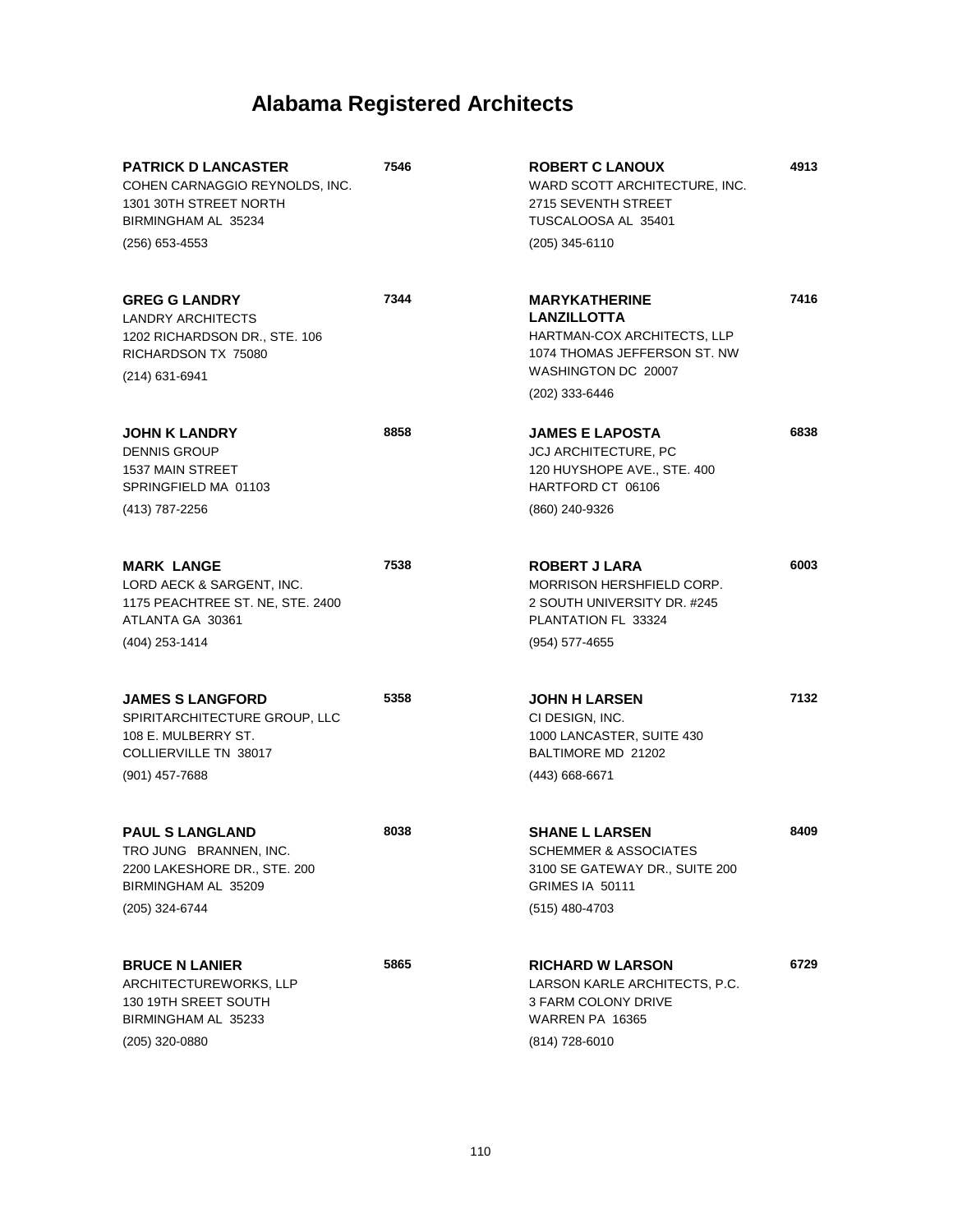| <b>SCOTT L LASKY</b><br>LASKY ARCHITECT, PA<br>3330 NE 34TH STREET<br>FT. LAUDERDALE FL 33308                                       | 5919 | <b>DONALD W LAUKKA</b><br>L & M ASSOCIATES LTD<br>10907 VALLEY VIEW ROAD<br>EDEN PRAIRIE MN 55344                      | 4066 |
|-------------------------------------------------------------------------------------------------------------------------------------|------|------------------------------------------------------------------------------------------------------------------------|------|
| (954) 790-2522                                                                                                                      |      | (952) 929-8133                                                                                                         |      |
| <b>FRANKLIN L LASSITER</b><br>F.L. LASSITER & ASSOCIATES. INC.<br>7942 PICARDY AVENUE, SUITE E<br>BATON ROUGE LA 70809              | 7133 | <b>DONALD M LAWSON</b><br>LAWSON GROUP ARCHITECTS, INC.<br>4910 LAKEWOOD RANCH BLVD. NORTH<br>SARASOTA FL 34240        | 6697 |
| (225) 767-0600                                                                                                                      |      | (941) 366-4006                                                                                                         |      |
| <b>JAMES A LASTOVICA</b><br>JAMES A. LASTOVICA, ARCHITECT<br>1805 N. 2ND ST., STE. 5285<br><b>ROGERS AR 72756</b><br>(479) 631-5285 | 6962 | <b>MICHAEL H LAYERD</b><br><b>COOPER CARRY ARCHITECTS</b><br>4324 PERTH TRACE NE<br>ROSWELL GA 30075<br>(850) 559-3613 | 8283 |
| <b>JOHNNY L LATHAM</b><br><b>PWBA ARCHITECTS</b><br>2116 ARROWLEAF DR.<br>HOOVER AL 35244                                           | 2910 | <b>DAVID LAYMAN</b><br>HOOKER DEJONG, INC.<br>316 MORRIS AVE., STE. 410<br>MUSKEGON MI 49440                           | 7062 |
| $(205)$ 567-3350                                                                                                                    |      | (231) 722-3407                                                                                                         |      |
| <b>RICKY N LATHAN</b><br>LATHAN ASSOCIATES ARCHITECTS, PC<br>300 CHASE PARK SOUTH, SUITE 200<br>HOOVER AL 35244<br>(205) 988-9112   | 3365 | <b>REBECCA A LAZENBY</b><br>REBECCA LAZENBY, ARCHITECT<br>3312 SOUTHWESTERN BLVD.<br>DALLAS TX 75225<br>(205) 601-6788 | 7004 |
| <b>BRIAN R LATHROP</b><br>BRIAN R. LATHROP, ARCHITECT<br>2 FLOWER HILL LN<br>PALM COAST FL 32137-8302<br>(770) 597-8848             | 6490 | JOHN T LEA<br>ESKEW+DUMEZ+RIPPLE<br>365 CANAL ST., SUITE 3150<br>NEW ORLEANS LA 70130<br>$(504)$ 561-8686              | 7533 |
| <b>ROBERT J LAUER</b><br><b>ADW ARCHITECTS</b><br>2815 COLISEUM CENTER DR., STE. 500<br>CHARLOTTE NC 28217<br>(704) 953-0446        | 5176 | <b>BLAIR S LEACH</b><br>15974 N. 77TH STREET, SUITE 100<br>SCOTTSDALE AZ 85260<br>(480) 201-9481                       | 7070 |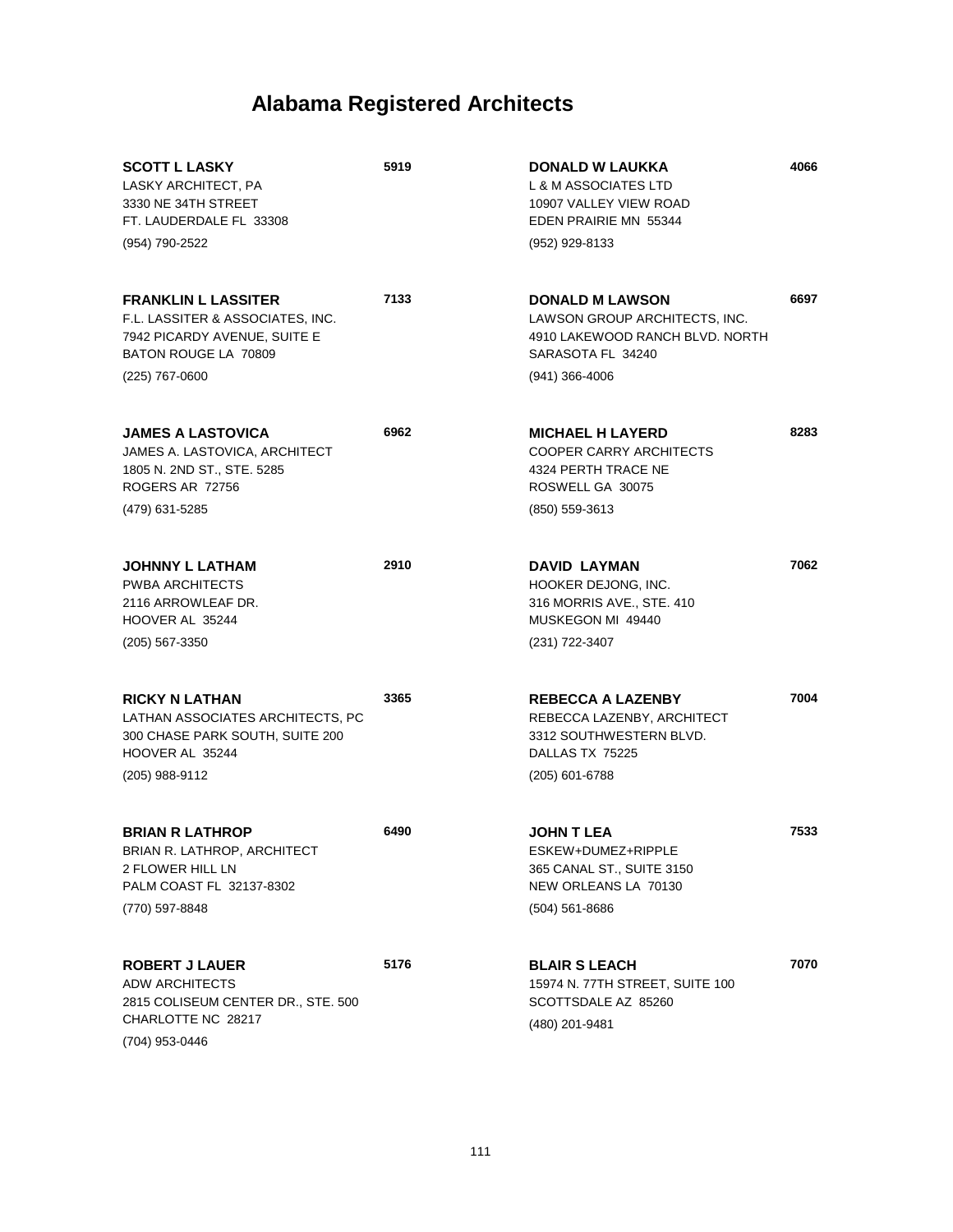| <b>JOHN M LEAKE</b><br>JOHN M. LEAKE, JR., ARCHITECT<br>17894 GREENWAY DR.<br>FOLEY AL 36535<br>(901) 921-1637                            | 5237 | <b>ERIC A LECHOWICZ</b><br>CEDAR STREET ARCHITECTURE AT TKDA,<br>INC.<br>444 CEDAR ST., SUITE 1500<br>SAINT PAUL MN 55101<br>(630) 442-2430 | 8289 |
|-------------------------------------------------------------------------------------------------------------------------------------------|------|---------------------------------------------------------------------------------------------------------------------------------------------|------|
| <b>SANDRA L LEAMON</b><br>5955 S. MAJOR AVENUE<br>CHICAGO IL 60638-3212<br>(847) 707-7452                                                 | 7487 | <b>BRAD L LECHTENBERGER</b><br>9118 N 137TH EAST AVENUE<br><b>OWASSO OK 74055</b><br>(918) 697-6372                                         | 3822 |
| <b>MATTHEW T LEAVELL</b><br>UA CENTER FOR ECONOMIC DEVELOPMENT<br>1500 FIRST AVE. NORTH; UNIT 62<br>BIRMINGHAM AL 35203<br>(617) 429-0341 | 7280 | <b>LAUREN P LEDBETTER</b><br>LAUREN PAGE LEDBETTER<br>5420 6TH COURT SOUTH<br>BIRMINGHAM AL 35212<br>$(334)$ 444-6087                       | 8551 |
| <b>JOEY M LEAVITT</b><br>JOEY LEAVITT, LLC<br><b>115 CREEKSIDE DRIVE</b><br>FLORENCE AL 35630<br>(256) 856-3576                           | 3908 | <b>AUDREY L LEE</b><br>3539 TALAHI DRIVE<br>KNOXVILLE TN 37919<br>(865) 300-1630                                                            | 8772 |
| <b>MICHAEL A LEBATARD</b><br>LEBATARD ARCHITECT, PLLC<br>311 EASTVIEW DR.<br>BILOXI MS 39531<br>(228) 388-7019                            | 5261 | <b>CHAO-CHUING LEE</b><br><b>STOA ARCHITECTS</b><br>121 E. GOVERNMENT ST.<br>PENSACOLA FL 32502<br>(850) 432-1912                           | 6465 |
| <b>MICHAEL S LEBLANC</b><br>UTILE, INC.<br>115 KINGSTON STREET<br>BOSTON MA 02111<br>(617) 784-1946                                       | 8141 | <b>DAVID J LEE</b><br>QUORUM ARCHITECTS, INC<br>825 W. VICKERY BLVD, #100<br>FORT WORTH TX 76104<br>(817) 738-8095                          | 4176 |
| <b>ANGELO LEBRON</b><br><b>INTERIOR ARCHITECTS</b><br>P.O BOX 1748<br>BLUE RIDGE GA 30513-0031<br>(404) 504-0285                          | 5531 | <b>GRADY DALE LEE</b><br><b>HOWELL RUSK DODSON ARCHITECTS</b><br>3355 LENOX ROAD, SUITE 1190<br>ATLANTA GA 30326<br>(404) 266-9631          | 7436 |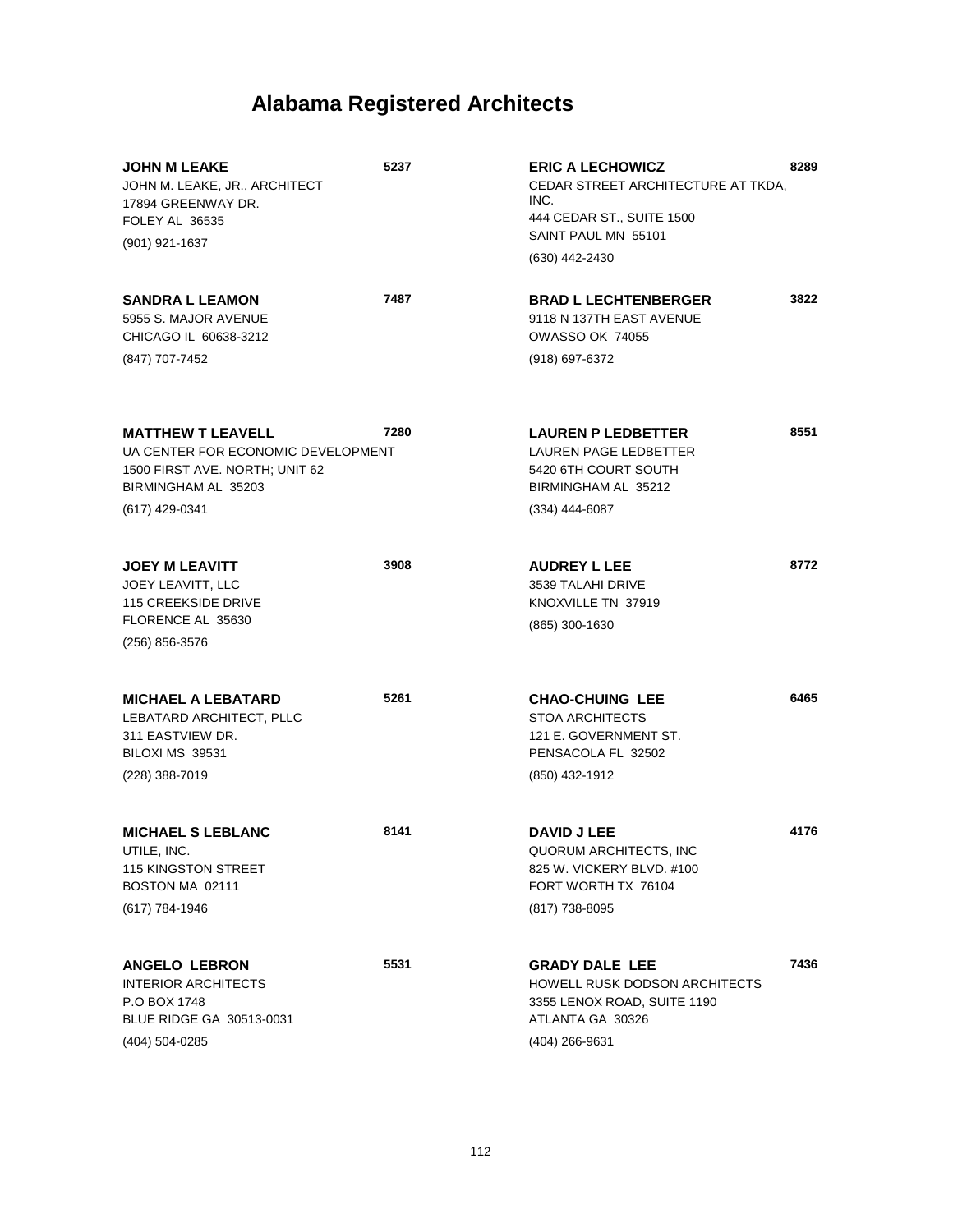| <b>MARK E LEE</b><br><b>PAYNE DESIGN GROUP ARCHITECTS</b><br>1 COURT SQUARE, SUITE 322<br>MONTGOMERY AL 36104<br>(334) 272-2180 | 5728 | <b>DANIEL L LEMBERG</b><br>DANIEL LEMBERG - ARCHITECT<br>3445 CONCORD CORNER<br>CONYERS GA 30013<br>(770) 922-8322                  | 4774 |
|---------------------------------------------------------------------------------------------------------------------------------|------|-------------------------------------------------------------------------------------------------------------------------------------|------|
|                                                                                                                                 |      |                                                                                                                                     |      |
| <b>SANG WOOK LEE</b><br><b>SL ARCHITECT</b><br>4830 OGEECHEE DRIVE<br>JOHNS CREEK GA 30022                                      | 6889 | <b>TIMOTHY J LEMONS</b><br>L2 STUDIOS, INC.<br>109 EAST CHURCH ST., STE. 150<br>ORLANDO FL 32801                                    | 5547 |
| (404) 729-0488                                                                                                                  |      | (407) 648-8888                                                                                                                      |      |
| <b>PETER F LEENMAN</b><br>PETER LEENMAN, ARCHITECT<br>3795 SCENIC HWY. 98, #7C<br>DESTIN FL 32541                               | 8509 | <b>JAMES R LENCIONI</b><br>ARIA GROUP ARCHITECTS<br>830 NORTH BOULEVARD<br>OAK PARK IL 60301                                        | 5920 |
| (850) 368-5072                                                                                                                  |      | (708) 445-8400                                                                                                                      |      |
| <b>JASON R LEGG</b><br>JASON R. LEGG, ARCHITECT<br>82 LAURIE DRIVE NE<br>FORT WALTON BEACH FL 32548                             | 7195 | <b>JOCK D LEONARD</b><br>LEONARD DESIGN, PC<br>115 2ND AVENUE NE<br>CULLMAN AL 35055                                                | 3522 |
| (850) 384-9146                                                                                                                  |      | (256) 739-8020                                                                                                                      |      |
| <b>EDWARD L LEHMAN</b><br>3729 FOX HILLS DRIVE SE<br>MARIETTA GA 30067<br>(678) 358-1897                                        | 8213 | <b>WAYNE F LEONARD</b><br><b>JACOBS GLOBAL BUILDINGS</b><br>200 SOUTH ORANGE AVE., STE. 900<br>ORLANDO FL 32801<br>$(407)$ 903-5001 | 7399 |
| <b>GLEN R LEHMANN</b><br>LMHT ASSOCIATES, P.A.<br>3005 CARRINGTON MILL BLVD., #150<br>MORRISVILLE NC 27560                      | 7611 | <b>CHRISTIAN J LESSARD</b><br>LESSARD DESIGN LLC<br>8521 LEESBURG PIKE, SUITE 700<br>VIENNA VA 22182                                | 7921 |
| $(919) 544 - 0087$                                                                                                              |      | $(571)$ 830-1800                                                                                                                    |      |
| <b>LUKE LEISING</b><br><b>GUIDON DESIGN</b><br>1221 N. PENNSYLVANIA ST.<br>INDIANAPOLIS IN 46202<br>(317) 800-6388              | 8741 | <b>LORI W LESSEM</b><br>L2 DESIGN STUDIO, LLC<br>610 REGESTER AVENUE<br>BALTIMORE MD 21212<br>(443) 301-9334                        | 6901 |
|                                                                                                                                 |      |                                                                                                                                     |      |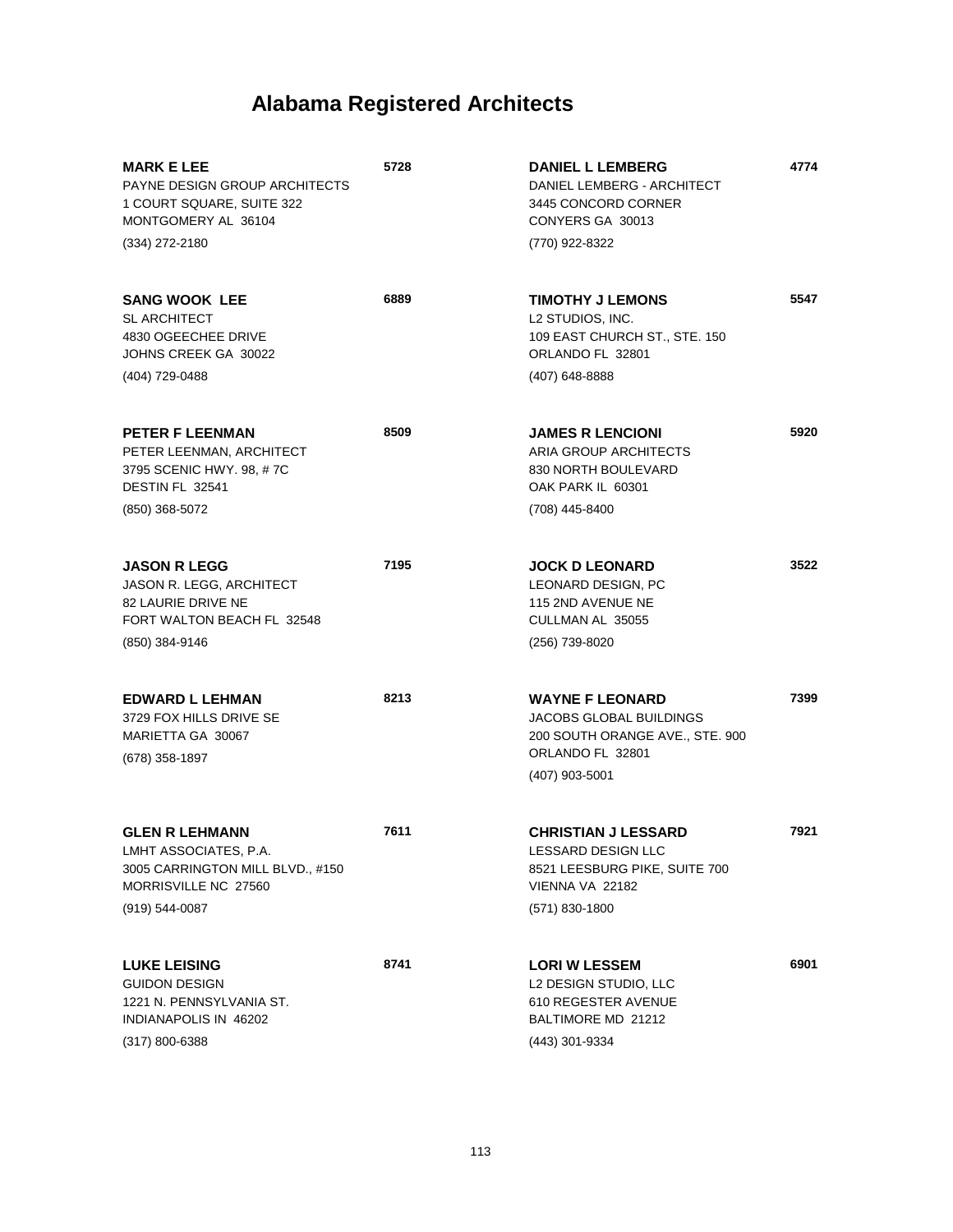| <b>MARK LEVINE</b><br>LS <sub>3</sub> P<br>3525 PIEDMONT RD. NE, BLDG. 8, SUITE 320<br>ATLANTA GA 30305                                        | 8137 | <b>JEFFREY S LEWIS</b><br>JEFFREY LEWIS, ARCHITECT<br>606 WASHINGTON<br>VALPARAISO IN 46383                                                        | 8116 |
|------------------------------------------------------------------------------------------------------------------------------------------------|------|----------------------------------------------------------------------------------------------------------------------------------------------------|------|
| (404) 268-6702                                                                                                                                 |      | (219) 405-7445                                                                                                                                     |      |
| <b>MARK E LEVINE</b><br>NELSON DBA<br>8922 KRUEGER ST<br>CULVER CITY CA 90232                                                                  | 7290 | <b>JENNIFER LEE LEWIS</b><br>WIND CREEK HOSPITALITY<br>1241 CARWOOD COURT<br>MONTGOMERY AL 36117                                                   | 7279 |
| (310) 740-5317                                                                                                                                 |      | $(251)$ 359-1005                                                                                                                                   |      |
| <b>LAWRENCE S LEVINSON</b><br>LA ARCHITECTS, LLC<br>7800 WASHINGTON AVE., STE. 600                                                             | 5524 | <b>KELLY A LEWIS</b><br>2625 5TH AVE N. BLDG C<br>BESSEMER AL 35020                                                                                | 8089 |
| HOUSTON TX 77007<br>(713) 600-3600                                                                                                             |      | (205) 643-7875                                                                                                                                     |      |
| ALEXANDER V LEVITSKY<br><b>GLOBAL SPORTS &amp; TENNIS DESIGN GROUP,</b><br><b>LLC</b><br>P. O. BOX 56<br>FRENCHTOWN NJ 08825<br>(732) 747-9050 | 6151 | <b>KEVIN P LEWIS</b><br>LANDRY LEWIS GERMANY ARCHITECTS, PA<br>5211 OLD HIGHWAY 11<br>HATTIESBURG MS 39402<br>$(601)$ 271-7711                     | 6682 |
| <b>DANIEL M LEVY</b><br>DKLEVY, PLLC<br>3523 MALONEY ROAD<br>KNOXVILLE TN 37920<br>(865) 323-8495                                              | 7730 | <b>PETER P LICHOMSKI</b><br>LAB ARCHITECTS, LLC<br>49030 PONTIAC TRAIL, STE. 100<br><b>WIXOM MI 48393</b><br>(248) 705-9212                        | 7479 |
| DAVID A LEVY<br>DAVID A LEVY AND ASSOCIATES<br>345 SPRINGSIDE DRIVE<br>AKRON OH 44333                                                          | 4289 | <b>STEVEN A LICHTENBERGER</b><br>LEO A DALY<br>3232 MCKINNEY AVENUE<br>DALLAS TX 75204                                                             | 8495 |
| (330) 666-6767                                                                                                                                 |      | (415) 320-5991                                                                                                                                     |      |
| <b>HEATHER E LEWIS</b><br>ANIMAL ARTS DESIGN STUDIOS, INC.<br>4520 BROADWAY<br>BOULDER CO 80304<br>$(303)$ 444-4413                            | 8153 | <b>COLIN LICHTENSTEIN</b><br>COLIN LICHTENSTEIN & ASSOCIATES, INC.<br>1150 LAKE HEARN DRIVE; SUITE 150<br>SANDY SPRINGS GA 30342<br>(404) 966-9051 | 8667 |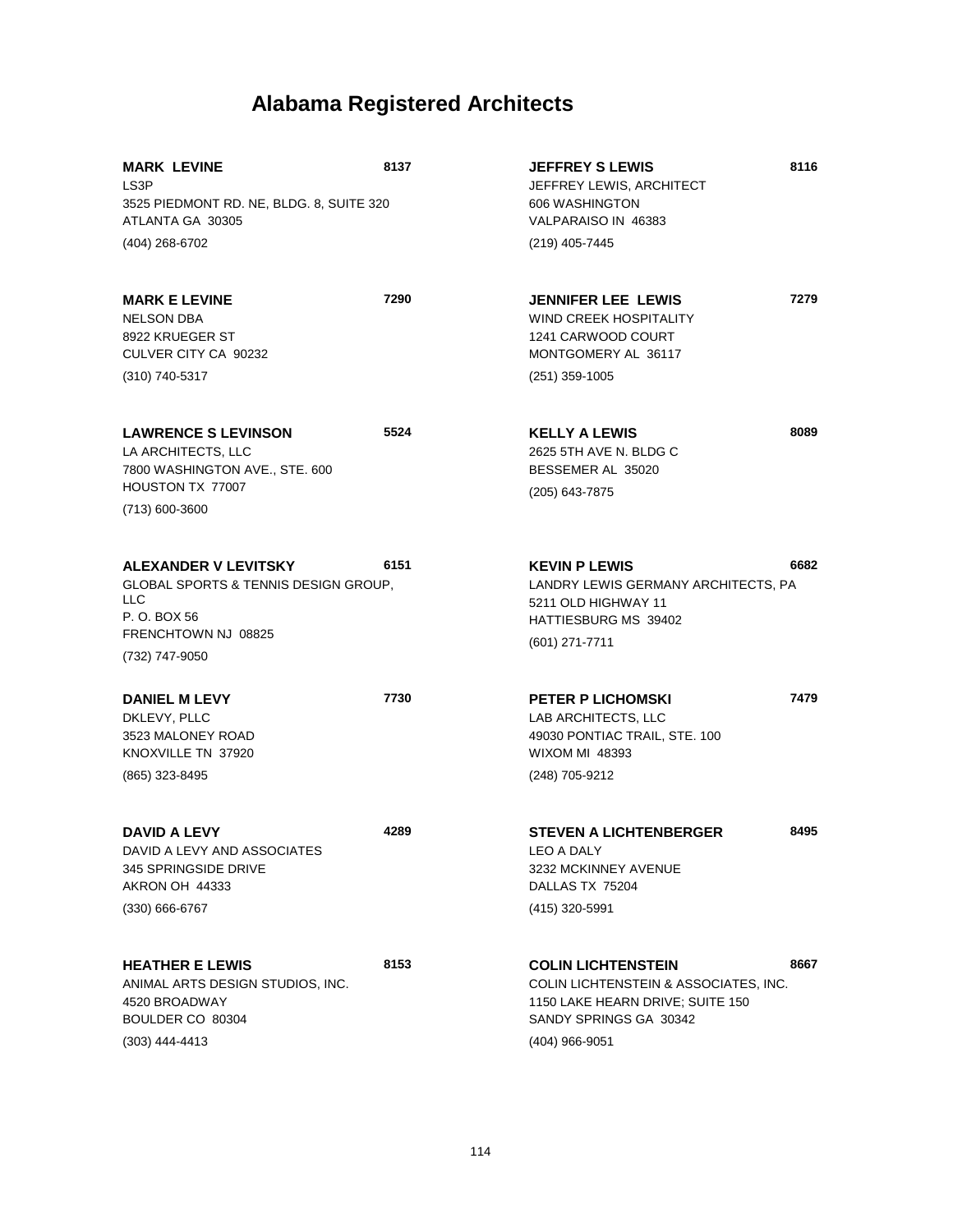| <b>DANIEL J LICKEL</b><br>LICKEL ARCHITECTURE, PC<br>14 W. 3RD STREET, #100<br>KANSAS CITY MO 64105<br>(816) 421-0707          | 7681 | <b>MARK C LINDSAY</b><br>MARK LINDSAY, ARCHITECT<br>16 OFFICE PARK CIRCLE, SUITE 5<br>MOUNTAIN BROOK AL 35223<br>(205) 879-0045  | 2095 |
|--------------------------------------------------------------------------------------------------------------------------------|------|----------------------------------------------------------------------------------------------------------------------------------|------|
| <b>JEFFREY LIEBERGEN</b><br>EXCEL ENGINEERING, INC.<br>100 CAMELOT DRIVE<br>FOND DU LAC WI 54935<br>(920) 322-1694             | 8414 | <b>WINFORD V LINDSAY</b><br>WINFORD LINDSAY, ARCHITECT<br>2621 NUTWOOD TRACE<br>DULUTH GA 30097<br>(404) 520-0058                | 2214 |
| <b>KENNETH M LIES</b><br>RATHS, RATHS & JOHNSON, INC.<br>500 JOLIET RD.<br>WILLOWBROOK IL 60527<br>$(630)$ 325-6160            | 7016 | <b>DAVID W LINDSEY</b><br>DAVID LINDSEY, ARCHITECT<br>8178 NICHOLS AVE, SUITE C<br>FAIRHOPE AL 36532<br>(251) 454-7213           | 2537 |
| <b>ELIZABETH LILES MANN</b><br><b>ENCOMPASS HEALTH</b><br>3817 KNOLLWOOD DRIVE<br>BIRMINGHAM AL 35243<br>(205) 936-8654        | 6812 | <b>RODNEY M LINDSEY</b><br>LINDSEY ARCHITECTURE, P.C.<br>324 S. ELM ST., SUITE 500<br>GREENSBORO NC 27401<br>(336) 402-1122      | 7786 |
| <b>BRIAN M LINC</b><br>TECHNICAL ASSURANCE INC.<br>1731 STATE ST, NW<br>UNIONTOWN OH 44685<br>$(330)$ 352-2456                 | 8608 | <b>SUSAN K LINEBERRY</b><br><b>B GROUP ARCHITECTURE, LLC</b><br>3000 7TH AVENUE SOUTH<br>BIRMINGHAM AL 35233<br>$(205)$ 516-9969 | 5954 |
| <b>ERIK A LINDHOLM</b><br>ERIK LINDHOLM, ARCHITECT<br>1240 LEE ROAD 401<br>OPELIKA AL 36804<br>(334) 246-1710                  | 6291 | <b>BILLY G LINTON</b><br>ALABAMA DEPT. MENTAL HEALTH<br>459 MOORES MILL RD.<br>AUBURN AL 36830<br>$(334)$ 353-7049               | 6433 |
| <b>KEVIN S LINDSAY</b><br><b>BARGE DESIGN SOLUTIONS, INC.</b><br>8098 CASTLEHILL ROAD<br>BIRMINGHAM AL 35242<br>(205) 298-1782 | 5490 | <b>JOHN D LINTON</b><br><b>ALTAR GROUP</b><br>P.O. BOX 1305<br>CYPRESS TX 77410<br>(713) 248-7752                                | 8564 |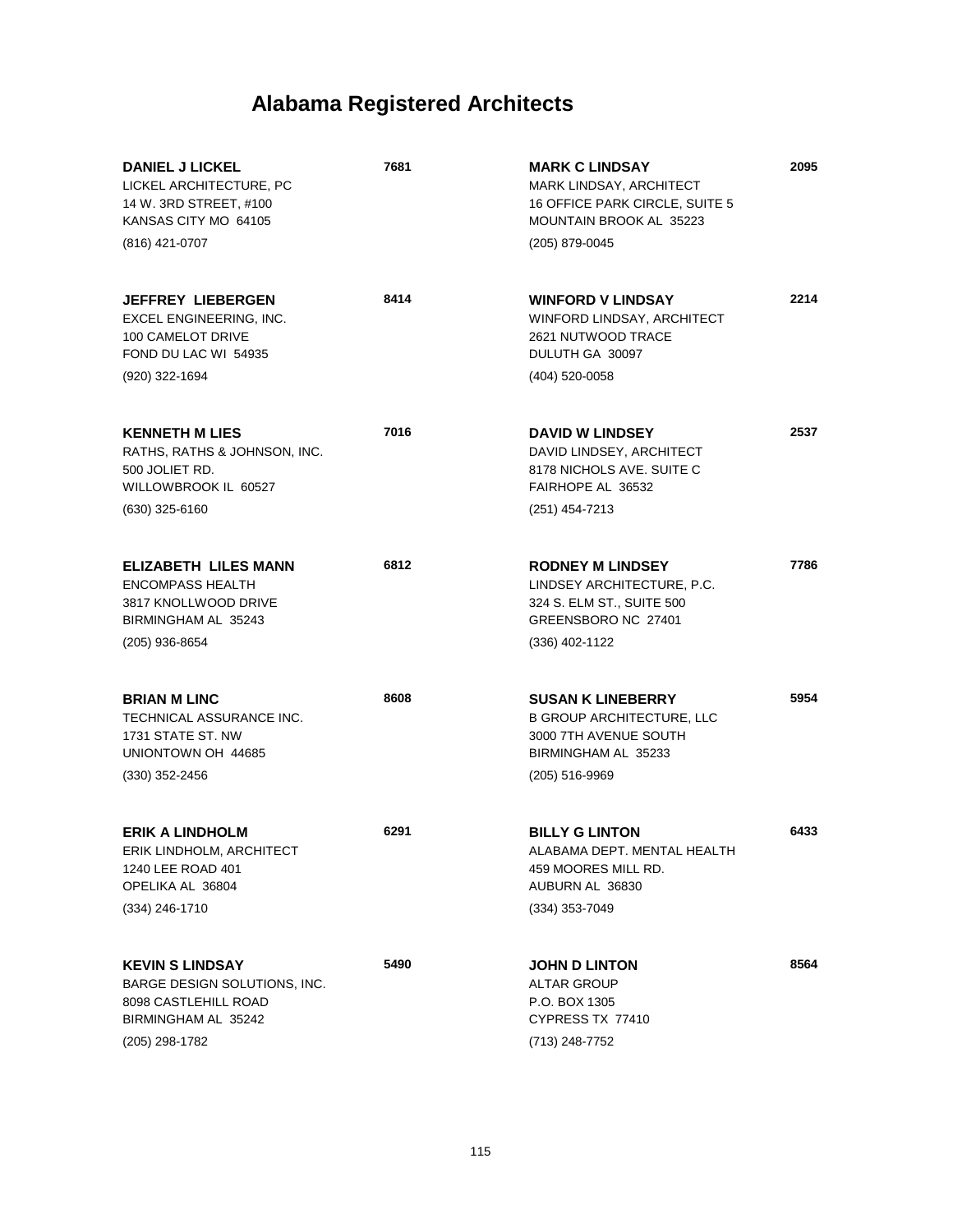| <b>B. CRAIG LIPSCOMB</b><br><b>B. CRAIG LIPSCOMB, ARCHITECT</b><br><b>442 CHESTNUT STREET</b><br>GADSDEN AL 35901<br>$(256)$ 390-5657         | 6292 | <b>DELL R LIVINGSTON</b><br>LLW ARCHITECTS, INC.<br>803 MT. MORIAH, SUITE 100B<br>MEMPHIS TN 38117<br>(901) 683-7175        | 8094 |
|-----------------------------------------------------------------------------------------------------------------------------------------------|------|-----------------------------------------------------------------------------------------------------------------------------|------|
| <b>JOHN W LISTER</b><br><b>JL ARCHITECTS</b><br>115 WESTTOWN ROAD, SUITE 201<br>WEST CHESTER PA 19382<br>(610) 429-4470                       | 8824 | <b>SHARLA K LIVINGSTON</b><br>AUBURN DESIGN STUDIO LLC<br>2024 PRESERVE DR.<br>AUBURN AL 36879<br>$(334) 546 - 1283$        | 8244 |
| <b>FRANK E LITCHFIELD</b><br>SEAY, SEAY & LITCHFIELD<br>1115 SOUTH COURT ST.<br>MONTGOMERY AL 36104<br>$(334)$ 263-5162                       | 2388 | <b>STUART A LIVINGSTON</b><br>STUART A. LIVINGSTON, ARCHITECT<br>405 BUCKEYE LANE<br>WOODSTOCK GA 30188<br>(770) 751-1821   | 4081 |
| <b>JAMES S LITTLE</b><br>SBL ARCHITECTURE, INC.<br>1000 BALLPARK WAY, #200<br>ARLINGTON TX 76011<br>(817) 792-2100                            | 7309 | <b>RONALD D LLOYD</b><br>RDL ARCHITECTS, INC.<br>16102 CHAGRIN BLVD., STE. 200<br>SHAKER HEIGHTS OH 44120<br>(216) 752-4300 | 7022 |
| DALE LITTLEFIELD<br>903 CANYON OAK CIR<br>MARBLE FALLS TX 78654<br>(512) 755-4520                                                             | 6262 | <b>JOE LOBASSO</b><br>NELSON FORENSICS, LLC<br>2740 DALLAS PARKWAY<br><b>PLANO TX 75093</b><br>(877) 850-8765               | 8601 |
| <b>ROBERT M LITTLETON</b><br>GOODWYN MILLS CAYWOOD<br>2840 WINTERBERRY WAY<br><b>OWENS CROSS ROADS AL 35763</b><br>$(205)$ 999-6590           | 6678 | <b>ROBERT S LOCKWOOD</b><br>NBBJ<br>223 YALE AVE NORTH<br>SEATTLE WA 98109<br>(857) 221-7326                                | 7941 |
| <b>GARY M LIVERMORE</b><br>LIVERMORE ARCHITECTURE & ENGINEERING,<br>INC.<br>1500 SW 1ST AVE, SUITE 240<br>PORTLAND OR 97201<br>(503) 892-3002 | 6863 | <b>THOMAS J LODGE</b><br>4200 N OCEAN DR., APT 2-606<br>RIVIERA BEACH FL 33404<br>(843) 323-7611                            | 7654 |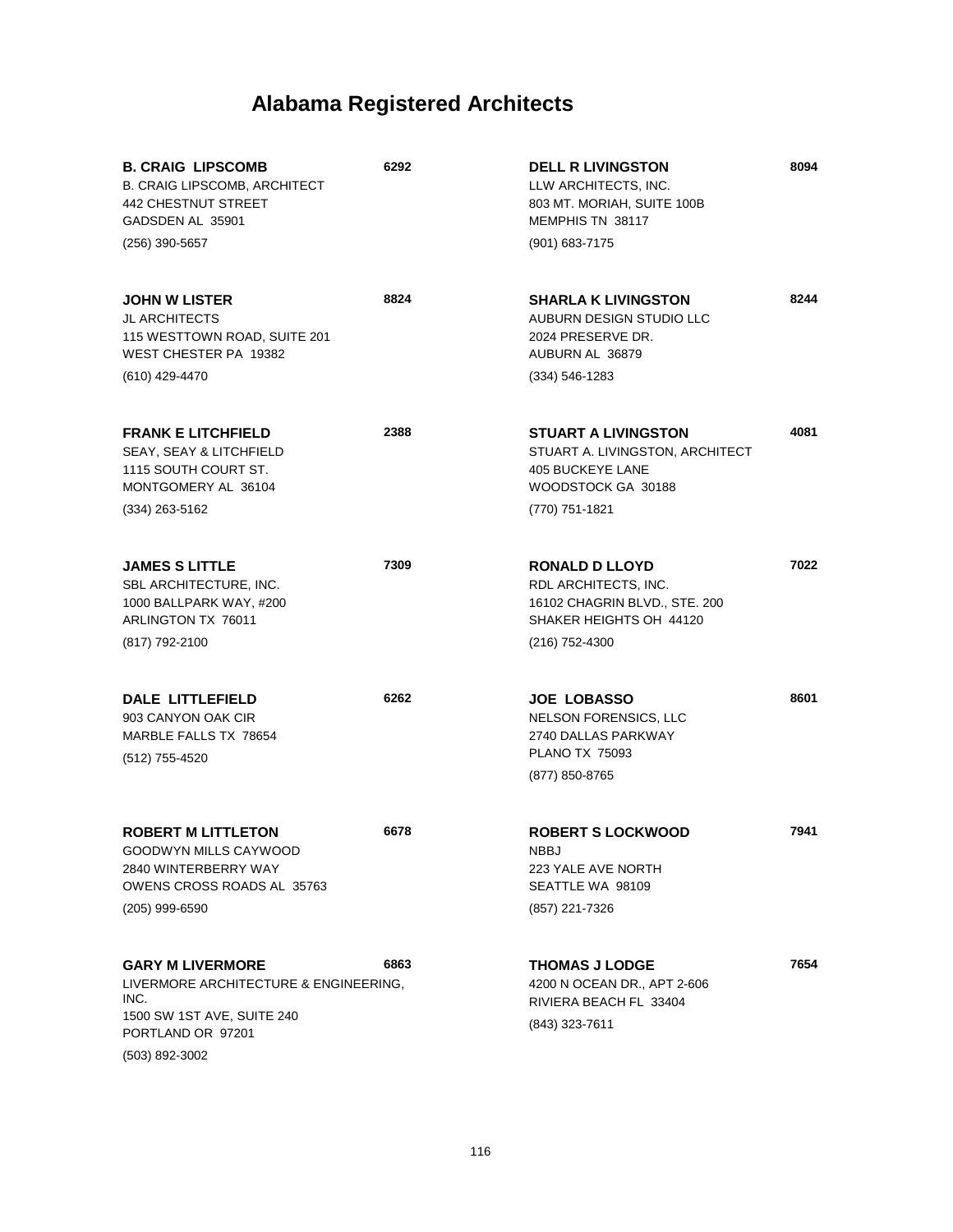| <b>DAVID A LOEHR</b><br><b>DLR GROUP</b><br>400 MOUNT CURVE BOULEVARD<br><b>ST. PAUL MN 55105</b><br>(612) 812-2248                               | 5809 | TINA H LONG<br>5519 83RD TERRACE EAST<br>SARASOTA FL 34243<br>$(941)$ 266-1762                                                  | 4711 |
|---------------------------------------------------------------------------------------------------------------------------------------------------|------|---------------------------------------------------------------------------------------------------------------------------------|------|
| <b>DIETRICH T LOGAN</b><br><b>LOGAN DESIGN GROUP INT'L LLC</b><br>365 PEACHTREE HILLS AVE NE STE 205<br>ATLANTA GA 30305<br>(404) 274-4275        | 8112 | <b>RICHARD M LONGMAN</b><br>DANA BROWN AND ASSOCIATES<br><b>1836 VALENCE STREET</b><br>NEW ORLEANS LA 70115<br>(504) 345-2639   | 4754 |
| <b>JAMES S LOHMEYER</b><br>HOOD-RICH, INC.<br>400 SOUTH AVE, SUITE 300<br>SPRINGFIELD MO 65806<br>(417) 862-4483                                  | 5690 | <b>STEVEN E LOOMIS</b><br><b>AECOM</b><br>440 MONTICELLO AVE., SUITE 1500<br>NORFOLK VA 23510<br>(757) 620-7925                 | 8259 |
| <b>SCOTT LOIKITS</b><br><b>GREENBERGFARROW</b><br>251 W. 30TH STREET<br>NEW YORK NY 10001<br>(212) 725-9548                                       | 8586 | <b>WILLIAM D LOOMIS</b><br>SRSS OF ALABAMA, INC.<br>3495 PIEDMONT RD NE, BLDG 10, STE 700<br>ATLANTA GA 30305<br>(404) 233-5453 | 8831 |
| <b>ROBERT S LOKEN</b><br>ELNESS SWENSON GRAHAM ARCHITECTS,<br>INC.<br>500 WASHINGTON AVE. S., STE. 1080<br>MINNEAPOLIS MN 55415<br>(917) 754-2542 | 8352 | <b>J. CARSON LOONEY</b><br>LRK INC.<br>50 SOUTH B.B. KING BLVD., STE. 600<br>MEMPHIS TN 38103<br>(901) 521-1440                 | 5815 |
| <b>HENRY S LONG</b><br>HENRY SPROTT LONG & ASSOCIATES, INC.<br>3016 CLAIRMONT AVENUE SOUTH<br>BIRMINGHAM AL 35205<br>(205) 323-4564               | 2138 | <b>JAMES D LOONEY</b><br>LOONEY AND ASSOCIATES, LLC<br>3131 MCKINNEY AVE., SUITE 310<br>DALLAS TX 75204<br>(214) 720-4477       | 8324 |
| <b>STEPHEN M LONG</b><br>10705 PINEBROOK AVE<br>BATON ROUGE LA 70809-4059<br>(256) 252-8647                                                       | 5819 | <b>AMANDA H LOPER</b><br>DAVID BAKER ARCHITECTS<br>3789 MONTROSE RD<br>MOUNTAIN BROOK AL 35213<br>(415) 297-1348                | 7789 |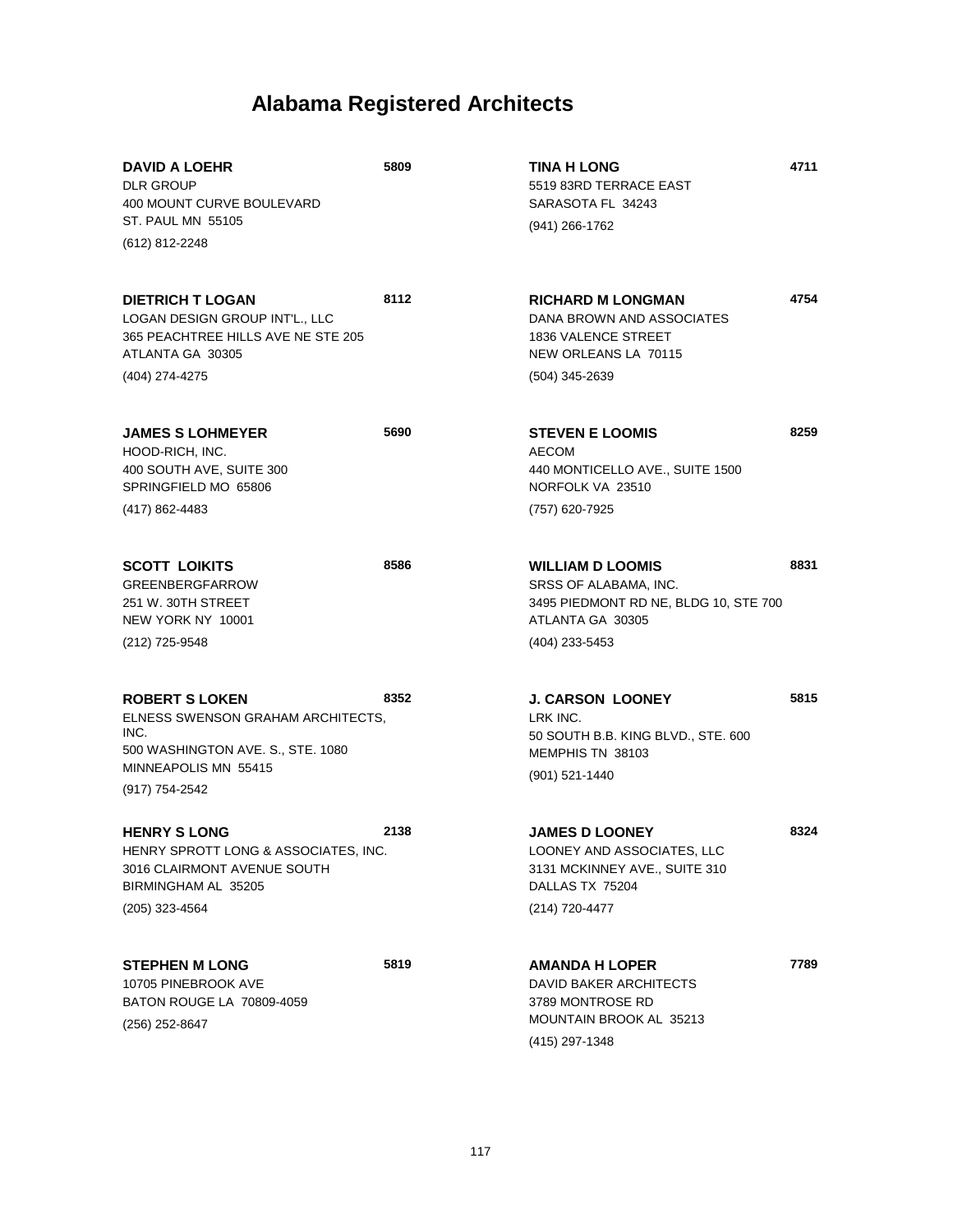| <b>BENJAMIN E LOPER</b><br>BENJAMIN E. LOPER, ARCHITECT<br>15659 DAUPHIN ISLAND PARKWAY<br>CODEN AL 36523                | 7356 | <b>FRED R LUCAS</b><br>TREY LUCAS ARCHITECTURE LLC<br>324 EASTLAND DRIVE<br>DECATUR GA 30030            | 8380 |
|--------------------------------------------------------------------------------------------------------------------------|------|---------------------------------------------------------------------------------------------------------|------|
| (251) 895-2359                                                                                                           |      | (404) 307-0771                                                                                          |      |
| <b>CHAD A LORENTZ</b><br>URBAL ARCHITECTURE, PLLC<br>1938 FAIRVIEW AVE E. #100<br>SEATTLE WA 98102                       | 7104 | <b>JAVIER LUCIO</b><br>RPGA DESIGN GROUP, INC.<br>101 S. JENNINGS AVE., STE. 100<br>FORT WORTH TX 76104 | 7499 |
| (206) 257-0972                                                                                                           |      | (817) 332-9477                                                                                          |      |
| <b>LAWRENCE C LOTT</b><br>HARRISON FRENCH AND ASSOCIATES, LTD.<br>1705 S. WALTON BLVD., SUITE 3<br>BENTONVILLE AR 72712  | 6132 | <b>TIMOTHY M LUCY</b><br>LUCY DESIGN ASSOCIATES<br>2917 CENTRAL AVE., SUITE 101<br>BIRMINGHAM AL 35209  | 4012 |
| (479) 273-7780                                                                                                           |      | (205) 423-0404                                                                                          |      |
| <b>MARK K LOVE</b><br>DAVIS ARCHITECTS, INC.<br>120 23RD STREET SOUTH<br>BIRMINGHAM AL 35233                             | 4490 | <b>DANIEL P LUHRS</b><br><b>HKS ARCHITECTS</b><br>3751 RIDGE ROAD, SE<br>SMYRNA GA 30080                | 3974 |
| (205) 322-7482                                                                                                           |      | (205) 907-2884                                                                                          |      |
| <b>TIMOTHY LOVE</b><br>UTILE, INC.<br><b>115 KINGSTON STREET</b>                                                         | 8142 | <b>PETER LUKACS</b><br>5327 COBALT COURT<br>MURFREESBORO TN 37128                                       | 8645 |
| BOSTON MA 02111<br>(617) 423-7200                                                                                        |      | (773) 706-8014                                                                                          |      |
| <b>JAMES P LOVELACE</b><br>JAMES P. LOVELACE, ARCHITECT<br>P.O. BOX 1353<br>COLUMBUS GA 31902                            | 2444 | <b>ROBERT E LUKE</b><br>LPK ARCHITECTS, PA<br>821 22ND AVENUE<br>MERIDIAN MS 39301                      | 5090 |
| (706) 577-4215                                                                                                           |      | (601) 693-9990                                                                                          |      |
| <b>DOUGLAS H LOWE</b><br><b>FACILITY PROGRAMMING AND CONSULTING</b><br>1221 BROADWAY STREET, 101<br>SAN ANTONIO TX 78215 | 8114 | <b>GARRET L LUKENS</b><br><b>GRESHAM SMITH</b><br>201 S. COLLEGE STREET STE. 1950<br>CHARLOTTE NC 28244 | 8197 |
| (210) 228-9600                                                                                                           |      | (812) 887-6243                                                                                          |      |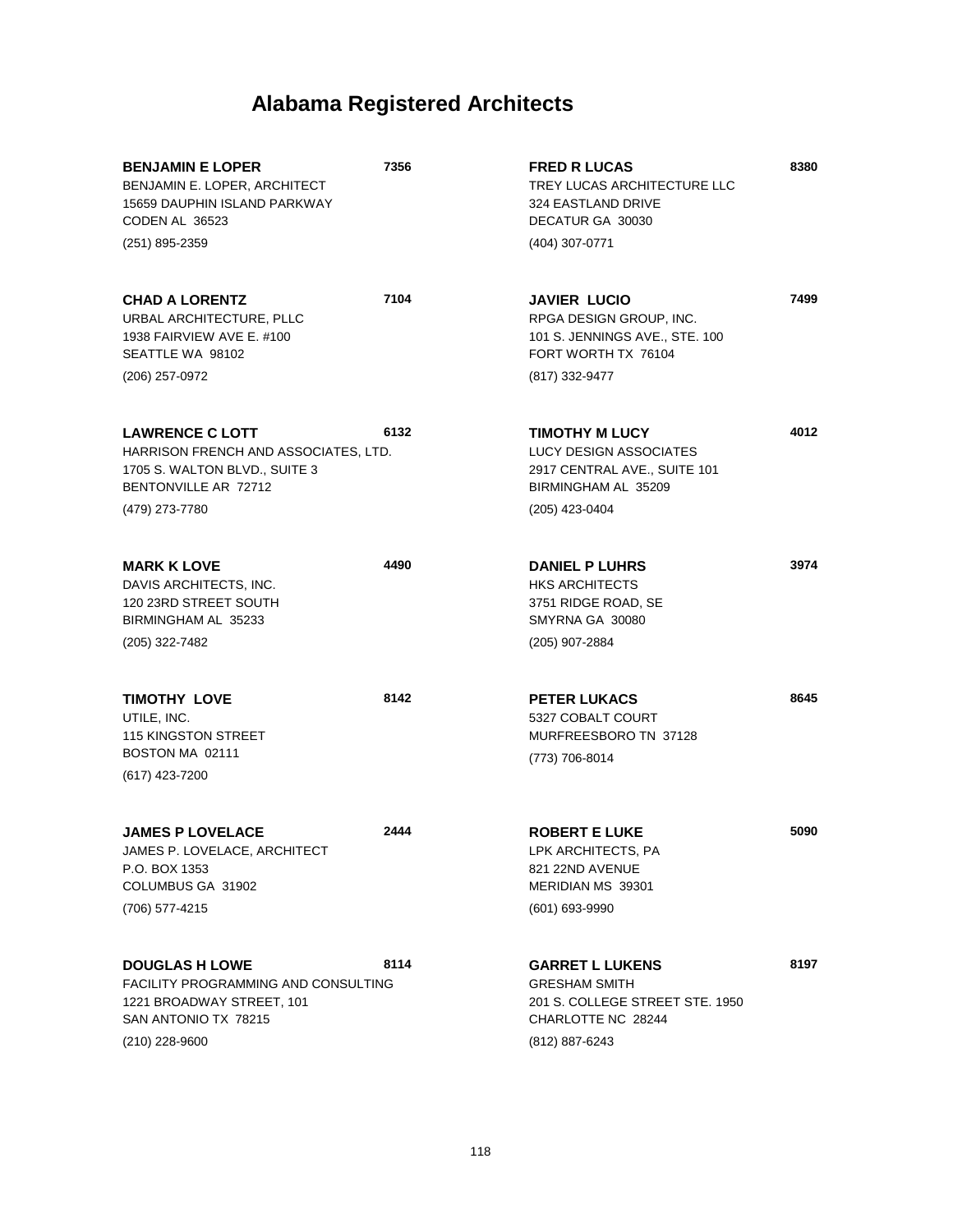| <b>DEBORAH M LUNDBERG</b><br>HURST-ROSCHE, INC.<br>3740 BUSINESS DR, SUITE 100<br>MEMPHIS TN 38125<br>$(615)$ 500-1135                  | 8541 | 6324<br><b>SHANE LYLE</b><br><b>GRW</b><br>801 CORPORATE DR.<br>LEXINGTON KY 40503<br>(859) 223-3999                                      |  |
|-----------------------------------------------------------------------------------------------------------------------------------------|------|-------------------------------------------------------------------------------------------------------------------------------------------|--|
| <b>CHRISTOPHER N LUNSFORD</b><br>GOODWYN MILLS & CAWOOD, INC.<br>11 NORTH WATER ST., SUITE 15250<br>MOBILE AL 36602<br>$(251)$ 460-4006 | 6115 | 4719<br><b>RICHARD J LYLES</b><br>RICHARD JOSEPH LYLES & ASSOCIATES, PC<br>4350 SOUTHSIDE DRIVE<br>ACWORTH GA 30101<br>(770) 378-6833     |  |
| <b>SCOTT F LURIE</b><br>SCOTT F. LURIE, ARCHITECT<br>645 LOTUS AVE.<br>ORADELL NJ 07649<br>$(201)$ 261-1885                             | 6903 | 3584<br><b>STEVEN G LYMAN</b><br>LYMAN DAVIDSON DOOLEY, INC<br>202 19TH AVENUE SOUTH<br>JACKSONVILLE BEACH FL 32250<br>(770) 874-7412     |  |
| <b>MICHAEL LUSK</b><br><b>LUSK ARCHITECTURE</b><br>2011 RIVERSIDE DR., STE. 300<br>COLUMBUS OH 43221<br>$(614)$ 827-6000                | 6013 | 8596<br><b>NICOLE LYNAM</b><br>K ENGINEERING & DESIGN, LLC<br>1743 E. MCNAIR DR., #100<br><b>TEMPE AZ 85283</b><br>(623) 810-4548         |  |
| <b>RONALD M LUSTIG</b><br><b>EARL SWENSSON ASSOCIATES</b><br>1033 DEMONBREUN ST., STE. 800<br>NASHVILLE TN 37203<br>(615) 329-9445      | 6014 | 8238<br><b>HAL E LYNCH</b><br><b>1440 AGARITA TRAIL</b><br>NEW BRAUNFELS TX 78132<br>(830) 214-4334                                       |  |
| <b>MICHAEL H LUTSCH</b><br>ABBOT STUDIOS, LLC<br>130 E. CHESTNUT ST., SUITE 302<br>COLUMBUS OH 43215<br>$(614)$ 486-5188                | 8441 | <b>FREDDIE E LYNN</b><br>3645<br>GOODWYN, MILLS & CAWOOD, INC.<br>2660 EASTCHASE LANE, SUITE 200<br>MONTGOMERY AL 36117<br>(334) 271-3200 |  |
| <b>GARY S LUZADDER</b><br>SWSG PC<br>607 HERNDON PARKWAY, STE 100<br>HERNDON VA 20170<br>(703) 471-6803                                 | 4451 | 4932<br><b>KATHERINE C LYNN</b><br>UNIVERSITY OF NORTH CAROLINA SYSTEM<br>P. O. BOX 4164<br>CHAPEL HILL NC 27515<br>(334) 546-7740        |  |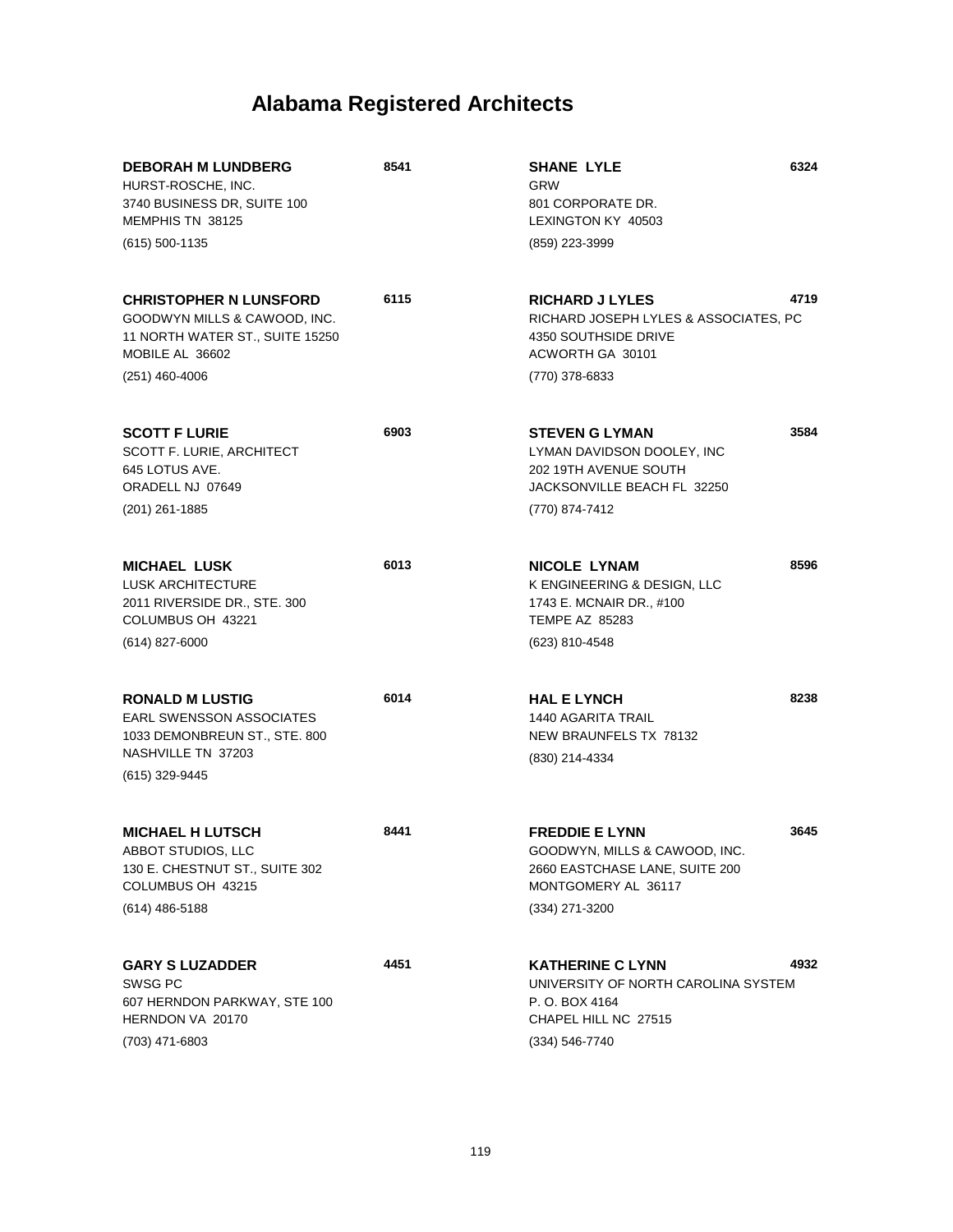| <b>JOHN L LYONS</b><br>541 MERIMONT BLVD.<br>AUBURN AL 36830<br>(334) 734-5042                                               | 6152 | <b>RYAN P MACKOWIAK</b><br><b>JM WILLIAMS &amp; ASSOCIATES</b><br>9802 S EVENSEN CIR<br>SOUTH JORDAN UT 84095<br>(801) 746-0456 | 7625 |
|------------------------------------------------------------------------------------------------------------------------------|------|---------------------------------------------------------------------------------------------------------------------------------|------|
| <b>MARK R LYSETT</b><br>MARK R LYSETT, AIA - ARCHITECT<br><b>140 SERENITY COURT</b><br>ALPHARETTA GA 30022<br>(678) 297-1801 | 7738 | <b>TERESA M MACMILLAN</b><br><b>RETIRED</b><br>3018 BARCODY ROAD<br>HUNTSVILLE AL 35802<br>(256) 682-9327                       | 3071 |
| <b>CAROLINE H.C. MA</b><br>1720 DALE FORD RD.<br>DELAWARE OH 43015<br>(614) 559-3900                                         | 5335 | <b>JOHN S MACRAE</b><br>STUDIO PLAID, LLC<br>3060 PEACHTREE RD., NW, STE. 1080<br>ATLANTA GA 30305<br>(404) 850-0200            | 7704 |
| <b>C. JASON MABRY</b><br><b>PERKINS + WILL</b><br>1315 PEACHTREE STREET NE<br>ATLANTA GA 30309<br>(704) 996-9598             | 8079 | <b>PETER S MACRAE</b><br>MACRAE ARCHITECTURE, LLC<br>74 ORCHARD DR.<br>WORTHINGTON OH 43085<br>$(614)$ 205-6805                 | 5614 |
| <b>MICHAEL L MACGREGOR</b><br>MODUS ARCHITECTURE, LLC<br>211 N. ERVAY STREET, SUITE 610<br>DALLAS TX 75201<br>(314) 302-6864 | 8778 | <b>BENJAMIN D MADDALENA</b><br>STUDIOSIX5<br>811 BARTON SPRINGS RD, SUITE 800<br>AUSTIN TX 78704<br>$(512)$ 476-6501            | 7568 |
| <b>KRISTEN M MACK</b><br>1068 MERSEY BEND DRIVE<br>SAINT LOUIS MO 63129<br>(314) 560-2977                                    | 8416 | <b>TIMOTHY W MADDOX</b><br><b>DEMX ARCHITECTURE</b><br>104 N EAST AVENUE<br>FAYETTEVILLE AR 72701<br>(479) 966-4871             | 7496 |
| <b>KENNETH J MACKENZIE</b><br>CORE STATES DESIGN. P.C.<br>201 S MAPLE AVE<br>AMBLER PA 19002<br>(215) 630-5137               | 7979 | <b>WILLIAM L MAFFETT</b><br>LUCKETT & FARLEY<br>737 SOUTH 3RD STREET<br>LOUISVILLE KY 40202<br>(334) 703-8315                   | 7345 |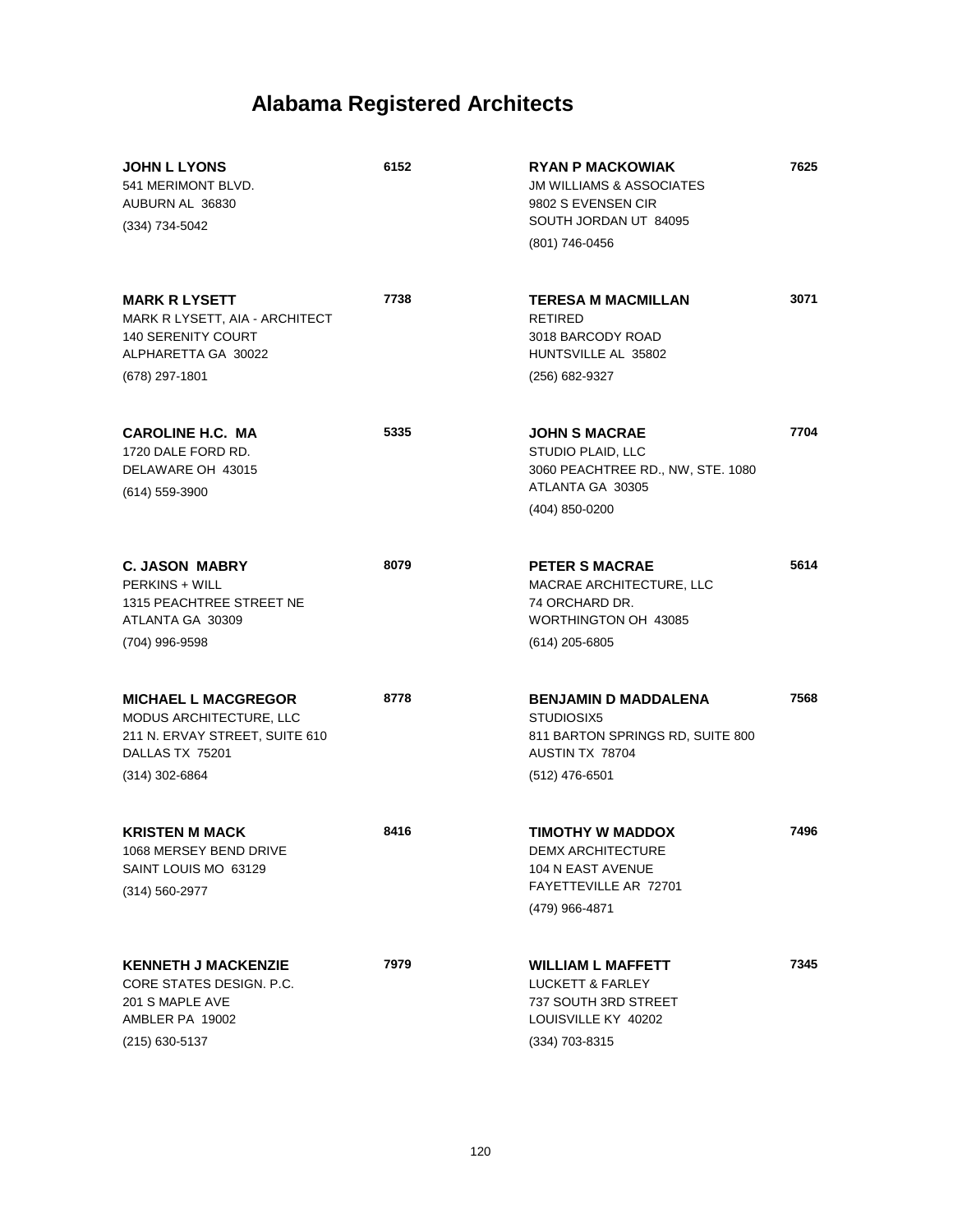| <b>MARK A MAGRINO</b><br>TBS SERVICES, INC.<br><b>617 STATION AVENUE</b><br>HADDON HEIGHTS NJ 08035      | 7759 | <b>SAM B MALE</b><br>SBM DESIGN PARTNERS, LLC<br>3804 E. ISABELLA AVENUE<br><b>MESA AZ 85206</b>                    | 5002 |
|----------------------------------------------------------------------------------------------------------|------|---------------------------------------------------------------------------------------------------------------------|------|
| (856) 547-6250                                                                                           |      | (480) 926-7900                                                                                                      |      |
| <b>KEVIN J MAHER</b><br>PLACE MAKER DESIGN<br>1000 CIRCLE 75 PKWY, STE 400<br>ATLANTA GA 30339           | 6353 | <b>FRANK A MALEK</b><br>101 ARCHITECTURE LLC<br>8400 E. CRESCENT PARKWAY, SUITE 160<br>GREENWOOD VILLAGE CO 80111   | 6050 |
| (404) 549-4499                                                                                           |      | $(303) 808 - 6544$                                                                                                  |      |
| <b>STEPHEN P MAHER</b><br><b>MJM ARCHITECTS LLC</b><br>2948 SIDCO DR.<br>NASHVILLE TN 37204              | 3694 | <b>J. BRADLEY MALLETTE</b><br>AMBL STUDIOS, INC.<br>106 WASHINGTON ST.<br>ATHENS AL 35611                           | 8450 |
| (615) 244-8170                                                                                           |      | $(601)$ 502-5360                                                                                                    |      |
| <b>DON MAHONEY</b><br><b>BGW ARCHITECTS II P.C.</b><br>864 TAYLOR AVE<br>OGDEN UT 84404                  | 8379 | <b>LANCE STEVEN MALLEY</b><br>THE ARCHITECTURAL STUDIO<br>409 N. SEVENTH STREET<br>BATON ROUGE LA 70802             | 8008 |
| (801) 706-1175                                                                                           |      | $(225)$ 236-7665                                                                                                    |      |
| <b>FREDERICK W MAHONEY</b><br>ARCHITECTURAL RESOURCES<br><b>147 STEEPLEVIEW DRIVE</b><br>ATHENS GA 30606 | 4900 | <b>LARRY C MALMIN</b><br>LARRY C. MALMIN - ARCHITECT<br>12223 MARI LANE<br>MINNETONKA MN 55305                      | 6245 |
| (517) 974-0882                                                                                           |      | $(952)$ 935-3329                                                                                                    |      |
| <b>ROGER A MAINOR</b><br>ARCHITECTUREWORKS<br>130 19TH STREET SOUTH<br>BIRMINGHAM AL 35233               | 8245 | <b>MICHAEL J MALONE</b><br>MALONE MAXWELL DENNEHY ARCHITECTS<br>3400 OAK GROVE AVENUE: SUITE 202<br>DALLAS TX 75204 | 8218 |
| (251) 454-2270                                                                                           |      | (214) 695-5393                                                                                                      |      |
| <b>MATT E MAJEED</b><br>MCG-HJT, INC.<br>1079 WHITE HORSE TRAIL<br>HINCKLEY OH 44233                     | 7749 | <b>SCOTT C MALONEY</b><br>K2M DESIGN, INC.<br>3121 BRIDGE AVENUE<br>CLEVELAND OH 44113                              | 6232 |
| (216) 520-1551                                                                                           |      | (216) 357-2794                                                                                                      |      |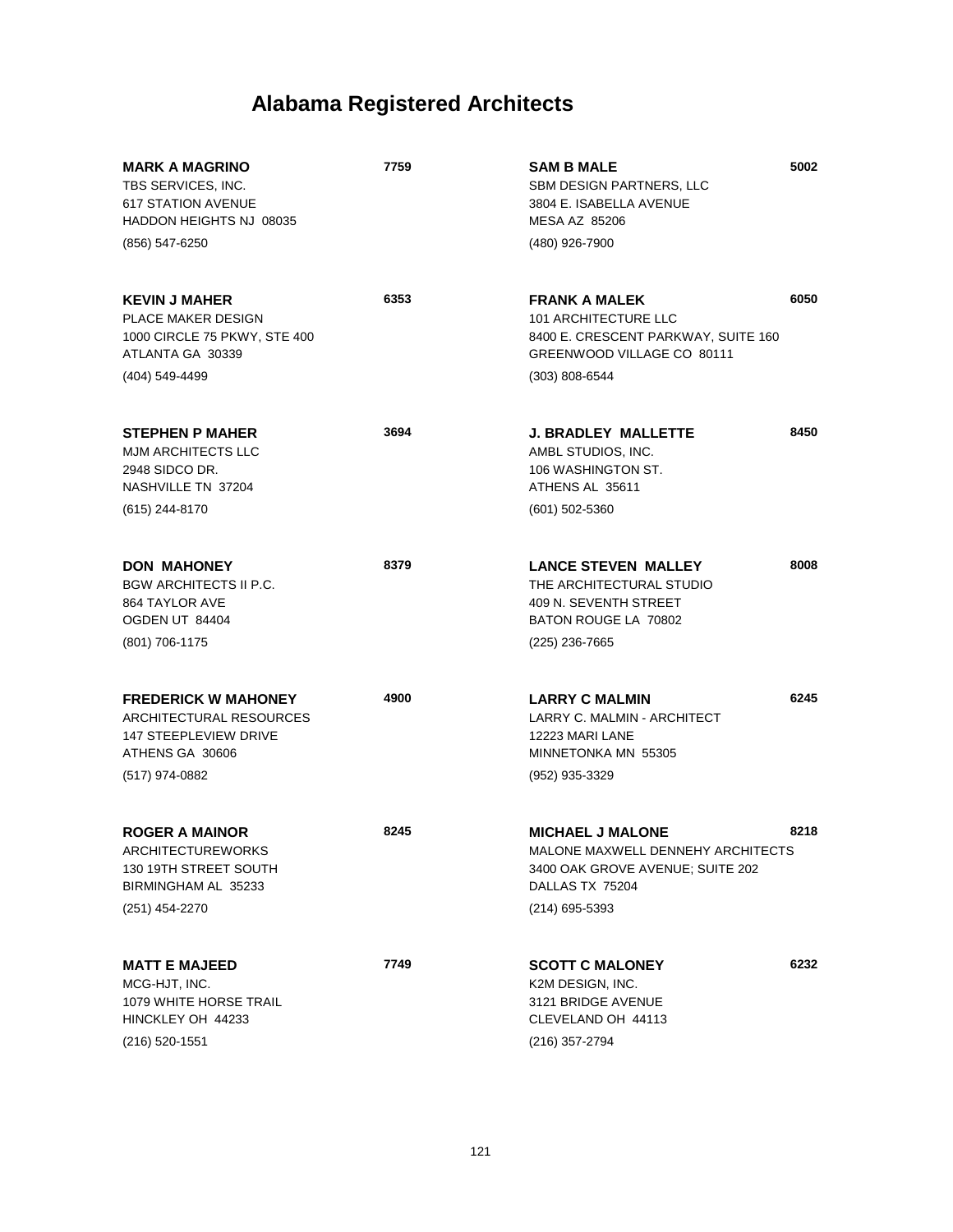| <b>MARK A MALOY</b><br>MARK MALOY, ARCHITECT<br>201 LYNN LANE #37<br>STARKVILLE MS 39759<br>(662) 386-4448                         | 8255 | <b>LEE B MANSKE</b><br>L. B. MANSKE ARCHITECTURE & DESIGN, INC.<br>2422 N. RUTGERS COURT<br>WICHITA KS 67205<br>(316) 841-3174                    | 7626 |
|------------------------------------------------------------------------------------------------------------------------------------|------|---------------------------------------------------------------------------------------------------------------------------------------------------|------|
| <b>JOHN G MANAVES</b><br>SCALAPLUS, INC.<br>1147 W OHIO STREET, SUITE 102<br>CHICAGO IL 60642<br>(312) 224-2736                    | 7936 | <b>ANDREW P MARASCA</b><br>ANDREW MARASCA, ARCHITECT<br>1661 DAUPHIN ST.<br>MOBILE AL 36604<br>(251) 490-7228                                     | 6996 |
| THOMAS R MANLEY<br><b>BB &amp; M ARCHITECTURE, PLLC</b><br>1435 W. MOREHEAD ST., SUITE 160<br>CHARLOTTE NC 28208<br>(704) 334-1716 | 8188 | JOHN A MARASCO<br>MARASCO & ASSOCIATES, INC.<br>1301 SPEER BLVD., SUITE A<br>DENVER CO 80204<br>$(303) 832 - 2887$                                | 5023 |
| <b>JAMES E MANN</b><br>HARRISON FRENCH & ASSOCIATES, LTD.<br>1705 S WALTON BLVD, STE 3<br>BENTONVILLE AR 72712<br>(417) 227-0479   | 8876 | <b>JOHN M MARCUM</b><br><b>MARCUM ARCHITECTS, LLC</b><br>2804 8TH STREET<br>TUSCALOOSA AL 35401<br>(205) 752-1117                                 | 4491 |
| <b>JAMES T MANN</b><br>JAMES T. MANN, JR., ARCHITECT<br>1840 MADISON ST.<br><b>CLARKSVILLE TN 37043</b><br>(931) 338-0226          | 7437 | <b>BASSEM A G MARDINI</b><br><b>QATARI DIAR REALESTATE INVESTMENT</b><br><b>COMPANY</b><br>8360 91ST AVE<br>VERO BEACH FL 32967<br>(419) 464-7279 | 3646 |
| <b>MICHAEL MANN</b><br><b>TURNERBATSON ARCHITECTS</b><br>1950 STONEGATE DR., SUITE 200<br>BIRMINGHAM AL 35242<br>$(205)$ 403-6201  | 6713 | <b>ERIC J MARING</b><br>HOOKER DEJONG, INC<br>316 MORRIS AVENUE, SUITE 410<br>MSKEGON MI 49440<br>(231) 722-3407                                  | 8904 |
| <b>WILLIAM R MANNING</b><br>MANNING, APC<br>650 POYDRAS STREET, STE 1250<br>NEW ORLEANS LA 70130<br>(504) 412-2000                 | 3503 | JUSTIN A MARKLAND<br><b>SCHOEL ARCHITECTURE</b><br>2216 GEORGIAN DRIVE SE<br>HUNTSVILLE AL 35801<br>(678) 665-7702                                | 7859 |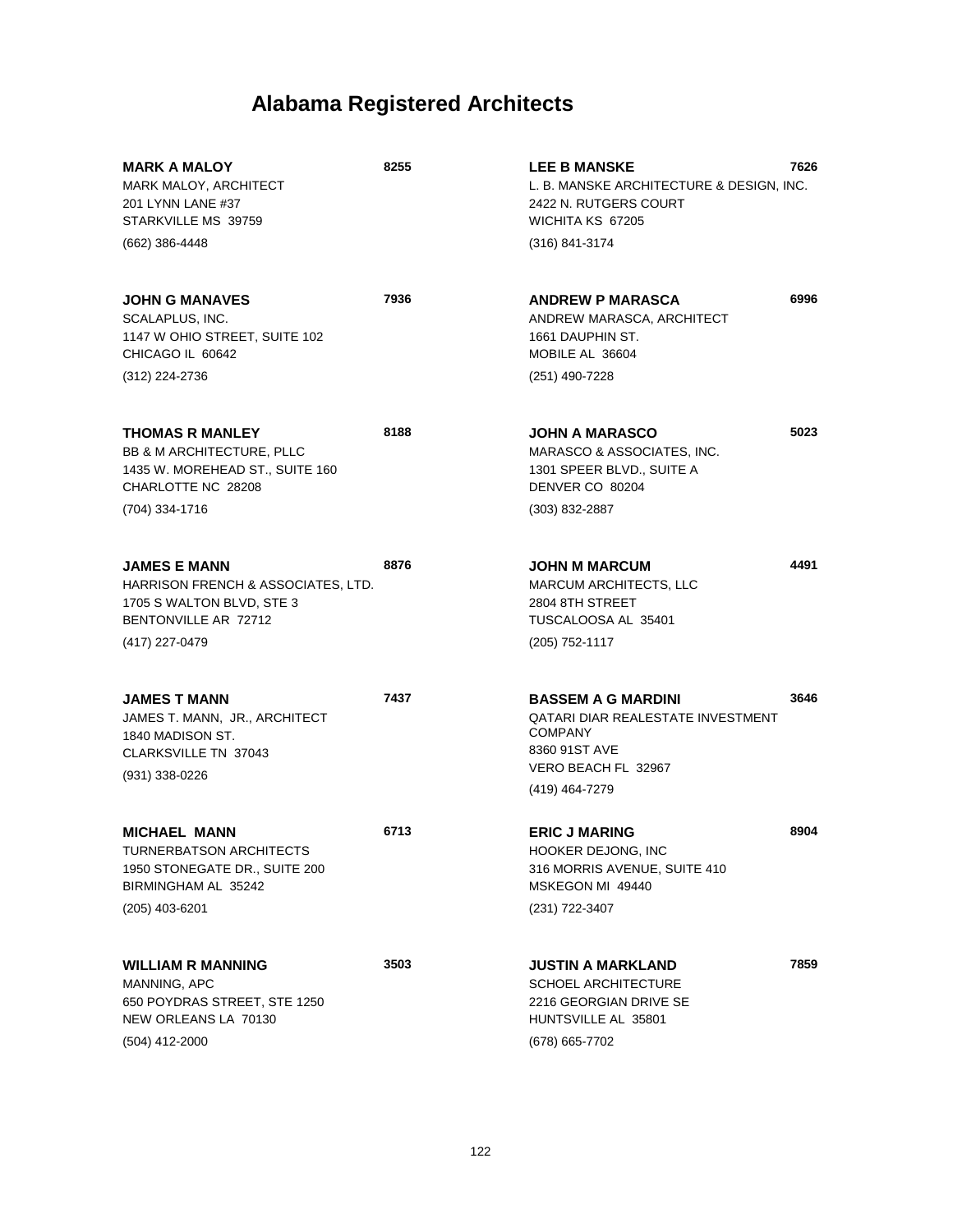| <b>ANTHONY A MARNELL</b><br><b>MARNELL ARCHITECTURE</b><br>222 VIA MARNELL WAY<br>LAS VEGAS NV 89119                     | 5777 | <b>MIKE J MARSHALL</b><br><b>SAM MARSHALL ARCHITECTS</b><br>325 S. PALAFOX STREET<br>PENSACOLA FL 32502                             | 5643 |
|--------------------------------------------------------------------------------------------------------------------------|------|-------------------------------------------------------------------------------------------------------------------------------------|------|
| (702) 739-2000                                                                                                           |      | (850) 433-7842                                                                                                                      |      |
| <b>JOHN MARRO</b><br>JOHN MARRO III, AIA ARCHITECT<br>54 PLEASANT STREET                                                 | 6015 | <b>ROBERT B MARSHALL</b><br>CEDARWOOD ARCHITECTURAL, INC.<br>3200 W MARKET STREET, SUITE 200                                        | 7378 |
| GRAFTON MA 01519<br>(508) 839-1101                                                                                       |      | FAIRLAWN OH 44333<br>$(330) 836 - 9971$                                                                                             |      |
| <b>DANIEL M MARS</b><br>HENDON + HUCKESTEIN ARCHITECTS, PC<br>2126 MORRIS AVENUE<br>BIRMINGHAM AL 35203                  | 8678 | <b>JACKIE L MARTIN</b><br>MARTIN RILEY ASSOCIATES ARCHITECTS PC<br>215 CHURCH STREET #200<br>DECATUR GA 30030                       | 3504 |
| (205) 322-1751                                                                                                           |      | (404) 373-2800                                                                                                                      |      |
| <b>GEORGE MARSH</b><br>PAYETTE ASSOCIATES INC<br>290 CONGRESS ST., FIFTH FLOOR<br>BOSTON MA 02210                        | 6514 | <b>JERRY G MARTIN</b><br>JOHNSON MCADAMS FIRM<br>340 POPLAR VIEW LANE EAST #4<br>COLLIERVILLE TN 38017                              | 4131 |
| (617) 895-1028                                                                                                           |      | $(901) 861 - 4200$                                                                                                                  |      |
| <b>BEN C MARSHALL</b><br>1823 S. BROOKLYN DRIVE<br>STOUGHTON WI 53589<br>(608) 225-6805                                  | 8395 | <b>LANA L MARTIN</b><br>LOKAL WORKSHOP LLC<br>P.O. BOX 531<br>HASLET TX 76052<br>(903) 245-4324                                     | 8701 |
| <b>J. KENT MARSHALL</b><br><b>GRESHAM SMITH</b><br>5151 LAKE CREST CIRCLE<br>BIRMINGHAM AL 35226<br>(205) 527-2991       | 6943 | <b>LAUREL R MARTIN</b><br><b>INTERPLAN LLC</b><br>220 E CENTRAL PARKWAY, SUITE 4000<br>ALTAMONTE SPRINGS FL 32701<br>(407) 645-5008 | 8683 |
| <b>JACK T MARSHALL</b><br><b>BDG ARCHITECTS</b><br>2100 FIRST AVENUE NORTH #100<br>BIRMINGHAM AL 35203<br>(205) 252-8222 | 3647 | <b>MIGUEL A MARTIN</b><br>MLM-MARTIN ARCHITECTS, INC.<br>668 N. ORLANDO AVE., SUITE 107<br>MAITLAND FL 32751<br>(407) 617-0715      | 8727 |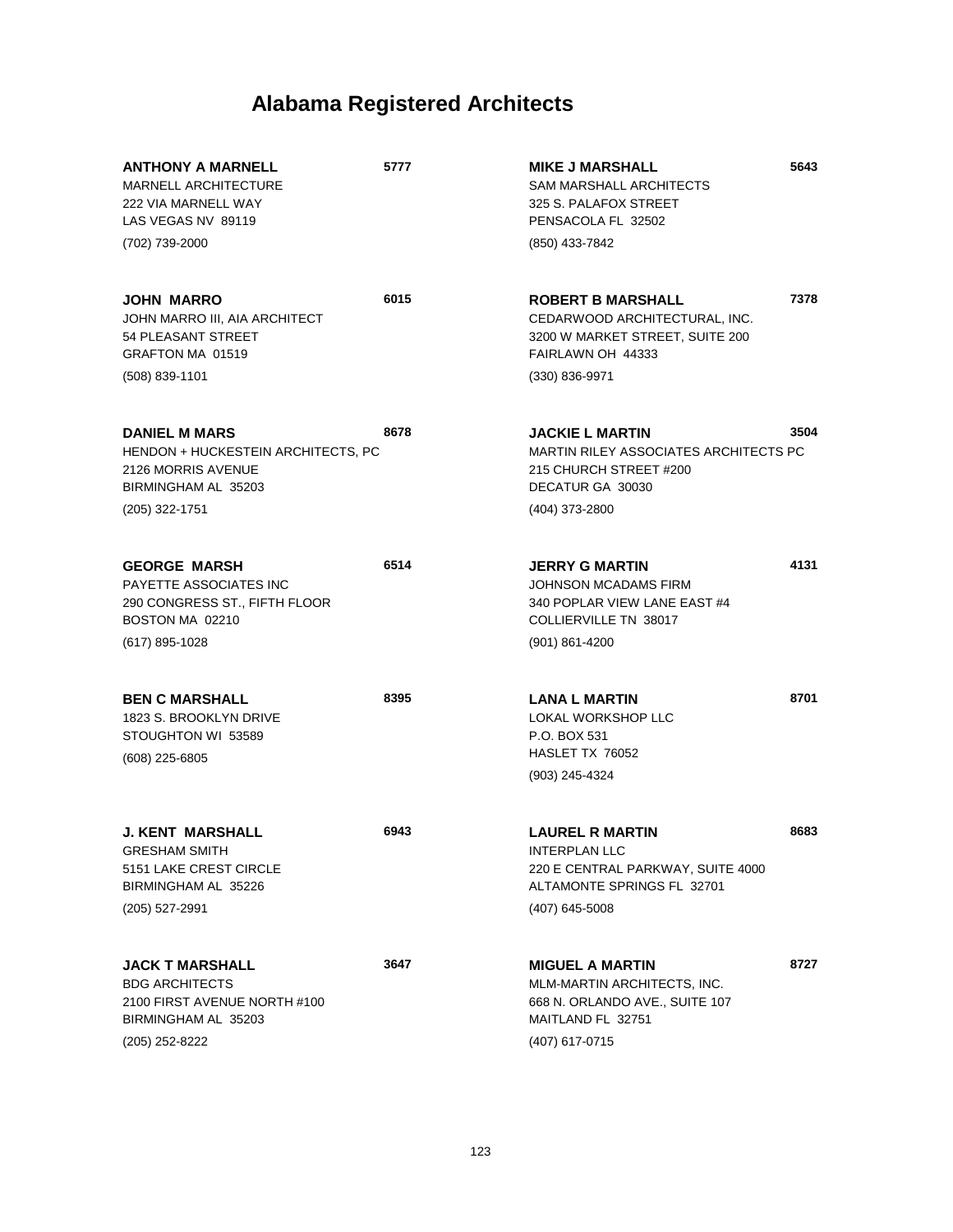| <b>VIRGINIA B MARTIN</b><br>RODNEY L. SARTAIN, INC.<br>6004 MILL CREEK DR.<br>BIRMINGHAM AL 35242<br>(205) 531-1972                            | 3761 | <b>PAUL K MASI</b><br><b>BATES MASI + ARCHITECTS</b><br>132 NORTH MAIN STREET, 2ND FLOOR<br>EAST HAMPTON NY 11937<br>(631) 725-0229              | 8721 |
|------------------------------------------------------------------------------------------------------------------------------------------------|------|--------------------------------------------------------------------------------------------------------------------------------------------------|------|
| <b>GARY F MARTINEZ</b><br>OTJ ARCHITECTS<br>555 11TH STREET NW, SUITE 200<br>WASHINGTON DC 20004<br>$(202)$ 621-1000                           | 7620 | <b>MATTHEW G MASILIONIS</b><br>REES MASILIONIS TURLEY ARCHITECTURE<br>2000 SHAWNEE MISSION PARKWAY<br>MISSION WOODS KS 66205<br>$(816)$ 502-1511 | 5522 |
| <b>HECTOR J MARTINEZ</b><br><b>JACOBS</b><br><b>1041 EAST BUTLER ROAD</b><br>GREENVILLE SC 29607<br>(864) 593-6647                             | 8750 | <b>WALTER G MASON</b><br>TIMO ARCHITECTURE, LLC<br>347 BARRINGTON CT<br><b>IRONDALE AL 35210</b><br>(334) 201-2776                               | 8012 |
| <b>OSCAR J MARTINEZ</b><br>POND & CO<br>95 SPRING TIDE WAY<br>PONTE VEDRA FL 32081<br>$(904) 542 - 6110$                                       | 7051 | <b>GABRIEL JOHN MASSA</b><br>MASSA MULTIMEDIA ARCHITECTURE, P.C.<br>3297 STATE ROUTE 66<br>NEPTUNE NJ 07753<br>(732) 310-5630                    | 8545 |
| <b>RONALD S MARTINEZ</b><br><b>SCAIRONO MARTINEZ ARCHITECTS</b><br>6525 MEMPHIS STREET<br>NEW ORLEANS LA 70124<br>(504) 214-8884               | 8627 | <b>DWAYNE S MASSELINK</b><br>INTERACTIVE STUDIO, LLC<br>1000 FRONT AVE., SUITE B<br><b>GRAND RAPIDS MI 49504</b><br>$(616)$ 458-2488             | 7934 |
| <b>EMILY A MARVEL</b><br>1750 CEDAR RIDGE CT SE<br>SMYRNA GA 30080<br>(352) 226-0540                                                           | 8779 | <b>DAVID C MASTERS</b><br>MERRIMAN ANDERSON ARCHITECTS, INC.<br>300 N. FIELD ST.<br>DALLAS TX 75202<br>(214) 987-1299                            | 7596 |
| <b>JOHN P MASHBURN</b><br>JOHN P. MASHBURN, ARCHITECT /<br><b>ARCHKINETIC</b><br>POST OFFICE BOX 26068<br>KNOXVILLE TN 37912<br>(865) 310-3115 | 8221 | <b>DAVID P MASTIN</b><br>ST. LOUIS DESIGN ALLIANCE, INC.<br>5897 DELMAR BLVD.<br>ST. LOUIS MO 63112<br>$(314) 863 - 1313$                        | 7937 |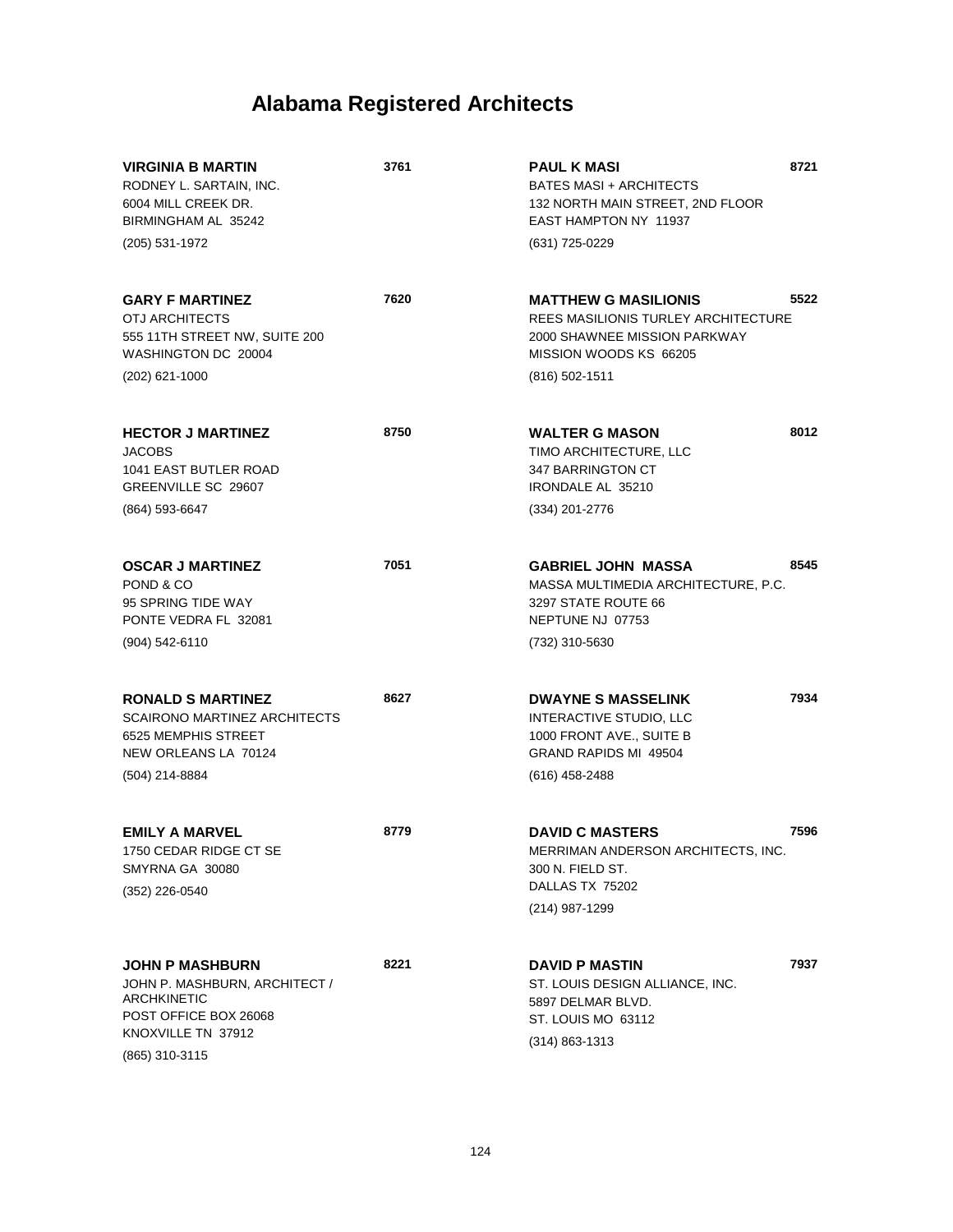| <b>TREVOR B MATCHETT</b><br><b>HENDON + HUCKESTEIN ARCHITECTS</b><br>2 20TH ST N, SUITE 1610<br>BIRMINGHAM AL 35203                        | 4820 | <b>JOSEPH M MATTONI</b><br>MATTONI DESIGN STUDIO, INC.<br>34029 SE VAUGHAN ST.<br>SNOQUALMIE WA 98065                  | 7460 |
|--------------------------------------------------------------------------------------------------------------------------------------------|------|------------------------------------------------------------------------------------------------------------------------|------|
| (205) 326-2206                                                                                                                             |      | (206) 890-2122                                                                                                         |      |
| <b>H. PAUL MATHENY</b><br>MATHENY GOLDMON ARCHITECTURE +<br>INTERIORS, LLC<br>108 WOODSON ST.<br>HUNTSVILLE AL 35801                       | 6094 | <b>KARRIE K MAURIN</b><br><b>MAURIN ARCHITECTURE, P.C.</b><br>601 ST. ANTHONY ST.<br>MOBILE AL 36603<br>(850) 221-0670 | 7646 |
| (256) 532-0909                                                                                                                             |      |                                                                                                                        |      |
| <b>GREGORY P MATHERNE</b><br>CITY OF BIRMINGHAM CITY ARCHITECTS<br><b>OFFICE</b><br>710 NORTH 20TH STREET; ROOM 200<br>BIRMINGHAM AL 35203 | 3556 | <b>ROBERT C MAURIN</b><br><b>MAURIN ARCHITECTURE, P.C.</b><br>601 ST. ANTHONY ST.<br>MOBILE AL 36603                   | 7584 |
| (205) 254-2441                                                                                                                             |      | (850) 485-4803                                                                                                         |      |
| <b>ALEXANDRA R MATIS</b><br>THE DIMENSION GROUP<br>10755 SANDHILL RD.<br>DALLAS TX 75238                                                   | 7112 | <b>RICHARD M MAXIAN</b><br><b>MAXDESIGN GROUP</b><br>2862 BUFORD HIGHWAY - SUITE 106<br>DULUTH GA 30096                | 6680 |
| (972) 375-5645                                                                                                                             |      | (770) 530-5245                                                                                                         |      |
| <b>MADELYN MATOS ORTIZ</b><br><b>JACOBS</b><br>200 S. ORANGE AVE., SUITE 900<br>ORLANDO FL 32801<br>(787) 404-0017                         | 8472 | <b>RANDOLPH P MAXWELL</b><br>SMP ARCHITECTURE, PA<br><b>205 EAST INTENDENCIA STREET</b><br>PENSACOLA FL 32502          | 7474 |
|                                                                                                                                            |      | (850) 206-5036                                                                                                         |      |
| <b>ANDREW T MATSON</b><br>AI COLLABORATIVE, INC.<br>1907 EAST 7TH AVENUE<br><b>TAMPA FL 33605</b>                                          | 8607 | <b>JESS W MAY</b><br>IRONWOOD ARCHITECTURE PLLC<br>1420 NORTH LAMAR BOULEVARD<br>OXFORD MS 38655                       | 8675 |
| (813) 247-3332                                                                                                                             |      | (601) 504-2155                                                                                                         |      |
| <b>CHAD M MATTISON</b><br>CHAD M. MATTISON, ARCHITECT, INC.<br>5615 GLENRICH DRIVE<br>DUNWOODY GA 30338                                    | 8676 | <b>KELLY A MAY</b><br>SOUTHERN LINES DESIGN, PLLC<br>90 WRM CIRCLE, UNIT 5<br>SANTA ROSA BEACH FL 32459                | 8726 |
| (770) 653-3091                                                                                                                             |      | $(901)$ 828-6656                                                                                                       |      |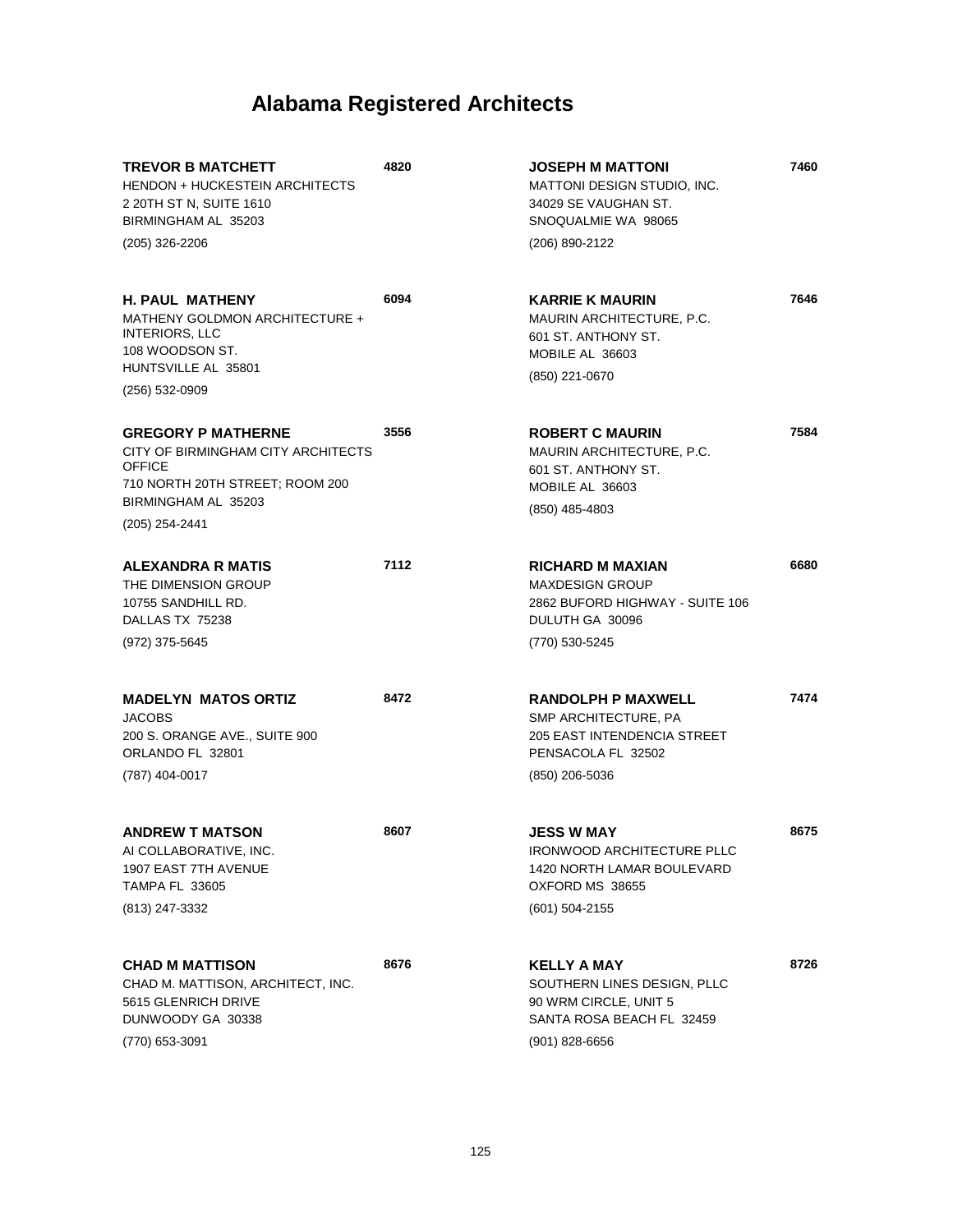| <b>MICHAEL M MAYBERRY</b><br>UNIVERSITY OF SOUTH ALABAMA<br>509 WARRINGTON CT.<br>MOBILE AL 36608                                            | 3368 | JOHN A MCARTHUR<br>WATERMARK DESIGN GROUP, LLC<br>2970 COTTAGE HILL RD., SUITE 200<br>MOBILE AL 36606                         | 6431 |
|----------------------------------------------------------------------------------------------------------------------------------------------|------|-------------------------------------------------------------------------------------------------------------------------------|------|
| $(251)$ 460-6601                                                                                                                             |      | (251) 378-6175                                                                                                                |      |
| <b>MICHAEL R MAYSE</b><br>MAYSE AND ASSOCIATES, INC.<br>14881 QUORUM DRIVE, #800<br>DALLAS TX 75254                                          | 6997 | <b>KENNETH E MCBRIDE</b><br><b>KPS GROUP INC</b><br>60 14TH STREET SOUTH, SUITE 100<br>BIRMINGHAM AL 35233                    | 2139 |
| (972) 386-0338                                                                                                                               |      | (205) 251-0125                                                                                                                |      |
| <b>KENDRA L MAYTON</b><br>8363 OCEOLA CT.<br>AUBURN AL 36830<br>(865) 603-4071                                                               | 8821 | <b>JAMES ROSS MCCAIN</b><br>CHARLES WILLIAMS & ASSOC., INC.<br>3601 8TH AVENUE SOUTH<br>BIRMINGHAM AL 35222<br>(205) 250-0700 | 6192 |
|                                                                                                                                              |      |                                                                                                                               |      |
| <b>CHARLES A MAZZOLA</b><br><b>MAZZOLA ARCHITECTURE LLC</b><br>1116 EAST COLLINWOOD CIRCLE<br>OPELIKA AL 36801                               | 7701 | <b>CONTINA P MCCALL</b><br>AUBURN UNIVERSITY FACILITIES<br><b>MANAGEMENT</b><br>702 MCDONALD DRIVE<br>OPELIKA AL 36801        | 7411 |
| (706) 577-0444                                                                                                                               |      | $(334)$ 750-6602                                                                                                              |      |
| <b>LAURA ANDERSON</b><br><b>MCALLISTER</b><br><b>KARA MANN</b><br>165 WEST CHICAGO AVE., 3RD FLOOR<br>CHICAGO IL 60654<br>$(251)$ 269-8298   | 7179 | <b>KIMBERLY D MCCANN</b><br>ELEVEN18 ARCHITECTURE, P.L.<br>424 E. CENTRAL BLVD., #542<br>ORLANDO FL 32801<br>(407) 745-5300   | 7655 |
|                                                                                                                                              |      |                                                                                                                               |      |
| <b>VIRGINIA MCALLISTER</b><br>IRON HORSE ARCHITECTS, INC.<br>1900 GRANT ST., STE. 1130<br>DENVER CO 80203                                    | 7663 | <b>WILLIAM N MCCARTHY</b><br>CALLISONRTKL ALABAMA ARCHITECTS &<br>ENGINEERS P.C.<br>36 MALIBU CT.<br>TOWSON MD 21204          | 7357 |
| (303) 803-3770                                                                                                                               |      | (443) 791-7930                                                                                                                |      |
| <b>ROBERT F MCALPINE</b><br>MCALPINE TANKERSLEY ARCHITECTURE, PC.<br>505 CLOVERDALE RD., STE. 102<br>MONTGOMERY AL 36106<br>$(334)$ 262-8315 | 2772 | <b>THOMAS R MCCARTY</b><br>2811 KATHERINE CT<br>ARLINGTON TX 76016<br>(817) 881-1581                                          | 8349 |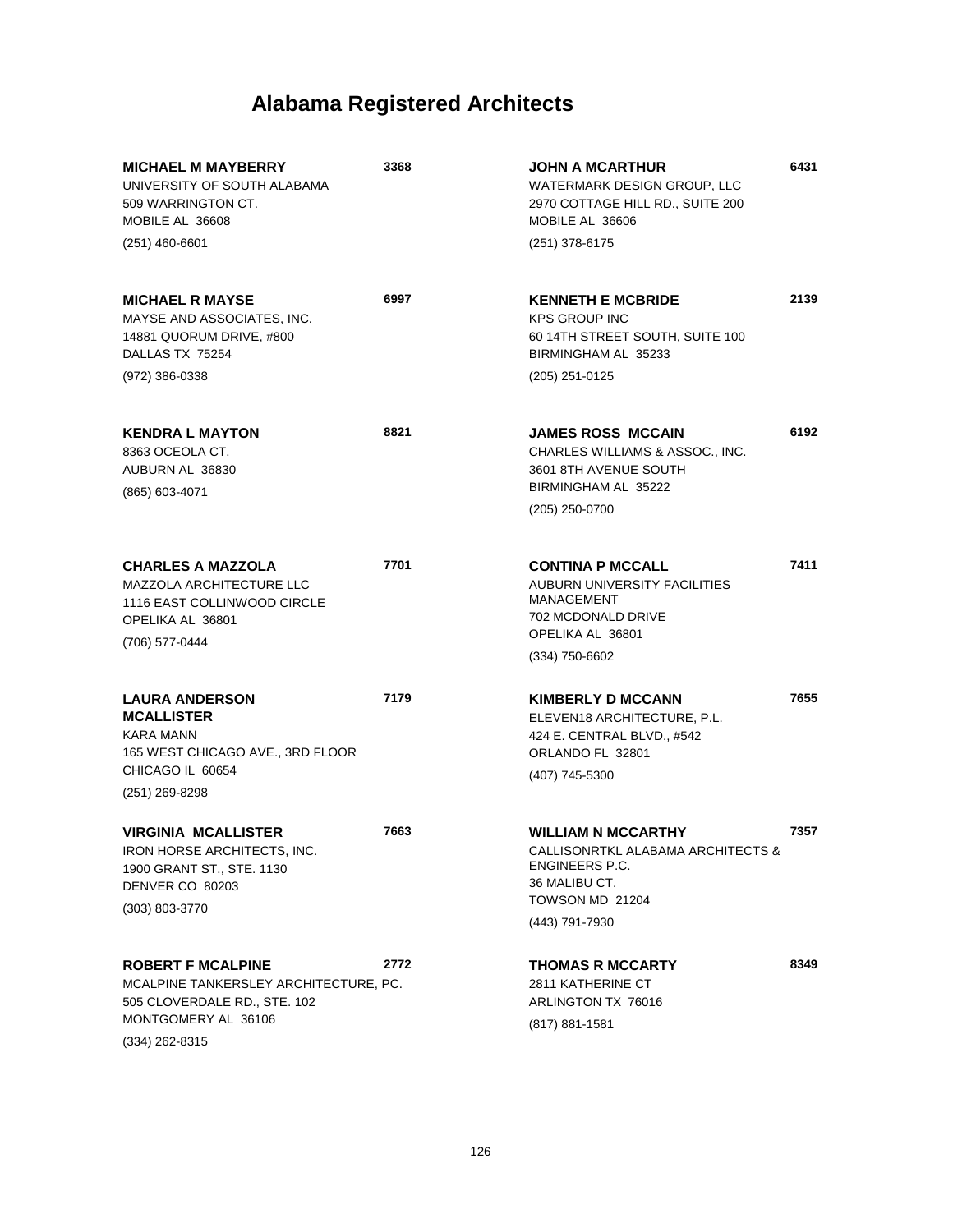| <b>CHRISTOPHER C MCCAUL</b><br>MCCAUL/MCCAUL AND ASSOCIATES<br><b>104 NORTH WATER STREET</b><br>POTOSI MO 63664                     | 3727 | <b>FREDERICK P MCCOMB</b><br>F. P. MCCOMB, ARCHITECT<br><b>420 CLERMONT DRIVE</b><br>BIRMINGHAM AL 35209                                        | 2911 |
|-------------------------------------------------------------------------------------------------------------------------------------|------|-------------------------------------------------------------------------------------------------------------------------------------------------|------|
| $(314)$ 630-8375                                                                                                                    |      | (205) 862-1332                                                                                                                                  |      |
| <b>JAMES L MCCLAREN</b><br>MCCLAREN, WILSON & LAWRIE, INC.<br>8705 N. CENTRAL AVENUE<br>PHOENIX AZ 85020                            | 7263 | <b>ROBERT A MCCONNELL</b><br><b>EWING COLE</b><br>FEDERAL BANK RESERVE BLDG, 100 N 6TH ST<br>PHILADELPHIA PA 19106                              | 8846 |
| (602) 331-4141                                                                                                                      |      | (215) 625-4402                                                                                                                                  |      |
| <b>DAVID R MCCLENDON</b><br>EDT-THA ARCHITECTURE, LLC<br>218 RANDOLPH AVE, SUITE A<br>HUNTSVILLE AL 35801                           | 7147 | <b>THOMAS R MCCONNELL</b><br>PICKERING FIRM, INC.<br>6363 POPLAR AVE., #300<br>MEMPHIS TN 38119                                                 | 5525 |
| (256) 883-8496                                                                                                                      |      | (901) 729-5526                                                                                                                                  |      |
| <b>MARK D MCCLUGGAGE</b><br><b>GLMV ARCHITECTURE, LLC</b><br>1525 E DOUGLAS AVE.<br>WICHITA KS 67211                                | 4543 | <b>DOUGLAS L MCCORD</b><br>ARCHITECTURAL RESOURCE TEAM, INC.<br>1055 E INDIAN SCHOOL RD<br>PHOENIX AZ 85014                                     | 7684 |
| $(316)$ 265-9367                                                                                                                    |      | (602) 509-9824                                                                                                                                  |      |
| <b>DANA F MCCLURE</b><br>WARNER SUMMERS INC.<br>1550 SOUTHLAND CIRCLE NW, STE. 100<br>ATLANTA GA 30318<br>(770) 354-9318            | 8040 | <b>MATTHEW T MCCORD</b><br>MTM ARCHITECTURE, LLC<br>11940 TRAYMOORE DRIVE<br>FISHERS IN 46038<br>$(317) 508 - 4154$                             | 7843 |
| <b>MARK W MCCLURE</b><br>MCCLURE ARCHITECTURE<br>530 OAK COURT DRIVE; SUITE 321<br>MEMPHIS TN 38117<br>$(901) 767 - 6640$           | 8634 | <b>CLIFTON A MCCORMICK</b><br>HEFFERLIN + KRONENBERG ARCHITECTS<br>1216 EAST MAIN STREET; SUITE 120<br>CHATTANOOGA TN 37408<br>$(315)$ 339-3770 | 8626 |
| <b>STED B MCCOLLOUGH</b><br>MCCOLLOUGH ARCHITECTURE, INC.<br>4790 MAIN STREET, SUITE 209<br>ORANGE BEACH AL 36561<br>(251) 752-1150 | 4305 | <b>KEELY MCCOWN</b><br>1301 30TH STREET NORTH<br>BIRMINGHAM AL 35234<br>(205) 365-7680                                                          | 7603 |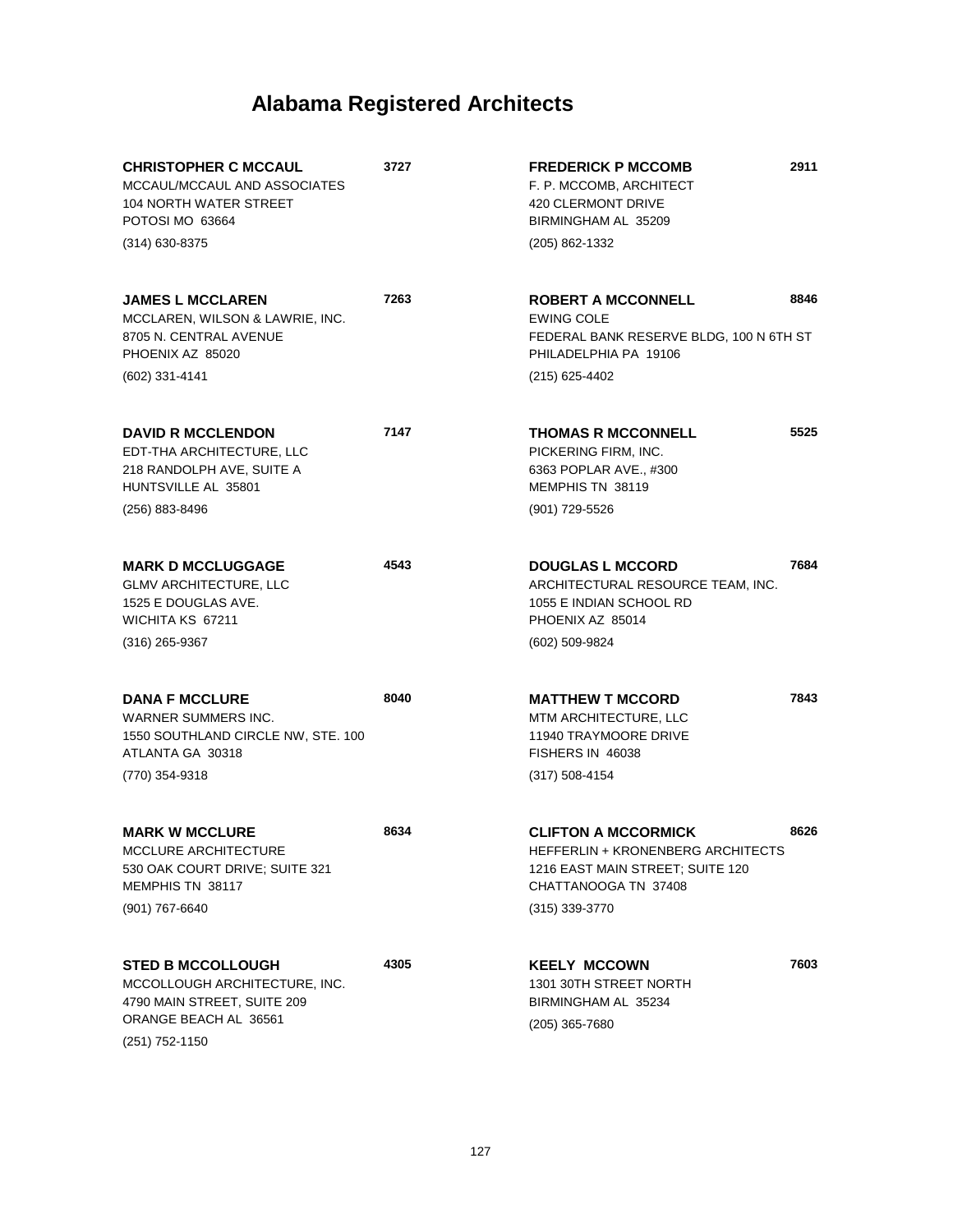| <b>AASIYA M MCCOY</b><br>2025 DES COGNETS LANE<br>LEXINGTON KY 40502<br>(859) 619-2741                                                     | 8883 | <b>JOE DOUGLAS MCCURRY</b><br>TRO JUNG/BRANNEN INC.<br>2200 LAKESHORE DR., STE. 200<br>BIRMINGHAM AL 35209<br>(205) 881-3132 | 7897 |
|--------------------------------------------------------------------------------------------------------------------------------------------|------|------------------------------------------------------------------------------------------------------------------------------|------|
| <b>KEN J MCCRACKEN</b><br>KEN MCCRACKEN, ARCHITECT<br>1325 NW WHITMAN STREET<br><b>CAMAS WA 98607</b>                                      | 6676 | <b>JOHN A MCDANIEL</b><br>TRO JUNG   BRANNEN, INC.<br>2200 LAKESHORE DRIVE; SUITE 200<br>BIRMINGHAM AL 35216                 | 8641 |
| $(360)$ 901-3438                                                                                                                           |      | (205) 324-6744                                                                                                               |      |
| <b>BENJAMIN F MCCREARY</b><br>CHISEL WORKSHOP, LLC<br>POST OFFICE BOX 680566<br>FRANKLIN TN 37068                                          | 8689 | <b>THOMAS M MCELRATH</b><br>THOMAS M. MCELRATH, ARCHITECT<br>717 MERIT SPRINGS ROAD<br>GADSDEN AL 35901                      | 3072 |
| $(615) 540 - 6636$                                                                                                                         |      | (256) 490-8244                                                                                                               |      |
| <b>JAMES MCCRERY</b><br><b>MCCRERY ARCHITECTS, PLLC</b><br>900 MASSACHUSETTS AVENUE NE<br>WASHINGTON DC 20002                              | 8353 | <b>WILLIAM L MCELROY</b><br><b>M3A ARCHITECTS, PLLC</b><br>4880 MCWILLIE CIRCLE<br>JACKSON MS 39206                          | 4522 |
| (202) 737-5444                                                                                                                             |      | (601) 981-1227                                                                                                               |      |
| <b>ALLEN D MCCULLA</b><br>CMH ARCHITECTS, INC.<br>1800 INTERNATIONAL PARK DRIVE, SUITE 300<br>BIRMINGHAM AL 35243<br>$(205)$ 969-2696      | 6364 | <b>MARY K MCGARITY</b><br>ARCHITECTUREWORKS, LLP<br>130 19TH STREET SOUTH<br>BIRMINGHAM AL 35233<br>(205) 515-7076           | 7847 |
| <b>KATHLEEN GRACE</b><br><b>MCCULLOUGH MAKER</b><br>KATHLEEN MAKER, ARCHITECT<br>PO BOX 4252<br>HUNTSVILLE AL 35815-4252<br>(256) 603-5589 | 6527 | <b>WILLIAM C MCGARITY</b><br>560 56TH ST S<br>BIRMINGHAM AL 35212<br>(404) 273-6631                                          | 8054 |
|                                                                                                                                            |      |                                                                                                                              |      |
| <b>STEPHEN M MCCUNE</b><br>SOUTHERN A & E, LLC<br>7951 TROON CIRCLE<br>AUSTELL GA 30168                                                    | 4351 | <b>MATTHEW J MCGAUGHEY</b><br><b>MAYOTTEGROUP ARCHITECTS</b><br>6240 W. MT. HOPE<br>LANSING MI 48917                         | 8263 |
| (770) 597-4709                                                                                                                             |      | (517) 323-0577                                                                                                               |      |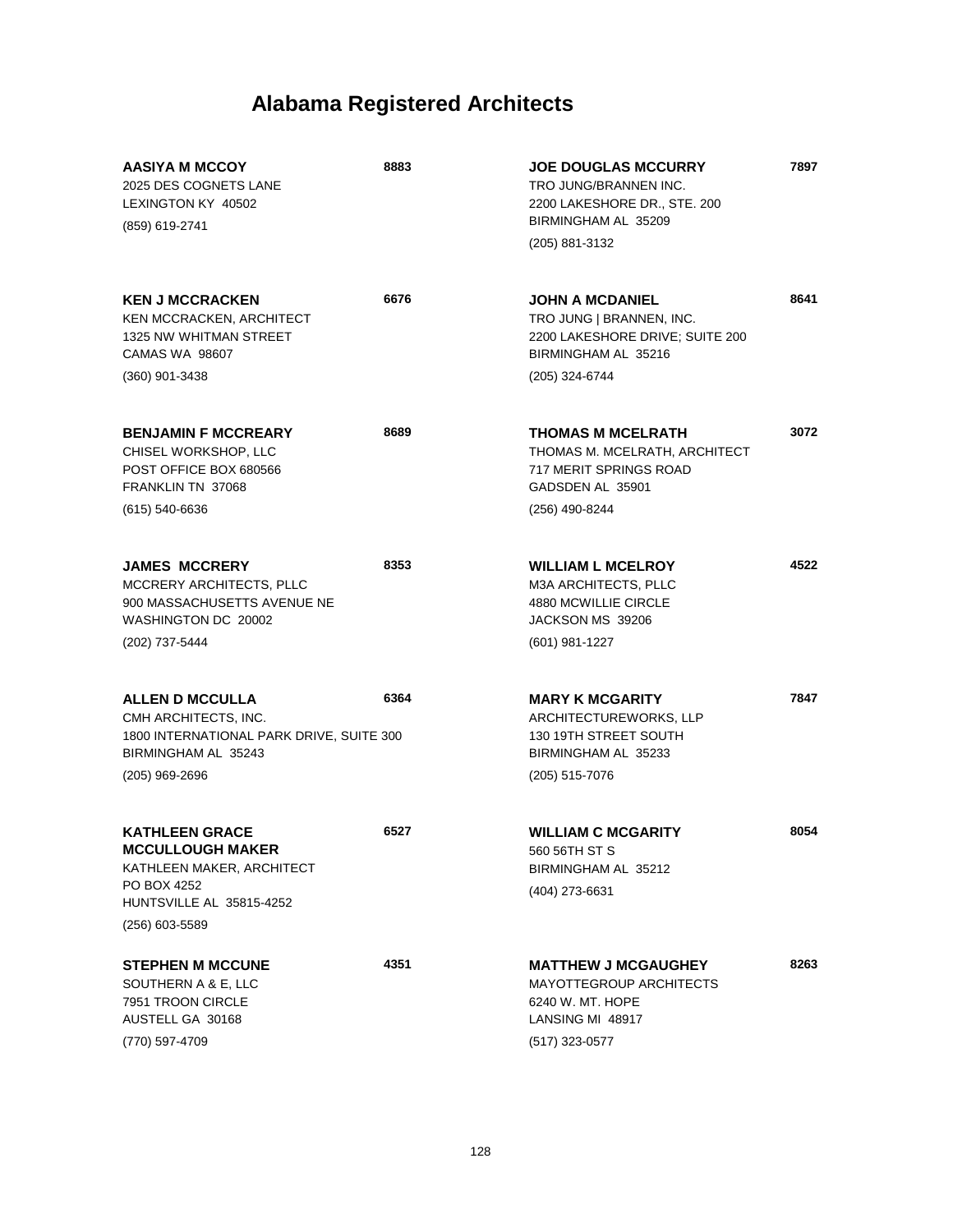| <b>GILLIAN F MCGEE</b><br>173 S. GEORGIA AVE.<br>MOBILE AL 36604<br>(251) 554-9141                                                                   | 7846 | <b>JENNIFER MCINNIS</b><br>LINGLE DESIGN GROUP<br>158 W MAIN<br>LENA IL 61048<br>(815) 369-9155                             | 8837 |
|------------------------------------------------------------------------------------------------------------------------------------------------------|------|-----------------------------------------------------------------------------------------------------------------------------|------|
| <b>CLAYTON R MCGILL</b><br><b>BILD ARCHITECTS, PLLC</b><br>PO BOX 1543, 525 S SCHOOL AVENUE, SUITE<br>110<br>FAYETTEVILLE AR 72702<br>(479) 249-6165 | 8847 | <b>H. JEROME MCINNISH</b><br>JEROME MCINNISH, ARCHITECT<br>2402 EVERGREEN ST.<br>HUNTSVILLE AL 35801<br>(404) 353-2102      | 7018 |
| <b>TAWANA MCGINNIS</b><br><b>LOSE DESIGN</b><br>220 WEST CROGAN STREET, SUITE 100<br>LAWRENCEVILLE GA 30046<br>$(256)$ 665-4307                      | 8851 | <b>LARRY D MCINTOSH</b><br>5000 HIGHWAY 431 SOUTH<br>BROWNSBORO AL 35741<br>(256) 585-4119                                  | 3523 |
| <b>DAVID L MCGOLDRICK</b><br>3106 SUMMER LAKE DRIVE<br>DUNWOODY GA 30350<br>(404) 539-1103                                                           | 5327 | <b>ADAM R MCINTYRE</b><br><b>WEBER GROUP</b><br>5233 PROGRESS WAY<br>SELLERSBURG IN 47172<br>(502) 216-1872                 | 8733 |
| <b>EDWARD O MCGONIGLE</b><br><b>BECK ARCHITECTURE, LLC</b><br>1601 ELM ST., SUITE 2800<br>DALLAS TX 75201<br>(214) 303-6444                          | 7346 | <b>CODY L MCKEAN</b><br>MCKEAN & ASSOCIATES ARCHITECTS, LLC<br>3051 MASTIN LN<br>MONTGOMERY AL 36106<br>(724) 977-2537      | 8166 |
| <b>MICHAEL MCGOWAN</b><br>RIVER STREET ARCHITECTURE, LLC<br>123 E. 7TH STREET; STE 400<br>CHATTANOOGA TN 37402<br>(423) 987-0133                     | 8310 | <b>RORY L MCKEAN</b><br>MCKEAN & ASSOCIATES ARCHITECTS, LLC<br>2315 EASTCHASE LANE<br>MONTGOMERY AL 36117<br>(334) 272-4044 | 2141 |
| <b>PETER A MCINISH</b><br><b>120 CHAMBERS STREET</b><br>NEW YORK NY 10007-1002<br>(334) 790-1891                                                     | 8149 | <b>WALTER T MCKEE</b><br>MCKEE AND ASSOCIATES<br><b>631 SOUTH HULL STREET</b><br>MONTGOMERY AL 36104<br>(334) 834-9933      | 1082 |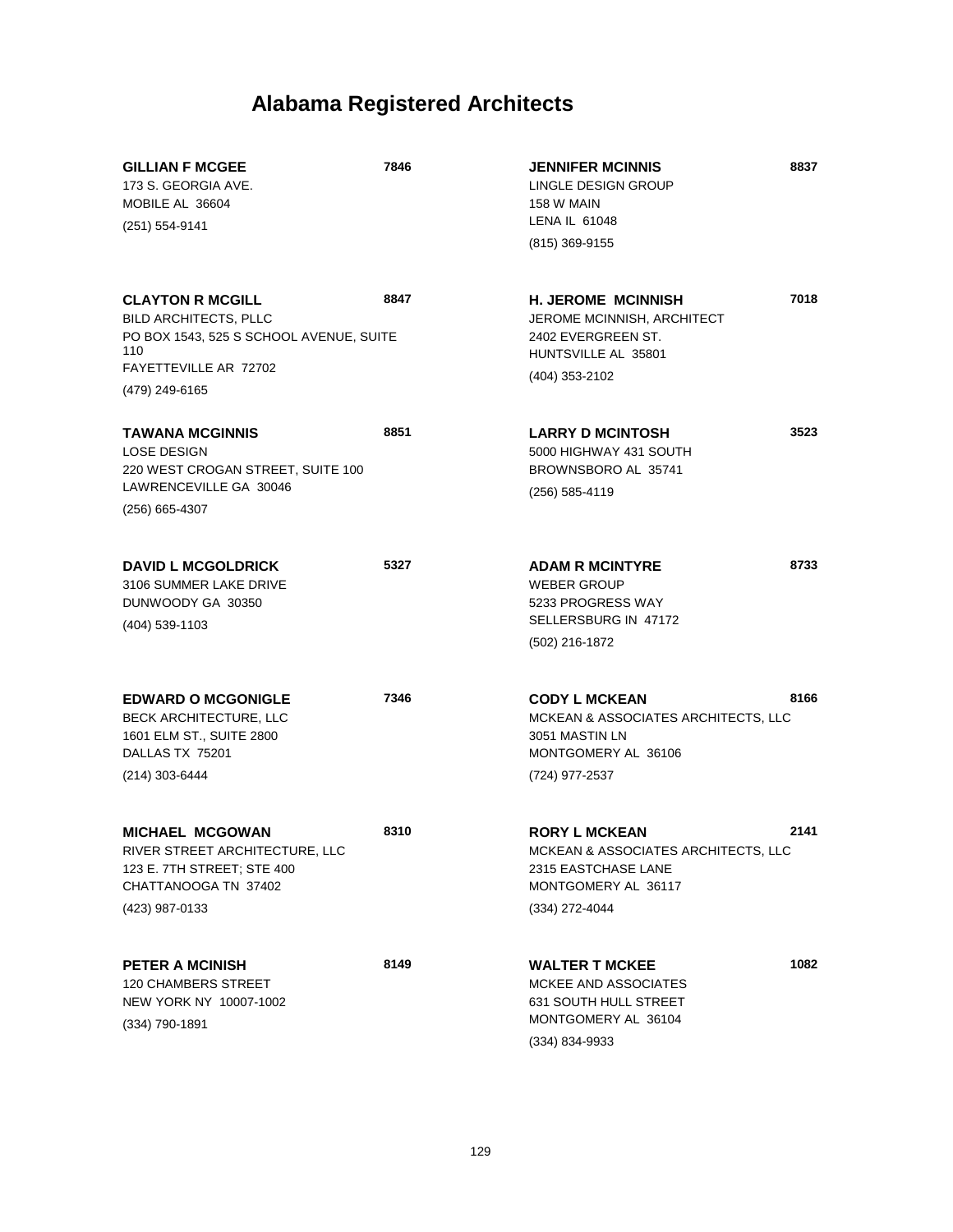|                                                                                                                                                                                                                                                                     | 7885 |
|---------------------------------------------------------------------------------------------------------------------------------------------------------------------------------------------------------------------------------------------------------------------|------|
| 6441<br><b>ROBERT MCKELVEY</b><br><b>MICHAEL S MCLENDON</b><br>COOPER CARRY, INC.<br>ROB MCKELVEY, ARCHITECT<br>2012 OBER BRIENZ LANE<br>191 PEACHTREE ST. NE; STE 2400<br>FRANKLIN TN 37064<br>ATLANTA GA 30303                                                    |      |
| (404) 237-2000<br>(615) 255-3323                                                                                                                                                                                                                                    |      |
| 4353<br><b>R. MICHAEL MCKEWEN</b><br><b>BRUCE T MCLEOD</b><br>MICHAEL MCKEWEN ARCHITECT LLC<br>MCLEOD ARCHITECTURE, INC.<br>4638 ROUND FOREST DRIVE<br>1879 LAKE RIDGE ROAD<br>BIRMINGHAM AL 35213-1832<br>BIRMINGHAM AL 35216                                      | 3366 |
| (205) 482-4525<br>(205) 940-7611                                                                                                                                                                                                                                    |      |
| 2400<br><b>LEWIS C MCKINNEY</b><br><b>WILLIAM P MCMAHON</b><br>M2STUDIO, LLC<br>WILLIAM P. MCMAHON, ARCHITECT<br>670 MASON RIDGE CENTER DR #220<br>18825 SCENIC HWY, 98<br>FAIRHOPE AL 36532<br>ST. LOUIS MO 63141                                                  | 2991 |
| $(205)$ 401-6651<br>$(314) 518 - 5910$                                                                                                                                                                                                                              |      |
| 8267<br><b>KIMBERLY N MCMURRAY</b><br><b>MICHAEL L MCKINNON</b><br>BEHAVIORAL HEALTH FACILITY CONSULTING<br>MICHAEL L MCKINNON, ARCHITECT<br>POST OFFICE BOX 1214<br>16417 HAMNER ROAD<br>LAUREL MS 39441<br>TUSCALOOSA AL 35406                                    | 3804 |
| (601) 498-6346<br>(205) 454-2210                                                                                                                                                                                                                                    |      |
| 8143<br><b>DOUGLAS C MCNAB</b><br><b>CARRY D MCLAIN</b><br>THE ID GROUP<br><b>CHERRY MCNAB ARCHITECTS</b><br>7065 FAIN PARK DRIVE SUITE B<br>2641 IRVING BLVD.<br>DALLAS TX 75207<br>MONTGOMERY AL 36117                                                            | 4237 |
| (972) 861-2296<br>$(334)$ 271-3015                                                                                                                                                                                                                                  |      |
| 7129<br><b>JAMES RYAN MCLEAN</b><br><b>TIMOTHY J MCNAMARA</b><br>HUMPHREYS & PARTNERS ARCHITECTS<br>TIM MCNAMARA, ARCHITECT<br>5339 ALPHA RD., SUITE 300<br>213 RAINBOW DRIVE # 11342<br>DALLAS TX 75240<br>LIVINGSTON TX 77399<br>(214) 732-7994<br>(850) 855-9940 | 4016 |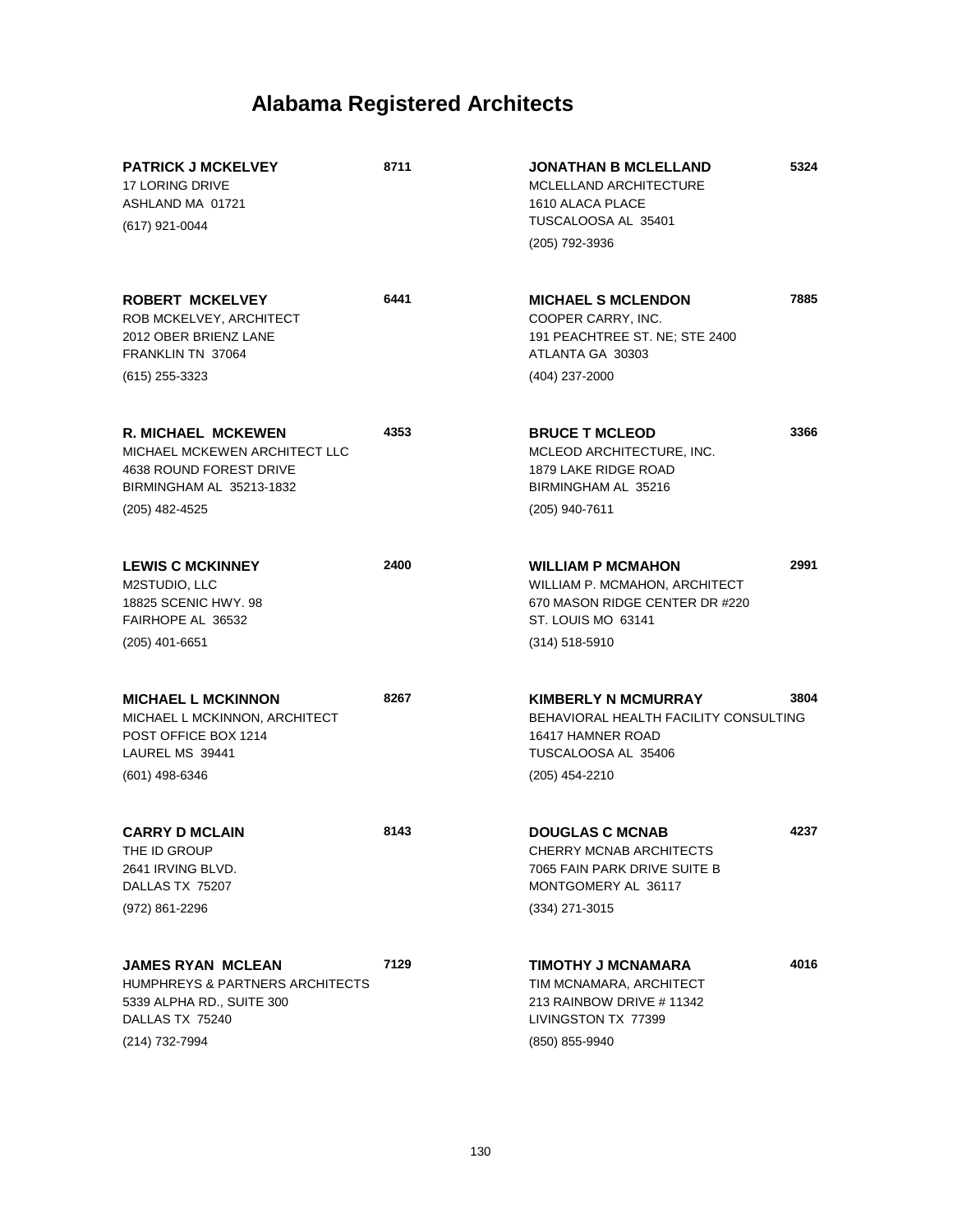| <b>PHILIP G MCNAYR</b><br>FRANKFURT-SHORT-BRUZA ARCHITECTS, P.C.<br>5801 BROADWAY EXTENSION, STE. 500                     | 7543 | <b>KATHRYN I MEEKER KEARLEY</b><br>10 WISTERIA AVENUE<br>MOBILE AL 36607                                 | 3573 |
|---------------------------------------------------------------------------------------------------------------------------|------|----------------------------------------------------------------------------------------------------------|------|
| OKLAHOMA CITY OK 73118                                                                                                    |      | (251) 895-3089                                                                                           |      |
| (405) 840-2931                                                                                                            |      |                                                                                                          |      |
| <b>RICHARD H MCNEEL</b><br>JBHM ARCHITECTS, P.A.<br>308 E. PEARL ST. SUITE 300<br>JACKSON MS 39201                        | 5180 | <b>ADAM KEITH MEEKER</b><br><b>FISHBECK</b><br>1515 ARBORETUM DRIVE SE<br>GRAND RAPIDS MI 49546          | 8424 |
| $(601)$ 352-2699                                                                                                          |      | (616) 446-4386                                                                                           |      |
| <b>LAM P MCNULTY</b><br><b>FLAD ARCHITECTS</b><br>650 CALIFORNIA STREET<br>SAN FRANCISCO CA 94108                         | 5026 | <b>DONALD J MEEKS</b><br>MEEKS + PARTNERS<br>16000 MEMORIAL DRIVE, SUITE 100<br>HOUSTON TX 77079         | 5491 |
| (415) 398-1600                                                                                                            |      | (281) 558-8787                                                                                           |      |
| <b>REBECCA L MCREYNOLDS</b><br>ARCHITECTURAL HEALING DESIGN, LLC<br>18801 280TH ST W<br>ILLINOIS CITY IL 61259            | 8714 | <b>RYAN G MEEKS</b><br><b>MEEKS + PARTNERS</b><br>16000 MEMORIAL DRIVE, SUITE 100<br>HOUSTON TX 77079    | 8687 |
| $(309)$ 737-7613                                                                                                          |      | (281) 558-8787                                                                                           |      |
| <b>MICHAEL C MCVAY</b><br><b>CANNON DESIGN</b><br>15523 WOODEN OAK COURT<br>HOUSTON TX 77059                              | 3367 | <b>RICHARD N MEINERT</b><br>MEINERT ARCHITECTURE, LLC<br>PO BOX 3905<br>AUBURN AL 36831                  | 4087 |
| (281) 650-3524                                                                                                            |      | $(334)$ 759-0904                                                                                         |      |
| <b>GLYNDON W MCWHORTER</b><br>M & A ARCHITECTS<br>16275 HENDERSON ROAD<br>MILTON GA 30004                                 | 1847 | <b>KEVIN J MELANCON</b><br><b>GENERAL MILLS</b><br>5104 OLD MILL COURT<br><b>INDIAN SPRINGS AL 35124</b> | 4701 |
| (770) 475-1730                                                                                                            |      | (205) 382-7699                                                                                           |      |
| <b>JONATHAN B MEADOWS</b><br><b>MEADOWS ARCHITECTURE PLLC</b><br>2745 OLD SUGAR ROAD<br>DURHAM NC 27707<br>(205) 243-5029 | 7590 | <b>JORGE A MENDEZ</b><br>POND & COMPANY<br>9370 DELFT WAY<br>JOHNS CREEK GA 30022<br>(404) 944-0160      | 7956 |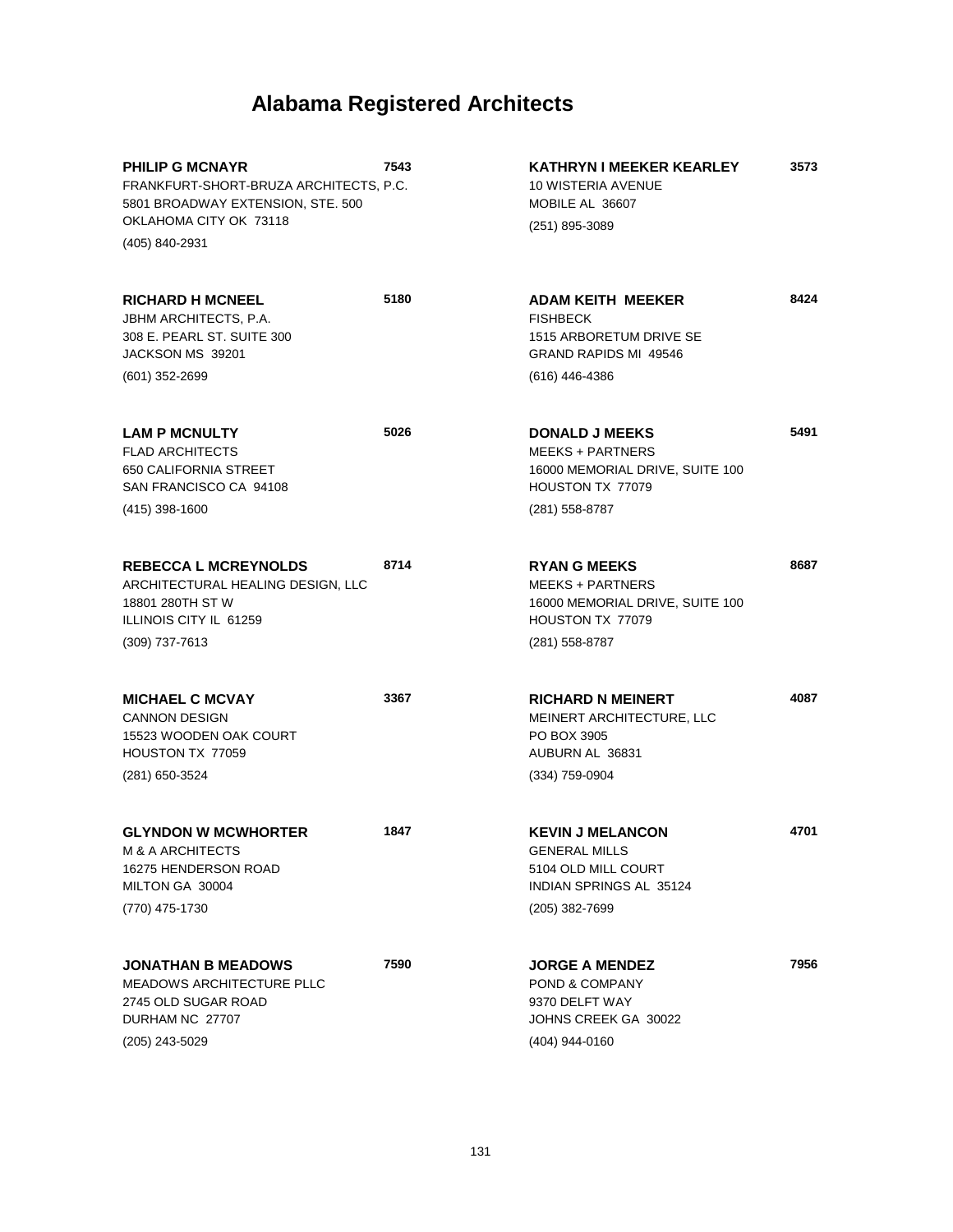| <b>STANLEY M MERADITH</b><br>DLR GROUP, INC.<br>6457 FRANCES ST., STE. 200<br>OMAHA NE 68106<br>(402) 393-4100                     | 4335 | <b>PAUL MEYER</b><br>FUSE ARCHITECTURE STUDIO, PLLC<br>1005 E. ST. ELMO RD., BLDG. 4<br>AUSTIN TX 78745<br>(512) 771-3990     | 8227 |
|------------------------------------------------------------------------------------------------------------------------------------|------|-------------------------------------------------------------------------------------------------------------------------------|------|
| <b>MARK E MERCER</b><br>MARK MERCER & ASSOCIATES, INC.<br>1117 JENKS AVENUE<br>PANAMA CITY FL 32401<br>(850) 763-8072              | 5070 | <b>FERDINANDO MICALE</b><br>LRK INC.<br>585 N ATLANTIC AVE, #307<br>COLLINGSWOOD NJ 08108<br>(609) 332-0623                   | 7057 |
| <b>ROBERT D MERCER</b><br><b>CHAPMAN SISSON ARCHITECTS</b><br>305 CHURCH ST. SW, STE. 805<br>HUNTSVILLE AL 35801<br>(256) 533-1861 | 4339 | TIM MICHAEL<br>DESIGNSHOP, PLLC<br>431 SOUTH MAIN, SUITE 202<br>MEMPHIS TN 38103<br>$(901)$ 303-8255                          | 8459 |
| <b>THOMAS J MESUK</b><br>THOMAS J. MESUK - ARCHITECT<br>197 VALLEY BOULEVARD<br>WOOD-RIDGE NJ 07075<br>$(201)$ 438-0595            | 8739 | <b>DANIEL E MICHAL</b><br>DANIEL MICHAL, ARCHITECT<br><b>226 TURTLE CREEK DR</b><br>HUNTSVILLE AL 35806<br>(251) 459-3215     | 2913 |
| <b>AMIEE M METHVIN</b><br>SOLE SOLUTIONS<br>4516 BLAIRMONT DRIVE<br>OWENS CROSS ROADS AL 35763<br>(256) 683-9284                   | 5805 | <b>CHAD D MICHEL</b><br>ALLIANCE ARCHITECTS, INC.<br>1600 NORTH COLLINS BLVD., #1000<br>RICHARDSON TX 75080<br>(214) 684-4694 | 8527 |
| <b>ADAM C MEYER</b><br>STUDIO M ARCHITECTS<br>530 N 3RD STREET, SUITE 230<br>MINNEAPOLIS MN 55401<br>(612) 524-5375                | 7156 | <b>JEFF C MIDDLEBROOK</b><br>ARCHITECTURAL CONCEPTS INC.<br>2401 W. BAY DR., SUITE 503<br>LARGO FL 33770<br>(727) 584-7178    | 8484 |
| <b>GEORGE C MEYER</b><br>KAHLER SLATER, INC.<br>111 W. WISCONSIN AVE.<br>MILWAUKEE WI 53203<br>(414) 272-2000                      | 6174 | <b>MELISSA K MIDDLETON</b><br><b>TERRACON CONSULTANTS</b><br>250 W. PEACHTREE STREET<br>NORCROSS GA 30071<br>(334) 740-2013   | 6815 |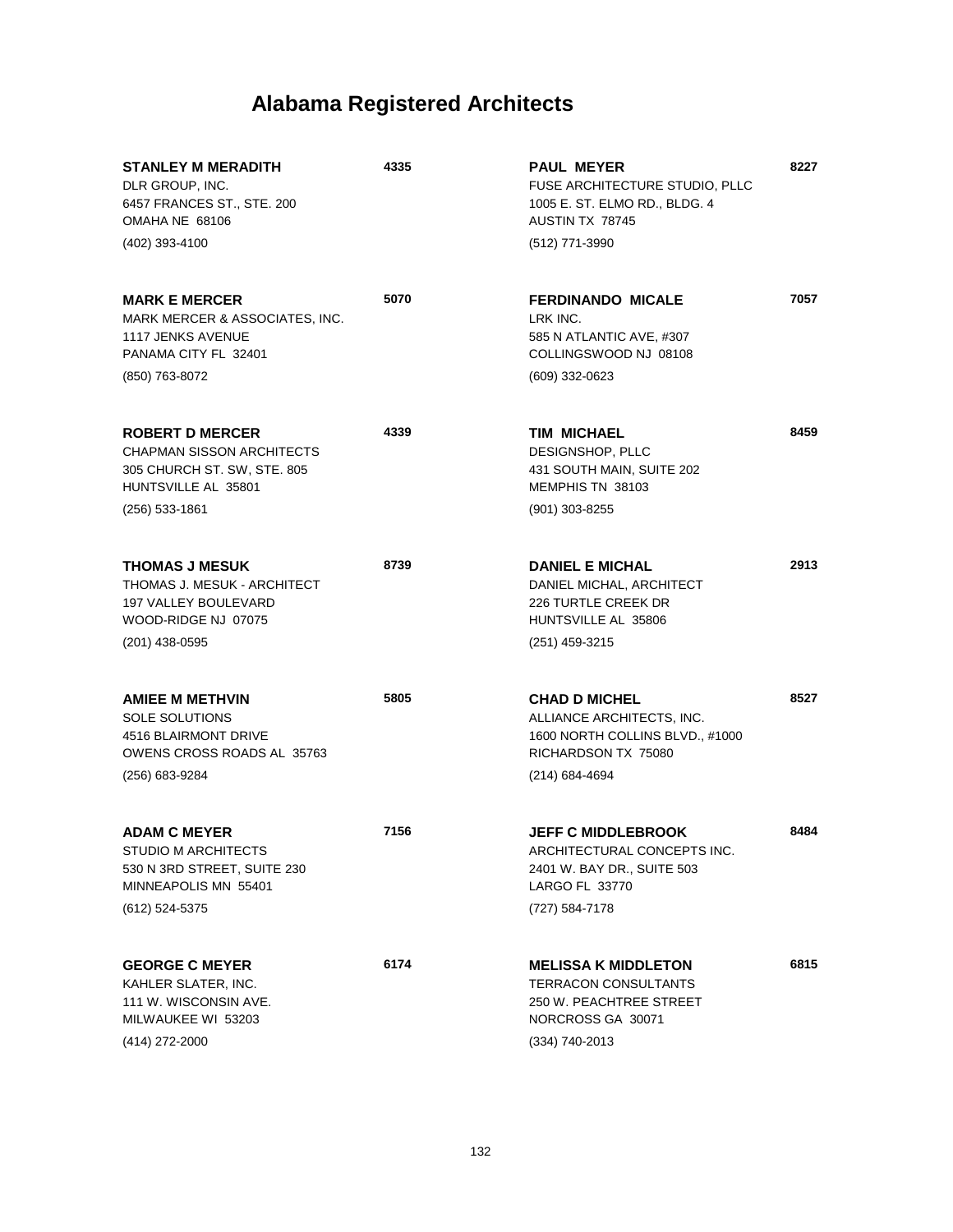| <b>CHRISTOPHER M MIGNERON</b><br>7404 BELLEVIEW AVENUE<br>KANSAS CITY MO 64114<br>(816) 536-7760                                              | 8128 | <b>CORY D MILLER</b><br>ELEVATUS ARCHITECTURE<br>111 E. WAYNE ST., SUITE 555<br>FORT WAYNE IN 46802<br>(260) 437-0923          | 8304 |
|-----------------------------------------------------------------------------------------------------------------------------------------------|------|--------------------------------------------------------------------------------------------------------------------------------|------|
| <b>JUSTIN A MIHALIK</b><br>J. A. MIHALIK ARCHITECT, LLC<br>373 U.S. HWY. RT. 46 WEST, BLDG D, STE 240<br>FAIRFIELD NJ 07004<br>(973) 291-3730 | 7725 | <b>DAVID S MILLER</b><br><b>NUTEC DESIGN</b><br>3501 CONCORD ROAD<br><b>YORK PA 17402</b><br>(717) 434-1577                    | 8212 |
| <b>ERIC D MILBERGER</b><br>THE MILBERGER ARCHITECTURAL GROUP,<br><b>LLC</b><br>4019 DEVON STREET<br>HUNTSVILLE AL 35802<br>(256) 534-0657     | 3929 | <b>DONALD C MILLER</b><br><b>HMK ARCHITECTS PLLC</b><br>5300 MARYLAND WAY #109<br>BRENTWOOD TN 37027<br>(615) 369-6020         | 5120 |
| <b>JUAN E MILHOUSE</b><br><b>DENNIS GROUP</b><br>2445 COMMERCE AVENUE NW<br>DULUTH GA 30096<br>$(678)$ 327-0000                               | 5745 | <b>DWIGHT D MILLER</b><br>MILLER ARCHITECTS, INC.<br>13401 NORTH WESTERN, STE. 302<br>OKLAHOMA CITY OK 73114<br>(405) 843-6656 | 5431 |
| <b>ROBIN J MILLARD</b><br>MILLARD, INC<br>580 COLONIAL PARK DRIVE<br>ROSWELL GA 30075<br>(770) 993-2034                                       | 3328 | <b>GARY R MILLER</b><br>TVS DESIGN, LLC<br>2688 ROLLING VIEW DR.<br>SMYRNA GA 30080<br>$(404)$ 861-0191                        | 8073 |
| <b>BRIAN D MILLER</b><br>DANIELIAN ASSOCIATES<br><b>60 CORPORATE PARK</b><br>IRVINE CA 92606<br>(615) 472-1385                                | 7834 | <b>GREGORY P MILLER</b><br>6806 OTIS STREET<br>ARVADA CO 80003<br>(720) 245-2173                                               | 8893 |
| <b>BRUCE S MILLER</b><br>POPULOUS ARCHITECTS, PC<br>4800 MAIN ST., SUITE 300<br>KANSAS CITY MO 64112<br>(816) 221-1500                        | 6021 | <b>JAMES D MILLER</b><br>MILLER ARCHITECTURE, LLC<br><b>8 EAST HILLCREST DRIVE</b><br>GREENVILLE SC 29609<br>(864) 420-4085    | 8795 |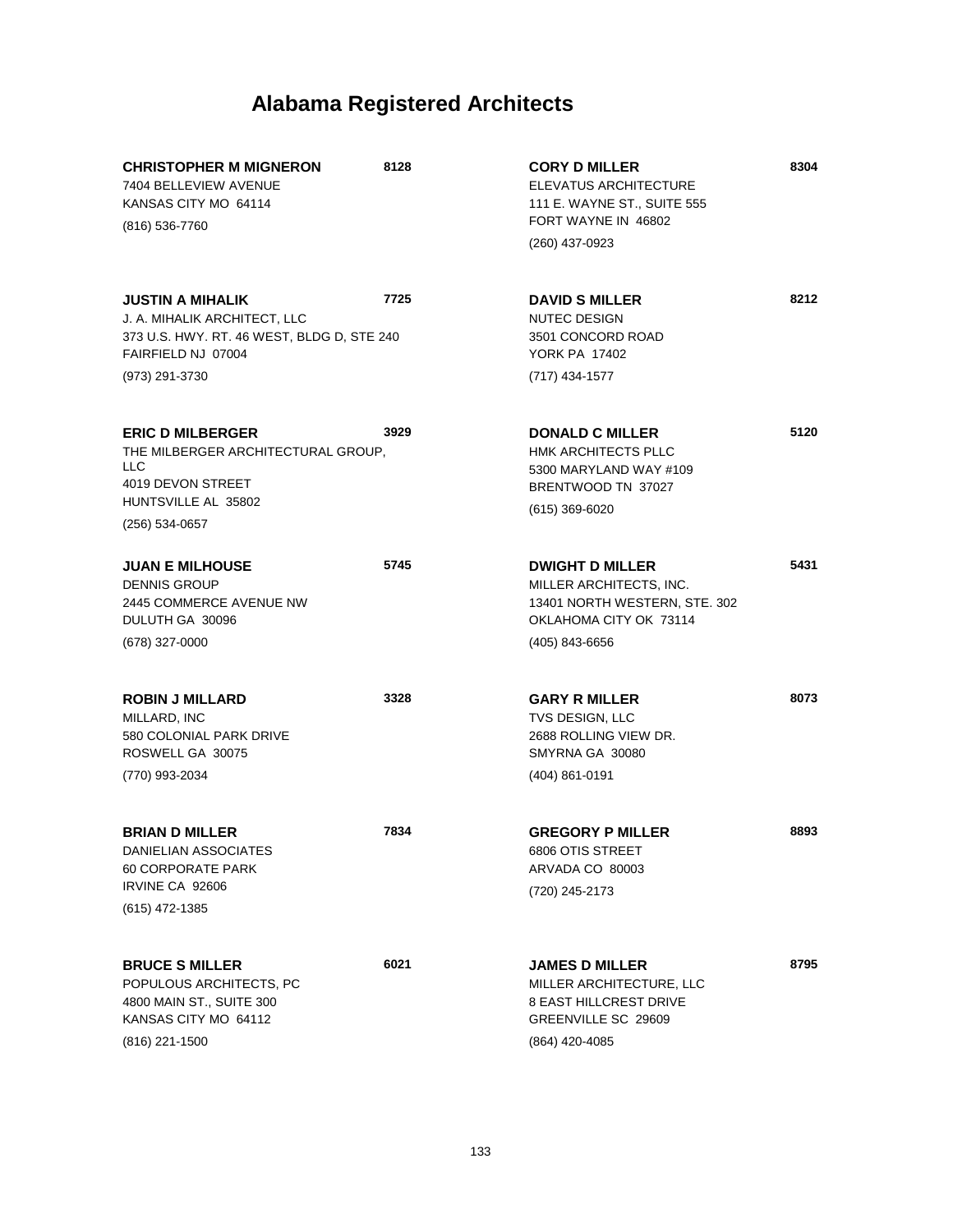| <b>JAMES K MILLER</b><br>J. KENNETH MILLER, ARCHITECT<br>584 HELMS ROAD<br>REHOBETH AL 36301<br>$(334)$ 673-4971                          | 1364 | <b>TIMOTHY L MILLER</b><br><b>HOSPITALITY ARCHITECTS, LLC</b><br>900 OLD DAWSON VILLAGE RD. EAST #120<br>DAWSONVILLE GA 30534<br>(765) 860-2784 | 7890 |
|-------------------------------------------------------------------------------------------------------------------------------------------|------|-------------------------------------------------------------------------------------------------------------------------------------------------|------|
| <b>JEFFREY D MILLER</b><br>ARCHIDEAS, INC.<br>311 WEST SUPERIOR, SUITE 410<br>CHICAGO IL 60654<br>$(312)$ 951-1106                        | 6642 | <b>THOMAS D MILLIN</b><br>THOMAS D. MILLIN, ARCHITECT<br>P O BOX 40694<br>BATON ROUGE LA 70835<br>(225) 274-1600                                | 1203 |
| <b>JEFFREY S MILLER</b><br>GOODWYN, MILLS AND CAWOOD, INC.<br>2400 FIFTH AVENUE SOUTH, SUITE 200<br>BIRMINGHAM AL 35233<br>(205) 879-4462 | 4396 | <b>MARC W MILLS</b><br>PLANWORX ARCHITECTURE, P.A.<br>5711 SIX FORKS RD., SUITE 100<br>RALEIGH NC 27609<br>(919) 795-3845                       | 5492 |
| <b>JONATHAN MILLER</b><br><b>STV INCORPORATED</b><br>225 PARK AVE. SOUTH, 5TH FL.<br>NEW YORK NY 10003<br>(212) 614-7619                  | 7775 | <b>JOHN A MILNER</b><br>JOHN A. MILNER, JR., ARCHITECT<br>2471 COTTON BOX RD.<br>SLOCOMB AL 36375-6102<br>(334) 886-2926                        | 2272 |
| <b>JUSTIN K MILLER</b><br>2222 MORGAN DRIVE<br>AUBURN AL 36830<br>(617) 230-6880                                                          | 8100 | <b>JOHN A MILNER</b><br>BAKER BARRIOS ARCHITECTS, INC.<br>189 SOUTH ORANGE AVE., SUITE 1700<br>ORLANDO FL 32779<br>(956) 310-3869               | 7287 |
| <b>ROGER L MILLER</b><br>COOPER CARRY, INC.<br>191 PEACHTREE ST. NE, STE. 2400<br>ATLANTA GA 30303<br>(404) 237-2000                      | 5003 | <b>DAVID A MILSTEAD</b><br>DAVID ALAN MILSTEAD-ARCHITECT<br>1707 E. 32ND STREET<br>SHEFFIELD AL 35660<br>(256) 383-9007                         | 2556 |
| <b>SHERRI E MILLER</b><br><b>MAGELLAN ARCHITECTS</b><br>8383 158TH AVENUE NE, #280<br>REDMOND WA 98052<br>(425) 765-6181                  | 8734 | <b>HANS J MIMBERG</b><br>HANS J MIMBERG, ARCHITECT<br>167 ROUTE 6 UNIT 206<br>BALDWIN PLACE NY 10505<br>$(347)$ 248-3653                        | 2055 |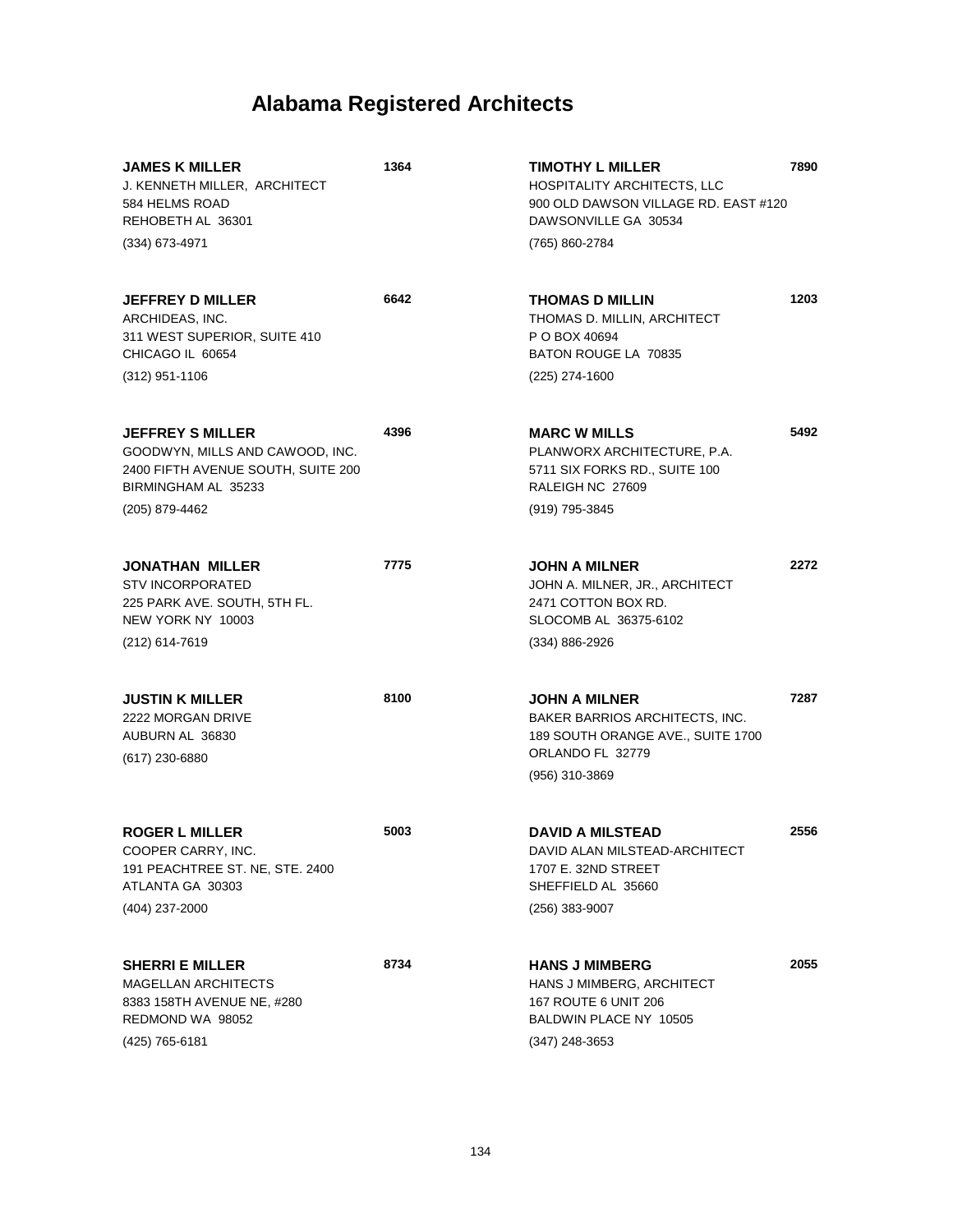| <b>GEORGE A MINKO</b><br><b>HARGROVE LIFE SCIENCES</b><br>1637 BRIARWOOD DRIVE<br>BENSALEM PA 19020-3097<br>$(267)$ 968-8890           | 7139 | <b>TIMOTHY R MIZE</b><br><b>GHAFARI ASSOCIATES</b><br>2816 6TH AVENUE SOUTH<br>BIRMINGHAM AL 35233<br>(205) 994-5224                       | 7310 |
|----------------------------------------------------------------------------------------------------------------------------------------|------|--------------------------------------------------------------------------------------------------------------------------------------------|------|
| <b>EUGENE W MINNICK</b><br><b>STANTEC</b><br>1001 LAKESIDE AVE., SUITE 1600<br>CLEVELAND OH 44114<br>(216) 577-9939                    | 7198 | <b>SAMUEL A MOFFETT</b><br>CARLISLE MOORE ARCHITECTS<br>2814 PETTICOAT LANE, 2ND FLOOR<br>MOUNTAIN BROOK AL 35223<br>(662) 832-2808        | 8790 |
| <b>JEFFERY A MINTON</b><br><b>MINTON DESIGN, LLC</b><br>317 ORLEANS STREET, S.E.<br>ATLANTA GA 30312<br>(678) 642-2872                 | 7816 | <b>MANA MOHAMMADKHANI</b><br>MANA MOHAMMADKHANI, ARCHITECT<br>372 DEKALB AVENUE, 4C<br>BROOKLYN NY 11205<br>(213) 400-2252                 | 7867 |
| ASHISH MISHRA<br>MISHRA ARCHITECTURE PLLC<br>6800 SOUTH CREEK ROAD<br>CHARLOTTE NC 28277<br>(704) 625-6554                             | 5826 | <b>DAVID J MOLLENKOPF</b><br>DAVID J. MOLLENKOPF, ARCHITECT<br>49 MUSIC SQUARE W, SUITE 600<br>NASHVILLE TN 37203<br>(615) 296-9146        | 4985 |
| <b>RYAN L MISNER</b><br>5425 WISTERIA TRACE<br>TRUSSVILLE AL 35173<br>(202) 577-9169                                                   | 8132 | <b>MATTHEW M MOLSBERRY</b><br>17741 ANGLIN LANE<br>TUSTIN CA 92780<br>(714) 470-6139                                                       | 7123 |
| <b>ROBERT P MITCHELL</b><br>ROBERT PAUL MITCHELL, ARCHITECT<br>1000 HERSHAL GRADY MEMORIAL HWY.<br>SUMMIT MS 39666<br>$(601)$ 331-2916 | 8187 | <b>JEFFREY S MONEYPENNY</b><br>LUCKETT AND FARLEY ARCHITECTS<br>737 SOUTH THIRD STREET<br>LOUISVILLE KY 40202<br>$(502)$ 585-4181          | 6998 |
| <b>GREG C MIX</b><br><b>GREG MIX ARCHITECT</b><br>P. O. BOX 15556<br>ATLANTA GA 30333<br>(770) 806-8866                                | 6581 | <b>AMANDA MOORE</b><br>GIATTINA AYCOCK ARCHITECTURE STUDIO,<br>INC.<br>2625 5TH AVE. NORTH, BLDG. C<br>BESSEMER AL 35020<br>(205) 933-9060 | 5203 |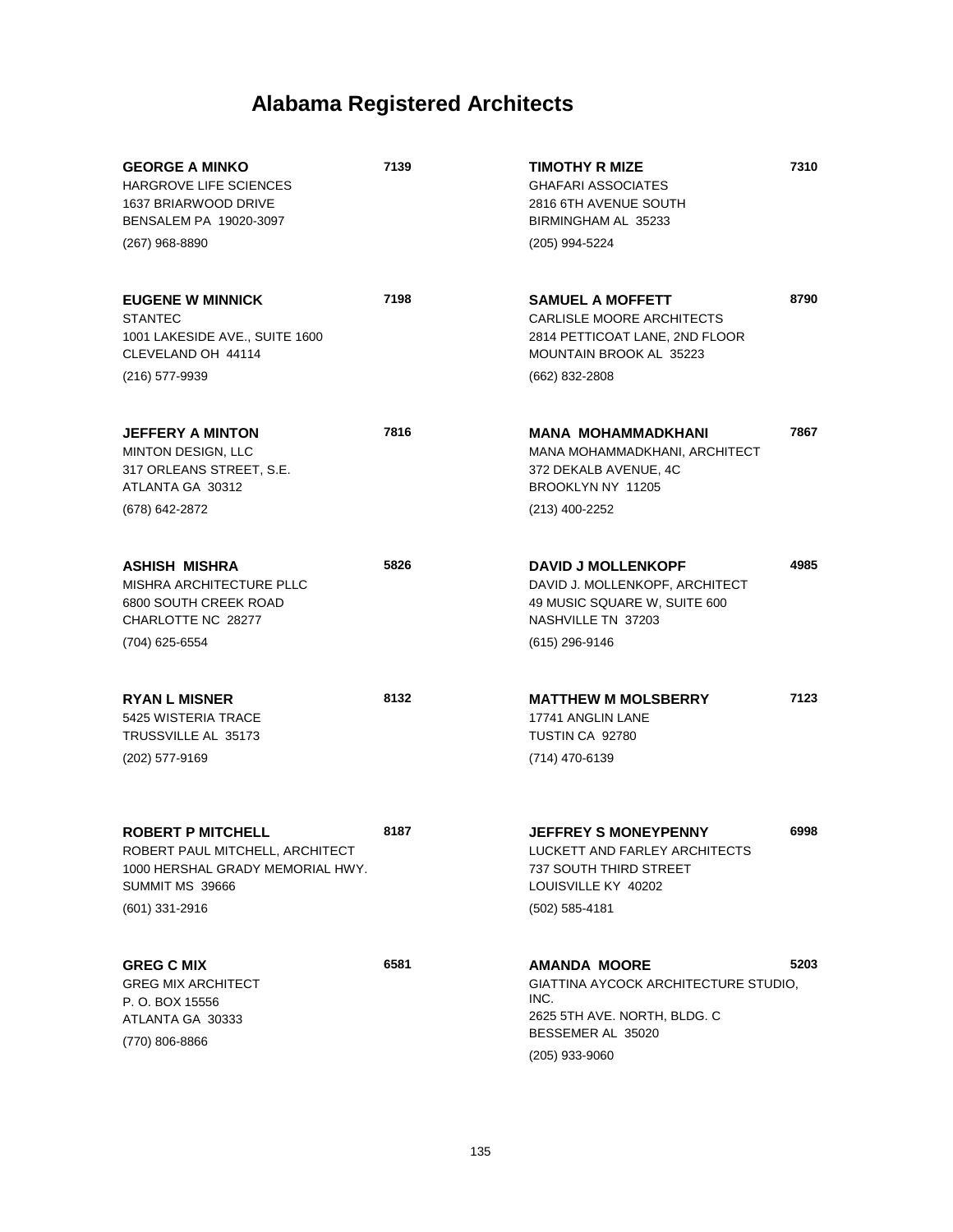| <b>JAMES A MOORE</b><br><b>JACOBS</b><br>658 RIVIERA DRIVE<br><b>TAMPA FL 33606</b>                                                  | 4219 | <b>CORTLAND P MORGAN</b><br>CORTLAND MORGAN, ARCHITECT<br>711 N. FIELDER ROAD<br>ARLINGTON TX 76012                                    | 4233 |
|--------------------------------------------------------------------------------------------------------------------------------------|------|----------------------------------------------------------------------------------------------------------------------------------------|------|
| (813) 610-5888                                                                                                                       |      | (817) 635-5696                                                                                                                         |      |
| <b>REMICK F MOORE</b><br><b>REMICK ARCHITECTURE</b><br>315 MADISON ST<br>NASHVILLE TN 37208                                          | 7891 | <b>HILLARY A MORGAN</b><br><b>GMC</b><br>478 HAMP SIMMONS ROAD<br>TALLASSEE AL 36078                                                   | 8475 |
| $(615)$ 305-2335                                                                                                                     |      | (804) 514-7896                                                                                                                         |      |
| <b>WILLIAM L MOORE</b><br>CARLISLE MOORE ARCHITECTS, INC.<br><b>30 STONEHURST GREEN</b><br>MOUNTAIN BROOK AL 35213                   | 7836 | <b>JACK P MORGAN</b><br>JACK P. MORGAN, AIA, CSI-ARCHITECT<br>7062 N. TUXEDO ST.<br>INDIANAPOLIS IN 46220                              | 5733 |
| (205) 966-2554                                                                                                                       |      | $(317) 508 - 4516$                                                                                                                     |      |
| <b>DAVID F MOOS</b><br>COSCIA MOOS ARCHITECTURE, LLC<br>1616 WALNUT STREET; SUITE 101<br>PHILADELPHIA PA 19103                       | 8647 | <b>JEFFREY D MORGAN</b><br>J. DEAN MORGAN, ARCHITECT<br>3 DEERWOOD CIRCLE<br>LUFKIN TX 75901                                           | 5465 |
| (267) 975-5662                                                                                                                       |      | $(936) 699 - 4280$                                                                                                                     |      |
| <b>JAMES J MORAN</b><br>SGN+A, INC.<br>315 WEST PONCE DE LEON AVE., SUIITE 755<br>DECATUR GA 30030<br>(770) 855-9978                 | 8547 | <b>MARY S MORGAN</b><br><b>BARRETT ARCHITECTURE STUDIO</b><br>2320 HIGHLAND AVE. S., STE. 250<br>BIRMINGHAM AL 35205<br>(205) 789-3230 | 8830 |
| <b>THOMAS A MOREAU</b><br>TMA ARCHITECT, P.A.<br>POST OFFICE BOX 39355<br>GREENSBORO NC 27438                                        | 8429 | <b>THOMAS E MORGAN</b><br>THOMAS E. MORGAN - ARCHITECT<br>423 FISCHER TRAIL<br>ELLIJAY GA 30540                                        | 6963 |
| (336) 282-7171                                                                                                                       |      | (770) 365-7576                                                                                                                         |      |
| <b>CHERYL E MORGAN</b><br>AUBURN UNIVERSITY URBAN STUDIO<br>2405 FIRST AVE. SOUTH, LOFT 100<br>BIRMINGHAM AL 35233<br>(205) 999-4016 | 6759 | <b>THOMAS M MORGAN</b><br>T.M. MORGAN, ARCHITECT<br>1414 VERANO DRIVE<br>DALLAS TX 75218<br>(214) 893-3188                             | 6140 |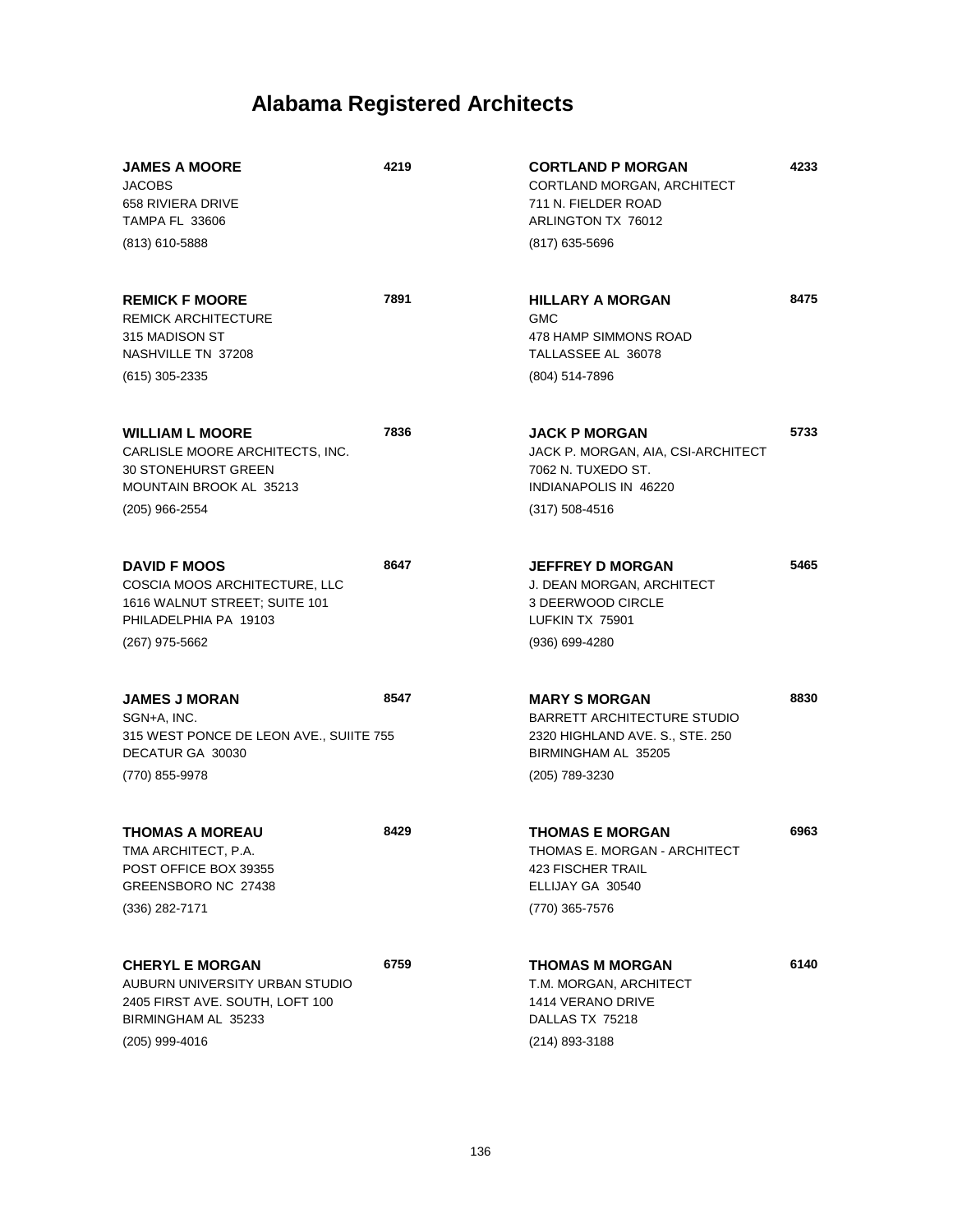| <b>DANIEL T MORIARITY</b><br>STUDIO M ARCHITECTURE & PLANNING<br>2 WEST MAIN STREET<br>CARMEL IN 46032                                       | 7264 | <b>JOHN GAYLORD MORSE</b><br>HENRY SPROTT LONG & ASSOCIATES, INC.<br>3016 CLAIRMONT AVENUE SOUTH<br>BIRMINGHAM AL 35205                | 7318 |
|----------------------------------------------------------------------------------------------------------------------------------------------|------|----------------------------------------------------------------------------------------------------------------------------------------|------|
| (317) 810-1502                                                                                                                               |      | $(205)$ 323-4564                                                                                                                       |      |
| <b>MICHAEL P MORIN</b><br><b>DESIGN GROUP FACILITY SOLUTIONS</b><br>5 CHENELL DR., BOX 3<br>CONCORD NH 03301                                 | 7299 | <b>SAMUEL R MOSER</b><br>MAIN STREET STUDIO, LLC<br>111 N. MAIN STREET, SUITE C<br>SWEETWATER TN 37874                                 | 8503 |
| (603) 340-3310                                                                                                                               |      | (423) 836-2006                                                                                                                         |      |
| <b>AMANDA S MORRIS</b><br>AHO ARCHITECTS, LLC<br>265 RIVERCHASE PKWY EAST, STE 204<br>HOOVER AL 35244                                        | 6731 | <b>ROBERT L MOSSEY</b><br>R. L. MOSSEY, ARCHITECT<br>2039 PALMER AVENUE<br>LEEDS AL 35094-2906                                         | 2223 |
| (205) 641-3053                                                                                                                               |      | $(205)$ 862-1156                                                                                                                       |      |
| <b>BARRY C MORRIS</b><br>VISIONEERING STUDIOS ARCHITECTURE, INC.<br>1089 LILLIAN LANE<br>GALLATIN TN 37066<br>(901) 482-0893                 | 8010 | <b>JENNIFER B MOTT</b><br><b>72 WARMAR ROAD</b><br>RUCKERSVILLE VA 22968<br>$(301) 606 - 2541$                                         | 8500 |
|                                                                                                                                              |      |                                                                                                                                        |      |
| <b>BRUCE E MORRIS</b><br>PRIME ENGINEERING, INC.<br>3715 NORTHSIDE PARKWAY, NW<br>ATLANTA GA 30327<br>(404) 634-3826                         | 8628 | <b>JEROME P MOUTON</b><br><b>MOUTON LONG TURNER ARCHITECTS</b><br>601 PAPWORTH AVENUE #200<br>METAIRIE LA 70005<br>$(504)$ 838-8091    | 4435 |
|                                                                                                                                              |      |                                                                                                                                        |      |
| <b>JORDAN C MORRIS</b><br>WARD SCOTT ARCHITECTURE, INC.<br>2715 7TH STREET<br>TUSCALOOSA AL 35401<br>(205) 345-6110                          | 7084 | <b>STEPHEN A MOUZON</b><br>MOUZON DESIGN<br>PO BOX 1519<br>TUSCALOOSA AL 35403<br>(305) 213-7539                                       | 3245 |
| TIM MORRISON<br>LITTLE DIVERSIFIED ARCHITECT.<br><b>CONSULTANTS</b><br>615 S. COLLEGE ST., STE. 1600<br>CHARLOTTE NC 28202<br>(704) 561-3426 | 5896 | <b>JAMES J MRACEK</b><br>STACKBLE + MRACEK DESIGNGROUP<br>820 N. COUNTY HWY 393, STE. A<br>SANTA ROSA BEACH FL 32459<br>(850) 502-6420 | 6742 |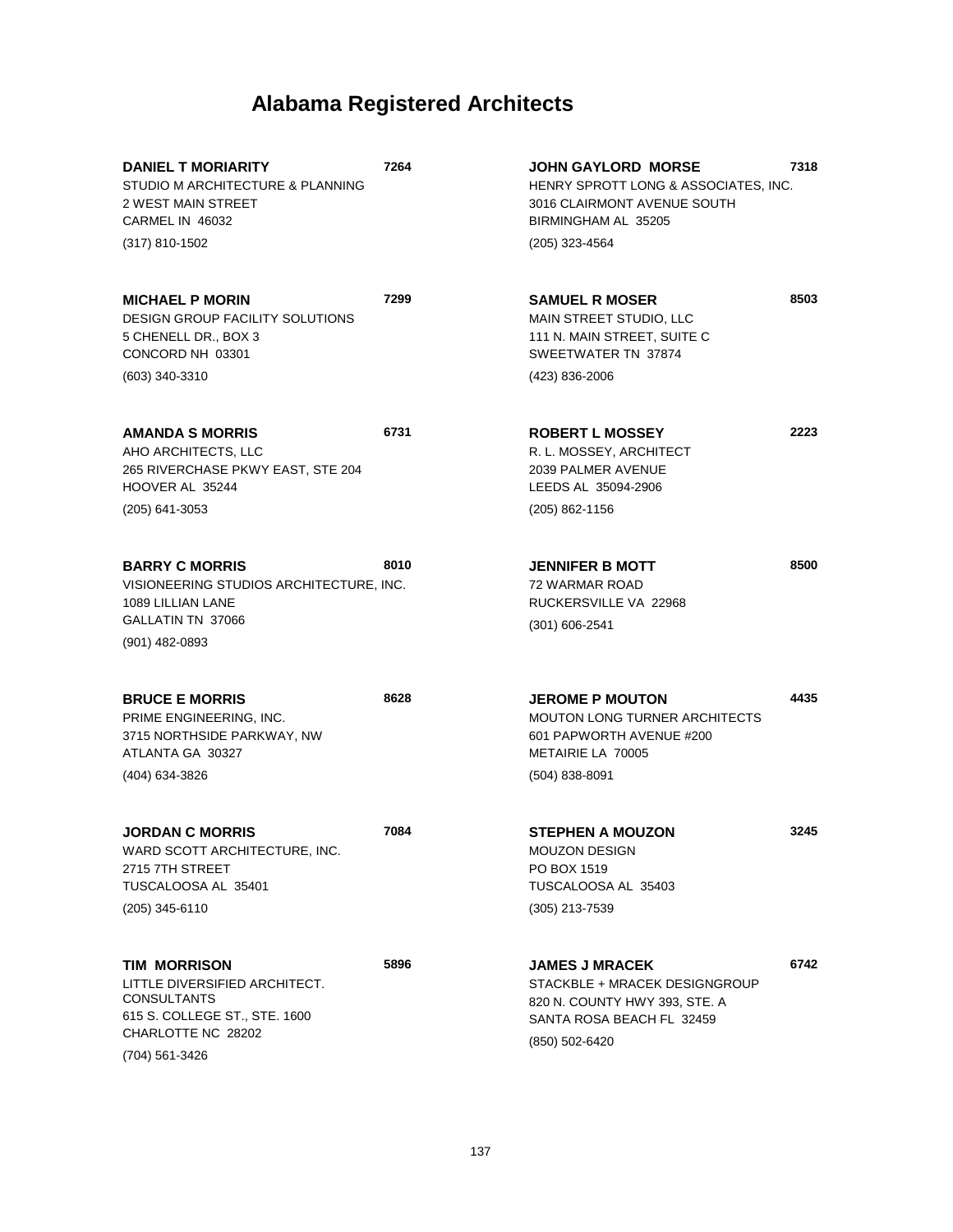| <b>DERRICK J MROZ</b><br>CITYSCAPE ARCHITECTS, LLC<br>40850 GRAND RIVER AVENUE<br><b>NOVI MI 48375</b>                    | 8576 | <b>DAVID L MULLEN</b><br>DLM ARCHITECT, INC.<br>1723 OVERHILL CT<br>AUBURN AL 36830                                                  | 3524 |
|---------------------------------------------------------------------------------------------------------------------------|------|--------------------------------------------------------------------------------------------------------------------------------------|------|
| (248) 763-7796                                                                                                            |      | $(334)$ 467-0715                                                                                                                     |      |
| <b>MARK S MUCASEY</b><br>MUCASEY & ASSOCIATES, ARCHITECTS<br>4808 GIBSON STREET; SUITE 200<br>HOUSTON TX 77007            | 8629 | <b>DANIEL K MULLIN</b><br>DKMULLIN ARCHITECTS<br>517 S. MAIN STREET<br>MOSCOW ID 83843                                               | 6829 |
| (713) 598-8800                                                                                                            |      | (208) 892-8433                                                                                                                       |      |
| <b>MARK D MUCCI</b><br>5240 CAMILLA DRIVE<br>CHARLOTTE NC 28226<br>(704) 373-3101                                         | 7429 | <b>KELLY R MULLINS</b><br>POOLE & COMPANY ARCHITECTS, INC.<br>2 NORTH 20TH ST., #1610<br>BIRMINGHAM AL 35203                         | 5729 |
|                                                                                                                           |      | (205) 326-2206                                                                                                                       |      |
| <b>JOHN E MUELLER</b><br>JEMA, LLC<br>2823 OLIVE STREET<br>ST. LOUIS MO 63103                                             | 8239 | <b>CHARLES R MUNCASTER</b><br>ARCHITECT/PLANNING CONSULTANT<br><b>258 SUMMIT DRIVE</b><br>MOBILE AL 36609                            | 2633 |
| $(314) 531 - 7400$                                                                                                        |      | $(251)$ 342-1451                                                                                                                     |      |
| <b>DAVID R MUGG</b><br><b>NEW SOUTH ARCHITECTS</b><br>5184 CALDWELL MILL ROAD<br>BIRMINGHAM AL 35244                      | 2398 | <b>RICARDO J MUNIZ</b><br>2030 HABERSHAM TRACE<br>CUMMING GA 30041                                                                   | 7764 |
| (205) 620-1414                                                                                                            |      | (954) 812-6650                                                                                                                       |      |
| <b>RAINER A MUHLBAUER</b><br><b>BL COMPANIES</b><br>355 RESEARCH PARKWAY<br>MERIDEN CT 06450<br>(203) 630-1406            | 8588 | <b>CALVIN W MUNROE</b><br>CALVIN WREN MUNROE JR. ARCHITECT LLC<br><b>181 ROME BEAUTY CIRCLE</b><br>OXFORD AL 36203<br>(256) 310-2634 | 3649 |
|                                                                                                                           |      |                                                                                                                                      |      |
| <b>MARWAN S MUJAHED</b><br><b>SCSA HEALTHCARE ARCHITECTURE &amp;</b><br>PLANNING, LLC<br>2942 N. GREENFIELD RD., STE. 105 | 8469 | <b>RICHARD E MUNSON</b><br>MUNSON KENNEDY PARTNERSHIP<br>2555 CENTRAL PARKWAY, SUITE 200<br>HOUSTON TX 77092                         | 3957 |
| <b>MESA AZ 85215</b><br>$(602)$ 380-3026                                                                                  |      | (713) 869-4242                                                                                                                       |      |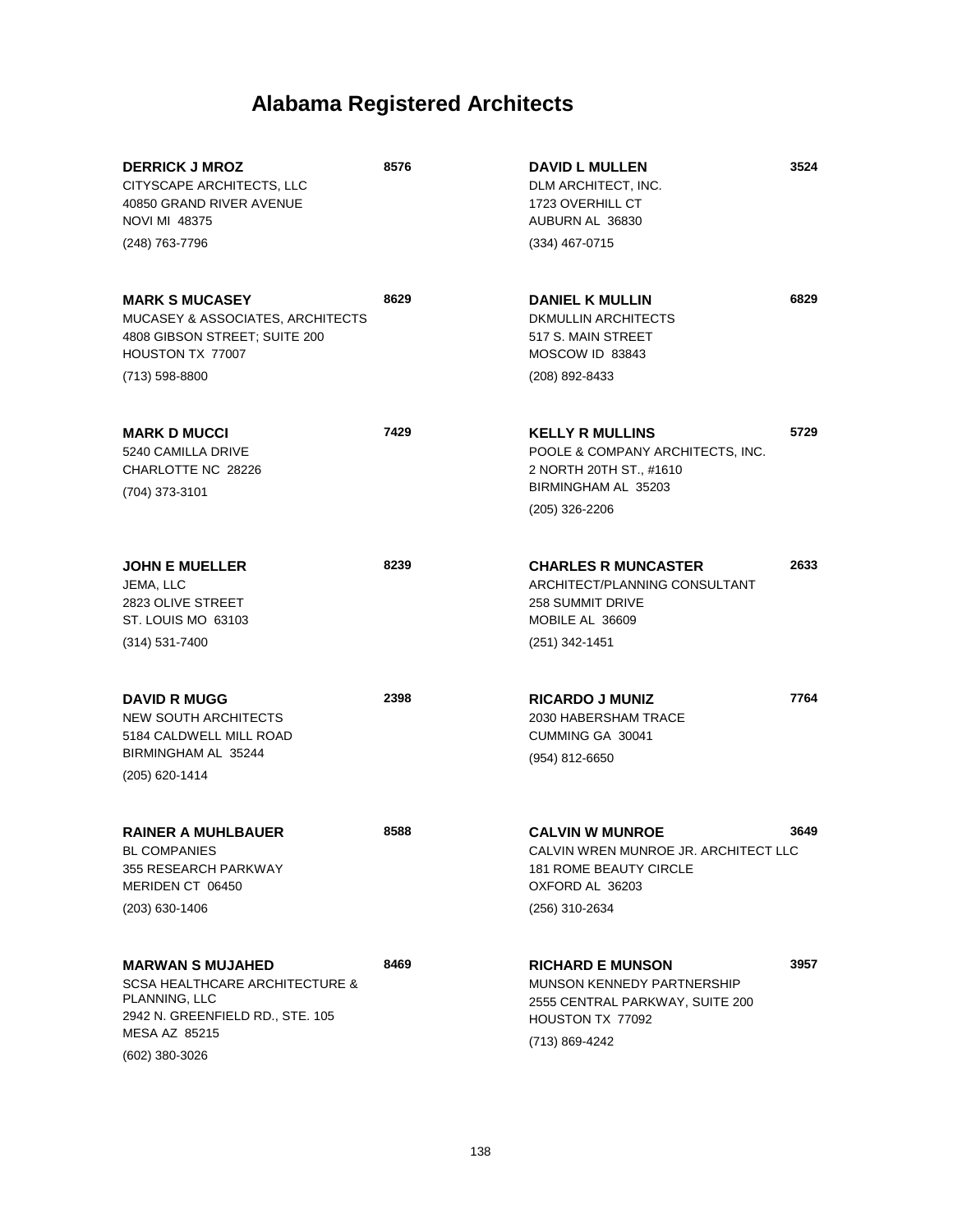| <b>HANNAH W MURA</b><br>CARLISLE MOORE ARCHITECTS<br>2814 PETTICOAT LANE, 2ND FLOOR<br>MOUNTAIN BROOK AL 35223<br>(662) 678-3625                                 | 8765 | <b>BASCOM W MURRAH</b><br>CHIP MURRAH, ARCHITECT<br>7540 BRIDGEGATE CT.<br>SANDY SPRINGS GA 30350<br>(404) 273-2555                   | 6929 |
|------------------------------------------------------------------------------------------------------------------------------------------------------------------|------|---------------------------------------------------------------------------------------------------------------------------------------|------|
| <b>RYAN LOUIS MURA</b><br><b>KPS GROUP</b><br>60 14TH STREET SOUTH; SUITE 100<br>BIRMINGHAM AL 35233<br>(205) 458-3242                                           | 8466 | <b>DAVID A MURRAY</b><br>DAVID A. MURRAY, ARCHITECT<br>POST OFFICE BOX 59226<br>DALLAS TX 75229<br>$(214)$ 556-3100                   | 7348 |
| <b>WILLIAM A MURNER</b><br>RINCON + MURNER ARCHITECTS<br>3630 GARRARDS CROSSING NE<br>ROSWELL GA 30075<br>(770) 309-5973                                         | 5897 | <b>WILLIAM MURRAY</b><br>PFEIFFER PARTNERS ARCHITECTS<br>700 SOUTH FLOWER STREET SUITE 1150<br>LOS ANGELES CA 90017<br>(213) 624-2775 | 7697 |
| <b>ANTHONY D MURPHY</b><br><b>CUHACI &amp; PETERSON ARCHITECTS</b><br>2600 MAITLAND CENTER PARKWAY, SUITE 200<br>MAITLAND FL 32751<br>(407) 661-9100             | 8874 | <b>PAUL G MUSSMAN</b><br><b>MUSSMAN ARCHITECTS PA</b><br>610 N. MAIN ST<br>GREENVILLE SC 29601<br>(404) 290-5118                      | 8108 |
| <b>DAVID M MURPHY</b><br><b>CRAWFORD ARCHITECTS</b><br>1801 MCGEE ST., SUITE 200<br>KANSAS CITY MO 64108<br>(816) 421-2640                                       | 6606 | <b>R. CRAIG MUTTER</b><br><b>PAYETTE</b><br>290 CONGRESS STREET<br>BOSTON MA 02210<br>$(617) 806 - 6077$                              | 7021 |
| <b>JAMES R MURPHY</b><br><b>GRESHAM SMITH</b><br>3595 GRANDVIEW PKWY., #300<br>BIRMINGHAM AL 35243<br>(205) 298-9200                                             | 3525 | <b>WAITHERA JANINE MWENJA</b><br>DAVID BAKER ARCHITECTS<br>4000 3RD AVE SOUTH SUITE 100<br>BIRMINGHAM AL 35205<br>(205) 994-8245      | 8497 |
| <b>MICHAEL G MURPHY</b><br>SMALLWOOD REYNOLDS STEWART<br>STEWART & ASSOC., INC.<br>3495 PIEDMONT RD. NE, BLDG. 10, STE.700<br>ATLANTA GA 30305<br>(404) 233-5453 | 6851 | JOHN MYEFSKI<br>MYEFSKI ARCHITECTS, INC.<br>400 N. MICHIGAN AVE., STE. 400<br>CHICAGO IL 60611<br>(312) 763-2400                      | 7984 |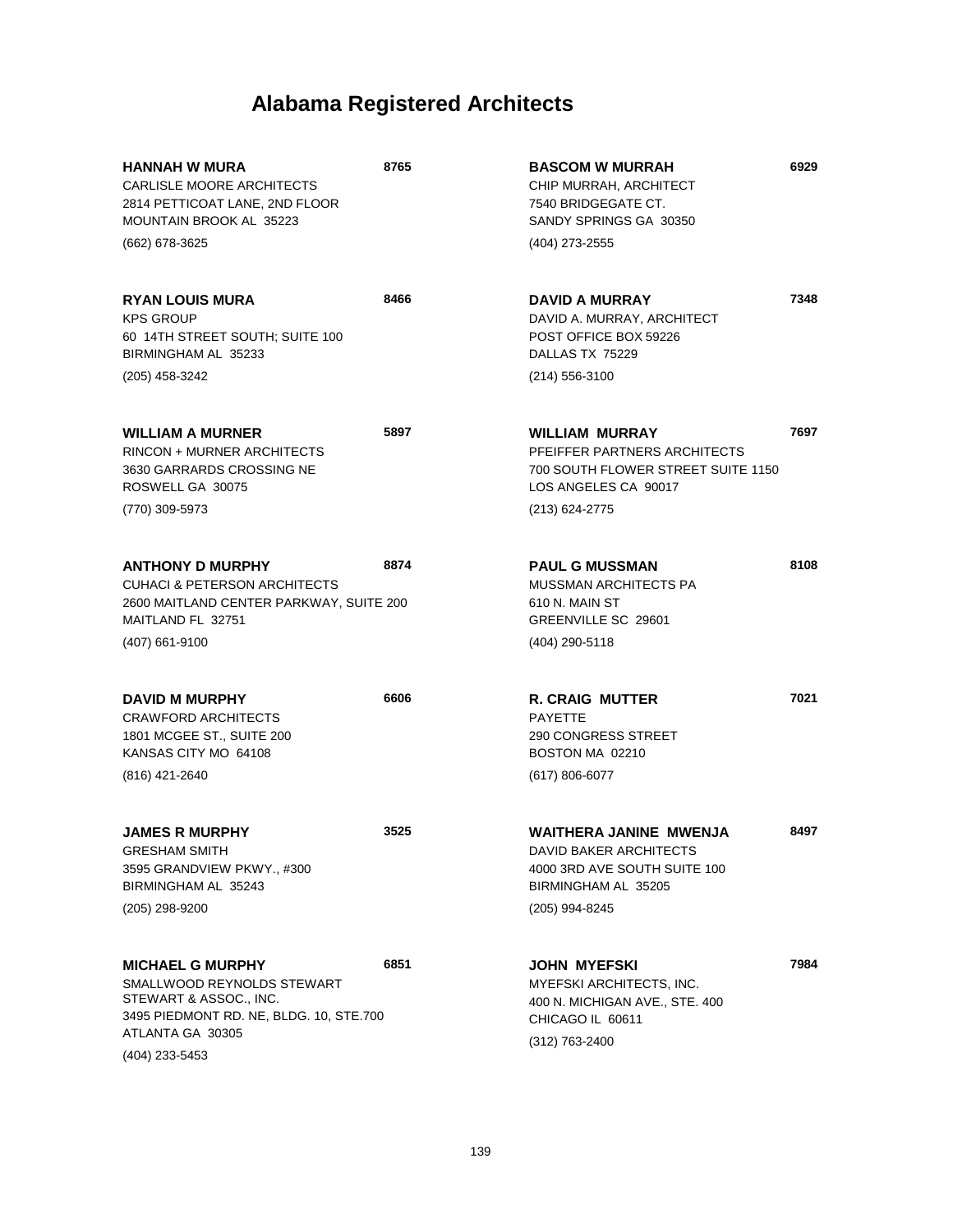| <b>GEORGE T MYERS</b><br>GTM ARCHITECTS, INC<br>7735 OLD GEORGETOWN RD., #700<br>BETHESDA MD 20814<br>(240) 333-2003 | 4323 | <b>GARY A NASH</b><br>STUDIO 2H DESIGN, LLC<br>1721 4TH AVENUE NORTH, STE. 101<br>BIRMINGHAM AL 35203<br>(205) 264-9988 | 4085 |
|----------------------------------------------------------------------------------------------------------------------|------|-------------------------------------------------------------------------------------------------------------------------|------|
|                                                                                                                      |      |                                                                                                                         |      |
| <b>JAMES MICHAEL MYERS</b><br><b>CITY OF BIRMINGHAM</b><br>710 N 20TH ST., ROOM 220<br>BIRMINGHAM AL 35203           | 6439 | JOHN NATSIS<br>BERGMANN ARCHITECTURAL ASSOCIATES,<br>INC.<br>2700 INTERPLEX DRIVE                                       | 7504 |
| (205) 967-6226                                                                                                       |      | TREVOSE PA 19053<br>(856) 278-4316                                                                                      |      |
| <b>JAMES R MYERS</b><br><b>MYERS ARCHITECTS</b><br><b>12 LEBARON STREET</b><br>MOBILE AL 36604                       | 3370 | <b>BRETT W NAVE</b><br>STUDIO BNA, INC.<br>675 PULASKI ST., SUITE 600<br>ATHENS GA 30601                                | 8060 |
| (251) 656-7424                                                                                                       |      | (406) 220-6108                                                                                                          |      |
| <b>JOSEPH K NA</b><br>12 BASKETS, LLC<br>5755 DUPREE DRIVE, STE. 200<br>ATLANTA GA 30327                             | 8264 | <b>RUSSELL L NAYLOR</b><br>NICHOLS NAYLOR ARCHITECTS, INC.<br>10459 SOUTH 1300 W., #201<br>SOUTH JORDAN UT 84095        | 6803 |
| (404) 520-1343                                                                                                       |      | (801) 487-3330                                                                                                          |      |
| <b>KENNETH D NADOLSKI</b><br>514 BOXWOOD DRIVE<br>SCHAUMBURG IL 60193<br>(847) 361-7852                              | 7806 | <b>TIMOTHY S NEAL</b><br>T.S. NEAL ARCHITECT, INC.<br>548 POWELL AVENUE<br>LITTLE TORCH KEY FL 33042<br>(251) 422-9547  | 6917 |
| <b>DAVID L NARRAMORE</b><br>NARRAMORE ASSOCIATES, INC<br>PO BOX 8438<br>GREENVILLE SC 29604<br>(864) 242-9881        | 3386 | <b>BRADLEY K NEDERHOFF</b><br>VERNER JOHNSON, INC.<br>1 LESLIE RD<br>WALTHAM MA 02154<br>(617) 437-6262                 | 7157 |
| <b>ANGELA B NASH</b><br>STUDIO 2H DESIGN, LLC<br>1721 4TH AVE N, STE. 101<br>BIRMINGHAM AL 35203<br>(205) 264-9988   | 3351 | <b>DEREK S NEEDHAM</b><br>4653 NICHOLAS DRIVE<br>BESSEMER AL 35022<br>$(251) 545 - 8577$                                | 8220 |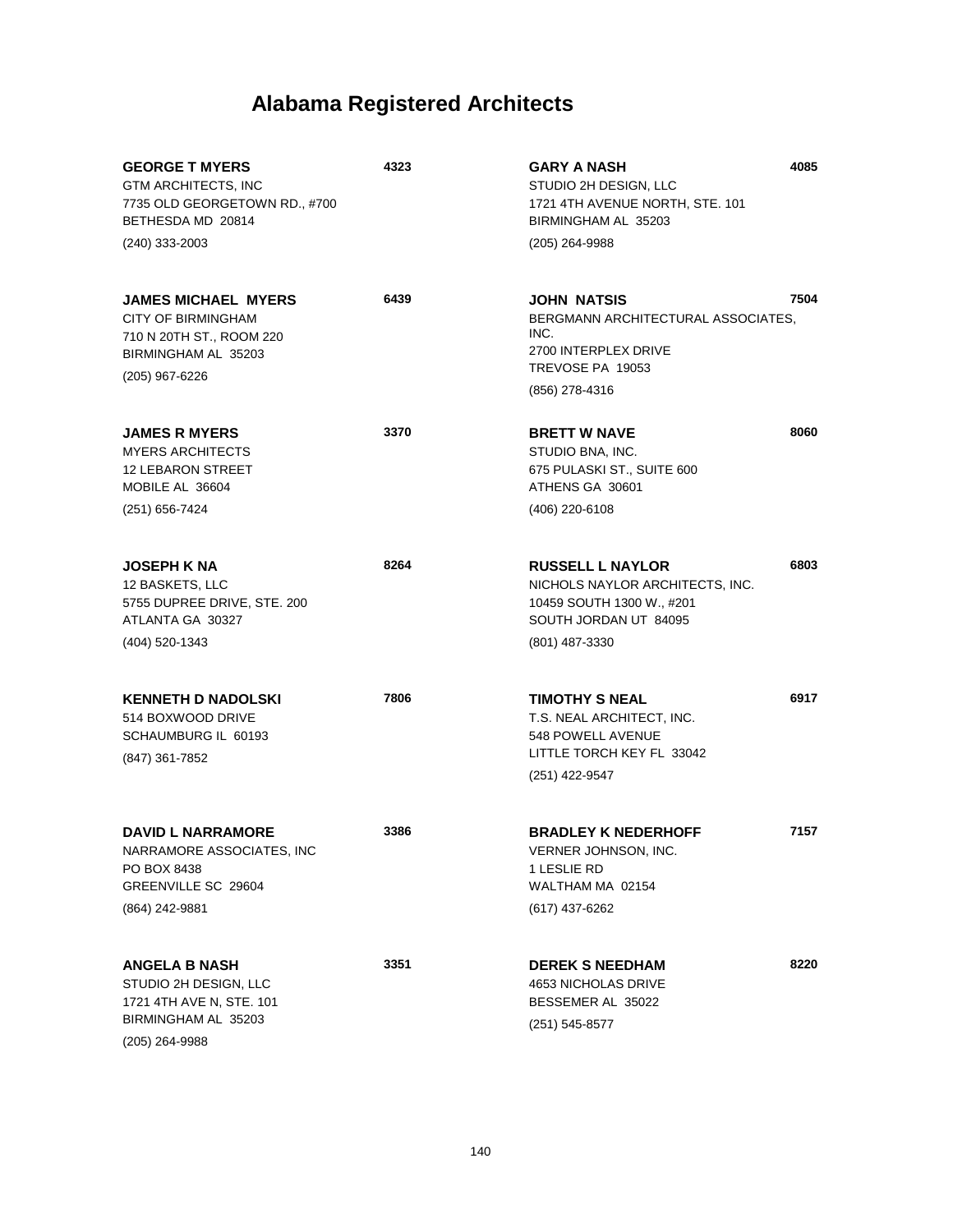| <b>CLAIRE ELISE NEELY</b><br><b>CCR ARCHITECTURE AND INTERIORS</b><br>2920 FIRST AVENUE SOUTH<br>BIRMINGHAM AL 35233                 | 8023 | <b>JEFFREY P NELSON</b><br>NELSON ARCHITECT, LTD.<br>6601 S. CENTRAL AVENUE<br>BEDFORD PARK IL 60638                                  | 7922 |
|--------------------------------------------------------------------------------------------------------------------------------------|------|---------------------------------------------------------------------------------------------------------------------------------------|------|
| (205) 287-9325                                                                                                                       |      | (708) 522-9466                                                                                                                        |      |
| <b>GARY A NEHRING</b><br>NEHRING DESIGN, LLC<br>333 OAKWOOD AVENUE<br>ST. LOUIS MO 63119                                             | 7946 | <b>JOSEPH D NELSON</b><br>DYKE NELSON ARCHITECTURE, LLC<br>235 S 14TH STREET<br>BATON ROUGE LA 70802                                  | 7685 |
| (314) 452-2956                                                                                                                       |      | (225) 224-3363                                                                                                                        |      |
| <b>JEFFREY W NEIGHBORS</b><br>WARD SCOTT ARCHITECTURE, INC.<br>2715 SEVENTH STREET<br>TUSCALOOSA AL 35405<br>(205) 247-3212          | 2914 | <b>MICHAEL L NELSON</b><br>SSOE GROUP, INC.<br>2204 LAKESHORE DRIVE, SUITE 110<br>HOMEWOOD AL 35209                                   | 5352 |
|                                                                                                                                      |      | (205) 323-2373                                                                                                                        |      |
| <b>WILLIAM S NEIL</b><br>NWS ARCHITECTS, INC<br>200 WEST MONROE ST.; STE. 2070<br>CHICAGO IL 60606                                   | 6198 | <b>RICHARD H NELSON</b><br>CNNA ARCHITECTS, INC.<br>119 LUCKIE STREET, NW, STE. 100<br>ATLANTA GA 30303-2146                          | 5931 |
| (312) 332-2062                                                                                                                       |      | (404) 522-0077                                                                                                                        |      |
| AARON RIA NEILL<br>CHRISTOPHER ARCHITECTS AND INTERIORS<br>2601 HIGHLAND AVE SOUTH<br>BIRMINGHAM AL 35205<br>(205) 413-8531          | 8489 | <b>RICHARD PATRICK NELSON</b><br>REGARDING ARCHITECTURE, LLC<br>700 10TH AVENUE SOUTH<br>BIRMINGHAM AL 35205-4530<br>$(205)$ 531-2251 | 6601 |
| <b>BRAD J NELSEN</b><br>905 CONGRESS AVENUE<br>AUSTIN TX 78701<br>(512) 457-8400                                                     | 5314 | <b>LOUIS M NEQUETTE</b><br>NEQUETTE ARCHITECTS, INC.<br>2227 2ND AVE. NORTH, FOURTH FLOOR<br>BIRMINGHAM AL 35203<br>(205) 329-7088    | 4494 |
| <b>BLAKENEY S NELSON</b><br>CMH ARCHITECTS, INC.<br>1800 INTERNATIONAL PARK DR., STE. 300<br>BIRMINGHAM AL 35243<br>$(205)$ 969-2696 | 6153 | <b>SAVERIO NESTICO</b><br>NESTICO ARCHITECT INC.<br>3000 LANGSTAFF RD., UNIT 7<br>CONCORD ON L4K-4R7<br>(905) 669-7000                | 8120 |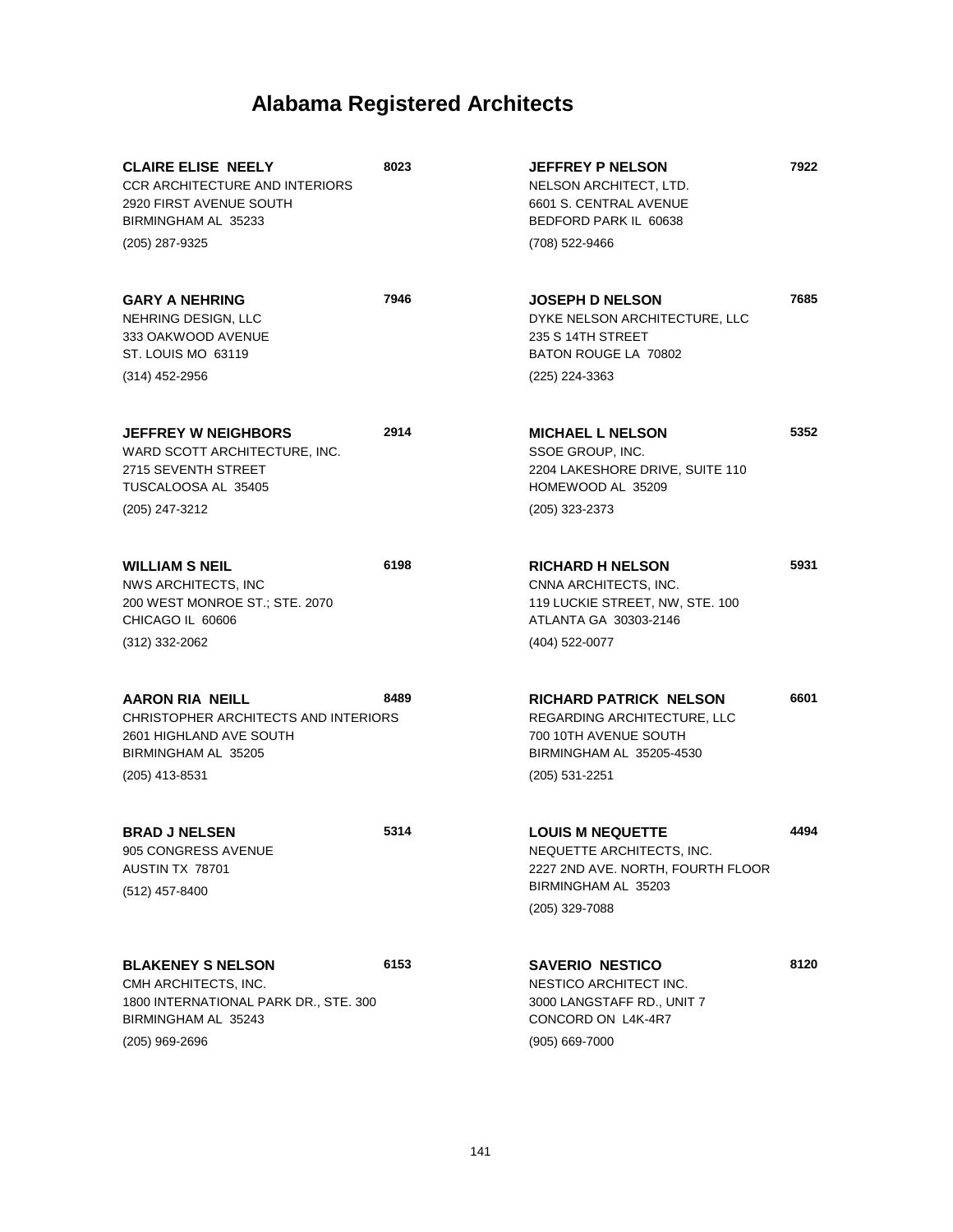| <b>JOHN W NETTLES</b><br>NETTLES ARCHITECTURE<br>1139 TERRACE ACRES DRIVE<br>AUBURN AL 36830<br>(334) 703-6360                        | 2634 | <b>MINH THANH NGUYEN</b><br><b>MTN ARCHITECT</b><br>8539 GATE PKWY. WEST, #9429<br>JACKSONVILLE FL 32216<br>(206) 861-9197             | 8222 |
|---------------------------------------------------------------------------------------------------------------------------------------|------|----------------------------------------------------------------------------------------------------------------------------------------|------|
| <b>SCOTT M NEUMANN</b><br><b>BDG ARCHITECTS</b><br>2100 1ST AVE. NORTH, SUITE 100<br>BIRMINGHAM AL 35203<br>(205) 907-5980            | 6663 | <b>JENNIFER G NICHOLS</b><br><b>BAY ARCHITECTURE, LLC</b><br>4467 JUNIPER AVENUE<br>SARALAND AL 36571<br>(251) 610-5973                | 7202 |
| <b>TIMOTHY D NEUMANN</b><br>EXP U.S. SERVICES, INC.<br>5700 FAIRMOUNT AVE.<br>DOWNERS GROVE IL 60601<br>$(312)$ 616-7475              | 6817 | <b>WILMER E NICHOLS</b><br><b>VECTRUS</b><br>9307 WRENS WAY<br>MONTGOMERY AL 36117<br>$(334) 538 - 8379$                               | 2145 |
| <b>DEAN S NEWINS</b><br>5629 MELODY LAKE DR.<br><b>EDINA MN 55436</b><br>$(952)$ 656-4610                                             | 6396 | <b>GARY E NICHOLSON</b><br><b>GARY NICHOLSON, ARCHITECT</b><br>712 RICKFIELD COURT,<br>MOUNT JULIET TN 37122-4468<br>(615) 479-7287    | 5923 |
| <b>KRISTEN S NEWTON</b><br>TKC ARCHITECTURE & ENGINEERING<br>2004 CARMACK BLVD, SUITE C<br>COLUMBIA TN 38401<br>(615) 617-7477        | 7720 | <b>RYAN R NICHOLSON</b><br>TN DESIGN AND ENGINEERING, INC.<br>4031 ASPEN GROVE DRIVE, SUITE 300<br>FRANKLIN TN 37067<br>(629) 203-7355 | 8081 |
| <b>WILLIAM G NEWTON</b><br>WILLIAMS BLACKSTOCK ARCHITECTS<br>2204 1ST AVENUE SOUTH, STE. 200<br>BIRMINGHAM AL 35233<br>(205) 252-9811 | 5471 | <b>MARGARET W NICOLOSI</b><br>P.O. BOX 617<br>ST. AUGUSTINE FL 32085-0617<br>(334) 744-3001                                            | 6248 |
| <b>CHARLES J NEYREY</b><br>M2 STUDIO, LLC<br><b>1200 ANNUNCIATION ST</b><br>NEW ORLEANS LA 70130<br>$(504)$ 258-0464                  | 8798 | <b>DARREN M NIELSEN</b><br><b>HNTB CORPORATION</b><br>715 KIRK DRIVE<br>KANSAS CITY MO 64105<br>(816) 509-8502                         | 8719 |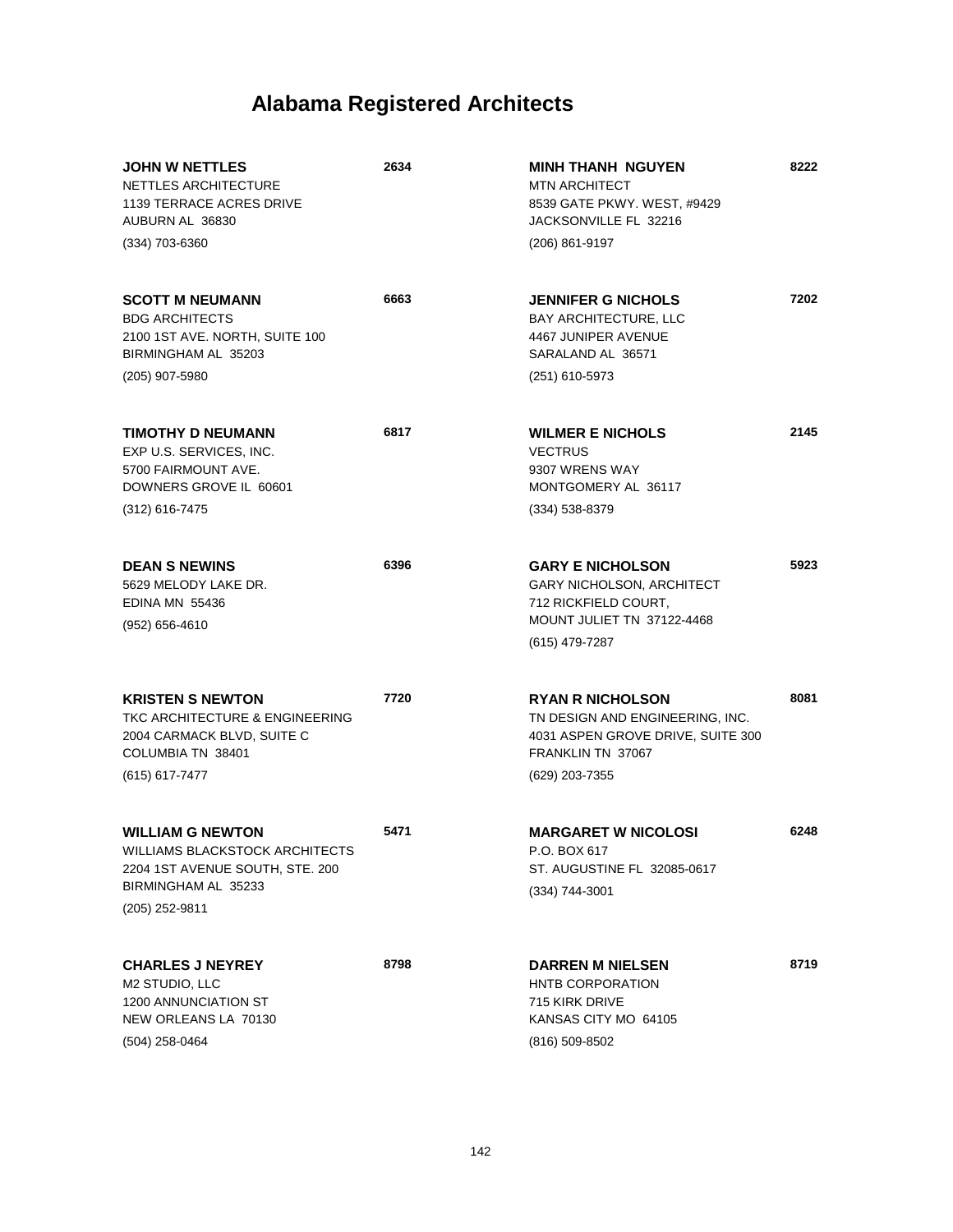| <b>ERIC J NIELSEN</b><br>NIELSEN ARCHITECTURE, LLC<br>1710 SW COMMERCE DR., SUITE 25<br>BENTONVILLE AR 72712                        | 7071 | <b>GREGORY J NOETH</b><br>1790 SARATOGA AVENUE<br>CLEVELAND OH 44109<br>(216) 789-2086                                       | 8431 |
|-------------------------------------------------------------------------------------------------------------------------------------|------|------------------------------------------------------------------------------------------------------------------------------|------|
| (479) 381-0974                                                                                                                      |      |                                                                                                                              |      |
| <b>KRISTOPHER F NIKOLICH</b><br>ANDERSON NIKOLICH DESIGN INITIATIVE, LLC<br>2405 FIRST AVE. SOUTH, SUITE 101<br>BIRMINGHAM AL 35233 | 4945 | <b>FRANK J NOLA</b><br>NOLA VAN PEURSEM ARCHITECTS, P.C.<br>301 JEFFERSON STREET NORTH<br>HUNTSVILLE AL 35801                | 3871 |
| (205) 757-8311                                                                                                                      |      | (256) 533-6617                                                                                                               |      |
| <b>DAVID C NILSSON</b><br><b>TVS DESIGN</b><br>1230 PEACHTREE ST. NE, SUITE 2700<br>ATLANTA GA 30309                                | 6740 | <b>GAIL M NOLAN</b><br><b>GNOLAN ARCHITECT</b><br>1610 NANTUCKET CIRCLE, APT 315<br>SANTA CLARA CA 95054                     | 6604 |
| (404) 276-1359                                                                                                                      |      | (650) 492-3434                                                                                                               |      |
| <b>GREGORY D NINOW</b><br>18 TURKEY HOLLOW RD.<br>KENNETT SQUARE PA 19348<br>(610) 388-2942                                         | 8510 | <b>WADE B NOLAN</b><br><b>ROBINS &amp; MORTON</b><br>3709 6TH AVE S<br>BIRMINGHAM AL 35222<br>(205) 276-8637                 | 7881 |
| <b>KENNETH E NISCH</b><br>KENNETH E NISCH, ARCHITECT<br>29110 INKSTER RD., STE. 200<br>SOUTHFIELD MI 48034<br>$(248)$ 663-1711      | 3236 | HIROSHI NOMA<br>KBD GROUP, INC.<br>3490 PIEDMONT RD NE #900<br>ATLANTA GA 30305<br>(404) 245-8616                            | 5759 |
| <b>ROBERT E NOBLE</b><br>ROBERT NOBLE, ARCHITECT<br>119 SOUTH BROAD STREET<br><b>ROME GA 30161</b><br>(706) 295-2700                | 7185 | <b>FREDERICK S NORMAN</b><br>STACY NORMAN ARCHITECTS, LLC<br><b>126 TICHENOR AVENUE</b><br>AUBURN AL 36830<br>(334) 887-7010 | 5878 |
| <b>GERALD P NOE</b><br>399 LUCERNE DRIVE<br>SPARTANBURG SC 29302<br>(864) 814-7476                                                  | 6099 | <b>HENRY H NORRIS</b><br>HENRY NORRIS & ASSOC., INC.<br>30 NORTH PALAFOX<br>PENSACOLA FL 32502<br>(850) 432-6011             | 2665 |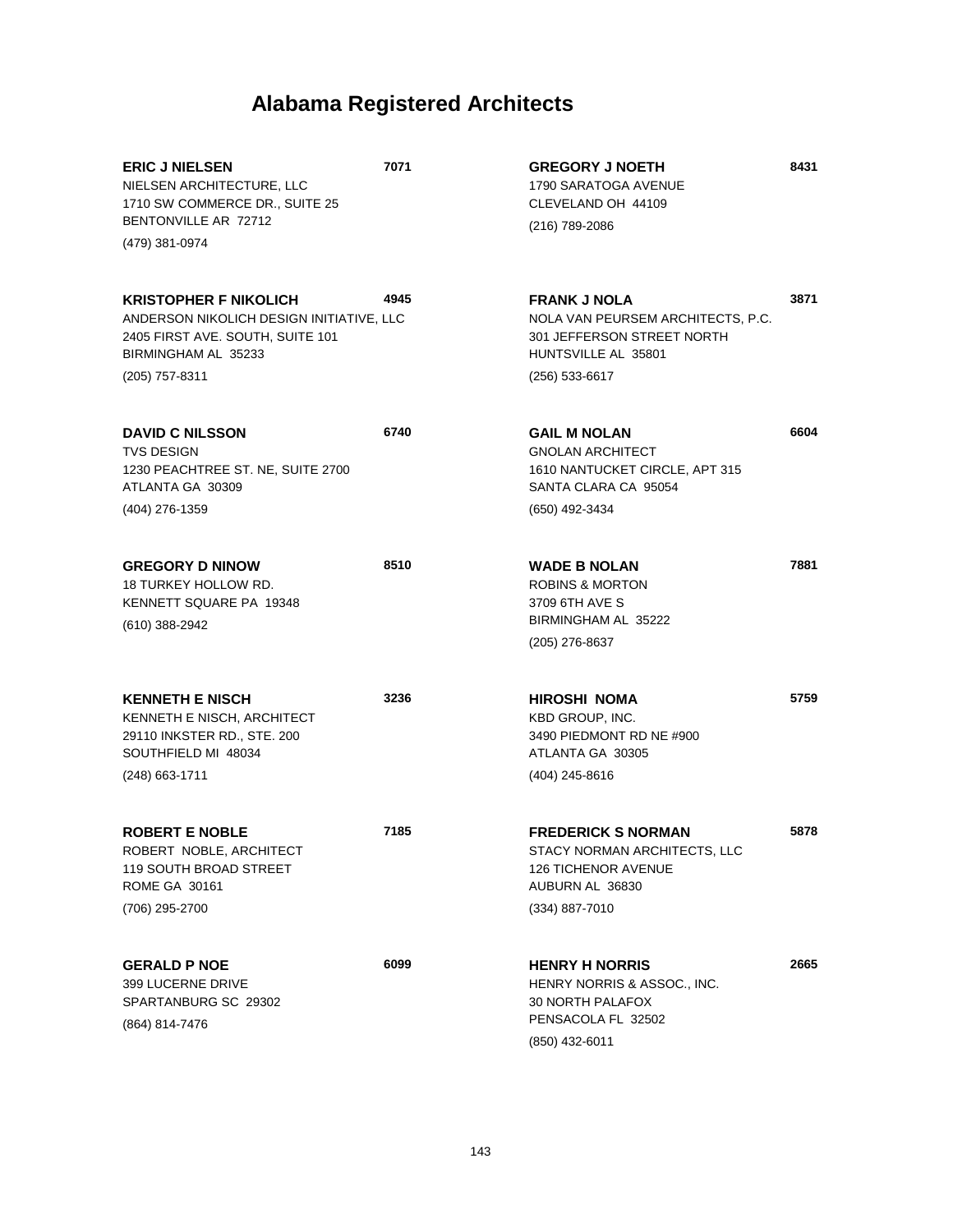| <b>J DAVID NORTHCUTT</b><br><b>COVENANT COLLEGE</b><br>47 TURKEY RUN<br>FLINTSTONE GA 30725<br>(423) 618-7518                    | 4992 | PETER OBAROWSKI<br>DLR GROUP, INC.<br>6735 JADE POST LANE<br>CENTREVILLE VA 20121<br>(703) 409-1262                                   | 6227 |
|----------------------------------------------------------------------------------------------------------------------------------|------|---------------------------------------------------------------------------------------------------------------------------------------|------|
| <b>JAMES E NORTON</b><br>JIM NORTON, ARCHITECT<br>150 WEST PARK LOOP - SUITE 103<br>HUNTSVILLE AL 35806<br>(256) 721-0199        | 4086 | <b>JEREMY OBERC</b><br><b>EYP</b><br>111 SANDRA MURAIDA WAY, #12K<br>AUSTIN TX 78703<br>$(617)$ 388-6458                              | 8479 |
| <b>JOEL H NUDELL</b><br>NUDELL ARCHITECTS<br>30258 FOX CLUB DRIVE<br>FARMINGTON HILLS MI 48331<br>(248) 324-8800                 | 4325 | <b>RICHARD A OBERTINO</b><br>TR. I ARCHITECTS<br>1790 S. BRENTWOOD BLVD<br>SAINT LOUIS MO 63144<br>(314) 495-8088                     | 6391 |
| <b>WILLIAM S NUGENT</b><br><b>ERDMAN COMPANY</b><br><b>ONE ERDMAN PLACE</b><br>MADISON WI 53717<br>$(310)$ 617-6277              | 8820 | <b>CHARLES J O'BRIEN</b><br>PIEPER O'BRIEN HERR ARCHITECTS LTD<br>3000 ROYAL BOULEVARD SOUTH<br>ALPHARETTA GA 30022<br>(770) 569-1706 | 8571 |
| <b>ADEL NUR</b><br><b>BIGNELL WATKINS HASSER ARCHITECTS</b><br>ONE PARK PLACE, SUITE 250<br>ANNOPOLIS MD 21401<br>(410) 224-2727 | 8704 | <b>THOMAS W O'BRIEN</b><br>O'BRIEN/ATKINS ASSOCIATES, PA<br>P.O. BOX 12037<br><b>RESEARCH TRIANGLE PK NC 27709</b><br>(919) 941-9000  | 6985 |
| <b>JERRY L NUZNOV</b><br>JERRY L. NUZNOV, ARCHITECT<br><b>1380 BLACK EAGLE COURT</b><br>LAWRENCEVILLE GA 30043<br>(404) 314-3480 | 3456 | <b>ANGELA O'BYRNE</b><br>PEREZ, APC<br>2525 BURGUNDY STREET<br>NEW ORLEANS LA 70117<br>(504) 915-5346                                 | 6585 |
| DONALD W OAKLEY<br>STUDIO OAKLEY ARCHITECTS, LLC<br>233 LEGENDS DR., SUITE 102<br>LEBANON TN 37087<br>(615) 466-8240             | 4862 | <b>COREY J OCHSNER</b><br><b>FENTRESS ARCHITECTS</b><br>421 BROADWAY<br>DENVER CO 80203<br>(720) 331-3532                             | 8819 |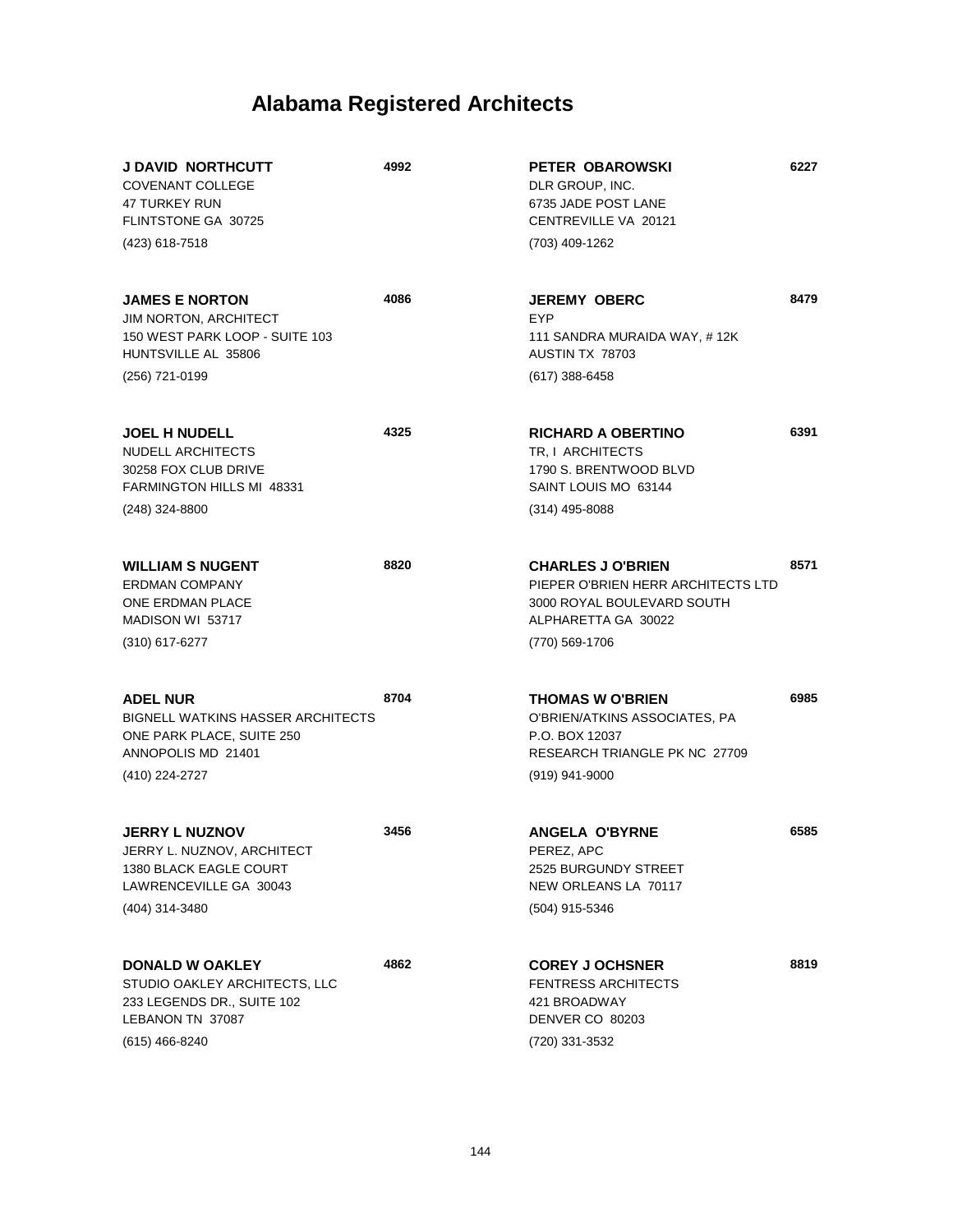| <b>BRIAN P O'CONNOR</b><br>CUBE 3 STUDIO, LLC<br>370 MERRIMACK ST., SUITE 337<br>LAWRENCE MA 01843                                             | 8573 | <b>CRAIG D OKA</b><br>1807 MAIN STREET<br>HUNTINGTON BEACH CA 92648<br>(714) 925-6317                                              | 5637 |
|------------------------------------------------------------------------------------------------------------------------------------------------|------|------------------------------------------------------------------------------------------------------------------------------------|------|
| (978) 989-9900                                                                                                                                 |      |                                                                                                                                    |      |
| <b>ANGELA M ODOM</b><br>ODOM ARCHITECTS, PC<br>4877 PECAN RIDGE E<br>MOBILE AL 36619                                                           | 7078 | <b>ROBERT E O'KEEFE</b><br>TVS ALABAMA, INC<br>1230 PEACHTREE ST. NE, SUITE 2700<br>ATLANTA GA 30309                               | 8354 |
| (251) 607-0709                                                                                                                                 |      | (404) 946-6769                                                                                                                     |      |
| <b>JOHN S ODOM</b><br>JOHN S. ODOM, ARCHITECT<br>99 MEADOWBROOK COUNTRY CLUB ESTATES<br>BALLWIN MO 63011<br>(417) 343-2602                     | 7648 | <b>MICHAEL P O'KELLEY</b><br>O'KELLEY ARCHITECTURE<br>200 OLMSTED STREET<br>BIRMINGHAM AL 35242<br>(205) 238-9334                  | 5364 |
| <b>EDWARD A O'DONNELL</b><br>O'DONNELL DANNWOLF & PARTNERS<br>ARCHITECTS, INC.<br>2432 HOLLYWOOD BLVD.<br>HOLLYWOOD FL 33020<br>(954) 518-0833 | 7898 | <b>ANDREW S OLDS</b><br>KPS GROUP, INC.<br>60 14TH STREET SOUTH; SUITE 100<br>BIRMINGHAM AL 35233<br>(205) 910-9413                | 6620 |
| <b>DAVID J OERTEL</b><br>DAVID JOHN OERTEL, ARCHITECT & PLANNER<br>3611 HUDSON LANE<br>TAMPA FL 33618-3815<br>(813) 935-3922                   | 3138 | <b>ANTHONY J OLIVER</b><br><b>BDG ARCHITECTS, LLP</b><br>2100 1ST AVENUE NORTH, SUITE 100<br>BIRMINGHAM AL 35203<br>(205) 901-7687 | 8417 |
| <b>ALAN T OGLESBY</b><br>CITY OF BIRMINGHAM-CITY ARCHITECT<br>1320 OVERLOOK DRIVE<br><b>TRUSSVILLE AL 35173-3838</b><br>(205) 907-4063         | 3930 | <b>DAVID W OLIVER</b><br>DAVID W. OLIVER, ARCHITECT<br>202 VILLAGE LANE<br><b>BOAZ AL 35956</b><br>(256) 490-7054                  | 2773 |
| <b>GARY C OHLMAN</b><br>CITY OF BIRMINGHAM<br>710 NORTH 20TH STREET<br>BIRMINGHAM AL 35203<br>(205) 401-8543                                   | 4495 | <b>JOSEPH L OLIVERI</b><br><b>OLIVERI ARCHITECTS</b><br>1004 INDIANA AVE.<br>PALM HARBOR FL 34683<br>(727) 781-7525                | 5466 |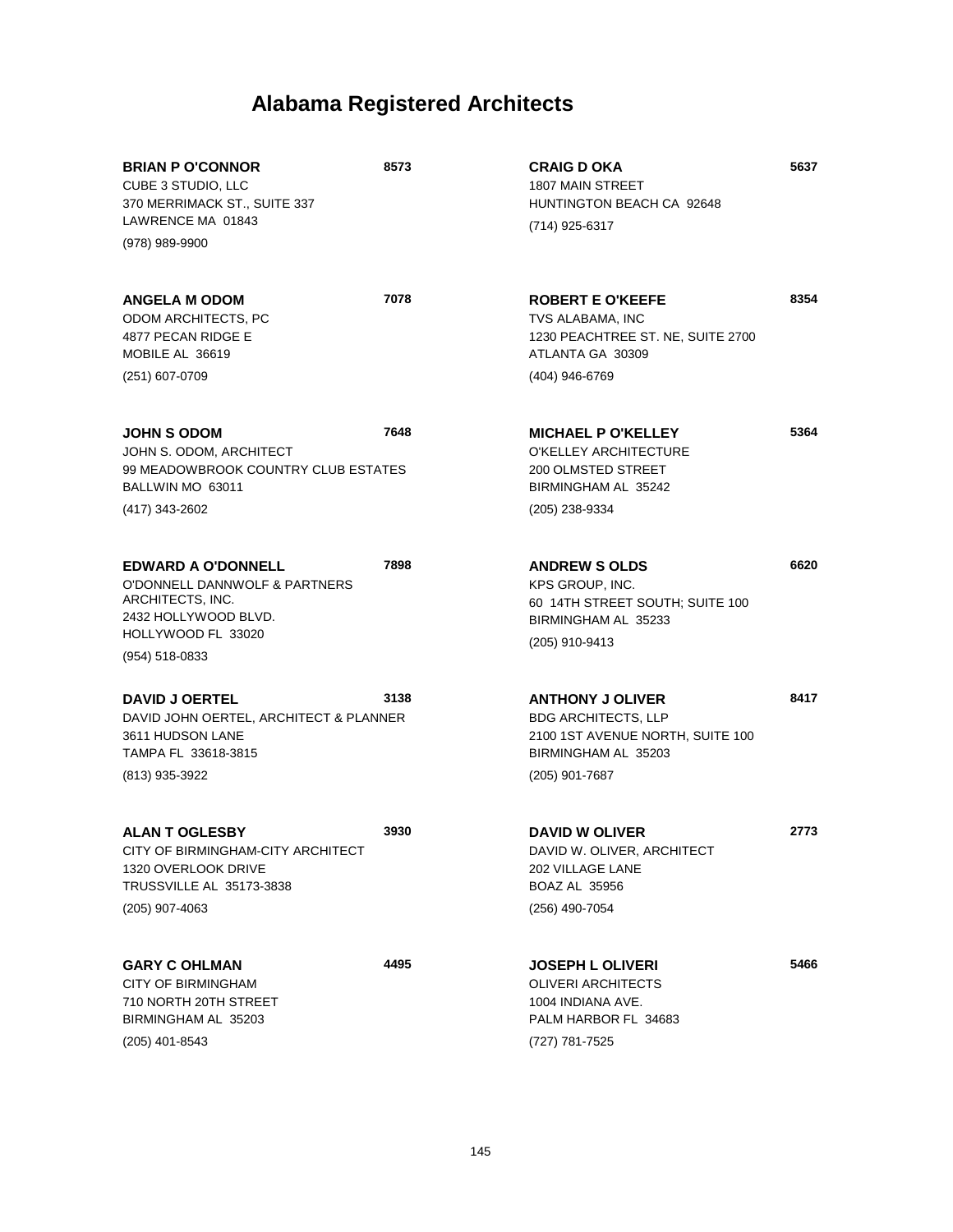| <b>DONOVAN P OLLIFF</b><br>HOK ARCHITECTS, INC.<br>10 SOUTH BROADWAY; SUITE 200<br>ST. LOUIS MO 63102                               | 8618 | <b>HENRY C ONOCHIE</b><br>HCO, INC.<br>3921 N. MERIDIAN ST., STE. 100<br>INDIANAPOLIS IN 46208                                                                    | 6548 |
|-------------------------------------------------------------------------------------------------------------------------------------|------|-------------------------------------------------------------------------------------------------------------------------------------------------------------------|------|
| $(314) 556 - 0410$                                                                                                                  |      | (317) 923-3737                                                                                                                                                    |      |
| <b>SAMUEL OLMEDO</b><br>SAMUEL OLMEDO, ARCHITECT<br><b>157 STERLING SPRINGS LANE</b><br>ALTAMONTE SPRINGS FL 32714                  | 8511 | JOSEPH K OPPERMANN<br>JOSEPH K. OPPERMANN - ARCHITECT, P.A.<br>539 N. TRADE STREET<br>WINSTON-SALEM NC 27101                                                      | 8125 |
| (407) 967-3109                                                                                                                      |      | (336) 721-1711                                                                                                                                                    |      |
| <b>HEATHER A OLSON</b><br>WUNDERLICH-MALEC ENGINEERING, INC.<br>332 MINNESOTA ST., SUITE W2200<br><b>ST. PAUL MN 55101</b>          | 8271 | <b>CRISTIAN O OQUENDO</b><br>CHARLAN BROCK AND ASSOCIATES, INC<br>1770 FENNELL STREET<br>MAITLAND FL 32751                                                        | 8770 |
| (651) 705-6054                                                                                                                      |      | (407) 660-8900                                                                                                                                                    |      |
| <b>REBECCA C OLSON</b><br>ROMANYK CONSULTING CORP.<br>3308 PRESTON ROAD<br><b>PLANO TX 75093</b><br>(602) 430-1265                  | 8550 | <b>ROBERT E O'REILLY</b><br>ALABAMA FINANCE DEPT.; CONSTRUCTION<br><b>MANAGEMENT</b><br>770 WASHINGTON AVE., SUITE 444<br>MONTGOMERY AL 36130<br>$(334)$ 242-4803 | 2801 |
| <b>REBECCA L OLSON</b><br>REBECCA OLSON ARCHITECT, LLC<br>2145 FORD PARKWAY, SUITE 301<br>SAINT PAUL MN 55116<br>$(651) 888 - 6885$ | 7570 | <b>ROBERT A ORLANDO</b><br>US ARMY FT. RUCKER, DPW-EDB<br><b>103 MACK STREET</b><br>ENTERPRISE AL 36330<br>(623) 271-1611                                         | 7250 |
| <b>STEVEN R OLSON</b><br>2922 SILVER LAKE BLVD.<br>SILVER LAKE OH 44224<br>$(330)$ 933-8820                                         | 7372 | <b>SEAN M O'ROURKE</b><br>BERGMANN ARCHITECTURAL ASSOCIATES,<br>INC.<br>181 WASHINGTON ST., STE. 430<br>CONSHOHOCKEN PA 19428<br>(484) 567-7675                   | 7826 |
| <b>GREGORY A O'NEAL</b><br><b>SEAY SEAY &amp; LITCHFIELD</b><br>1115 SOUTH COURT ST.<br>MONTGOMERY AL 36104<br>(334) 263-5162       | 6043 | <b>KYUNGSUN J ORR</b><br>KYUNGSUN<br>3364 HARTSFIELD WAY W.<br>MOBILE AL 36695<br>(864) 597-9808                                                                  | 8499 |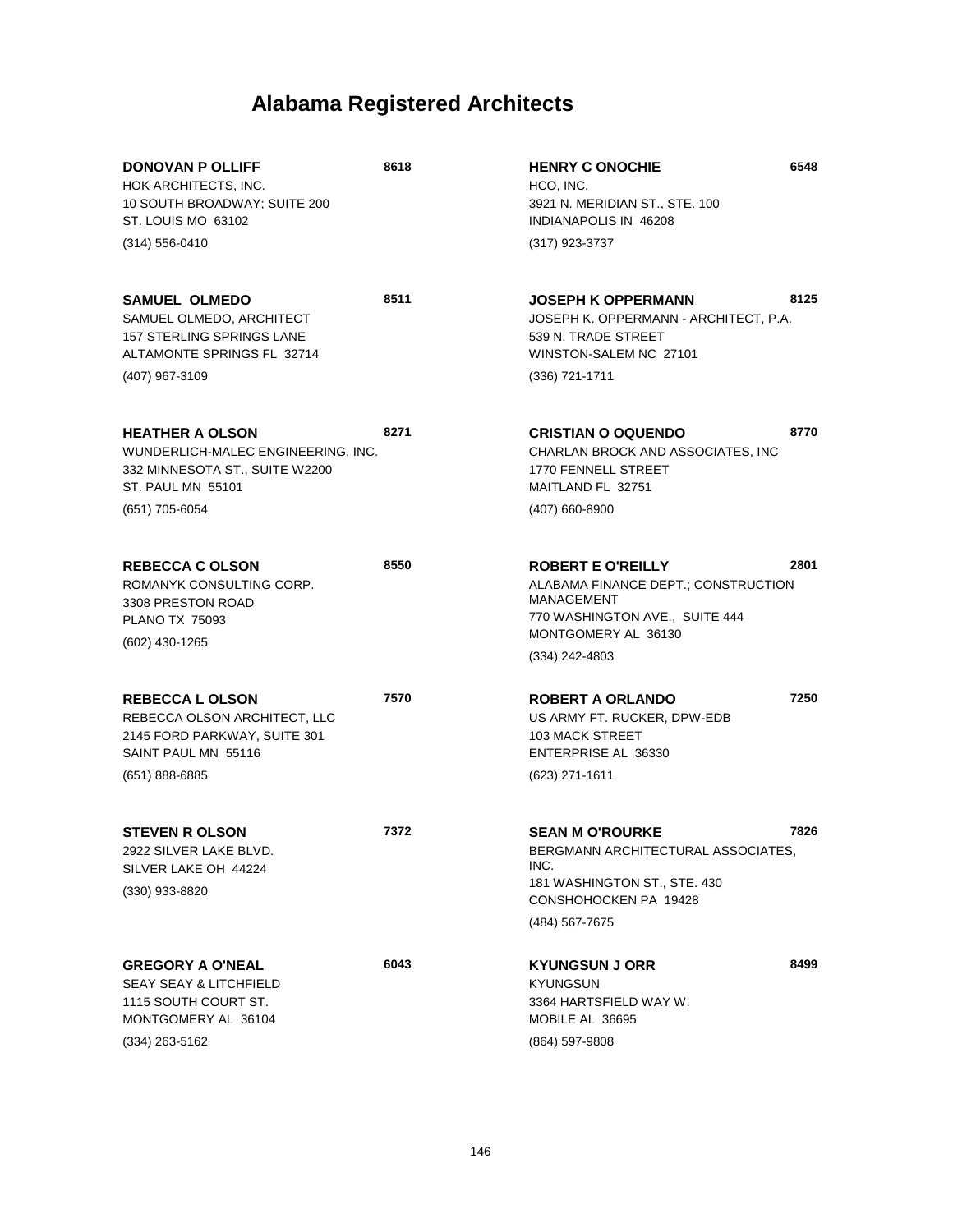| <b>DANIEL C OSBORN</b><br>DANIEL C. OSBORN, ARCHITECT<br>21053 AL HWY. 251<br>ATHENS AL 35613<br>(256) 679-6307      | 2146 | <b>RICK J OTTOLINO</b><br>OTTOLINO WINTERS HUEBNER, INC.<br>222 S. BEMISTON, SUITE 200<br>ST. LOUIS MO 63105<br>(314) 721-4050 | 7275 |
|----------------------------------------------------------------------------------------------------------------------|------|--------------------------------------------------------------------------------------------------------------------------------|------|
|                                                                                                                      |      |                                                                                                                                |      |
| <b>SCOTT E OSBORN</b><br>R2R STUDIO, LLC<br>2575 WILLOW POINT WAY, SUITE 105<br>KNOXVILLE TN 37931                   | 7753 | <b>EDDIE G OUELLETTE</b><br><b>GRAY ARCHITECTS AND ENGINEERS</b><br>1405 SWALLOW LANE<br>BIRMINGHAM AL 35213                   | 7765 |
| (865) 769-8075                                                                                                       |      | (859) 948-6346                                                                                                                 |      |
| <b>JON KERRY OSBORNE</b><br><b>BARGE DESIGN SOLUTIONS</b><br>615 3RD AVE. SOUTH, SUITE 700<br>NASHVILLE TN 37210     | 8117 | <b>JAMES H OVERBEEK</b><br><b>MELVIN GILL ARCHITECTS</b><br>4023 BELLE GROVE DRIVE<br>HUNTSVILLE AL 35802                      | 1951 |
| $(317)$ 402-8591                                                                                                     |      | (256) 883-4769                                                                                                                 |      |
| <b>WESLEY R OSMER</b><br><b>SEAY SEAY &amp; LITCHFIELD</b><br>1115 SOUTH COURT ST.<br>MONTGOMERY AL 36104            | 6244 | <b>CHANDLER P OVERCASH</b><br><b>TENT SHOP DESIGN, LLC</b><br>1490 NORTHBANK PKWY #212<br>TUSCALOOSA AL 35406                  | 7187 |
| (334) 263-5162                                                                                                       |      | (205) 752-4420                                                                                                                 |      |
| <b>ANDREW H OSTERLUND</b><br>OSTERLUND ARCHITECTS, PLLC<br>5 W HARGETT STREET #310<br>RALEIGH NC 27601               | 8844 | <b>STEPHEN F OVERCASH</b><br>ODA ARCHITECTURE, PLLC<br>2010 SOUTH TRYON ST., SUITE 1A<br>CHARLOTTE NC 28203                    | 4179 |
| $(919) 889 - 6823$                                                                                                   |      | (704) 926-3369                                                                                                                 |      |
| <b>ERIC R OSTH</b><br>URBAN DESIGN ASSOCIATES<br>3 PPG PLACE, SUITE 300<br>PITTSBURGH PA 15222                       | 8285 | <b>GARY L OWEN</b><br>GOODWYN MILLS & CAWOOD, INC.<br>2400 5TH AVE S., SUITE 200 - GMC<br>BIRMINGHAM AL 35233                  | 6046 |
| (412) 225-0435                                                                                                       |      | (205) 879-4462                                                                                                                 |      |
| <b>DANITA OTRUBA-O'CONNOR</b><br>DANITA OTRUBA ARCHITECT<br>255 LIBERTY AVE<br>WESTBURY NY 11590<br>$(516)$ 659-3669 | 8730 | <b>DERRICK B OWENS</b><br><b>XODBOX</b><br>10019 HIGHWAY 84<br>EVERGREEN AL 36401<br>(205) 616-1720                            | 6504 |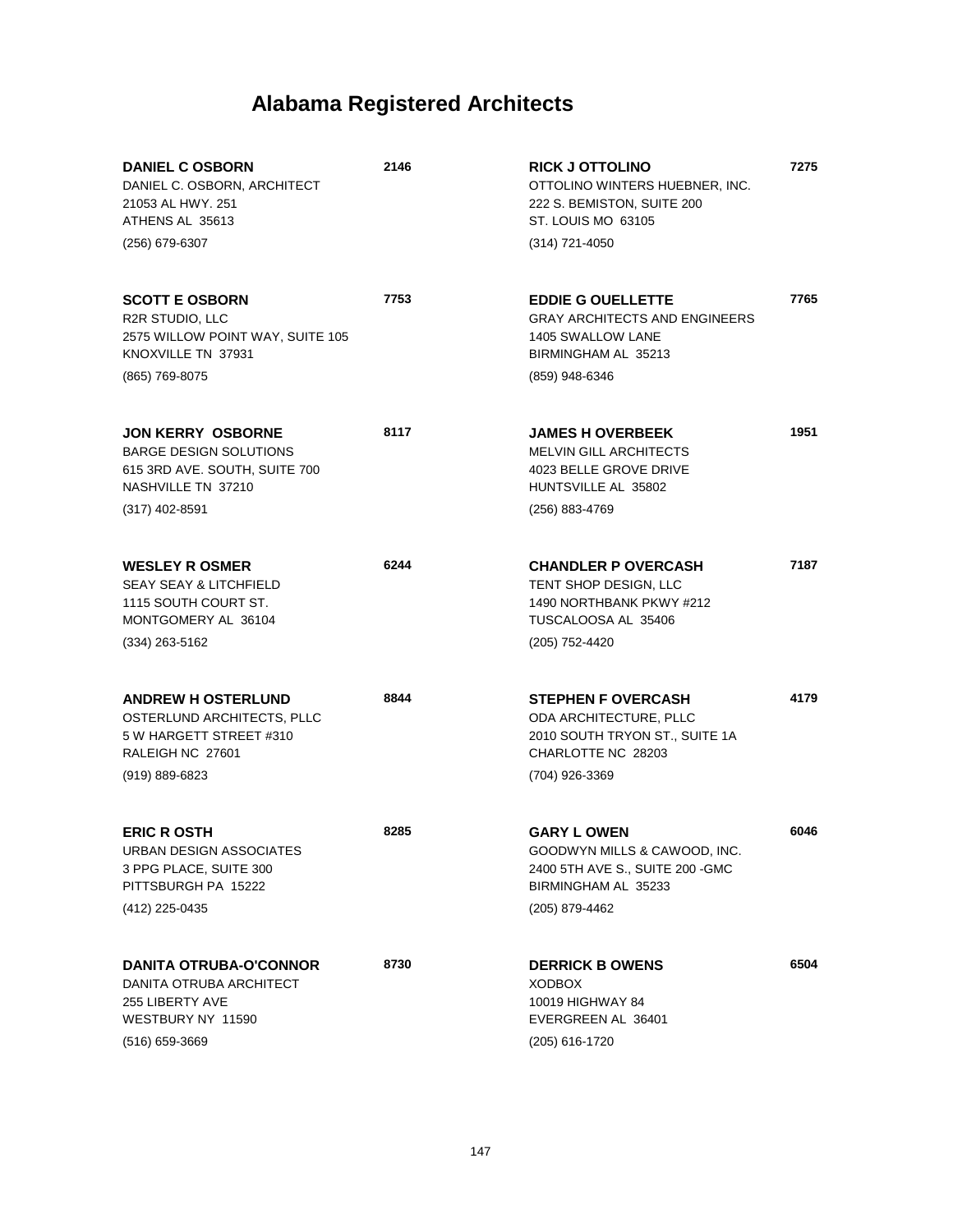| <b>PHILLIP N OWENS</b><br>COAST ARCHITECTS, INC.<br>6425 JORDAN ROAD<br>DAPHNE AL 36526                                                | 4648 | <b>JERRY C PAGE</b><br>CONTEXT DESIGN GROUP, PLLC<br>4 WASHINGTON PARK<br>GREENVILLE SC 29601                                                          | 8512 |
|----------------------------------------------------------------------------------------------------------------------------------------|------|--------------------------------------------------------------------------------------------------------------------------------------------------------|------|
| (251) 433-0217                                                                                                                         |      | (864) 350-7020                                                                                                                                         |      |
| <b>GLEN P OXFORD</b><br><b>OXFORD ARCHITECTURE</b><br>2934 SIDCO DR., SUITE 120<br>NASHVILLE TN 37204                                  | 3435 | <b>KIRK A PAISLEY</b><br><b>BDCL ARCHITECTS, PC</b><br>9100 CENTRE POINTE DR., STE. 210<br>WEST CHESTER OH 45069                                       | 8247 |
| $(615)$ 256-3455                                                                                                                       |      | (614) 571-9540                                                                                                                                         |      |
| <b>JUAN R PACE</b><br>613 REYNOLDS STREET<br>GADSDEN AL 35901<br>$(334)$ 233-5595                                                      | 6818 | <b>WILLIAM L PALUCH</b><br>LINK LAB<br>1729 EAST OSBORN ROAD<br>PHOENIX AZ 85016<br>(602) 604-6620                                                     | 8524 |
| <b>TIMOTHY K PACKARD</b><br>FUQUA & PARTNERS ARCHITECTS, P.C.<br>100 CHURCH ST. SW, SUITE 700<br>HUNTSVILLE AL 35801<br>(256) 534-3516 | 3192 | PIER PANICALI<br>DESMAN, INC.<br>20 N. CLARK, 4TH FLOOR<br>CHICAGO IL 60602<br>$(312)$ 263-8400                                                        | 6416 |
|                                                                                                                                        |      |                                                                                                                                                        |      |
| <b>MICAH L PADGETT</b><br>SUPPORT ARCHITECTURE, LLC D/B/A<br><b>ARCHUITY</b><br>7104 PEACH CT<br>BRENTWOOD TN 37027<br>(615) 200-7098  | 8041 | <b>ROBERT S PANVINI</b><br>MCFARLIN HUITT PANVINI, INC.<br>335 53RD AVE N<br>NASHVILLE TN 37209<br>(615) 329-3922                                      | 7762 |
| <b>ALFRED F PAGANO</b><br>THE MCINTOSH GROUP, LLC<br>1850 S BOULDER AVENUE<br><b>TULSA OK 74119</b><br>$(918) 585 - 8555$              | 8849 | <b>KHAMPHANH PANYAVONG</b><br>BERNARD L. WEINSTEIN ASSOCIATES<br>ARCHITECTS<br>95 WHITE BRIDGE ROAD; SUITE 200<br>NASHVILLE TN 37205<br>(615) 352-7151 | 8630 |
| <b>DOUGLAS R PAGE</b><br>PERFORMA, INC.<br>124 N BROADWAY, STE. I<br><b>DE PERE WI 54115</b><br>(920) 336-9929                         | 5668 | <b>GREG PAPAY</b><br>LAKE FLATO ARCHITECTS<br>311 3RD STREET<br>SAN ANTONIO TX 78205<br>(210) 227-3335                                                 | 7113 |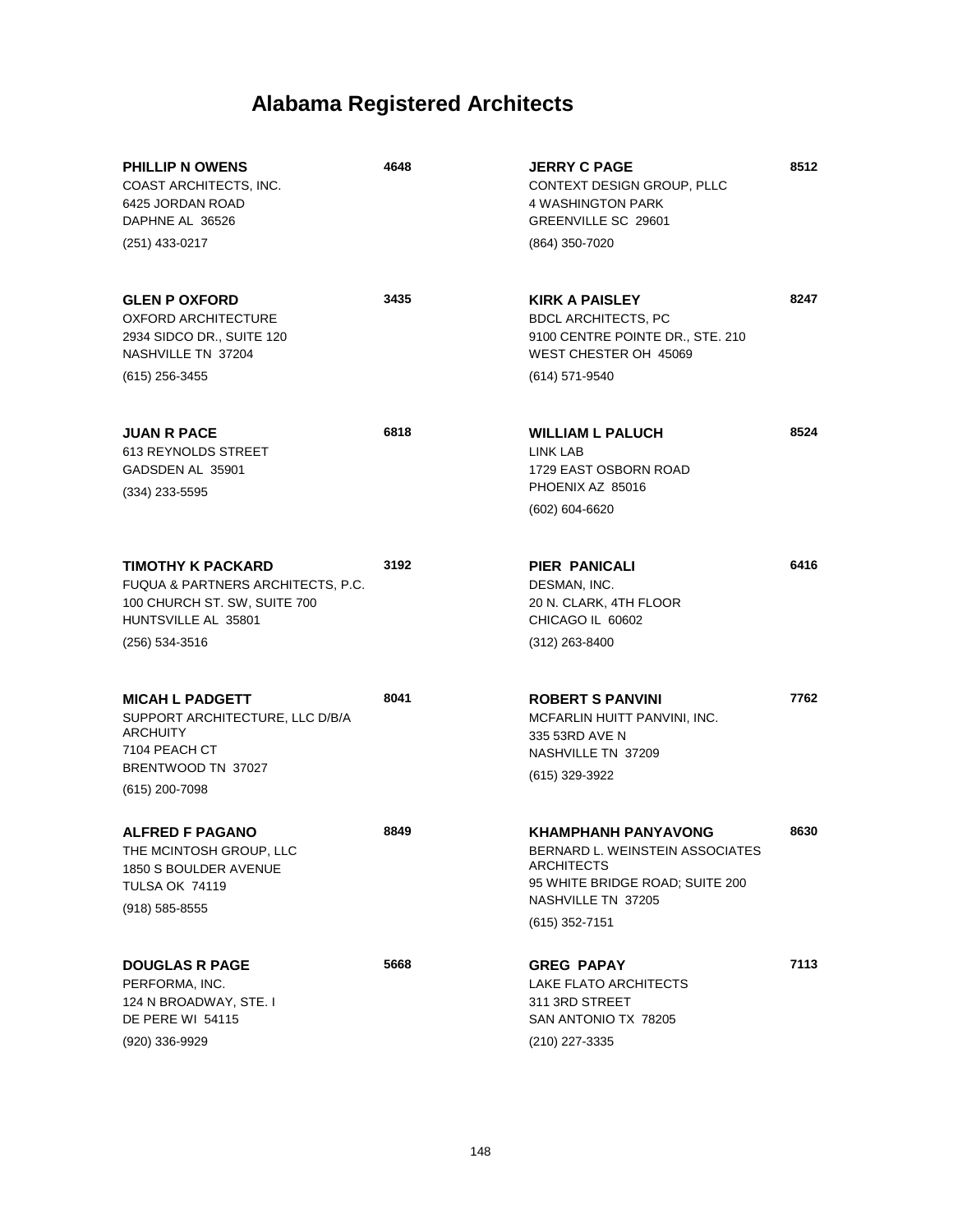| <b>JAMES J PAPIA</b><br>1704 RICHLAND AVENUE<br>METAIRIE LA 70001<br>(504) 451-1007                                       | 7505 | <b>JUSTIN J PARK</b><br><b>KIPA/ODS LLC</b><br>87 NEW HUTCHINSON MILL ROAD<br>LAGRANGE GA 30240<br>(404) 944-9614                | 8895 |
|---------------------------------------------------------------------------------------------------------------------------|------|----------------------------------------------------------------------------------------------------------------------------------|------|
| ROBERT A PAPOCCHIA<br><b>STV</b><br><b>225 PARK AVENUE SOUTH</b><br>NEW YORK NY 10003<br>(917) 231-5975                   | 8747 | <b>KENNETH K PARK</b><br>KENNETH PARK, ARCHITECT<br>360 LEXINGTON AVENUE, 7TH FLOOR<br>NEW YORK NY 10017<br>$(917)$ 208-0147     | 4446 |
| <b>ROBERTO E PAREDES</b><br>ASD, INC.<br>55 IVAN ALLEN JR. BLVD., STE. 100<br>ATLANTA GA 30308<br>(404) 688-3318          | 4924 | <b>CARLTON B PARKER</b><br>317 MAIRS ALY<br>ALPHARETTA GA 30004<br>(678) 897-1214                                                | 4766 |
| SIDDHARTH A PAREKH<br>SIDDHARTH A. PAREKH, ARCHITECT<br>18218 E. MORGANS BEND DRIVE<br>CYPRESS TX 77433<br>(832) 878-1262 | 7526 | <b>DANIEL E PARKER</b><br>CDP DESIGN, LLC<br>409 CHESTNUT ST., SUITE 1-B<br>GADSDEN AL 35901<br>(256) 295-1674                   | 7375 |
| <b>SANDRA M PARET</b><br><b>AECOM</b><br>10806 OLYMPIA FIELDS LOOP<br>AUSTIN TX 78747<br>$(214)$ 906-5883                 | 6062 | <b>DAVID C PARKER</b><br>SHERLOCK SMITH AND ADAMS<br>3047 CARTER HILL ROAD<br>MONTGOMERY AL 36111<br>$(334)$ 263-6481            | 2470 |
| <b>THOMAS O PARHAM</b><br><b>KPS GROUP INC</b><br>60 14TH ST. SOUTH, STE. 100<br>BIRMINGHAM AL 35233<br>(205) 914-1914    | 7134 | <b>JAMES M PARKER</b><br>JAMES M. PARKER, ARCHITECT<br>11667 HIGHWAY 167<br><b>ENTERPRISE AL 36330-7771</b><br>$(334)347 - 5998$ | 1944 |
| <b>JEEHOON PARK</b><br>QUBE ARCHITECTURE, LLC<br>4411 SUWANEE DAM ROAD SUITE 910<br>SUWANEE GA 30024<br>(678) 301-0408    | 6781 | <b>WILLIAM D PARKER</b><br>WILLIAM D. PARKER, ARCHITECT<br>MARSHALL SPACE FLIGHT CENTER<br>HUNTSVILLE AL 35812<br>(256) 604-9355 | 5820 |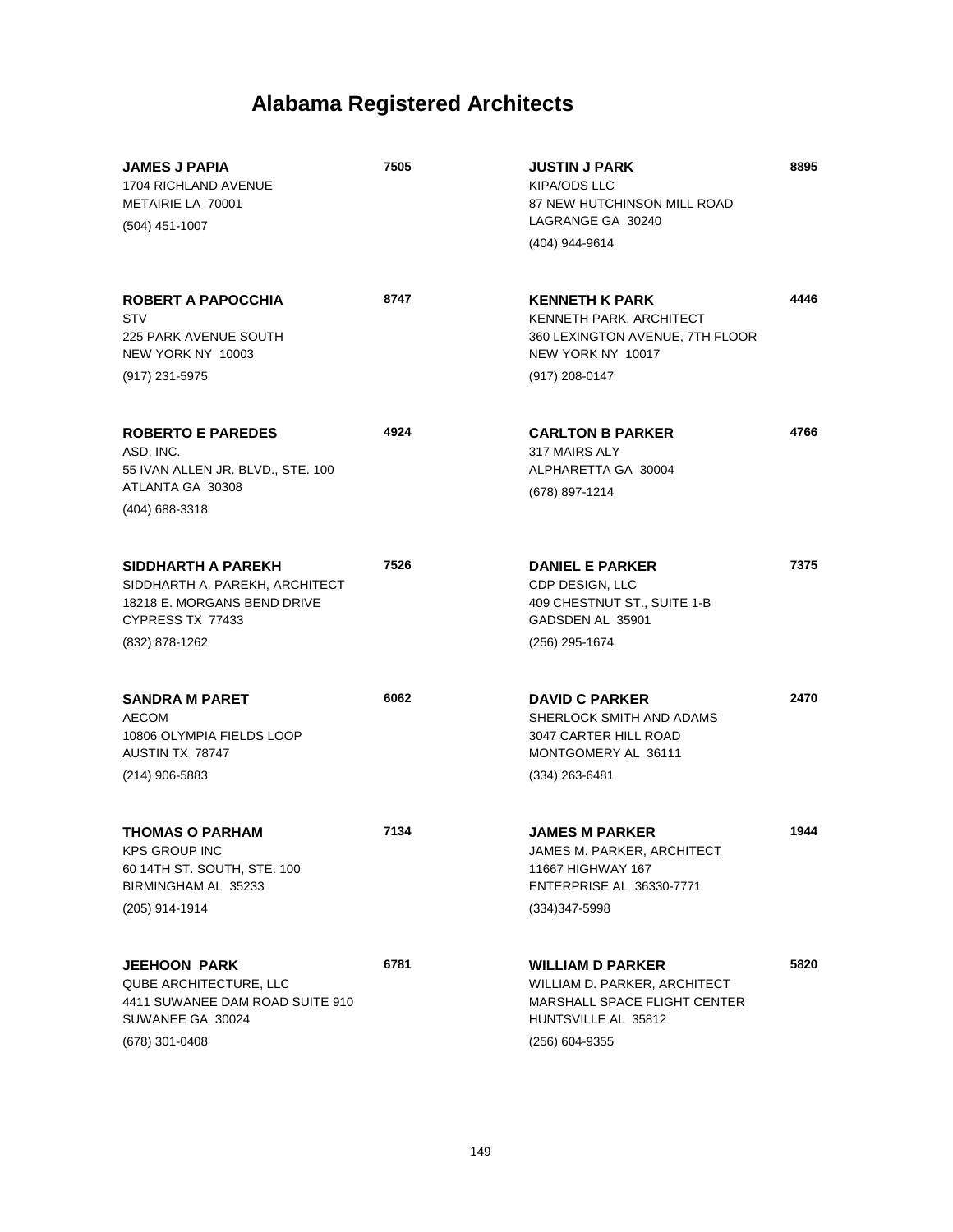| ALLAN R PARR<br><b>REES</b><br>14738 FISHERS COVE<br>PINEHURST TX 77362                                                                                     | 7715 | JOHN W PATE<br>DEPARTMENT OF VETERANS AFFAIRS<br>5026 ALLISON AVENUE<br>CHARLOTTE NC 28226-4902                                          | 2689 |
|-------------------------------------------------------------------------------------------------------------------------------------------------------------|------|------------------------------------------------------------------------------------------------------------------------------------------|------|
| $(281)$ 380-0689                                                                                                                                            |      | (704) 608-6996                                                                                                                           |      |
| <b>BRET L PARRISH</b><br>BRET L PARRISH ARCHITECT, LLC<br>POST OFFICE BOX 5601<br>DOTHAN AL 36302                                                           | 3193 | <b>KIRBY E PATE</b><br>PATE DESIGN GROUP, INC.<br>1640 POWERS FERRY RD SE, BLDG 16-300<br>MARIETTA GA 30067                              | 4756 |
| (334) 479-8489                                                                                                                                              |      | (770) 814-0885                                                                                                                           |      |
| <b>GREGORY N PARSONS</b><br>UAB FACILITIES PLANNING, DESIGN &<br><b>CONSTRUCTION</b><br>FAB 205, 1720 2ND AVE. SO.<br>BIRMINGHAM AL 35294<br>(334) 934-1219 | 3194 | <b>BHARAT R PATEL</b><br><b>BHARAT R. PATEL ARCHITECT INC.</b><br>5057 NORTHERN LIGHTS DRIVE<br>GREEN ACRES FL 33463<br>$(561)$ 306-6573 | 8086 |
|                                                                                                                                                             |      |                                                                                                                                          |      |
| <b>ROY B PARSONS</b><br>PILOT TRAVEL CENTERS<br>5508 LONAS ROAD<br>KNOXVILLE TN 37909                                                                       | 5338 | <b>HITESH PATEL</b><br>ELEVATE ARCHITECTURE STUDIO, LLC<br>1775 THE EXCHANGE SE, SUITE 530<br>ATLANTA GA 30339                           | 8401 |
| (865) 474-2786                                                                                                                                              |      | (770) 820-3893                                                                                                                           |      |
| <b>WILLIAM T PARTRIDGE</b><br>COAST ARCHITECTS, INC.<br>6425 JORDAN ROAD<br>DAPHNE AL 36526<br>(251) 433-0217                                               | 2336 | <b>PANKAJ M PATEL</b><br>ALBERT KAHN ASSOCIATES, INC<br>3011 W. GRAND BLVD., SUITE 1800<br>DETROIT MI 48202<br>(313) 202-7792            | 8712 |
|                                                                                                                                                             |      |                                                                                                                                          |      |
| <b>ANDREA W PASEUR</b><br>PASEUR & ASSOCIATES ARCHITECTURE<br>1076 CLOUDS COVE RD.<br>HUNTSVILLE AL 35803                                                   | 6229 | <b>SUDHIR V PATEL</b><br>SPARCHITECT, LLC<br>4 BRADLEY PARK COURT, STE. 3B<br>COLUMBUS GA 31904                                          | 6760 |
| (256) 694-1170                                                                                                                                              |      | (706) 987-3418                                                                                                                           |      |
| <b>RICHARD B PASZKIET</b><br><b>INTERPLAN LLC</b><br>9136 MAYFIELD AVE.<br>OAK LAWN IL 60453<br>(708) 217-2152                                              | 8085 | <b>LONNIE E PATRICK</b><br>LONNIE E. PATRICK/ARCHITECT<br>1000 PRENTICE PARDUE RD<br>DOWNSVILLE LA 71234<br>$(318)$ 537-4001             | 8817 |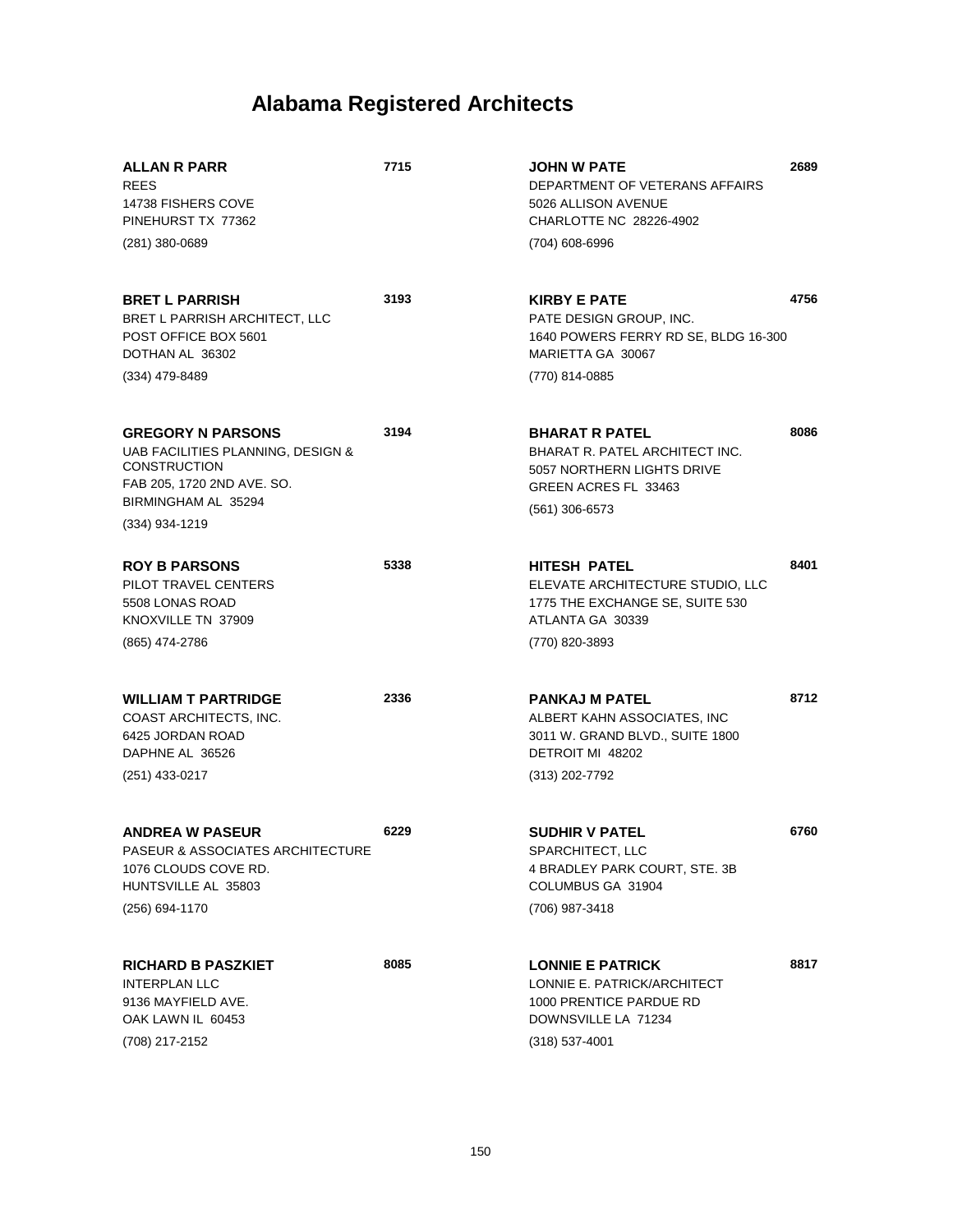| <b>NORMAN R PATTEN</b><br>NORMAN PATTEN & ASSOCIATES<br>413 CEDAR ST.<br>CEDAR HILL TX 75104<br>(972) 293-2929           | 6122 | <b>MARK D PAVEY</b><br>MARK D. PAVEY, ARCHITECT<br>POST OFFICE BOX 1365<br>GULF SHORES AL 36547<br>(334) 546-3624               | 2273 |
|--------------------------------------------------------------------------------------------------------------------------|------|---------------------------------------------------------------------------------------------------------------------------------|------|
| <b>BRAD L PATTERSON</b><br><b>BRAD LEE PATTERSON, ARCHITECT</b><br>PO BOX 856<br>ORANGE BEACH AL 36561<br>(251) 223-2112 | 3074 | <b>DAVID H PAYNE</b><br>PAYNE DESIGN GROUP ARCHITECTS, LLC<br>POST OFFICE BOX 471<br>MONTGOMERY AL 36101-0471<br>(334) 272-2180 | 1383 |
|                                                                                                                          |      |                                                                                                                                 |      |
| <b>JACK D PATTON</b><br><b>RDG PLANNING &amp; DESIGN</b><br>301 GRAND AVENUE<br>DES MOINES IA 50309                      | 7671 | LEE P PAYNE<br>DTJ DESIGN, INC.<br>3101 IRIS AVENUE, SUITE 130<br>BOULDER CO 80301                                              | 6300 |
| $(515)$ 309-3207                                                                                                         |      | $(303)$ 443-7533                                                                                                                |      |
| <b>ALLISON B PAUL</b><br>LESSARD DESIGN, INC.<br>8521 LEESBURG PIKE; STE 700<br>VIENNA VA 22182                          | 7869 | <b>HAROLD D PEACOCK</b><br>PEACOCK ARCHITECTS, INC.<br>5525 INTERSTATE NORTH PKWY. NW<br>ATLANTA GA 30328                       | 4658 |
| $(571) 830 - 1860$                                                                                                       |      | (404) 214-5200                                                                                                                  |      |
| <b>KAMAL PAUL</b><br>K PAUL, ARCHITECT<br>2660 SHERWOOD HEIGHTS DR, STE 200<br>OAKVILLE ON L6J-7Y8<br>(905) 337-9800     | 6384 | <b>THEO PEAGLER</b><br>PEAGLER ARCHITECTURAL SERVICES<br>P.O. BOX 5941<br><b>PEARL MS 39288</b><br>$(601)$ 591-2169             | 6269 |
| <b>ALEX S PAULSON</b><br>RANDALL-PAULSON ARCHITECTS INC<br>85-A MILL STREET #200<br>ROSWELL GA 30075                     | 4607 | <b>MICHAEL CRAIG PEAVY</b><br>TINKER MA, INC.<br>719 CHERRY ST., SUITE 200<br>CHATTANOOGA TN 37402                              | 6463 |
| (770) 650-7558                                                                                                           |      | (423) 708-8736                                                                                                                  |      |
| <b>ANDREW Z PAVALIS</b><br>420 WHISPERING LAKES BLVD.<br>TARPON SPRINGS FL 34688<br>$(303)$ 956-1146                     | 8560 | PHILLIP C PECORD<br>AUTOZONE, INC.<br>P. O. BOX 2198<br>MEMPHIS TN 38101<br>(901) 495-8706                                      | 2934 |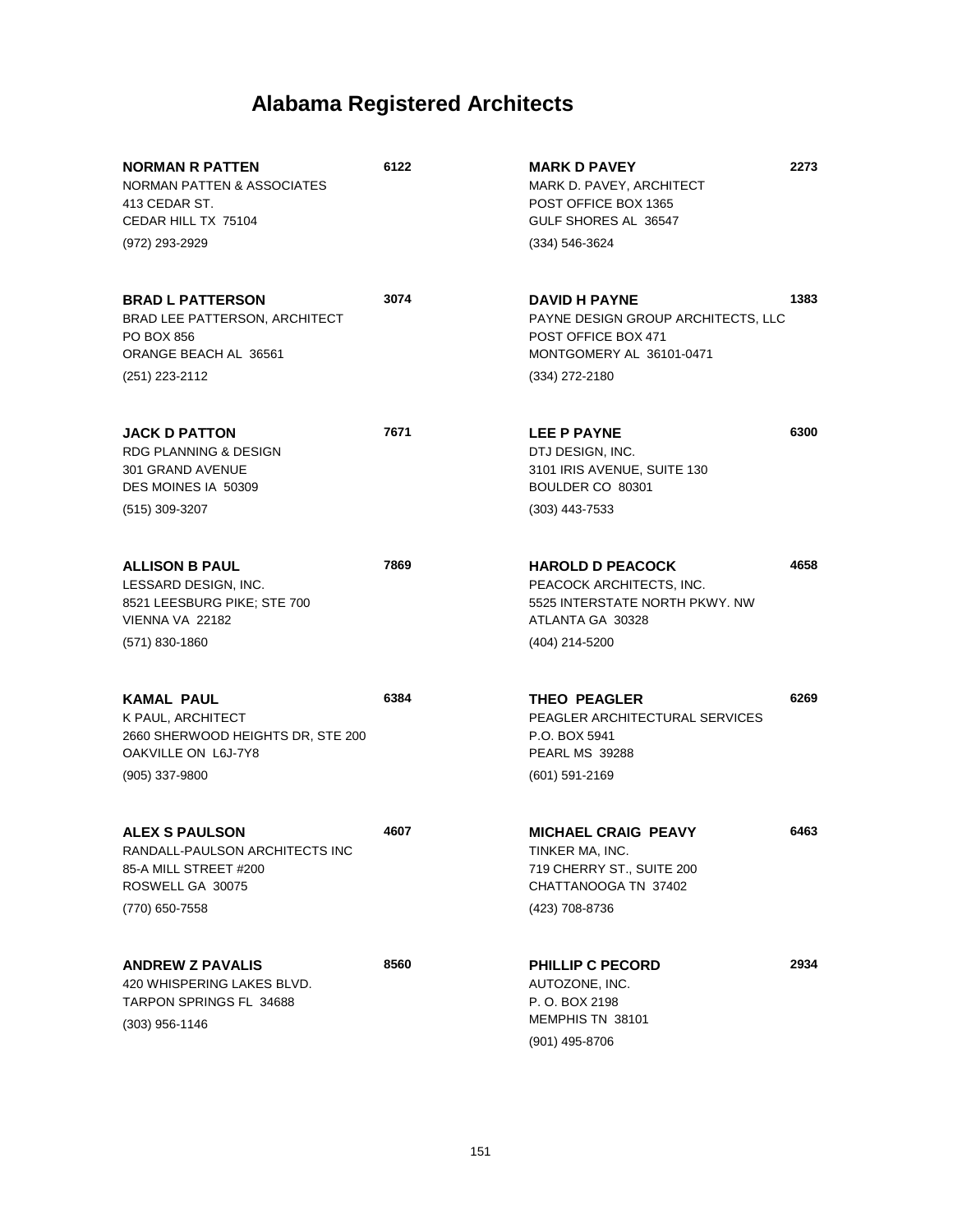| <b>KIRBY M PECOT</b><br>PECOT & COMPANY ARCHITECTS<br>300 RUE BEAUREGARD, BLDG. D<br>LAFAYETTE LA 70508                                               | 5447 | <b>JON B PENNEY</b><br><b>FOSHEE ARCHITECTURE</b><br><b>21 S COURT STREET</b><br>MONTGOMERY AL 36104                                                        | 7005 |
|-------------------------------------------------------------------------------------------------------------------------------------------------------|------|-------------------------------------------------------------------------------------------------------------------------------------------------------------|------|
| (337) 264-1874                                                                                                                                        |      | (334) 273-8733                                                                                                                                              |      |
| <b>WILLIAM J PEEK</b><br>THE ARCHITECTURAL OFFICE OF WILLIAM J.<br><b>PEEK</b><br>908 SOUTH HULL STREET #210<br>MONTGOMERY AL 36104<br>(334) 834-1731 | 2396 | <b>JONATHAN J PENNEY</b><br>PENNEY DESIGN GROUP, LLC<br>8120 WOODMONT AVE., STE. 750<br>BETHESDA MD 20814<br>$(301)$ 526-9069                               | 8129 |
| <b>CHRISTOPHER J PELLEGRIN</b><br>CSRS, INC.<br>8555 UNITED PLAZA BLVD, STE 400<br>BATON ROUGE LA 70809<br>(225) 939-4377                             | 5285 | <b>CHARLES E PENUEL</b><br>BIRCHFIELD PENUEL & ASSOCIATES, AIA<br>2805 CRESCENT AVENUE #200<br>BIRMINGHAM AL 35209<br>(205) 870-1876                        | 2395 |
| <b>ANTHONY E PELLICCIOTTI</b><br>LRK, INC.<br>50 SOUTH B.B. KING BLVD., STE. 600<br>MEMPHIS TN 38103<br>$(901)$ 521-1440                              | 8663 | <b>GEORGE M PEPE</b><br>G. MARK PEPE ARCHITECT, PC<br>307 WEST ADAMS STREET<br>DOTHAN AL 36303<br>(334) 712-9721                                            | 4496 |
| <b>GIAN LLOYD B PENAREDONDO</b><br>6424 CENTRAL CITY BLVD, APT. 433<br>GALVESTON TX 77551<br>(269) 815-2186                                           | 8881 | <b>WILFREDO F PEREZ</b><br><b>HMD GROUP PA</b><br>10556 NW 26 ST., STE. D-101<br>DORAL FL 33172<br>$(305)$ 594-2975                                         | 4475 |
| <b>BENJAMIN J PENDERGRAFT</b><br><b>GA STUDIO</b><br>2625 5TH AVE N<br>BESSEMER AL 35020<br>(205) 933-9060                                            | 8357 | <b>CARLOS PEREZ-RUBIO</b><br>HEALTH, EDUCATION AND RESEARCH<br>ASSOCIATES, INC.<br>411 NORTH 10TH STREET; SUITE 400<br>ST. LOUIS MO 63101<br>(314) 289-9202 | 8637 |
| <b>L. BROWN PENDLETON</b><br>L. BROWN PENDLETON, ARCHITECT<br>1805 N. 2ND ST., STE. 5223<br>ROGERS AR 72756<br>(479) 631-5223                         | 7076 | <b>LAWRENCE B PERKINS</b><br>PERKINS EASTMAN ARCHITECTS, DPC<br>115 5TH AVENUE, 3RD FLOOR<br>NEW YORK NY 10003<br>(212) 353-7380                            | 4192 |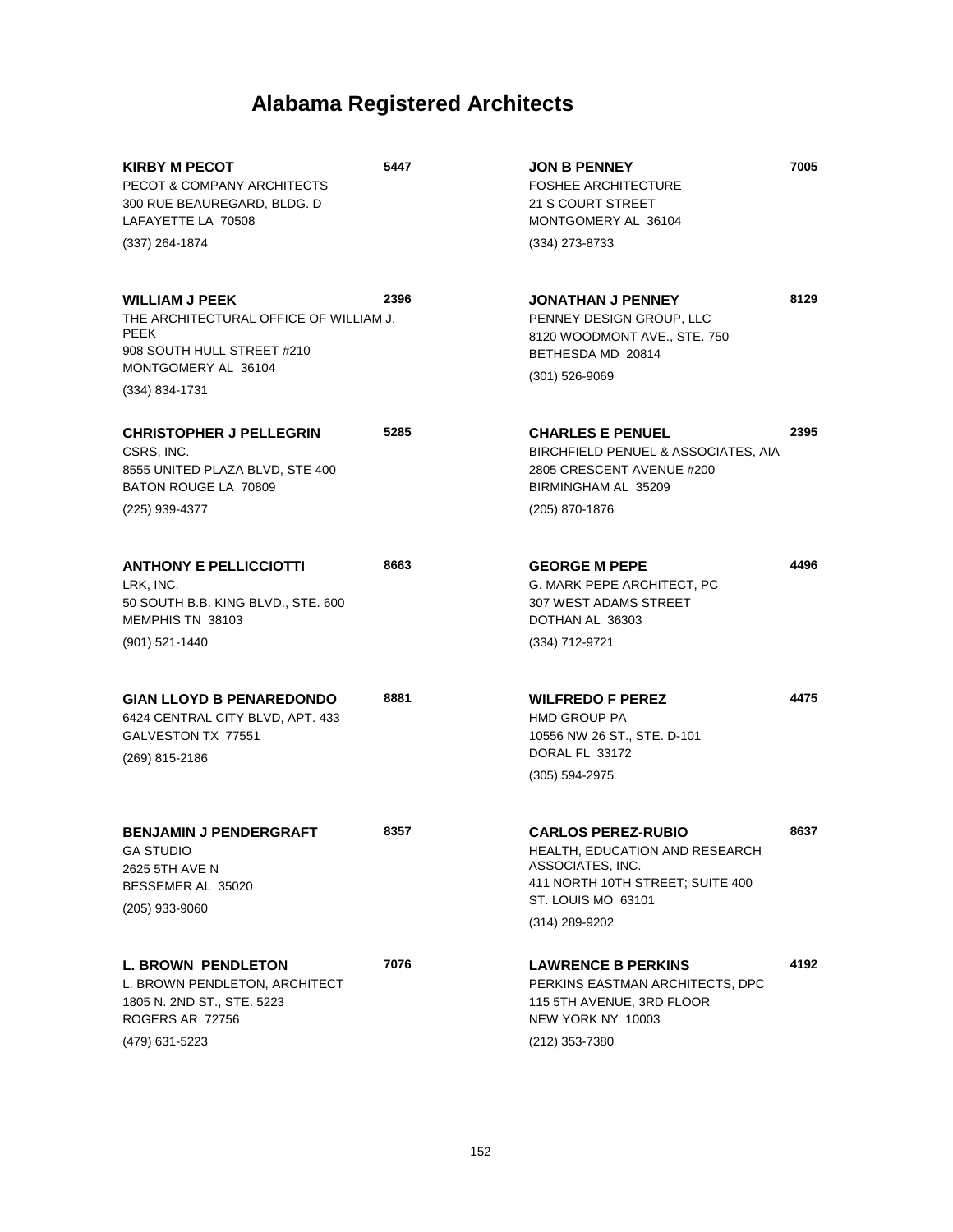| <b>CHRISTOPHER J PERRY</b><br>PERRY AND ASSOCIATES, LLC<br>221 N. LASALLE STREET, STE. 3100<br>CHICAGO IL 60601 | 7782 | <b>QUENTIN PETERSEN</b><br><b>TRANSYSTEMS</b><br>222 S. RIVERSIDE PLAZA, SUITE 600<br>CHICAGO IL 60606                  | 8703 |
|-----------------------------------------------------------------------------------------------------------------|------|-------------------------------------------------------------------------------------------------------------------------|------|
| (312) 364-9112                                                                                                  |      | (336) 782-1650                                                                                                          |      |
| <b>DAVID W PERRY</b><br><b>RPPY ARCHITECTS</b><br>713 WEST SECOND STREET<br>LITTLE ROCK AR 72201                | 5899 | <b>DARREN L PETERSON</b><br>PETERSON ARCHITECTURE, PC<br>298 SOUTH 10TH ST., SUITE 500<br>NOBLESVILLE IN 46060          | 4714 |
| (501) 372-0272                                                                                                  |      | (317) 770-9714                                                                                                          |      |
| <b>JONATHAN L PERRY</b><br>LIVE DESIGN GROUP PC<br>3117 2ND AVE S<br>BIRMINGHAM AL 35233                        | 7066 | <b>ERIC P PETERSON</b><br>ALLIANCE, INC.<br><b>400 CLIFTON AVENUE SOUTH</b><br>MINNEAPOLIS MN 55403                     | 6515 |
| (205) 870-3090                                                                                                  |      | (612) 874-4102                                                                                                          |      |
| <b>MICHAEL L PERRY</b><br>PROGRESSIVE ARCHITECTURE ENG., PC<br>1811 4 MILE ROAD NE<br>GRAND RAPIDS MI 49525     | 7903 | <b>WESLEY W PETROUSKE</b><br>ARCHITECTURAL ENVIRONMENTS, PLLC<br>339 CHESTERFIELD AVE.<br>NASHVILLE TN 37212            | 6704 |
| (616) 340-6204                                                                                                  |      | (615) 714-8444                                                                                                          |      |
| <b>JOSEPH C PESTER</b><br>EDT-THA<br>3255 HARDIN ROAD<br>GUNTERSVILLE AL 35976                                  | 4844 | <b>JAMES RICHARD PETTIT</b><br>JOHNSON + BAILEY ARCHITECTS, P.C.<br>100 E. VINE ST., SUITE 700<br>MURFREESBORO TN 37130 | 8061 |
| (256) 457-1917                                                                                                  |      | $(615) 890 - 4560$                                                                                                      |      |
| <b>ISTVAN L PETERANECZ</b><br>BEHAR + PETERANECZ, INC.<br>2430 TERMINAL DRIVE SOUTH<br>ST. PETERSBURG FL 33712  | 6529 | <b>HAROLD D PETTY</b><br>EARL SWENSSON ASSOCIATES<br>1033 DEMONBREUN ST., SUITE 800<br>NASHVILLE TN 37203               | 5734 |
| (727) 800-5300                                                                                                  |      | (615) 329-9445                                                                                                          |      |
| <b>LYNN M PETERS</b><br>LK DESIGN GROUP, INC.<br>16010 VIA SHAVANO<br>SAN ANTONIO TX 78249<br>(210) 824-8825    | 6804 | <b>JAMES H PFEFFER</b><br>PFEFFER TORODE ARCHITECTURE<br>921B WOODLAND ST.<br>NASHVILLE TN 37206<br>(205) 356-4781      | 6896 |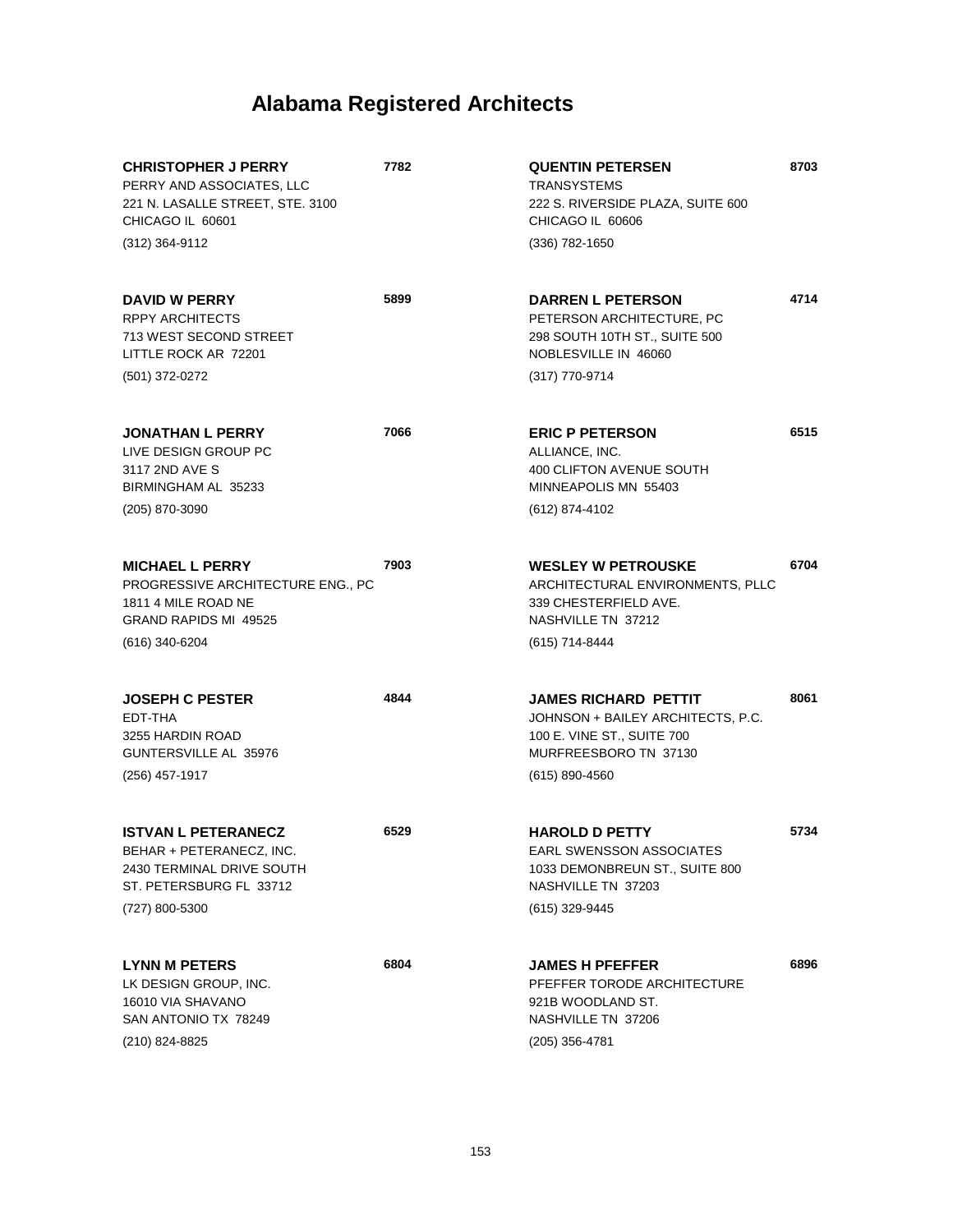| <b>DOUGLAS A PFEIFFER</b><br>DEWBERRY-AL DESIGNERS, PC<br>8401 ARLINGTON BLVD.<br>FAIRFAX VA 22031<br>$(630)$ 460-7560                    | 8020 | <b>JERRY J PHILLIPS</b><br>PHILLIPS PARTNERSHIP, P.C.<br>5901 PEACHTREE DUNWOODY RD. BLDG A<br><b>STE 450</b><br>ATLANTA GA 30328<br>(770) 394-1616 | 5249 |
|-------------------------------------------------------------------------------------------------------------------------------------------|------|-----------------------------------------------------------------------------------------------------------------------------------------------------|------|
| <b>CHINH H PHAN</b><br>5590 HASTINGS TERRACE<br>ALPHARETTA GA 30005<br>(678) 429-5036                                                     | 8815 | <b>RANDY O PHILLIPS</b><br>SPANGENBERG PHILLIPS TICE<br>ARCHITECTURE<br>312 S. BROADWAY<br>WICHITA KS 67202<br>$(316)$ 267-4002                     | 6861 |
| <b>DAVID F PHELPS</b><br>CYNTERGY ARCHITECTURE, PLLC<br>810 S. CINCINNATI AVE., STE. 200<br><b>TULSA OK 74119</b><br>$(918) 606 - 0049$   | 7710 | <b>ROBERT J PHILLIPS</b><br>CRB CONSULTING ENGINEERS<br><b>780 RIVERSIDE DRIVE</b><br>SUWANEE GA 30024<br>(404) 860-1403                            | 7417 |
| PETER C PHELPS<br>LATHAN ASSOCIATES ARCHITECTS, P.C.<br>300 CHASE PARK SOUTH, SUITE 200<br>HOOVER AL 35244<br>(205) 988-9112              | 5540 | <b>SCOTT P PHILLIPS</b><br>S. PHILLIPS ARCHITECTURE<br>4500 VALLEYDALE ROAD, SUITE 80<br>BIRMINGHAM AL 35242<br>(205) 677-8780                      | 6833 |
| <b>GEORGE M PHILLIPPI</b><br><b>GEORGE M. PHILLIPPI, ARCHITECT</b><br>4 OFFICE PARK CIRCLE, #313<br>BIRMINGHAM AL 35223<br>(205) 871-7955 | 2274 | <b>JEREMY D PHILO</b><br>KRAMER+MARKS ARCHITECTS, PC<br>27 SOUTH MAIN STREET<br>AMBLER PA 19002<br>(215) 654-7722                                   | 7985 |
| <b>BRENDA B PHILLIPS</b><br>SAIN ENGINEERING ASSOCIATES, INC<br>1305 KINGSWAY LANE<br>BIRMINGHAM AL 35243<br>$(205)$ 572-6800             | 3634 | <b>MOTHUSI P PHOMETSI</b><br>804 ALDENHAM COURT<br>SUWANEE GA 30024<br>(678) 596-5250                                                               | 6392 |
| <b>JARED S PHILLIPS</b><br>LUCY DESIGN ASSOCIATES<br>2917 CENTRAL AVENUE, SUITE 101<br>HOMEWOOD AL 35209<br>(205) 423-0404                | 6629 | <b>MICHAEL A PIAZZA</b><br>PIAZZA ARCHITECTURE PLANNING APAC<br>847 GALVEZ ST., SUITE 200<br>MANDEVILLE LA 70448<br>(985) 626-1564                  | 4108 |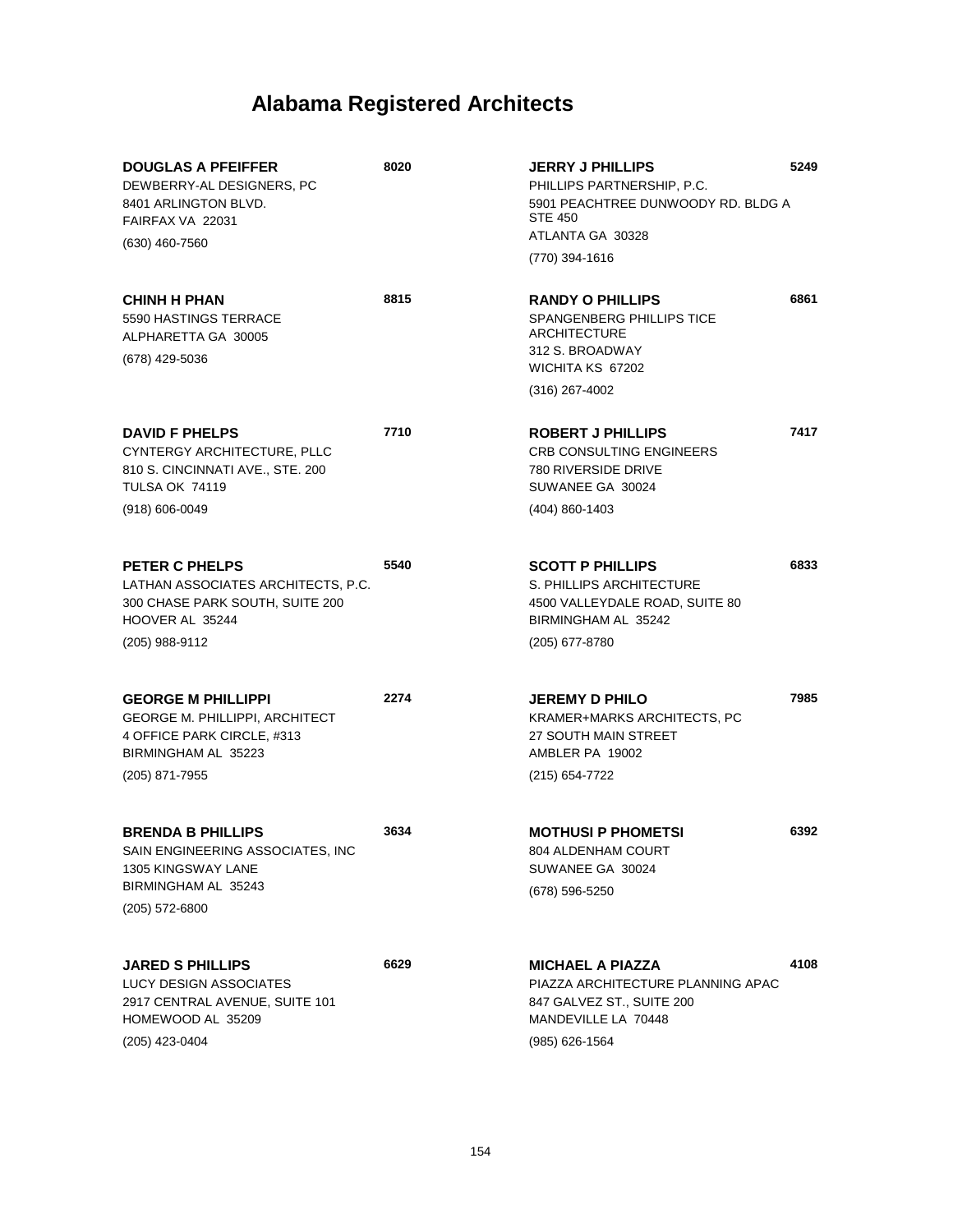| <b>STEPHEN C PICKARD</b><br>GOOD FULTON & FARRELL ARCHITECTS, INC<br>2808 FAIRMOUNT ST., SUITE 300<br>DALLAS TX 75201<br>(214) 303-1500 | 6566 | <b>RANDY E PIMSLER</b><br>PIMSLER HOSS ARCHITECTS<br>455 GLEN IRIS DR., SUITE C<br>ATLANTA GA 30308<br>(404) 875-1517  | 3496 |
|-----------------------------------------------------------------------------------------------------------------------------------------|------|------------------------------------------------------------------------------------------------------------------------|------|
| <b>CRAIG A PICKEREL</b><br>PMBA ARCHITECTS<br><b>114 LOUISIANA AVE</b><br>PERRYSBURG OH 43551<br>(419) 376-8938                         | 8823 | <b>THOMAS A PIRTLE</b><br><b>THOMAS A PIRTLE III</b><br>1308 MEADOWVIEW DRIVE<br>KENNEDALE TX 76060<br>(817) 739-7821  | 2811 |
|                                                                                                                                         |      |                                                                                                                        |      |
| <b>ADAM T PICKETT</b><br><b>BENTON DESIGN GROUP</b><br>913 BULLPEN DRIVE<br>O"FALLON MO 63366                                           | 7726 | <b>THOMAS A PISTORIUS</b><br>PISTORIUS ASSOCIATES, LLC<br>109 1/2 WEST THOMAS ST.<br>HAMMOND LA 70401                  | 8216 |
| (636) 515-0382                                                                                                                          |      | (985) 542-4287                                                                                                         |      |
| <b>STACY KELLEY PIERCE</b><br>555 WOODLINE CT.<br>ROSWELL GA 30076                                                                      | 8140 | TAYLOR A PITELKA<br>218 ESTORIA STREET SE<br>ATLANTA GA 30316                                                          | 8360 |
| (334) 432-0691                                                                                                                          |      | (404) 783-9846                                                                                                         |      |
| <b>RICHARD I PIGFORD</b><br>ARCHITECTUREWORKS, LLP<br>130 19TH ST. SOUTH<br>BIRMINGHAM AL 35233                                         | 6127 | <b>ROBERT B PITT</b><br>MERRIMAN PITT/ANDERSON, INC.<br>208 WEST 4TH ST., #3A<br>AUSTIN TX 78701                       | 6459 |
| (205) 320-0880                                                                                                                          |      | $(512)$ 472-1111                                                                                                       |      |
| <b>RICHARD A PILGREEN</b><br>RICHARD A. PILGREEN, ARCHITECT<br>71 HOLT ROAD NE<br>MARIETTA GA 30068                                     | 3659 | <b>R. CHERRI PITTS</b><br>STUDIO C ARCHITECTURE & INTERIORS<br>135 W OXMOOR RD, STE 319<br>BIRMINGHAM AL 35209         | 6253 |
| (678) 232-6594                                                                                                                          |      | (205) 492-0377                                                                                                         |      |
| <b>KELLY K PIMMEL</b><br>21 ELM AVENUE<br>ST. LOUIS MO 63122<br>(314) 420-7274                                                          | 8871 | <b>RICHARD C PITTS</b><br><b>KPS GROUP</b><br>60 14TH STREET SOUTH, SUITE 100<br>BIRMINGHAM AL 35233<br>(205) 458-3237 | 7342 |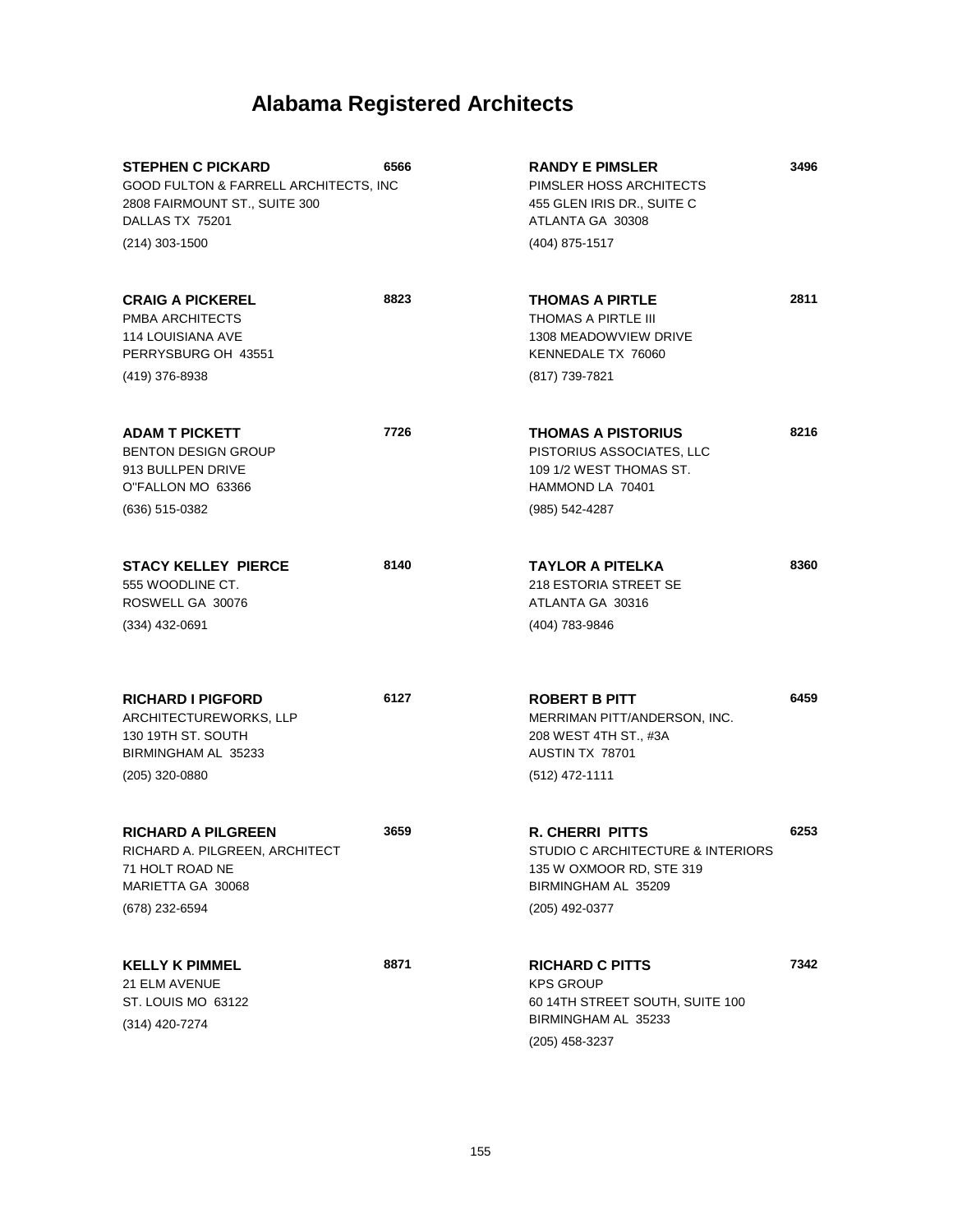| <b>JOHN P PLAGEMAN</b><br>PLAGEMAN ARCHITECTURE, PLLC<br><b>401 POINT DRIVE</b><br>SWANSBORO NC 28584<br>(919) 619-5012                       | 6926 | <b>ALAN J PLUTOWSKI</b><br>TROSSEN WRIGHT PLUTOWSKI ARCHITECTS,<br>PA.<br>4125 LAKELAND AVENUE N., #200<br>MINNEAPOLIS MN 55422<br>(763) 533-7171 | 4887 |
|-----------------------------------------------------------------------------------------------------------------------------------------------|------|---------------------------------------------------------------------------------------------------------------------------------------------------|------|
| JERE WESLEY PLANCK<br>ARCHICON ARCHITECTURE & INTERIORS, LC<br>5055 E. WASHINGTON ST., SUITE 200<br>PHOENIX AZ 85034<br>(602) 222-4266        | 4916 | <b>PAUL H POIRIER</b><br>PAUL POIRIER + ASSOCIATES ARCHITECTS<br>156 W. ALAMAR AVE., STE. C<br>SANTA BARBARA CA 93105<br>(805) 682-8894           | 6821 |
| <b>MARK E PLEDGER</b><br>PLEDGER ARCHITECT, PLLC<br>3509 RIVER BEND ROAD<br>MOUNTAIN BROOK AL 35243<br>(205) 900-8820                         | 7575 | <b>ROBERT G POLK</b><br>ROBERT G POLK, ARCHITECT, P.A.<br><b>702 COMMERCE STREET</b><br>JACKSON MS 39201<br>(601) 720-7655                        | 4624 |
| <b>CODY I PLESS</b><br>PLESS DESIGNS, LLC<br>106 WOODBRIDGE TRAIL<br>DALLAS GA 30132<br>(770) 876-0230                                        | 8786 | <b>NATHAN T POLLARD</b><br><b>RAYMOND ENGINEERING</b><br>351 COMMERCIAL DRIVE, SUITE E<br>SAVANNAH GA 31406<br>(912) 349-3661                     | 7780 |
| <b>ROBERT A PLICHTA</b><br>ENGINEERING SYSTEMS, INC.<br>4215 CAMPUS DRIVE<br>AURORA IL 60504<br>(847) 997-1804                                | 8410 | <b>STEVE B POLO</b><br>OPX, PLLC<br>21 DUPONT CIRCLE, NW<br>WASHINGTON DC 20036<br>(202) 822-9797                                                 | 8597 |
| <b>AUDREY L PLUMMER</b><br>1813 S. HIDDEN HILLS PKWY.<br>STONE MOUNTAIN GA 30088<br>(770) 330-8325                                            | 8248 | <b>JOHN B POLSINELLI</b><br>NORR, LLC<br>150 W. JEFFERSON, STE. 1300<br>DETROIT MI 48226<br>$(313)$ 324-3115                                      | 6924 |
| <b>JAMES M PLUNKARD</b><br>HARTSHORNE PLUNKARD ARCHITECTURE,<br><b>LLC</b><br>232 NORTH CARPENTER ST.<br>CHICAGO IL 60607<br>$(312)$ 226-4488 | 8492 | <b>THOMAS D POLUCCI</b><br>180 WEST END AVE., APT. 29J<br>NEW YORK NY 10023<br>(212) 956-9720                                                     | 7970 |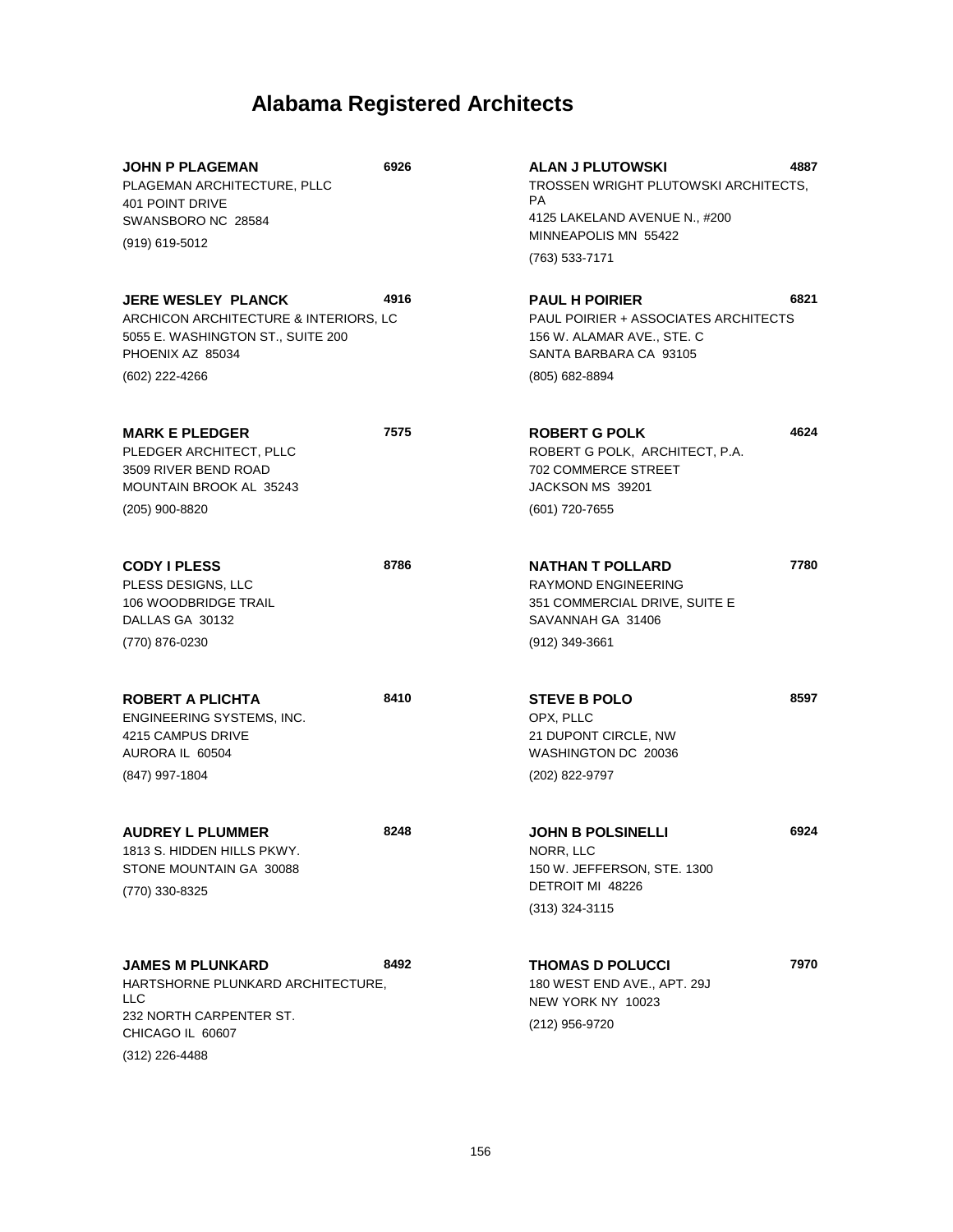| <b>ROBERT W PONDER</b><br>ROBERT W. PONDER, ARCHITECT<br>3146 LAKEVIEW DRIVE<br>DULUTH GA 30096                                                  | 4698 | <b>NESTOR POPOWYCH</b><br>NESTOR POPOWYCH, ARCHITECT<br>10851 GULF SHORE DRIVE, UN IT 1202<br>NAPLES FL 34108                                     | 5577 |
|--------------------------------------------------------------------------------------------------------------------------------------------------|------|---------------------------------------------------------------------------------------------------------------------------------------------------|------|
| (770) 497-1929                                                                                                                                   |      | $(312)$ 953-6777                                                                                                                                  |      |
| DAVID D POOL<br>HURST-ROSCHE, INC.<br>1400 E. TREMONT STREET<br>HILLSBORO IL 62049                                                               | 8540 | ALBERTO PORTELA<br>GLE ASSOCIATES, INC.<br>5405 CYPRESS CENTER DR., STE. 110<br><b>TAMPA FL 33609</b>                                             | 8265 |
| (618) 407-4499                                                                                                                                   |      | (813) 241-8350                                                                                                                                    |      |
| <b>APRIL NICOLE POOLE</b><br><b>HARRISON FRENCH &amp; ASSOCIATES</b><br>1705 S WALTON BLVD, STE 3<br>BENTONVILLE AR 72712-7113<br>(479) 273-7780 | 8101 | <b>THOMAS C PORTER</b><br>PORTER ARCHITECTS<br>1701 1ST AVENUE SOUTH #232<br>BIRMINGHAM AL 35233<br>(205) 901-5155                                | 7054 |
| <b>JOHN H POOLE</b><br>POOLE & COMPANY ARCHITECTS, LLC<br>2 NORTH 20TH ST., SUITE 1610<br>BIRMINGHAM AL 35203<br>(205) 326-2206                  | 3574 | <b>EDWARD L PORTIS</b><br>LITTLE DIVERSIFIED ARCHITECTURAL<br>CONSULTING, LLC<br>615 S. COLLEGE ST.<br>CHARLOTTE NC 28202                         | 8744 |
| <b>MICHAEL R POOLE</b><br>POOLE & POOLE ARCHITECTURE LLC<br>4240 PARK PLACE COURT<br>GLEN ALLEN VA 23060<br>(804) 225-0215                       | 5971 | (704) 906-3924<br><b>DAVID C PORTS</b><br>DAVID PORTS ARCHITECT, INC.<br>8223 BRECKSVILLE ROAD, SUITE 3<br>BRECKSVILLE OH 44141<br>(440) 526-6978 | 6032 |
| <b>CHARLES POPE</b><br><b>CHARLES POPE &amp; ASSOCIATES</b><br>224 GARDENVIEW<br>SAN ANTONIO TX 78213<br>(210) 349-6005                          | 8451 | <b>JULIA K POTTER</b><br>DAVIS ARCHITECTS, INC.<br>1502 GROVE PLACE<br>BIRMINGHAM AL 35209<br>(205) 322-7482                                      | 4157 |
| <b>WILLIAM A POPE</b><br>W ARCHITECTS, PA<br>4100 LEGENDARY DRIVE, SUITE 240<br>DESTIN FL 32541<br>(850) 865-0470                                | 1494 | <b>WILLIAM D POUNDS</b><br><b>PARKWAY CONSTRUCTION &amp; ASSOCIATES</b><br>1000 CIVIC CIRCLE<br>LEWISVILLE TX 75067<br>(469) 322-3714             | 6622 |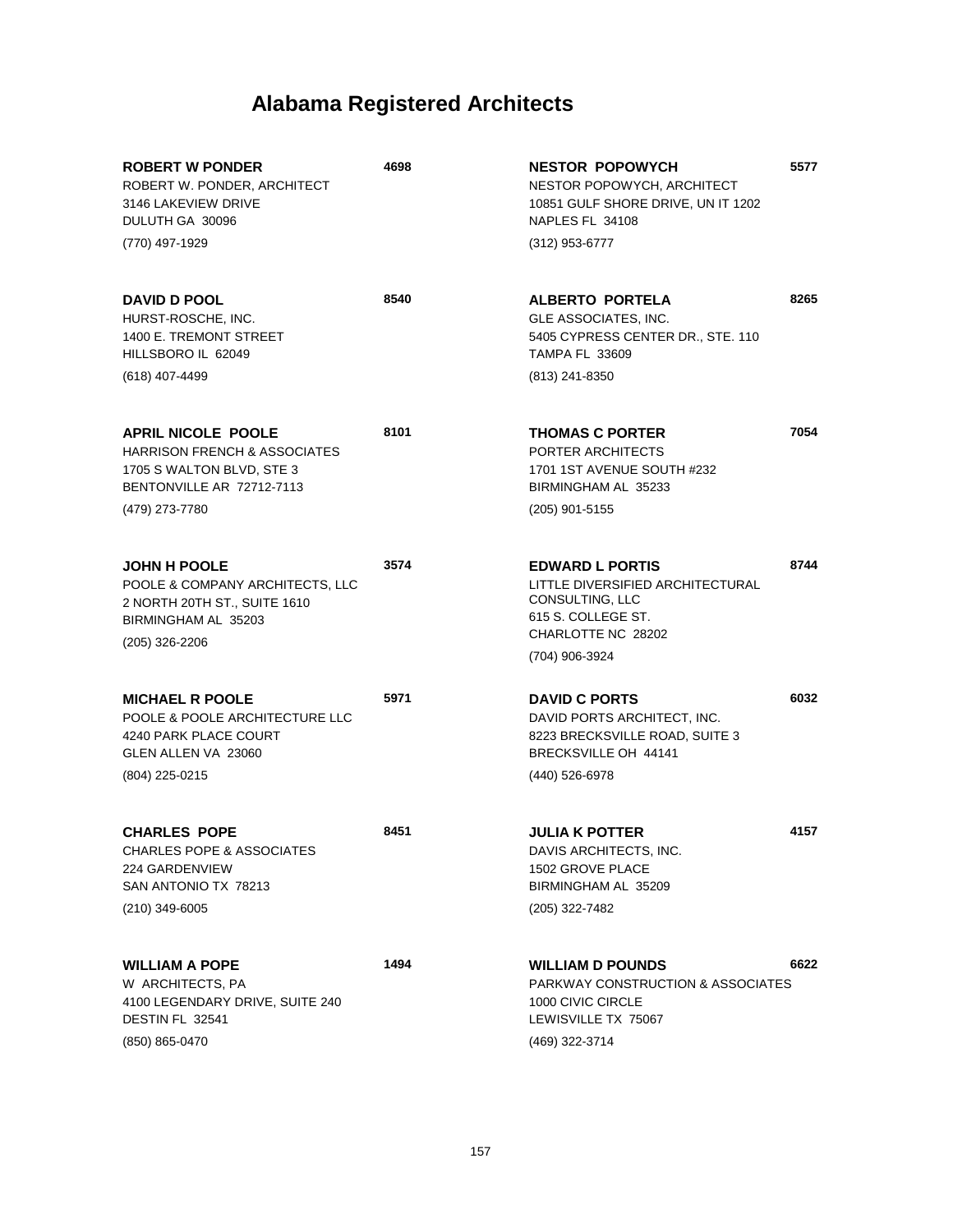| <b>ALLIE S POVALL</b><br>DEVELOP DESIGN STUDIO, PLLC<br>829 N. LAMAR BLVD SUITE 6<br>OXFORD MS 38655<br>(662) 701-8678           | 8009 | <b>ABHAY H PRADHAN</b><br>AP ARCHITECTURE, INC.<br>103 SAMUEL GUILFORD CT<br>CHARLOTTE NC 28270<br>(704) 953-2645                 | 5862 |
|----------------------------------------------------------------------------------------------------------------------------------|------|-----------------------------------------------------------------------------------------------------------------------------------|------|
| <b>DONALD R POWELL</b><br><b>BOKA POWELL LLC</b><br>8070 PARK LANE, SUITE 300<br>DALLAS TX 75231<br>(972) 701-9000               | 4291 | <b>JOSHUA B PRANGER</b><br>PRANGER GROUP, INC.<br>343 AIRPORT OFFICE PARK NORTH<br>FORT WAYNE IN 46825<br>(260) 471-4901          | 7766 |
| <b>ROBERT J POWELL</b><br>ARKINETICS INC.<br>3723 PEARL ROAD<br>CLEVELAND OH 44109<br>(216) 973-3837                             | 8728 | ROBERT A PRATT<br><b>ERDMAN COMPANY</b><br><b>ONE ERDMAN PLACE</b><br>MADISON WI 53717<br>(608) 410-8015                          | 8195 |
| <b>SCOTT A POWELL</b><br><b>METALUNA ARCHITECTURE &amp; DESIGN PC</b><br>1665 HWY 588<br>ELLISVILLE MS 39437<br>$(601)$ 433-3830 | 5951 | <b>STEVEN D PRATT</b><br>CASTLES DESIGN GROUP, PC<br>10218 LOST PATH LANE<br>MAGNOLIA TX 77354<br>(832) 282-3933                  | 8408 |
| <b>STEPHEN P POWELL</b><br>POWELL, LLC<br>6217 CRAWFORD DR.<br><b>HERMITAGE TN 37076</b><br>$(315) 587 - 0751$                   | 5892 | <b>JED R PREST</b><br>BAKER BARRIOS ARCHITECTS, INC.<br>189 S. ORANGE AVE., STE. 1700<br>ORLANDO FL 32801<br>$(407)$ 587-6002     | 8432 |
| <b>ERIC C POWERS</b><br>THE INNOVATIONS GROUP, LLC<br>3310 ASPEN GROVE DRIVE #302<br>FRANKLIN TN 37067<br>(615) 778-8828         | 4863 | <b>HARLAN A PRICE</b><br>ARCHITECTURAL INNOVATIONS DESIGN<br>GROUP, LLC<br>1206 1ST AVENUE<br>COLUMBUS GA 31901<br>(706) 587-9912 | 4238 |
| <b>JIMMY L POWERS</b><br>JIMMY POWERS, ARCHITECT<br>3742 SUNSET CLIFF<br>SAN ANTONIO TX 78261<br>(210) 857-2505                  | 5360 | <b>JEFFREY C PRICE</b><br>J PRICE ARCHITECTURE, INC<br>105 W KANSAS ST<br>LIBERTY MO 64068<br>(816) 792-5991                      | 8835 |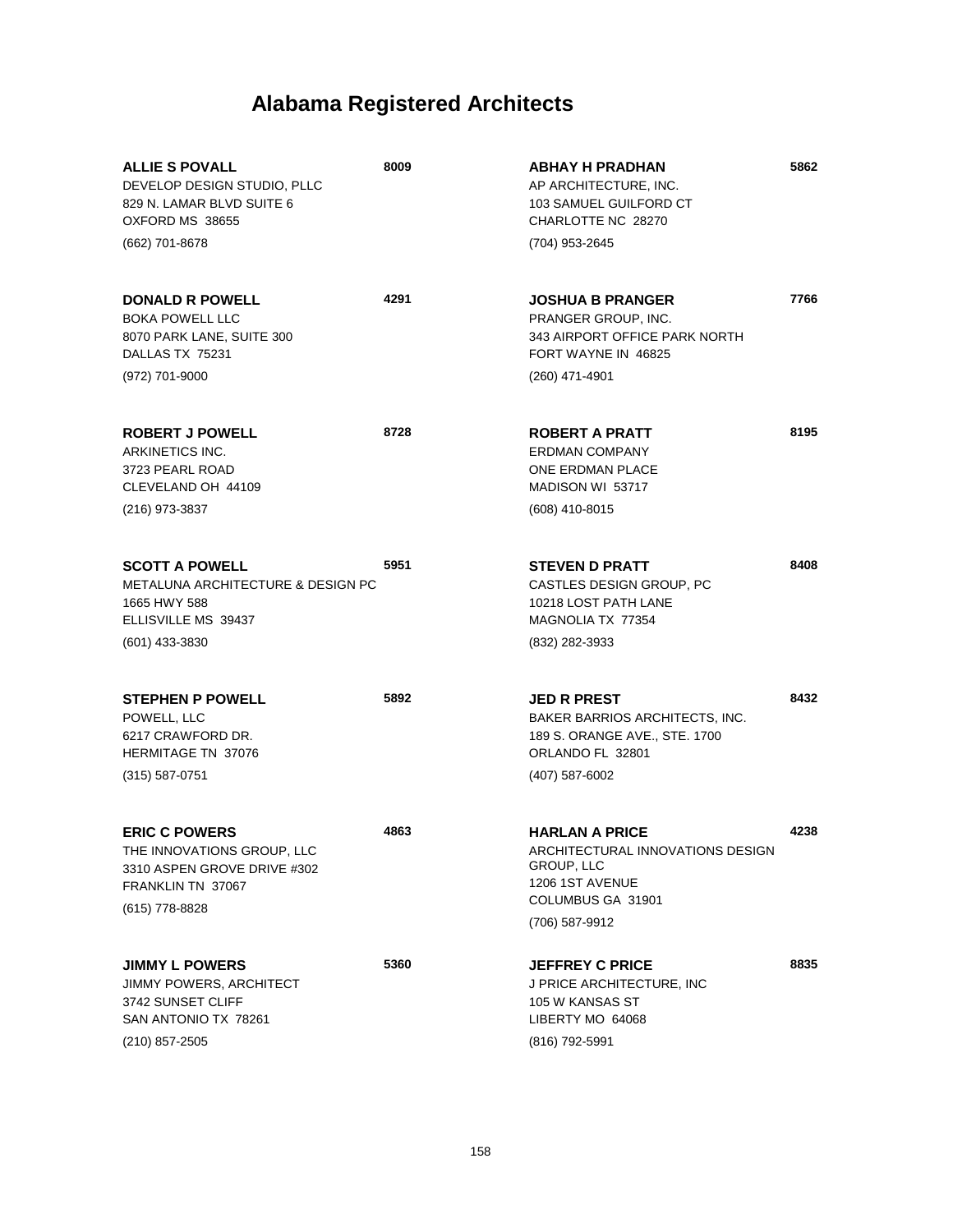| <b>RALEIGH J PRICE</b><br><b>SEAY SEAY &amp; LITCHFIELD</b><br>1115 SOUTH COURT STREET<br>MONTGOMERY AL 36104<br>$(334)$ 263-5162     | 6846 | <b>CHRISTOPHER J PROFETA</b><br>235 ATLANTIC DRIVE<br>MELBOURNE BEACH FL 32951<br>(631) 514-4789                                            | 8303 |
|---------------------------------------------------------------------------------------------------------------------------------------|------|---------------------------------------------------------------------------------------------------------------------------------------------|------|
| <b>TYLER G PRICE</b><br>TYLER G. PRICE ARCHITECTURE, LLC<br>478 PARK AVENUE<br>HOOVER AL 35226<br>(205) 292-8226                      | 6714 | <b>MARK W PROSS</b><br>PROSS DESIGN GROUP, INC.<br>5310 HARVEST HILL ROAD<br>DALLAS TX 75230<br>(972) 759-1400                              | 2738 |
| <b>WILLIAM D PRICE</b><br>330 SADDLE LAKE DRIVE<br>ROSWELL GA 30076<br>(770) 650-1131                                                 | 5451 | <b>MICHAEL H PROTEAU</b><br>MHP DESIGNS<br>2304 CANAL DRIVE<br>NICEVILLE FL 32578<br>(954) 319-5234                                         | 8147 |
| <b>JOSEPH C PRITCHARD</b><br>PETE PRITCHARD ARCHITECTS, INC.<br>3703 5TH AVENUE S, SUITE 200<br>BIRMINGHAM AL 35222<br>(205) 803-3011 | 5267 | <b>ROGER A PRYOR</b><br><b>PRYORMORROW PC</b><br>5227 S. FRONTAGE RD<br>COLUMBUS MS 39701<br>(662) 327-8990                                 | 4409 |
| <b>MELISSA C PRITCHARD</b><br>SFCS INC.<br>305 SOUTH JEFFERSON STREET<br>ROANOKE VA 24011<br>(540) 525-7074                           | 7820 | <b>CHRISTINA D PRZYGODA</b><br>YAEGER ARCHITECTURE, INC.<br>8655 PENROSE LANE, SUITE 300<br>LENEXA KS 66219<br>(913) 742-8025               | 8185 |
| SHERRI PRIVITERA<br><b>POPULOUS</b><br>4800 MAIN ST., SUITE 300<br>KANSAS CITY MO 64112<br>(816) 329-4293                             | 7987 | <b>FREDERICK T PUCCIANO</b><br>STUDIO FOR HOUSING DESIGN, LLC<br>3084 MERCER UNIVERSITY DR., STE. 110<br>ATLANTA GA 30341<br>(470) 395-8402 | 3839 |
| <b>KATHY A PROCHNOW</b><br>1219 PORTER AVE<br>OCEAN SPRINGS MS 39564<br>(228) 365-0318                                                | 7148 | <b>RYAN J PUETT</b><br>MATHENY GOLDMON ARCHITECTS +<br><b>INTERIORS</b><br>108 WOODSON ST<br>HUNTSVILLE AL 35801<br>$(404)$ 502-8591        | 6743 |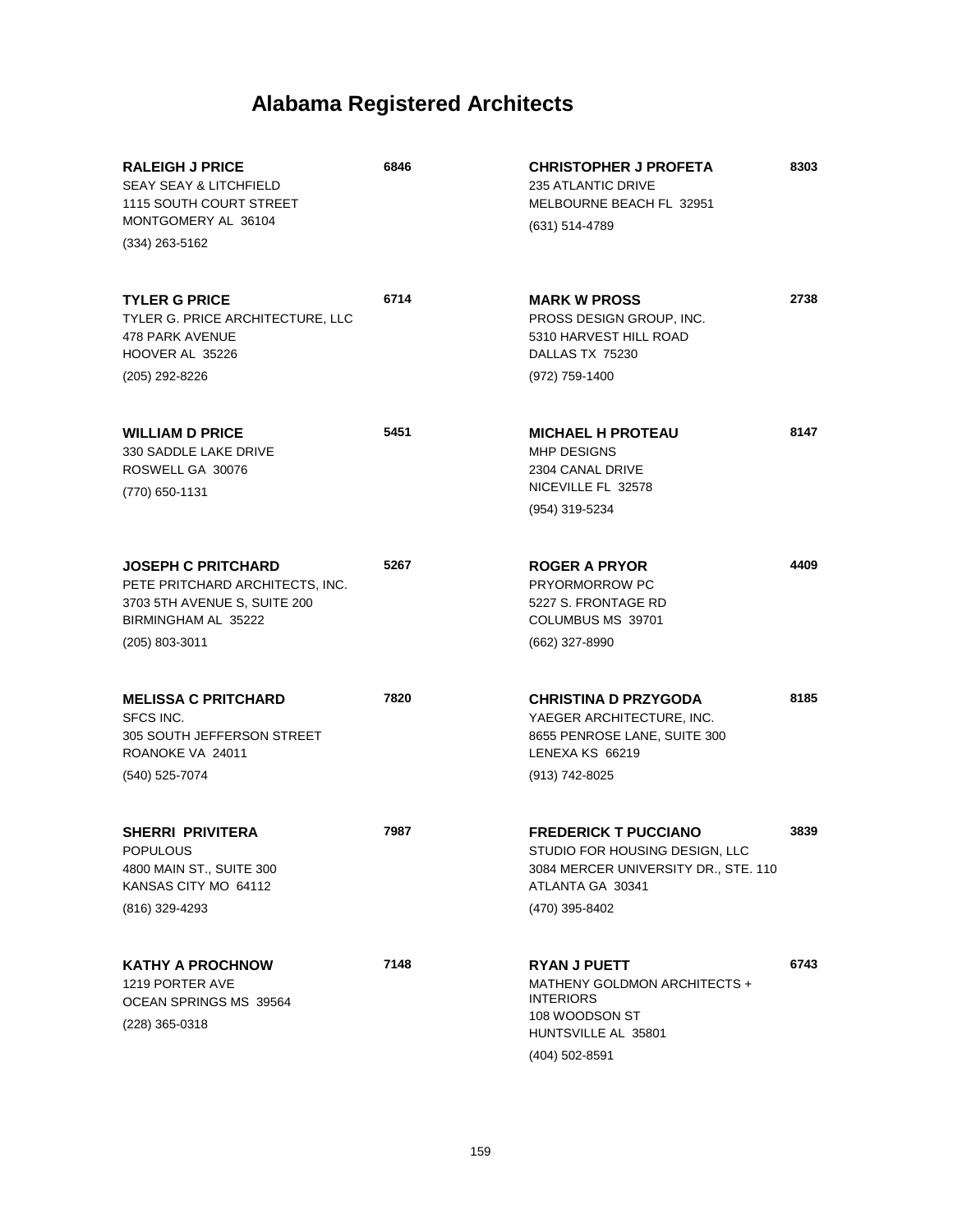| <b>JANET L PUGH</b><br>THE ROBERTS GROUP, PSC<br>2087 HARMONY COURT<br>LEXINGTON KY 40502-2603                                 | 3988 | <b>CARTER B QUINA</b><br>QUINA GRUNDHOEFER ARCHITECTS<br>400 WEST ROMANA STREET<br>PENSACOLA FL 32502                           | 2702 |
|--------------------------------------------------------------------------------------------------------------------------------|------|---------------------------------------------------------------------------------------------------------------------------------|------|
| (859) 276-2006                                                                                                                 |      | (850) 433-5575                                                                                                                  |      |
| <b>ALICIA P PUGHSLEY</b><br><b>BIRCHFIELD PENUEL AND ASSOCIATES</b><br>2805 CRESCENT AVENUE, STE. 200<br>BIRMINGHAM AL 35209   | 7108 | <b>BRIAN M QUINN</b><br>BC ARCHITECTS ENGINEERS, PLC<br>5661 COLUMBIA PIKE, STE 200<br>FALLS CHURCH VA 22041                    | 5286 |
| (205) 870-1876                                                                                                                 |      | (703) 671-6000                                                                                                                  |      |
| ROBERT F PULITO<br>S/L/A/M ARCHITECTS & ENGINEERS, PC<br>80 GLASTONBURY BLVD.<br>GLASTONBURY CT 60334-4410<br>(860) 368-4154   | 7218 | <b>JEFFERY L QUINN</b><br>LIVE DESIGN GROUP, PC<br>3117 2ND AVENUE SOUTH<br>BIRMINGHAM AL 35233<br>(205) 870-3090               | 2540 |
| <b>HEMAL M PUROHIT</b><br>PUROHIT ARCHITECTS, INC.<br>251 BRADWELL ROAD<br>INVERNESS IL 60010<br>(847) 942-8777                | 8658 | ROBERT QUINTANA<br>ROBERT QUINTANA, ARCHITECT<br>418 GLEN CANYON<br>GARLAND TX 75040<br>(972) 233-2718                          | 4122 |
|                                                                                                                                |      |                                                                                                                                 |      |
| <b>JACK H PYBURN</b><br>LORD, AECK & SARGENT, INC.<br>1175 PEACHTREE ST. NE, STE. 2400<br>ATLANTA GA 30361<br>$(404)$ 253-1400 | 5158 | <b>JOSEPH E RABUN</b><br>RABUN ARCHITECTS, INC.<br>260 PEACHTREE STREET, STE. 600<br>ATLANTA GA 30303<br>(404) 522-9455         | 2497 |
| <b>WILLIAM S PYE</b><br>CDI DOUGLASS PYE, INC.<br>930 MERRILL<br>HOUSTON TX 77009<br>(713) 783-5900                            | 5156 | <b>MATTHEW K RADCLIFFE</b><br>MASS ARCHITECTS INC.<br>1225 NORTH BROADWAY PLACE<br>OKLAHOMA CITY OK 73103<br>(405) 231-1990     | 7291 |
| <b>HENRY S QUIGG</b><br>8800 T L RANCH ROAD<br>PONDER TX 76259<br>(972) 484-5977                                               | 4360 | <b>JOHN PATRICK RADEMACHER</b><br><b>ELEVAR DESIGN GROUP</b><br>937 PAXTON LAKE COVE<br>LOVELAND OH 45140<br>$(513) 503 - 6845$ | 4544 |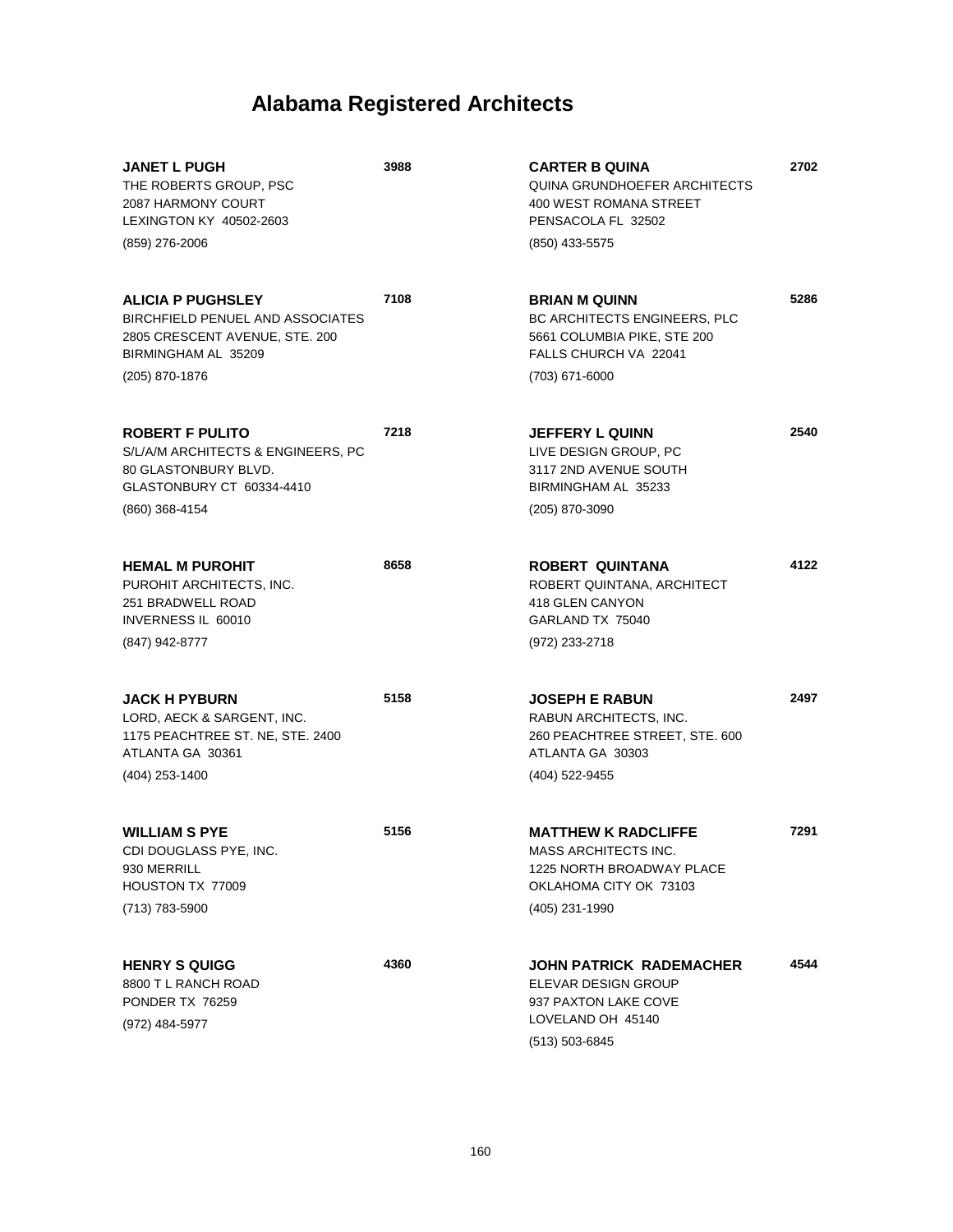| <b>THOMAS RAEL</b><br>RAEL ARCHITECTURES, D.P.C.<br>17 PARK PLACE, 5TH FLOOR<br>NEW YORK NY 10007                                   | 8388 | <b>AIMEE MARIE G RAMOS</b><br><b>DEWBERRY</b><br>101 BELLAIRE CT.<br>BELLAIRE TX 77401                                      | 6751 |
|-------------------------------------------------------------------------------------------------------------------------------------|------|-----------------------------------------------------------------------------------------------------------------------------|------|
| (917) 446-4540                                                                                                                      |      | (256) 810-1260                                                                                                              |      |
| <b>DAVID RAGER</b><br>O'NEAL, INC.<br>1856 GROVE FIELD LANE<br>MARIETTA GA 30064                                                    | 6964 | <b>BRETT RAMSAY</b><br>GRAY ARCHITECTS AND ENGINEERS, PC<br>900 AMANDA COURT<br>LEXINGTON KY 40515                          | 8279 |
| (404) 564-7138                                                                                                                      |      | (859) 421-6772                                                                                                              |      |
| <b>MATTHEW T RAGONA</b><br>RAGONA ARCHITECTURE & DESIGN, PLLC<br>5210 ROUNDING RUN ROAD<br>CHARLOTTE NC 28277<br>(704) 616-8669     | 7938 | <b>MITCHELL H RAMSEUR</b><br>M RAMSEUR & ASSOCIATES, PLLC<br>925B PEACHTREE STREET NE<br>ATLANTA GA 30309<br>(864) 704-7696 | 8501 |
|                                                                                                                                     |      |                                                                                                                             |      |
| <b>GLENN R RAHN</b><br><b>GLENN R. RAHN, ARCHITECT</b><br>7580 48TH STREET SE<br>GRAND RAPIDS MI 49512                              | 7522 | <b>RALPH W RAMSEY</b><br>ALLISON RAMSEY ARCHITECTS, INC.<br>1003 CHARLES ST.<br>BEAUFORT SC 29902                           | 6427 |
| (616) 634-2253                                                                                                                      |      | (843) 986-0559                                                                                                              |      |
| <b>CHARLES W RAINE</b><br>KHAFRA ENGINEERS, ARCHITECTS, &<br>CONST. MGRS.<br>821 OAKLAND DR<br>FAIRFIELD AL 35064<br>(205) 613-5478 | 1945 | <b>DONALD J RATAJ</b><br><b>MC CONSULTANTS</b><br>4709 WHITE TAIL LANE<br>SARASOTA FL 34238<br>$(314)$ 570-0331             | 7705 |
|                                                                                                                                     |      |                                                                                                                             |      |
| JOHNNY B RAINES<br>BARGANIER DAVIS WILLIAMS ARCHITECTS<br>624 SOUTH MCDONOUGH STREET<br>MONTGOMERY AL 36104                         | 7127 | <b>JANE C RATHBONE</b><br>HANBURY EVANS WRIGHT VLATTAS + CO., PC<br>120 ATLANTIC ST.<br>NORFOLK VA 23510                    | 6922 |
| (334) 549-3241                                                                                                                      |      | (757) 321-9609                                                                                                              |      |
| <b>SAMANTHA S RAMBO</b><br><b>CHAPMAN SISSON ARCHITECTS</b><br>305 CHURCH ST. SW, STE. 805<br>HUNTSVILLE AL 35801<br>(334) 444-9273 | 8167 | <b>MICHAEL J RATLIFF</b><br><b>ARCTURIS</b><br>503 HATTERAS DR.<br>BALLWIN MO 63011<br>(314) 206-7118                       | 6841 |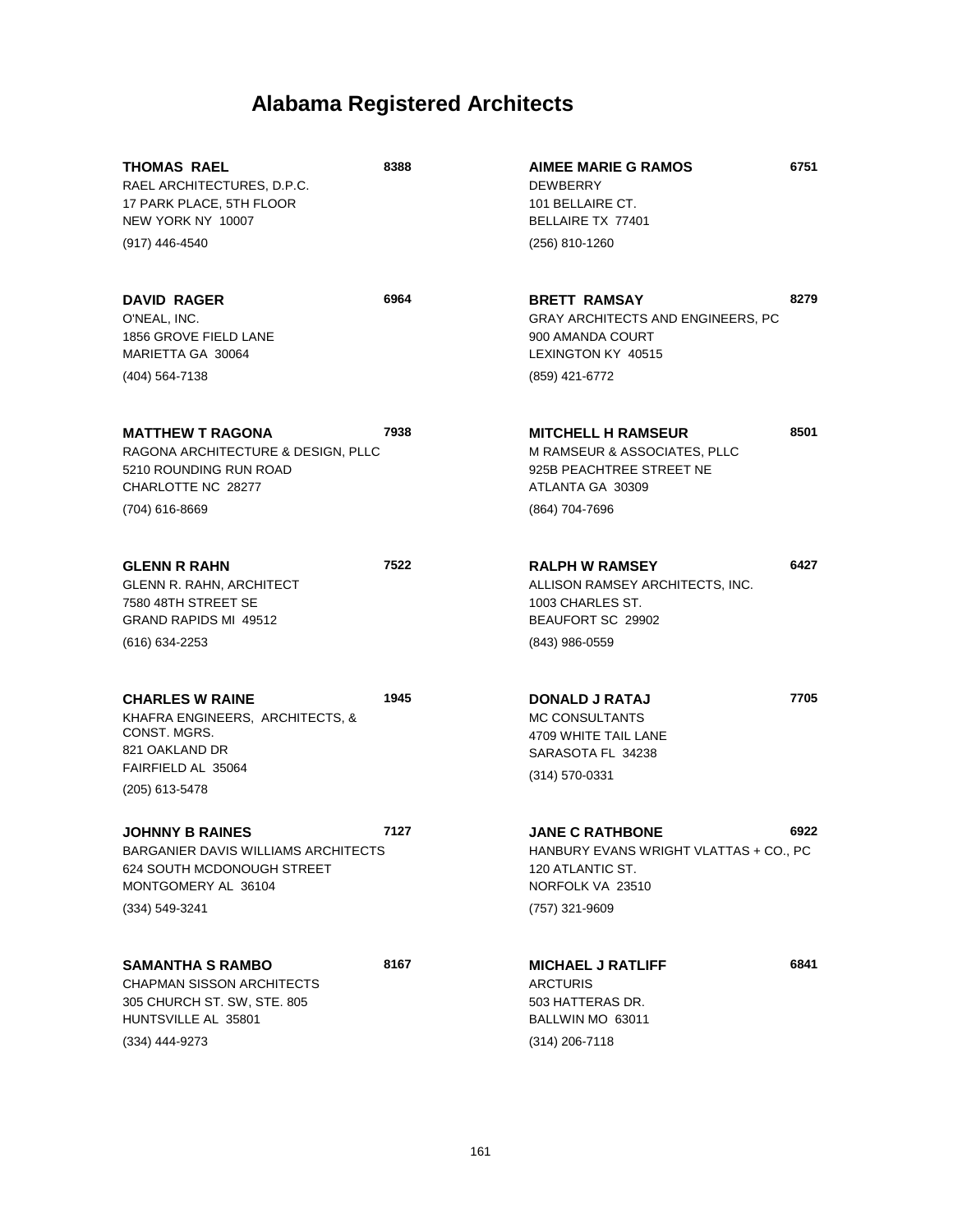| RICHARD RAUH<br>RICHARD RAUH & ASSOCIATES<br>433 BISHOP ST., SUITE E<br>ATLANTA GA 30318<br>(404) 892-2833                                             | 2832 | <b>BAXTER A REECER</b><br><b>VECINO DESIGN, LLC</b><br>305 W. COMMERCIAL ST.<br>SPRINGFIELD MO 65803<br>(501) 317-5445                       | 8738 |
|--------------------------------------------------------------------------------------------------------------------------------------------------------|------|----------------------------------------------------------------------------------------------------------------------------------------------|------|
| <b>JOHN T RAY</b><br><b>KHAFRA</b><br>420 20TH ST. NORTH, SUITE 2200<br>BIRMINGHAM AL 35203<br>$(205)$ 278-5401                                        | 3526 | <b>ALAN E REED</b><br>GWWO, INC.<br>800 WYMAN PARK DRIVE SUITE 300<br>BALTIMORE MD 21211<br>(410) 332-1009                                   | 6662 |
| <b>LOUIS F RAY</b><br>VALERIO DEWALT TRAIN ARCHITECTS<br>500 NORTH DEARBORN ST., STE. 900<br>CHICAGO IL 60654<br>$(312)$ 260-7300                      | 7041 | <b>CHARLES A REED</b><br>VAI ARCHITECTS, INC.<br>15301 SPECTRUM DR., SUITE 450<br>ADDISON TX 75001<br>(972) 934-8888                         | 7211 |
| <b>RUSSELL L REALMUTO</b><br><b>BIRCHFIELD PENUEL &amp; ASSOCIATES</b><br>2805 CRESCENT AVENUE #200<br>BIRMINGHAM AL 35209<br>(205) 870-1876           | 5415 | <b>CHRISTIAN J REED</b><br>UNIVERSITY OF ALABAMA AT HUNTSVILLE<br>301 SPARKMAN DR., PPB ROOM 110C<br>HUNTSVILLE AL 35899<br>$(662)$ 401-1600 | 8498 |
| <b>STEPHEN J REBORA</b><br>3808 NORTH LINCOLN AVE., #201<br>CHICAGO IL 60613<br>$(312) 560 - 4707$                                                     | 7821 | <b>CURTIS M REED</b><br>SEAY, SEAY & LITCHFIELD, P.C.<br>1216 N PALAFOX STREET<br>PENSACOLA FL 32501<br>$(636) 866 - 9961$                   | 8468 |
| <b>DANIEL J RECTENWALD</b><br>HAMMEL GREEN & ABRAHAMSON, INC.<br>420 NORTH 5TH ST., SUITE 100<br>MINNEAPOLIS MN 55401<br>$(612)$ 758-4000              | 5903 | <b>GEORGE M REED</b><br>1001 PELICAN COVE<br>OCEAN SPRINGS MS 39564<br>(228) 623-8070                                                        | 6931 |
| <b>CHRISTOPHER B REEBALS</b><br>CHRISTOPHER ARCHITECTURE AND<br><b>INTERIORS</b><br>2601 HIGHLAND AVENUE S.<br>BIRMINGHAM AL 35205<br>$(205)$ 413-8531 | 6744 | <b>GRAHAM A REED</b><br>GRAHAM REED, ARCHITECT<br>909 CHAUMONT AVENUE<br>DAUPHIN ISLAND AL 36528<br>(970) 456-9934                           | 8186 |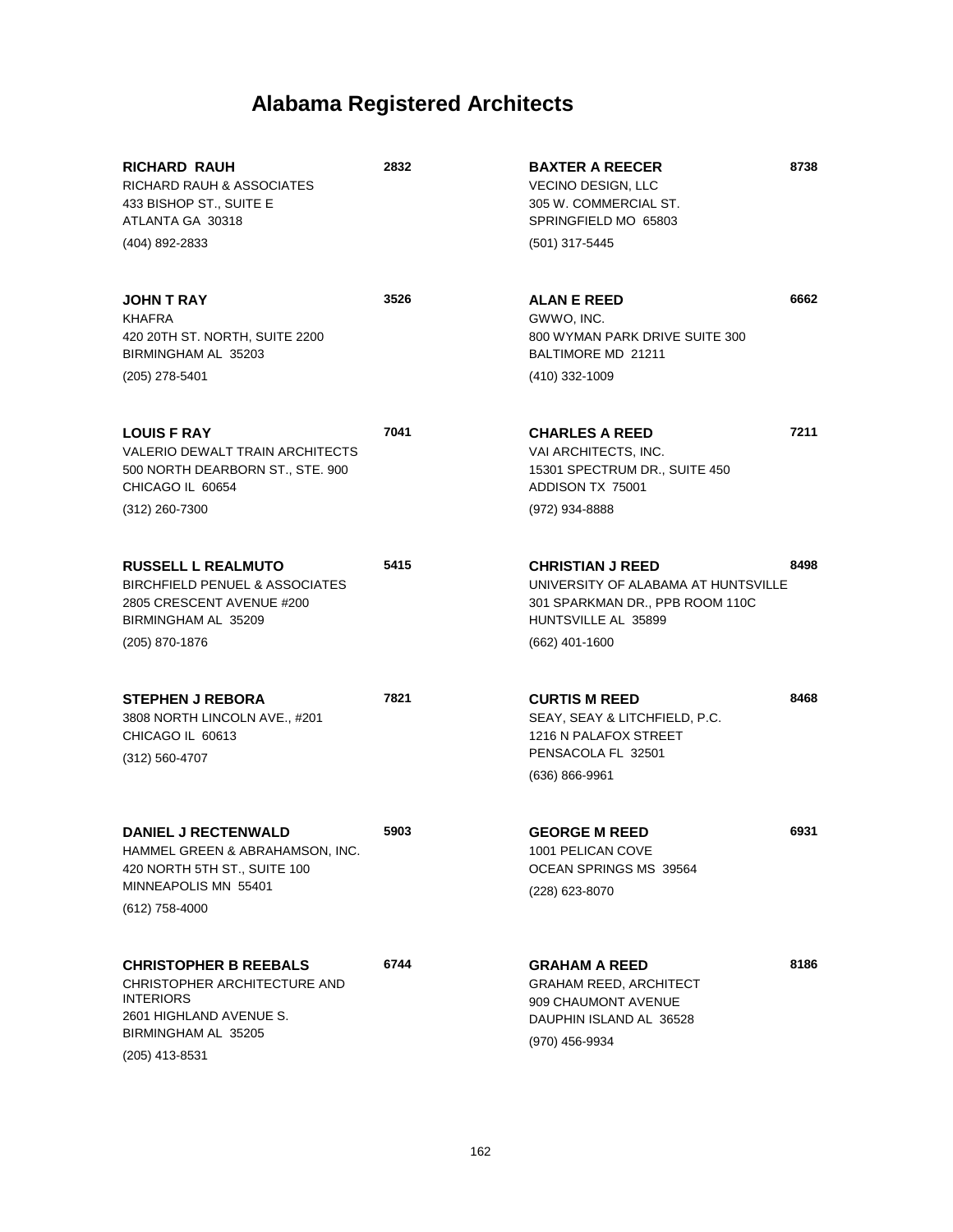| <b>MATTHEW Q REED</b><br>207 LELAND STREET<br>BLOOMINGTON IL 61701                                             | 8066 | <b>RICHARD M REEVES</b><br>MICHAEL REEVES ARCHITECTS, PLLC<br><b>134 FELICITY STREET</b><br>BAY ST. LOUIS MS 39520                    | 6054 |
|----------------------------------------------------------------------------------------------------------------|------|---------------------------------------------------------------------------------------------------------------------------------------|------|
| $(309)$ 660-3423                                                                                               |      | (228) 493-2513                                                                                                                        |      |
| <b>FRANK W REES</b><br>REES ASSOCIATES, INC.<br>1025 N STEMMONS FREEWAY, STE. 737<br>DALLAS TX 75202           | 2881 | <b>STEPHEN D REEVES</b><br>ALABAMA POWER COMPANY<br>600 18TH STREET NORTH<br>BIRMINGHAM AL 35203                                      | 6645 |
| (214) 522-7337                                                                                                 |      | (205) 910-7224                                                                                                                        |      |
| <b>STUART J REES</b><br>ALIGN DESIGN ASSOCIATES LLC<br>145 CHURCH STREET NE, SUITE 230<br>MARIETTA GA 30060    | 8805 | <b>IRVING R REGALADO</b><br>HALLIWELL ENGINEERING ASSOCIATES<br>20801 BISCAYNE BLVD., SUITE 505<br>AVENTURA FL 33180                  | 8722 |
| (404) 823-3983                                                                                                 |      | (954) 430-4167                                                                                                                        |      |
| <b>DAVID M REESE</b><br><b>TURNERBATSON ARCHITECTS</b><br>1950 STONEGATE DR., SUITE 200<br>BIRMINGHAM AL 35242 | 4158 | <b>IAN MATTHEW REGAN</b><br>ADVANTECH FACILITY DESIGN, INC.<br>3280 E. HEMISPHERE LOOP, STE. 110<br>TUCSON AZ 85706                   | 7957 |
| (205) 403-6201                                                                                                 |      | (520) 248-9246                                                                                                                        |      |
| <b>JAMES (BUDDY) T REESE</b><br>STORE PLANNING, INC.<br>3080 SENNA DRIVE<br>MATHEWS NC 28105                   | 5800 | <b>GREGORY D REGISTER</b><br><b>GREGORY REGISTER, ARCHITECT</b><br>1400 VILLAGE SQUARE BLVD., STE. 3, BOX 339<br>TALLAHASSEE FL 32312 | 6522 |
| (704) 841-7288                                                                                                 |      | (970) 903-4024                                                                                                                        |      |
| <b>S. GRAY REESE</b><br><b>GRAY REESE, LLC</b><br>10335 BIG CANOE<br>BIG CANOE GA 30143<br>(404) 234-6002      | 6047 | <b>NILO C REGOJO</b><br>GREENRIVER DESIGN, LLC<br>215 YALE AVENUE<br>SWARTHMORE PA 19081<br>(267) 303-1142                            | 8189 |
|                                                                                                                |      |                                                                                                                                       |      |
| <b>IAN A REEVES</b><br>ARCHITECTS DESIGN GROUP, INC.<br>P.O. BOX 1210<br>WINTER PARK FL 32790                  | 6778 | <b>MARTIN E REID</b><br>CLARK, GEER, LATHAM & ASSOCIATES INC.<br>3901 SPRING HILL AVE<br>MOBILE AL 36608                              | 4864 |
| (407) 647-1706                                                                                                 |      | (251) 344-7073                                                                                                                        |      |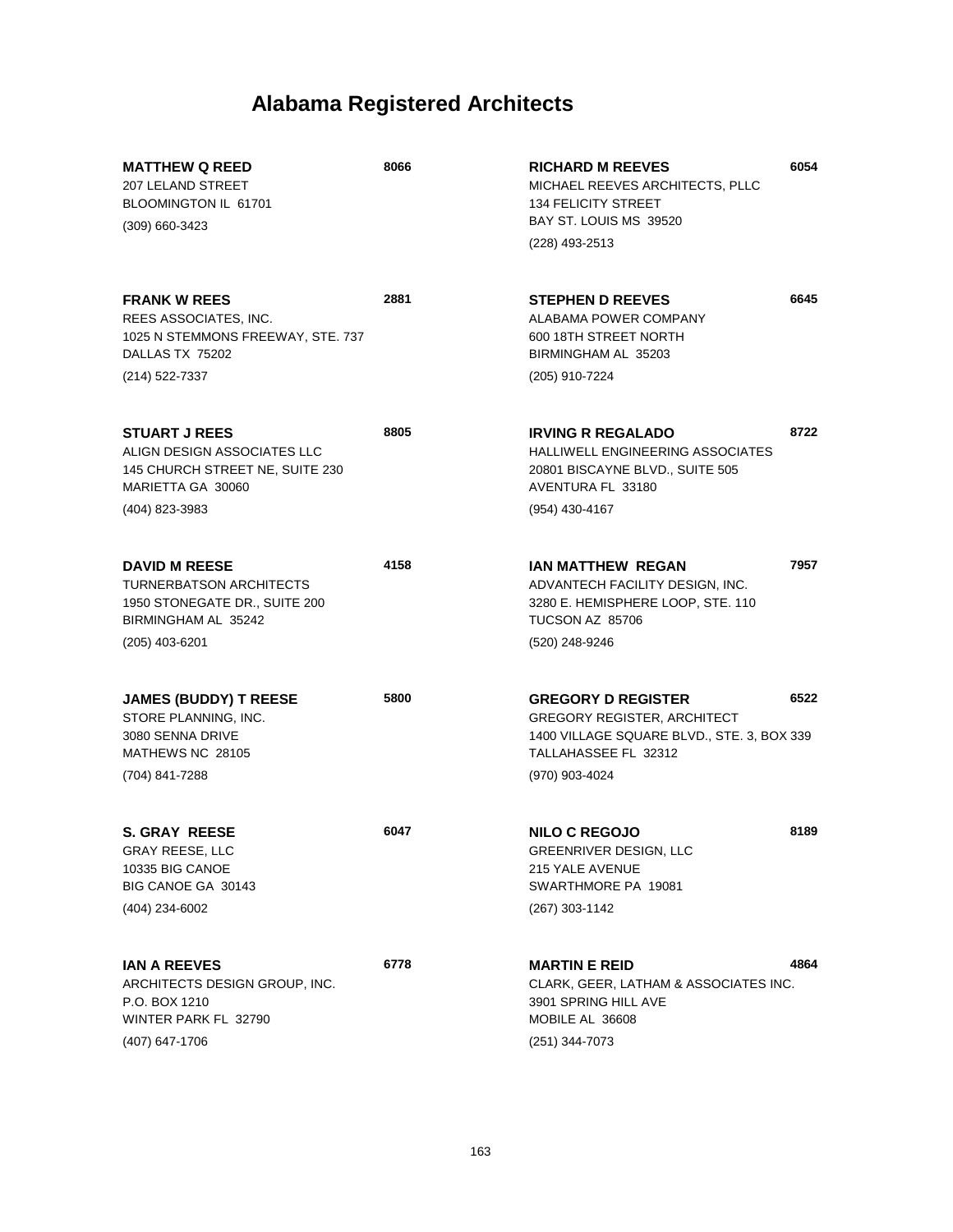**3708**

**5448**

**7886**

**6495**

**5232**

**3195**

**8590**

| <b>WILLIAM J REILLY</b><br>WILLIAM REILLY, ARCHITECT<br>3003 NORTH CENTRAL AVENUE; SUITE 1100<br>PHOENIX AZ 85012                   | 7158 | <b>BRIAN N RENO</b><br>STANTEC ARCHITECTURE, INC.<br>224 SOUTH MICHIGAN AVE., SUITE 1400<br>CHICAGO IL 60604                     |
|-------------------------------------------------------------------------------------------------------------------------------------|------|----------------------------------------------------------------------------------------------------------------------------------|
| (480) 998-0709                                                                                                                      |      | (847) 769-9536                                                                                                                   |
| <b>RONALD M REIM</b><br>OCULUS, INC.<br>ONE S. MEMORIAL DR., SUITE 1500<br>ST. LOUIS MO 63102                                       | 6412 | <b>RICHARD D RENSCHEN</b><br>M. D. ARCHITECTS, PC<br>6470 N SHADELAND AVENUE, SUITE A<br>INDIANAPOLIS IN 46220                   |
| $(314)$ 367-6100                                                                                                                    |      | $(317)$ 558-2822                                                                                                                 |
| <b>SAKE HARM REINDERSMA</b><br>STEWART REINDERSMA ARCHITECTURE,<br><b>PLLC</b><br>8145 E. INDIAN BEND ROAD<br>SCOTTSDALE AZ 85250   | 7700 | <b>ALLAN L RENZI</b><br>RICHARD L. BOWEN + ASSOCIATES INC.<br>2019 CENTER ST., SUITE 500<br>CLEVELAND OH 44113<br>(216) 491-9300 |
| (480) 515-5123                                                                                                                      |      |                                                                                                                                  |
| <b>VERNON REMIGER</b><br><b>VERNON J. REMIGER, ARCHITECT</b><br>8814 SUNSET WOODS PLACE<br>ST. LOUIS MO 63127                       | 5423 | <b>ERIC W REQUIST</b><br>ELLIS ARCHITECTS, INC.<br>1490 NORTHBANK PKWY., SUITE 212<br>TUSCALOOSA AL 35406                        |
| (314) 322-2752                                                                                                                      |      | (205) 752-4420                                                                                                                   |
| <b>CHRISTOPHER G REMSON</b><br>RHH ARCHITECTS, APAC<br>200 GOVERNMENT STREET, SUITE 100<br>BATON ROUGE LA 70802<br>$(225)$ 383-0002 | 8808 | <b>DONALD J RETHMAN</b><br>DESIGN FORUM ARCHITECTS, INC.<br>2056 BYERS RD<br>MIAMISBURG OH 45342<br>(844) 804-7700               |
|                                                                                                                                     |      |                                                                                                                                  |
| W. QUENTIN REMY<br><b>BLAIR REMY CORPORATION</b><br>7 MICKEY MANTLE DR., STE. 350<br>OKLAHOMA CITY OK 73104<br>(405) 340-9503       | 6886 | <b>ADRIENNE RETIEF</b><br>PAUL BATES ARCHITECTS<br>2336 20TH AVE ALLEY SOUTH<br>BIRMINGHAM AL 35223<br>(205) 616-8984            |
| <b>WILLIAM W RENNEKER</b><br>TENT SHOP DESIGN, LLC<br>5082 CAHABA BEACH LANE<br>BIRMINGHAM AL 35242<br>(205) 478-2911               | 6434 | <b>DEAN REXROTH</b><br>IPG, INC.<br>807 NORTHWOOD PARK DRIVE<br>VALDOSTA GA 31602<br>(229) 563-5469                              |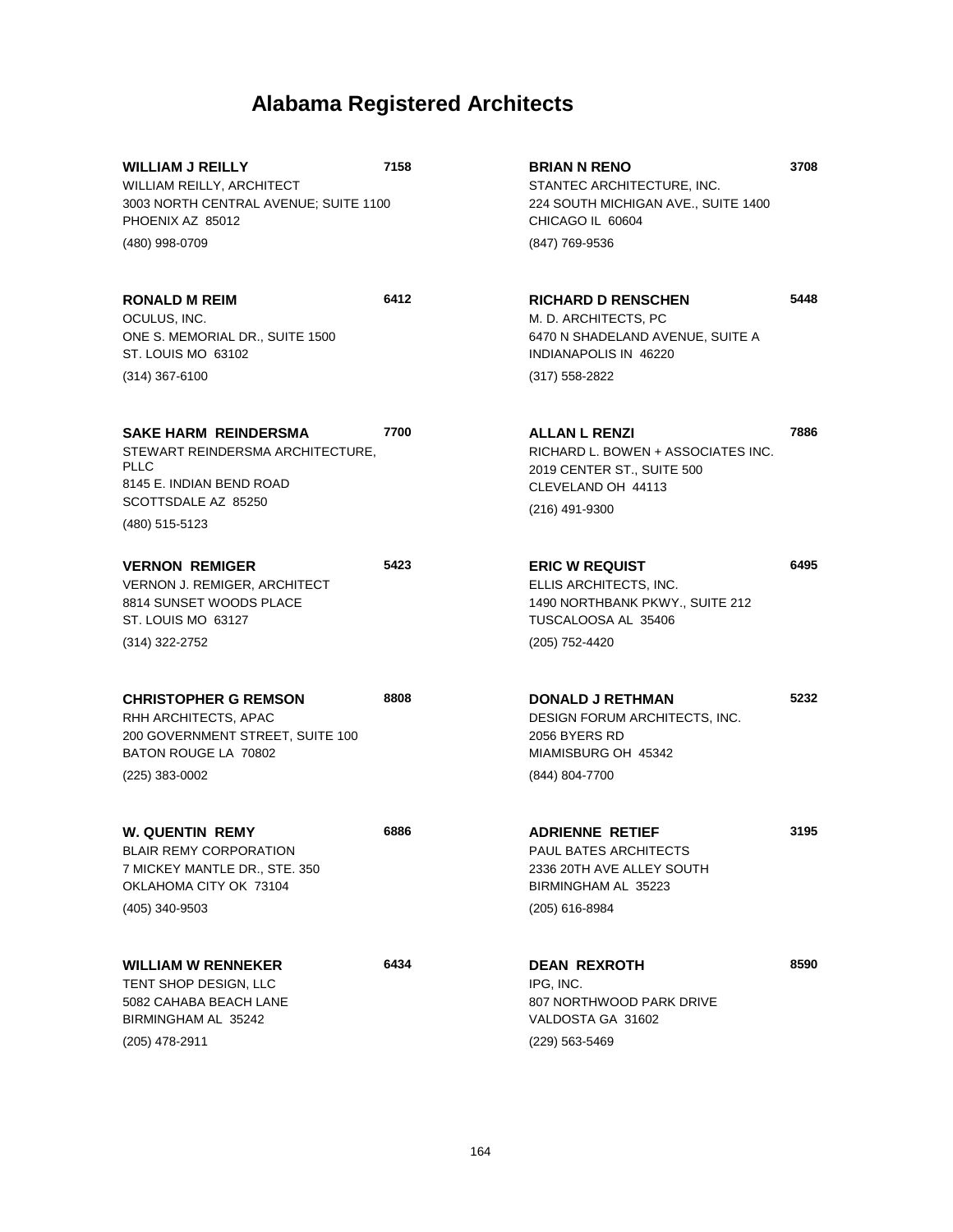| <b>CESAR D REYES</b><br>STOA ARCHITECTS, INC.<br>121 E. GOVERNMENT ST.<br>PENSACOLA FL 32502<br>(850) 432-1912                                                     | 7750 | <b>ROBERT C RICE</b><br>CRB ARCHITECTS - ENGINEERS, P.C.<br>701 EMERSON RD, STE 500<br>ST LOUIS MO 63141<br>(314) 997-1515                           | 4551 |
|--------------------------------------------------------------------------------------------------------------------------------------------------------------------|------|------------------------------------------------------------------------------------------------------------------------------------------------------|------|
| <b>CHARLES C REYNOLDS</b><br>NILES BOLTON ASSOCIATES<br>3060 PEACHTREE RD. NW, STE. 600<br>ATLANTA GA 30305<br>(404) 365-7600                                      | 7711 | <b>ASTYN L RICHARD</b><br>209 20TH ST. N #193<br>BIRMINGHAM AL 35203<br>(205) 913-2552                                                               | 6417 |
| <b>JACQUES L REYNOLDS</b><br>ARCHITECHNICS, INC.<br>510 MAINE<br>QUINCY IL 62301<br>(573) 795-7918                                                                 | 8583 | <b>RICHARD S RICHARD</b><br><b>TRO/JUNG BRANNEN</b><br>2200 LAKESHORE DRIVE #200<br>BIRMINGHAM AL 35209<br>(205) 881-3123                            | 3872 |
| <b>BRADLEY K RHODES</b><br>RHODES ARCHITECTURE & ENGINEERING<br>8417 SANCHEZ RD<br>JACKSONVILLE FL 32217<br>(904) 252-8223                                         | 8771 | <b>CHARLOTTE L RICHARDSON</b><br>RICHARDSON & ASSOCIATES ARCHITECTS<br>210 NOBLE AVENUE<br>MONTGOMERY AL 36104<br>(334) 262-3467                     | 7972 |
| <b>DAVID L RHODES</b><br>ACS ARCHITECTURAL CONSTRUCTION<br>SERVICES, INC.<br>101 SHIPYARD WAY, STE. B<br>NEWPORT BEACH CA 92663<br>(714) 436-9000                  | 5702 | <b>JAMES G RICHARDSON</b><br>RICHARDSON & ASSOCIATES, ARCHITECTS<br>P.O. BOX 907<br>MONTGOMERY AL 36101<br>(334) 262-3444                            | 2288 |
| <b>THOMAS J RHODES</b><br>BRADFIELD, RICHARDS, RHODES & ASSOC.<br>ARCHITECTS, INC.<br>211 PERIMETER CENTER PARKWAY NE, #1070<br>ATLANTA GA 30346<br>(678) 990-5656 | 4679 | <b>MICHAEL C RICHARDSON</b><br>BULLOCK TICE ASSOCIATES, ARCHITECTS,<br>INC.<br>909 E. CERVANTES ST., SUITE B<br>PENSACOLA FL 32501<br>(850) 434-5444 | 5893 |
| <b>JEFFREY S RIBNIK</b><br>JEFF RIBNIK, ARCHITECT<br>36 EARTHWOOD COURT<br>FORTSON GA 31808<br>(706) 321-1950                                                      | 4477 | <b>ALAN A RICKS</b><br>MODEL OF ARCHITECTURE SERVING<br>SOCIETY PLLC<br>1 CHANDLER STREET<br>BOSTON MA 02118<br>(214) 766-6447                       | 8698 |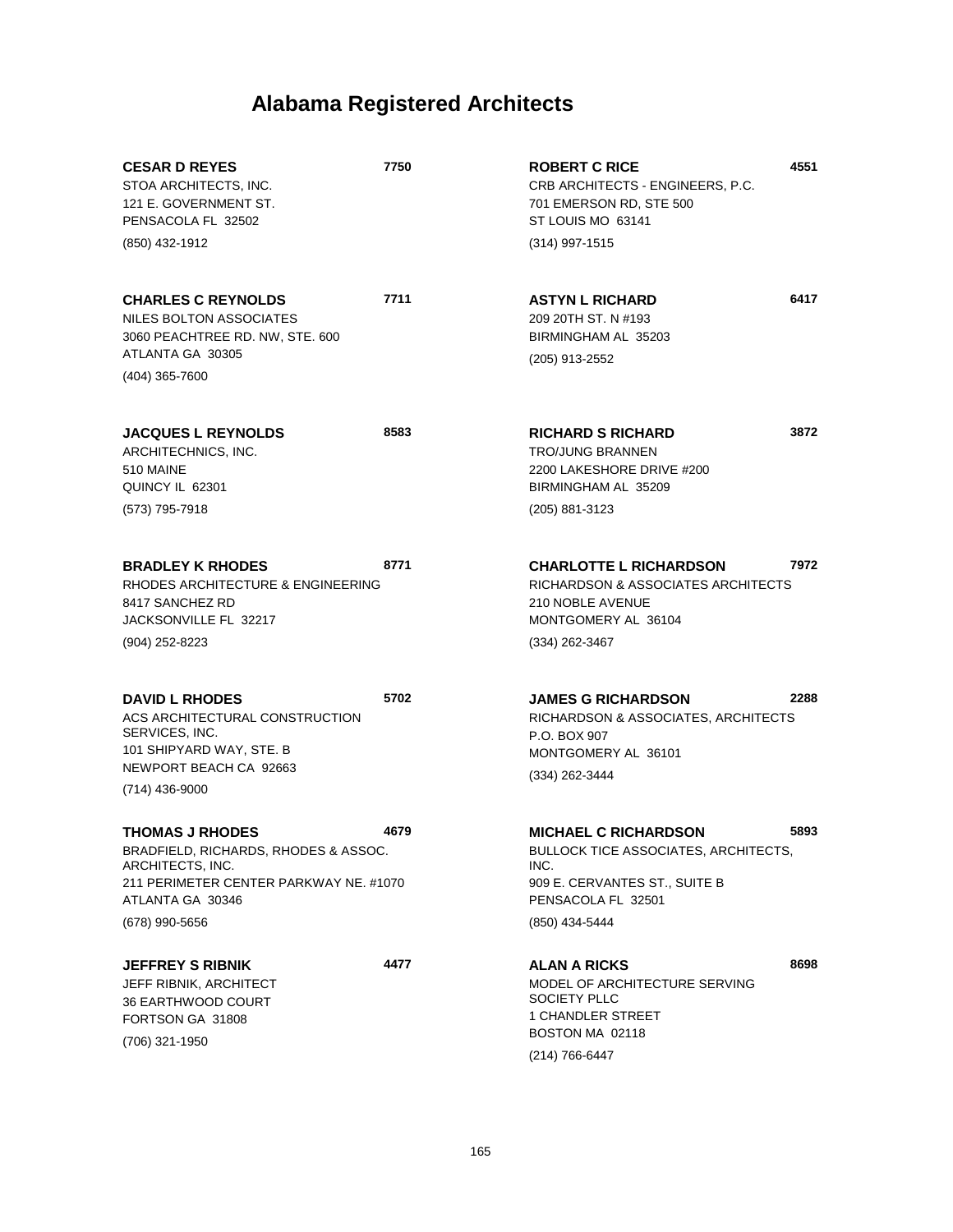| <b>HENRY F RICKS</b><br>LRK, INC.<br>50 SOUTH B.B. KING BLVD., STE. 600<br>MEMPHIS TN 38103                                          | 2720 | <b>MARK S RILEY</b><br><b>CHAMBLESS KING ARCHITECTS</b><br>12 W. JEFFERSON ST., SUITE 300<br>MONTGOMERY AL 36104            | 8455 |
|--------------------------------------------------------------------------------------------------------------------------------------|------|-----------------------------------------------------------------------------------------------------------------------------|------|
| (901) 521-1440                                                                                                                       |      | $(334)$ 386-7056                                                                                                            |      |
| <b>ROBERT W RIDDELL</b><br><b>BRPH</b><br>2600 MAITLAND CENTER PARKWAY SUITE<br>#200                                                 | 8369 | <b>FRANK M RINGHOFER</b><br>PQH GROUP DESIGN, INC.<br>4141 SOUTHPOINT DRIVE EAST, SUITE 200<br>JACKSONVILLE FL 32216        | 8864 |
| MAITLAND FL 32751<br>(407) 661-9100                                                                                                  |      | (904) 608-2456                                                                                                              |      |
| <b>DAVID J RIDDLE</b><br><b>RIDDLE ARCHITECTURE</b><br>1481 HODGES MILL RD.<br>WATKINSVILLE GA 30677<br>(404) 285-8646               | 6905 | <b>ROBERT A RINK</b><br>5417 GWENDOLYN RIDGE<br>CINCINNATI OH 45238<br>$(513)$ 254-2638                                     | 8582 |
| <b>JOANNE G RIDDLE</b><br><b>WILLIAMS BLACKSTOCK ARCHITECTS</b><br>2204 1ST AVE SOUTH, #200<br>BIRMINGHAM AL 35233                   | 6191 | <b>ALEX RIOS</b><br>RIOS ARCHITECTURE, INC.<br>6714 GEORGE RD<br><b>TAMPA FL 33634</b>                                      | 8865 |
| (205) 252-9811                                                                                                                       |      | (813) 727-2101                                                                                                              |      |
| <b>MARK D RIDDLE</b><br><b>NEQUETTE ARCHITECTURE &amp; DESIGN</b><br>2301 SOUTHAMPTON DRIVE<br>BIRMINGHAM AL 35226<br>(205) 329-7021 | 5784 | <b>MARK RIPPLE</b><br>$ESKEY + DUMEZ + RIPPLE$<br>365 CANAL ST., SUITE 3150<br>NEW ORLEANS LA 70130<br>(504) 616-7144       | 8387 |
| <b>GREGORY A RIDGWAY</b><br>STATE FARM INSURANCE COMPANY<br>1059 WILLIAMS TRACE<br>BIRMINGHAM AL 35242<br>(205) 916-7055             | 4855 | <b>JAMES C RISCH</b><br>3718 EAST SPYGLASS HILL DRIVE<br>FAYETTEVILLE AR 72701<br>(267) 404-6440                            | 8383 |
| <b>KATHLEEN E RIGGS</b><br>NOLA VAN PEURSEM ARCHITECTS, P.C.<br>301 JEFFERSON STREET NORTH<br>HUNTSVILLE AL 35801<br>(256) 533-6617  | 4478 | <b>DALE RISER</b><br><b>BEARD + RISER ARCHITECTS PLLC</b><br>1739 UNIVERSITY AVE. #305<br>OXFORD MS 38655<br>(662) 374-1541 | 8374 |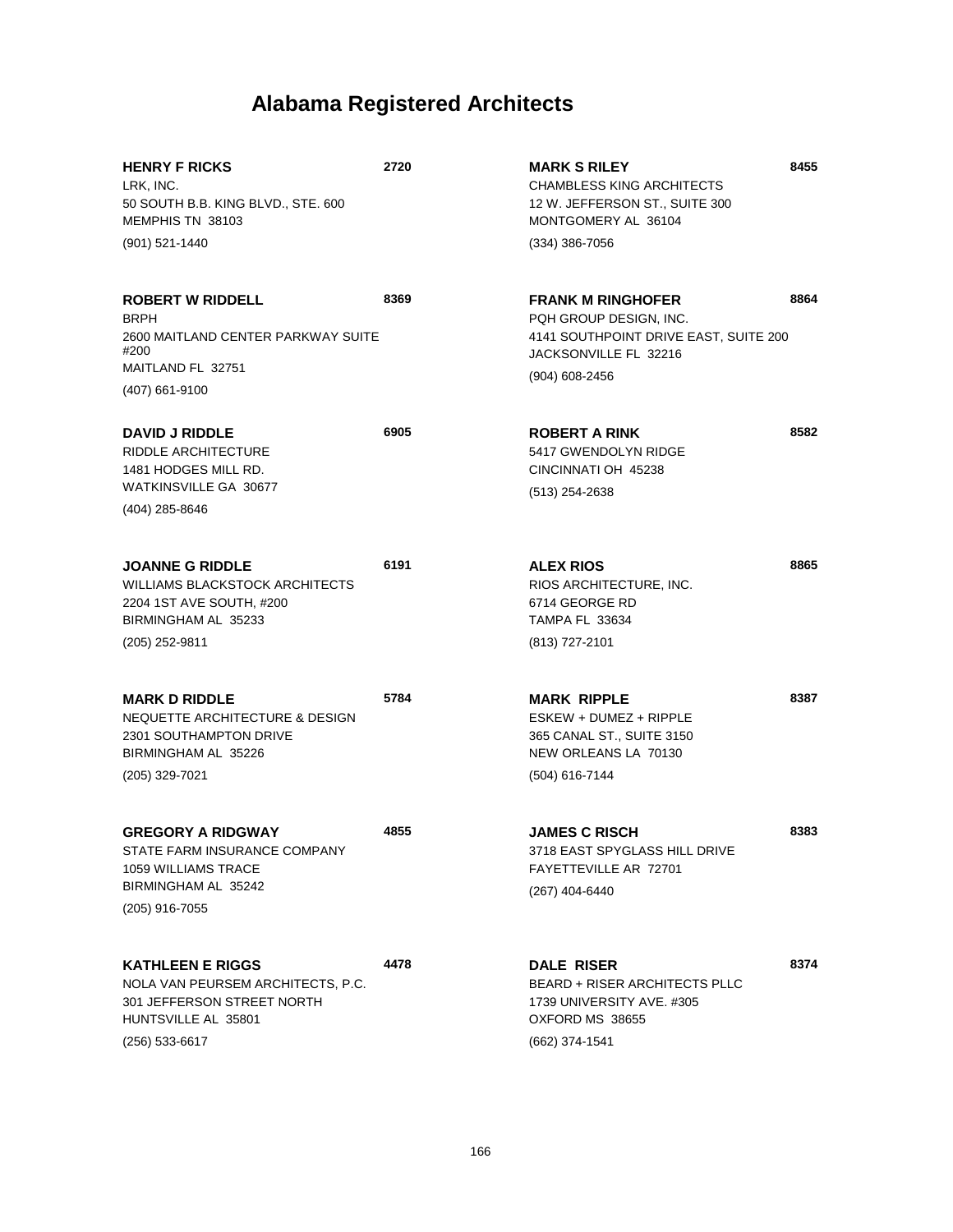| <b>DAVID RITCHIE</b><br>DAVID RITCHIE, ARCHITECT<br>403 ROSEMONT DRIVE<br>DOTHAN AL 36303                                                        | 1496 | <b>ALAIN RIVARD</b><br><b>MERRICK &amp; COMPANY</b><br>401 E SONTERRA; STE 250<br>SAN ANTONIO TX 78259                                                   | 8699 |
|--------------------------------------------------------------------------------------------------------------------------------------------------|------|----------------------------------------------------------------------------------------------------------------------------------------------------------|------|
| (334) 790-5031                                                                                                                                   |      | (210) 332-0952                                                                                                                                           |      |
| <b>PAUL R RITCHIE</b><br>CAMERON GENERAL CONTRACTORS<br>7101 S. 82ND STREET<br>LINCOLN NE 68516                                                  | 7206 | <b>JERRY W RIVES</b><br>JERRY W. RIVES, JR., ARCHITECT<br>130 BROOKHAVEN DR.<br><b>MOORE SC 29369</b>                                                    | 6725 |
| (402) 420-2335                                                                                                                                   |      | (864) 494-0333                                                                                                                                           |      |
| <b>ERIC D RITLAND</b><br><b>INVISION ARCHITECTURE</b><br>PO BOX 1800<br>WATERLOO IA 50704<br>(319) 233-8419                                      | 7906 | <b>ANDREW S ROARK</b><br>FORUM ARCHITECTURE & INTERIOR DESIGN,<br>INC.<br>237 S. WESTMONTE DR. SUITE 220<br>ALTAMONTE SPRINGS FL 32714<br>(407) 830-1400 | 8391 |
| <b>SCOTT A RITTER</b><br>RITTER MAHER ARCHITECTS, LLC<br>2987 GOVERNMENT ST., 2ND FLOOR<br>BATON ROUGE LA 70806<br>(225) 383-4321                | 6974 | <b>STEVEN R ROARK</b><br>HOK, INC.<br>300 W. 22ND STREET<br>KANSAS CITY MO 64108<br>(816) 472-3281                                                       | 7389 |
| <b>THOMAS E RITTER</b><br>RITTER ARCHITECTURE, PA<br>POST OFFICE BOX 668<br>FRANKLIN NC 28744<br>(828) 369-6611                                  | 7367 | <b>JASON B ROBB</b><br>JASON ROBB, ARCHITECT. LLC<br>1019 40TH STREET SOUTH<br>BIRMINGHAM AL 35222<br>(205) 478-9379                                     | 6887 |
| <b>PAUL D RITZ</b><br><b>ACC ASSOCIATES</b><br>1010 N. 12TH AVE., STE. 201<br>PENSACOLA FL 32501<br>(850) 434-5411                               | 5188 | <b>CHRISTINE ROBBINS</b><br>CHAPMAN SISSON ARCHITECTS<br>305 CHURCH STREET SW; SUITE 805<br>HUNTSVILLE AL 35801<br>(256) 656-6686                        | 8673 |
| <b>TERESA RIVADENEIRA</b><br>T.R.I. ARCHITECTURE & INTERIOR DESIGN,<br><b>LLC</b><br>2627 ABERDEEN ROAD<br>BIRMINGHAM AL 35223<br>(205) 290-2757 | 4933 | <b>BRIAN L ROBERSON</b><br><b>BDOT ARCHITECTURE, INC.</b><br>130 41ST STREET SOUTH, SUITE 102<br>BIRMINGHAM AL 35222<br>(205) 458-8055                   | 4742 |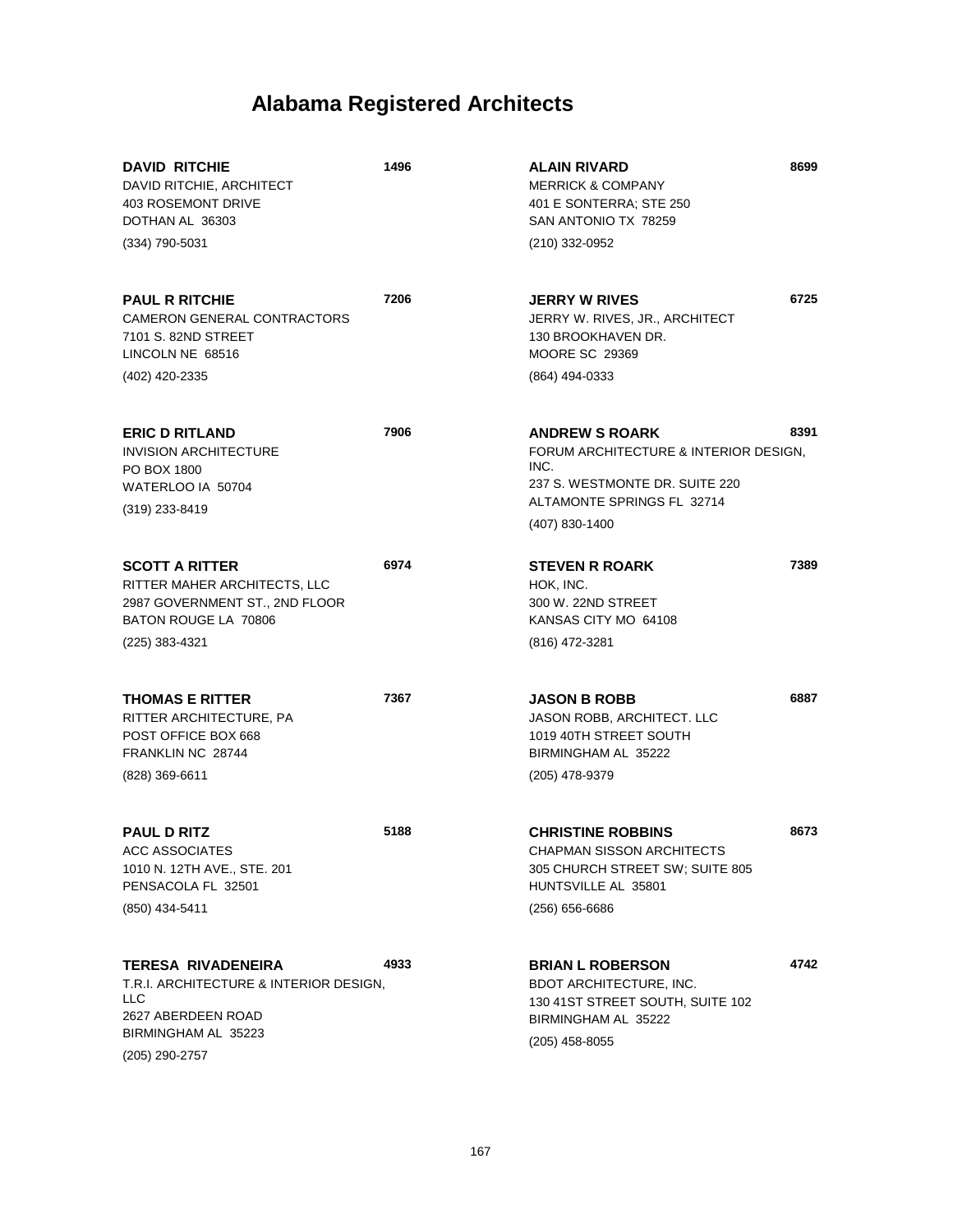| <b>CHADWICK S ROBERSON</b><br><b>CLARK NEXSEN</b><br>301 COLLEGE STREET, STE. 300<br>ASHEVILLE NC 28801<br>(828) 301-5475   | 7483 | <b>DELBERT L ROBINSON</b><br><b>RCS</b><br>7109 CHADWELL ROAD SW<br>HUNTSVILLE AL 35802-1713<br>(256) 337-8313                                        | 4597 |
|-----------------------------------------------------------------------------------------------------------------------------|------|-------------------------------------------------------------------------------------------------------------------------------------------------------|------|
| <b>SCOTT M ROBERSON</b><br>10515 SILVEROCK DRIVE<br>DALLAS TX 75218<br>(214) 803-0817                                       | 8870 | <b>HALEY M ROBINSON</b><br>ESKEW+DUMEZ+RIPPLE<br>4760 MARIGNY ST<br>NEW ORLEANS LA 70122<br>$(205)$ 356-7178                                          | 7633 |
| <b>AUDREY H ROBERTS</b><br><b>BC STONE HOMES</b><br>687 N DEAN RD, SUITE 200<br>AUBURN AL 36830<br>(205) 789-8187           | 8860 | <b>JAMES T ROBINSON</b><br>1033 DEMONBREUN ST. SUITE 800<br>NASHVILLE TN 37203<br>(615) 329-9445                                                      | 5756 |
| <b>JEFFREY A ROBERTS</b><br>ROBERTS ARCHITECTURE<br>538 BROOKSHIRE WAY<br>KNOXVILLE TN 37923<br>$(615) 804 - 0799$          | 6864 | <b>JEFFREY G ROBINSON</b><br><b>CUNNINGHAM FOREHAND MATTHEWS &amp;</b><br>MOORE, INC.<br>2011 MANCHESTER ST. NE<br>ATLANTA GA 30324<br>(404) 873-2152 | 7333 |
| <b>L CRAIG ROBERTS</b><br>L. CRAIG ROBERTS, ARCHITECT<br><b>146 WESTFIELD AVENUE</b><br>MOBILE AL 36608<br>(251) 343-8165   | 2058 | <b>ROBERT D ROBINSON</b><br><b>ROBINSON ARCHITECTS</b><br>4932 ALTAMONT<br>BIRMINGHAM AL 35222<br>$(205)$ 595-0684                                    | 4642 |
| <b>L TAYLOR ROBERTSON</b><br>ROBERTSON/LOIA/ROOF, PC<br>3460 PRESTON RIDGE RD #275<br>ALPHARETTA GA 30005<br>(770) 674-2600 | 4734 | <b>WILLIAM B ROBINSON</b><br>ROBINSON AND ASSOCIATES<br>ARCHITECTURE, INC.<br>906 SOUTH PERRY STREET<br>MONTGOMERY AL 36104<br>$(334)$ 269-5590       | 4672 |
| <b>RANDAL J ROBERTY</b><br>6615 ESTATE VIEW DR N<br>BLACKLICK OH 43004<br>(614) 507-6721                                    | 8862 | <b>WILLIAM E ROBINSON</b><br>WILLIAM E ROBINSON, ARCHITECT<br>401 BOWLING AVENUE #63<br>NASHVILLE TN 37205<br>(865) 919-1401                          | 4377 |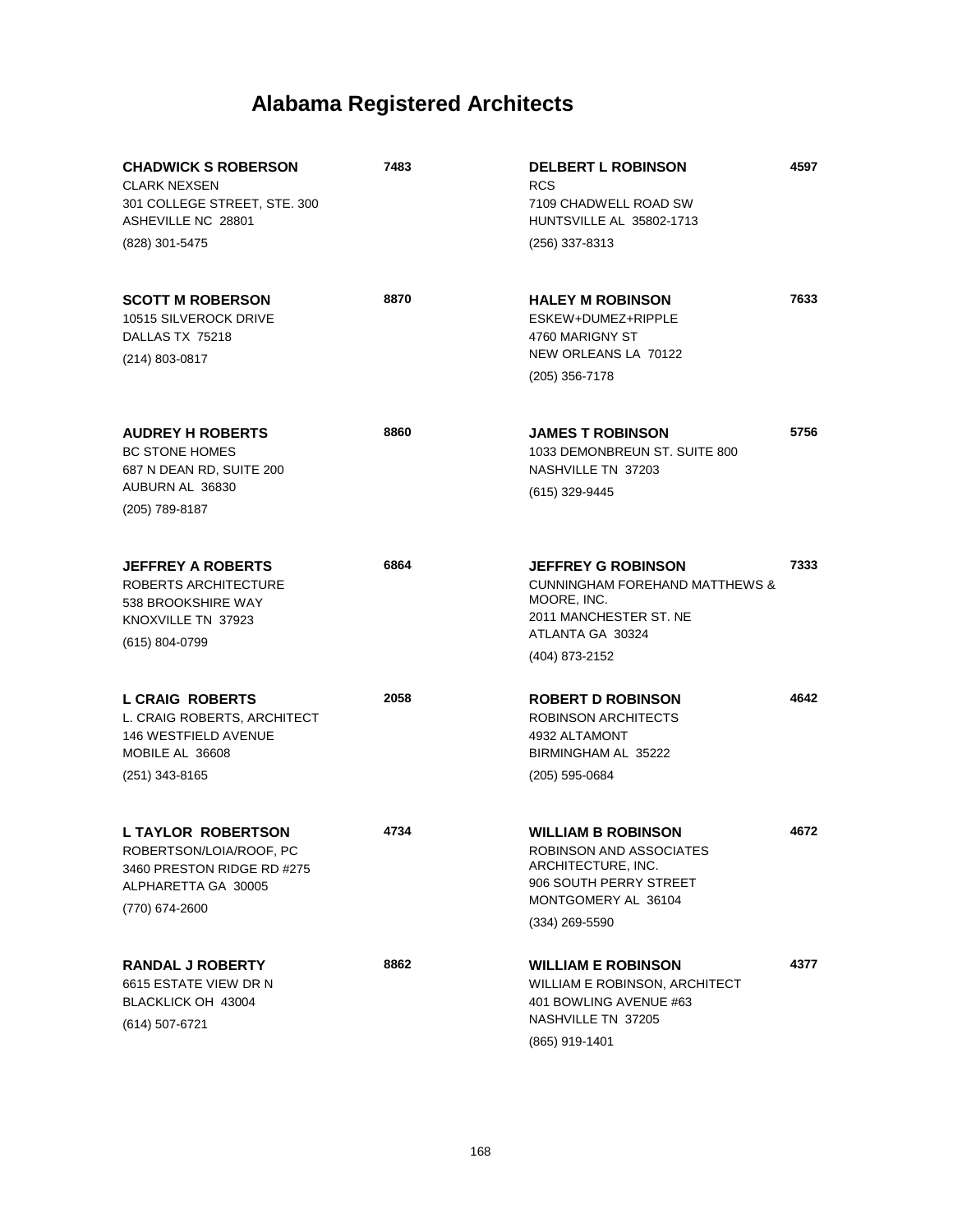| <b>WILLIAM L ROBINSON</b><br>CHILDREY ROBINSON ASSOCIATES<br><b>1212 KENILWORTH AVENUE</b><br>CHARLOTTE NC 28204                                     | 7721 | <b>JOSEPH W RODRIGUES</b><br><b>GANT GROUP AND ASSOCIATES</b><br>2240 CARRINGTON DRIVE<br>MOBILE AL 36695                              | 8202 |
|------------------------------------------------------------------------------------------------------------------------------------------------------|------|----------------------------------------------------------------------------------------------------------------------------------------|------|
| (704) 953-6422                                                                                                                                       |      | (251) 229-6262                                                                                                                         |      |
| <b>MICHAEL R ROBSON</b><br>BASCON, INC.<br>607-500 REDNA TERRACE<br>CINCINNATI OH 45215                                                              | 7509 | <b>DANIEL M RODRIGUEZ</b><br><b>JPRA ARCHITECTS</b><br>39300 W. TWELVE MILE RD., SUITE 180<br><b>FARMINGTON HILLS MI 48374</b>         | 8377 |
| (513) 772-1674                                                                                                                                       |      | (248) 877-3866                                                                                                                         |      |
| <b>THOMAS H ROBSON</b><br><b>HELLMUTH OBATA AND KASSABAUM INC</b><br>(HOK)<br>10 SOUTH BROADWAY, SUITE 200<br>ST. LOUIS MO 63102<br>$(314)$ 421-2000 | 4096 | <b>MIGUEL A RODRIGUEZ</b><br>RODRIGUEZ ARCHITECTS, INC.<br>2121 PONCE DE LEON BLVD. #1010<br>CORAL GABLES FL 33134<br>$(305)$ 448-3373 | 5984 |
| <b>GLENN M ROBY</b><br>KAHLER SLATER, INC.<br>790 N WATER ST, SUITE 1700<br>MILWAUKEE WI 53202                                                       | 8729 | <b>ARIADNE RODRIGUEZ-BOOG</b><br><b>ARCHIFOOTPRINT</b><br>11279 STRANG LINE ROAD<br>LENEXA KS 66215                                    | 7868 |
| (414) 290-3770                                                                                                                                       |      | (913) 489-8467                                                                                                                         |      |
| <b>AARON M RODEBAUGH</b><br>GPD GROUP, P, C.<br>520 S. MAIN ST., SUITE 2531<br>AKRON OH 44311                                                        | 7400 | <b>VIRGINIA B RODRIGUEZ-FEO</b><br>GOODWYN, MILLS & CAWOOD, INC.<br><b>125 KURLANE STREET</b><br>FAIRHOPE AL 36532                     | 7170 |
| $(330)$ 572-2100                                                                                                                                     |      | $(251)$ 454-0063                                                                                                                       |      |
| L PAUL RODERICK<br>ADAMS DESIGN ASSOCIATES, INC.<br>2-20TH STREET NORTH, #940<br>BIRMINGHAM AL 35203                                                 | 2335 | <b>CARLOS RODRIQUEZ PEREZ</b><br>SKETCHES LLC<br>178 ROBIE STREET WEST<br>SAINT PAUL MN 55107                                          | 8900 |
| (205) 328-1100                                                                                                                                       |      | (651) 222-3444                                                                                                                         |      |
| <b>MATTHEW R RODIE</b><br>ARCO DESIGN/BUILD, INC.<br>380 INTERSTATE NORTH PKWY., SUITE 210<br>ATLANTA GA 30339                                       | 7948 | <b>SETH P RODWELL</b><br>NEQUETTE ARCHITECTURE AND DESIGN<br>2382 LIME ROCK RD<br>VESTAVIA HILLS AL 35216                              | 6592 |
| (770) 541-1700                                                                                                                                       |      | $(334)$ 663-1562                                                                                                                       |      |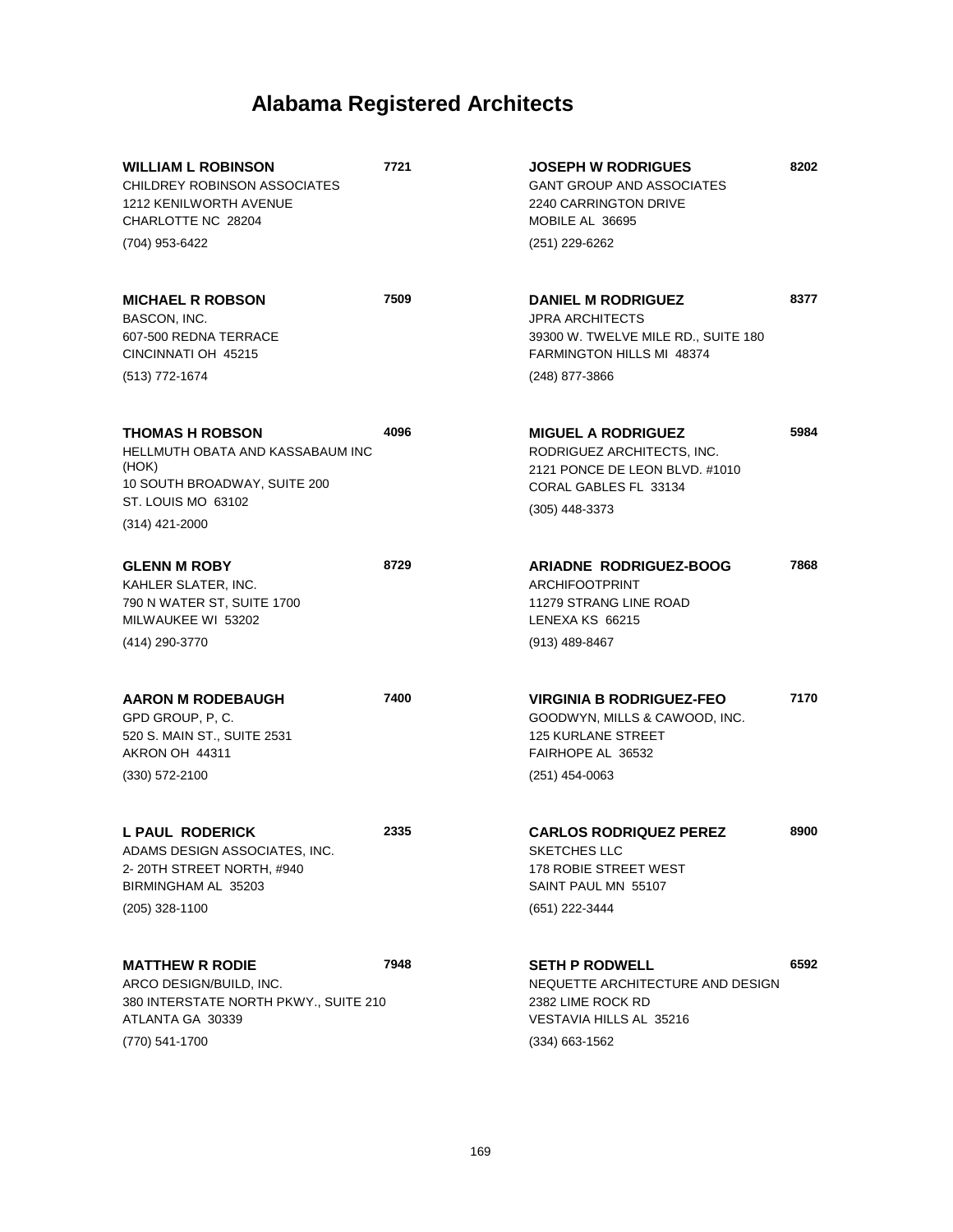| <b>JAMES A ROECKER</b><br><b>J A ROECKER ARCHITECTURE/STRUCTURES</b><br>416 N. NEBRASKA AVENUE<br>MORTON IL 61550-1740<br>(309) 266-9943  | 7118 | <b>ROBERT D ROLLINGS</b><br>ROBERT ROLLINGS ARCHITECTS, LLC<br>1806 WEST BROADWAY BOULEVARD<br>SEDALIA MO 65301<br>(660) 620-7180          | 8668 |
|-------------------------------------------------------------------------------------------------------------------------------------------|------|--------------------------------------------------------------------------------------------------------------------------------------------|------|
| <b>CHRISTIAN E ROGERS</b><br><b>BLACKMON ROGERS ARCHITECTS, LLC</b><br>1015 - 32ND STREET, SOUTH<br>BIRMINGHAM AL 35205<br>(205) 447-1226 | 5883 | <b>KRISTI B ROLLINS</b><br><b>KRISTI ROLLINS, ARCHITECT</b><br>1314 NINA DRIVE<br>PRATTVILLE AL 36066<br>$(334) 595 - 3049$                | 7199 |
| <b>CRAIG P ROGERS</b><br>DESIGNFORM, LLC<br>1500 URBAN CENTER DR., STE 220<br><b>VESTAVIA HILLS AL 35242</b><br>(205) 324-0018            | 2541 | <b>JEFFREY ROME</b><br><b>MIS</b><br>1715 PORT CHARLES PLACE<br>NEWPORT BEACH CA 92660<br>(949) 463-7451                                   | 6598 |
| <b>JUSTIN C ROGERS</b><br>FIVE SOUTH ARCHITECTURE, LLC<br>5004 5TH AVENUE SOUTH<br>BIRMINGHAM AL 35212<br>(205) 317-3262                  | 7068 | <b>JUAN F ROMERO</b><br>ARCHITECTUREPLUS INTERNATIONAL, INC.<br>2709 ROCKY POINT DR., SUITE 201<br><b>TAMPA FL 33607</b><br>(813) 281-9299 | 6449 |
| <b>CRAIG D ROGGE</b><br>GEORGE BUTLER ASSOCIATES, INC.<br>9801 RENNER BLVD.<br>LENEXA KS 66219<br>$(816)$ 668-5626                        | 8440 | <b>STUART M ROMM</b><br>PRAXIS3<br>100 PEACHTREE ST. NW, STE. 1450<br>ATLANTA GA 30303<br>(678) 904-7427                                   | 3204 |
| <b>JERRY K ROLLER</b><br>127 FITZWATER ST.<br>PHILADELPHIA PA 19147<br>(215) 285-3800                                                     | 5494 | <b>TIMOTHY M ROMMEL</b><br>CANNON DESIGN, INC.<br>50 FOUNTAIN PLAZA, SUITE 200<br>BUFFALO NY 14202<br>(716) 774-3537                       | 6264 |
| <b>DAWN M O ROLLING</b><br>CREDO DESIGN ARCHITECTS, LLC<br>301 MAIN AVENUE<br>DEPERE WI 54115<br>$(920)$ 360-6331                         | 7227 | <b>KYLE ROOKSTOOL</b><br>H+M DESIGN SERVICES, P.C.<br>50 SECURITY DRIVE<br>JACKSON TN 38305<br>(731) 420-4073                              | 7975 |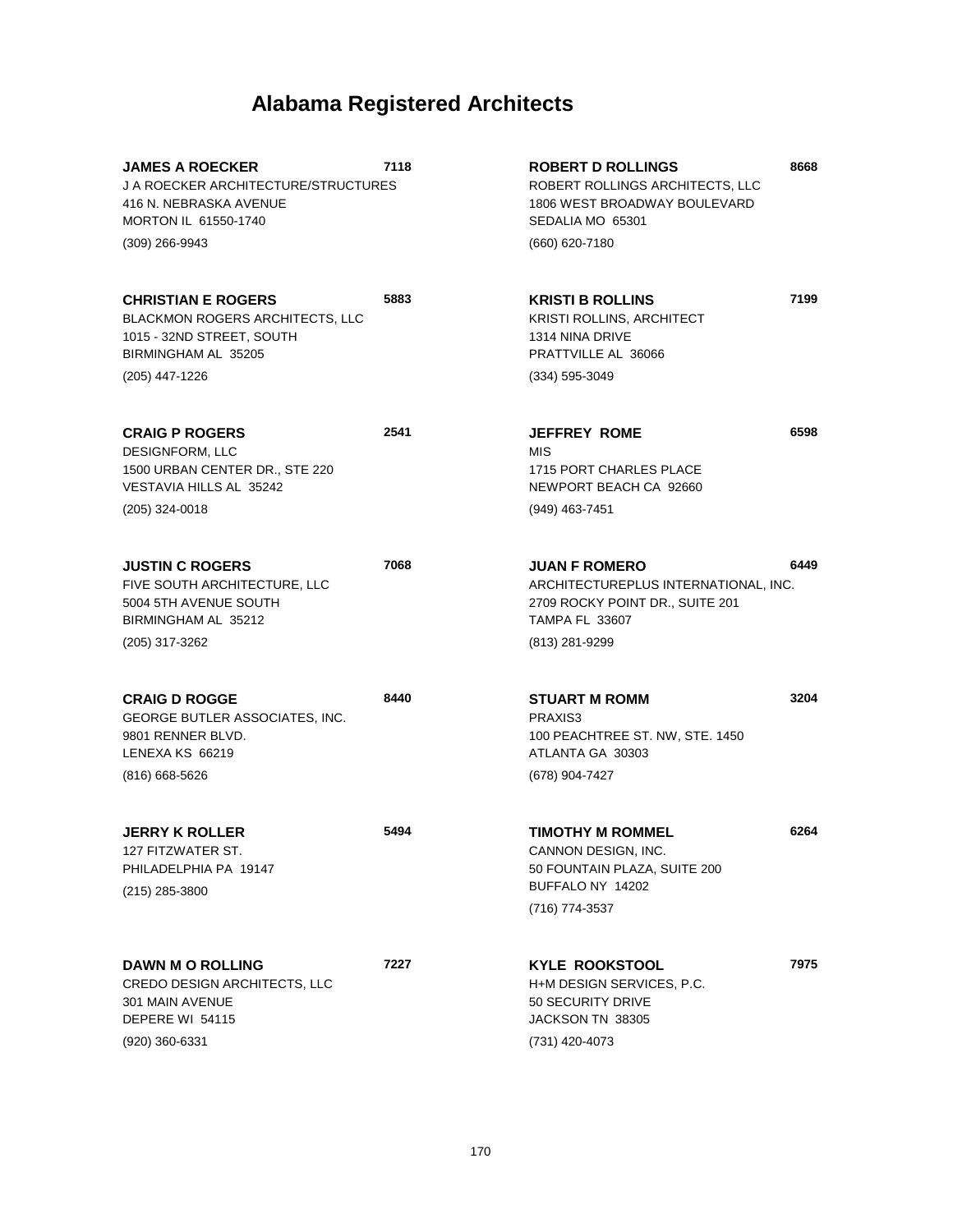| <b>CHRISTOPHER M ROOT</b><br>TEK1 STUDIO, PLLC<br>4206 RIDGEWAY DRIVE<br>BELDEN MS 38826<br>(662) 322-0426                 | 7809 | <b>MICHAEL A ROSSI</b><br>HILL, FOLEY, ROSSI & ASSOCIATES, LLC<br>3680 PLEASANT HILL ROAD, #200<br>DULUTH GA 30096<br>(770) 622-9858          | 7999 |
|----------------------------------------------------------------------------------------------------------------------------|------|-----------------------------------------------------------------------------------------------------------------------------------------------|------|
| <b>JOHN E ROOT</b><br>ROOTARCH, PLLC<br>753 ALLOWAY STREET<br>NASHVILLE TN 37203<br>(615) 292-2142                         | 6854 | <b>MICHAEL D ROUCHELL</b><br>NEW ORLEANS DESIGN GROUP<br>1200 BARONNE STREET<br>NEW ORLEANS LA 70113<br>(504) 920-6796                        | 6108 |
| <b>RICHARD L ROOT</b><br><b>MORRIS &amp; RITCHIE ASSOC.</b><br>710 CAMBRY DR.<br><b>BEL AIR MD 21015</b><br>(410) 371-9303 | 8530 | <b>KURT A ROUSH</b><br>ALEX ROUSH ARCHITECTS, INC.<br>2255 CUMBERLAND PKWY BLD #100<br>ATLANTA GA 30339<br>(770) 333-7878                     | 3415 |
| <b>DONALD J RORSCHACH</b><br><b>1905 LAKEHILL COURT</b><br>ARLINGTON TX 76012<br>(214) 707-2521                            | 8848 | <b>GREGORY B ROUSOS</b><br>HORD COPLAN MACHT. INC.<br>700 E. PRATT ST., SUITE 1200<br>BALTIMORE MD 21202<br>(410) 837-7311                    | 8201 |
| <b>DONALD E ROSEMANN</b><br>ROSEMANN & ASSOCIATES, P.C.<br>1526 GRAND BLVD.<br>KANSAS CITY MO 64108<br>(816) 472-1448      | 7433 | TIMOTHY P ROWBOTTOM<br>THE LAWRENCE GROUP OF THE AMERICAS.<br>P.C.<br>319 N. 4TH ST., SUITE 1000<br>ST. LOUIS MO 63102<br>(314) 231-5700      | 7797 |
| <b>JAMES M ROSS</b><br>ROSS/DECKARD ARCHITECTS. P.A<br>4010 WAKE FOREST RD.<br>RALEIGH NC 27609<br>$(919)$ 875-0001        | 3014 | <b>MICHAEL P ROWE</b><br><b>BUEHRER GROUP ARCHITECTURE &amp;</b><br>ENGINEERING, INC.<br>3704 BROWN ROAD<br>OREGON OH 43616<br>(419) 893-9021 | 7939 |
| <b>MATTHEW L ROSSETTI</b><br>ROSSETTI, INC.<br>160 WEST FORT ST., SUITE 400<br>DETROIT MI 48226<br>$(313)$ 463-5151        | 6219 | <b>HARRY S ROWLAND</b><br>HARRY ROWLAND, ARCHITECT<br>3766 PLUMCREST ROAD<br>SMYRNA GA 30082<br>(770) 435-7371                                | 1752 |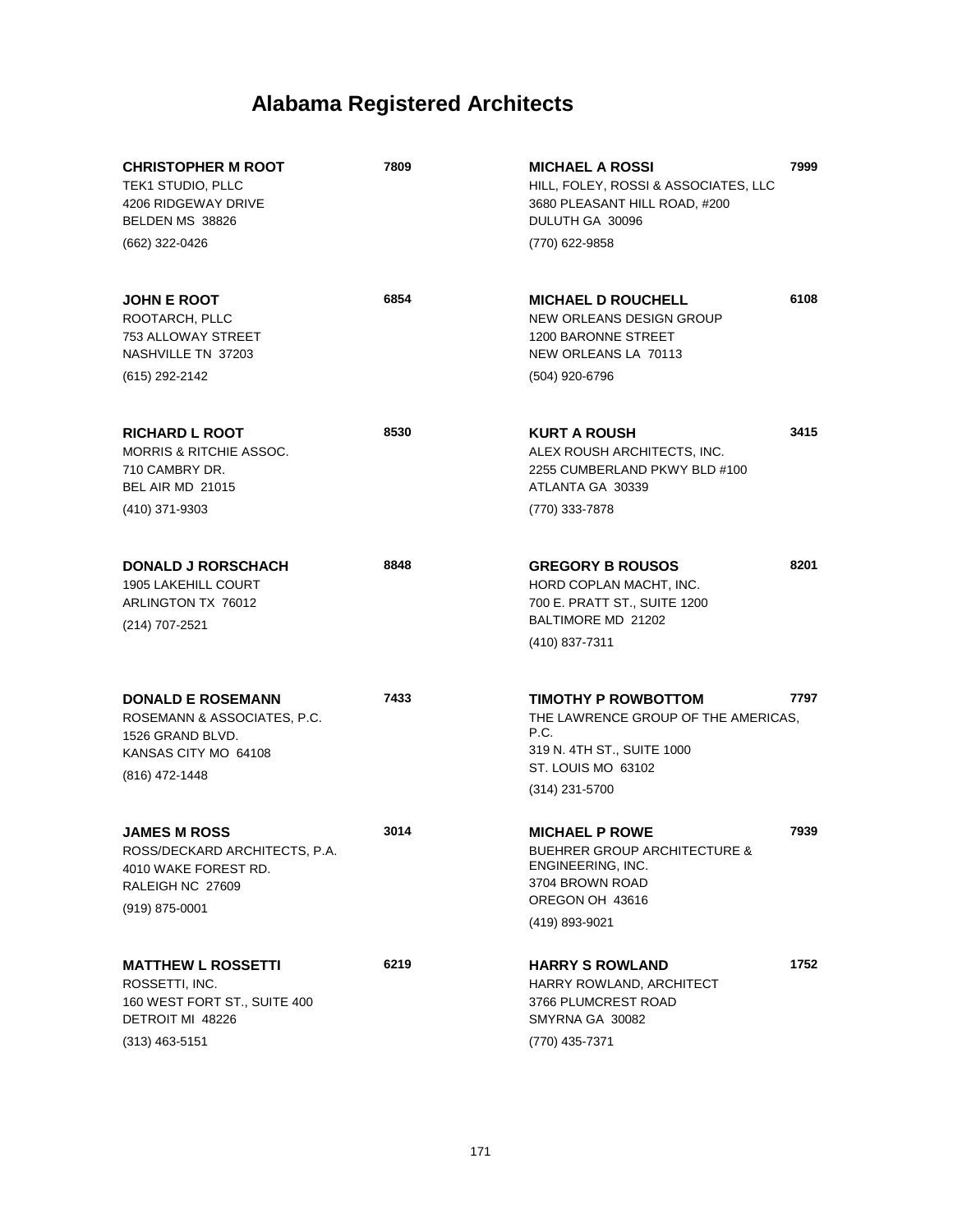| <b>JUDY A ROYAL</b><br>6385 HOLLOWAY ROAD<br><b>BAKER FL 32531</b><br>(850) 902-9828                                      | 8171 | <b>J MICHAEL RUTLAND</b><br><b>JMR+H ARCHITECTURE, P.C.</b><br>445 DEXTER AVE., STE. 5050<br>MONTGOMERY AL 36104<br>(334) 420-5672 | 2149 |
|---------------------------------------------------------------------------------------------------------------------------|------|------------------------------------------------------------------------------------------------------------------------------------|------|
| <b>DAVID A RUBIN</b><br>PUBLIX SUPERMARKETS, INC.<br>2025 BENFORD AVE.<br>LAKELAND FL 33815                               | 6234 | <b>RAYMON A RUTLEDGE</b><br>OFFICE OF DESIGN, LLC<br>619 EAST COLLEGE AVENUE, SUITE D1<br>DECATUR GA 30030                         | 8718 |
| (813) 624-9827                                                                                                            |      | (678) 428-4426                                                                                                                     |      |
| <b>BENJAMIN A RUDGERS</b><br>1026 PACIFIC GROVE LN, APT 7<br>PACIFIC GROVE CA 93950<br>(334) 332-6289                     | 6313 | <b>CHARLES E RUYKHAVER</b><br><b>CHARLES RUYKHAVER, ARCHITECT</b><br><b>PO BOX 308</b><br>MORAVIAN FALLS NC 28654                  | 6326 |
|                                                                                                                           |      | (205) 834-2002                                                                                                                     |      |
| <b>KEVIN L RUSH</b><br>215 MAIN ST. NE<br>MINNEAPOLIS MN 55413<br>(612) 331-7150                                          | 6178 | <b>BART A RYE</b><br>5R DESIGN PROFESSIONAL CORPORATION<br>1120 2ND AVENUE SW<br>CULLMAN AL 35055                                  | 7008 |
|                                                                                                                           |      | (256) 520-6233                                                                                                                     |      |
| <b>CARL C RUSSELL</b><br>867 AUTUMN RIDGE RD.<br>MONTGOMERY AL 36117<br>(334) 279-1752                                    | 2148 | <b>PAUL M SABAL</b><br><b>VESTAL CORPORATION</b><br>1 THE PINES COURT, SUITE A<br>CHESTERFIELD MO 63141-6178<br>(314) 614-9150     | 8205 |
|                                                                                                                           |      |                                                                                                                                    |      |
| <b>WILLIAM D RUTHERFORD</b><br>CLEMONS RUTHERFORD & ASSOCIATES, INC.<br>2027 THOMASVILLE ROAD<br>TALLAHASSEE FL 32308     | 2984 | <b>MICHAEL W SABATINI</b><br>POPULOUS GROUP, LLC<br>4800 MAIN ST., SUITE 300<br>KANSAS CITY MO 64112                               | 7958 |
| $(850)$ 385-6153                                                                                                          |      | $(913) 642 - 8107$                                                                                                                 |      |
| <b>DARLENE RUTKOWSKI-HANKS</b><br>THE KORTE COMPANY<br>113 EMERALD HILLS DRIVE<br>EDWARDSVILLE IL 62025<br>(314) 242-0266 | 7073 | <b>JULIE M SABOURIN</b><br>SPEEDWAY, LLC<br>500 SPEEDWAY DRIVE<br><b>ENON OH 45323</b><br>(937) 863-7336                           | 8559 |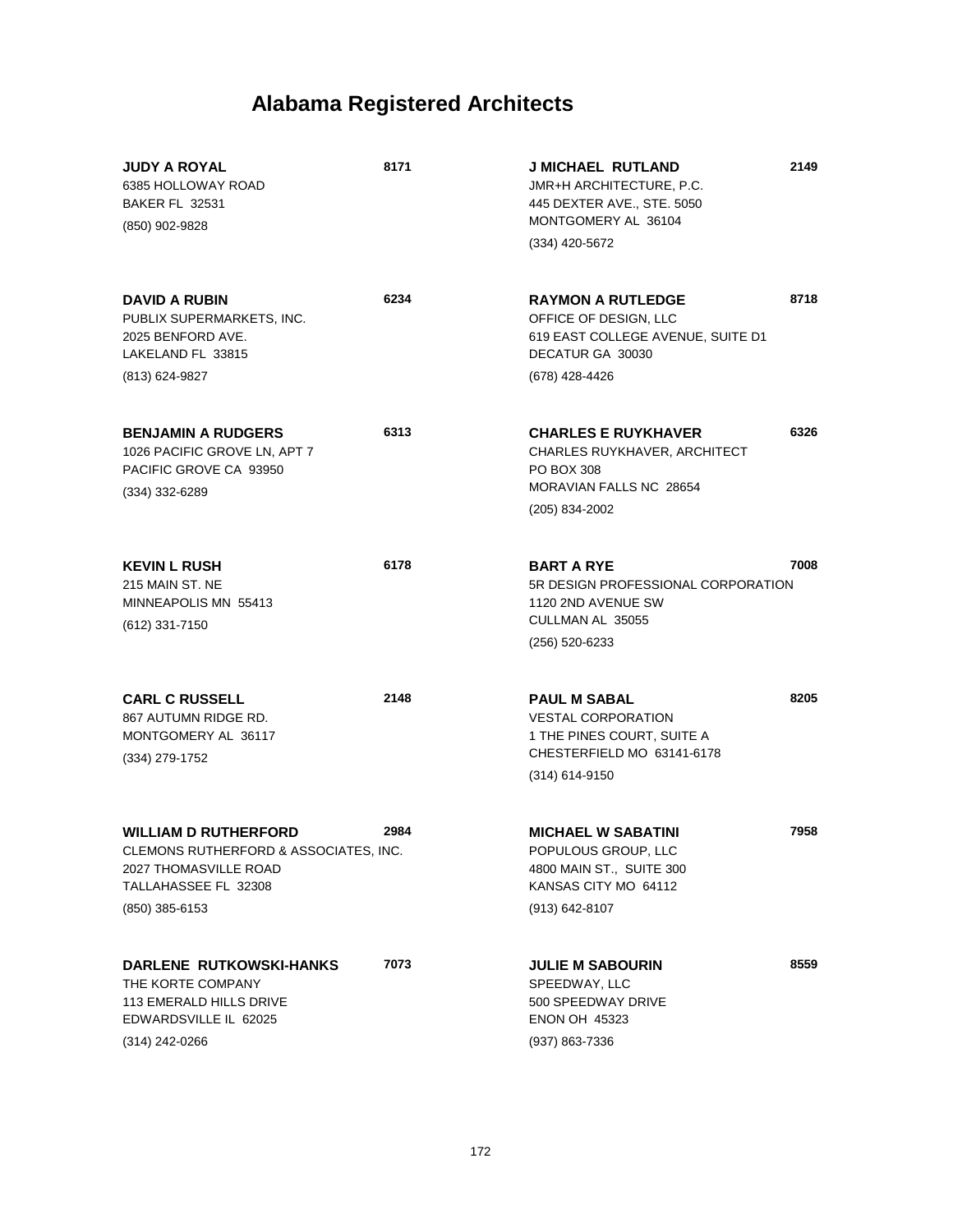| <b>GARY J SADLER</b><br>UPLAND ARCHITECTS, INC.<br>250 E. MAIN ST., STE. 13<br>NORTON MA 02766                           | 7446 | <b>KEOOURA SANAVONG</b><br>NOVE STUDIOS, LLC<br>5050 QUORUM DR., SUITE 150<br>DALLAS TX 75254                         | 7373 |
|--------------------------------------------------------------------------------------------------------------------------|------|-----------------------------------------------------------------------------------------------------------------------|------|
| (774) 430-3390                                                                                                           |      | (214) 814-1178                                                                                                        |      |
| <b>BRANDON G SALE</b><br><b>S-CUBED ARCHITECTS</b><br>124 DONALD DRIVE<br><b>HURST TX 76053</b>                          | 8692 | <b>JAVIER O SANCHEZ</b><br>3601 SENTINEL DRIVE<br><b>HYATTSVILLE MD 20782</b><br>$(305)$ 987-0801                     | 8294 |
| (817) 571-3838                                                                                                           |      |                                                                                                                       |      |
| <b>J. SCOTT SALLIS</b><br>DALRYMPLE SALLIS ARCHITECTURE<br>503 E. GOVERNMENT ST.<br>PENSACOLA FL 32502                   | 6079 | <b>MICHAEL W SANDELLI</b><br>MICHAEL W. SANDELLI JR., ARCHITECT, INC.<br>4603 CLAIRMONT AVENUE<br>BIRMINGHAM AL 35222 | 4498 |
| (850) 470-6399                                                                                                           |      | $(205)$ 335-0180                                                                                                      |      |
| <b>CLEVELAND D SALMON</b><br><b>CLEVELAND SALMON ARCHITECT</b><br>3633 HUNTINGBORO TRAIL<br>ANTIOCH TN 37013             | 8788 | <b>PETER F SANGIORGIO</b><br>ARRINGTON WATKINS ARCHITECTS, LLC<br>5240 N. 16TH ST.; STE 101<br>PHOENIX AZ 85016       | 7875 |
| $(615) 604 - 0428$                                                                                                       |      | $(602) 686 - 3831$                                                                                                    |      |
| <b>MARK S SALOPEK</b><br>GPD GROUP, P.C.<br>520 S. MAIN ST., STE. 2531<br>AKRON OH 44311                                 | 6235 | <b>EARL E SANTEE</b><br><b>POPULOUS</b><br>4800 MAIN ST., SUITE 300<br>KANSAS CITY MO 64112                           | 5190 |
| $(330) 572 - 2100$                                                                                                       |      | (816) 221-1500                                                                                                        |      |
| <b>JON W SAMMER</b><br>JON W. SAMMER, ARCHITECT<br>3921 OLD LEE HWY, #72-B<br>FAIRFAX VA 22030                           | 5502 | <b>MICHAEL F SAPP</b><br>ENVIRONS ARCHITECTS/PLANNERS, INC.<br>229 VESTRELLA DRIVE<br>POINCIANA FL 34759              | 4598 |
| (703) 623-0425                                                                                                           |      | (618) 791-1329                                                                                                        |      |
| <b>MIGUEL Y SAN MARTIN</b><br>YSM DESIGN, PC<br>1320 ELLSWORTH INDUSTRIAL BLVD. NW<br>ATLANTA GA 30318<br>(404) 249-4555 | 4876 | <b>AVERY M SARDEN</b><br>LEO A DALY & ASSOCIATES<br>10 TENTH STREET, SUITE 200<br>ATLANTA GA 30309<br>(404) 874-8333  | 5277 |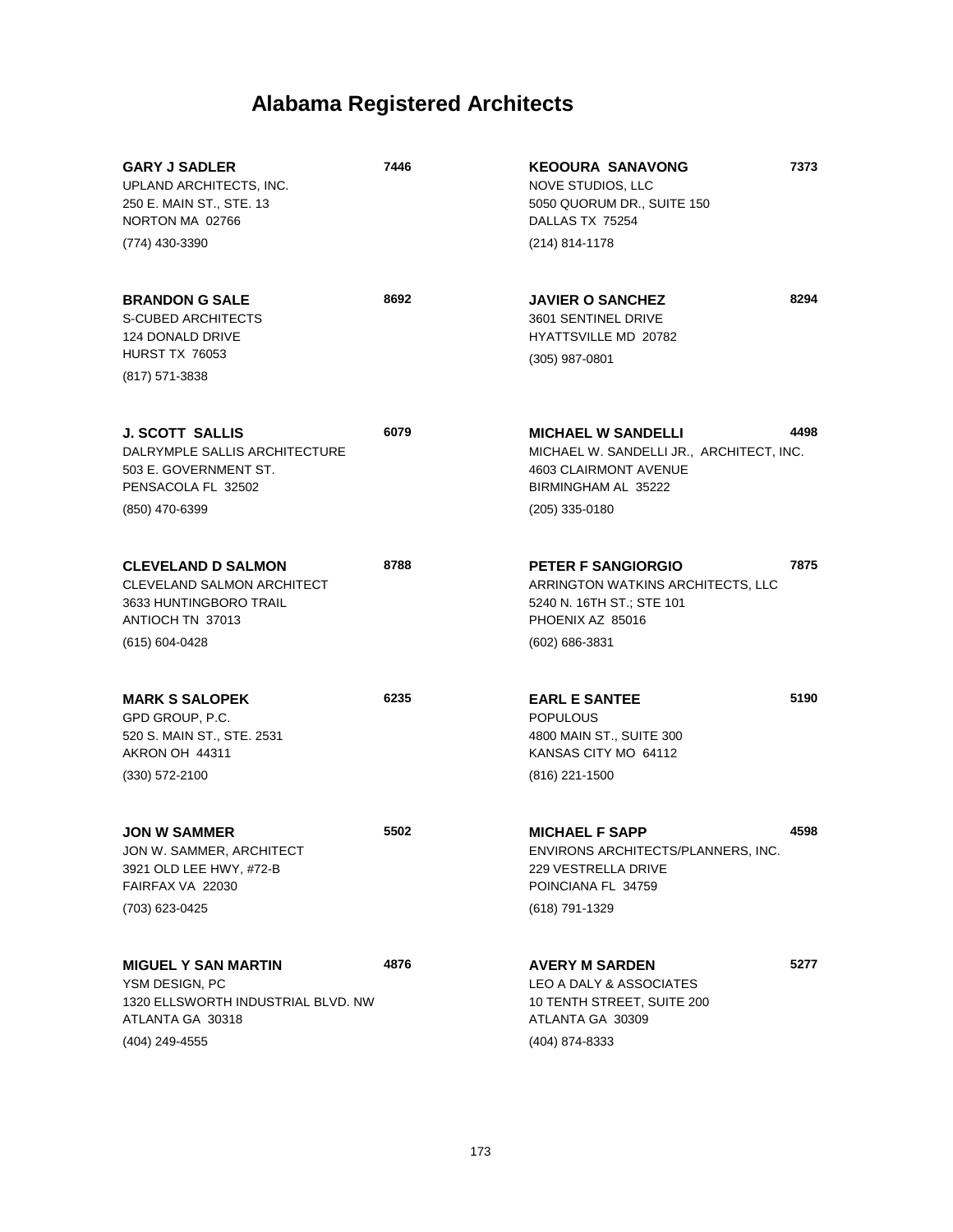| <b>GEORGE M SARFATTY</b><br><b>GEORGE SARFATTY, AIA ARCHITECT</b><br>500 DAVIS ST., SUITE 615<br>EVANSTON IL 60201<br>(708) 752-5922 | 8396 | <b>LEIGH SAYE RICE</b><br>CLARK, GEER, LATHAM & ASSOCIATES, INC.<br>3901 SPRINGHILL AVENUE<br>MOBILE AL 36608<br>(251) 680-3213            | 5566 |
|--------------------------------------------------------------------------------------------------------------------------------------|------|--------------------------------------------------------------------------------------------------------------------------------------------|------|
| <b>BART S SARGENT</b><br>2760 HESTER TOWN RD.<br>MONROE GA 30655<br>(770) 639-3583                                                   | 5827 | <b>RAYMOND R SCHAEFER</b><br><b>GRAVITY ARCHITECTURE &amp; DESIGN, LLC</b><br>6109 MASTERS BOULEVARD<br>ORLANDO FL 32819<br>(407) 832-0949 | 6746 |
| <b>DANIEL C SARGENT</b><br>APD ENGINEERING & ARCHITECTURE, PLLC<br>615 FISHERS RUN<br>VICTOR NY 14564<br>(585) 742-0223              | 8430 | <b>DOUGLAS M SCHEID</b><br><b>SCHEID ARCHITECTURAL</b><br>3230 ANTIGUA DRIVE<br>PUNTA GORDA FL 33950<br>(716) 481-0059                     | 8875 |
| <b>ROBERT J SARGENTI</b><br><b>SARGENTI ARCHITECTS</b><br>461 FROM ROAD, STE. 255<br>PARAMUS NJ 07652<br>(973) 253-9393              | 5121 | <b>R. DAVID SCHEIRER</b><br>MORRISON SCHEIRER ARCHITECTS, PC<br>612 32ND STREET SOUTH, STE. 3<br>BIRMINGHAM AL 35233<br>$(205)$ 328-1610   | 1824 |
| <b>RODNEY L SARTAIN</b><br>RLS DESIGN GROUP<br><b>1909 COURTNEY DRIVE</b><br>BIRMINGHAM AL 35209<br>(205) 879-5458                   | 4306 | <b>THOMAS R SCHERMERHORN</b><br>EXCEL ENGINEERING, INC.<br>100 CAMELOT DRIVE<br>FOND DU LAC WI 54935<br>(920) 926-9800                     | 6869 |
| <b>JOHN A SAWDON</b><br>KNIT<br>1705 CORTA BELLA DRIVE<br>LAS VEGAS NV 89134<br>(702) 498-9457                                       | 8144 | <b>FLOYD J SCHEXNAYDER</b><br>FLOYD SCHEXNAYDER, ARCHITECT<br>421 WEST HARWOOD ROAD<br>HURST TX 76054<br>(817) 285-7444                    | 5254 |
| <b>BRIAN S SAWYER</b><br><b>BRIAN SAWYER, ARCHITECT</b><br>5166 JULINGTON FOREST LANE<br>JACKSONVILLE FL 32258<br>(904) 234-6544     | 7336 | <b>JEFFREY L SCHIFFER</b><br>127 ARBORS CT.<br>CENTRAL SC 29630<br>(657) 282-7809                                                          | 8660 |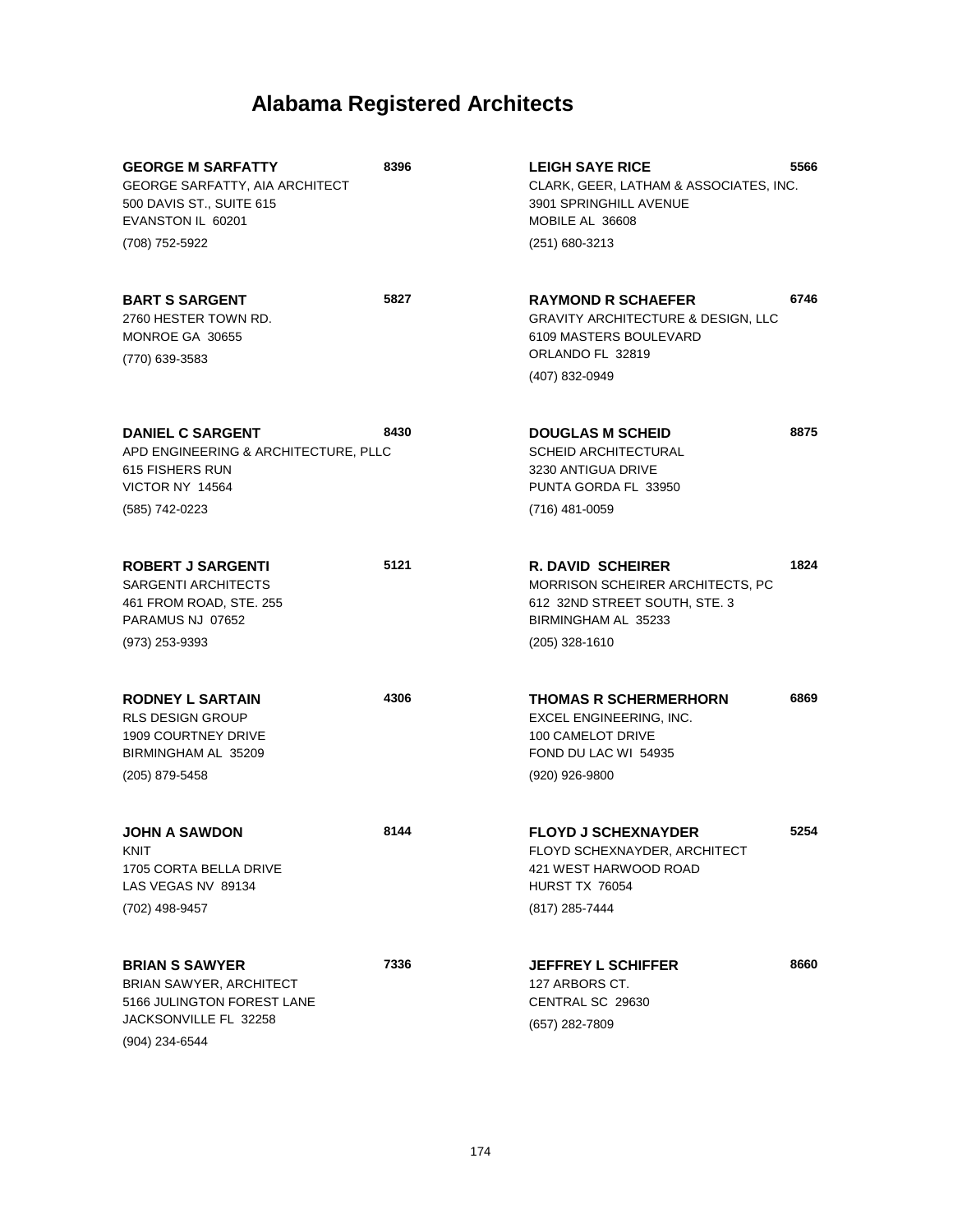| <b>LOUISE M SCHLATTER</b><br><b>SSOE GROUP</b><br>1001 MADISON AVENUE<br>TOLEDO OH 43604-5535                                             | 5476 | 8724<br><b>JOSEPH F SCHNEIDER</b><br>JOSEPH F. SCHNEIDER, JR AIA ARCHITECT<br>105 EVANGELINE DRIVE<br>SLIDELL LA 70460                 |  |
|-------------------------------------------------------------------------------------------------------------------------------------------|------|----------------------------------------------------------------------------------------------------------------------------------------|--|
| (419) 255-3830                                                                                                                            |      | (985) 847-0714                                                                                                                         |  |
| <b>JASON M SCHMIDT</b><br>BRADLEY & SCHMIDT ARCHITECTURE, PLLC<br>POST OFFICE BOX 1663<br>DOTHAN AL 36302                                 | 6409 | 3161<br><b>STEPHEN K SCHNEIDER</b><br>SCHNEIDER & ASSOCIATES, ARCHITECT<br>8044 BRANDON DRIVE<br>BATON ROUGE LA 70809                  |  |
| (334) 794-2224                                                                                                                            |      | $(256)$ 457-6185                                                                                                                       |  |
| <b>JUERGEN MICHAEL SCHMIDT</b><br>509 CYPRESS CIRCLE<br>TEQUESTA FL 33469<br>$(561)$ 358-2831                                             | 7296 | 6981<br><b>STEPHEN L SCHOCH</b><br>KITCHEN AND ASSOCIATES SERVICES, INC.<br>756 HADDON AVE.<br>COLLINGSWOOD NJ 08108                   |  |
|                                                                                                                                           |      | (856) 854-1880                                                                                                                         |  |
| <b>MARK W SCHMIDT</b><br>1541 BOOKBINDER DRIVE<br>ST. LOUIS MO 63146-4303<br>$(314) 606 - 8927$                                           | 8159 | 4307<br>JOHN SCOTT SCHOEL<br>SCHOEL ARCHITECTURE, LLC<br><b>1001 SHERMAN STREET</b><br>DECATUR AL 35601                                |  |
|                                                                                                                                           |      | (256) 280-8594                                                                                                                         |  |
| <b>JAMES A SCHMITT</b><br>CASCO<br>1445 TIMBERWOOD LN.<br>ST LOUIS MO 63146<br>(314) 993-6362                                             | 6414 | <b>JOSEPH D SCHORK</b><br>6406<br>BOWLING SCHORK + ASSOC. DESIGN CO.<br>POST OFFICE BOX 3227<br>BENTONVILLE AR 72712<br>(479) 250-9364 |  |
| <b>KURT L SCHMITZ</b><br>ADA ARCHITECTS, INC.<br>17710 DETROIT AVENUE<br>LAKEWOOD OH 44107<br>(216) 521-5134                              | 7311 | <b>KYA J SCHROEDER</b><br>8523<br>KAIZEN ARCHITECTURAL GROUP<br>1840 35TH STREET CIRCLE SOUTH<br>MOORHEAD MN 56560<br>(701) 367-2668   |  |
| <b>CRAIG A SCHNEIDER</b><br>ESTERLY, SCHNEIDER & ASSOCIATES, INC.<br>1736 E. SUNSHINE, STE. 417<br>SPRINGFIELD MO 65804<br>(417) 862-0558 | 5347 | 4925<br><b>MARK S SCHROEDER</b><br>10850 CENTENNIAL DRIVE<br>ALPHARETTA GA 30022<br>(770) 714-7980                                     |  |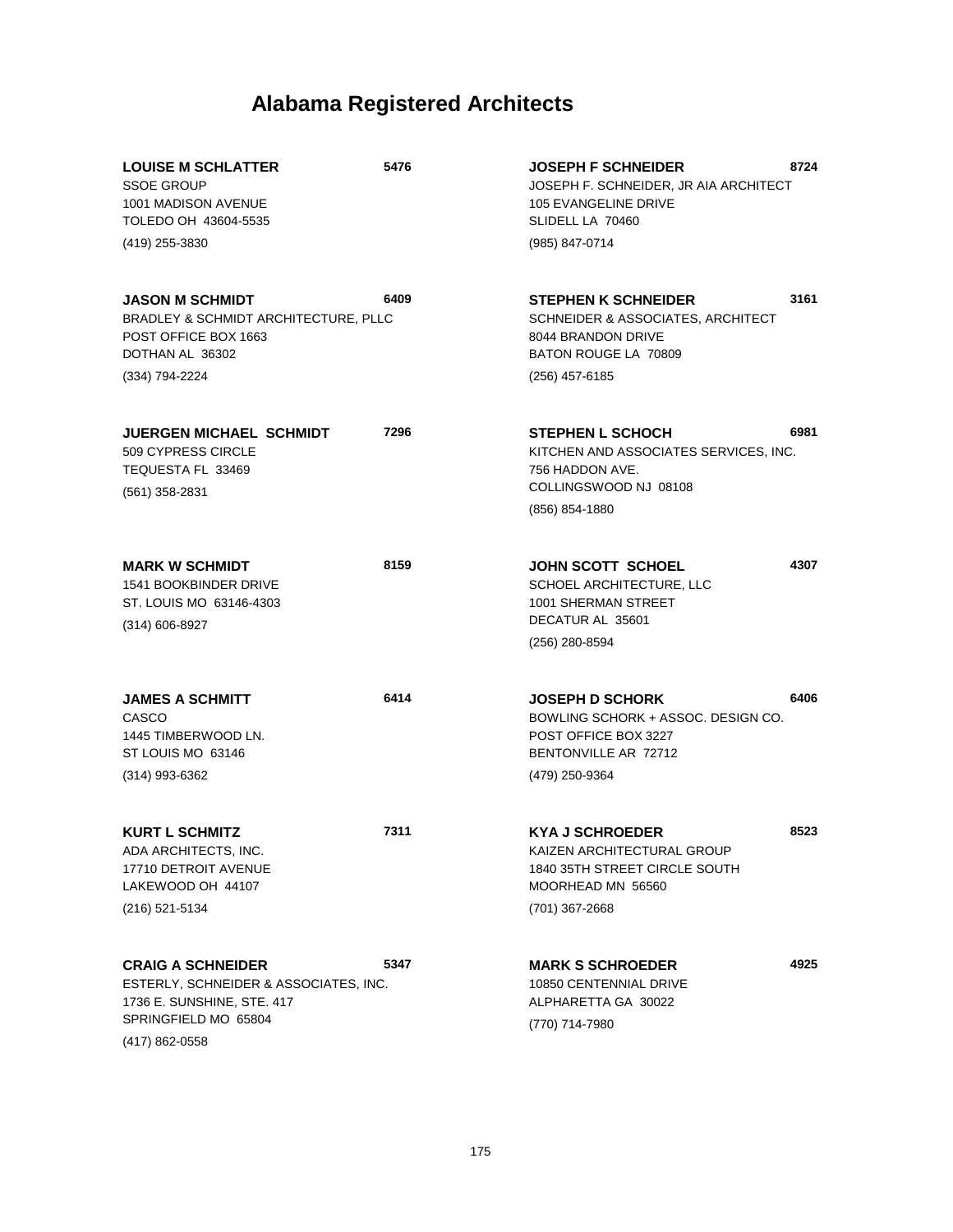| <b>ARTHUR J SCHULDT</b><br><b>SGB ARCHITECTS, LLP</b><br>1935 AIRLINE DRIVE, SUITE 200<br>BOSSIER CITY LA 71112<br>(318) 226-1404         | 3452 | <b>ANDREW C SCOTT</b><br>CORBETT SCOTT, ARCHITECT LLC<br>1823 N. RAMPART ST.<br>NEW ORLEANS LA 70116<br>$(205)$ 908-3066        | 6379 |
|-------------------------------------------------------------------------------------------------------------------------------------------|------|---------------------------------------------------------------------------------------------------------------------------------|------|
| <b>JOSEPH J SCHULLER</b><br>GRAEF - USA, INC.<br>275 W. WISCONSIN AVE, SUITE 300<br>MILWAUKEE WI 53203<br>(414) 801-1500                  | 8044 | <b>JAMES G SCOTT</b><br>JAMES G. SCOTT, ARCHITECT<br>P.O. BOX 131358<br>BIRMINGHAM AL 35213<br>$(205)$ 592-0603                 | 3371 |
| <b>R. SCOTT SCHULZ</b><br><b>GRESHAM SMITH</b><br>902 RIVERWOOD COURT<br>FRANKLIN TN 37069<br>(615) 598-2001                              | 8493 | <b>JERRY A SCOTT</b><br>MLD ARCHITECTS, LLC<br>211 JOHN KNOX RD., SUITE 105<br>TALLAHASSEE FL 32303<br>(850) 516-3498           | 7791 |
| <b>MICHAEL N SCHUSTER</b><br>MICHAEL SCHUSTER ASSOCIATES INC<br>316 WEST 4TH STREET STE 600<br>CINCINNATI OH 45202<br>$(513)$ 241-5666    | 4187 | <b>THOMAS K SCOTT</b><br><b>WARD SCOTT ARCHITECTURE</b><br>2715 7TH STREET<br>TUSCALOOSA AL 35401<br>$(205)$ 345-6110           | 3529 |
| <b>KEITH D SCHUTZ</b><br>THE JOHNSON STUDIO AT COOPER CARRY<br>191 PEACHTREE ST., SUITE 2400<br>ATLANTA GA 30303<br>(404) 386-4818        | 8315 | <b>CRAIG C SCRANTON</b><br><b>BNIM ARCHITECTS, INC.</b><br>2460 E. PERSHING, STE. 100<br>KANSAS CITY MO 64108<br>(816) 783-1500 | 6475 |
| <b>GREGORY E SCHWERDT</b><br>SCHWERDT DESIGN GROUP, INC.<br>2231 SW WANAMAKER RD., #303<br>TOPEKA KS 66614<br>(785) 273-7540              | 6144 | <b>MANLEY L SEALE</b><br>900 RIVERSIDE DR.<br>NASHVILLE TN 37206<br>(615) 708-5646                                              | 8745 |
| <b>H. ANNE B SCIARRONE</b><br>H. ANNE BLAKELY SCIARRONE<br>ARCHITECTURE, LLC<br>POST OFFICE BOX 357<br>DECATUR GA 30031<br>(678) 632-2663 | 6064 | <b>WILLIAM P SEALY</b><br><b>WILLIAM SEALY ARCHITECTS</b><br>P. O. BOX 10606<br>PENSACOLA FL 32524-0606<br>(850) 255-7999       | 4740 |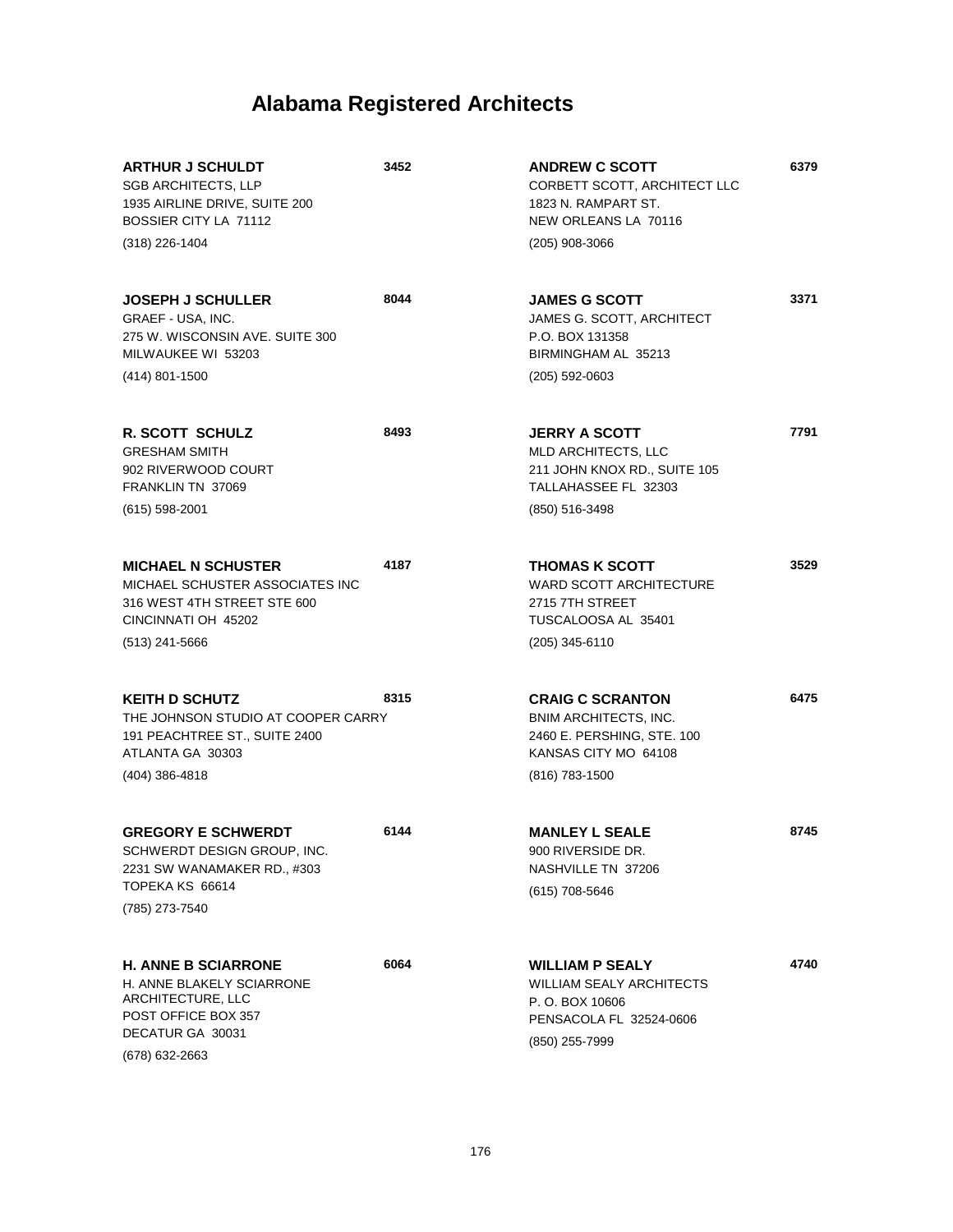**4567**

**6438**

**4036**

**7694**

**8299**

| <b>ROY B SEARS</b><br>EYP. INC.<br>100 PEACHTREE ST NW, MEZZANINE<br>ATLANTA GA 30303<br>(404) 524-2200                                  | 4421 | <b>PERRY E SEEBERGER</b><br>SEEBERGER + ASSOCIATES<br>2555 CENTRAL PARKWAY<br>HOUSTON TX 77092<br>(713) 977-5400                           |
|------------------------------------------------------------------------------------------------------------------------------------------|------|--------------------------------------------------------------------------------------------------------------------------------------------|
| <b>JOHN H SEASE</b><br>TIPPETT SEASE BAKER ARCHITECTURE, LLC<br>514 CLOVERDALE RD., SUITE 5<br>MONTGOMERY AL 36106<br>(334) 647-1314     | 4308 | <b>WILLIAM C SEGREST</b><br><b>WILLIAMS BLACKSTOCK ARCHITECTS</b><br>2204 1ST AVENUE S., STE. 200<br>BIRMINGHAM AL 35233<br>(205) 252-9811 |
| <b>LIDA C SEASE</b><br>MCALPINE TANKERSLEY ARCHITECTURE, P.C.<br>505 CLOVERDALE RD., STE. 102<br>MONTGOMERY AL 36106<br>$(334)$ 262-8315 | 8018 | <b>JOSEPH E SEIBER</b><br>SEIBER DESIGN, INC<br>680 MURPHY AVE. SW, STE. 4210<br>ATLANTA GA 30310-1950<br>(404) 875-6765                   |
| <b>DURAND D SEAY</b><br><b>WALCOTT ADAMS VERNEUILLE ARCHITECTS</b><br>ONE SOUTH SCHOOL STREET<br>FAIRHOPE AL 36532<br>(251) 928-6041     | 2555 | <b>DAVID S SEIBERT</b><br><b>BKA ARCHITECTS, INC.</b><br><b>142 CRESCENT STREET</b><br>BROCKTON MA 02302<br>$(508) 583 - 5603$             |
| <b>JAMES H SEAY</b><br>SEAY, SEAY & LITCHFIELD, P.C.                                                                                     | 1846 | <b>ELIZABETH A SELLERS</b><br>N/A                                                                                                          |

SEAY, SEAY & LITCHFIELD, P.C. 1115 SOUTH COURT STREET MONTGOMERY AL 36104 (334) 263-5162

AVON IN 46123

(317) 272-7800

**GARY L SEBACH** OHM ADVISORS 580 N. 4TH ST., SUITE 610 COLUMBUS OH 43215 **7063** (614) 309-2679 **KENNETH A SEBREE** SEBREE ARCHITECTS, INC. 97 DOVER ST., SUITE 400 **6407 GLEN A SELLIGMAN** GLEN SELLIGMAN, ARCHITECT 14 N. KINGSHIGHWAY BLVD., #8 ST. LOUIS MO 63108 **7500** (314) 249-8351 **JOHN M SENKARIK** JOHN M. SENKARIK & ASSOCIATES 1156 NAPLES DRIVE **1912**

172 SAINT JOHNS PL, #1 BROOKLYN NY 11217

PENSACOLA FL 32507

(850) 434-5551

(205) 531-2735

177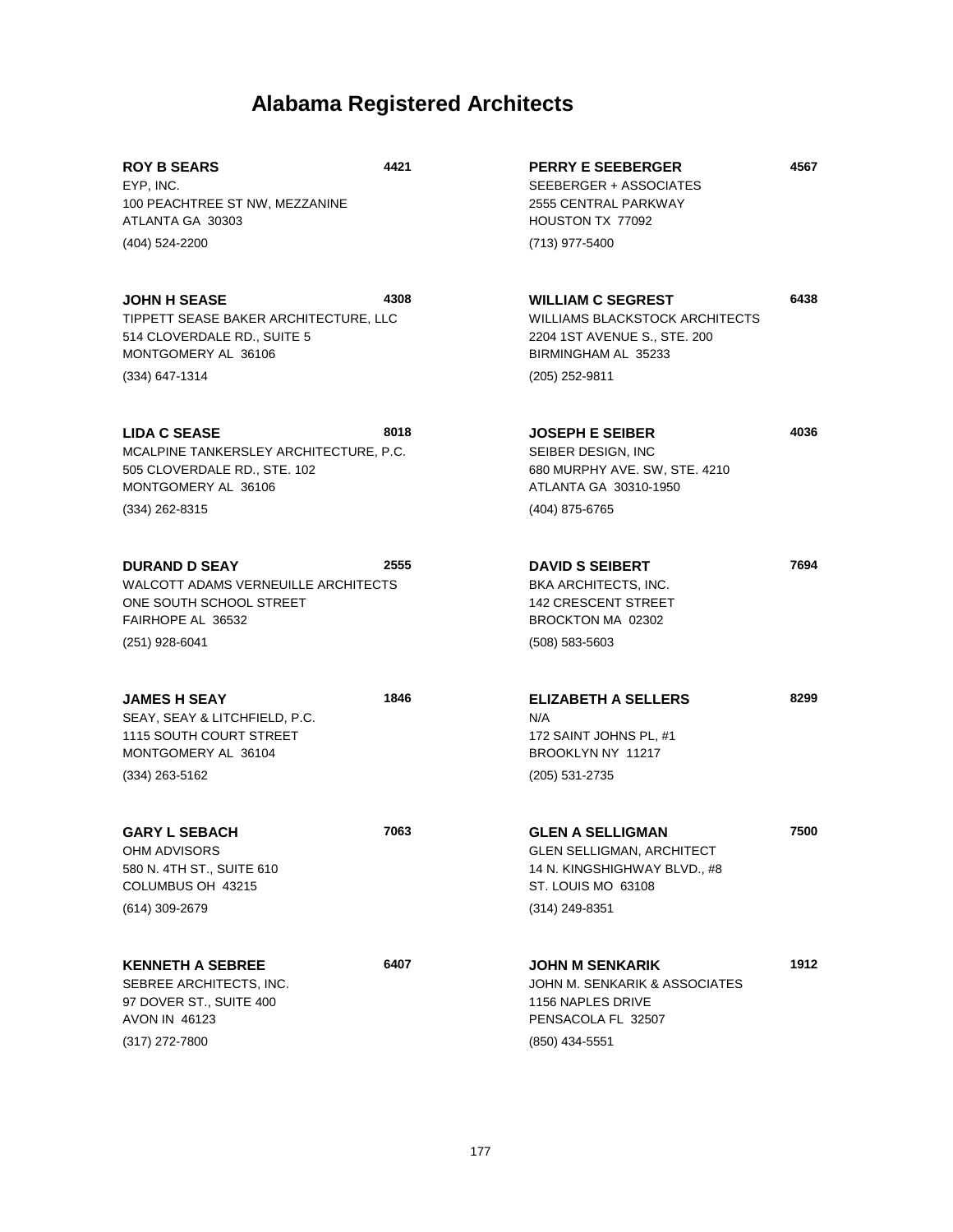| 5817                                       | <b>BRAD SHAPIRO</b><br>SHAPIRO & COMPANY ARCHITECTS, INC.<br>4646 POPLAR AVE., SUITE 517<br>MEMPHIS TN 38117            | 6398                                                |
|--------------------------------------------|-------------------------------------------------------------------------------------------------------------------------|-----------------------------------------------------|
|                                            | (901) 685-9001                                                                                                          |                                                     |
| 7852<br>SEWELL AND SEWELL ARCHITECTS, PLLC | <b>JOHN K SHARP</b><br><b>JKS ARCHITECTURE</b><br><b>402 LIBERTY STREET</b><br>HOPKINSVILLE KY 42240                    | 2371                                                |
|                                            | (270) 885-2296                                                                                                          |                                                     |
| 5306                                       | <b>DOUGLAS E SHAW</b><br>JERICHO DESIGN GROUP, LLC<br>3330 PRESTON RIDGE RD., SUITE 380<br>ALPHARETTA GA 30005          | 8291                                                |
|                                            | (678) 983-5992                                                                                                          |                                                     |
| 8697                                       | <b>GEORGE W SHAW</b><br><b>LMN ARCHITECTS</b><br>801 2ND AVE., STE. 501<br>SEATTLE WA 98104                             | 7695                                                |
|                                            | (206) 682-3460                                                                                                          |                                                     |
| 1946                                       | <b>DAVID A SHEA</b><br>SHEA ARCHITECTS, INC.<br><b>10 SOUTH EIGHTH STREET</b><br>MINNEAPOLIS MN 55402<br>(612) 339-2257 | 4850                                                |
| 4183                                       | <b>NEIL J SHEEHAN</b><br>LTD.<br>130 E RANDOLPH, SUITE 3100                                                             | 7988                                                |
|                                            | CHICAGO IL 60601<br>$(312) 590 - 6709$                                                                                  |                                                     |
| 7589                                       | <b>JASON C SHEETS</b><br><b>MODA4 DESIGN</b><br>23 WAYNE AVE<br>DAYTON OH 45402                                         | 6199                                                |
|                                            |                                                                                                                         | SHEEHAN NAGLE HARTRAY ARCHITECTS,<br>(937) 477-2334 |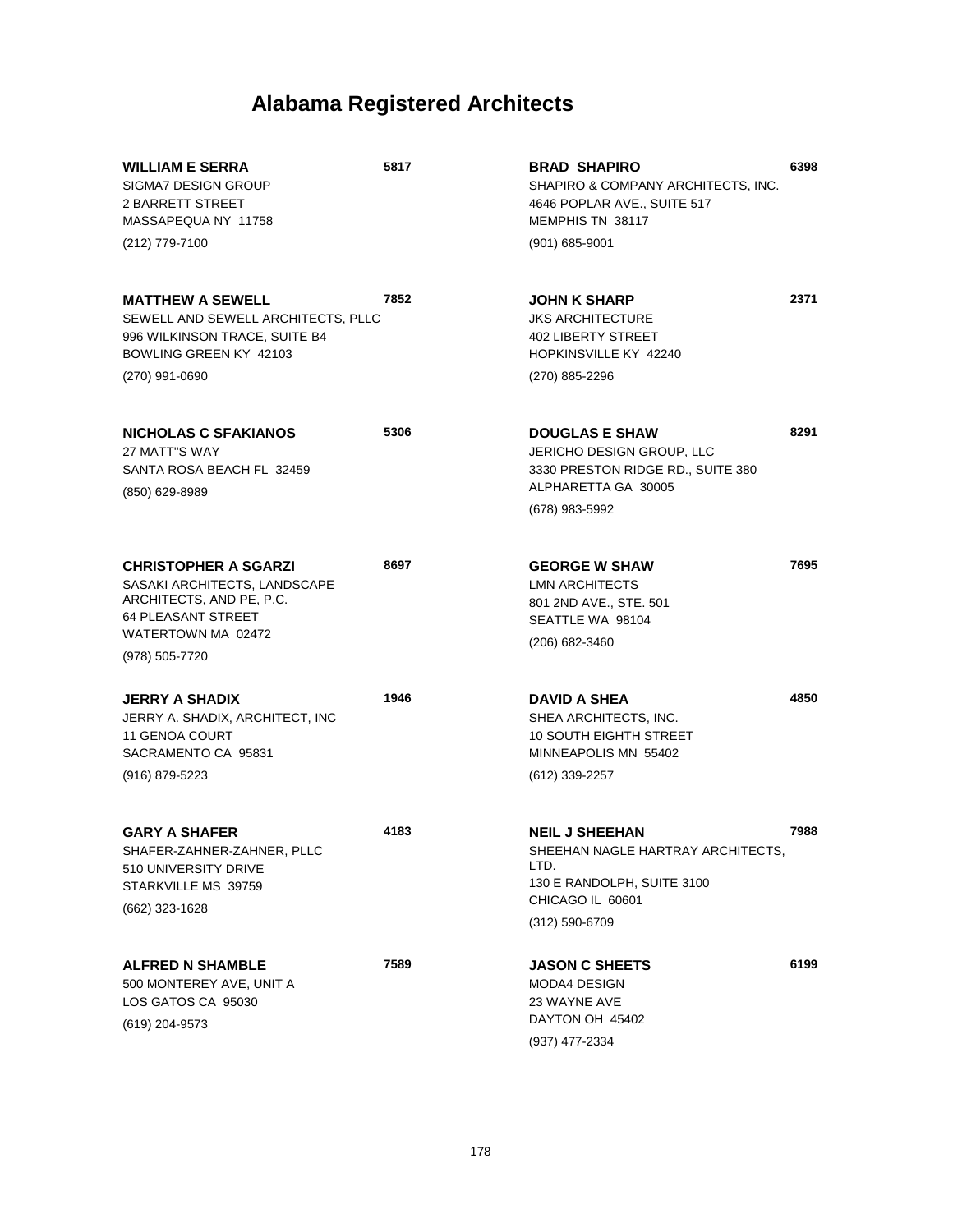| <b>STANTON L SHELDEN</b><br>SHELDEN ARCHITECTURE, INC.<br>800 E. FIRST, SUITE 140<br>WICHITA KS 67202<br>$(316)$ 263-4300 | 7664 | <b>ZACHARY B SHIRK</b><br>ZEBRA ARCHITECTURE, PLLC<br>14614 N. KIERLAND BLVD., STE. N300<br>SCOTTSDALE AZ 85254<br>(480) 225-1276   | 8083 |
|---------------------------------------------------------------------------------------------------------------------------|------|-------------------------------------------------------------------------------------------------------------------------------------|------|
| <b>BRADLEY D SHELTON</b><br><b>ACCENDO STUDIO</b><br>914 CHEROKEE LANE<br>SIGNAL MOUNTAIN TN 37377<br>(423) 774-1790      | 8889 | <b>JACK F SHIVELY</b><br><b>SPARC DESIGN GROUP</b><br>3826 TANZANITE CT<br>PERRIS CA 92570<br>(702) 428-2291                        | 8773 |
| <b>JASON SHEPARD</b><br>DWELL DESIGN STUDIO, LLC<br><b>1280 HIGHTOWER TRAIL</b><br>ATLANTA GA 30350<br>(770) 864-1035     | 8204 | <b>JOSEPH B SHIVERS</b><br>GOULD TURNER GROUP, INC<br>615 3RD AVENUE SOUTH, SUITE 700<br>NASHVILLE TN 37210<br>(615) 297-3122       | 6184 |
| <b>PATRICIA E SHERMAN</b><br>PATRICIA E.SHERMAN, ARCHITECT<br>307 WALL STREET<br>GADSDEN AL 35904<br>(256) 546-6112       | 1825 | <b>MICHAEL C SHOWS</b><br><b>CHAMBLESS KING ARCHITECTS</b><br>1109 22ND ST S<br>BIRMINGHAM AL 35205<br>$(334) 590 - 0635$           | 8150 |
| <b>BROOK K SHERRARD</b><br>CPH, INC.<br>500 WEST FULTON ST.<br>SANFORD FL 32771<br>(407) 872-3322                         | 8485 | <b>GERALD S SHREMSHOCK</b><br>SHREMSHOCK ARCHITECTS, INC.<br>7775 WALTON PKWY, SUITE 250<br>NEW ALBANY OH 43054<br>$(614)$ 545-4550 | 4425 |
| <b>AMY H SHERRILL</b><br>THE BENEFIELD RICHTERS COMPANY<br>902 CENTRAL STREET<br>KNOXVILLE TN 37917<br>(678) 878-8993     | 8842 | <b>TIMOTHY J SHREMSHOCK</b><br>SHREMSHOCK ARCHITECTS, INC.<br>7775 WALTON PKWY, SUITE 250<br>NEW ALBANY OH 43054<br>(614) 545-4550  | 7219 |
| <b>KURT L SHETTLES</b><br>MCCARTY ARCHITECTS, PC<br>533 WEST MAIN ST.<br>TUPELO MS 38804<br>(662) 844-4400                | 7621 | <b>IAIN ALEXANDER SHRIVER</b><br>SOUTHEAST VENTURE DESIGN, LLC<br>4030 ARMORY OAKS DRIVE<br>NASHVILLE TN 37204<br>(256) 617-1178    | 8419 |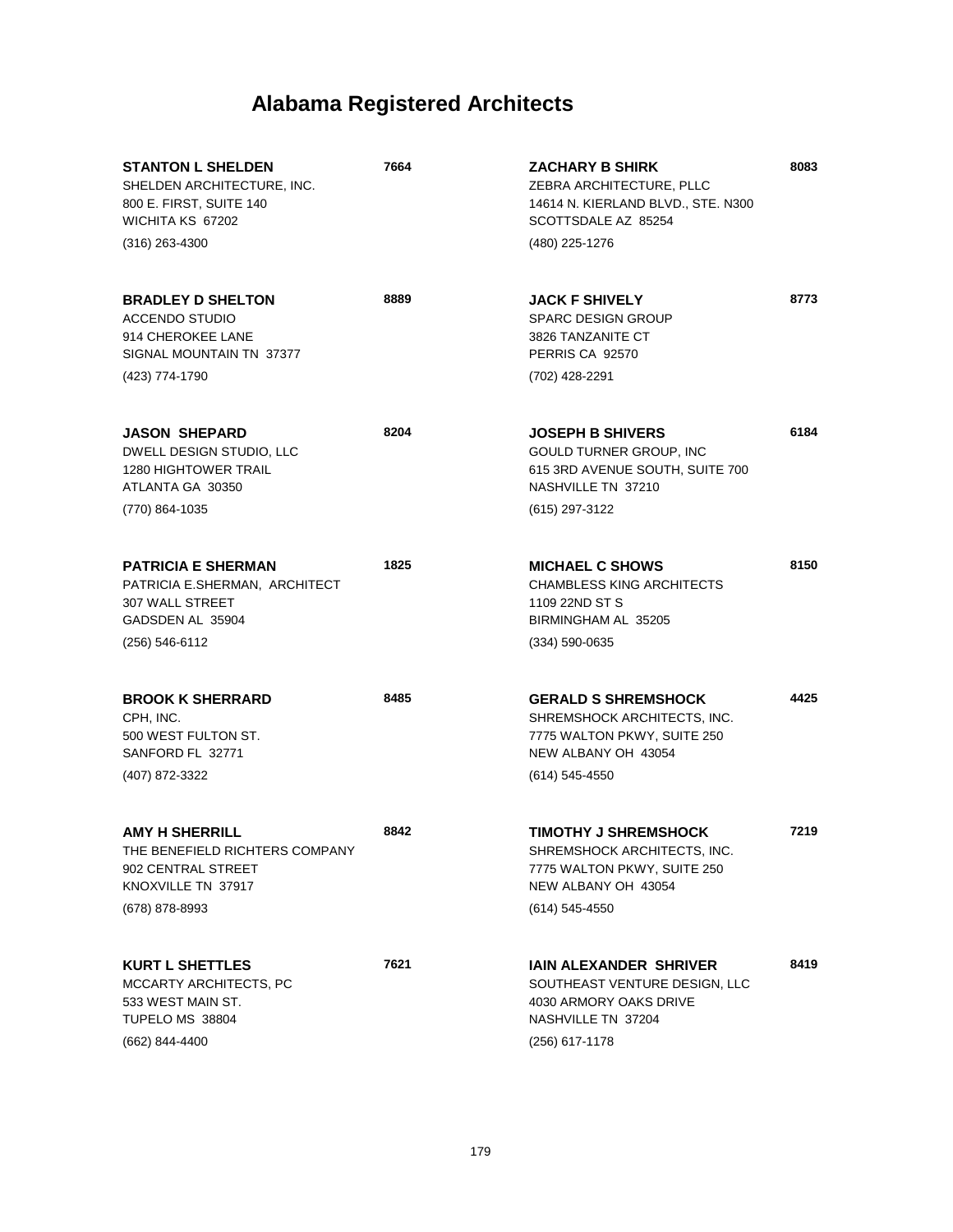| <b>DUSTIN SHUE</b><br>$RJT+R$<br>300 GALLERIA PKWY, STE. 700<br>ATLANTA GA 30339<br>(770) 661-1499                                                                              | 7418 | <b>RICHARD E SIEGFRIED</b><br>RICHARD E. SIEGFRIED, ARCHITECT, LLC<br>10 NORTH MAIN ST.<br>CHAGRIN FALLS OH 44022<br>(440) 247-3990                 | 6088 |
|---------------------------------------------------------------------------------------------------------------------------------------------------------------------------------|------|-----------------------------------------------------------------------------------------------------------------------------------------------------|------|
| <b>GREG T SHUE</b><br>OPEN STUDIO ARCHITECTURE, PLLC<br>6122 DE ZAVALA ROAD<br>SAN ANTONIO TX 78249<br>(210) 559-5717                                                           | 7527 | <b>LAURIE S SIKOROWSKI</b><br><b>GOULD TURNER GROUP</b><br>1015 FATHERLAND ST., #201<br>NASHVILLE TN 37206<br>$(251)$ 533-1077                      | 4397 |
| <b>LAURA L SHUE</b><br><b>TVSDESIGN</b><br>1230 PEACHTREE ST. NE, SUITE 2700<br>ATLANTA GA 30309<br>(404) 946-6878                                                              | 7046 | <b>KEITH F SILAS</b><br>ROBERT REID WEDDING ARCHITECTS &<br>PLANNERS, AIA, INC.<br>4112 WEST CYPRESS ST.<br><b>TAMPA FL 33607</b><br>(813) 879-6996 | 6610 |
| <b>RAY DOUGLAS SHULER</b><br><b>BARNETT FRONCZAK BARLOWE &amp; SHULER</b><br><b>ARCHITECTS</b><br>2074 CENTRE POINTE BLVD., SUITE 200<br>TALLAHASSEE FL 32308<br>(850) 688-8300 | 8446 | <b>JAY G SILVERMAN</b><br>DWELL DESIGN STUDIO, LLC<br><b>1280 HIGHTOWER TRAIL</b><br>ATLANTA GA 30350<br>(678) 433-6839                             | 8198 |
| <b>D BENNETT SHUMAN</b><br>BENNETT SHUMAN, ARCHITECT AIA<br>1639 NORTH 20TH AVENUE<br>PENSACOLA FL 32503<br>$(850)$ 501-4086                                                    | 1947 | <b>KEVIN E SILVEY</b><br>STEPHEN WARD AND ASSOCIATES<br>112 CORDELL COURT<br>GADSDEN AL 35901<br>$(256)$ 390-6496                                   | 5112 |
| <b>R. SCOTT T SICKELER</b><br><b>BLUR WORKSHOP</b><br>621 NORTH AVE, NE<br>ATLANTA GA 30308<br>(404) 600-1166                                                                   | 5644 | <b>KEITH A SIMMEL</b><br>COOPER CARRY, INC.<br>191 PEACHTREE ST., NE, STE. 2400<br>ATLANTA GA 30303<br>(404) 237-2000                               | 7475 |
| <b>BRIAN J SICKLES</b><br>SHERLOCK SMITH & ADAMS, INC.<br>320 N. CEDAR BLUFF ROAD SUITE 220<br>KNOXVILLE TN 37923<br>$(334)$ 263-6481                                           | 7415 | <b>DEBORAH L SIMMONS</b><br>STUDIO 2H DESIGN<br>1721 4TH AVENUE NORTH, SUITE 101<br>BIRMINGHAM AL 35203<br>(205) 264-9988                           | 3651 |

180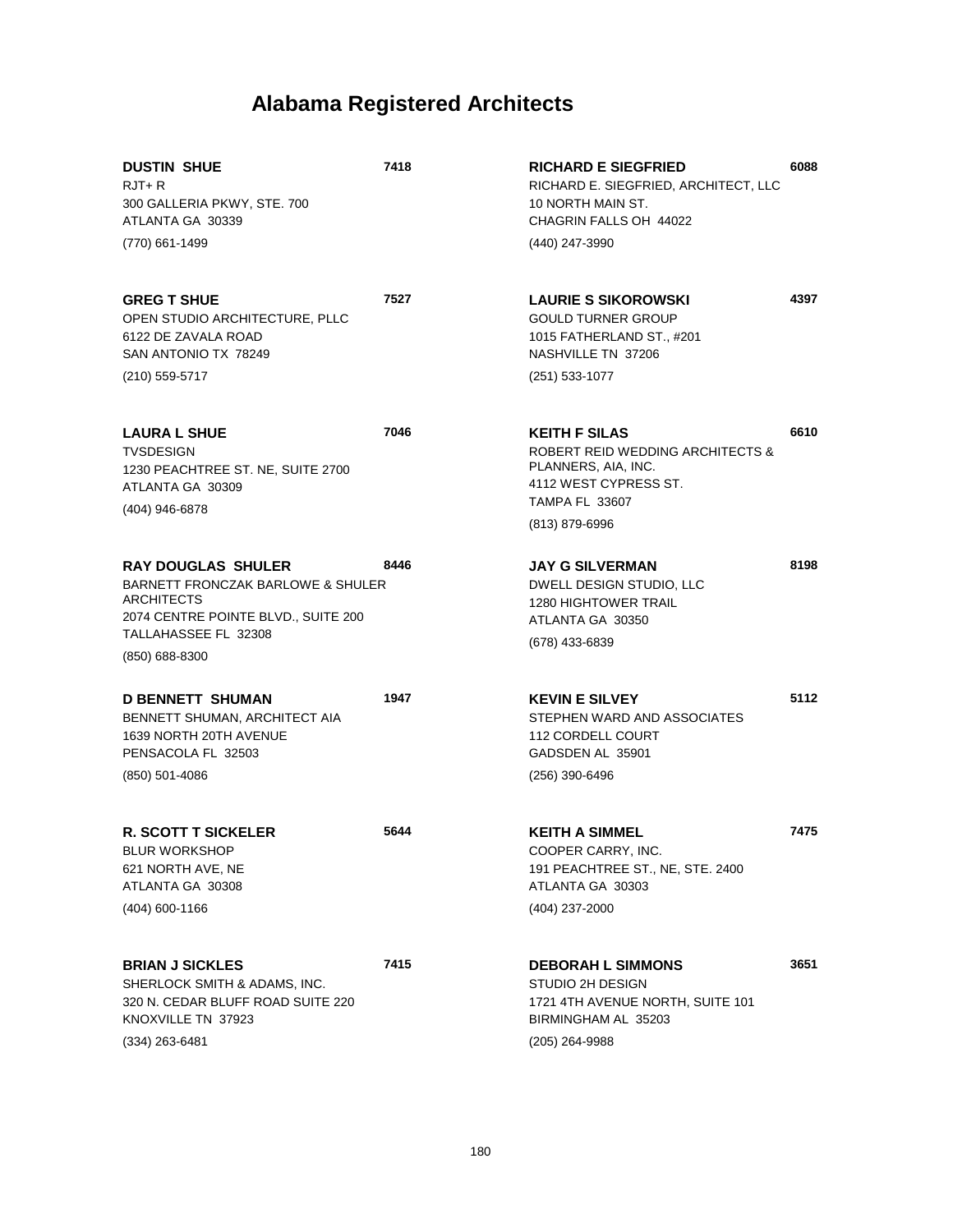| <b>GUY W SIMMONS</b><br>AYOROA SIMMONS, PLLC<br>266 EAST SHORT ST., SUITE 140<br>LEXINGTON KY 40507<br>(859) 687-0055                     | 8156 | <b>ROBERT J SIMS</b><br>SIMS ARCHITECTURAL STUDIO, INC.<br>2318 2ND AVENUE SOUTH<br>BIRMINGHAM AL 35233<br>(205) 326-0727                   | 3075 |
|-------------------------------------------------------------------------------------------------------------------------------------------|------|---------------------------------------------------------------------------------------------------------------------------------------------|------|
| <b>RICHARD F SIMONTON</b><br><b>GOODWYN MILLS &amp; CAWOOD</b><br>2400 5TH AVE. SOUTH, SUITE 200<br>BIRMINGHAM AL 35233<br>(205) 999-7392 | 6460 | <b>JAMES P SINGELTARY</b><br>AECOM<br>277 WEST NATIONWIDE BLVD.<br>COLUMBUS OH 43215<br>(614) 205-5431                                      | 6242 |
| <b>ANDREA H SIMPSON</b><br><b>OSCO INTERIORS</b><br><b>164 HERITAGE LANE</b><br>MADISON AL 35758<br>(678) 907-6496                        | 7523 | <b>JAMIE R SINZ</b><br>SINZ SHADOWENS ARCHITECTURE, PLLC<br>PO BOX 160926<br>NASHVILLE TN 37216<br>(415) 860-9464                           | 8260 |
| <b>DONALD C SIMPSON</b><br>KPS GROUP, INC.<br>60 14TH STREET SOUTH, SUITE 100<br>BIRMINGHAM AL 35233<br>(205) 251-0125                    | 3531 | <b>JOHN M SISSON</b><br>JOHN M. SISSON, JR. ARCHITECT<br>2110 CALDWELL MILL TRACE<br><b>MOUNTAIN BROOK AL 35243</b><br>(205) 613-1274       | 1447 |
| <b>JOEL P SIMPSON</b><br><b>TRO JUNG/BRANNEN</b><br>2506 RIVER TRACE CIRCLE<br>BIRMINGHAM AL 35243<br>$(205)$ 968-4010                    | 6608 | <b>MARTIN G SISSON</b><br><b>CHAPMAN SISSON ARCHITECTS</b><br>305 CHURCH ST. SW, STE. 805<br>HUNTSVILLE AL 35801<br>(256) 533-1861          | 3697 |
| <b>LEE H SIMS</b><br>LEE H SIMS ARCHITECTURE DBA<br><b>STUDIOSCARAB</b><br>1012 E FAIRVIEW AVE<br>MONTGOMERY AL 36106<br>(334) 269-9639   | 1206 | <b>I WILLIAM SIZELER</b><br>SIZELER THOMPSON BROWN ARCHITECTS.<br>APC<br>300 LAFAYETTE MALL, #200<br>NEW ORLEANS LA 70130<br>(504) 523-6472 | 2075 |
| <b>RICKY S SIMS</b><br>BUNDY YOUNG SIMS & POTTER, INC<br>1005 9TH ST., SUITE 200<br>WICHITA FALLS TX 76301<br>(940) 761-2404              | 4866 | JOSEPH R SKIMMING<br>MOUR GROUP ENGINEERING AND DESIGN<br>6593 RIVERDALE ST.<br>SAN DIEGO CA 92120<br>(858) 259-7644                        | 7642 |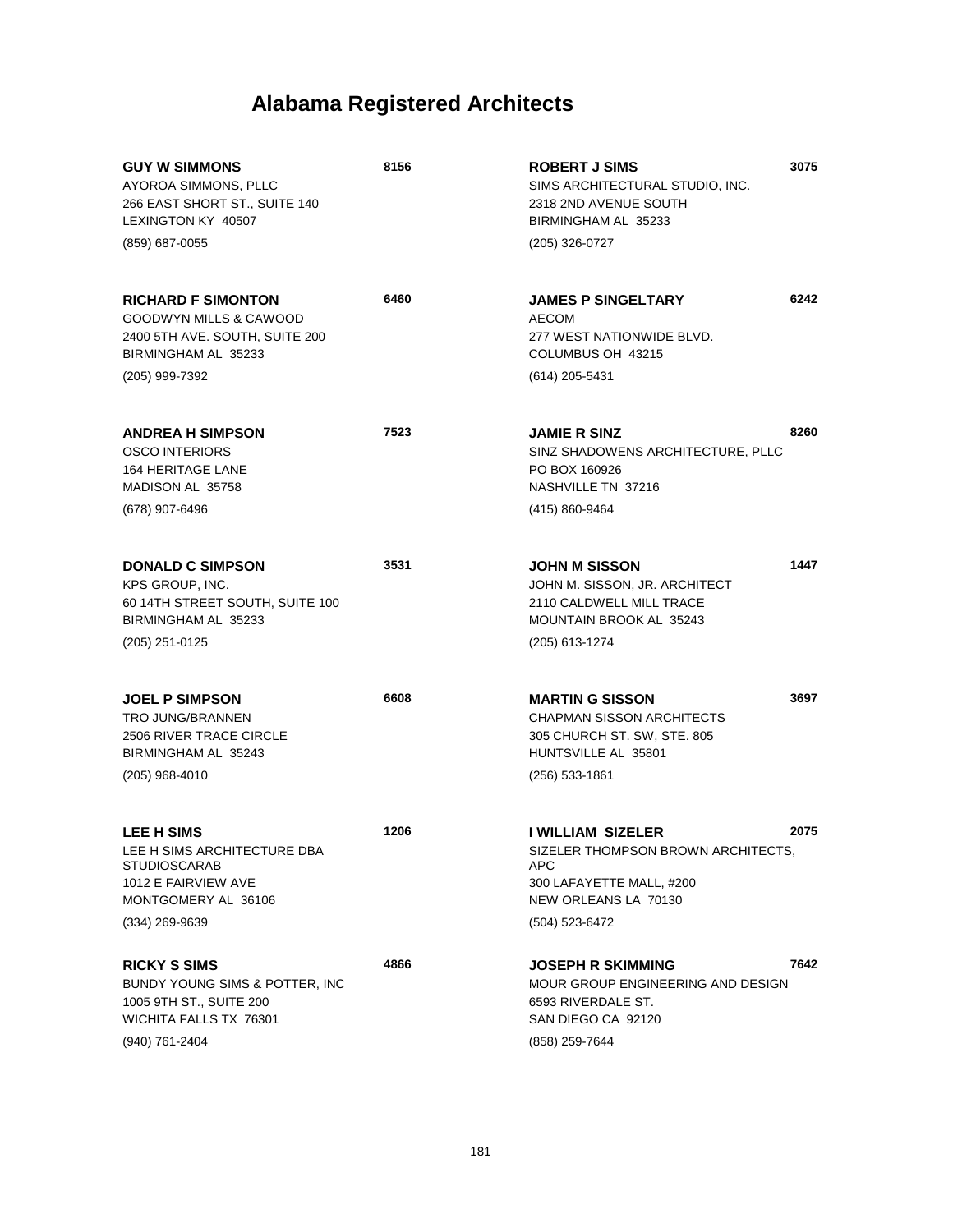| TIM SKINNER<br>SKINNER DESIGN ASSOCIATES<br>P.O. BOX 438<br>HENDERSON KY 42419-0438                                                      | 7045 | <b>EDWIN E SMART</b><br>SMARTDESIGN ARCHITECTURE, PLLC<br>56 HARVESTER AVE; 3RD FLOOR<br>BATAVIA NY 14020                       | 8690 |
|------------------------------------------------------------------------------------------------------------------------------------------|------|---------------------------------------------------------------------------------------------------------------------------------|------|
| (270) 826-8476                                                                                                                           |      | (585) 345-4067                                                                                                                  |      |
| <b>PETER H SKIRBST</b><br>HASKELL ARCHITECTS AND ENGINEERS, PA<br><b>111 RIVERSIDE AVENUE</b><br>JACKSONVILLE FL 32202<br>(904) 791-4586 | 4810 | <b>LANA E SMELLEY</b><br>7020 COUNTY ROAD 10<br>GREENSBORO AL 36744<br>$(334)$ 332-3599                                         | 7507 |
| <b>BOZENA SKOWRONSKI</b><br>POOLE & COMPANY ARCHITECTS, LLC<br>2 NORTH 20TH STREET, SUITE 1610<br>BIRMINGHAM AL 35203<br>(205) 326-2206  | 8206 | <b>LAMBERTO SMIGLIANI</b><br>10913 MARCELLO LANE<br>WHITMORE LAKE MI 48189<br>(313) 702-2646                                    | 7622 |
| <b>OWEN F SLAGLE</b><br>FORM ARCHITECTURAL GROUP<br>P. O. BOX 213<br>OAKMONT PA 15139<br>(724) 448-9986                                  | 5633 | <b>ALANSON B SMITH</b><br>ALAN B.SMITH III, ARCHITECT<br><b>1106 MERIDIAN STREET</b><br>HUNTSVILLE AL 35801<br>(256) 797-8833   | 5785 |
| <b>JEFFREY M SLATON</b><br>2136 VESTHAVEN WAY<br>VESTAVIA AL 35216<br>(205) 215-1514                                                     | 6748 | <b>ANTHONY H SMITH</b><br>2434 HUNTINGTON GLEN DRIVE<br>BIRMINGHAM AL 35226<br>(205) 527-0833                                   | 4398 |
| AMY J SLATTERY<br>ODIMO, LLC<br>701 E. 63RD ST., SUITE 210<br>KANSAS CITY MO 64110<br>(816) 572-2018                                     | 8118 | <b>BRAD B SMITH</b><br>MCMILLAN PAZDAN SMITH, LLC<br>P. O. BOX 8922<br>GREENVILLE SC 29604<br>(864) 242-2033                    | 4413 |
| <b>FRANK T SMALL</b><br>THE SMALL GROUP, LLC<br>108 S. BROADWAY<br>EDMOND OK 73034<br>(405) 317-4943                                     | 7767 | <b>BRENT M SMITH</b><br>NELSON FORENSIC ARCHITECTS, PLLC<br>5904 STONE CREEK DR., #110<br>THE COLONY TX 75056<br>(469) 731-3200 | 8592 |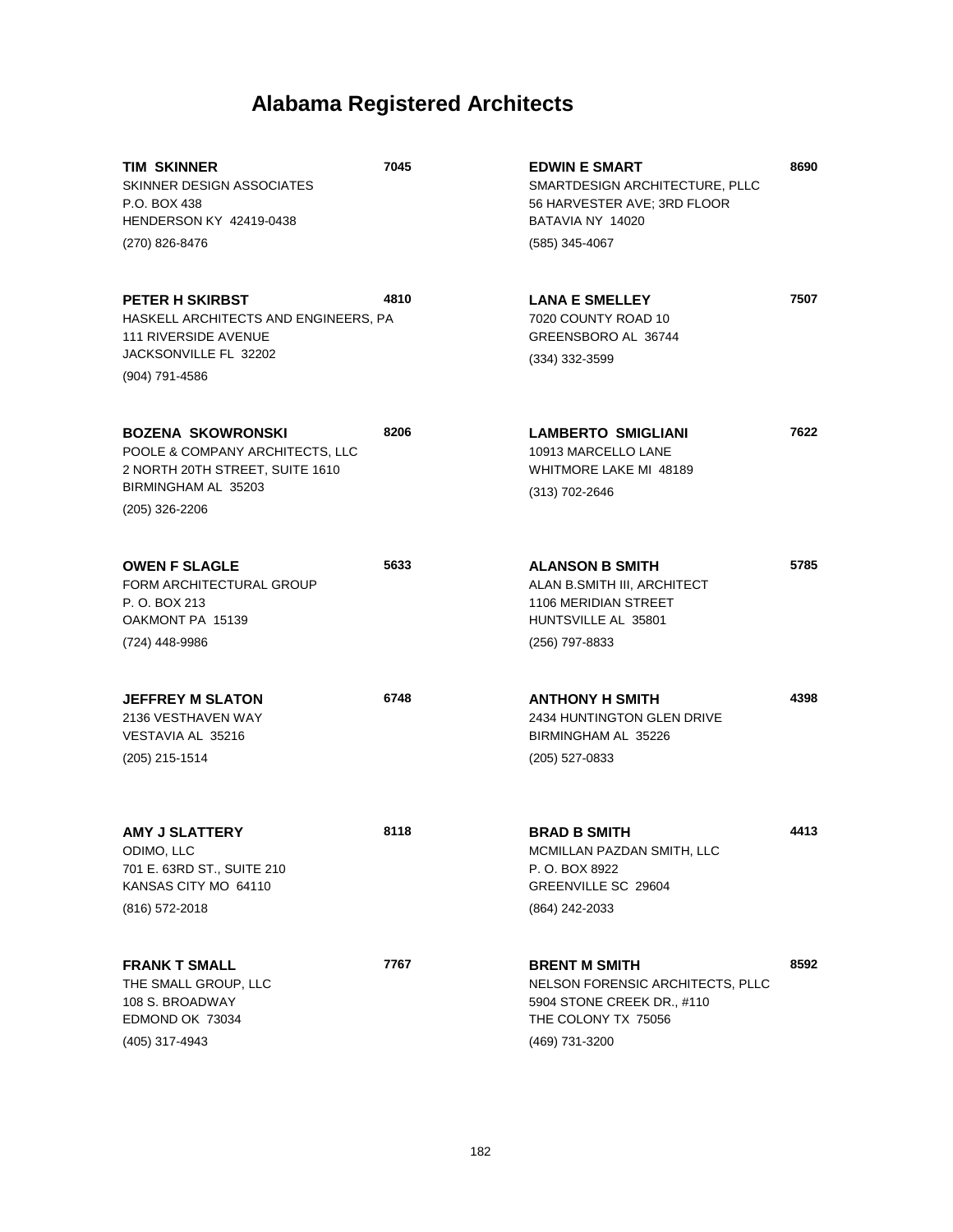**4020**

**3710**

**4512**

**6730**

**6380**

**8581**

**8593**

| <b>BYRON K SMITH</b><br>STUDIOSMITH ARCHITECTURE LLC<br>175 CLAIRMONT RD.<br>STERRETT AL 35147<br>(205) 994-1516                             | 5746 | <b>EMMETT D SMITH</b><br>EMMETT D. SMITH & ASSOCIATES,<br>ARCHITECT, P.C.<br>P.O. BOX 171<br>GUNTERSVILLE AL 35976<br>(205) 531-3749 |
|----------------------------------------------------------------------------------------------------------------------------------------------|------|--------------------------------------------------------------------------------------------------------------------------------------|
| <b>CHARLES D SMITH</b><br>CHARLES D SMITH ARCHITECTURE AND<br><b>PLANNING LLC</b><br>719 LAGO CIRCLE<br>KNOXVILLE TN 37922<br>(865) 389-3636 | 5105 | <b>FLEMING W SMITH</b><br>SMITH GEE STUDIO. LLC<br>602 TAYLOR STREET; SUITE 201<br>NASHVILLE TN 37208<br>(615) 739-5555              |
| <b>CHARLES E SMITH</b><br>ARETE DESIGN STUDIO, LTD.<br>13543 185TH STREET<br>MOKENA IL 60448<br>(815) 980-0670                               | 5585 | <b>GORDON M SMITH</b><br>SMITH DESIGN GROUP. INC.<br>206 WEST HARALSON STREET<br>LAGRANGE GA 30240<br>(706) 882-5511                 |
| <b>CHARLES W D SMITH</b><br>COHEN CARNAGGIO REYNOLDS<br>2920 1ST AVENUE SOUTH<br>BIRMINGHAM AL 35233<br>(205) 324-8864                       | 8436 | <b>HARRY B SMITH</b><br>HARRY BAKER SMITH ARCHITECTS II PLLC<br>189 MAPLE RIDGE DR.<br>METAIRIE LA 70001<br>(504) 885-4477           |
| CODY SMITH<br>SEAY, SEAY & LITCHFIELD ARCHITECTS<br>1115 SOUTH COURT ST.<br>MONTGOMERY AL 36104<br>(334) 263-5162                            | 8070 | <b>JAMES A SMITH</b><br>ANDY SMITH ARCHITECTURE<br>8349 HEATHROW DOWNS<br>MONTGOMERY AL 36117<br>(334) 318-4332                      |
| <b>DAVID J SMITH</b><br>FREEMAN & MORGAN ARCHITECTS, PC<br>7229 FOREST AVE., SUITE 209<br>RICHMOND VA 23226<br>(804) 282-9700                | 4877 | <b>JEFFREY M SMITH</b><br>NILES BOLTON ASSOCIATES<br>3060 PEACHTREE RD. NW, STE. 600<br>ATLANTA GA 30305<br>(404) 365-7600           |
| <b>DENNIS D SMITH</b><br>LK ARCHITECTURE AND ENGINEERING PC<br>345 RIVERVIEW, #200<br>WICHITA KS 67203<br>$(316)$ 268-0230                   | 3820 | <b>JENNIFER K SMITH</b><br>ASSEMBLE DESIGN GROUP<br>2600 MIDDLEBROOK LANE<br>AUBURN AL 36832<br>(770) 713-9593                       |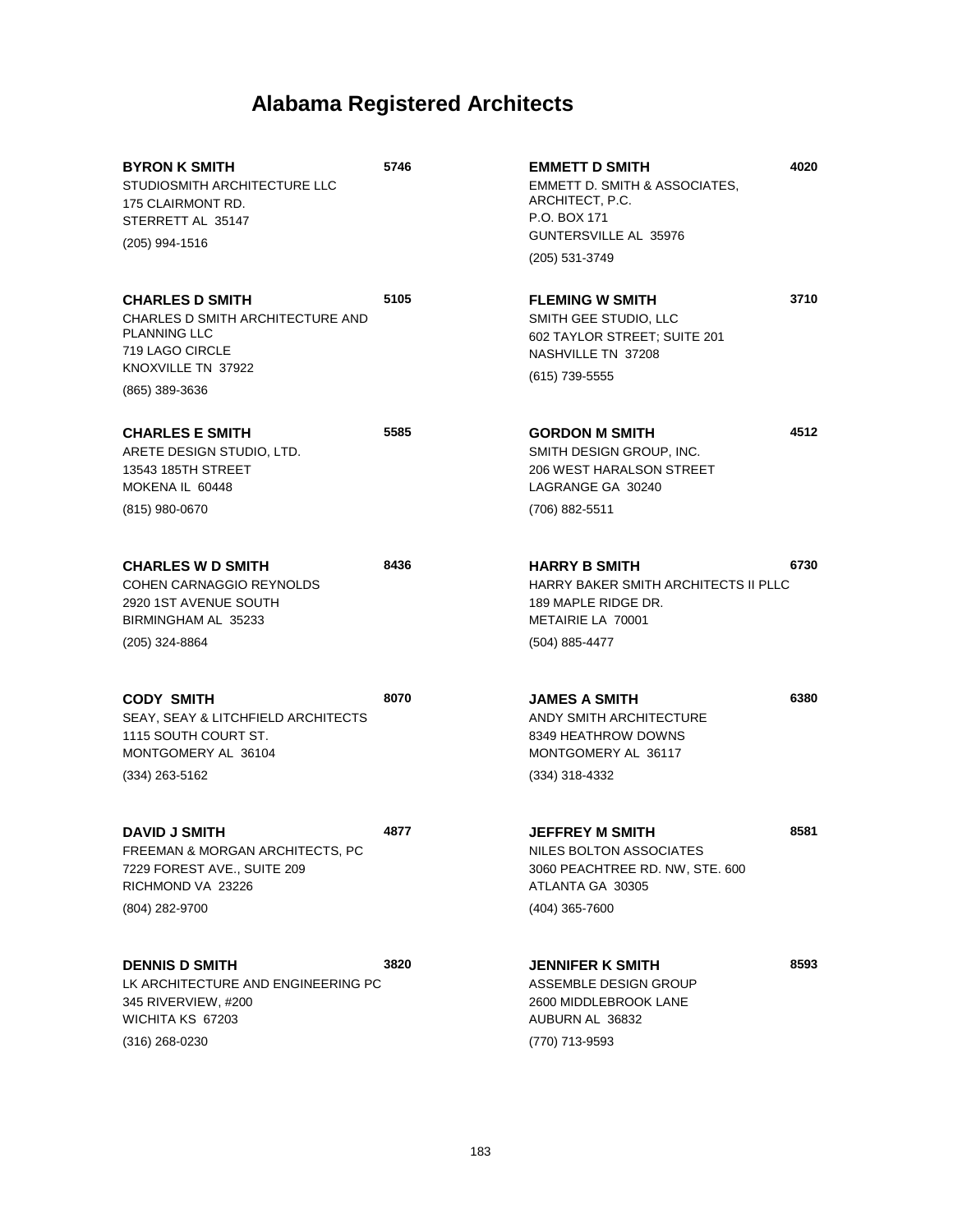| <b>JEREME A SMITH</b><br><b>BILD DESIGN STUDIO</b><br>32 PEACHTREE ST NW UNIT 1106<br>ATLANTA GA 30303                    | 7925 | 7602<br><b>KYONTA C SMITH</b><br>GOODWYN MILLS & CAWOOD<br>2701 1ST AVENUE SOUTH, STE. 100<br>BIRMINGHAM AL 35233                                    |
|---------------------------------------------------------------------------------------------------------------------------|------|------------------------------------------------------------------------------------------------------------------------------------------------------|
| (404) 518-4202                                                                                                            |      | (205) 879-4462                                                                                                                                       |
| <b>JERRY R SMITH</b><br><b>MATIN CONCEPTS. INC</b><br>P.O. BOX 1177<br>GREENVILLE TN 37744                                | 3255 | 5255<br>LONNIE SMITH<br><b>LS DESIGN GROUP</b><br>109 PINEUR DRIVE<br>RICHMOND KY 40475                                                              |
| (423) 638-1616                                                                                                            |      | (859) 624-3755                                                                                                                                       |
| <b>JOSHUA E SMITH</b><br>ARCHITECTURAL DESIGN GUILD<br>10132 GRANT MEADOW LANE<br>ST. LOUIS MO 63143<br>$(314)$ 323-7633  | 8366 | 8097<br><b>MATTHEW SMITH</b><br>GOODWYN MILLS & CAWOOD<br>2204 1ST AVE S STE 200<br>BIRMINGHAM AL 35233<br>(205) 252-9811                            |
| <b>JULIE A SMITH</b><br><b>STUDIO:J SMITH</b><br><b>PO BOX 882</b><br>DEFUNIAK SPRINGS FL 32435<br>(850) 687-6735         | 4819 | 8276<br><b>MICHAEL L SMITH</b><br>SHERMAN CARTER BARNHART ARCHITECTS,<br><b>PLLC</b><br>2405 HARRODSBURG RD.<br>LEXINGTON KY 40504<br>(859) 333-3456 |
| <b>KEITH H SMITH</b><br><b>BSA LIFESTRUCTURES INC.</b><br>9365 COUNSELORS ROW<br>INDIANAPOLIS IN 46240<br>(317) 819-7878  | 5757 | 8045<br><b>MITCHELL B SMITH</b><br>STUDIO 8 DESIGN, LLC<br>2722 NORTH OAK STREET<br>VALDOSTA GA 31602<br>(229) 244-1188                              |
| <b>KELLY W SMITH</b><br>STUDIO SHOP ARCHITECTS, LLC<br>1864 S. LEYDEN STREET<br>DENVER CO 80224<br>(720) 232-6976         | 8731 | <b>MITCHELL C SMITH</b><br>4788<br>MG2 CORPORATION<br>1101 SECOND AVE., SUITE 100<br>SEATTLE WA 98101<br>(206) 962-6500                              |
| <b>KEVIN M SMITH</b><br>ROBERT A. M. STERN ARCHITECTS, LLP<br>1 PARK AVE, FLOOR 16<br>NEW YORK NY 10016<br>(212) 967-5100 | 7597 | 2151<br><b>RAY M SMITH</b><br><b>CORNERSTONE DESIGN SERVICES</b><br>2203 GREENHILLS DRIVE<br>VALRICO FL 33596<br>(813) 895-0616                      |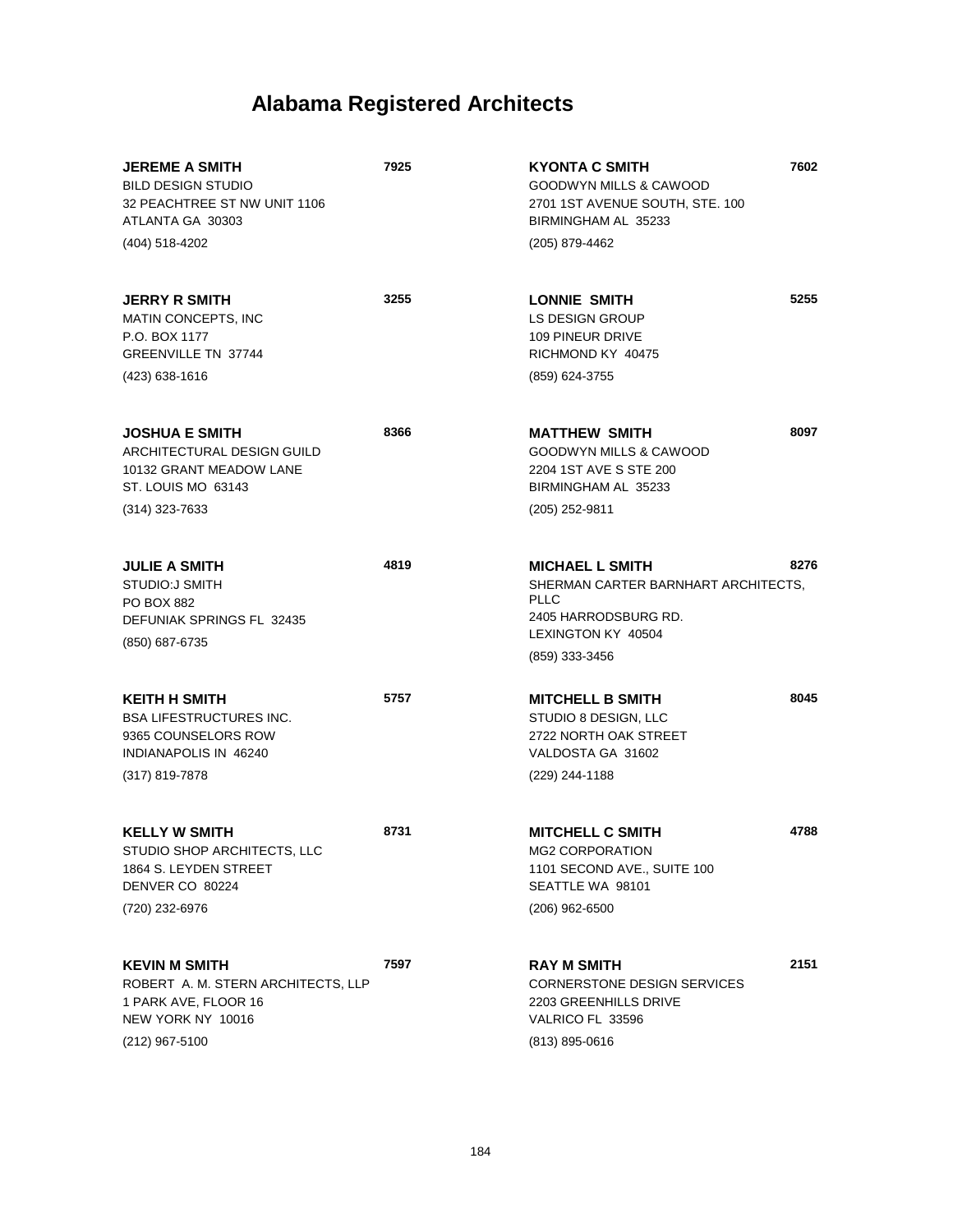| <b>REX R SMITH</b><br>THE STELLAR GROUP<br>2900 HARTLEY ROAD<br>JACKSONVILLE FL 32257                                   | 6540 | <b>DAVID V SMITHERMAN</b><br><b>NASA</b><br>7105 JONES VALLEY DRIVE SE<br>HUNTSVILLE AL 35802-1921                                         | 2394 |
|-------------------------------------------------------------------------------------------------------------------------|------|--------------------------------------------------------------------------------------------------------------------------------------------|------|
| (904) 899-9322                                                                                                          |      | (256) 975-0619                                                                                                                             |      |
| <b>RONALD G SMITH</b><br>GSB, INC.<br>3555 NW 58TH STREET<br>OKLAHOMA CITY OK 73112                                     | 2480 | <b>FRANK D SMOLEK</b><br>872 ELM STREET<br>SUGAR GROVE IL 60554<br>(770) 861-4284                                                          | 6141 |
| (405) 848-9549                                                                                                          |      |                                                                                                                                            |      |
| <b>SARAH T SMITH</b><br><b>AUBURN UNIVERSITY</b><br>1161 W SAMFORD<br>AUBURN AL 36832<br>(334) 734-9922                 | 7370 | <b>CLAY B SMOOK</b><br>SMOOK ARCHITECTURE & URBAN DESIGN,<br>INC.<br>8 LYMAN STREET; SUITE 206<br>WESTBOROUGH MA 01581<br>$(617)$ 901-7669 | 7849 |
| <b>STEPHEN M SMITH</b><br><b>COOPER CARRY</b><br>625 N. WASHINGTON ST., SUITE 200<br>ALEXANDRIA VA 22314                | 8317 | <b>MELANIE C SMYTHE</b><br>CANDACITY, LLC<br>N140 W17938 CEDAR LANE<br>RICHFIELD WI 53076                                                  | 7899 |
| (703) 519-6152                                                                                                          |      | (262) 247-6301                                                                                                                             |      |
| <b>STEWART SMITH</b><br>A2H, INC.<br>3009 DAVIES PLANTATION ROAD<br>LAKELAND TN 38002<br>(614) 313-9266                 | 8537 | <b>LINDA G SNAPP</b><br>CLARK GEER LATHAM AND ASSOCIATES, INC.<br>3901 SPRINGHILL AVENUE<br>MOBILE AL 36608<br>(251) 344-7073              | 4128 |
| W. VALDON SMITH<br>MANLEY SPANGLER SMITH ARCHITECTS, PC<br>525 EAST TAYLOR STREET<br>GRIFFIN GA 30223<br>(770) 227-5473 | 4021 | <b>BILLY M SNELL</b><br>SNELL & ASSOCIATES ARCHITECTS, INC.<br>4237 S. BRANNON STAND ROAD<br>TAYLOR AL 36305<br>(334) 678-0286             | 4161 |
| <b>WILLIE F SMITH</b><br>HARRIS + SMITH, LLC<br>101 MARIETTA ST., NW<br>ATLANTA GA 30303<br>(404) 663-8127              | 5630 | <b>DAVID M SNYDER</b><br>PROGRESSIVE AE<br>POST OFFICE BOX 2185<br>HUNTERSVILLE NC 28070<br>(704) 796-1788                                 | 7140 |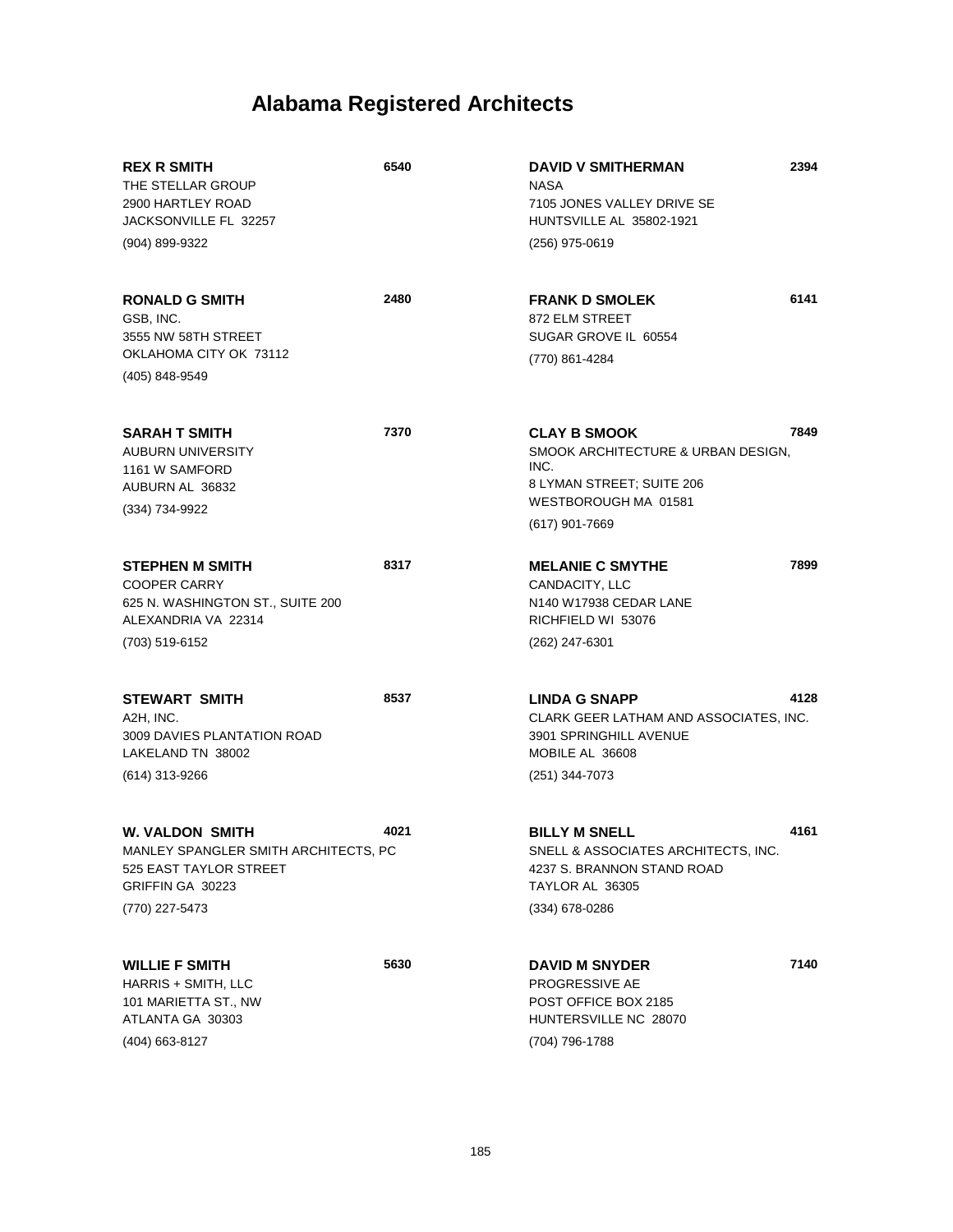| <b>MATTHEW T SNYDER</b><br><b>BOLD LINE DESIGN LLC</b><br>81 WHISPER ROCK DRIVE<br>PONTE VEDRA FL 32081                  | 8814 | <b>ROBIN E SOUTH</b><br>THE ROBERTS GROUP<br>239 C. SOUTHLAND DRIVE<br>LEXINGTON KY 40503                                         | 8737 |
|--------------------------------------------------------------------------------------------------------------------------|------|-----------------------------------------------------------------------------------------------------------------------------------|------|
| (904) 226-1358                                                                                                           |      | (859) 749-5701                                                                                                                    |      |
| <b>MICHAEL F SOFARELLI</b><br>SOFARELLI & ASSOCIATES ARCHITECTURE.<br>INC.<br>6365 142ND AVENUE N<br>CLEARWATER FL 33760 | 5348 | <b>JOHN W SOUTHARD</b><br>THE HOLLIS & MILLER GROUP. INC.<br>1828 WALNUT ST., SUITE 922<br>KANSAS CITY MO 64108<br>(816) 442-7700 | 6033 |
| (727) 530-3535                                                                                                           |      |                                                                                                                                   |      |
| <b>CHRISTINA M SOLOMON</b><br>1603 COLUMBIA ST.<br>HOUSTON TX 77008<br>(205) 910-5399                                    | 7640 | TIMOTHY J SPAFFORD<br>ARCHITECTURE AND DESIGN INC<br><b>1263 LAKE CIRCLE WEST</b><br>MOBILE AL 36693                              | 3373 |
|                                                                                                                          |      | $(251) 533 - 1667$                                                                                                                |      |
| <b>JOEL T SOLOMON</b><br>JEFFREY DUNGAN ARCHITECTS<br>1906 CAHABA ROAD<br><b>MOUNTAIN BROOK AL 35223</b>                 | 6679 | <b>JERRY W SPANGLER</b><br>TUNNELL-SPANGLER-WALSH & ASSOCIATES<br>1447 PEACHTREE STREET NE, #850<br>ATLANTA GA 30309              | 4758 |
| (205) 427-0648                                                                                                           |      | (404) 873-6730                                                                                                                    |      |
| <b>KEVIN L SONGER</b><br><b>GENSLER</b><br>999 PEACHTREE ST NE; STE 1400<br>ATLANTA GA 30309<br>(404) 234-3948           | 8680 | <b>PHILIP N SPANN</b><br>PHILIP SPANN & ASSOCIATES<br>65 SUGAR SAND LANE<br>SANTA ROSA BEACH FL 32459<br>(850) 231-6295           | 3575 |
|                                                                                                                          |      |                                                                                                                                   |      |
| <b>DALE M SONGY</b><br>COLEMAN PARTNERS ARCHITECTS, LLC<br>3377 NORTH BOULEVARD<br>BATON ROUGE LA 70806                  | 5921 | <b>MIKE D SPARKMAN</b><br>ALT32 + COX ARCHITECTURE<br>310 OLD VINE STREET, SUITE 300<br>LEXINGTON KY 40507                        | 8504 |
| (225) 387-4414                                                                                                           |      | (859) 806-8472                                                                                                                    |      |
| <b>WILLIAM H SONNER</b><br>WILLIAM SONNER DESIGNS, INC.<br>800 MOSS ST.<br>NEW ORLEANS LA 70119<br>$(504)$ 269-0509      | 8224 | <b>ROGER D SPEAR</b><br>ROGER D. SPEAR, ARCHITECT<br>473 HILLANDELL DRIVE<br>BIRMINGHAM AL 35244<br>(205) 960-2110                | 2782 |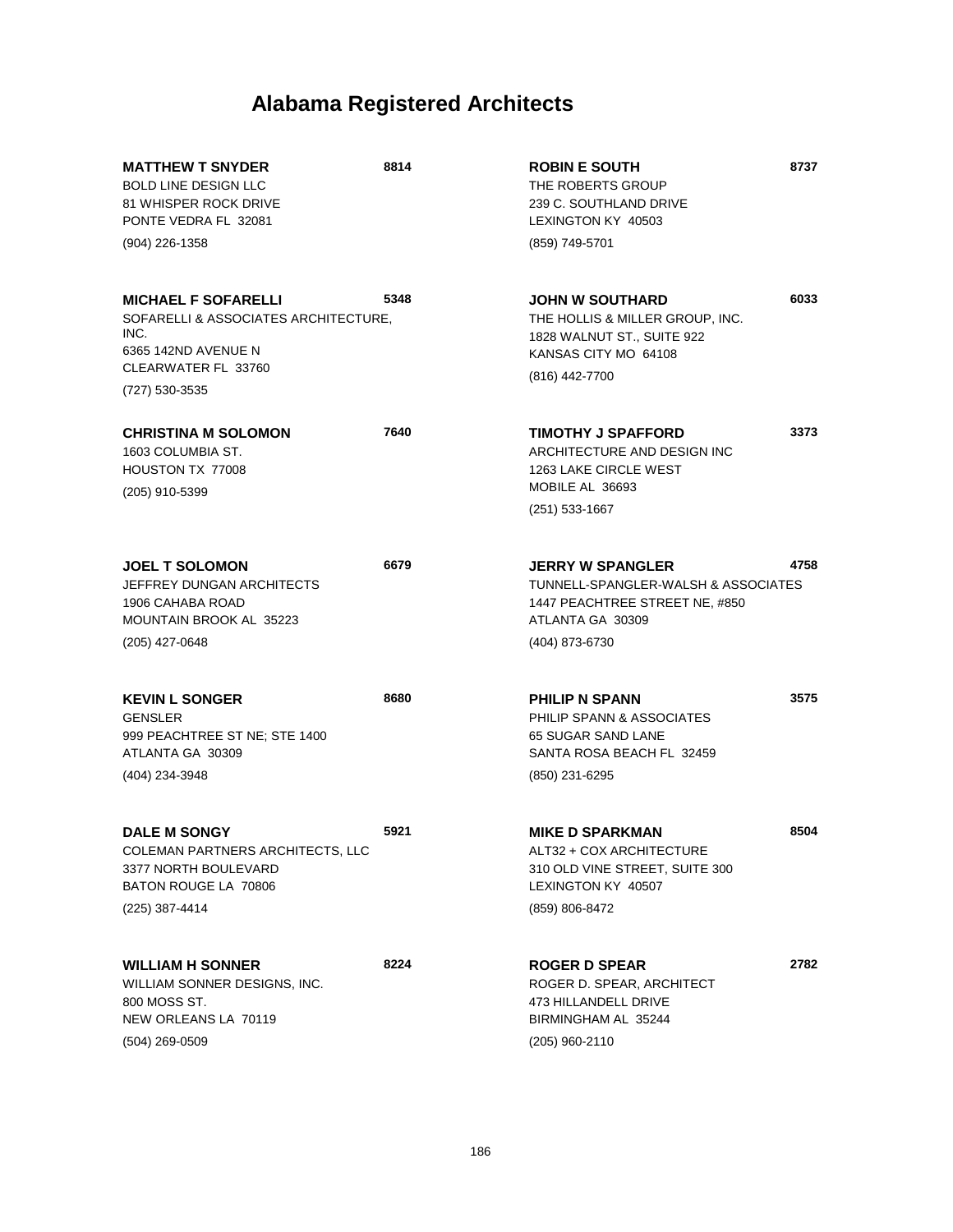| SAMANTHA SPEED PARR<br>ARCHITECTURAL COOPERATIVE<br>1604 28TH AVENUE SOUTH<br>BIRMINGHAM AL 35209<br>(334) 419-7734 | 8568 | <b>HORACE M SPOON</b><br><b>SPOON ARCHITECTURE</b><br>6711 ZACH LANE<br>OWENS CROSSROADS AL 35763<br>(865) 368-7568                     | 5373 |
|---------------------------------------------------------------------------------------------------------------------|------|-----------------------------------------------------------------------------------------------------------------------------------------|------|
| <b>BRYON G SPEED</b><br><b>SPEED ARCHITECTS</b><br>5390 LONDONDERRY ST. SE<br>KENTWOOD MI 49508<br>(616) 334-5224   | 7598 | <b>MICHAEL D SPRADER</b><br><b>CHAPMAN SISSON ARCHITECTS</b><br>305 CHURCH ST. SW, SUITE 805<br>HUNTSVILLE AL 35801<br>$(256)$ 533-1861 | 5938 |
|                                                                                                                     |      |                                                                                                                                         |      |
| <b>TIMOTHY J SPENCE</b><br><b>BSA LIFESTRUCTURES, INC.</b><br>510 GLENWOOD AVENUE; SUITE 321                        | 8631 | <b>JOHN M SPRINGMAN</b><br>8709 WEST KNOLL DRIVE<br>WEST HOLLYWOOD CA 90069                                                             | 8160 |
| RALEIGH NC 27603<br>(919) 740-4649                                                                                  |      | (714) 713-6049                                                                                                                          |      |
|                                                                                                                     |      |                                                                                                                                         |      |
| <b>JEFF SPIKES</b><br><b>IARCHITECTURE LLC</b><br><b>417 LAKE STREET</b><br>SHREVEPORT LA 71101                     | 7817 | <b>CHRIS D SPURR</b><br>SPURR ARCHITECTURE, PLLC<br>415 E. 14TH STREET<br>HOPKINSVILLE KY 42240                                         | 8359 |
| $(318) 828 - 1637$                                                                                                  |      | (270) 632-1540                                                                                                                          |      |
|                                                                                                                     |      |                                                                                                                                         |      |
| <b>MATTHEW D SPIVA</b><br>WGM DESIGN, LLP<br>2907 PROVIDENCE ROAD<br>CHARLOTTE NC 28211                             | 8544 | <b>JAMES K SRANSKY</b><br><b>ISRAEL AND ASSOCIATES PC</b><br>4230 7TH AVENUE SOUTH<br>BIRMINGHAM AL 35222                               | 5988 |
| (704) 576-8066                                                                                                      |      | (205) 591-4572                                                                                                                          |      |
|                                                                                                                     |      |                                                                                                                                         |      |
| <b>JAMES M SPLAWN</b><br>JAMES M. SPLAWN ARCHITECT, LLC<br>PO BOX 65<br>APISON TN 37302                             | 3926 | <b>DAUN P ST. AMAND</b><br>CALLISONRTKL ALABAMA ARCHITECTS P.C.<br>333 SOUTH HOPE ST., #C-200<br>LOS ANGELES CA 90071                   | 5558 |
| (423) 421-3605                                                                                                      |      | $(213)$ 633-1200                                                                                                                        |      |
|                                                                                                                     |      |                                                                                                                                         |      |
| <b>JOHN C SPONSELLER</b><br>ETHOS ARCHITECTURE GROUP<br>8025 WEST 25TH PLACE<br>LAKEWOOD CO 80214                   | 8232 | <b>ASHELEY C ST. JOHN</b><br>1X1 DESIGN, INC.<br>POST OFFICE BOX 5875<br>COLUMBIA SC 29250                                              | 7266 |
| $(303)$ 374-9896                                                                                                    |      | (803) 834-4048                                                                                                                          |      |
|                                                                                                                     |      |                                                                                                                                         |      |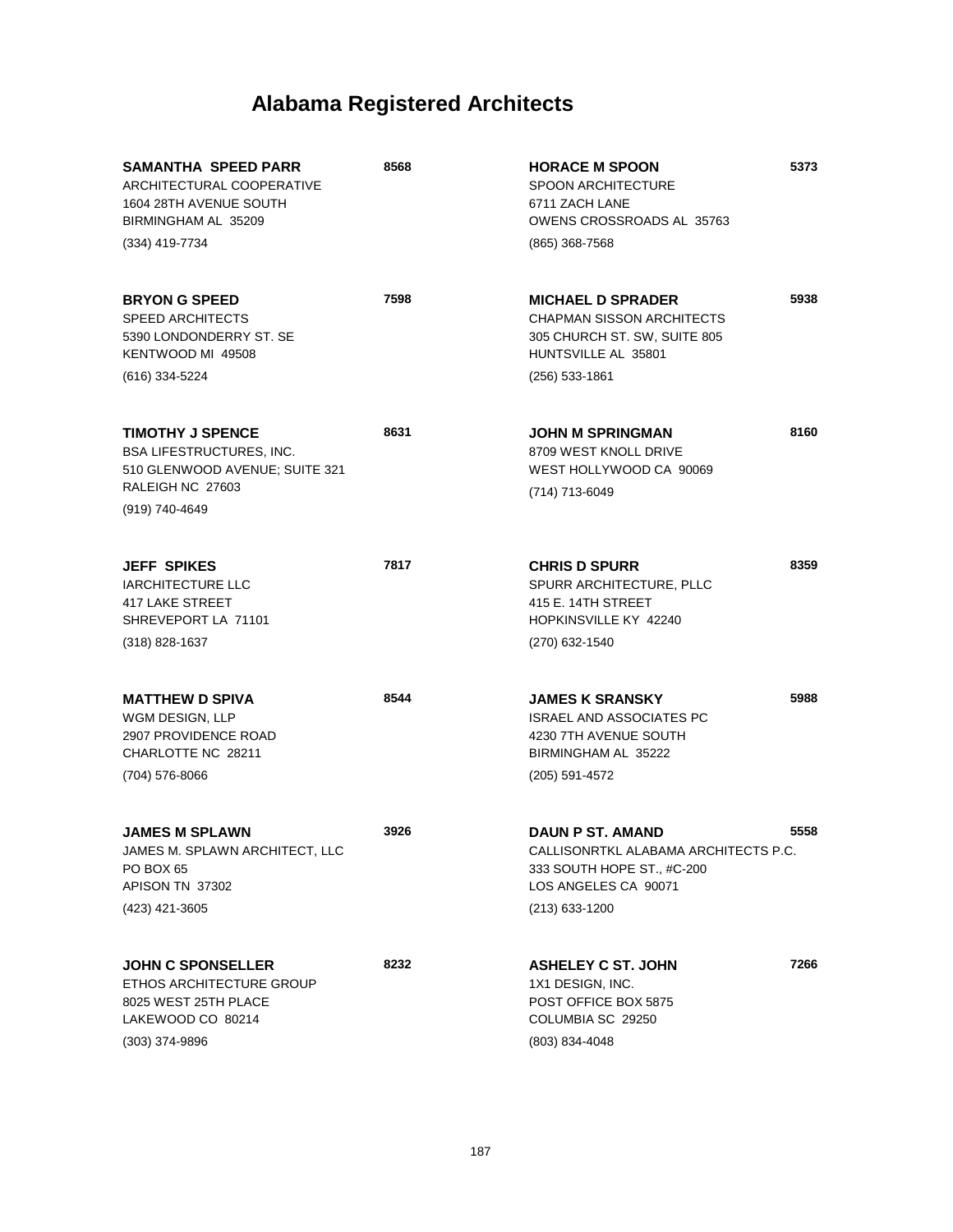| <b>NED E STACY</b><br>411 WEST MAIN STREET<br>JONESBOROUGH TN 37659<br>(727) 481-3940                                                          | 5467 | <b>HAROLD L STARKEY</b><br><b>TRO JUNG BRANNEN</b><br>2200 LAKESHORE DR., SUITE 200<br>BIRMINGHAM AL 35209<br>(205) 881-3133             | 7212 |
|------------------------------------------------------------------------------------------------------------------------------------------------|------|------------------------------------------------------------------------------------------------------------------------------------------|------|
| <b>SCOTT F STAFFORD</b><br>STAFFORD ARCHITECTURE<br>1481 SLAUGHTER RD.<br>MADISON AL 35758<br>(256) 652-9772                                   | 5425 | <b>KEITH W STARNES</b><br>STEPHEN WARD & ASSOCIATES, INC.<br>205 MONTCLAIRE CIRCLE<br>VESTAVIA HILLS AL 35216<br>(205) 937-5417          | 4390 |
| <b>MICHAEL L STANDLEY</b><br>LIQUID DESIGN<br>1430 SOUTH MINT ST., SUITE 105<br>CHARLOTTE NC 28203<br>(704) 877-8297                           | 6806 | <b>JOHN H STARR</b><br>LORD AECK & SARGENT, INC.<br>1175 PEACHTREE ST. NE, STE. 2400<br>ATLANTA GA 30361<br>(404) 253-1410               | 6947 |
| <b>WILLIAM J STANLEY</b><br>STANLEY, LOVE-STANLEY, P.C.<br>1056 SPRING ST., NW<br>ATLANTA GA 30309<br>(404) 876-3055                           | 6921 | <b>MICHAEL Z STARR</b><br>2WR + PARTNERS<br>11 9TH STREET, SUITE 120<br>COLUMBUS GA 31901<br>(706) 571-6923                              | 7501 |
| <b>JOHN STANTZ</b><br>RANDALL - PAULSON ARCHITECTS, INC.<br>85-A MILL ST., SUITE 200<br>ROSWELL GA 30075<br>(770) 650-7558                     | 8480 | <b>RYAN J STECHMANN</b><br><b>WILLIAMS BLACKSTOCK ARCHITECTS</b><br>4008 MEADOW VIEW CIRCLE<br>VESTAVIA HILLS AL 35243<br>(228) 305-0499 | 8463 |
| <b>JORDAN STAPLES</b><br>SEAY, SEAY & LITCHFIELD, P.C.<br>202 CROSSINGS DR.<br>MILLBROOK AL 36054<br>(256) 689-5657                            | 8585 | <b>JAMES A STEDMAN</b><br>THE KSA GROUP<br>1900 AM DRIVE, SUITE 201<br>QUAKERTOWN PA 18951<br>$(215) 804 - 4461$                         | 8867 |
| <b>JAMES D STAPLETON</b><br>NELSON ARCHITECTURE & INTERIORS, INC.,<br>PС<br>311 ELM STREET, SUITE 600<br>CINCINNATI OH 45202<br>(513) 241-3000 | 5904 | <b>THOMAS C STEELE</b><br><b>STEELE ARCHITECTS</b><br>1667 CRESTLINE DRIVE, NE<br>ATLANTA GA 30345<br>(678) 559-7274                     | 7623 |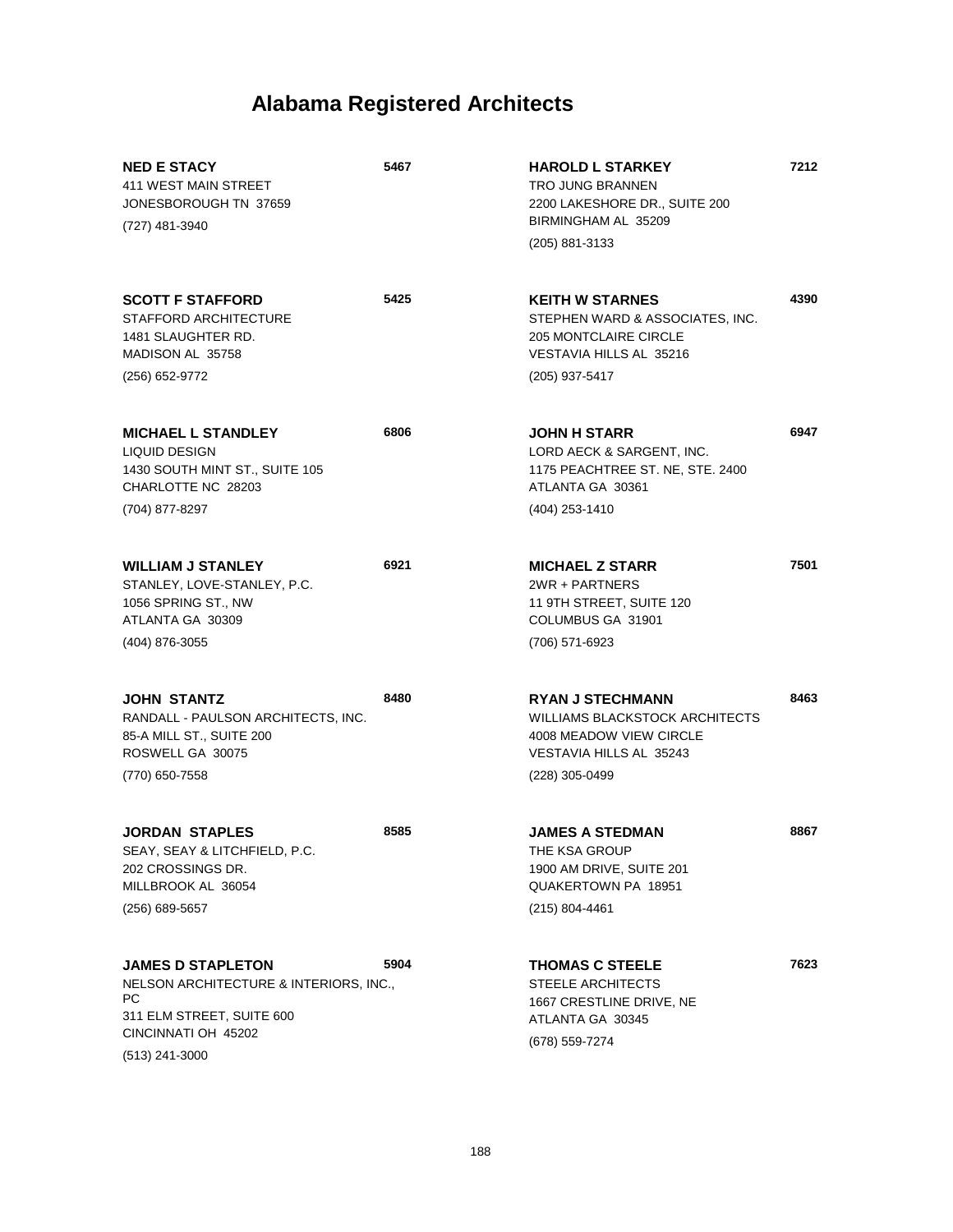| <b>WILLIAM R STEELE</b><br>2529 TALMAGE ROAD<br>OTTAWA HILLS OH 43606<br>(419) 704-5149                                      | 8884 | <b>SANFORD PALMER</b><br><b>STEINBERG</b><br>STEINBERG DICKEY COLLABORATIVE, LLP<br>8100 WASHINGTON AVE., SUITE 250<br>HOUSTON TX 77007 | 7298 |
|------------------------------------------------------------------------------------------------------------------------------|------|-----------------------------------------------------------------------------------------------------------------------------------------|------|
|                                                                                                                              |      | (713) 552-1777                                                                                                                          |      |
| <b>WILEY SCOTT STEEN</b><br>STEENHAUS, LLC<br>3031 CARTER HILL RD, STE. B<br>MONTGOMERY AL 36111                             | 6891 | <b>MICHAEL LEVY STEINER</b><br>STEINER STUDIO, LLC<br>520 W PONCE DE LEON AVE #1920<br>ATLANTA GA 30031                                 | 7288 |
| $(334)$ 309-6165                                                                                                             |      | (470) 588-1009                                                                                                                          |      |
| <b>PAUL W STEGENGA</b><br>STEGENGA + PARTNERS<br>960 NORTH POINT PARKWAY, SUITE 260<br>ALPHARETTA GA 30005<br>(678) 350-5525 | 6666 | <b>ROBERT C STEINMETZ</b><br>STEINMETZ & ASSOCIATES<br>650 POYDRAS STREET, #1425<br>NEW ORLEANS LA 70130<br>(504) 523-6129              | 4931 |
|                                                                                                                              |      |                                                                                                                                         |      |
| <b>RODNEY K STEGER</b><br><b>FUQUA &amp; PARTNERS ARCHITECTS, P.C.</b><br>107 DREGER AVENUE<br>HUNTSVILLE AL 35801           | 3196 | <b>ROBERT J STENSLAND</b><br>MODERN DESIGN, INC.<br>P. O. BOX 461<br>JANESVILLE IA 50647                                                | 8372 |
| (256) 534-3516                                                                                                               |      | (319) 987-2101                                                                                                                          |      |
| <b>ADAM J STEIN</b><br>LOGIC DESIGN & ARCHITECTURE, INC.<br>802 N 109TH STREET<br>MILWAUKEE WI 53226                         | 8845 | <b>J. TODD STEPHENS</b><br>ATELIER SUD, ARCHITECTS<br><b>405 PARK AVENUE</b><br>LAGRANGE GA 30240                                       | 7914 |
| (414) 559-6324                                                                                                               |      | (706) 594-2201                                                                                                                          |      |
| JONATHAN D STEIN<br>SKIDMORE, OWINGS & MERRILL, LLP<br>224 S. MICHIGAN AVE., STE. 1000<br>CHICAGO IL 60604                   | 7735 | <b>JOHN ROBERT STEPHENSON</b><br>BRPH ARCHITECTS ENGINEERS, INC.<br>2727 PACES FERRY ROAD SE<br>ATLANTA GA 30339                        | 7963 |
| (312) 360-4424                                                                                                               |      | (770) 793-9242                                                                                                                          |      |
| <b>MATTHEW Z STEINBERG</b><br><b>SVX ARCHITECTS</b><br>1093 BLACKSHEAR DRIVE<br>DECATUR GA 30033<br>(404) 273-2417           | 7544 | <b>ANDREW G STEPP</b><br>THE CLARK ENERSEN PARTNERS, INC.<br>11658 SE 35TH AVENUE<br>MILWAUKIE OR 97222<br>(503) 308-0265               | 8240 |
|                                                                                                                              |      |                                                                                                                                         |      |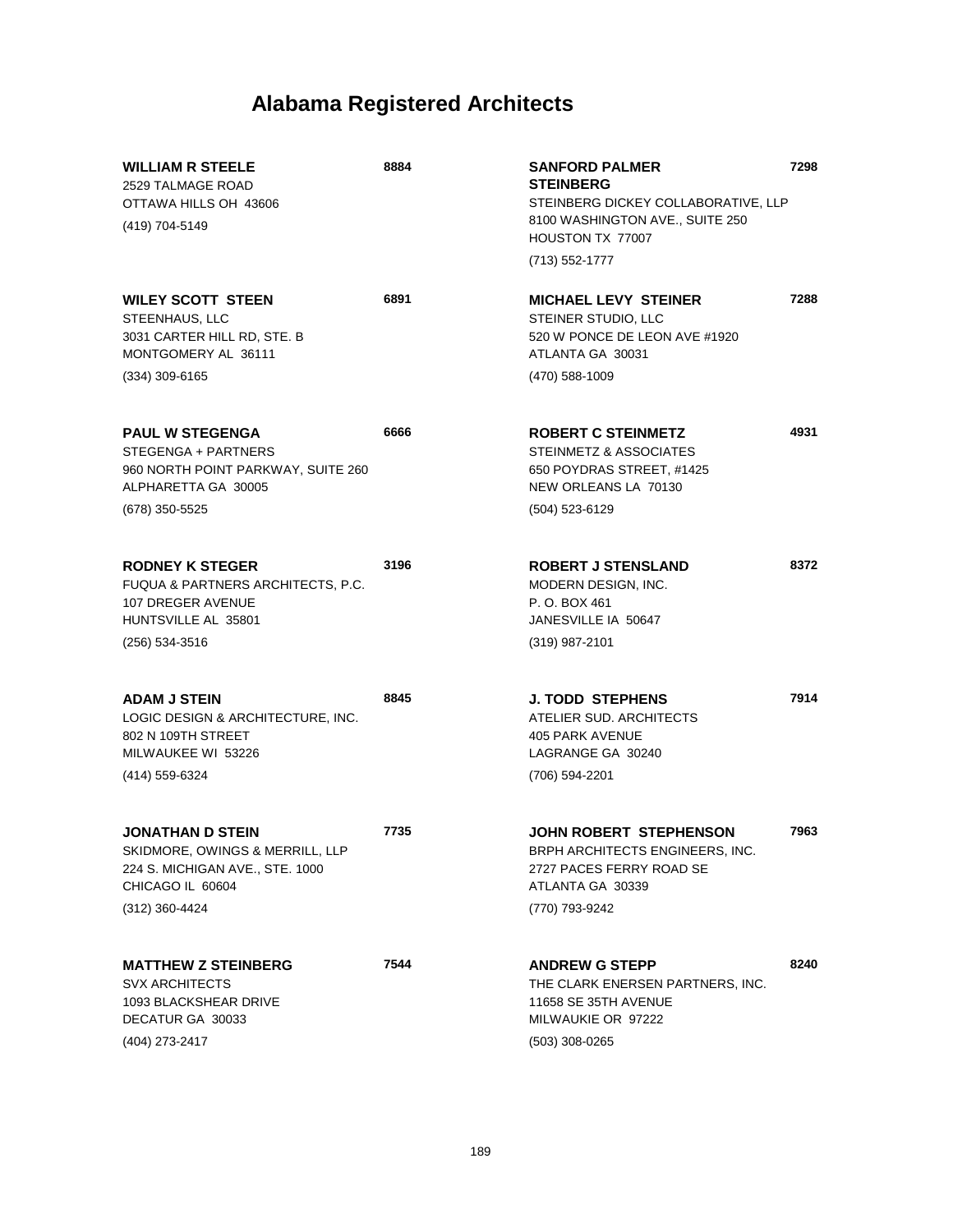| 5595 | <b>SCOTT D STINARD</b><br>STINARD ARCHITECURE, INC.<br>217 S ERWIN ST.<br>CARTERSVILLE GA 30120                           | 5143                                                     |
|------|---------------------------------------------------------------------------------------------------------------------------|----------------------------------------------------------|
|      | (770) 425-7300                                                                                                            |                                                          |
| 4327 | <b>STEPHEN A STOJCICH</b><br>ELEY GUILD HARDY ARCHITECTS, PA<br>1091 TOMMY MUNRO DR.<br>BILOXI MS 39532                   | 6800                                                     |
|      | (228) 594-2323                                                                                                            |                                                          |
| 4422 | <b>WILLIE O STOKES</b><br>DAVIS STOKES COLLABORATIVE, PC<br>7121 CROSSROADS BLVD.<br>BRENTWOOD TN 37027<br>(615) 726-0010 | 3056                                                     |
|      |                                                                                                                           |                                                          |
| 8717 | <b>LYLE M STONE</b><br><b>LMS DESIGNS</b><br>100 WESTMINSTER WAY<br>MADISON AL 35758                                      | 4162                                                     |
|      | (256) 461-9906                                                                                                            |                                                          |
| 5580 | <b>STEVE STONE</b><br>DAKINSTREET, LLC<br>70 N. JOACHIM UNIT C<br>MOBILE AL 36602<br>$(251)$ 382-8317                     | 6473                                                     |
| 8087 | <b>WESLEY G. STONEHOCKER</b>                                                                                              | 8759                                                     |
|      | RIDGELINE DESIGN<br>757 N. MONARCH WAY<br>FARMINGTON UT 84025                                                             |                                                          |
|      | (801) 791-5792                                                                                                            |                                                          |
| 3742 | <b>ALAN L STORM</b><br>DBI ARCHITECTS, INC.<br>RESTON VA 20190                                                            | 7292                                                     |
|      |                                                                                                                           | 1984 ISAAC NEWTON SQUARE, W., STE. 400<br>(703) 787-0882 |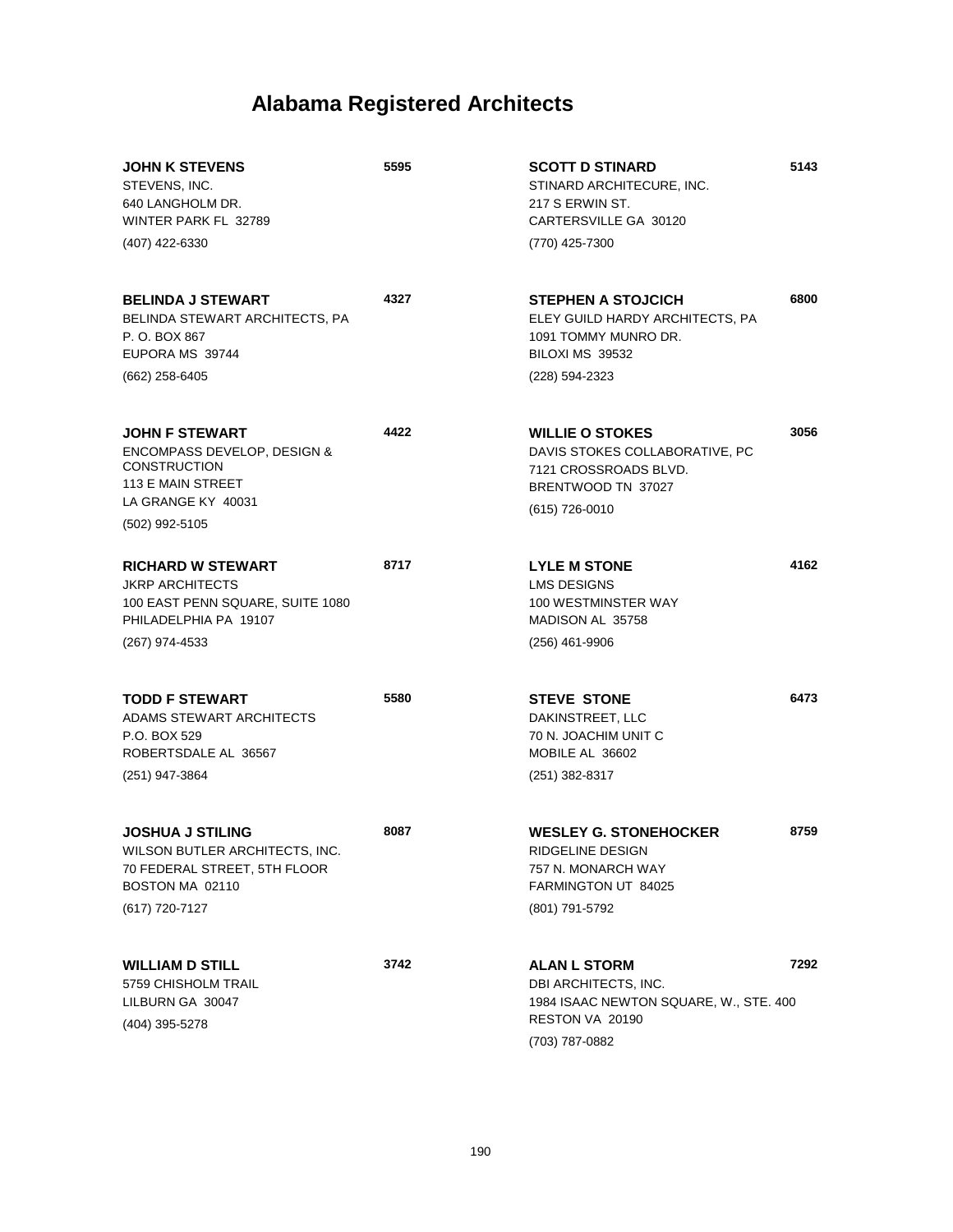| <b>RONALD R STOTSER</b><br>STOTSER AND ASSOCIATES<br>2 HOBSON COURT<br>COLUMBUS GA 31907<br>(706) 718-0678                 | 3197 | <b>FREDERIC M STRAUSS</b><br>TPG ARCHITECTURE, LLP<br>31 PENN PLAZA<br>NEW YORK NY 10001<br>(212) 536-5024                                            | 5549 |
|----------------------------------------------------------------------------------------------------------------------------|------|-------------------------------------------------------------------------------------------------------------------------------------------------------|------|
|                                                                                                                            |      |                                                                                                                                                       |      |
| <b>JEFFREY C STOUFFER</b><br>HKS, INC.<br>350 N. SAINT PAUL ST., STE. 100<br>DALLAS TX 75201                               | 7736 | <b>REILLY P STRAUSS</b><br>ADAMS DESIGN ASSOCIATES, INC.<br>2-20TH STREET NORTH, SUITE 940<br>BIRMINGHAM AL 35203                                     | 7741 |
| (214) 763-7550                                                                                                             |      | (205) 910-8893                                                                                                                                        |      |
| <b>DAVID P STOUT</b><br>STOUT ARCHITECTURE, INC<br>643 KLEIN"S DRIVE<br>BIRMINGHAM AL 35226                                | 1856 | <b>DAVID A STREEBIN</b><br>RDG PLANNING AND DESIGN<br>1302 HOWARD ST.<br>OMAHA NE 68102                                                               | 7787 |
| (205) 941-1540                                                                                                             |      | (402) 392-0133                                                                                                                                        |      |
| <b>WILLIAM KYLE STOVER</b><br><b>WILLIAM</b><br>1300, 28TH STREET S. APT. A3<br>BIRMINGHAM AL 35205                        | 8437 | <b>TARA R STREET</b><br>TARA STREET, ARCHITECT<br>622 SAINT JOSEPH STREET<br>BATON ROUGE LA 70802                                                     | 7798 |
| (228) 860-3501                                                                                                             |      | (225) 892-8357                                                                                                                                        |      |
| <b>CHRIS M STOYLES</b><br>ARCHISCAPES, LLC<br>251 GROVE LANE<br>FREEPORT FL 32439<br>(850) 835-0404                        | 5065 | <b>CHRISTOPHER R STRESS</b><br><b>CORNERSTONE CONSULTING ENGINEERS &amp;</b><br>ARCHITECTURAL, INC.<br>1176 NORTH IRVING STREET<br>ALLENTOWN PA 18109 | 8665 |
|                                                                                                                            |      | (610) 820-8200                                                                                                                                        |      |
| <b>JAMES E STRACK</b><br>FACILITY DESIGN GROUP INC.<br>644 CUMBERLAND CIRCLE NE<br>ATLANTA GA 30306-3257<br>(404) 403-3169 | 4252 | <b>CARRIE D STRICKLAND</b><br>WORKS PARTNERSHIP ARCHITECTURE LLP<br>811 SE STARK ST; STE 210<br>PORTLAND OR 97214<br>(503) 709-8365                   | 8696 |
|                                                                                                                            |      |                                                                                                                                                       |      |
| <b>HANS D STRAUCH</b><br>HDS ARCHITECTURE, INC.<br><b>25 DUNBARTON ROAD</b><br>BELMONT MA 02478<br>(617) 714-5870          | 5803 | <b>DAVID P STRICKLAND</b><br>CDH PARTNERS, INC<br>601 OVERHILL DRIVE<br>WOODSTOCK GA 30189<br>(678) 784-3418                                          | 6541 |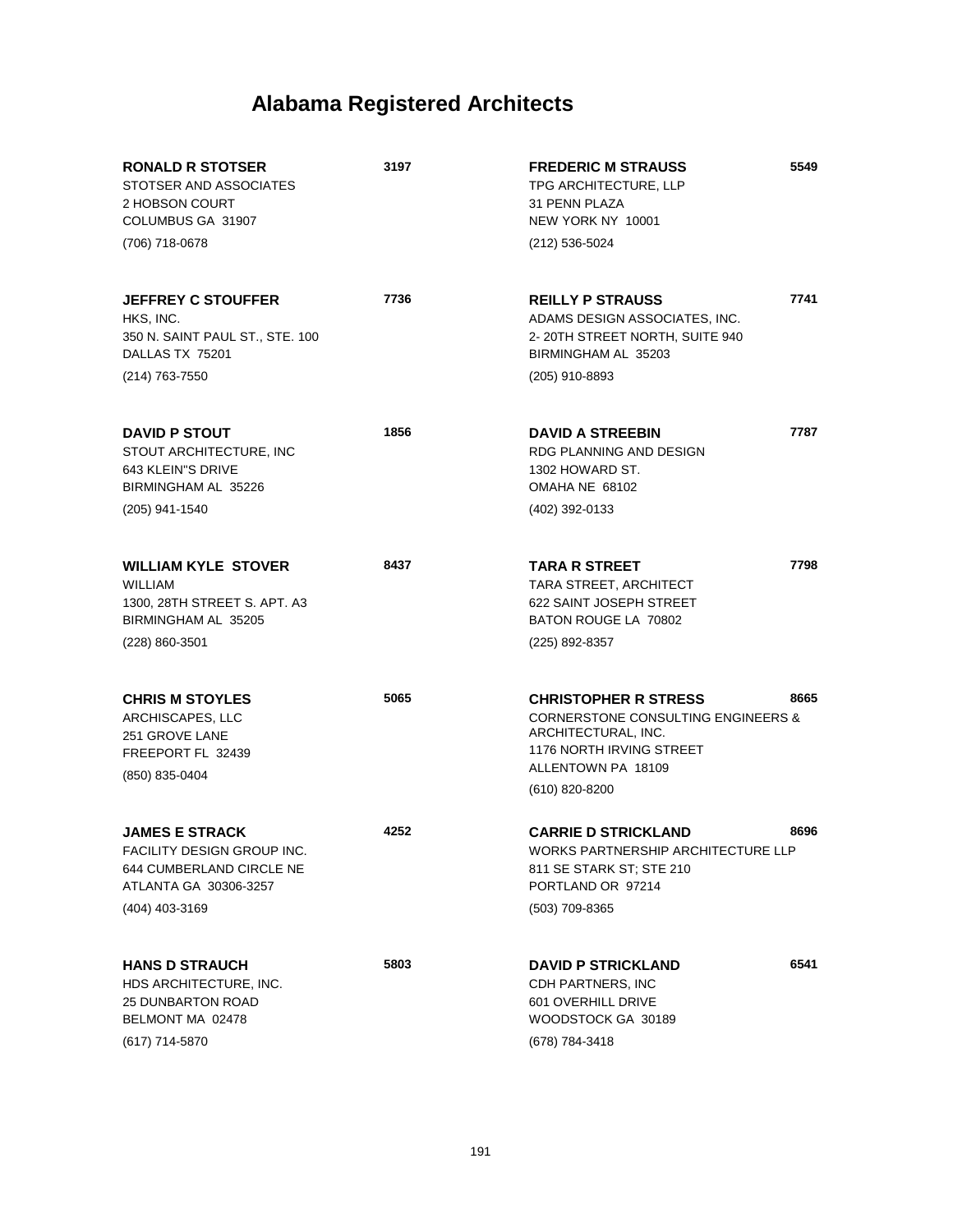| <b>COREY J STRICKLEN</b><br>MATHENY GOLDMON ARCHITECTURE +<br><b>INTERIORS</b><br>108 WOODSON ST.<br>HUNTSVILLE AL 35801 | 7405 | YUNGWON SUH<br>YUNG ARCHITECTURE<br>3483 SATELLITE BLVD. #310-S<br>DULUTH GA 30096                                                   | 6595 |
|--------------------------------------------------------------------------------------------------------------------------|------|--------------------------------------------------------------------------------------------------------------------------------------|------|
| (256) 520-9288                                                                                                           |      | (404) 808-6253                                                                                                                       |      |
| <b>DUNCAN G STROIK</b><br>DUNCAN G. STROIK, ARCHITECT, LLC<br>218 W. WASHINGTON ST., STE.1200<br>SOUTH BEND IN 46601     | 4918 | <b>KEVIN B SULLIVAN</b><br><b>PAYETTE ASSOCIATES INC</b><br>290 CONGRESS ST., 5TH FLOOR<br>BOSTON MA 02210                           | 5685 |
| (574) 232-1783                                                                                                           |      | $(617)$ 895-1048                                                                                                                     |      |
| <b>NEKIA B STRONG</b><br>BARRETT SYMONE PROPERTY MANAGERS<br>2046-A STANTON RD.<br>EAST POINT GA 30344<br>(404) 768-2494 | 6848 | <b>MICHAEL T SULLIVAN</b><br>LRK INC.<br>1680 LOBDELL AVE., STE. E<br>BATON ROUGE LA 70806<br>(225) 928-4905                         | 6270 |
|                                                                                                                          |      |                                                                                                                                      |      |
| <b>BENJAMIN O STROUT</b><br><b>STROUT ARCHITECTURE</b><br>713 SAULTER LANE<br>HOMEWOOD AL 35209                          | 7548 | <b>CHARLES K SUMMEROUR</b><br>SUMMEROUR AND ASSOCIATES ARCHITECTS<br>1829 PEACHTREE ROAD NE<br>ATLANTA GA 30309                      | 5578 |
| (205) 569-8774                                                                                                           |      | (404) 603-8585                                                                                                                       |      |
| <b>SEAN J STUDZINSKI</b><br>MODULARDESIGN+<br>1400 WESTPARK WAY<br>EULESS TX 76040<br>(214) 629-7152                     | 7413 | <b>LINDA SUN</b><br>LS DESIGN STUDIO, INC.<br>710 ELLSBOROUGH CT<br>ALPHARETTA GA 30005<br>(404) 543-9206                            | 6385 |
| <b>KARL W STUMPF</b>                                                                                                     | 8812 | KIRK R SUND                                                                                                                          | 8896 |
| 8809 MAXWELL DRIVE<br>POTOMAC MD 20854<br>$(305)$ 562-4496                                                               |      | CB TWO ARCHITECTS, LLC<br>500 LIBERTY STREET SE, SUITE 100<br>SALEM OR 97301                                                         |      |
|                                                                                                                          |      | (503) 480-8700                                                                                                                       |      |
| <b>ERIC L STYER</b><br>DXU, LLC<br>412 S. WELLS ST. 2ND FL<br>CHICAGO IL 60607<br>(847) 721-2647                         | 7019 | <b>RICHARD D SUTTON</b><br>NELCO ARCHITECTURE, INC.<br>1201 MARQUETTE AVE. SO., STE. 200<br>MINNEAPOLIS MN 55403<br>$(612)$ 370-1566 | 6767 |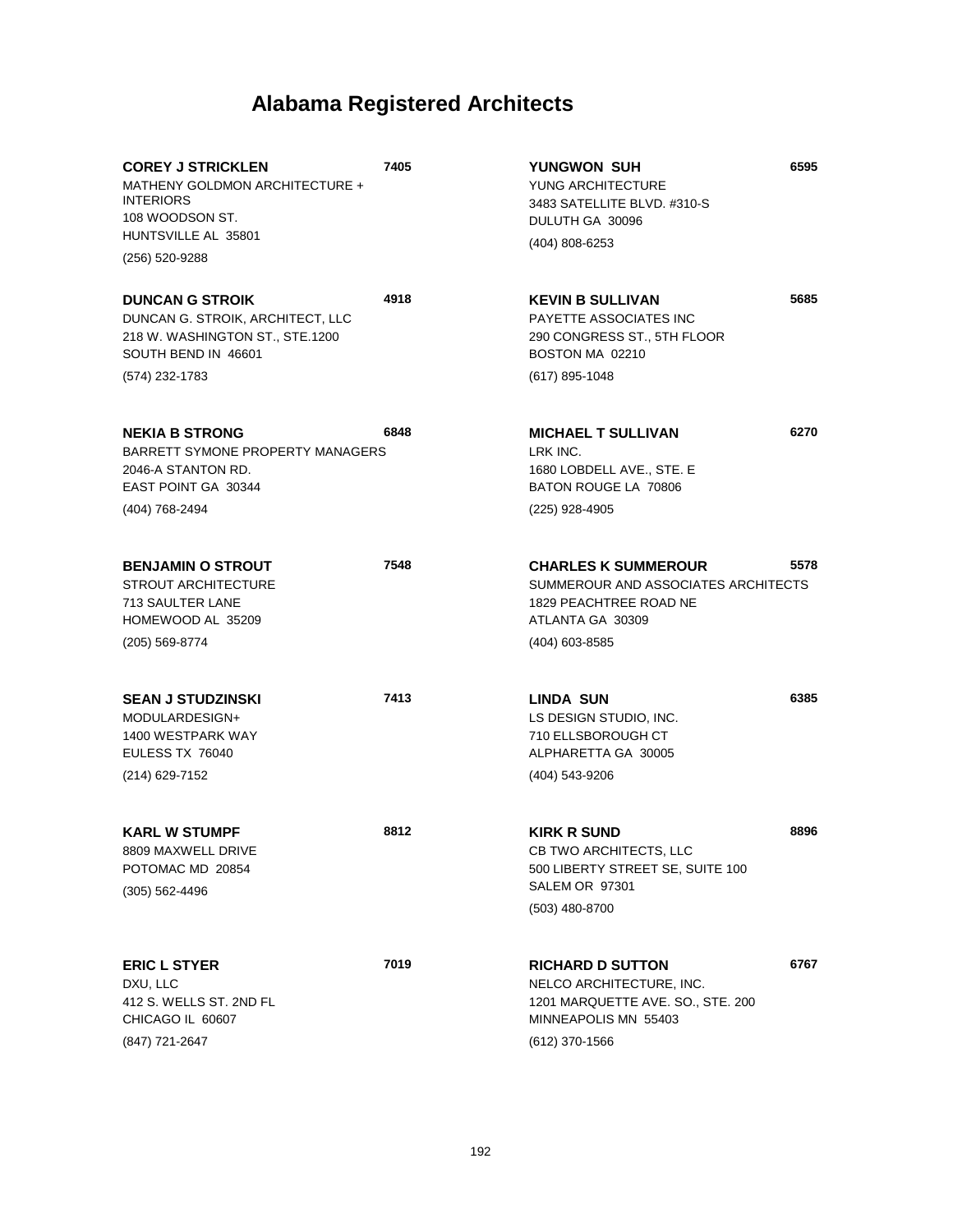| <b>OBADIAH SWAFFORD</b><br>CAPSTONE PROJECT SERVICES, LLC<br>12961 TURTLE COVE TRAIL<br>NORTH FORT MYERS FL 33903<br>(407) 749-9033                         | 8024 | <b>SUSAN L SWIDER</b><br>GIATTINA AYCOCK ARCHITECTURE STUDIO,<br>INC.<br>2625 5TH AVE. NORTH, BLDG. C<br>BESSEMER AL 35020<br>(205) 933-9060 | 4629 |
|-------------------------------------------------------------------------------------------------------------------------------------------------------------|------|----------------------------------------------------------------------------------------------------------------------------------------------|------|
| <b>JOSEPH N SWAIKA</b><br><b>KPS GROUP</b><br>60 14TH STREET SOUTH; SUITE 100<br>BIRMINGHAM AL 35233<br>(205) 213-0774                                      | 5354 | <b>JOHN F SWIERK</b><br>DIRECT DESIGN, LTD<br>3321 S STATE ROUTE 31<br>PRAIRIE GROVE IL 60012<br>(815) 444-8444                              | 5716 |
|                                                                                                                                                             |      |                                                                                                                                              |      |
| <b>CHRISTOPHER M SWAN</b><br>CHRISTOPHER SWAN, AIA<br>319 NORTH MAIN STE 200<br>SPRINGFIELD MO 65806                                                        | 7313 | <b>DANIEL R SWIFT</b><br><b>BSB DESIGN, INC.</b><br>4601 WESTOWN PARKWAY, STE. 208<br>WEST DES MOINES IA 50266                               | 7349 |
| $(417) 865 - 6100$                                                                                                                                          |      | (515) 273-3020                                                                                                                               |      |
| <b>ROBERT M SWEDROE</b><br>ROBERT M. SWEDROE, ARCHITECTS &<br><b>PLANNERS</b><br>12000 BISCAYNE BLVD., STE. 200<br>NORTH MIAMI FL 33181<br>$(305)$ 891-2555 | 5986 | <b>GREGORY T SWITZER</b><br><b>GREGORY SWITZER ARCHITECTURE</b><br>58 FRANKLIN PL<br>MONTCLAIR NJ 07042<br>(917) 757-4571                    | 5818 |
| <b>JOSEPH L SWEENEY</b><br>CTSM ARCHITECTS, INC.<br>THREE RIVERCHASE OFFICE PLAZA, STE. 124<br>HOOVER AL 35244-2811<br>(205) 443-3720                       | 2784 | <b>MAURICE J SWORDS</b><br><b>POPULOUS</b><br>2 S. MARKET ST, FANEUIL HALL, 4TH FL.<br>BOSTON MA 02109<br>(857) 415-3642                     | 7665 |
| <b>KENNETH A SWEENEY</b><br>KENNETH A. SWEENEY ARCHITECT, INC.<br>4374 HARDAWAY HWY.<br>CHATTAHOOCHEE FL 32324<br>(850) 570-1522                            | 8397 | <b>DEBORAH L SYLVA</b><br>CAMBER AND TRUE COLLECTIVE LLC<br>2340 SW PEONY STREET<br>CORVALLIS OR 97333<br>(541) 622-2032                     | 8002 |
| <b>RICHARD H SWEERS</b><br>R H SWEERS ARCHITECT<br>11327 MACKEY<br>OVERLAND PARK KS 66210<br>(816) 213-7082                                                 | 3257 | <b>JUDITH E SZABO-STULL</b><br>9624 TAYLOR MAY ROAD<br>CHAGRIN FALLS OH 44023<br>(440) 708-0204                                              | 8261 |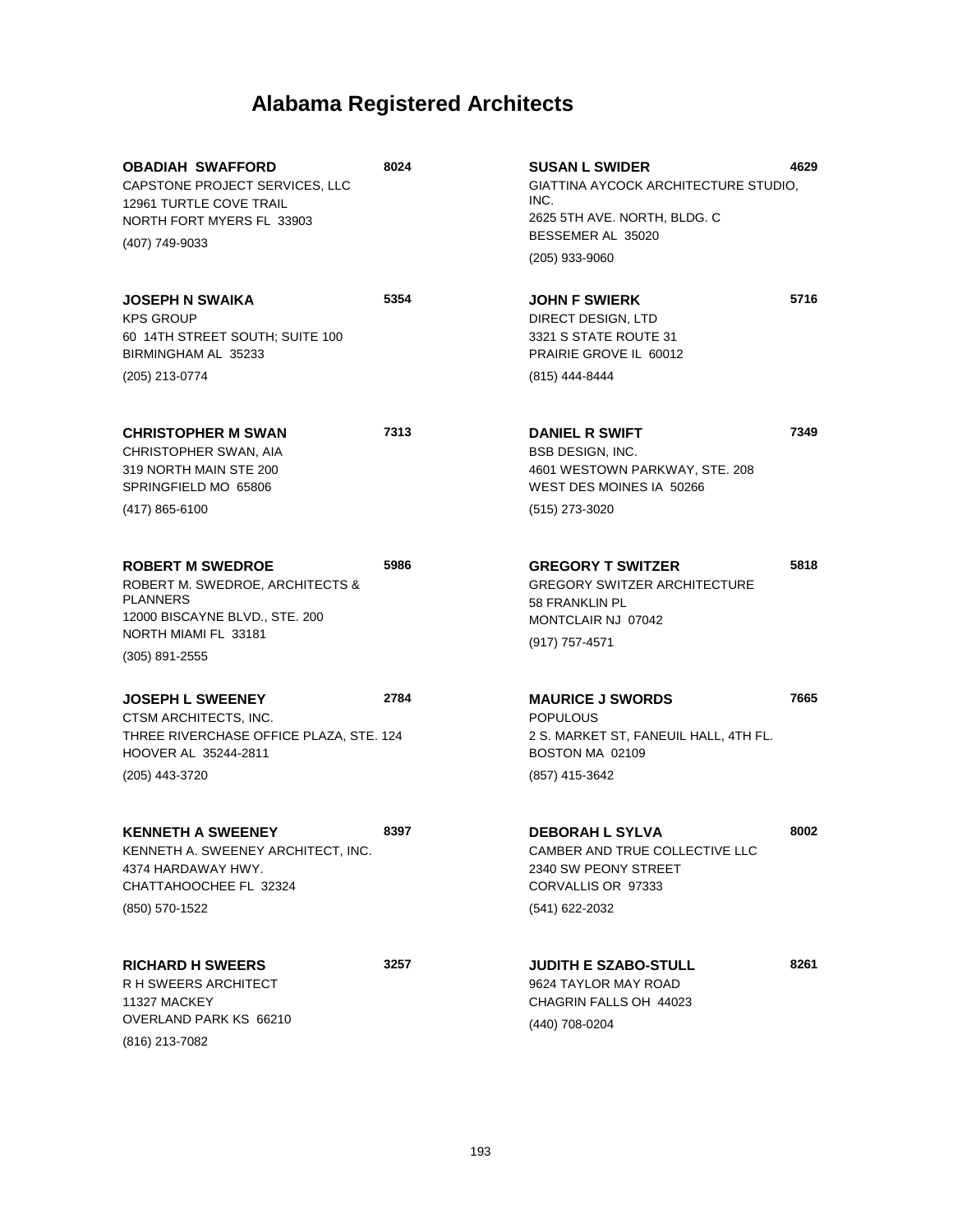| <b>MIREK E SZADKOWSKI</b><br>7902 WARBLER CT. SE<br>OLYMPIA WA 98513<br>(520) 401-3017                                                    | 7971 | <b>HAROLD N TATE</b><br>CITY OF MONTGOMERY INSPECTION<br><b>DEPARTMENT</b><br><b>25 WASHINGTON AVENUE</b><br>MONTGOMERY AL 36104<br>$(334)$ 625-2086 | 4582 |
|-------------------------------------------------------------------------------------------------------------------------------------------|------|------------------------------------------------------------------------------------------------------------------------------------------------------|------|
| <b>MICHAEL J TABB</b><br><b>MURRAY ARCHITECTS</b><br>13760 RIVER ROAD<br>DESTREHAN LA 70047                                               | 7001 | <b>JOHN N TATE</b><br>TATE ARCHITECTURE PLLC<br>POST OFFICE BOX 1784<br>KERNERSVILLE NC 27285                                                        | 8691 |
| (985) 764-7275                                                                                                                            |      | $(336)$ 413-0601                                                                                                                                     |      |
| <b>DAVID P TABOR</b><br><b>BRPH</b><br>2727 PACES FERRY ROAD SE<br>ATLANTA GA 30339                                                       | 8610 | JONATHAN B TATE<br>OFFICE OF JONATHAN TATE<br>1075 RACE STREET<br>NEW ORLEANS LA 70130                                                               | 7208 |
| (404) 395-2793                                                                                                                            |      | $(504)$ 383-4203                                                                                                                                     |      |
| <b>JOHN H TABOR</b><br><b>HDR</b><br>440 SOUTH CHURCH STREET, SUITE 1000<br>CHARLOTTE NC 28202                                            | 8515 | <b>ARIANE TATTERSHALL</b><br>SGA DESIGN GROUP, P.C.<br>1437 S. BOULDER AVE., STE. 550<br>TULSA OK 74119                                              | 8016 |
| (704) 338-6727                                                                                                                            |      | $(918)$ 357-5865                                                                                                                                     |      |
| <b>MARY MELISSA TADDEO</b><br><b>AUBURN UNIVERSITY</b><br>1161 W SAMFORD AVE<br>AUBURN AL 36849<br>$(334)$ 758-1235                       | 7586 | <b>ALBERT A TAUS</b><br><b>ALBERT TAUS &amp; ASSOCIATES</b><br>1187 MOREFIELD ROAD<br>PHILADELPHIA PA 19115<br>(215) 205-7900                        | 8063 |
|                                                                                                                                           |      |                                                                                                                                                      |      |
| <b>ROBERT J TANAY</b><br>88 HARLEY ROAD<br>POTTSTOWN PA 19465<br>$(610)$ 970-6896                                                         | 7773 | <b>ANDREW R TAYLOR</b><br><b>DAVIS ARCHITECTS</b><br>120 23RD STREET SOUTH<br>BIRMINGHAM AL 35233                                                    | 7783 |
|                                                                                                                                           |      | (228) 216-0782                                                                                                                                       |      |
| <b>JON G TANKERSLEY</b><br>MCALPINE TANKERSLEY ARCHITECTURE, PC.<br>505 CLOVERDALE RD., STE. 102<br>MONTGOMERY AL 36106<br>(334) 262-8315 | 4309 | <b>CAROLYN RUTH TAYLOR</b><br>CARRIE TAYLOR ARCHITECT, LLC<br>833 OXMOOR ROAD<br>BIRMINGHAM AL 35209<br>$(205)$ 835-8069                             | 7332 |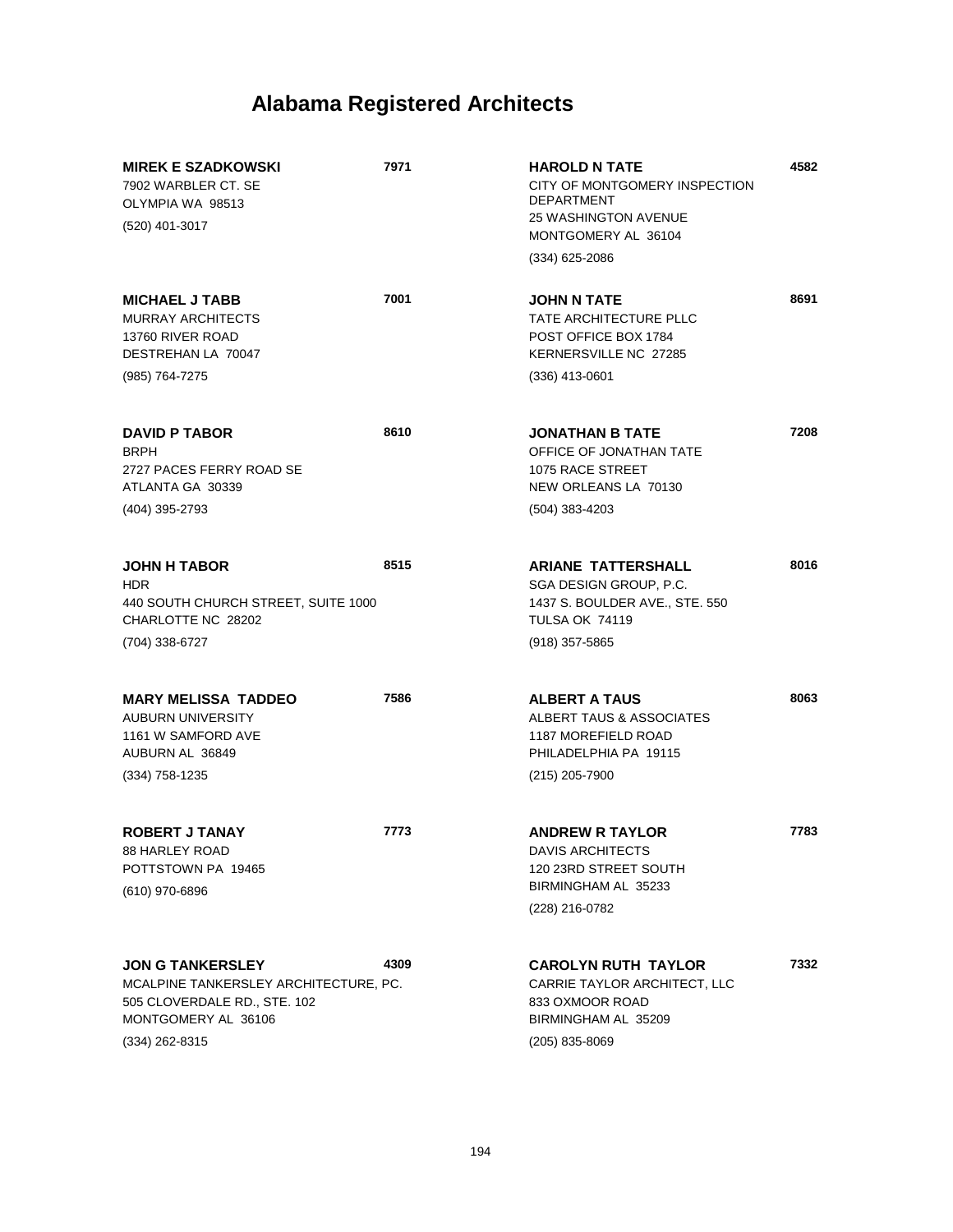| <b>E. PERRY TAYLOR</b><br>ALABAMA DEPT OF EDUCATION<br>5303 W OLD HAYNEVILLE ROAD<br>HOPE HULL AL 36043<br>$(334)$ 399-7608                            | 1498 | <b>STEVEN DANIEL TAYLOR</b><br><b>BDOT ARCHITECTURE</b><br>2012 JOHN WAY<br>BIRMINGHAM AL 35226<br>(205) 515-9099                    | 8090 |
|--------------------------------------------------------------------------------------------------------------------------------------------------------|------|--------------------------------------------------------------------------------------------------------------------------------------|------|
| <b>JEFFREY T TAYLOR</b><br><b>FREDERICK TAYLOR ASSOCIATES-</b><br><b>ARCHITECTS</b><br>572 NORTH BROADWAY<br>WHITE PLAINS NY 10603<br>$(914)$ 289-0011 | 4354 | <b>STEVEN P TAYLOR</b><br><b>TDA ARCHITECTS, LLC</b><br><b>125 COLUMBUS STREET</b><br>DADEVILLE AL 36853<br>(205) 823-2969           | 2546 |
| <b>MICHAEL W TAYLOR</b><br><b>PRYORMORROW PC</b><br>POST OFFICE BOX 167<br>COLUMBUS MS 39701<br>(662) 327-8990                                         | 7608 | <b>THOMAS F TEDROW</b><br>2866 ADAMS BROOK WAY<br>SNELLVILLE GA 30078<br>(678) 777-9548                                              | 6200 |
| <b>RANDALL P TAYLOR</b><br>NEUHOFF TAYLOR ARCHITECTS, PC<br>699 DALLAS ROAD<br>CHATTANOOGA TN 37405<br>(423) 265-3272                                  | 5424 | <b>CHRISTOPHER S TERRELL</b><br>BRPH ARCHITECTS-ENGINEERS, INC.<br>13306 HYDE PARK SW<br>HUNTSVILLE AL 35803<br>(334) 750-8842       | 8569 |
| <b>ROBERT R TAYLOR</b><br>THE ARCHITECTS GROUP, INC.<br>710 DOWNTOWNER BLVD.<br>MOBILE AL 36609<br>$(251)$ 343-1811                                    | 2279 | <b>GEORDAN TERRY</b><br>BATSON ASSOCIATES, INC.<br>415 WEST WASHINGTON<br>GREENVILLE SC 29601<br>(864) 775-5275                      | 8591 |
| <b>ROBERT S TAYLOR</b><br>ROBERT S TAYLOR ARCHITECT<br>7303 SW 97TH LANE<br>GAINESVILLE FL 32608<br>(352) 222-2587                                     | 6941 | JAMES A TERRY<br>TDA ARCHITECTS INC.<br>120 EAST FOURTH STREET; SUITE 450<br>CINCINNATI OH 45202<br>(513) 241-9330                   | 8096 |
| <b>ROBERT T TAYLOR</b><br>ADG ARCHITECTURE, LLC<br>3820 COLONIAL BLVD., STE. 100<br>FORT MYERS FL 33966<br>(239) 277-0554                              | 6271 | <b>JAMES LESLIE E TERRY</b><br>EVAN TERRY ASSOCIATES, LLC<br>ONE PERIMETER PARK SOUTH #200S<br>BIRMINGHAM AL 35243<br>(205) 972-9100 | 2785 |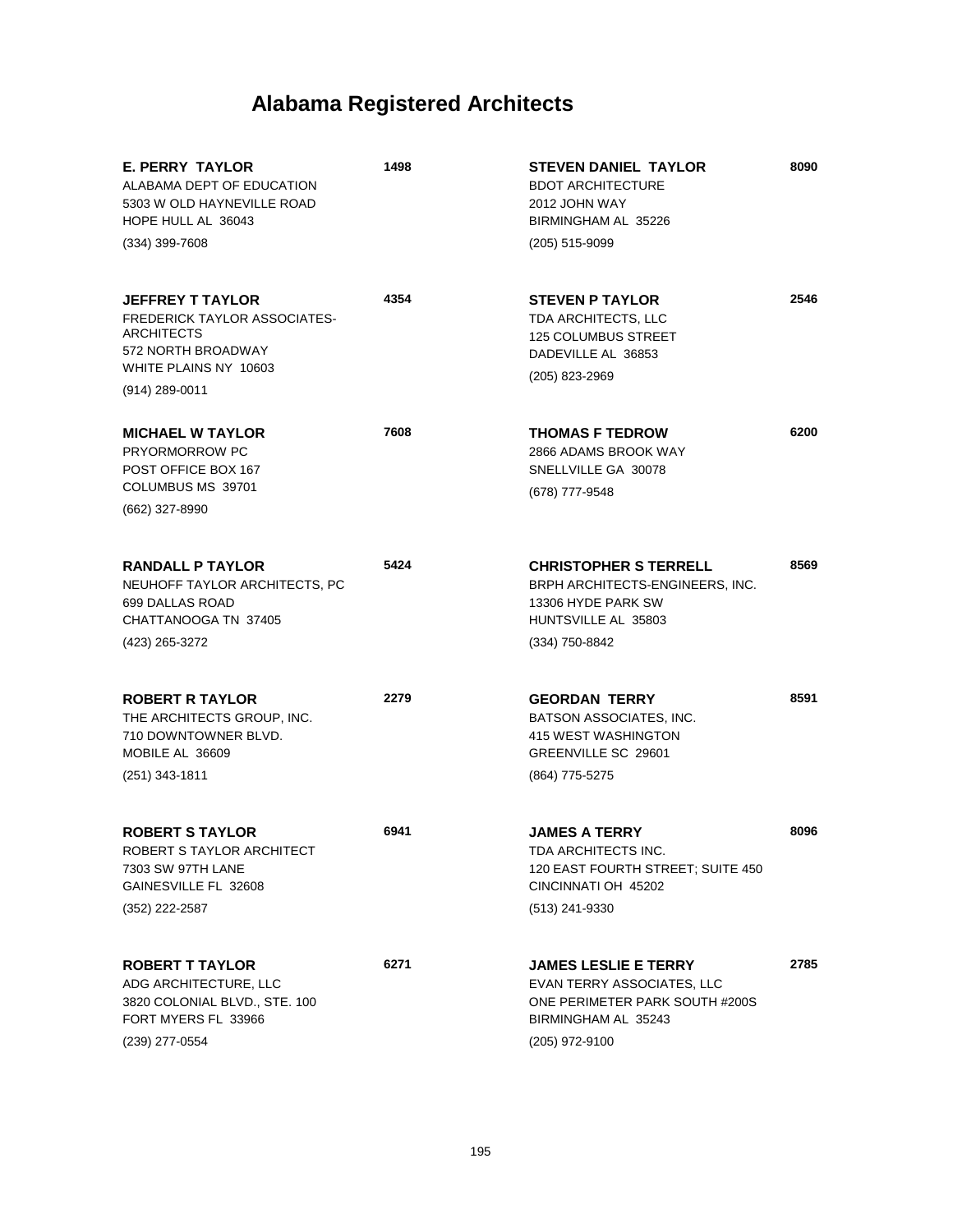| <b>NEIL TERRY</b><br>ORCUTT WINSLOW ARCHITECTURE USA, LLC<br>2929 N. CENTRAL AVENUE, 11TH FLOOR<br>PHOENIX AZ 85012<br>(602) 257-1764           | 8375 | <b>PETER T THEODORE</b><br>CAMBURAS & THEODORE, LTD.<br>2454 E. DEMPSTER STREET<br>DES PLAINES IL 60016<br>(847) 298-1525                                   | 7241 |
|-------------------------------------------------------------------------------------------------------------------------------------------------|------|-------------------------------------------------------------------------------------------------------------------------------------------------------------|------|
| <b>DANIEL L TESSAROLO</b><br>DANIEL L. TESSAROLO, JR. ARCHITECT<br>1350 E. TOUHY AVE., FIRST FL. EAST<br>DES PLAINES IL 60018<br>(847) 298-6900 | 6698 | <b>CHRISTOPHER R THIE</b><br><b>CUHACI &amp; PETERSON ARCHITECTS</b><br>2600 MAITLAND CENTER PARKWAY SUITE<br>#200<br>MAITLAND FL 32751<br>$(407)$ 661-9100 | 7668 |
| <b>CHRISTOPHER S TEXTER</b><br>KTGY, AN ARCHITECTURAL CORPORATION<br>17911 VON KARMAN, SUITE 200<br>IRVINE CA 92614<br>(714) 832-7369           | 8230 | <b>DAVID A THIEL</b><br>ARCHITECTURAL GROUP INTERNATIONAL,<br>INC.<br>15 W. 7TH ST.<br>COVINGTON KY 41011<br>(859) 261-5400                                 | 6179 |
| <b>DAVID A THARP</b><br><b>USACE</b><br>109 ST. JOSEPH STREET<br>MOBILE AL 36602<br>(251) 470-0462                                              | 4896 | <b>JEFFREY A THOMAS</b><br><b>JEFF THOMAS ARCHITECTS</b><br>1811 MOUNTAINBROOK DRIVE<br>HUNTSVILLE AL 35801<br>$(256) 551 - 0991$                           | 4832 |
| <b>ALYSSA N THARRETT</b><br>ESSENZA ARCHITECTURE, LLC<br>685 S. ARTHUR AVENUE, UNIT 12B<br>LOUISVILLE CO 80027<br>(972) 746-7561                | 8325 | <b>KEITH W THOMAS</b><br><b>THOMAS DESIGN INTERNATIONAL</b><br>1920 ELIZABETH AVENUE<br>ORLANDO FL 32804<br>(407) 423-4932                                  | 2786 |
| <b>DAVID TYLER THAYER</b><br>PARADYM STUDIO LLC<br>761 OLD HICKORY BLVD #301<br>BRENTWOOD TN 37027<br>$(615)$ 258-5562                          | 8473 | <b>MICHAEL A THOMAS</b><br>TA DESIGN GROUP, INC<br>POST OFFICE BOX 81226<br>CHAMBLEE GA 30366<br>(864) 553-2474                                             | 1415 |
| <b>THOMAS P THEOBALD</b><br><b>FENTRESS ARCHITECTS</b><br>421 BROADWAY<br>DENVER CO 80203<br>(303) 282-6111                                     | 8818 | <b>MICHAEL J THOMAS</b><br>TWG DEVELOPMENT, LLC<br>2046 N ALABAMA ST<br>INDIANAPOLIS IN 46202<br>$(317)$ 407-3095                                           | 7220 |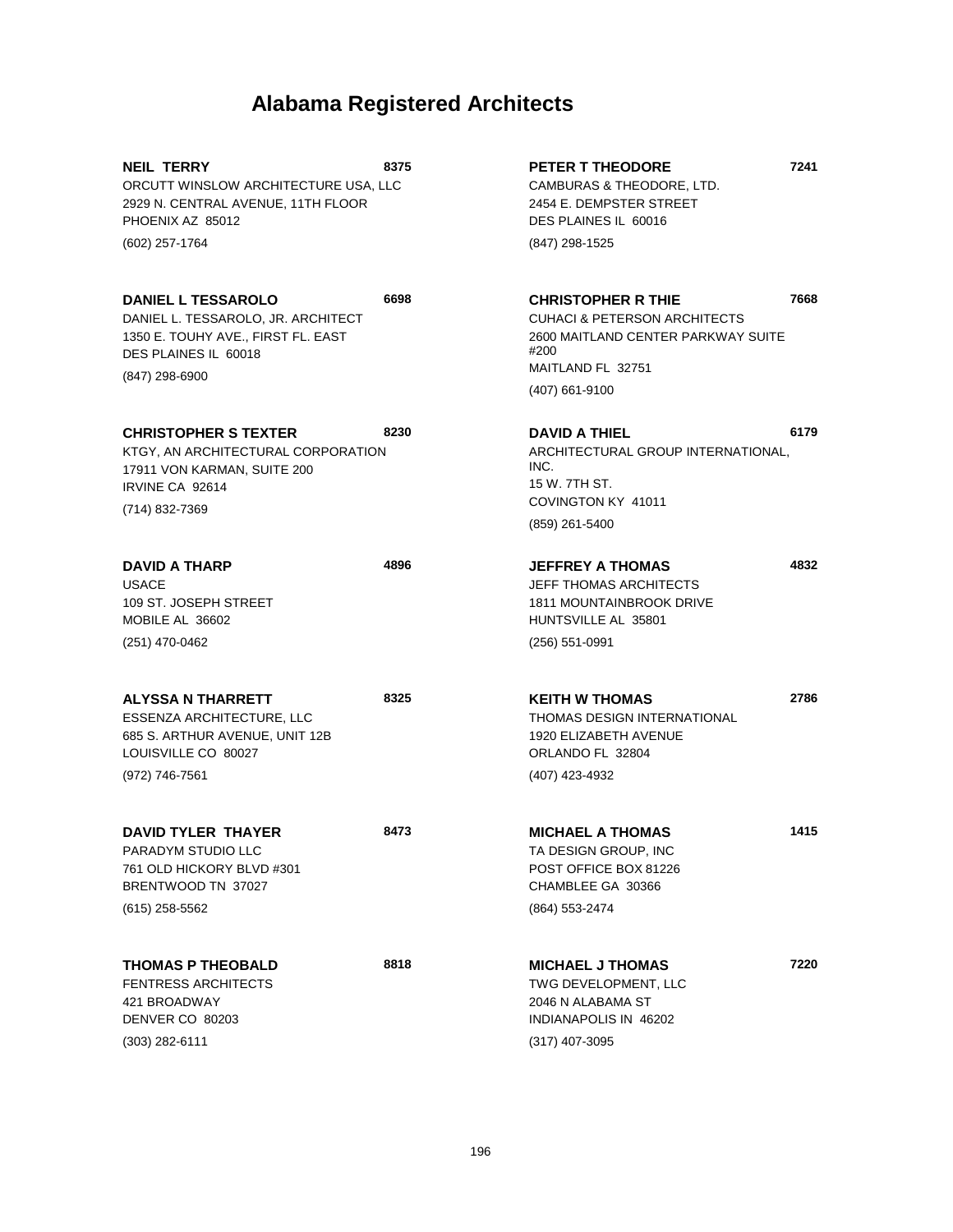| <b>NICHOLAS A THOMAS</b><br>842 ORANGE PARK AVE<br>LAKELAND FL 33801<br>$(334)$ 332-6804                                                  | 8777 | 3484<br><b>RONALD C THOMPSON</b><br>FOLEY DESIGN ASSOCIATES ARCHITECTS INC<br>950 LOWERY BLVD. NW<br>ATLANTA GA 30318<br>(404) 761-1299       |
|-------------------------------------------------------------------------------------------------------------------------------------------|------|-----------------------------------------------------------------------------------------------------------------------------------------------|
| <b>WILLIAM R THOMAS</b><br><b>BILL THOMAS, ARCHITECT</b><br>16609 BIRCH STREET<br>OVERLAND PARK KS 66085<br>(913) 526-9521                | 7807 | 4673<br><b>SCOTT A THOMPSON</b><br>ARCHITECTUREWORKS, LLP<br>130 19TH STREET SOUTH<br>BIRMINGHAM AL 35233<br>(205) 320-0880                   |
| <b>DOUGLAS B THOMASON</b><br><b>BAKER LPA GROUP, LLP</b><br>11 N. WATER STREET, SUITE 14290<br>MOBILE AL 36602<br>(615) 260-2444          | 7907 | 2227<br><b>TOMMY L THOMPSON</b><br>1211 WESTMORELAND AVE<br>MONTGOMERY AL 36106<br>(334) 262-1471                                             |
| <b>COURTNEY C THOMPSON</b><br>NELSON FORENSIC ARCHITECTS, PLLC<br>2740 DALLAS PKWY., SUITE 220<br><b>PLANO TX 75093</b><br>(469) 429-9000 | 8827 | 7099<br><b>JENNIFER THORINGTON-HINES</b><br>EDT-THA ARCHITECTURE, LLC<br>218 RANDOLPH AVENUE, STE. A<br>HUNTSVILLE AL 35801<br>(256) 682-0911 |
| <b>D. EUGENE THOMPSON</b><br>IONIC DEZIGN STUDIOS, INC.<br>293 INDEPENDENCE BLVD.<br>VIRGINIA BEACH VA 23462<br>(757) 343-2461            | 7908 | 7915<br><b>DOUGLAS W THORNTON</b><br>AERC, PLLC<br>342 WEST VALLEY STREET<br>HERNANDO MS 38632<br>$(901) 606 - 2085$                          |
| <b>JUSTIN M THOMPSON</b><br>1533 HULACO RD.<br>JOPPA AL 35087<br>$(256) 506 - 0412$                                                       | 8127 | <b>HUGH B THORNTON</b><br>2921<br>KPS GROUP, INC.<br>60 14TH ST. SOUTH, SUITE 100<br>BIRMINGHAM AL 35233<br>(205) 458-3245                    |
| <b>ROBERT N THOMPSON</b><br>THOMPSON ARCHITECTURE, INC.<br>2913 CAHABA ROAD<br>BIRMINGHAM AL 35223<br>(205) 414-1272                      | 3533 | 5671<br><b>BRIAN H TIBBS</b><br><b>MOODY NOLAN</b><br>1625 BROADWAY 4TH FLOOR<br>NASHVILLE TN 37203<br>$(615)$ 804-1555                       |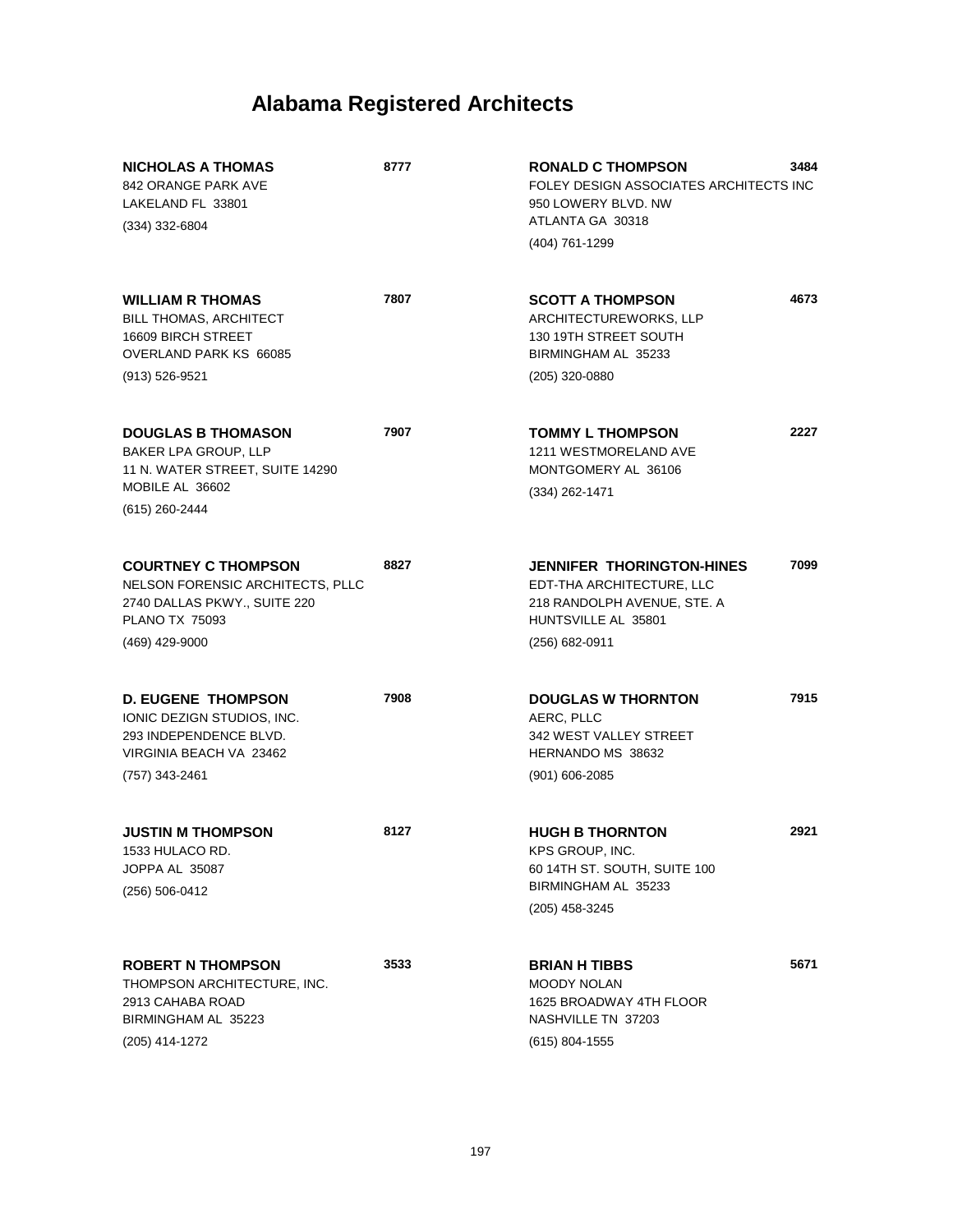| <b>ROBERT W TIEMAN</b><br>CARROLL DANIEL CONSTRUCTION CO.<br>330 MAIN STREET<br>GAINESVILLE GA 30501                                              | 8552 | <b>MICHAEL C TIPPETT</b><br>TIPPETT SEASE BAKER ARCHITECTURE, LLC<br>514 CLOVERDALE ROAD SUITE 5<br>MONTGOMERY AL 36106                            | 6607 |
|---------------------------------------------------------------------------------------------------------------------------------------------------|------|----------------------------------------------------------------------------------------------------------------------------------------------------|------|
| (678) 773-0913                                                                                                                                    |      | (334) 647-1314                                                                                                                                     |      |
| <b>LESLIE NEAL TILLERY</b><br><b>FUQUA &amp; PARTNERS ARCHITECTS</b><br>100 CHURCH ST., SUITE 700<br>HUNTSVILLE AL 35801                          | 6823 | <b>GLEN A TIPTON</b><br>HORD COPLAN MACHT, INC.<br>700 E. PRATT ST., SUITE 1200<br>BALTIMORE MD 21202                                              | 8199 |
| (256) 534-3516                                                                                                                                    |      | (410) 837-7311                                                                                                                                     |      |
| <b>MICHAEL R TILLMAN</b><br>CMH ARCHITECTS, INC.<br>1800 INTERNATIONAL PK DR #300<br>BIRMINGHAM AL 35243                                          | 2334 | <b>GERALD L TIRELLA</b><br><b>TIRELLA &amp; ASSOCIATES</b><br>774 MONROE DRIVE, NE<br>ATLANTA GA 30308                                             | 5442 |
| $(205)$ 969-2696                                                                                                                                  |      | (404) 872-8455                                                                                                                                     |      |
| <b>MARK E TIMBROOK</b><br>FRANKFURT-SHORT-BRUZA ARCHITECTS, P.C.<br>5801 BROADWAY EXTENSION, STE. 500<br>OKLAHOMA CITY OK 73118<br>(405) 593-1160 | 8866 | <b>CHARLES J TODD</b><br>LITTLE DIVERSIFIED ARCHITECT<br>CONSULTING. LLC<br>4245 N. FAIRFAX DR., SUITE 650<br>ARLINGTON VA 22203<br>(703) 908-4529 | 8121 |
| <b>DWAYNE R TIMOTHY</b><br>CTSM ARCHITECTS, INC<br>THREE RIVERCHASE OFFICE PLAZA, STE. 124<br>HOOVER AL 35244<br>(205) 443-3720                   | 3534 | <b>GARY D TODD</b><br>TODD & ASSOCIATES, INC.<br>4019 NORTH 44TH STREET<br>PHOENIX AZ 85018<br>(602) 952-8280                                      | 3441 |
| A. JAMES TINSON<br>HART HOWERTON PARTNERS, LTD.<br>10 EAST 40TH ST., 39TH FLOOR<br>NEW YORK NY 10016<br>(212) 683-5631                            | 5864 | <b>JEFFREY W TODD</b><br>WARNER ARCHITECTURAL ASSOCIATES, LLC<br>109 ANDERSON ST. SE, SUITE 105<br>MARIETTA GA 30060<br>(770) 579-1900             | 8334 |
| <b>DONALD N TIPPET</b><br>ALLIED DESIGN ARCHITECTURAL & ENGIN.<br><b>GROUP</b><br>P. O. BOX 110<br>MORTON IL 61550                                | 5688 | <b>RICHARD E TODD</b><br>TODD ARCHITECTS, INC.<br>4803 DALHOUSIE PLACE<br>MARIETTA GA 30068<br>(770) 862-2787                                      | 2863 |

(309) 263-6369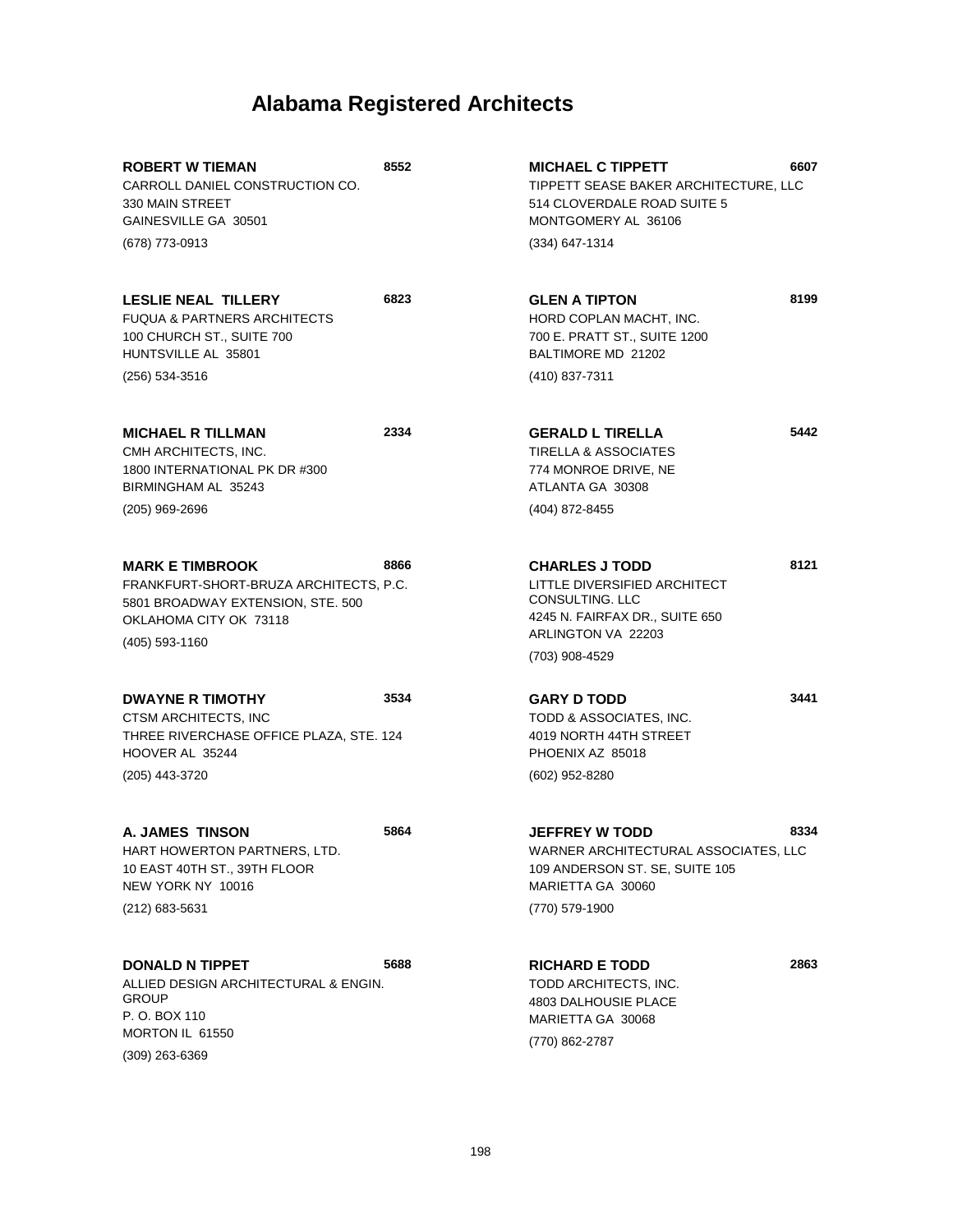| <b>ALAN J TOLAND</b><br>TOLAND & MIZELL ARCHITECTS, INC.<br>590 MEANS ST. NW, SUITE 200<br>ATLANTA GA 30318               | 6399 | <b>J. DAVID TORBERT</b><br>SCHENKEL & SHULTZ, INC.<br>200 E. ROBINSON ST., SUITE 300<br>ORLANDO FL 32801               | 8496 |
|---------------------------------------------------------------------------------------------------------------------------|------|------------------------------------------------------------------------------------------------------------------------|------|
| (404) 343-3500                                                                                                            |      | (407) 808-0852                                                                                                         |      |
| <b>BRUCE B TOLAR</b><br>BRUCE B. TOLAR, ARCHITECT, P.A.<br>P.O. BOX 451<br>OCEAN SPRINGS MS 39566                         | 2305 | <b>JOEL C TORIELLI</b><br>JOEL C. TORIELLI, ARCHITECT<br>422 BOGERT AVE.<br>RIDGEWOOD NJ 07450                         | 6814 |
| (228) 872-2598                                                                                                            |      | $(201)$ 661-1452                                                                                                       |      |
| <b>JOHN MARC TOLSON</b><br>JOHN MARC TOLSON ARCHITECTURE<br>2344 HWY. 121, STE. 100<br>BEDFORD TX 76021<br>(817) 514-0584 | 6393 | <b>CARLOS TORNELLI</b><br>6919 PATRICIA AVENUE<br>DALLAS TX 75223<br>$(214)$ 695-3366                                  | 8434 |
|                                                                                                                           |      |                                                                                                                        |      |
| <b>CASEY L TOMECEK</b><br>MCCOLLOUGH ARCHITECTURE, INC.<br>4790 MAIN STREET, SUITE 209<br>ORANGE BEACH AL 36561           | 8868 | <b>KYLE F TORNOW</b><br>RSP ARCHITECTS, LTD.<br>1220 MARSHALL ST. NE<br>MINNEAPOLIS MN 55413                           | 8797 |
| (251) 370-6190                                                                                                            |      | (612) 677-7100                                                                                                         |      |
| <b>MARY E TOMLIN</b><br>1818 RIDGEWOOD DR NE, APT 1<br>ATLANTA GA 30307<br>(864) 561-4943                                 | 8438 | <b>GUY C TORO</b><br>2520 MEADOW GROVE WAY<br>LILBURN GA 30047<br>(770) 856-0905                                       | 4653 |
| <b>HARRY L TOOKER</b><br>CITY OF MOBILE A/E DEPT.<br>205 GOVERNMENT ST.<br>MOBILE AL 36602<br>$(251)$ 300-0890            | 4708 | <b>DONALD M TORODE</b><br>PFEFFER TORODE ARCHITECTURE<br>1616 GRAHAM STREET<br>MONTGOMERY AL 36106<br>$(334)$ 318-2323 | 4310 |
| <b>FARZIN TORBATI</b><br>PARSONS CORP.<br>401 CRANE BLVD.<br>LOS ANGELES CA 90065<br>(310) 678-9507                       | 7087 | <b>RAMON W TORODE</b><br><b>RAY TORODE</b><br>9263 BERRINGTON PL.<br>MONTGOMERY AL 36117<br>$(334)$ 312-6168           | 2152 |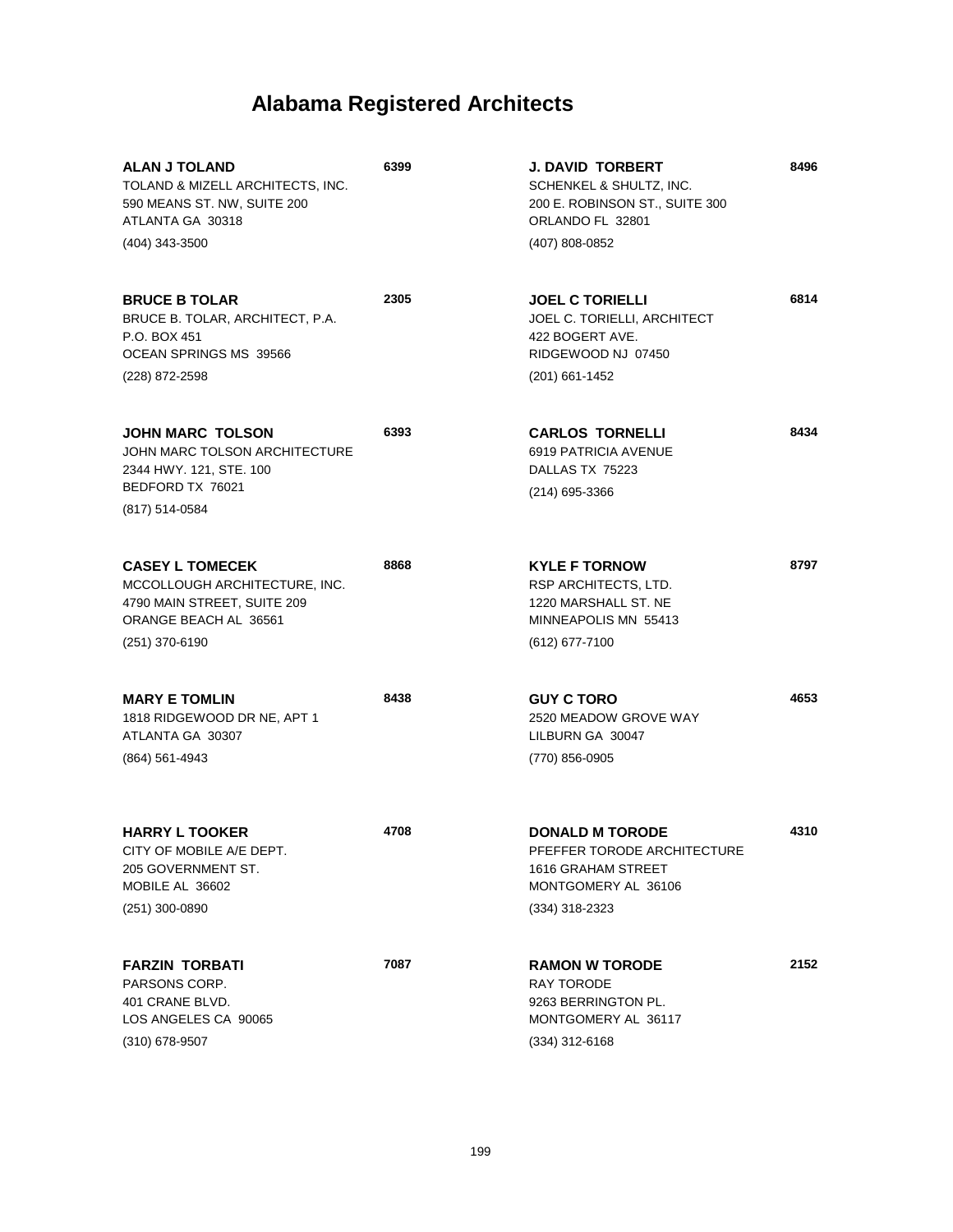| <b>LEONARD A TORRE</b><br>TORRE/DESIGN CONSORTIUM, LTD.<br>5005 MAGAZINE STREET<br>NEW ORLEANS LA 70115                             | 4988 | <b>ALEX E TOYE</b><br>ACTION PACT DESIGN GROUP, LLC<br>4016 WASHINGTON STREET, SUITE 200<br>KANSAS CITY MO 64111                          | 6892 |
|-------------------------------------------------------------------------------------------------------------------------------------|------|-------------------------------------------------------------------------------------------------------------------------------------------|------|
| (504) 899-2932                                                                                                                      |      | (816) 359-3898                                                                                                                            |      |
| <b>JEFF W TOSH</b><br>CMH ARCHITECTS, INC.<br>1800 INTERNATIONAL PK DR. #300<br>BIRMINGHAM AL 35243                                 | 6128 | <b>DAVID N TRACZ</b><br>STUDIO3877, PLLC<br>3333 K STREET, SUITE 60<br>WASHINGTON DC 20007                                                | 7514 |
| $(205)$ 969-2696                                                                                                                    |      | (202) 257-0087                                                                                                                            |      |
| <b>CARL D TOTH</b><br>THE ARCHITECTURE STUDIO, INC.<br>5750 CASTLE CREEK PKWY., STE. 100<br>INDIANAPOLIS IN 46250<br>(317) 842-8070 | 5828 | <b>VICTOR F TRAHAN</b><br><b>TRAHAN ARCHITECTS</b><br>701 POYDRAS STREET, SUITE 150P<br>NEW ORLEANS LA 70139<br>(504) 522-9033            | 5560 |
| <b>BRADLEY C TOUCHSTONE</b><br>TOUCHSTONE ARCHITECTURE<br>482 WEST HARBORVIEW RD<br>SANTA ROSA BEACH FL 32459                       | 7379 | <b>KENNETH E TRAWEEK</b><br>TRAWEEK ASSOCIATES, INC.<br>1300 BEACON PKWY EAST #205<br>BIRMINGHAM AL 35209                                 | 1385 |
| (850) 545-5227                                                                                                                      |      | (205) 870-0413                                                                                                                            |      |
| <b>BENJAMIN M TOWNES</b><br>TOWNES + ARCHITECTS, P.A.<br>2421 N. 12TH AVENUE<br>PENSACOLA FL 32503<br>(850) 433-0203                | 5226 | <b>KIPP L TRAWICK</b><br>OTK ARCHITECTURE LLC<br>1302 N MCKENZIE STREET<br><b>FOLEY AL 36535</b><br>(251) 978-7279                        | 8832 |
| <b>MATTHEW S TOWNES</b><br>THOMAS HAMILTON & ASSOCIATES, P.C.<br>3021 W. CLAY ST.<br>RICHMOND VA 23230<br>$(804)$ 266-4853          | 8903 | <b>SHAD L TRAYLOR</b><br>BRPH ARCHITECTS ENGINEERS, INC.<br>5700 N. HARBOR CITY BLVD., STE. 400<br>MELBOURNE FL 32940<br>$(321)$ 684-9966 | 8268 |
| <b>RYAN R TOWNSEND</b><br><b>BLACK &amp; VEATCH</b><br>6135 WARD PARKWAY<br>KANSAS CITY KS 64113<br>(816) 223-5332                  | 8653 | <b>MIKE M TREADWAY</b><br>3414 GREEN FIELDS DR.<br>SUGAR LAND TX 77479-1841<br>(281) 748-2534                                             | 6626 |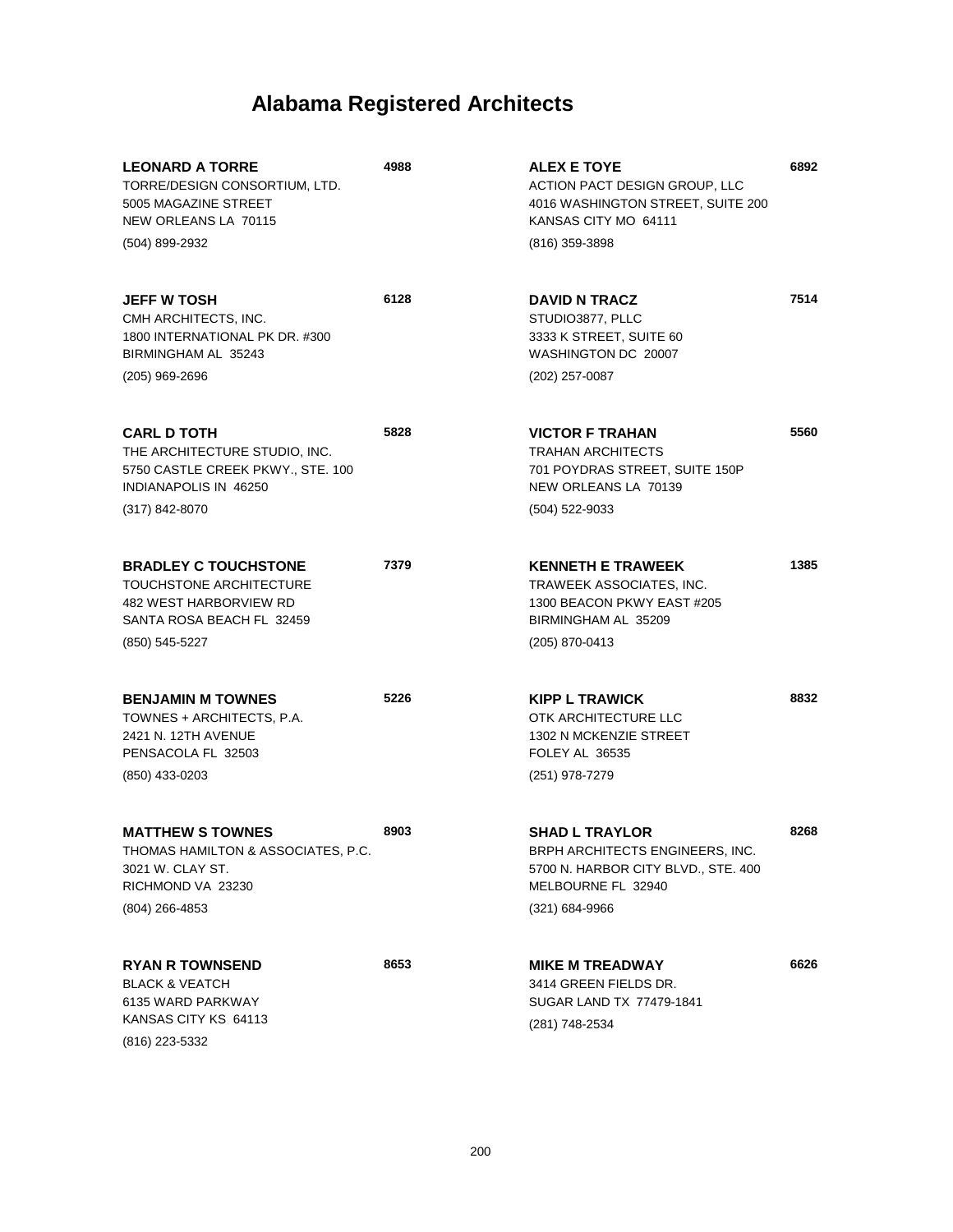**6761**

**6503**

**3811**

**E W TREGRE** MATHES BRIERRE ARCHITECTS, APC 201 ST. CHARLES AVE., STE. 4100 NEW ORLEANS LA 70170 (504) 586-9303

**LAURA B TRENKLE** NOLA VAN PEURSEM ARCHITECTS, PC 301 JEFFERSON ST. NORTH HUNTSVILLE AL 35801 **7341** (256) 533-6617

**JOEL P TREXLER** JACOBY PAWLOWSKI TREXLER ARCHITECTS 244 WALNUT STREET JOHNSTOWN PA 15901 **7221** (814) 536-5321

**NICHOLAS J TRICARICO** TRICARICO ARCHITECTURE AND DESIGN PC 502 VALLEY ROAD WAYNE NJ 07470 **1926** (973) 692-0222

**DANNY Q TROTTER** COHEN CARNAGGIO REYNOLDS, INC. 2920 1ST AVENUE SOUTH BIRMINGHAM AL 35233 **7237**

**JULIE C TROTT-HEISEY** VOCON 3142 PROSPECT AVE. CLEVELAND OH 44115 (216) 588-0800

(205) 324-8864

**STEVEN TRUEB** STEVE TRUEB SERVICES, LLC 1040 LINKSIDE DR. BIRMINGHAM AL 35242 (205) 229-0678

**FRANCISCO TRUJILLO** DESIGNONESTUDIO LLC 358 ROSWELL STREET, STE. 1250 MARIETTA GA 30060 (404) 266-9604

**ARCH L TRULOCK** TRULOCK ARCHITECTURE, LLC 2222 2ND AVENUE NORTH, #401 BIRMINGHAM AL 35203 (205) 410-7644

**ALAN R TUCKER** CSO ARCHITECTS, INC. 8831 KEYSTONE CROSSING INDIANAPOLIS IN 46240 (317) 848-7800

**JASON A TUCKER** LAMBERT EZELL DURHAM ARCHITECTURE, LLC P. O. BOX 934 FLORENCE AL 35631 **7940** (256) 767-7100

**JIMMIE E TUCKER** SELF TUCKER ARCHITECTS, INC. 480 DR. M. L. KING AVENUE, #201 MEMPHIS TN 38126 **5150** (901) 261-1505

**DAVID J TUDISCO** WILLIAMS BLACKSTOCK ARCHITECTS 3660 CRESTSIDE ROAD MOUNTAIN BROOK AL 35223 (205) 966-7766

**JAY W TULLIS** REES ASSOCIATES, INC. 9211 LAKE HEFNER PKWY. #300 OKLAHOMA CITY OK 73120 (405) 942-7337

**6106**

**7604**

**7976**

**5806**

**5278**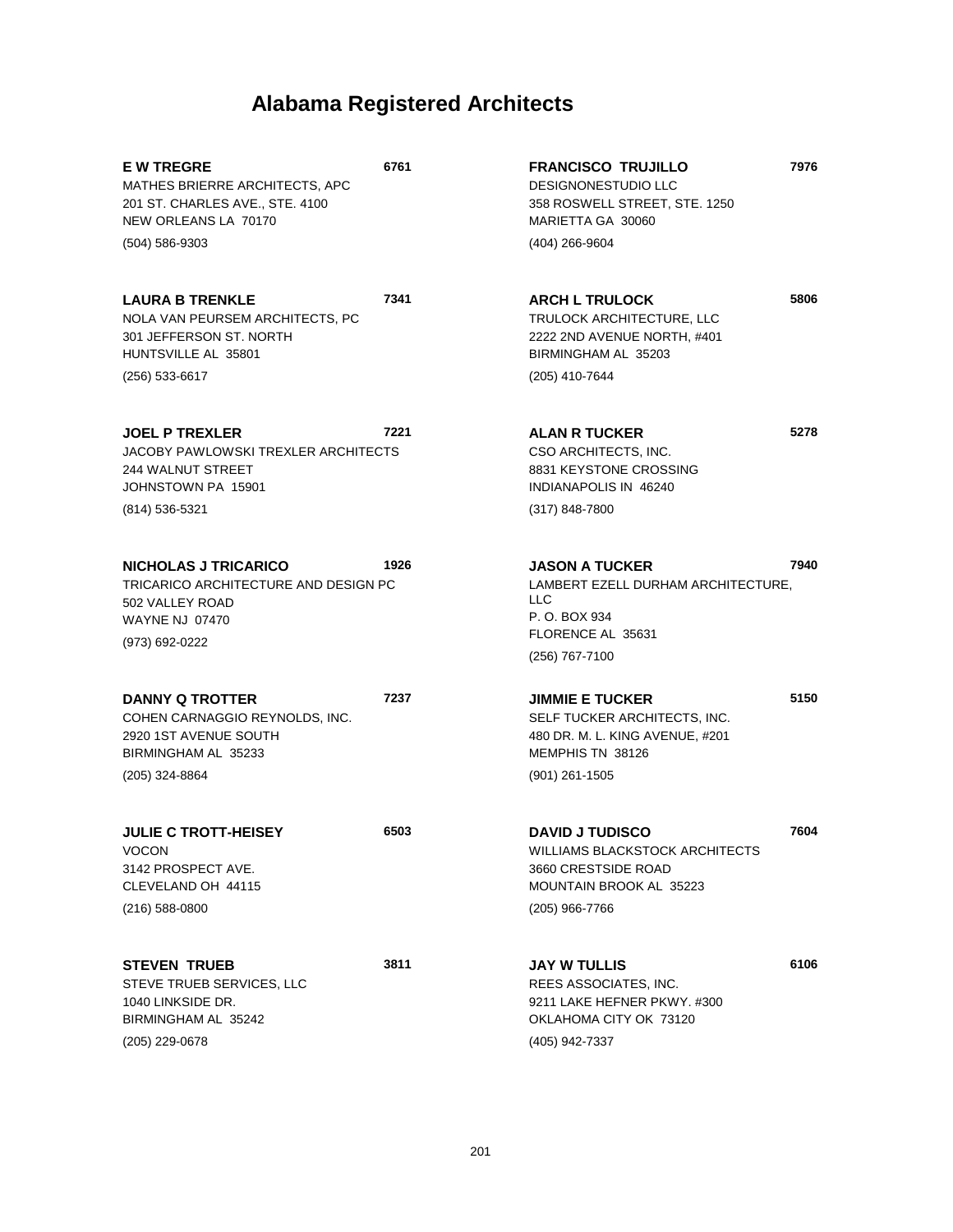| <b>JAMES TURNER</b><br>CYNTERGY ARCHITECTURE PLLC<br>810 S. CINCINNATI AVE., STE. 200<br><b>TULSA OK 74119</b><br>$(918)$ 877-6000            | 5873 | <b>JAMES F TYSON</b><br>JAMES F. TYSON, ARCHITECT<br><b>149 ROUNDABOUT LANE</b><br>KERRVILLE TX 78028-8351<br>(830) 792-5772         | 2619 |
|-----------------------------------------------------------------------------------------------------------------------------------------------|------|--------------------------------------------------------------------------------------------------------------------------------------|------|
| <b>NEIL C TURNER</b><br>NEIL C TURNER ARCHITECT LLC<br>368 CRANFILL RD. SE<br>MARIETTA GA 30060<br>(770) 298-5508                             | 7283 | <b>ANDREW R UNDERWOOD</b><br>TMPARTNERS, PLLC<br>211 FRANKLIN RD., SUITE 200<br>BRENTWOOD TN 37027<br>$(615)$ 397-5453               | 8207 |
| <b>MICHAEL D TWISS</b><br>THE MT STUDIO, LLC<br>226 S. MARKET STREET<br><b>TROY OH 45373</b><br>(937) 760-3884                                | 7802 | <b>BILLY R UNDERWOOD</b><br>RAY UNDERWOOD, ARCHITECT<br>1041 HUNTER RD.<br>CATAULA GA 31804<br>(706) 442-2363                        | 4164 |
| <b>DANIEL M TYLER</b><br>UISC. LLC<br>5430 ST. CHARLES RD.<br>BERKELEY IL 60163<br>(708) 544-8200                                             | 7658 | <b>PAUL G UNDERWOOD</b><br>4280 CEDAR RIDGE TRAIL<br>STONE MOUNTAIN GA 30083-5710<br>(770) 402-5514                                  | 3177 |
| <b>KENNETH R TYLER</b><br>THE UNIVERSITY OF TENNESSEE<br><b>CHATTANOOGA</b><br>240 WEST 18TH STREET<br>CHATTANOOGA TN 37408<br>(205) 438-0246 | 4311 | <b>JACOB M UNZICKER</b><br>MODE 3 ARCHITECTURE, INC.<br>217 S NEIL STREET, SUITE D<br>CHAMPAIGN IL 61820<br>(217) 355-8731           | 7977 |
| THOMAS A TYLER<br>THOMAS A. TYLER, ARCHITECT<br>450 WEIDMAN ROAD<br>ST. LOUIS MO 63011<br>$(636)$ 386-6707                                    | 4651 | <b>J. BRENT UPTAIN</b><br>STUDIO J. BRENT ARCHITECTURE AND<br><b>DESIGN</b><br>807 ESSEX RD<br>BIRMINGHAM AL 35222<br>(205) 540-7540 | 6545 |
| <b>JEFFREY L TYNER</b><br><b>PERKINS &amp; WILL</b><br>280 AMHERST COURT<br>ATLANTA GA 30328<br>(404) 909-5480                                | 3375 | <b>CHRISTOPHER T UPTON</b><br><b>HUMPHREY'S</b><br>5339 ALPHA RD, STE 300<br>DALLAS TX 75240<br>(817) 901-1555                       | 8661 |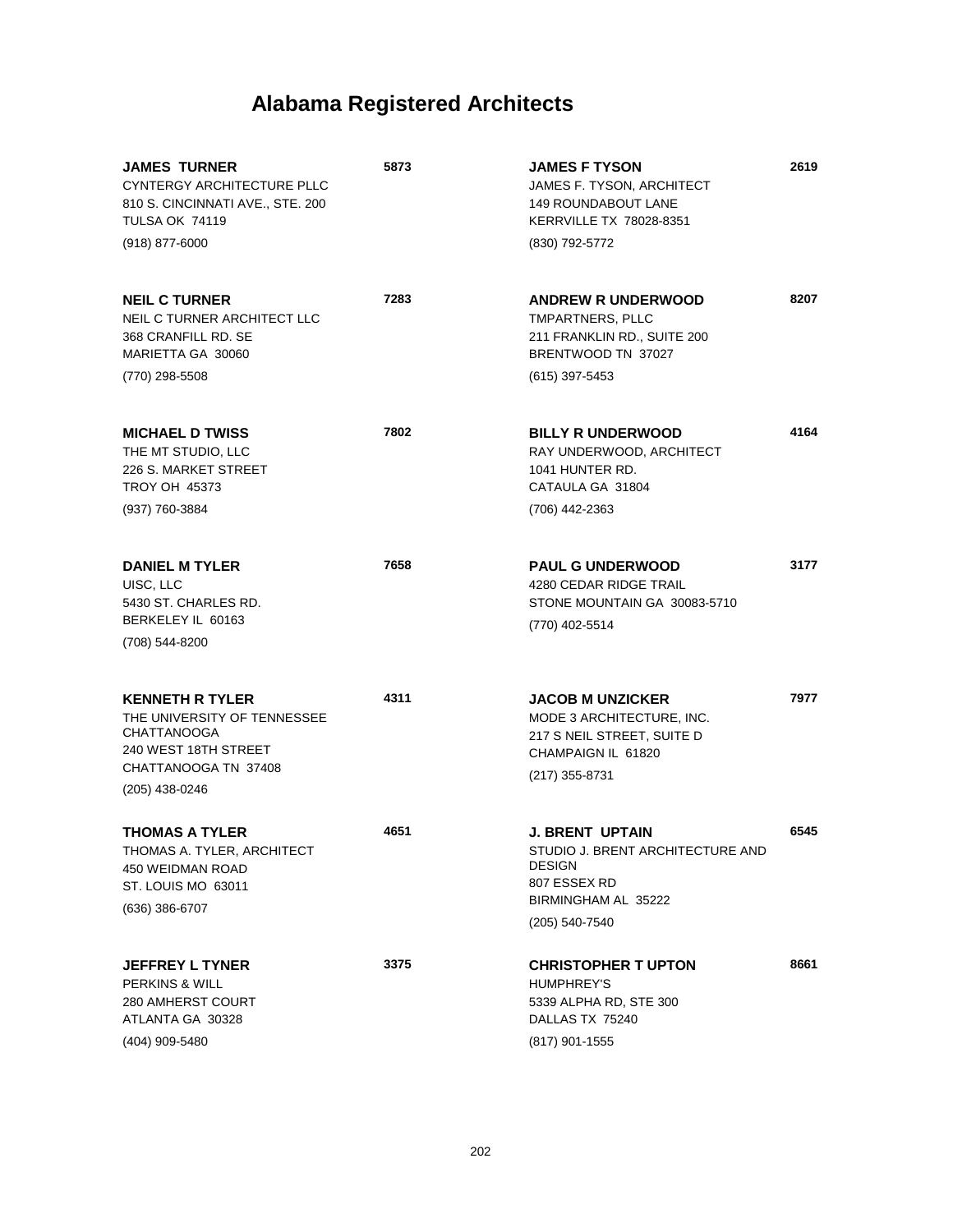| <b>JOHN R URBAN</b><br>URBAN ARCHITECTURAL GROUP PA<br>1242 #200 MANN DRIVE<br>MATHEWS NC 28105<br>(704) 841-1899 | 7141 | <b>MARK T VALLIERE</b><br>SRSS OF ALABAMA, INC.<br>3495 PIEDMONT RD NE, BLDG 10, STE 700<br>ATLANTA GA 30305<br>(404) 233-5453 | 8825 |
|-------------------------------------------------------------------------------------------------------------------|------|--------------------------------------------------------------------------------------------------------------------------------|------|
|                                                                                                                   |      |                                                                                                                                |      |
| <b>BENJAMIN R URUETA</b><br><b>DP3 ARCHITECTS</b><br>15 SOUTH MAIN ST., SUITE 400<br>GREENVILLE SC 29601          | 8389 | <b>ZSOLT S VAMOSI</b><br>INTERTECH DESIGN SERVICES, INC.<br>9675 MONTGOMERY RD., SUITE 200<br>CINCINNATI OH 45242              | 5288 |
| (864) 232-8200                                                                                                    |      | (513) 791-5588                                                                                                                 |      |
| <b>BRENT J UYEHARA</b><br>11312 TAYLOR PLACE<br>GIG HARBOR WA 98332<br>(808) 371-4134                             | 6612 | JOHN T VAN HOUTEN<br>PROGRESSIVE ARCHITECTURE<br>ENGINEERING, PC<br>1811 4 MILE ROAD, NE<br><b>GRANT RAPIDS MI 49525</b>       | 7314 |
|                                                                                                                   |      | (616) 447-3385                                                                                                                 |      |
| <b>JOHN S VACI</b><br>JOHN S. VACI, ARCHITECT<br>1138 BERWICK ROAD<br>BIRMINGHAM AL 35242                         | 5523 | <b>ROBERT VAN PEURSEM</b><br>NOLA VAN PEURSEM ARCHITECTS, P.C.<br>301 JEFFERSON STREET NORTH<br>HUNTSVILLE AL 35801            | 3535 |
| (205) 541-7898                                                                                                    |      | $(256)$ 533-6617                                                                                                               |      |
| <b>ARIEL VALDES</b><br>1331 24TH STREET N<br>SAINT PETERSBURG FL 33713<br>$(305)$ 323-4380                        | 8336 | <b>KENNETH R VAN TINE</b><br>INFORM STUDIO, P.C.<br>235 E. MAIN STREET, SUITE 201B<br>NORTHVILLE MI 48167<br>(248) 449-3564    | 7339 |
| <b>MANUEL F VALDIVIESO</b><br>THE STELLAR GROUP<br>2900 HARTLEY RD.<br>JACKSONVILLE FL 32257<br>(904) 899-9444    | 6421 | <b>LOUIS W VANDELOECHT</b><br><b>229 GREENBRIAR ESTATES</b><br>DES PERES MO 63122<br>$(314)$ 265-1148                          | 6865 |
| PETE J VALLAS<br>PETE J. VALLAS, ARCHITECT<br>108 LANIER AVENUE<br>MOBILE AL 36607<br>(251) 478-7383              | 3077 | <b>KEITH A VANDERBILT</b><br>KEITH VANDERBILT, ARCHITECT<br>2010 JORDAN LANE<br>ALPHARETTA GA 30004<br>(678) 358-3929          | 5922 |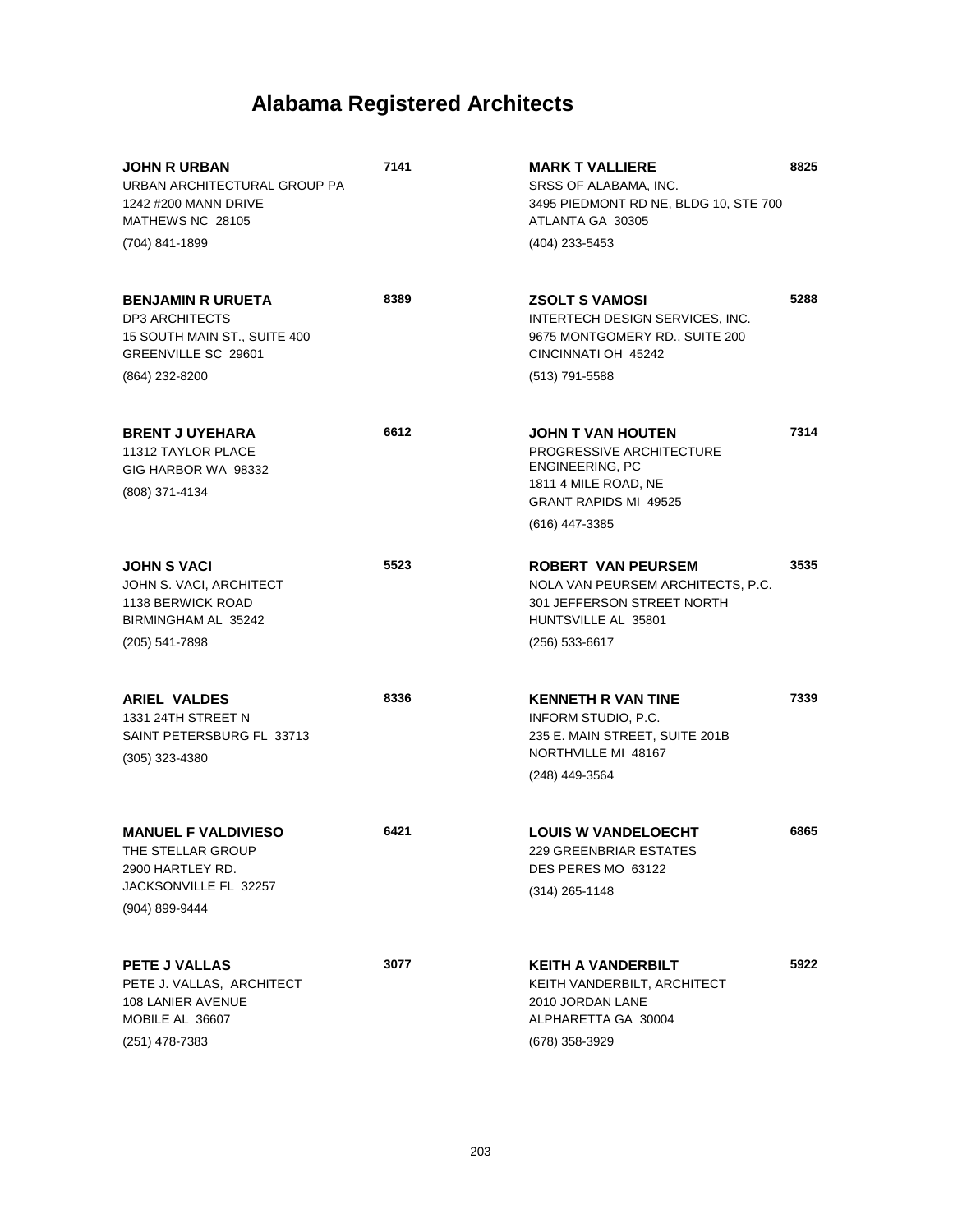| <b>CHRISTA S VANDIVER</b><br>CHARLES WILLIAMS & ASSOC., INC.<br>3601 8TH AVENUE SOUTH<br>BIRMINGHAM AL 35222<br>(205) 250-0700     | 6365 | 6856<br><b>MARK W VAUGHAN</b><br>WHR ARCHITECTS, INC.<br>500 N. AKARD ST, SUITE 3475<br>DALLAS TX 75201<br>$(214)$ 468-8505                           |  |
|------------------------------------------------------------------------------------------------------------------------------------|------|-------------------------------------------------------------------------------------------------------------------------------------------------------|--|
| <b>ROBERT F VANNEY</b><br>ROBERT F. VANNEY, ARCHITECT<br>9356 PALMER ROAD<br>BLOOMINGTON MN 55437                                  | 5587 | 4789<br><b>RANDAL VAUGHAN</b><br>RANDAL VAUGHAN ARCHITECT<br>878 PEACHTREE STREET NE; STE 629<br>ATLANTA GA 30309                                     |  |
| (612) 396-0375                                                                                                                     |      | (404) 542-3822                                                                                                                                        |  |
| <b>NICHOLAS R VANSYOC</b><br>SEAY SEAY & LITCHFIELD, P.C.<br>1115 S. COURT ST.<br>MONTGOMERY AL 36104<br>$(334)$ 263-5162          | 7818 | 6359<br><b>RANDALL C VAUGHN</b><br>GRAY ARCHITECTS AND ENGINEERS, P.S.C.,<br>P.C.<br><b>10 QUALITY STREET</b><br>LEXINGTON KY 40507<br>(859) 281-9355 |  |
| <b>MICHAEL P VASCELLARO</b><br>RS&H, INC.<br>10748 DEERWOOD PK. BLVD. SOUTH<br>JACKSONVILLE FL 32256<br>(904) 256-2259             | 5289 | 2636<br><b>JAMES W VEAL</b><br>J. VEAL, ARCHITECT<br>627 BAYSHORE DRIVE<br>PENSACOLA FL 32507<br>(850) 450-3295                                       |  |
| <b>JAMES N VAUGHAN</b><br>NORWOOD ARCHITECTS<br>807 FOREST ST. NW<br>ATLANTA GA 30318<br>(678) 921-0302                            | 6792 | 8553<br><b>ERIK VELAZQUEZ</b><br><b>BURNS &amp; MCDONNELL</b><br>1321 OLD COACH RD<br>CHESAPEAKE VA 23322<br>(816) 686-5343                           |  |
| <b>JOSEPH E VAUGHAN</b><br>VAUGHAN ASSOCIATES ARCHITECTS, INC.<br>403 NORTH PKWY., SUITE 202<br>JACKSON TN 38305<br>(731) 664-6180 | 2996 | 5435<br><b>RUARD A VELTMAN</b><br>RUARD VELTMAN ARCHITECTURE, INC.<br>104 BALDWIN AVENUE<br>CHARLOTTE NC 28204<br>(704) 540-5620                      |  |
| <b>MARK S VAUGHAN</b><br>MARK S. VAUGHAN ARCHITECT PLLC<br>2906 N. STATE ST., SUITE 301A<br>JACKSON MS 39216<br>(601) 573-2030     | 6169 | 5829<br><b>ERNEST E VERGES</b><br><b>VERGESROME ARCHITECTS</b><br>320 N. CARROLLTON AVE., #100<br>NEW ORLEANS LA 70119<br>(504) 488-7739              |  |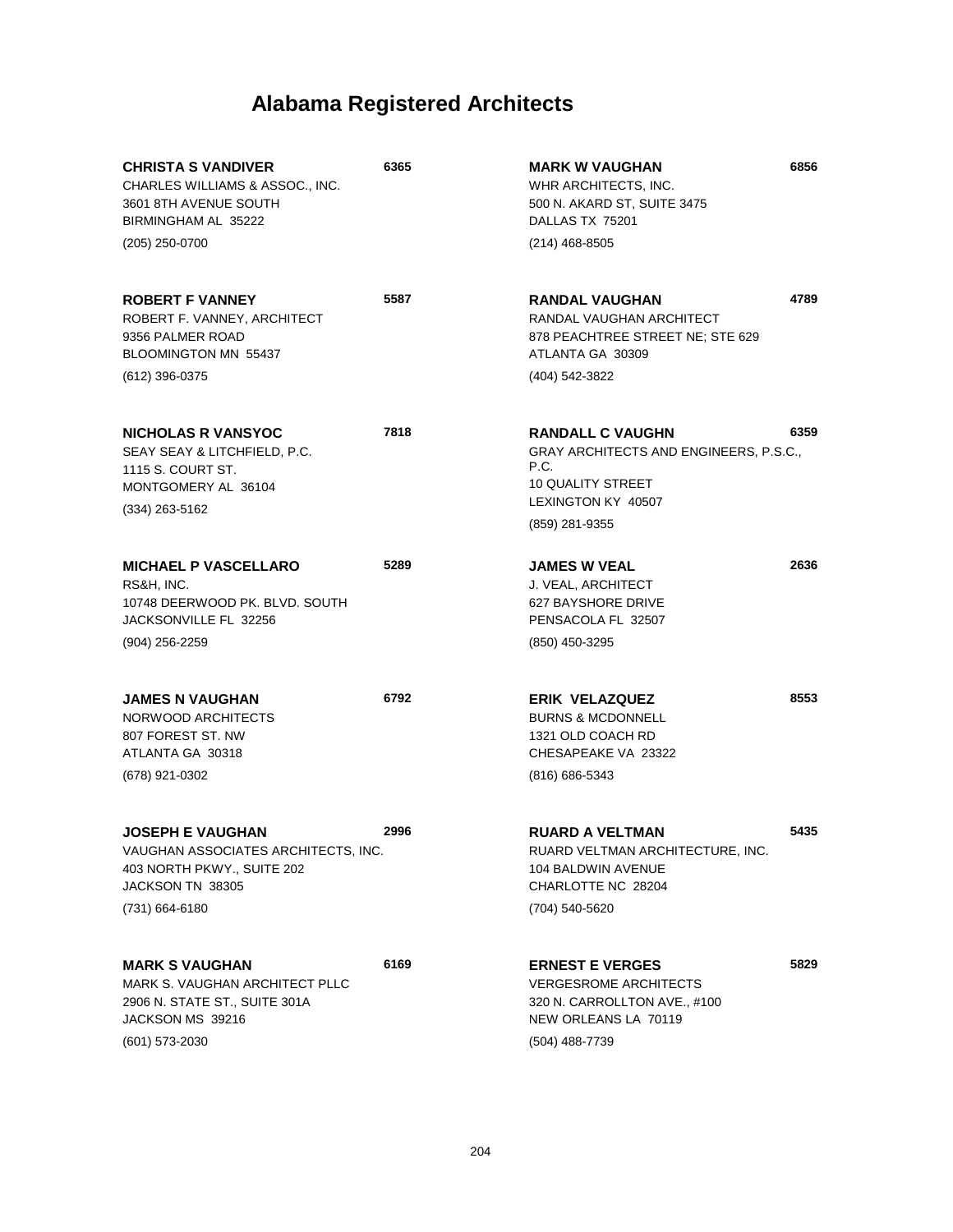| <b>DAVID S VERNER</b><br><b>GRESHAM SMITH</b><br>3595 GRANDVIEW PKWY., #300<br>BIRMINGHAM AL 35243<br>(615) 770-8100               | 4193 | <b>STEPHEN M VIGUERIE</b><br>DUPLANTIS DESIGN GROUP, PC<br>314 E. BAYOU ROAD<br>THIBODAUX LA 70301<br>(985) 447-0090               | 5874 |
|------------------------------------------------------------------------------------------------------------------------------------|------|------------------------------------------------------------------------------------------------------------------------------------|------|
| <b>LEA D VERNEUILLE</b><br>WALCOTT ADAMS VERNEUILLE ARCHITECTS<br>ONE SOUTH SCHOOL STREET<br>FAIRHOPE AL 36532<br>(251) 928-6041   | 2788 | <b>MICHAEL B VINCENT</b><br><b>BARGE DESIGN SOLUTIONS</b><br>615 3RD AVE. SOUTH, SUITE 700<br>NASHVILLE TN 37210<br>(615) 252-4482 | 7125 |
| <b>MICHAEL M VERNICH</b><br>7130 ORCHID TREE DRIVE<br><b>GRANT FL 32949</b><br>(321) 271-9152                                      | 8298 | <b>CLARENCE T VINSON</b><br>PFVS ARCHITECTS & INTERIORS, INC.<br>5755 DUPREE DR STE 200<br>ATLANTA GA 30327<br>(404) 503-5000      | 7677 |
| <b>RYAN D VERNON</b><br>LATHAN ASSOCIATES ARCHITECTS, PC<br>300 CHASE PARK SOUTH, STE. 200<br>HOOVER AL 35244<br>(205) 988-9112    | 7007 | TIMOTHY B VIRUS<br>TAIT & ASSOCIATES, INC.<br>542 EAST LOMITA AVENUE<br>ORANGE CA 92867-6848<br>(714) 345-1913                     | 6880 |
| <b>REX B VERON</b><br><b>REX VERON DESIGNS, LLC</b><br>1580 SHEA HARBOR DRIVE<br>TUSCALOOSA AL 35406<br>(205) 339-4104             | 3905 | <b>DEAN J VLAHOS</b><br>DEAN J. VLAHOS, FAIA & ASSOCIATES<br>10125 WASHINGTON BLVD.<br>CULVER CITY CA 90232<br>$(310)$ 804-5267    | 6189 |
| <b>STEVEN L VETTER</b><br><b>SLV ARCHITECTURE</b><br>2619 ABBOTT PLACE<br>ST. LOUIS MO 63143<br>(310) 367-3894                     | 7923 | <b>JOSHUA R VOGEL</b><br><b>POPULOUS</b><br>4800 MAIN ST., SUITE 300<br>KANSAS CITY MO 64112<br>(303) 564-7647                     | 8229 |
| <b>M. JOHN VICKERMAN</b><br><b>VICKERMAN &amp; ASSOCIATES</b><br>3217 FOWLERS LAKE ROAD<br>WILLIAMSBURG VA 23185<br>(757) 345-2560 | 5408 | <b>JOEI W VOGT</b><br>J. MICHAEL LEE ASSOCIATES, INC.<br>179 HONEYSUCKLE RD., SUITE 1<br>DOTHAN AL 36305<br>(334) 792-4726         | 6511 |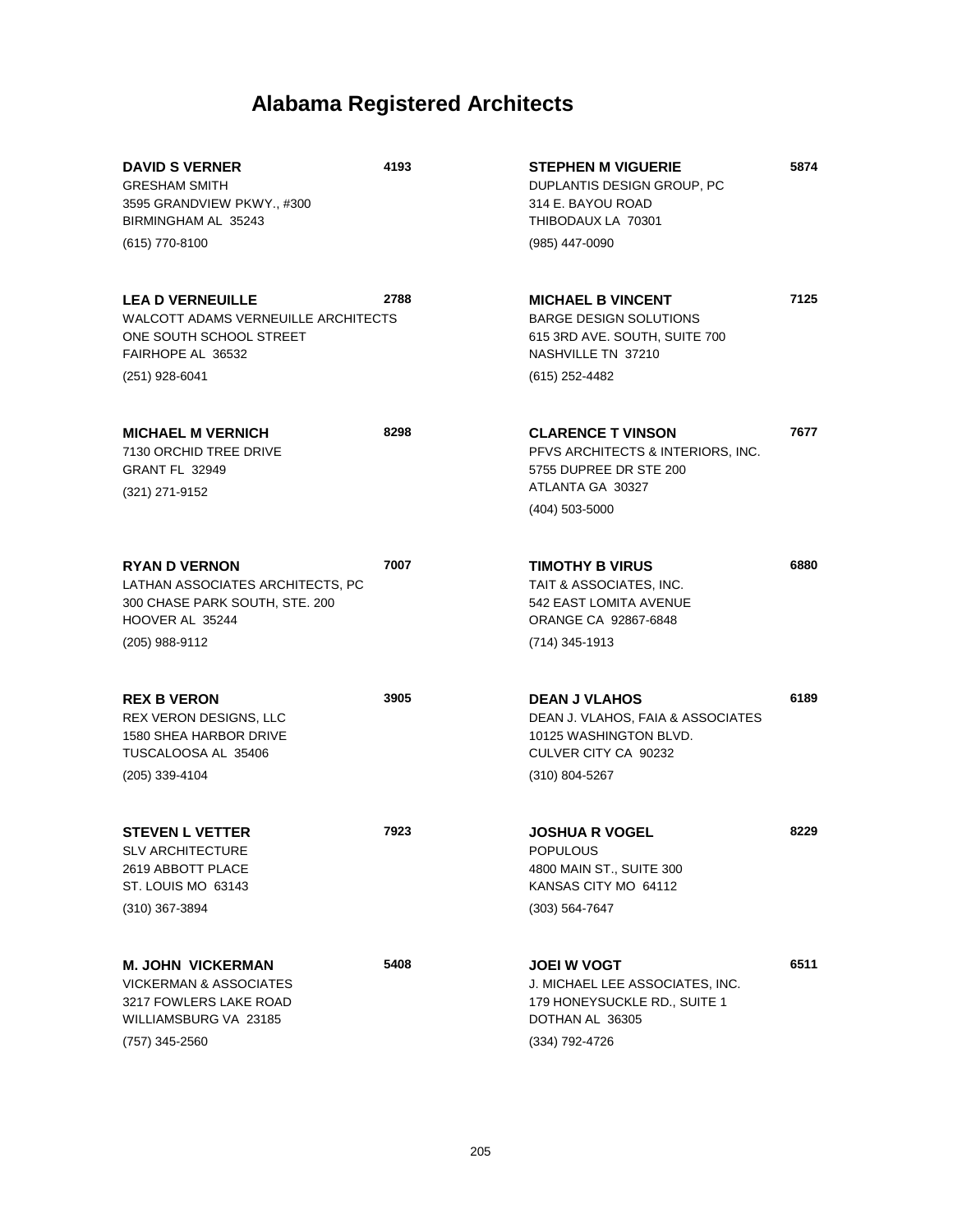| <b>WILLIAM H VOPEL</b><br>ARCHITECTURE BY VOPEL<br><b>1129 ESTATE DRIVE</b><br>MEMPHIS TN 38119                                            | 5504 | <b>FRANK W WAGSTER</b><br>TLM ASSOCIATES, INC.<br><b>140 TIMBERS NORTH COVE</b><br>JACKSON TN 38305-8805                               | 6843 |
|--------------------------------------------------------------------------------------------------------------------------------------------|------|----------------------------------------------------------------------------------------------------------------------------------------|------|
| (901) 683-7010                                                                                                                             |      | (731) 988-9840                                                                                                                         |      |
| <b>ALLISON V VOSICKY</b><br><b>BIRCHFIELD PENUEL &amp; ASSOCIATES</b><br>3427 7TH CT S<br>BIRMINGHAM AL 35222                              | 8246 | <b>MICHAEL R WAHL</b><br>HENDON + HUCKESTEIN ARCHITECTS, PC<br>2126 MORRIS AVENUE<br>BIRMINGHAM AL 35203                               | 7267 |
| (205) 870-1876                                                                                                                             |      | (205) 322-1751                                                                                                                         |      |
| <b>LAWRENCE L VOWELS</b><br>LAWRENCE LEE VOWELS ARCHITECT, PC<br>1000 DERBY PARKWAY<br>KIMBERLY AL 35091                                   | 3376 | <b>CHARLES B WAID</b><br>CHARLES WAID ARCHITECTURE, LLC<br>POST OFFICE BOX 1113<br>DOTHAN AL 36302                                     | 2789 |
| (205) 289-4200                                                                                                                             |      | (334) 793-0683                                                                                                                         |      |
| <b>ERIC D WADSWORTH</b><br>2313 MEADOWLARK DR.<br>HOOVER AL 35226<br>(256) 238-3156                                                        | 7562 | JOHN T WAITZMAN<br><b>IPS PROFESSIONAL ENGINEERS AND</b><br>ARCHITECTS, PC<br>9604 DOMINION BLVD<br>RALEIGH NC 27617<br>(919) 280-8064 | 8513 |
| <b>GEOFFREY KYLE WAGNER</b><br><b>MACKEY MITCHELL ARCHITECTS</b><br>900 SPRUCE STREET, SUITE 500<br>SAINT LOUIS MO 63102<br>(314) 960-3726 | 7251 | LAMAR WAKEFIELD<br><b>NELSON WORLDWIDE</b><br>100 S. INDEPENDENCE MALL WEST, SUITE 500<br>PHILADELPHIA PA 19106<br>(770) 209-9393      | 8348 |
| <b>JOHN E WAGNER</b><br>CITY ARCHITECTURE, INC.<br>12205 LARCHMERE BOULEVARD<br>CLEVELAND OH 44120<br>(216) 881-2444                       | 7687 | <b>CHRISTINE F WALCK</b><br>C. F. WALCK, LLC<br>1100 LE VOYAGEUR DRIVE<br>OCEAN SPRINGS MS 39564<br>(228) 235-8441                     | 7964 |
| <b>STEVEN F WAGNON</b><br><b>STELLAR GROUP</b><br>2900 HARTLEY ROAD<br>JACKSONVILLE FL 32257<br>(618) 954-9897                             | 5133 | <b>CARSWELL M WALCOTT</b><br>WALCOTT ADAMS VERNEUILLE ARCHITECTS<br>ONE SOUTH SCHOOL STREET<br>FAIRHOPE AL 36532<br>(251) 928-6041     | 2954 |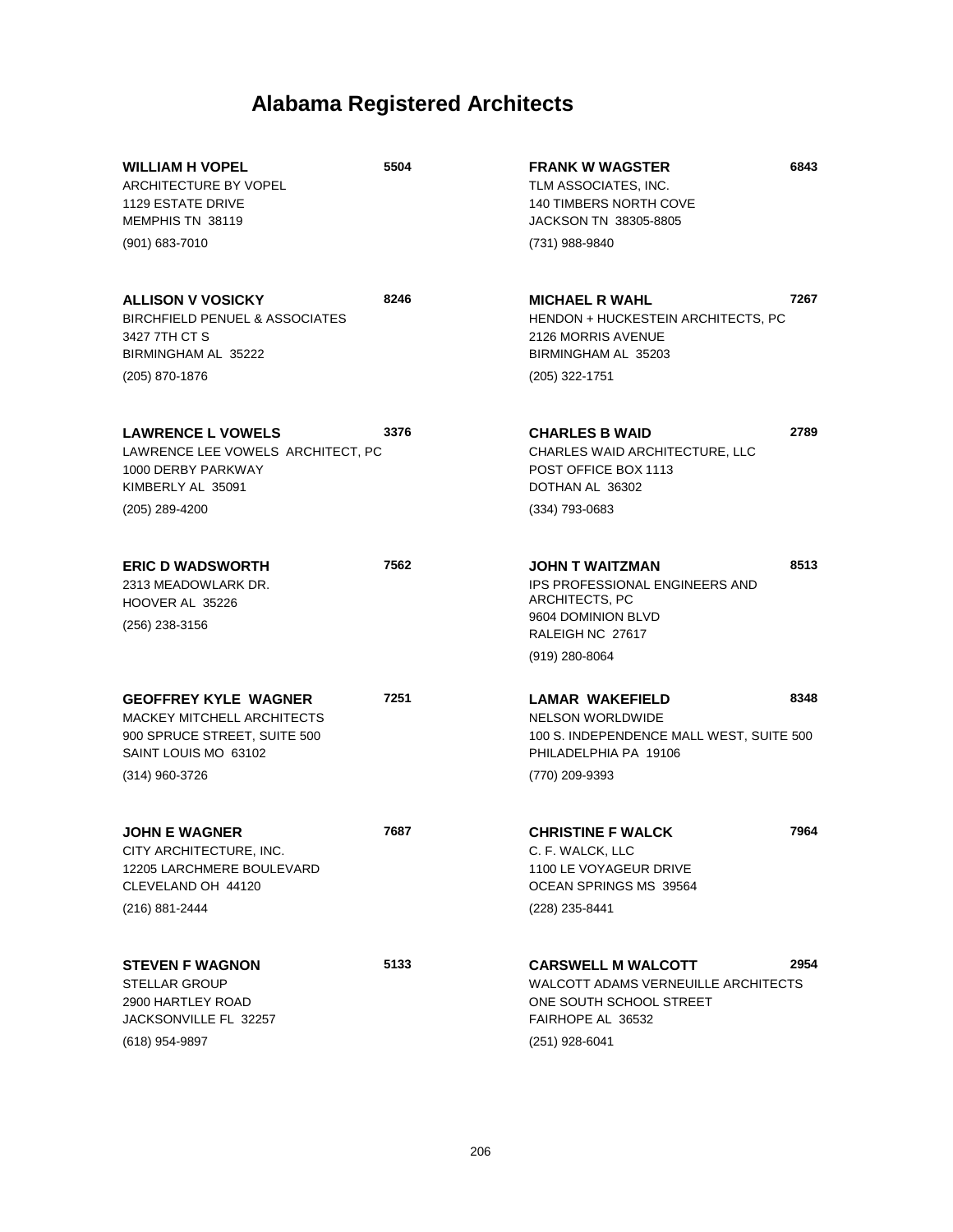| <b>VIRGINIA H WALCOTT</b><br><b>WALCOTT ADAMS VERNEUILLE ARCHITECTS</b><br>ONE SOUTH SCHOOL STREET<br>FAIRHOPE AL 36532   | 3078 | <b>JAMES R WALKER</b><br>GOODWYN MILLS AND CAWOOD<br>11 NORTH WATER STREET, SUITE 15250<br>MOBILE AL 36602                     | 5955 |
|---------------------------------------------------------------------------------------------------------------------------|------|--------------------------------------------------------------------------------------------------------------------------------|------|
| (251) 928-6041                                                                                                            |      | $(251)$ 460-4006                                                                                                               |      |
| <b>DEAN A WALDROP</b><br><b>HAZEN AND SAWYER</b><br>5820 VENTRY COURT<br>RALEIGH NC 27613                                 | 8062 | <b>KAREN L WALKER</b><br>2981 DAYLILY DR<br>COLUMBUS IN 47201<br>(419) 764-1696                                                | 7813 |
| (919) 833-7152                                                                                                            |      |                                                                                                                                |      |
| <b>DANNY E WALKER</b><br><b>CLARK NEXSEN</b><br>4525 MAIN ST., STE. 1400<br>VIRGINIA BEACH VA 23462                       | 6040 | <b>PAUL A WALKER</b><br>PARADIGM ARCHITECTURE, INC.<br>2223 CHEAT RD., SUITE 300<br>MORGANTOWN WV 26508                        | 5398 |
| (757) 961-7763                                                                                                            |      | $(304)$ 284-5015                                                                                                               |      |
| <b>DUNCAN R WALKER</b><br>HORD COPLAN MACHT. INC.<br>700 E. PRATT ST., SUITE 1200<br>BALTIMORE MD 21202                   | 8200 | <b>RICHARD S WALKER</b><br>5G STUDIO COLLABORATIVE, LLC<br>1217 MAIN STREET, SUITE 500<br>DALLAS TX 75202                      | 7350 |
| (410) 837-7311                                                                                                            |      | (214) 670-0050                                                                                                                 |      |
| <b>ERIK D WALKER</b><br>ADVANTAGE POINT GROUP, INC.<br>5601 SMETANA DR, UNIT 705<br>MINNETONKA MN 55343<br>(507) 398-8994 | 8535 | <b>ROBERT E WALKER</b><br>ROB WALKER ARCHITECTS, LLC<br>2229 - 1ST AVENUE, SOUTH-#110<br>BIRMINGHAM AL 35233<br>(205) 254-3212 | 4399 |
| <b>GREGORY S WALKER</b><br>HOUSER WALKER ARCHITECTURE LLC<br>1819 PEACHTREE RD. NE, STE. 102<br>ATLANTA GA 30309          | 6429 | <b>ROBERT K WALKER</b><br>ROBERT K. WALKER, ARCHITECT<br>605 LOCKWOOD STREET<br>AUBURN AL 36830                                | 2549 |
| (404) 633-4264                                                                                                            |      | $(334)$ 324-3517                                                                                                               |      |
| <b>HOLLY S WALKER</b><br>FREEMANWHITE, INC.<br>143 5TH AVENUE SOUTH<br>FRANKLIN TN 37064                                  | 7690 | <b>CHARLES WALLACE</b><br><b>SAORSA ARCHITECTURE</b><br>POST OFFICE BOX 1999<br>SPRING HILL TN 37174                           | 8355 |
| (615) 499-2174                                                                                                            |      | $(615)$ 481-3313                                                                                                               |      |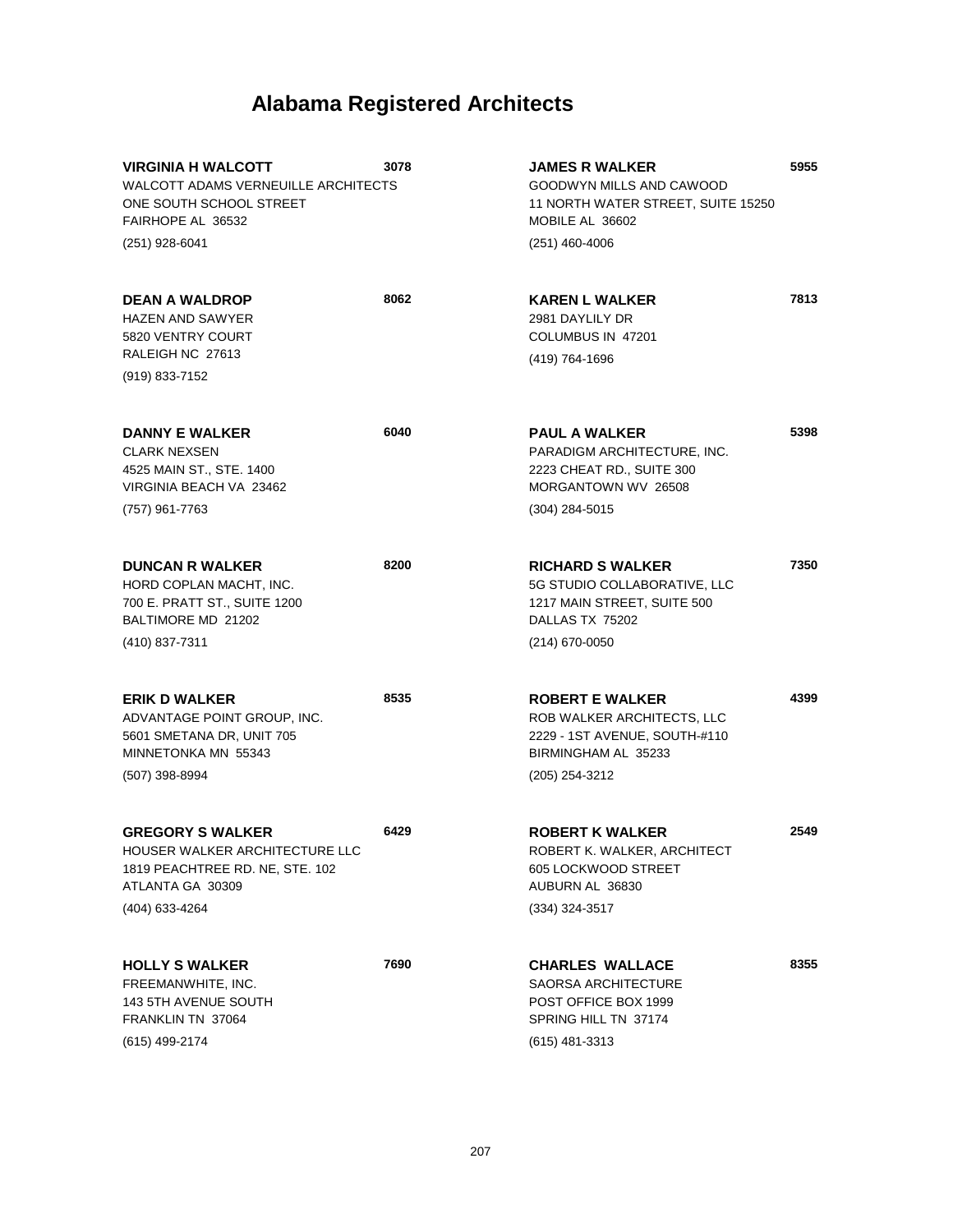| <b>DAVID L WALLACE</b><br>DAVID L. WALLACE & ASSOCIATES, PA<br>542 DOUGLAS AVE.<br>DUNEDIN FL 34698<br>(727) 736-6000 | 6236 | <b>TIMOTHY WANG</b><br><b>CHAPMAN SISSON ARCHITECTS</b><br>305 CHURCH STREET SW, SUITE 805<br>HUNTSVILLE AL 35801<br>(256) 417-8071 | 8901 |
|-----------------------------------------------------------------------------------------------------------------------|------|-------------------------------------------------------------------------------------------------------------------------------------|------|
| <b>WILLIAM E WALLACE</b><br>GOODWYN MILLS & CAWOOD, INC.<br>2660 EASTCHASE LANE, SUITE 200<br>MONTGOMERY AL 36117     | 2923 | <b>MICHAEL J WANJA</b><br><b>GOREE ARCHITECTS, INC.</b><br>5151 SAN FELIPE ST, #1700<br>HOUSTON TX 77056                            | 8802 |
| (334) 271-3200                                                                                                        |      | (716) 294-7150                                                                                                                      |      |
| <b>DONALD J WALLIN</b><br>WALLIN/GOMEZ ARCHITECTS, LTD.<br>711 S. DEARBORN ST., SUITE 606<br>CHICAGO IL 60605         | 7651 | <b>DONALD T WARD</b><br><b>BENCHMARK DESIGN, PC</b><br>5155 DOUBLETREE DRIVE<br>CUMMING GA 30040                                    | 4600 |
| (312) 427-4702                                                                                                        |      | (404) 405-8662                                                                                                                      |      |
| <b>JAMES A WALLIS</b><br>PERSPECTUS ARCHITECTURE, LLC<br>1300 E. NINTH STREET, SUITE 910<br>CLEVELAND OH 44114        | 7997 | <b>JOHN WARD</b><br>505ARCHITECTURE, INC.<br>508 WEST 5TH STREET<br>CHARLOTTE NC 28202                                              | 8570 |
| (216) 752-1800                                                                                                        |      | (720) 470-7748                                                                                                                      |      |
| <b>DON D WALTER</b><br>P.O. BOX 55228<br>HOUSTON TX 77255<br>(713) 850-8575                                           | 6267 | <b>LISA A WARD</b><br>DAVIS ARCHITECTS, INC.<br>120 23RD STREET SOUTH<br>BIRMINGHAM AL 35233<br>(205) 322-7482                      | 5635 |
|                                                                                                                       |      |                                                                                                                                     |      |
| <b>PAUL D WALTZ</b><br>L+P ARCHITECTURE<br>2138 N. CLEVELAND-MASSILLON RD.<br>AKRON OH 44333<br>(330) 819-9704        | 7064 | <b>MARK D WARD</b><br>CLINE DESIGN ASSOCIATES, PA<br>220 PETERSON DR<br>CHARLOTTE NC 28217<br>(704) 333-7272                        | 8393 |
| <b>EMILY S WANG</b><br><b>LMSA</b><br>625 MISSISSIPPI STREET<br>SAN FRANCISCO CA 94107<br>(415) 774-6072              | 6769 | <b>S. COLLIER WARD</b><br>ZAPATA<br>4710 BAILEYS LAKE ROAD NW, APT #305<br>CONCORD NC 28027<br>(704) 560-6772                       | 6786 |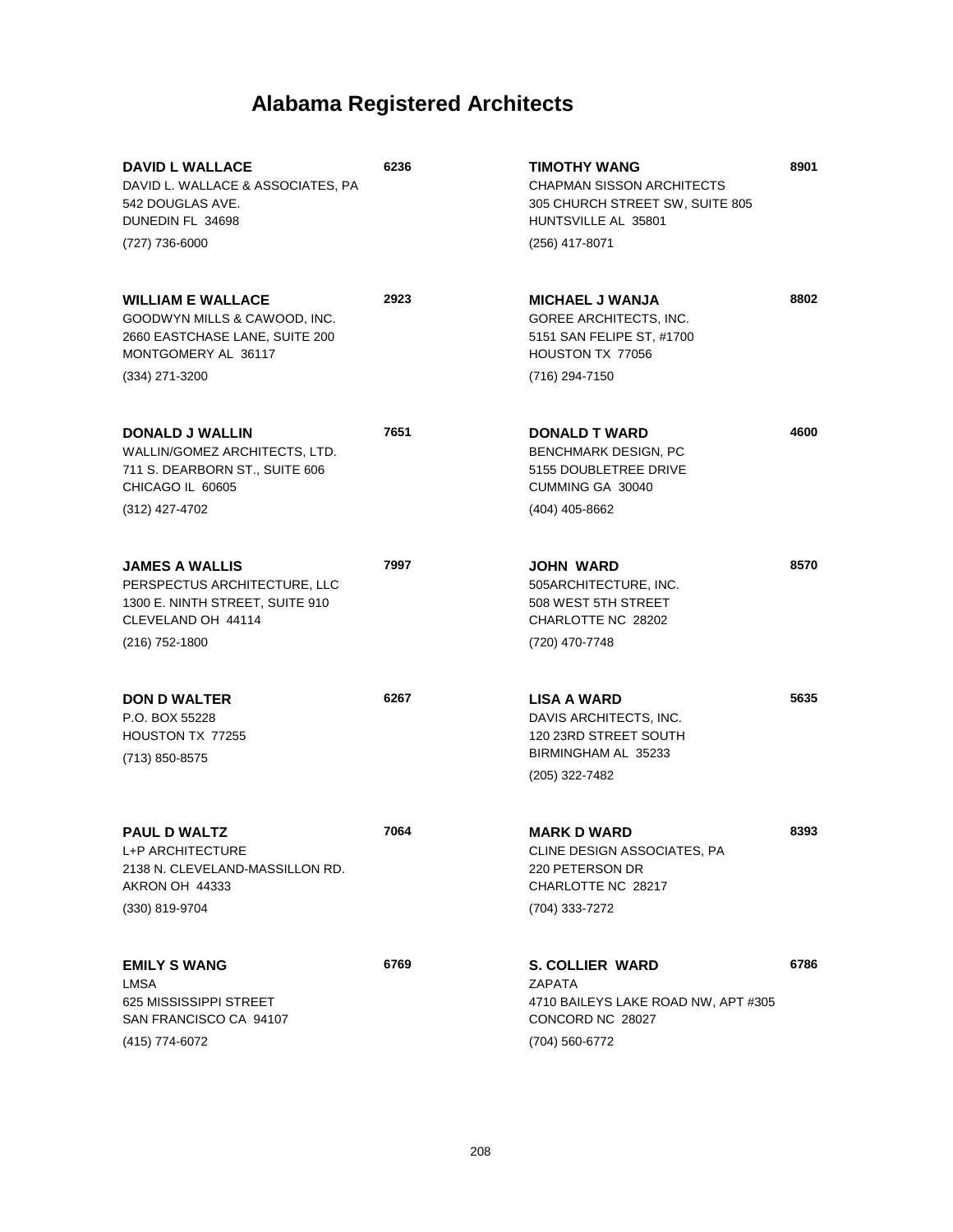**5875**

**8384**

**4646**

**SIDNEY P WARD** THE SLAM COLLABORATIVE ARCHITECTS. INC. 675 PONCE DE LEON AVE. NE, STE. 4100 ATLANTA GA 30308 **7761** (404) 853-5115 **STEVEN A WARD 6904**

3753 HOWARD HUGHES PARKWAY, SUITE 200- 754 LAS VEGAS NV 89169 (702) 518-1559

**WILLIAM ZACHARY WARD** WARD SCOTT ARCHITECTURE 2715 7TH STREET TUSCALOOSA AL 35401 **7978** (205) 887-3902

**DAVID S WARE** DAVID S. WARE, ARCHITECT 1214 WEST NANCY CREEK DRIVE, NE BROOKHAVEN GA 30319 (404) 816-9122

#### **GARETT R WARNER 4581**

WARNER NEASE-BOST ARCHITECTS, INC 517 DELAWARE KANSAS CITY MO 64105 (816) 283-3731

**PAUL R WARNOCK** 421 EAST CYNTHIA WAY NORTH SALT LAKE UT 84054 (801) 856-2400

**LARCHE R WASHER** WHL ARCHITECTURE 1744 OAKDALE DRIVE BATON ROUGE LA 70810 (225) 767-1530

**JAMES R WASHINGTON** HEWITT-WASHINGTON & ASSOCIATES 6100 ELYSIAN FIELDS AVE., STE. 100 NEW ORLEANS LA 70122 **6005** (504) 286-1432

**JERMAINE E WASHINGTON** 2912 ROCKVIEW PLACE SAN LUIS OBISPO CA 93401 **8856** (228) 596-8006

**MAE B WASHINGTON** DIVISION OF CONSTRUCTION MANAGEMENT 3548 CLAIBORNE CIRCLE MONTGOMERY AL 36116 **4129** (334) 549-5699

**ROBERT F WASIK** 4536 46TH AVENUE SOUTH MINNEAPOLIS MN 55406 (651) 895-0361

**JOEL B WASSER** FPA 1012 WESTMORELAND AVE. HUNTSVILLE AL 35801 (601) 750-5853

**KATELYN B WASSER** CHERRY MCNAB ARCHITECTS 1012 WESTMORELAND AVE. SE HUNTSVILLE AL 35801 (256) 654-1942

**SYED TARIQ WASTI** 7 WINE SAP RUN BETHEL CT 06801 (203) 942-8919

**8011**

**7858**

**8518**

**7942**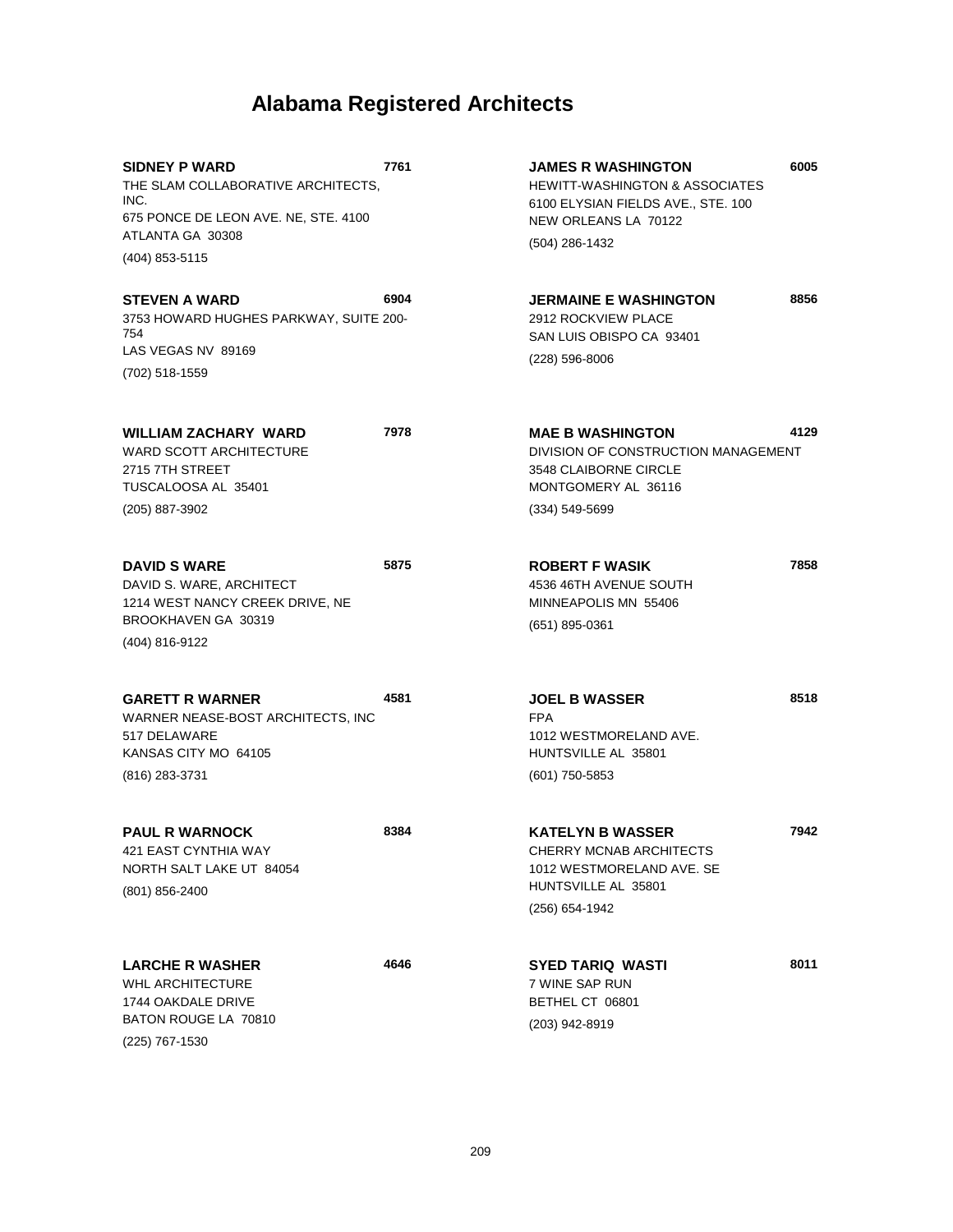| <b>CHRISTOPHER D WATERS</b><br><b>CHAPMAN SISSON ARCHITECTS</b><br>305 CHURCH ST. SW, STE. 805<br>HUNTSVILLE AL 35801<br>(256) 658-0222 | 6442 | <b>RALPH E WATSON</b><br>RETAIL DESIGN COLLABORATIVE<br>11921 FREEDOM DRIVE; SUITE 1110<br>RESTON VA 20190<br>(703) 858-2457              | 8674 |
|-----------------------------------------------------------------------------------------------------------------------------------------|------|-------------------------------------------------------------------------------------------------------------------------------------------|------|
| <b>MARK E WATFORD</b><br>BROWN REYNOLDS WATFORD ARCHITECTS<br>3535 TRAVIS ST., STE. 250<br>DALLAS TX 75204<br>(214) 528-8704            | 2153 | <b>W MICHAEL WATSON</b><br>2WR INC.<br><b>166 COMMERCE STREET</b><br>MONTGOMERY AL 36104<br>$(334)$ 462-1600                              | 1828 |
| <b>EDWARD H WATKINS</b><br>525 W. 24TH ST., APT. 1129<br>HOUSTON TX 77008<br>(713) 818-2975                                             | 7466 | <b>LEAH M WATTERS</b><br>WATTERS ARCHITECTURE, PC<br>133 DAVIS AVENUE, SUITE K<br>PASS CHRISTIAN MS 39571<br>(228) 276-9006               | 7691 |
| <b>JUDY E L WATKINS</b><br><b>JUDY E L WATKINS, ARCHITECT</b><br>1208 13TH WAY<br>PLEASANT GROVE AL 35127<br>(205) 937-9990             | 3876 | <b>WALKER WAUGHTAL</b><br><b>MOTT MACDONALD</b><br>500L EAST WOODROW WILSON AVENUE<br>JACKSON MS 39216<br>$(713) 553 - 1363$              | 8652 |
| <b>MICHAEL DAVID WATKINS</b><br>ENVIRONMENTS FOR HEALTH (USA), P.C.<br>6408 MOUNTAIN LAKE CT.<br>ARLINGTON TX 76016<br>(214) 492-3881   | 8266 | <b>JOHNNY WAYCASTER</b><br>WAYCASTER & ASSOCIATES ARCHITECT<br>P.O. BOX 824<br>NATCHEZ MS 39120<br>(601) 442-3649                         | 6826 |
| <b>NEWELL K WATKINS</b><br>COOKE DOUGLASS FARR LEMONS<br><b>ARCHITECTS</b><br>3221 OLD CANTON RD<br>JACKSON MS 39216<br>(769) 234-4671  | 8172 | <b>DOUGLAS E WEATHERBY</b><br>D. E. WEATHERBY AND ASSOCIATES, INC.<br>4716 KNOTTY KNOLLS DRIVE<br>GAHANNA OH 43230-1117<br>(614) 396-3265 | 7161 |
| <b>MARK E WATSON</b><br>MARK E WATSON, ARCHITECT<br>6713 AUTUMNWOOD DRIVE<br>NASHVILLE TN 37221<br>(615) 426-6207                       | 4082 | <b>BUDDY D WEBB</b><br><b>BUDDY WEBB &amp; COMPANY</b><br>3057 EAST CAIRO<br>SPRINGFIELD MO 65802<br>(417) 877-1385                       | 5378 |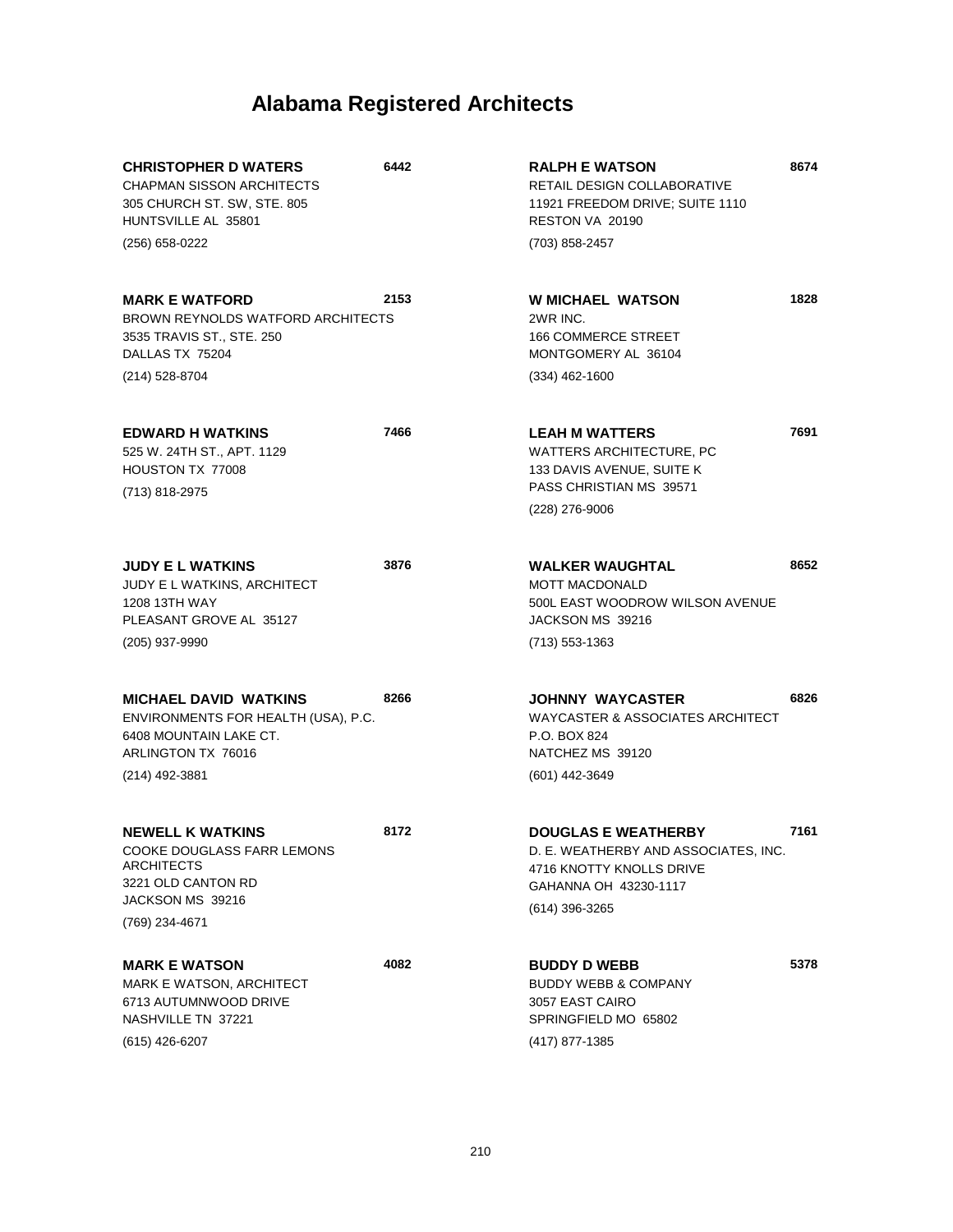| <b>JAMES H WEBB</b><br>DRURY SOUTHWEST, INC.<br>101 S. FARRAR DRIVE<br>CAPE GIRARDEAU MO 63701<br>(314) 799-2177                                   | 8346 | <b>JEFFREY W WEIFORD</b><br>GLMV ARCHITECTURE, INC.<br>1525 E. DOUGLAS<br>WICHITA KS 67211<br>(316) 250-7465                       | 8460 |
|----------------------------------------------------------------------------------------------------------------------------------------------------|------|------------------------------------------------------------------------------------------------------------------------------------|------|
| <b>ROBERT WEBER</b><br><b>MWA ARCHITECTURE, LLC</b><br>851 S. FEDERAL HWY. SUITE 203<br>BOCA RATON FL 33432<br>(561) 750-4111                      | 8558 | <b>JEFFREY A WEINER</b><br>PGAL. INC.<br>2711 BRIAR GLEN COURT<br>SUGAR LAND TX 77479<br>(281) 850-0955                            | 7624 |
| <b>ROBERT M WEBER</b><br>ROBERT M WEBER, ARCHITECT<br>3800 AIRPORT BLVD, STE, 200<br>MOBILE AL 36608<br>$(251)$ 380-0097                           | 2514 | <b>CAMERON T WELDY</b><br>3404 O"HARA RD.<br>HUNTSVILLE AL 35801<br>$(615)$ 225-7508                                               | 7949 |
| <b>ZACHARY S WEBER</b><br>ZACHARY WEBER, ARCHITECT<br>31246 BUZBEE RD.<br>SPANISH FORT AL 36527<br>$(251)$ 375-6606                                | 7484 | <b>MARK EUGENE D WELYTOK</b><br><b>HERITAGE ARCHITECTURE</b><br>8730 BAY VIEW DRIVE<br>FOLEY AL 36535<br>(251) 213-1175            | 7193 |
| <b>BENJAMIN C WEBSTER</b><br><b>KPS GROUP</b><br>60 14TH STREET SOUTH; BAKERS ROW STE<br>100<br>BIRMINGHAM AL 35233<br>(205) 458-3266              | 8681 | <b>ROBERT A WENDEL</b><br>9 HICKORY VIEW LANE<br>MILFORD OH 45150<br>(513) 831-0323                                                | 8816 |
| <b>CAROLE C WEDGE</b><br>SHEPLEY BULFINCH C/O BOSTON SOCIETY<br>OF ARCHITECTURE<br>99 CHAUNCY STREET, FLOOR 4<br>BOSTON MA 02111<br>(617) 423-1700 | 5374 | <b>RICHARD G WENDLING</b><br>GOODWYN MILLS & CAWOOD INC<br>2660 EAST CHASE LANE, STE. 200<br>MONTGOMERY AL 36117<br>(334) 271-3200 | 5290 |
| <b>ALOIS W WEIDENMULLER</b><br>THE HUNTER GROUP ARCHITECTS, INC.<br>1567 HARTS MILL ROAD NE<br>BROOKHAVEN GA 30319<br>(404) 245-3626               | 2255 | <b>TIMOTHY F WENTZ</b><br><b>GATE 17 ARCHITECTURE, LLC</b><br>2045 ROUTE 35<br><b>WALL NJ 07719</b><br>(856) 429-2001              | 6517 |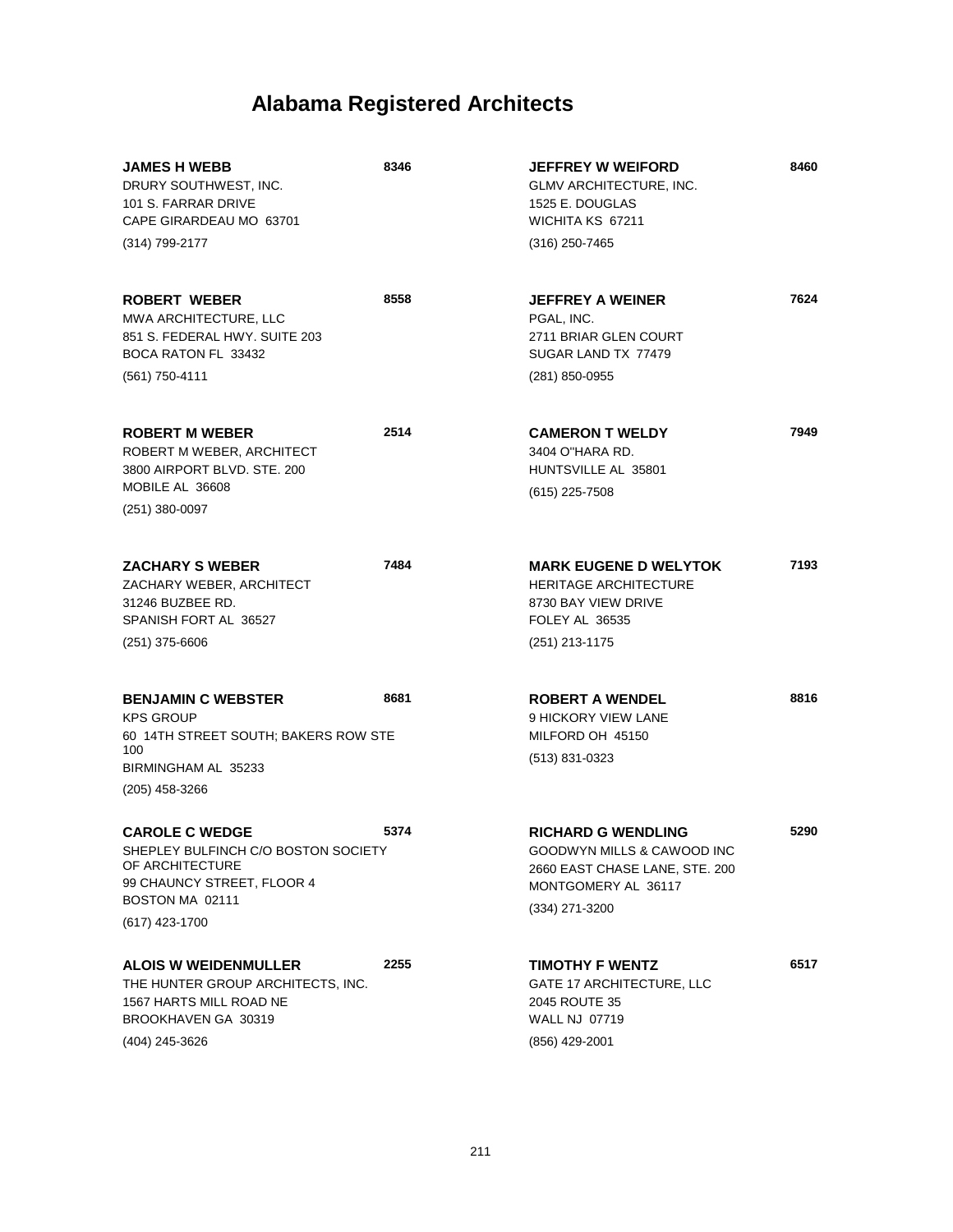| <b>DEAN A WENZ</b><br>DEAN A. WENZ ARCHITECTS, INC.<br>2463 E. MAIN STREET<br>BEXLEY OH 43209<br>$(614)$ 239-6868                 | 6859 | <b>ROBERT S WETMORE</b><br>CORNERSTONE GROUP ARCHITECTS, LLP<br>7000 BEE CAVES ROAD<br>AUSTIN TX 78746<br>(512) 329-0007 | 8574 |
|-----------------------------------------------------------------------------------------------------------------------------------|------|--------------------------------------------------------------------------------------------------------------------------|------|
| <b>JOHN F WERNE</b><br>JOHN F WERNE III, ARCHITECT<br>1020 OWEN COURT<br><b>ASHLAND CITY TN 37015</b><br>(615) 792-3966           | 3718 | <b>ROD W WHATLEY</b><br>ROD W. WHATLEY, ARCHITECT<br>424 NORTH WALNUT<br>FLORENCE AL 35630<br>(256) 797-3324             | 1500 |
| <b>JAMES D WESSELDYK</b><br><b>WESSELDYK AND ASSOCIATES</b><br>2094 LA DAWN LANE<br>ATLANTA GA 30318<br>(404) 642-8646            | 6611 | <b>TILMAN E WHEELER</b><br>TINKER MA, INC.<br>719 CHERRY ST., SUITE 200<br>CHATTANOOGA TN 37402<br>(423) 708-8736        | 7745 |
| <b>ANDREW STEVEN WEST</b><br><b>DLR GROUP</b><br>6457 FRANCES ST., SUITE 200<br>OMAHA NE 68106<br>(402) 659-4479                  | 8069 | <b>KEVIN B WHIPPLE</b><br>2102 ROBERTFORD WAY<br>POWDER SPRINGS GA 30127<br>(404) 309-4988                               | 7990 |
| <b>JOSEPH M WEST</b><br>EXOTERRA ARCHITECTS, PLLC<br>108 CASTELLOW COURT<br>YORKTOWN VA 23692<br>(615) 428-0515                   | 8632 | <b>KENNETH WHISTLER</b><br><b>651 TAYLOR POINT</b><br>BULVERDE TX 78163<br>(830) 438-4566                                | 8656 |
| <b>SIDNEY K WEST</b><br>HAFER, PSC<br>101 E. SECOND STREET SUITE 101<br>OWENSBORO KY 42303<br>(270) 929-2949                      | 4610 | <b>JIM L WHITAKER</b><br>HKS, INC.<br>350 NORTH SAINT PAUL STREET, SUITE 100<br>DALLAS TX 75201<br>(214) 969-3348        | 8602 |
| <b>PAUL E WESTLAKE</b><br>DLR GROUP/WESTLAKE REED LESKOSKY<br>1422 EUCLID AVE., SUITE 300<br>CLEVELAND OH 44115<br>(216) 522-1350 | 4709 | <b>DANIEL G WHITE</b><br><b>ARCHITECTURAL CREATIONS</b><br>8576 W FR 76<br>WILLARD MO 65781<br>(417) 425-9618            | 6558 |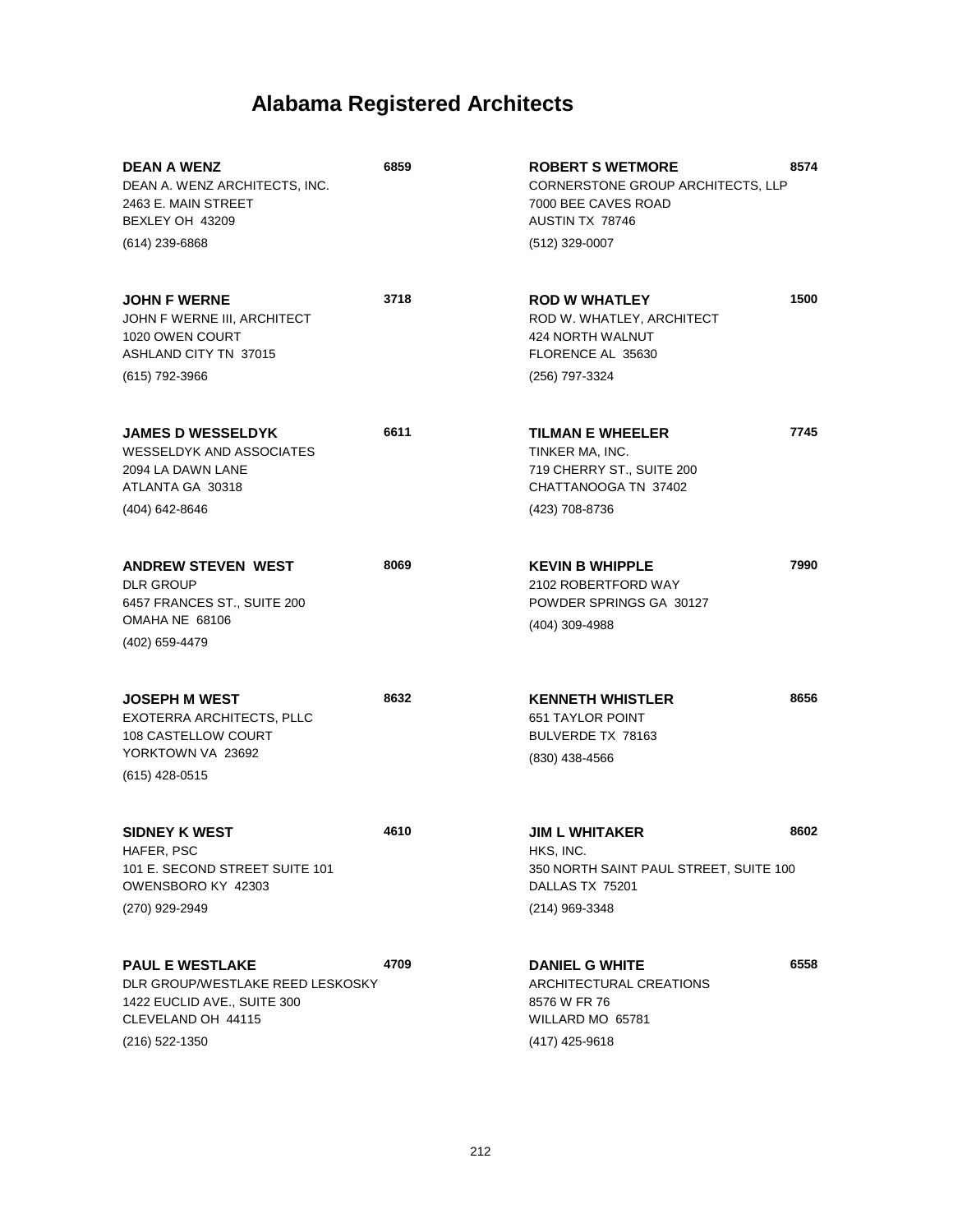| <b>FRISCO WHITE</b><br>WESTBERG + WHITE, INC.<br>1775 HANCOCK ST., SUITE 120<br>SAN DIEGO CA 92110<br>$(619) 542 - 1188$   | 6628 | <b>REBECCA O WHITESIDE</b><br><b>WHLC ARCHITECTURE</b><br>6100 OAKWOOD LANE<br>FAIRHOPE AL 36532<br>$(251)$ 680-6560                           | 5450 |
|----------------------------------------------------------------------------------------------------------------------------|------|------------------------------------------------------------------------------------------------------------------------------------------------|------|
| <b>HOWARD P WHITE</b><br>HOWARD P WHITE, ARCHITECT<br>4131 HILLSBORO DR<br>TUSCALOOSA AL 35404<br>(205) 799-1289           | 1258 | <b>ALICIA G WHITLEY</b><br>2527 HERMITAGE DR.<br>MONTGOMERY AL 36111<br>(334) 233-4668                                                         | 7823 |
| JOHN N WHITE<br>INOX DESIGN, INC.<br>1640 POWERS FERRY RD BLDG 24-200<br>MARIETTA GA 30067<br>(770) 916-1700               | 6336 | <b>REBECCA A WHITLOW</b><br>REVOLUTIONARY ARCHITECTURE<br>2134 ACTON PARK WAY<br>BIRMINGHAM AL 35243<br>$(256)$ 604-0218                       | 7751 |
| LINDSEY A WHITE<br><b>MAIN STREET STUDIO LLC</b><br>2536 POPPYWOOD ROAD<br>KNOXVILLE TN 37932<br>(865) 384-4444            | 8442 | <b>DOUGLAS W WHITNEY</b><br><b>WBRC ARCHITECTS AND ENGINEERS</b><br>8130 LAKEWOOD MAIN ST; STE 210<br>BRADENTON FL 34202<br>$(941) 556 - 0757$ | 6717 |
| <b>RAY A WHITE</b><br>RAY A. WHITE<br>4464 PRESCOTT LANE<br>PINSON AL 35126<br>$(205)$ 908-1144                            | 3698 | <b>LAURIE L WHITNEY</b><br>M & H 113 ARCHITECTURE, LLC<br>2440 DEMING WAY<br>MIDDLETON WI 53562<br>(608) 443-0558                              | 8525 |
| W. PHILIP WHITE<br>W. PHILIP WHITE, ARCHITECT<br>625 E. N. BROADWAY ST., STE. 200<br>COLUMBUS OH 43214<br>$(614)$ 436-0100 | 5563 | <b>SEAN B WHITT</b><br>WILLIAMS BLACKSTOCK ARCHITECTS<br>7986 KNOLL LANE<br>TRUSSVILLE AL 35173<br>$(205)$ 587-6956                            | 5325 |
| <b>MITCHELL W WHITESIDE</b><br>MITCHELL W. WHITESIDE, ARCHITECT<br>P.O. BOX 27<br>POINT CLEAR AL 36564<br>(251) 295-3824   | 4023 | <b>WILLIAM A WHITTAKER</b><br><b>BILL WHITTAKER, ARCHITECT</b><br>2956 OLD GADSDEN HWY.<br>ANNISTON AL 36206<br>(256) 689-0238                 | 6524 |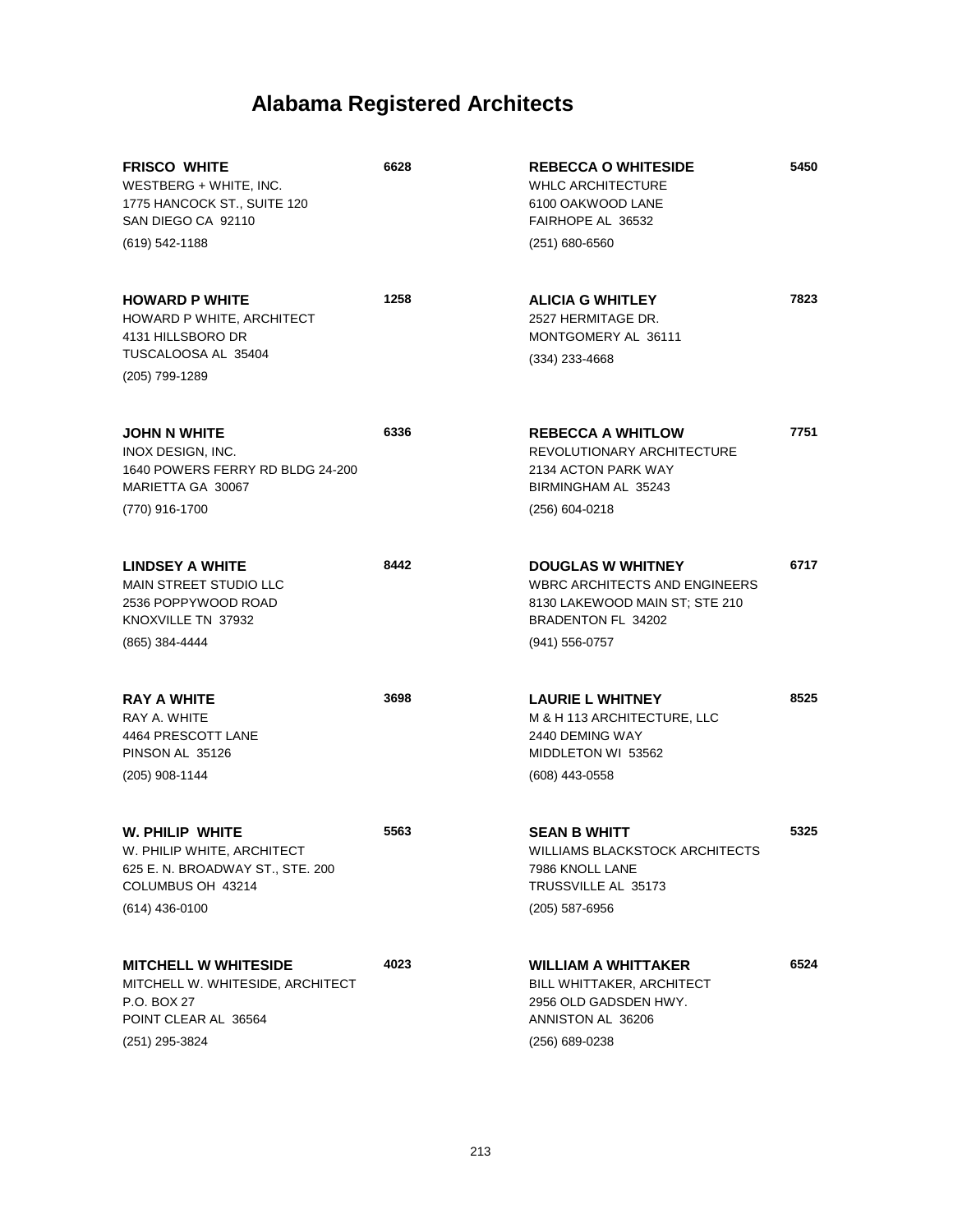| <b>ROBERT W WHITTEN</b><br>ROBERT W. WHITTEN ARCHITECT, LLC<br>217 EAST IRVINE AVENUE<br>FLORENCE AL 35630<br>(256) 767-6338               | 2924 | <b>STEPHANIE O WILBANKS</b><br><b>WILBANKS ARCHITECTURE &amp; ASSOCIATES.</b><br>LLC.<br>5567 COMMANDER DR., SUITE 105<br>ARLINGTON TN 38002<br>$(901)$ 605-1650 | 7930 |
|--------------------------------------------------------------------------------------------------------------------------------------------|------|------------------------------------------------------------------------------------------------------------------------------------------------------------------|------|
| <b>WILLIAM R WIBLE</b><br>WIBLE BARBER ARCHITECTS, LLC<br>529 S. PERRY ST., STE 16<br>MONTGOMERY AL 36104<br>$(334)$ 657-2535              | 1146 | <b>DAVID J WILGUS</b><br><b>HARRISON FRENCH AND ASSOCIATES</b><br>1705 S. WALTON BLVD., SUITE 3<br>BENTONVILLE AR 72712<br>(479) 273-7780                        | 6701 |
| <b>KELLY S WIECZOREK</b><br><b>GOODWYN MILLS &amp; CAWOOD</b><br>720 BAYFRONT PARKWAY; SUITE 200<br>PENSACOLA FL 32502<br>$(352)$ 262-8558 | 8648 | <b>JAMES E WILKERSON</b><br>JAMES E. WILKERSON, ARCHITECT, AIA<br><b>119 EAST TALLULAH DRIVE</b><br>GREENVILLE SC 29605<br>(864) 370-2582                        | 4432 |
| <b>JAMES R WIER</b><br>WIER BOERNER ALLIN ARCHITECTURE, PLLC<br>2727 OLD CANTON RD., STE. 200<br>JACKSON MS 39216<br>(601) 942-4287        | 8320 | <b>CLAYTON M WILKS</b><br>POLY, INC.<br><b>PO BOX 837</b><br>DOTHAN AL 36302<br>$(334)$ 447-2707                                                                 | 7609 |
| <b>JEREMY WIESEN</b><br>1900 HAUGHTON AVE., APT. #3<br>NORTH MANKATO MN 56003<br>(605) 695-4737                                            | 8138 | <b>MATTHEW M WILKUS</b><br>WILKUS ARCHITECTS, P.C.<br>15809 SUNSET ROAD<br>MINNETONKA MN 55345<br>(612) 207-6911                                                 | 8154 |
| <b>DAVID A WIETBROCK</b><br>HKP DESIGN AL, LLC<br>4108 WEST 400 SOUTH<br>NEW PALESTINE IN 46163<br>$(317)$ 410-9138                        | 8474 | <b>MICHAEL J WILKUS</b><br>WILKUS ARCHITECTS, P.C.<br>5120 EDGEWATER DRIVE<br>MOUND MN 55364<br>(612) 207-6018                                                   | 3559 |
| <b>DOUGLAS S WIGNALL</b><br>HDR ARCHITECTURE, INC.<br>1917 S 67TH STREET<br>OMAHA NE 68106<br>(402) 399-1004                               | 7089 | <b>BRADLEY J WILLIAMS</b><br>RDC - S111, INC.<br>245 EAST 3RD STREET<br>LONG BEACH CA 90802<br>$(562)$ 628-8000                                                  | 8046 |
|                                                                                                                                            |      |                                                                                                                                                                  |      |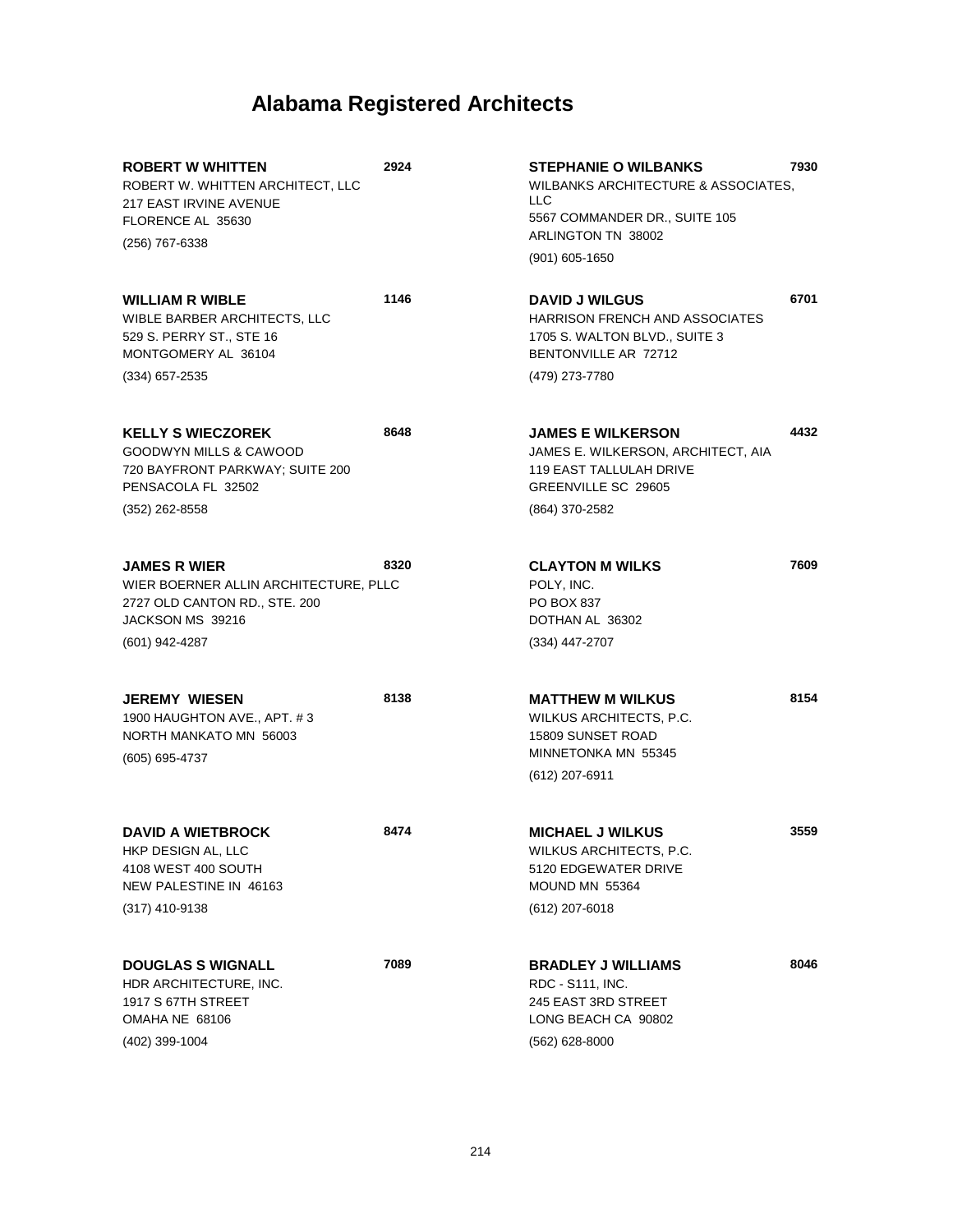| <b>CHARLES E WILLIAMS</b><br>CHARLES WILLIAMS & ASSOCIATES, INC.<br>3601-8TH AVENUE, SOUTH<br>BIRMINGHAM AL 35222                  | 2925 | <b>JERAMY A WILLIAMS</b><br>ROGUE ARCHITECTS, LLC<br>1620 YUKON DRIVE<br>BURLESON TX 76028                                    | 7293 |
|------------------------------------------------------------------------------------------------------------------------------------|------|-------------------------------------------------------------------------------------------------------------------------------|------|
| (205) 250-0700                                                                                                                     |      | (817) 705-3387                                                                                                                |      |
| <b>CHARLES E WILLIAMS</b><br>CHARLES WILLIAMS & ASSOCIATES, INC.<br>3601 8TH AVENUE SOUTH<br>BIRMINGHAM AL 35222<br>(205) 250-0700 | 6646 | <b>JILL D WILLIAMS</b><br>1814 FRANKLIN STREET, STE. 400<br>OAKLAND CA 94612<br>(510) 323-3780                                | 8262 |
|                                                                                                                                    |      |                                                                                                                               |      |
| <b>DARREL J WILLIAMS</b><br>NEIGHBORING CONCEPTS, PLLC<br>1635 WEST TRADE ST.<br>CHARLOTTE NC 28216<br>(704) 488-8742              | 6712 | <b>JOEL H WILLIAMS</b><br>WILLIAMS PARTNERSHIP: ARCHITECTURE,<br>INC.<br>P.O. BOX 131405<br>BIRMINGHAM AL 35213               | 5204 |
|                                                                                                                                    |      | (205) 249-5208                                                                                                                |      |
| <b>DAVID S WILLIAMS</b><br>DTJ ARCHITECTS, LLC<br>3101 IRIS AVENUE, SUITE 130<br>BOULDER CO 80301                                  | 8403 | <b>JOHN C WILLIAMS</b><br>JOHN C. WILLIAMS ARCHITECTS, LLC<br>824 BARONNE STREET<br>NEW ORLEANS LA 70113                      | 4546 |
| $(303)$ 443-7533                                                                                                                   |      | $(504) 566 - 0888$                                                                                                            |      |
| <b>FRANK M WILLIAMS</b><br>PINNACLE ARCHITECTURE, PA<br>POST OFFICE BOX 187<br>MATTHEWS NC 28106<br>(704) 847-9851                 | 6362 | <b>JOHN P WILLIAMS</b><br>WILLIAMS ASSOCIATES ARCHITECTS, LLC<br>122 RIDGEWOOD CR<br>BOWLING GREEN KY 42103<br>(270) 792-4269 | 8404 |
|                                                                                                                                    |      |                                                                                                                               |      |
| <b>GEORGE D WILLIAMS</b><br>GOODWYN MILLS CAWOOD<br>720 BAYFRONT PARKWAY, STE 200<br>PENSACOLA FL 32502                            | 1829 | KATHRYN R WILLIAMS<br>STATE OF ALABAMA, PROJECT MANAGMENT<br>3025 PINEHURST DRIVE<br>MONTGOMERY AL 36111                      | 4165 |
| (850) 432-0706                                                                                                                     |      | (334) 462-9014                                                                                                                |      |
| <b>JEFFREY A WILLIAMS</b><br>JEFFREY A. WILLIAMS, ARCHITECT<br>15200 52ND AVE S<br>SEATTLE WA 98188<br>$(206)$ 766-8300            | 8047 | KIRK D WILLIAMS<br><b>GUERNSEY</b><br>5555 N GRAND BLVD<br>OKLAHOMA CITY OK 73112<br>(405) 487-0380                           | 8898 |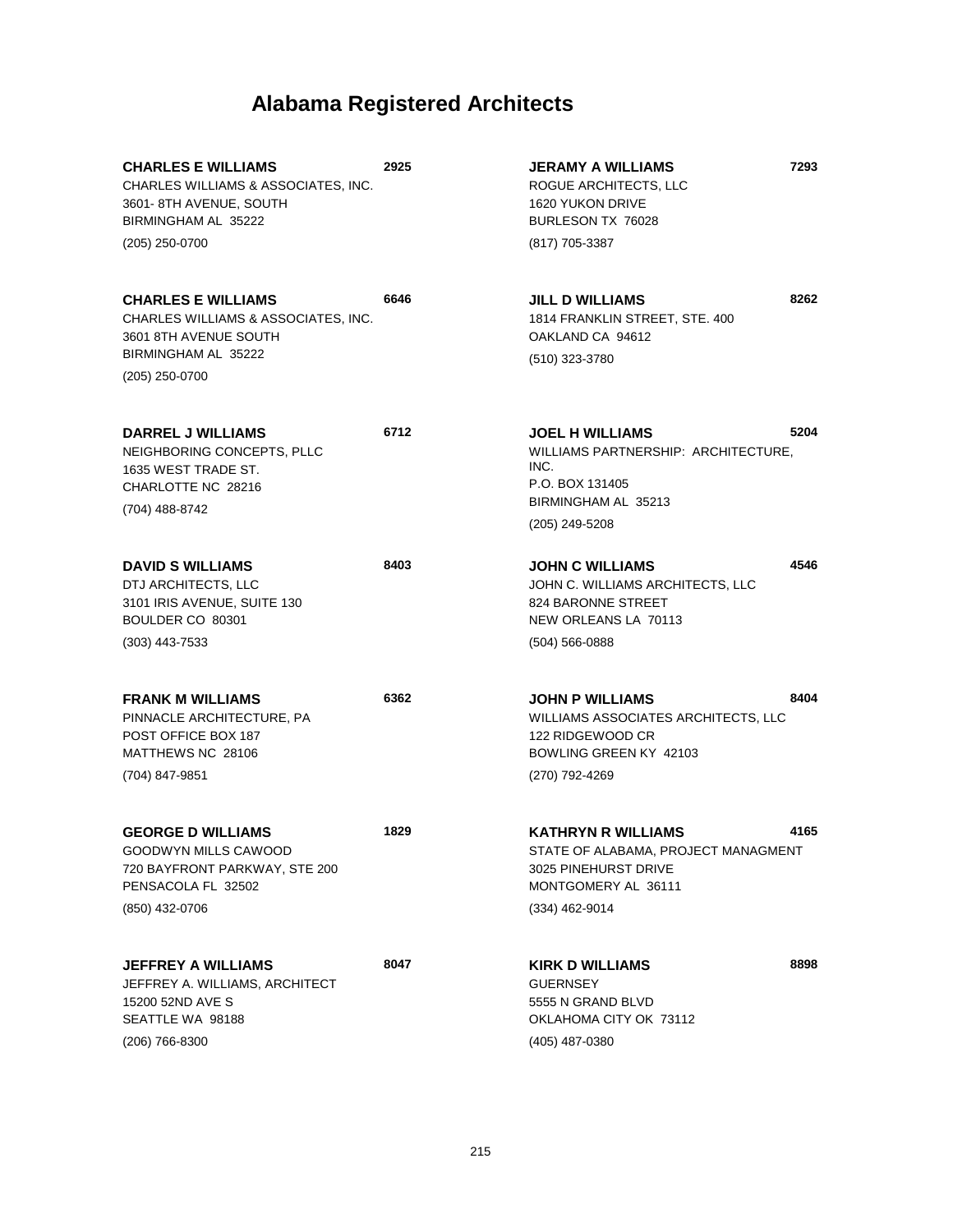| <b>MARK E WILLIAMS</b><br>ROBSON FORENSIC, INC.<br>215 EAST BAY ST., SUITE 400<br>CHARLESTON SC 29401<br>(843) 722-0119                        | 7385 | <b>TY B WILLIAMS</b><br><b>MESA ASSOCIATES</b><br>5404 BLUERIDGE DRIVE<br>KNOXVILLE TN 37919<br>(865) 235-7471                                             | 7316 |
|------------------------------------------------------------------------------------------------------------------------------------------------|------|------------------------------------------------------------------------------------------------------------------------------------------------------------|------|
| <b>MELISSA P WILLIAMS</b><br>WILLIAMS PARTNERSHIP: ARCHITECTURE,<br>INC.<br>P.O. BOX 131405<br>BIRMINGHAM AL 35213<br>(205) 249-5207           | 5234 | <b>VICTORIA C WILLIAMS</b><br>VBA DESIGN, INC.<br>2424 JENKS AVE., SUITE B<br>PANAMA CITY FL 32405<br>(850) 769-3357                                       | 6542 |
| <b>OREON R WILLIAMS</b><br>LPK ARCHITECTS, PA<br>2655 45TH STREET<br>MERIDIAN MS 39301<br>$(601)$ 513-4618                                     | 5343 | <b>WARREN L WILLIAMS</b><br>LORD AECK & SARGENT, INC.<br>1175 PEACHTREE ST., NE, STE. 2400<br>ATLANTA GA 30361<br>(404) 253-1400                           | 7461 |
| <b>R SCOTT WILLIAMS</b><br>R SCOTT WILLIAMS AND ASSOCIATES<br>445 SOUTH HULL STREET<br>MONTGOMERY AL 36104<br>$(334)$ 269-9918                 | 2926 | <b>ALAN L WILLIAMSON</b><br>HARRISON DESIGN ASSOCIATES, INC.<br>3565 PIEDMONT ROAD NE; BLDG. 1; SUITE 700<br>ATLANTA GA 30305<br>(404) 365-7760            | 3539 |
| <b>RAY E WILLIAMS</b><br><b>BARGANIER DAVIS WILLIAMS ARCHITECTS</b><br>624 SOUTH MCDONOUGH STREET<br>MONTGOMERY AL 36104<br>$(334) 834 - 2038$ | 4239 | <b>CHARLES E WILLIAMSON</b><br>PERKINS AND WILLIAMSON ARCHITECTURE,<br><b>PLLC</b><br>4200 MAMIE STREET, STE 210<br>HATTIESBURG MS 39402<br>(601) 545-2464 | 6860 |
| <b>SEAN WILLIAMS</b><br>CARBON DESIGN & ARCHITECTURE, LLC<br>205 N. ORANGE AVE., SUITE 202<br>SARASOTA FL 34236<br>(727) 572-6744              | 8311 | <b>DONDI WILLIAMSON</b><br>MCKEAN AND ASSOCIATES<br>2315 EASTCHASE LANE<br>MONTGOMERY AL 36117<br>(334) 272-4044                                           | 5235 |
| <b>THOMAS W WILLIAMS</b><br>WORKSHOP: ARCHITECTURE, LLC<br>P.O. BOX 11563<br>CHATTANOOGA TN 37401<br>(423) 653-6971                            | 5399 | <b>MICHAEL A WILLIAMSON</b><br><b>CGLS ARCHITECTS</b><br>923 PEACHTREE ST. NE, UNIT 1722<br>ATLANTA GA 30309<br>(404) 550-2902                             | 7707 |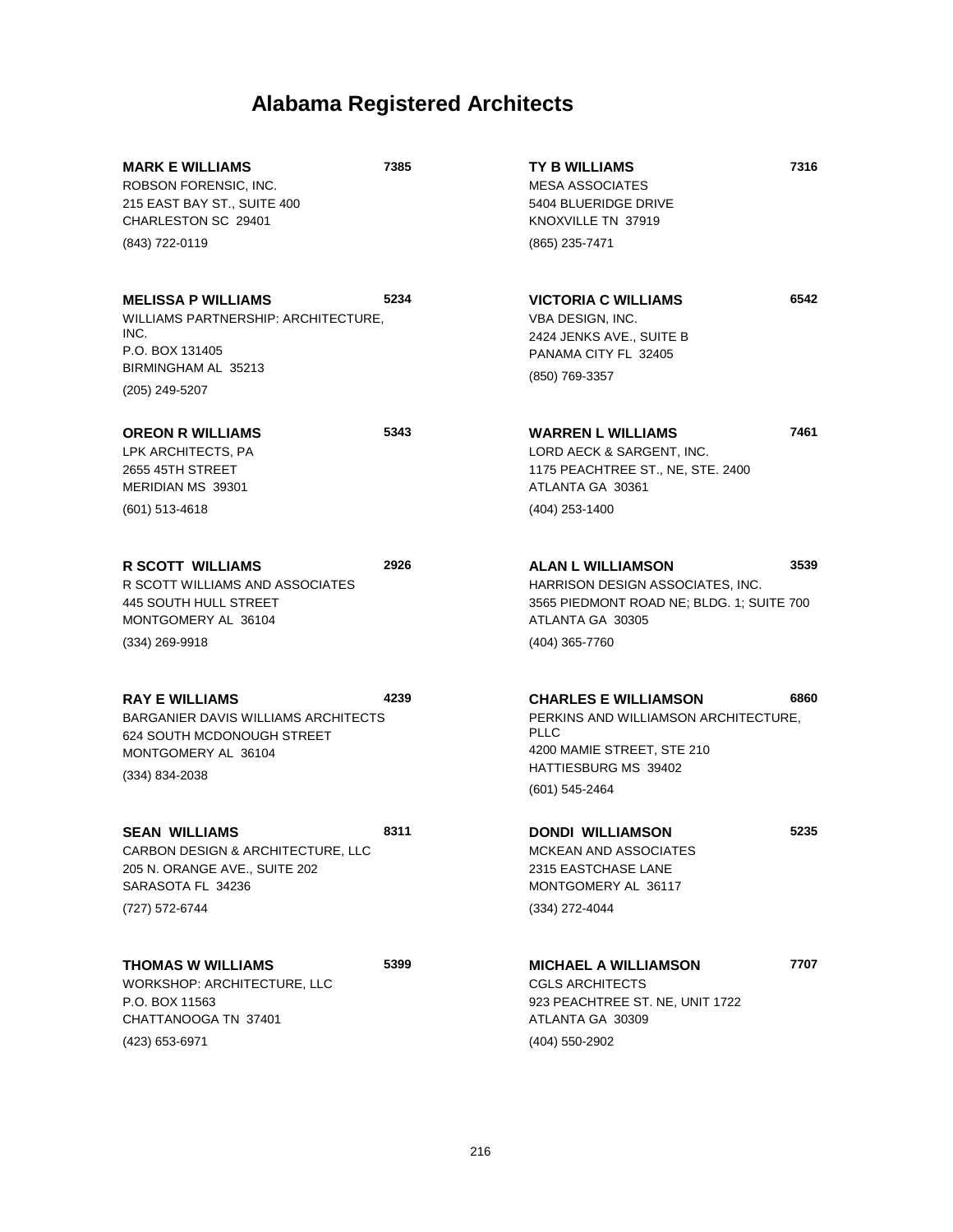| <b>NATHAN P WILLIAMSON</b><br>COOPER CARRY, INC.<br>191 PEACHTREE ST. NE, STE. 2400<br>ATLANTA GA 30303<br>(404) 272-5529           | 8003 | <b>MADONNA E WILSON</b><br><b>LUCKETT &amp; FARLEY</b><br>737 SOUTH THIRD STREET<br>LOUISVILLE KY 40202<br>(502) 636-3917               | 7669 |
|-------------------------------------------------------------------------------------------------------------------------------------|------|-----------------------------------------------------------------------------------------------------------------------------------------|------|
| <b>RONALD E WILLIAMSON</b><br>RONALD E. WILLIAMSON, ARCHITECT<br>300 N. F STREET<br>PENSACOLA FL 32501<br>(850) 723-7669            | 3243 | <b>MICHAEL A WILSON</b><br>HENRY SPROTT LONG & ASSOCIATES, INC.<br>3016 CLAIRMONT AVENUE SOUTH<br>BIRMINGHAM AL 35205<br>(205) 243-6160 | 7981 |
| <b>THOMAS E WILMES</b><br>WILMES & ASSOCIATES ARCHITECTS, PSC<br>535 W. SECOND ST., STE 201<br>LEXINGTON KY 40508<br>(859) 233-4989 | 6212 | SAMANTHA M WILSON<br>LATHAN ASSOCIATES ARCHITECT<br>312 MOUNTAIN DR.<br>TRUSSVILLE AL 35173<br>(251) 458-0807                           | 7591 |
| <b>EDWARD S WILMS</b><br>DLR GROUP INC.<br>520 NICOLLET MALL, SUITE 200<br>MINNEAPOLIS MN 55402<br>(612) 977-3567                   | 8804 | <b>SCOTT WILSON</b><br>SCOTT WILSON ARCHITECT, LLC<br>5005 MERIDIAN BLVD., SUITE 100<br>FRANKLIN TN 37067<br>$(615)$ 495-1611           | 7236 |
| <b>BRYAN W WILSON</b><br>BECK ARCHITECTURE, LLC<br>220 W. 7TH AVE., SUITE 200<br><b>TAMPA FL 33602</b><br>(813) 387-5326            | 8173 | W. ALAN WILSON<br>HASKELL ARCHITECTS AND ENGINEERS, P.A.<br><b>111 RIVERSIDE AVENUE</b><br>JACKSONVILLE FL 32202<br>(904) 791-4576      | 7182 |
| <b>JAMES E WILSON</b><br>GIATTINA AYCOCK STUDIO, INC.<br>1615 31ST STREET NORTH<br>BIRMINGHAM AL 35234<br>(205) 520-8977            | 8021 | <b>DAVID S WINDLE</b><br><b>ID STUDIO 4</b><br>1245 BANCROFT RD.<br>KELLER TX 76248<br>(972) 795-4521                                   | 3259 |
| <b>JOHN R WILSON</b><br>JOHN RANDALL WILSON, ARCHITECT<br>900 JANET DRIVE<br>AUBURN AL 36830<br>(334) 826-0103                      | 3849 | <b>JAMES C WINE</b><br><b>BERENYI INCORPORATED</b><br>49 IMMIGRATION ST., SUITE 201<br>CHARLESTON SC 29403<br>(843) 284-2000            | 5496 |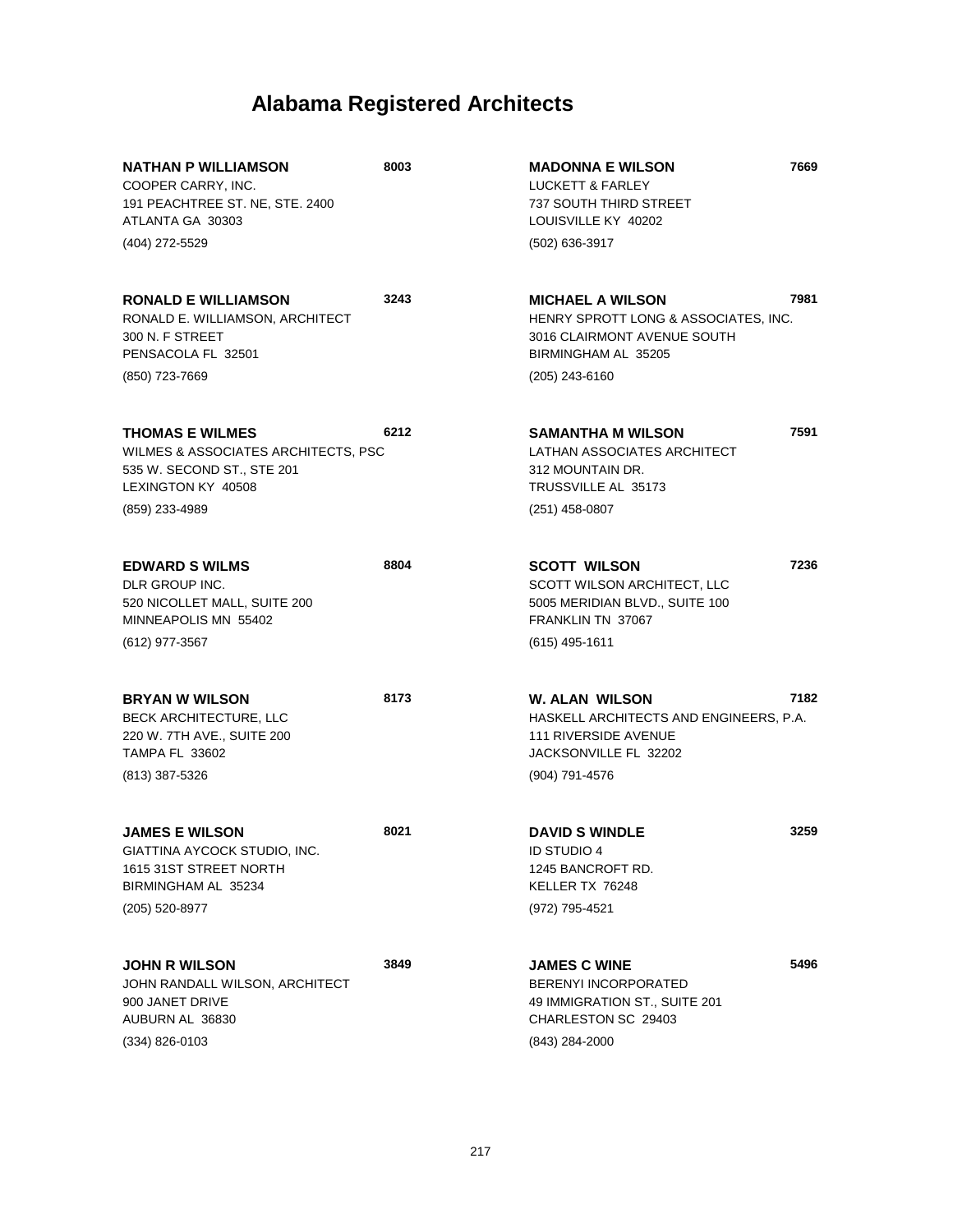| <b>DANIEL W WINEY</b><br><b>GENSLER</b><br>45 FREMONT ST., SUITE 1500<br>SAN FRANCISCO CA 94105<br>(415) 836-4300                          | 5894 | 8611<br><b>MICHAEL R WINSTANLEY</b><br>WINSTANLEY ARCHITECTS & PLANNERS INC.<br>107 NORTH WEST STREET<br>ALEXANDRIA VA 22314<br>(703) 519-8081 |
|--------------------------------------------------------------------------------------------------------------------------------------------|------|------------------------------------------------------------------------------------------------------------------------------------------------|
| <b>KEITH M WINGARD</b><br><b>FUQUA &amp; PARTNERS ARCHITECTS, PC</b><br>100 CHURCH ST., SUITE 700<br>HUNTSVILLE AL 35801<br>(256) 221-6899 | 2472 | 6747<br><b>TIMOTHY F WINSTEAD</b><br><b>8 FRONTIER WAY</b><br>DURHAM NC 27713<br>$(919)$ 612-6567                                              |
| <b>JOSEPH N WINGER</b><br>BABCOCK DESIGN GROUP, INC.<br>52 EXCHANGE PLACE<br>SALT LAKE CITY UT 84111<br>(801) 583-0414                     | 7894 | 4759<br><b>DANIEL R WINTER</b><br>DAN WINTER ARCHITECT<br>1930 W. EVANSTON ST.<br>WICHITA KS 67204<br>(316) 765-1157                           |
| <b>KENNETH A WINK</b><br><b>WARE MALCOMB</b><br>10 EDELMAN<br>IRVINE CA 92618<br>(949) 660-9128                                            | 6225 | 7317<br><b>JEFFREY W WINTER</b><br>1702 EAST MYRNA LANE<br><b>TEMPE AZ 85284</b><br>(480) 820-7782                                             |
| <b>LEE E WINNIGE</b><br><b>HENDON HUCKESTEIN ARCHITECTS</b><br>2540 MOUNTAIN WOODS DRIVE<br>BIRMINGHAM AL 35216<br>(205) 901-8443          | 5027 | <b>ERIC R WIRTH</b><br>8633<br>SHIVE-HATTERY ARCHITECTS & ENGINEERS<br>2144 56TH AVE W<br>BETTENDORF IA 52722<br>(563) 396-5547                |
| <b>PAUL M WINSHIP</b><br>KRECH OJARD & ASSOCIATES, INC.<br>227 WEST FIRST STREET; SUITE 500<br>DULUTH MN 55802<br>(218) 393-4848           | 8662 | 2061<br><b>WILLIAM A WISDOM</b><br><b>WISDOM &amp; ASSOCIATES</b><br>3505 BENT RIVER RD.<br>BIRMINGHAM AL 35216<br>(205) 410-7676              |
| <b>JARROD T WINSLETT</b><br>7779 SHRINER DRIVE<br>PINSON AL 35126<br>$(205)$ 503-2689                                                      | 7634 | 8670<br><b>STEPHEN M WISE</b><br><b>SMW ARCHITECTS LLC</b><br>6 DEEP HOLLOW LANE<br>LANCASTER PA 17603<br>(717) 368-1199                       |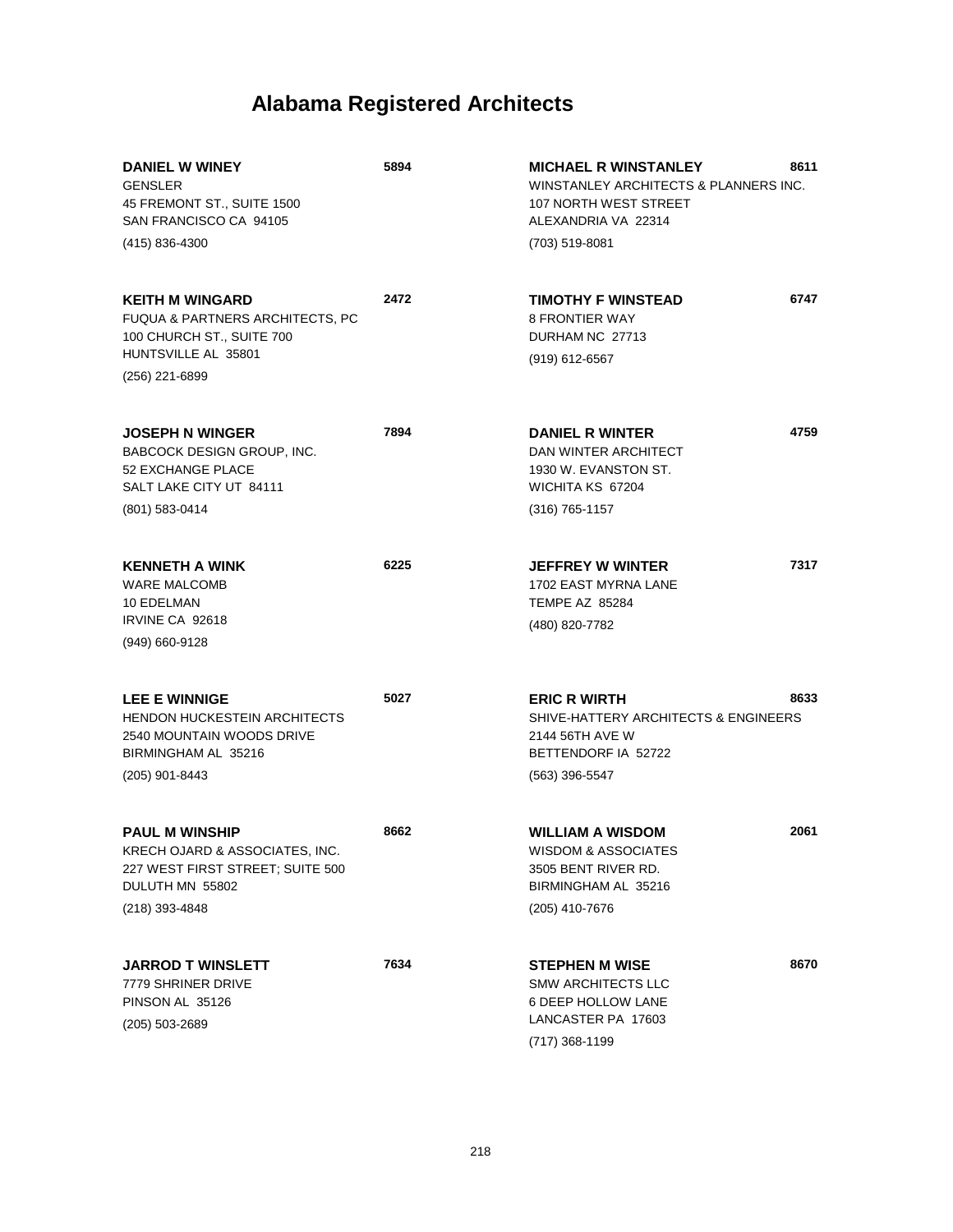| TIMOTHY T WISE<br><b>BROWNING DAY MULLINS DIERDORF</b><br>626 NORTH ILLINOIS STREET<br>INDIANAPOLIS IN 46204<br>(317) 991-2197   | 8253 | <b>WILLIAM L WOOD</b><br><b>GRESHAM SMITH</b><br>222 SECOND AVE S., SUITE 1400<br>NASHVILLE TN 37201<br>(615) 770-8203       | 5468 |
|----------------------------------------------------------------------------------------------------------------------------------|------|------------------------------------------------------------------------------------------------------------------------------|------|
| <b>MARCEL L WISZNIA</b><br><b>WISZNIA ASSOCIATES</b><br>800 COMMON ST., SUITE 200<br>NEW ORLEANS LA 70112<br>(504) 581-1948      | 7229 | <b>JEFFERSON C WOODALL</b><br>JEFFERSON C. WOODALL, ARCHITECT<br>3412 OSPREY LANE<br>WILMINGTON NC 28409<br>$(336)$ 689-1362 | 5074 |
|                                                                                                                                  |      |                                                                                                                              |      |
| <b>LAWRENCE C WITKOWSKI</b><br>APOGEE GROUP CONSULTING<br>9520 BIRKWOOD CT.<br>CHARLOTTE NC 28278                                | 6605 | <b>STANLEY H WOODHAM</b><br>STANLEY H. WOODHAM, ARCHITECT<br>P O BOX 1912<br>DOTHAN AL 36302                                 | 2389 |
| $(803)$ 300-9000                                                                                                                 |      | (334) 794-9512                                                                                                               |      |
| <b>BENJAMIN A WITT</b><br>BENJAMIN A WITT, ARCHITECT<br>6500 STAGE ROAD, SUITE 3<br>BARTLETT TN 38134<br>$(901)$ 907-9980        | 6370 | <b>LARRY B WOODROOF</b><br>PSC 47, BOX 682<br>APO NY 09470<br>(865) 963-2913                                                 | 7571 |
| <b>HERMAN L WOLFE</b><br>MCGEHEE NICHOLSON BURKE ARCHITECTS<br>7455 OLD BROWNSVILLE RD<br>ARLINGTON TN 38002<br>$(901)$ 489-1818 | 2939 | <b>DANIEL E WOODS</b><br><b>1184 CASTAWAY ISLAND ROAD</b><br>ECLECTIC AL 36024<br>(334) 857-3039                             | 4526 |
| <b>JOHN T WOOD</b><br>CMH ARCHITECTS, INC.<br>1800 INTERNATIONAL PK DR #300<br>BIRMINGHAM AL 35243<br>$(205)$ 969-2696           | 5497 | <b>JACOB N WOODS</b><br>FRAMEWORKS ARCHITECTURE, PC<br>709 BANK ST.<br>DECATUR AL 35601<br>(256) 355-5212                    | 6528 |
| <b>JOSEPH C WOOD</b><br><b>WM2A ARCHITECTS</b><br>348 COTTON AVE., SUITE 500<br>MACON GA 31201<br>(478) 745-4945                 | 3548 | <b>ANDREW D WOODWARD</b><br>A. WOODWARD ARCHITECTURE, INC.<br>POST OFFICE BOX 224<br>WOODSTOCK GA 30188<br>(770) 517-8686    | 7024 |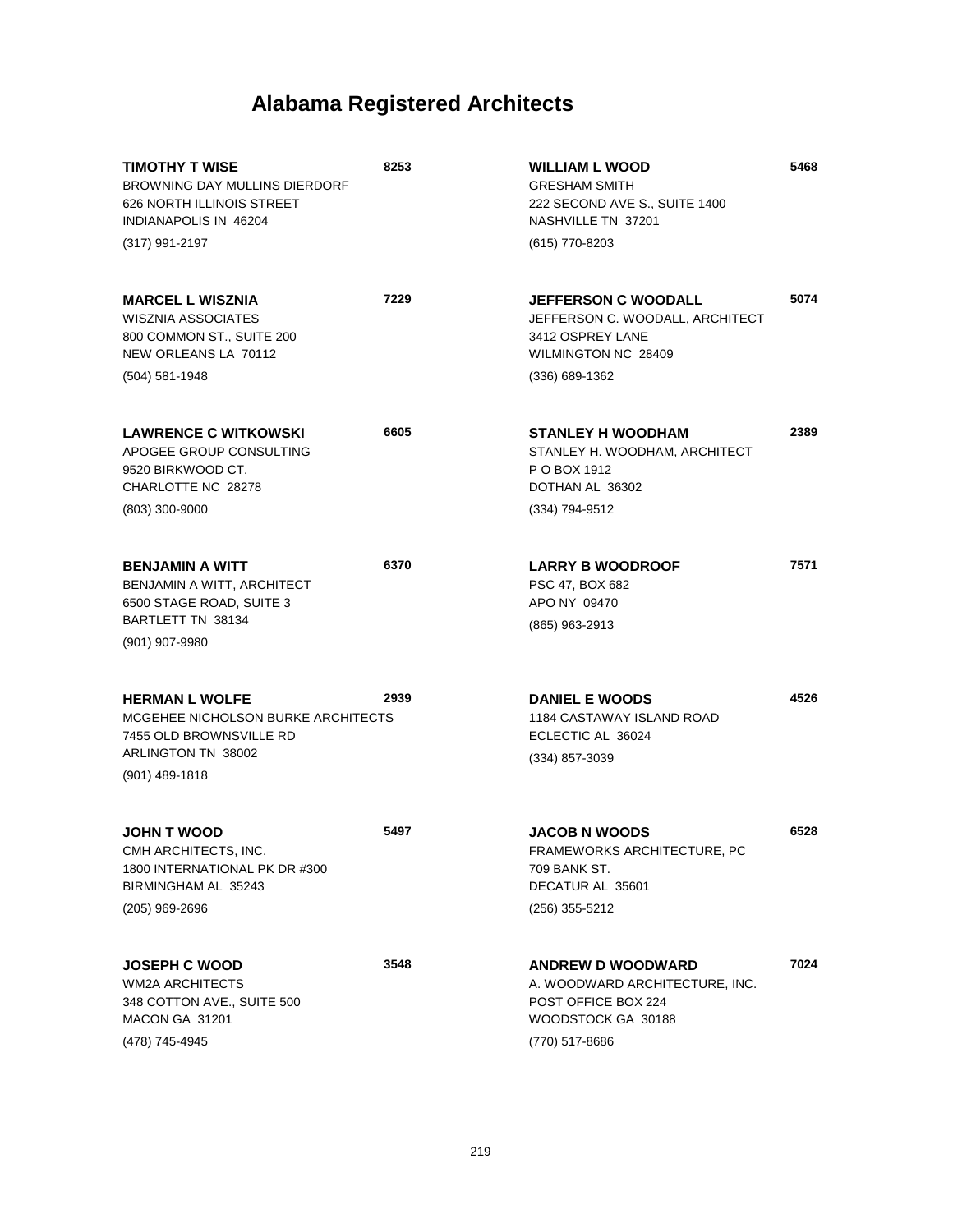| DAVID A WOODWARD<br>MANNS WOODWARD STUDIOS, INC.<br>10839 PHILADELPHIA ROAD<br>WHITE MARSH MD 21162                                   | 8338 | <b>PAUL J WUENNENBERG</b><br>KWK ARCHITECTS LLC<br>103 W. LOCKWOOD AVENUE<br>ST. LOUIS MO 63119                                      | 7838 |
|---------------------------------------------------------------------------------------------------------------------------------------|------|--------------------------------------------------------------------------------------------------------------------------------------|------|
| (410) 344-1460                                                                                                                        |      | (314) 942-8810                                                                                                                       |      |
| <b>BRUCE E WOODY</b><br>HH ARCHITECTS, INC.<br>2221 LAKESIDE BLVD., STE. 1100<br>RICHARDSON TX 75082                                  | 6243 | <b>S. DOUGLAS WURL</b><br>PROGRESSIVE ARCHITECTURE<br>ENGINEERING, P.C.<br>1811 4 MILE ROAD NE<br><b>GRAND RAPIDS MI 49525</b>       | 7864 |
| (972) 404-1034                                                                                                                        |      | (616) 447-3439                                                                                                                       |      |
| <b>WILLIAM L WOODY</b><br>MARSHALL-WATERS-WOODY ASSOCIATES,<br>INC.<br>1736 EAST SUNSHINE #311<br>SPRINGFIELD MO 65804                | 4650 | <b>E. BOWDEN WYATT</b><br>FOIL-WYATT ARCHITECTS AND PLANNERS,<br><b>PLLC</b><br>1510 NORTH STATE STREET; STE 200<br>JACKSON MS 39202 | 6763 |
| (417) 883-2720                                                                                                                        |      | $(601)$ 352-3071                                                                                                                     |      |
| <b>J. MICHAEL WOOLLEN</b><br><b>ODELL ASSOCIATES, INC.</b><br>400 S. TRYON STREET, SUITE 1300<br>CHARLOTTE NC 28285<br>(704) 414-1522 | 7627 | <b>GRAHAM S WYATT</b><br>ROBERT A. M. STERN ARCHITECTS. LLP<br>1 PARK AVE<br>NEW YORK NY 10016<br>(212) 967-5100                     | 7599 |
|                                                                                                                                       |      |                                                                                                                                      |      |
| <b>JOHN C WORKLEY</b><br>WORKLEY ARCHITECTS, INC.<br>3142 PROSPECT AVENUE, EAST<br>CLEVELAND OH 44115<br>$(216)$ 588-0800             | 5936 | <b>KEVIN B WYATT</b><br>KEVIN WYATT, ARCHITECT<br>150 E PONCE DE LEON AVE., STE 100<br>DECATUR GA 30030<br>(404) 373-3705            | 4902 |
| <b>LINDSAY J WORKS</b><br>POLKINGHORN GROUP ARCHITECTS, INC.<br>248 ADDIE ROY RD., STE. B-301<br>AUSTIN TX 78746<br>(512) 327-4404    | 8048 | <b>JAMES E WYCKOFF</b><br>12018 NORTH GATE DRIVE<br>HUNTSVILLE AL 35810<br>(256) 859-3320                                            | 5788 |
| <b>C. SCOTT WRIGHT</b><br><b>WRIGHT ARCHITECTURE, LLC</b><br>PO BOX 4253<br>CLEVELAND TN 37320-4253<br>(423) 432-0954                 | 6462 | <b>SHLOMO STEVE WYGODA</b><br><b>SWA ARCHITECTURE PLLC</b><br>11 PARK PLACE<br>NEW YORK NY 10007<br>(516) 885-3404                   | 8546 |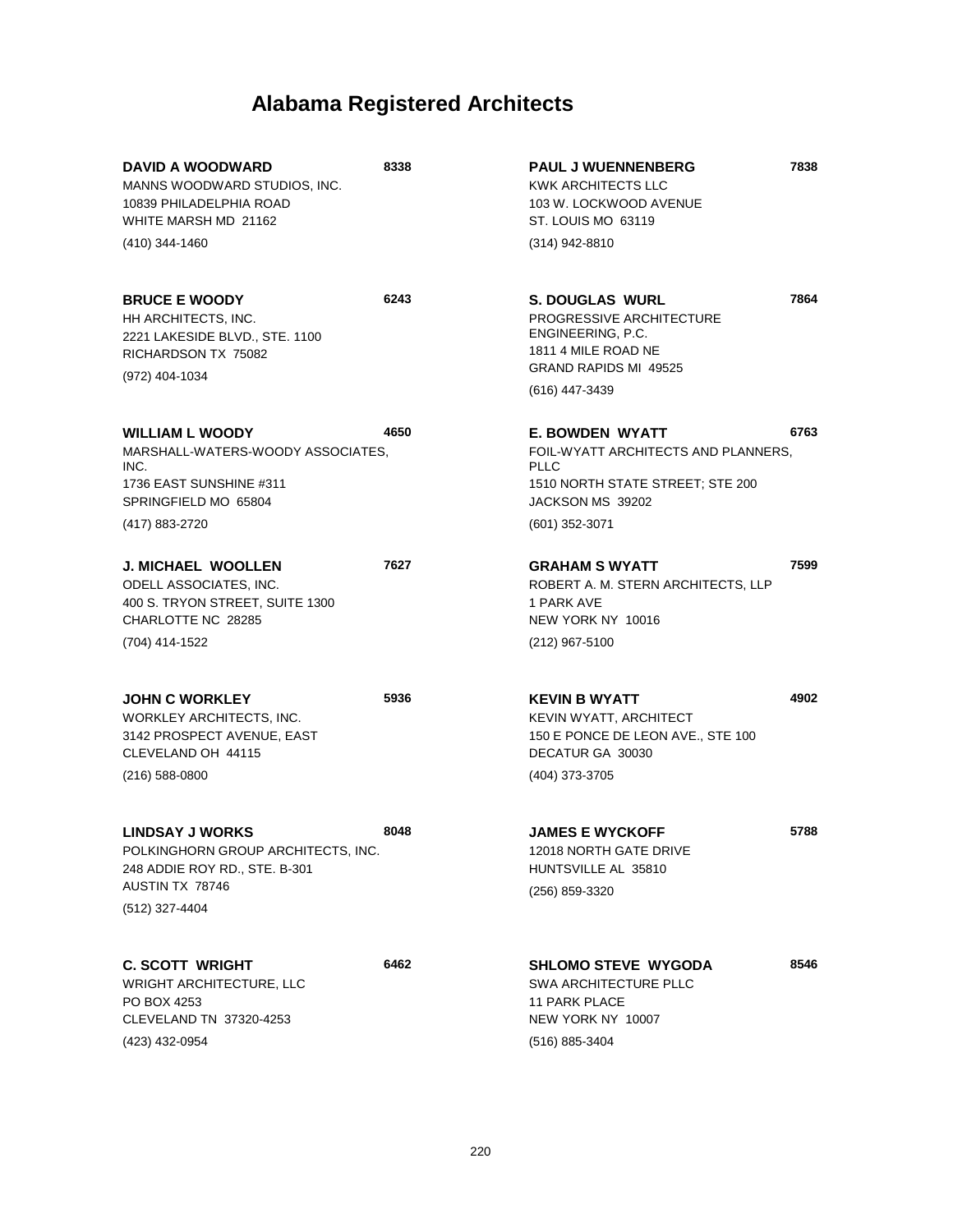| <b>TRACYE T WYNN</b><br>BL HARBERT INTERNATIONAL<br><b>210 LONDON PARKWAY</b><br>BIRMINGHAM AL 35211<br>(205) 943-5046                             | 7077 | <b>IRENE O YIM</b><br>PORTMAN ARCHITECTS<br>303 PEACHTREE CENTER AVE. NE<br>ATLANTA GA 30303<br>(678) 779-1469                          | 7430 |
|----------------------------------------------------------------------------------------------------------------------------------------------------|------|-----------------------------------------------------------------------------------------------------------------------------------------|------|
| <b>CARL J YAEGER</b><br>YAEGER ARCHITECTURE, INC.<br>8655 PENROSE LANE; STE 300<br>LENEXA KS 66219<br>$(913) 742 - 8000$                           | 6690 | <b>BARRY ALAN YOAKUM</b><br>ARCHIMANIA, PC<br>663 S. COOPER ST.<br>MEMPHIS TN 38104<br>(901) 292-8675                                   | 8584 |
| <b>FRANK R YAKEL</b><br><b>CHAMBERS</b><br>100 DECKER DRIVE #140<br>IRVING TX 75062<br>(972) 253-3583                                              | 5323 | <b>H. HAROLD YODER</b><br><b>GRESHAM SMITH</b><br>3595 GRANDVIEW PKWY., #300<br>BIRMINGHAM AL 35243<br>(205) 999-5012                   | 5672 |
| <b>HWAI L YANG</b><br><b>HWAI YANG ARCHITECTS</b><br>2711 COVINGTON PLACE ESTATES<br>ST. LOUIS MO 63131<br>$(314)$ 853-8008                        | 5243 | <b>BYUNG IL YOO</b><br><b>SPARC PLUS LLC</b><br>680 DARLINGTON CIRCLE<br>ATLANTA GA 30305<br>(404) 889-7853                             | 7959 |
| <b>FREDERICK L YEAGER</b><br>GIATTINA AYCOCK ARCHITECTURE STUDIO,<br>INC.<br>2625 5TH AVE. NORTH, BLDG. C<br>BESSEMER AL 35020<br>$(205)$ 933-9060 | 2330 | <b>CHRISTOPHER M YOUNG</b><br><b>SGA DESIGN GROUP</b><br>105 NW 2ND ST, STE 307<br>BENTONVILLE AR 72712<br>(479) 254-3773               | 8800 |
| <b>SIMON P YENDLE</b><br>1736 PIEDMONT DRIVE<br>AUBURN AL 36830<br>(334) 703-1726                                                                  | 4088 | <b>MICHAEL J YOUNG</b><br>1766 SEVERBROOK PLACE<br>LAWRENCEVILLE GA 30043<br>(770) 633-8972                                             | 8882 |
| <b>JEAN M YIEN</b><br>URS ARCHITECTS, LLC<br>716 S. EVANSTON ST.<br>AURORA CO 80012<br>(303) 843-3330                                              | 7031 | <b>DAVID YUNG</b><br>DYNAMIK DESIGN PARTNERS, LLC<br>5901 PEACHTREE DUNWOODY RD., SUITE C-<br>250<br>ATLANTA GA 30328<br>(678) 506-8830 | 7213 |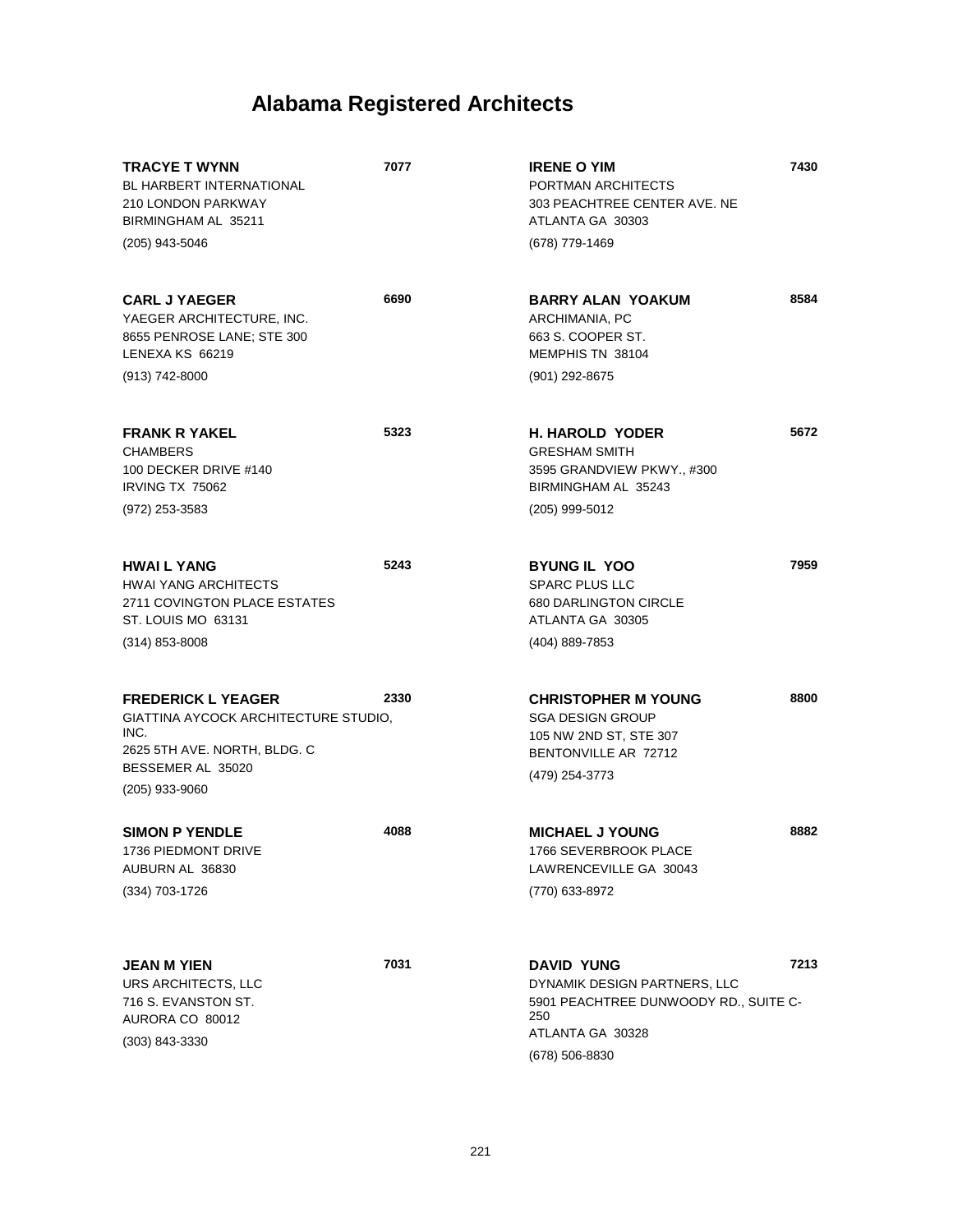| <b>MARNIE P ZAGRANSKI</b><br>MPZ ARCHITECTS, PC<br><b>625 TATUM COURT</b><br>ALPHARETTA GA 30022<br>(404) 663-8863         | 8891 | <b>ROBERT A ZAPPULLA</b><br>AKA STUDIO, P.C.<br>945 WILDE RUN COURT<br>ROSWELL GA 30075<br>(770) 642-9030                    | 8461 |
|----------------------------------------------------------------------------------------------------------------------------|------|------------------------------------------------------------------------------------------------------------------------------|------|
| <b>RANDALL S ZAIC</b><br>ZAIC & ASSOCIATES, ARCHITECTS<br>3184 EAST POINT STREET<br>EAST POINT GA 30344<br>(770) 356-7752  | 6166 | <b>DANA M ZAUSCH</b><br><b>LUCKETT &amp; FARLEY</b><br>7102 COVERED COVE WAY<br>PROSPECT KY 40059<br>$(310)$ 391-6137        | 8345 |
| <b>NICHOLAS P ZALANY</b><br><b>JENCEN ARCHITECTURE LLC</b><br>2850 EUCLID AVENUE<br>CLEVELAND OH 44115<br>(216) 781-0131   | 7194 | <b>DAVID ZEGLEY</b><br><b>GRESHAM SMITH</b><br>222 2ND AVE SOUTH, STE. 1400<br>NASHVILLE TN 37201<br>(615) 770-8642          | 6737 |
| <b>SCOTT P ZANARDO</b><br>SCOTT ZANARDO, ARCHITECT<br>285 SAGEGLEN ROAD<br>LAWRENCEVILLE GA 30044<br>(770) 806-1031        | 7177 | <b>WILLIAM S ZEHRUNG</b><br>STUDIO Z ARCHITECTURE, PLLC<br>619-B S CEDAR ST.<br>CHARLOTTE NC 28202<br>(980) 229-0544         | 8514 |
| <b>ROBERT J ZANDER</b><br>RJZ ARCHITECTURE, PA<br>91 SUNSET DR, SUITE C<br>GRENADA MS 38901<br>(662) 226-7115              | 4051 | <b>STEPHEN D ZELLNER</b><br>656 BAY DRIVE<br>WESTERVILLE OH 43082<br>(614) 264-2405                                          | 8425 |
| <b>THEODORE R ZANDERS</b><br>CARLISLE ASSOCIATES INC.<br>762 POINSETTIA STREET<br>COLUMBIA SC 29205<br>(803) 252-3232      | 6445 | <b>TIANLE ZHANG</b><br>ZBO STUDIO<br>WEWORK 3AN126, #1155 FANGDIAN ROAD<br>SHANGHAI NA 200000<br>$(256)$ 464-5917            | 5620 |
| <b>PAUL L ZANGLIN</b><br>SHERLOCK, SMITH & ADAMS, INC.<br>3047 CARTER HILL ROAD<br>MONTGOMERY AL 36111<br>$(334)$ 263-6481 | 7135 | <b>DAVID L ZION</b><br>BERKELEY RESEARCH GROUP, LLC.<br><b>190 STEWART DRIVE</b><br>SANDY SPRINGS GA 30342<br>(678) 938-7168 | 5047 |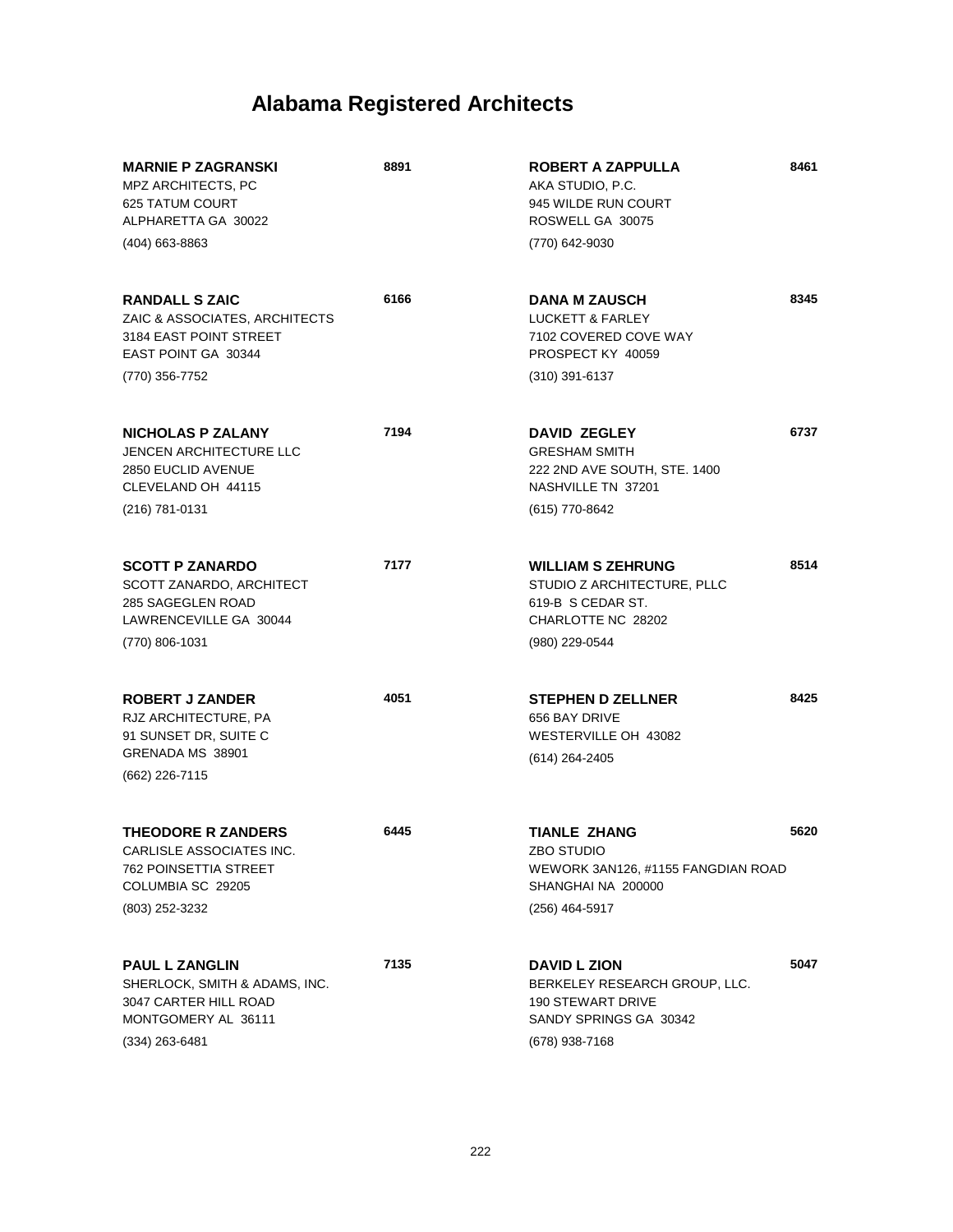| <b>DAVID M ZISKIND</b><br>STV. INC.<br><b>225 PARK AVENUE SOUTH</b><br>NEW YORK NY 10003<br>(212) 614-7607               | 2176 |
|--------------------------------------------------------------------------------------------------------------------------|------|
| <b>STEPHEN L ZITO</b><br>ZITO RUSSELL ARCHITECTS, PC<br>820 UNIVERSITY BLVD S #2G<br>MOBILE AL 36609<br>$(251)$ 343-6161 | 2552 |
| <b>JEFFREY C ZUTZ</b><br><b>FLAD &amp; ASSOCIATES</b><br>644 SCIENCE DRIVE<br>MADISON WI 53711<br>(608) 238-2661         | 6028 |
| <b>REID E ZWICKEL</b><br>TMPARTNERS, PLLC<br>211 FRANKLIN RD., SUITE 200<br>BRENTWOOD TN 37027<br>(615) 948-2784         | 8208 |

223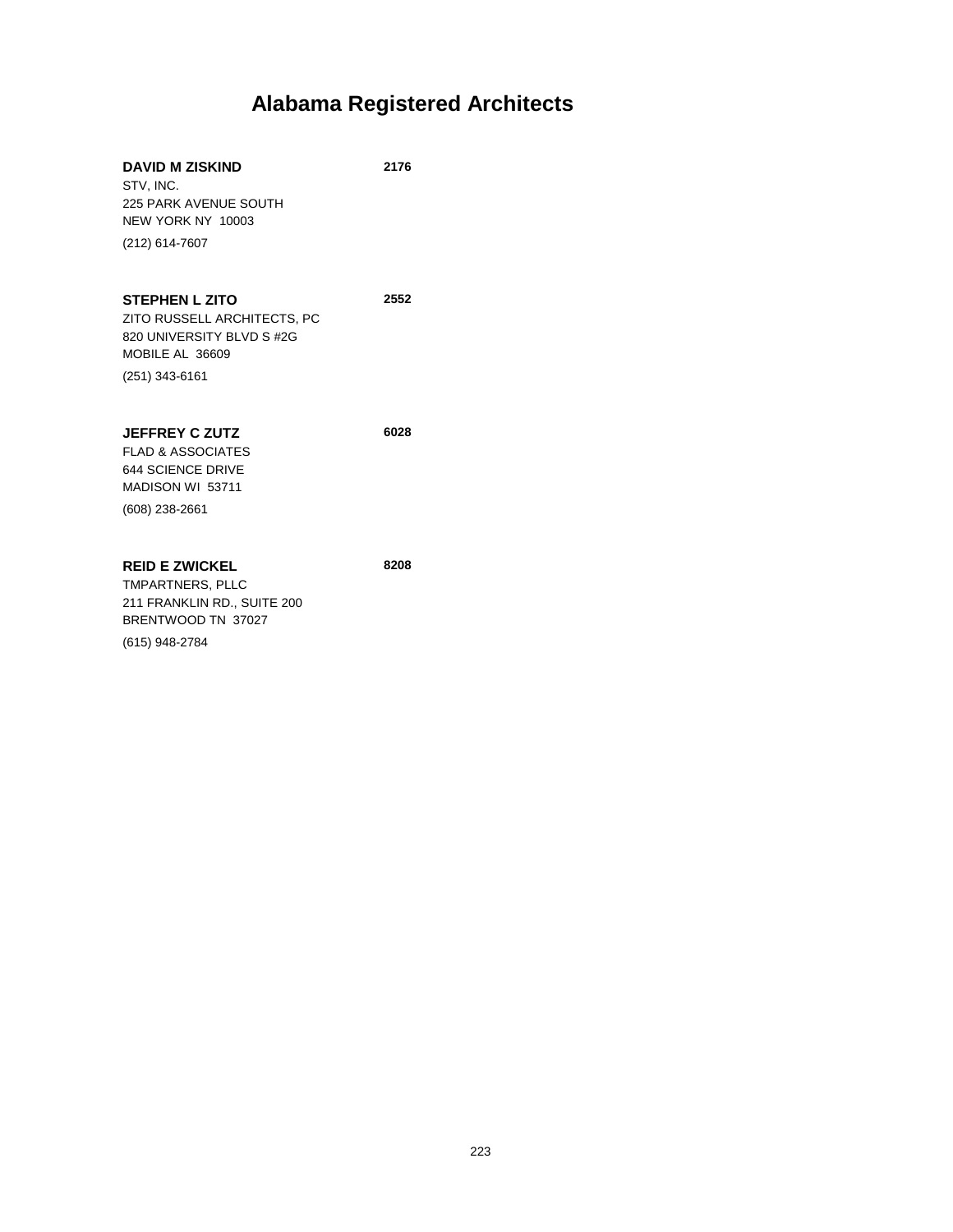| <b>ROSS V AMARO</b><br><b>RETIRED</b><br>2733 ACTON ROAD<br>BIRMINGHAM AL 35243<br>(205) 223-2903                                        | 1247 | <b>GEORGE H CARLETON</b><br><b>49 OKFUSKI TRAIL</b><br>PIKE ROAD AL 36064<br>$(334)$ 277-1664                                   | 2323 |
|------------------------------------------------------------------------------------------------------------------------------------------|------|---------------------------------------------------------------------------------------------------------------------------------|------|
| <b>GLENN F BATES</b><br>110 CARPENTER ST.<br>PHILADELPHIA PA 19147<br>(205) 420-9432                                                     | 3062 | <b>ROGER F CARTWRIGHT</b><br>204 OAKMONT RD.<br>BIRMINGHAM AL 35244<br>(205) 862-2226                                           | 2265 |
| <b>DANIEL W BIRCHEAT</b><br>6830 CHAPEL GLEN COURT NW<br>ATLANTA GA 30360<br>(404) 433-4756                                              | 2128 | <b>JACK F CHAMBLEE</b><br>JACK F CHAMBLEE JR., ARCHITECT<br>3709 QUAIL TRACE<br>OPELIKA AL 36801<br>(704) 604-8300              | 2460 |
| <b>PATRICIA S BIRCHFIELD</b><br>PATRICIA BIRCHFIELD, ARCHITECT<br><b>1348 STARCROSS DRIVE</b><br>BIRMINGHAM AL 35216<br>$(205)$ 296-6916 | 2342 | <b>PATRICIA A COATS</b><br><b>209 BELLINGRATH DRIVE</b><br>HUNTSVILLE AL 35802<br>$(256) 539 - 0869$                            | 3352 |
| <b>JEFFREY H BOGART</b><br>BOGART ARCHITECTURE, INC.<br>820 WEST SUPERIOR AVENUE, #140<br>CLEVELAND OH 44113<br>$(216) 696 - 0700$       | 5198 | <b>WILLIAM F CODY</b><br>1555 HARROGUT SPRINGS RD.<br>WETUMPKA AL 36093<br>$(334) 567 - 2639$                                   | 2266 |
| <b>RONALD B BRANNON</b><br>P.O. BOX 956<br>DAPHNE AL 36526<br>(251) 604-7937                                                             | 2049 | <b>FRANK T COLBY</b><br>COLBY DESIGN, LLC<br>1101 BEAUMONT CENTRE LANE, APT.#23104<br>LEXINGTON KY 40513-1789<br>(337) 296-8465 | 3338 |
| <b>RONALD K BRINK</b><br><b>123 WEST TRILLIUM COURT</b><br>THE WOODLANDS TX 77381<br>(936) 273-9533                                      | 3850 | <b>LEON C COOPER</b><br>208 ARGYLE CIRCLE<br>GADSDEN AL 35901<br>$(256) 547 - 1161$                                             | 1050 |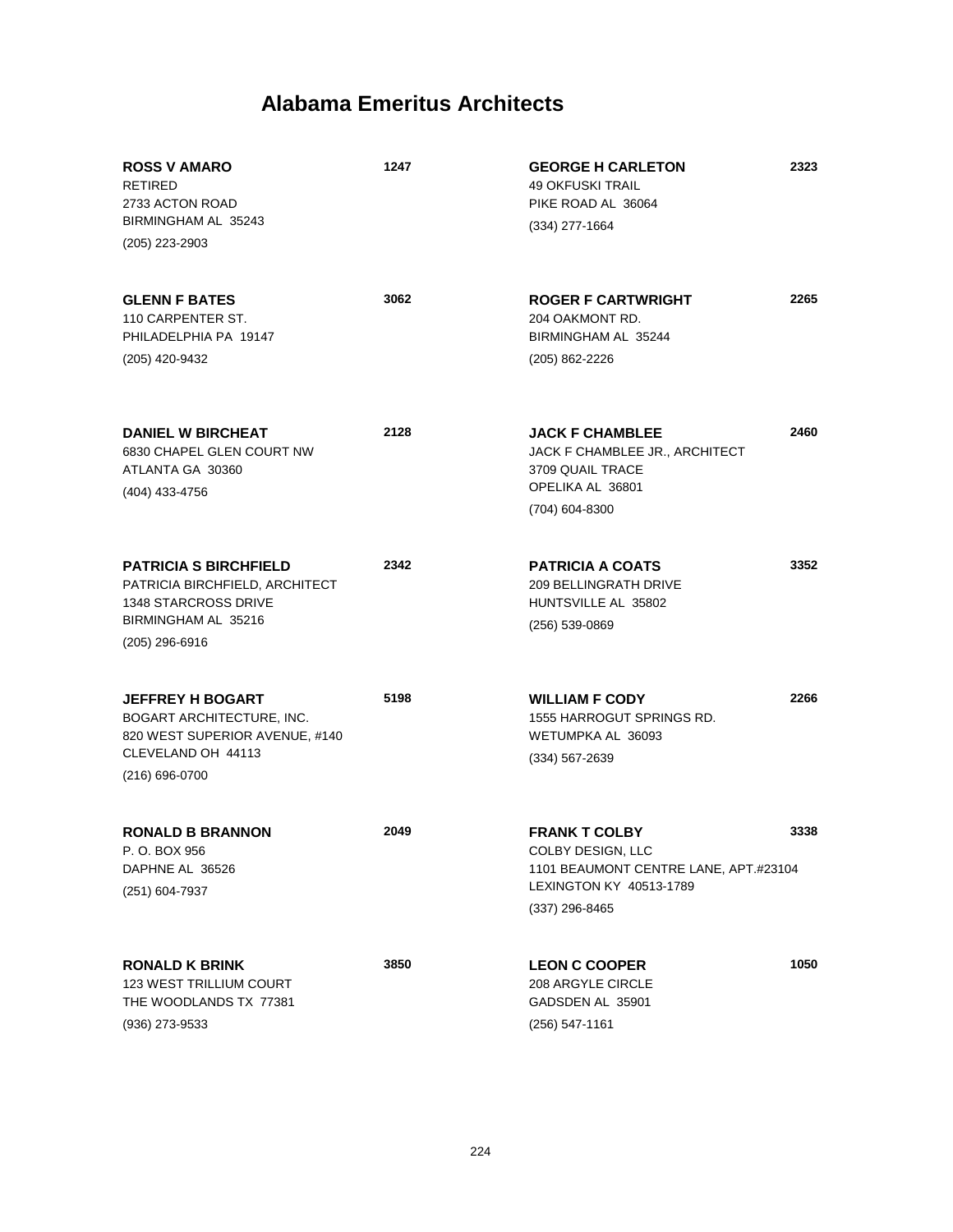| <b>KIP E DANIEL</b><br>6612 STICHTER AVE<br>DALLAS TX 75230-5313<br>$(214)$ 505-6114                                      | 3477 | <b>ROY M GLOVER</b><br><b>GLOVER DESIGN</b><br>615 OXMOOR ROAD<br>BIRMINGHAM AL 35209<br>(205) 789-6730                          | 2318 |
|---------------------------------------------------------------------------------------------------------------------------|------|----------------------------------------------------------------------------------------------------------------------------------|------|
| <b>SANDERS L DIX</b><br>818 STONERIDGE DRIVE<br>HELENA AL 35080<br>$(205)$ 381-1550                                       | 1934 | <b>ROBERT R GREEN</b><br>106 MESA VERDA COVE<br>CLINTON MS 39056<br>(601) 631-5940                                               | 2406 |
|                                                                                                                           |      |                                                                                                                                  |      |
| <b>STEPHEN L DWOSKIN</b><br>2801 1ST AVENUE; #801<br>SEATTLE WA 98121                                                     | 5125 | <b>GARY L GREENSHIELDS</b><br>1028 WILLOW SPRINGS RD.<br>WETUMPKA AL 36093                                                       | 3184 |
| (206) 612-9184                                                                                                            |      | $(334) 567 - 6968$                                                                                                               |      |
| <b>DAVID M FAZIO</b><br><b>FAZIO ARCHITECTS</b><br>9602 BITTERNUT COVE<br>AUSTIN TX 78759<br>(512) 762-4108               | 4344 | <b>WILLIAM R GWIN</b><br>439 NORTH COLLEGE STREET<br>AUBURN AL 36830<br>(334) 744-0360                                           | 1619 |
| <b>DAVID W FORD</b><br>9855 BENT BROOK DRIVE<br>MONTGOMERY AL 36117<br>(334) 270-8059                                     | 3865 | <b>PATRICK C HARRIS</b><br>HARRIS ARCHITECTS, INC.<br>1475 E. WOODFIELD ROAD, SUITE 925<br>SCHAUMBURG IL 60173<br>(847) 303-1155 | 5020 |
| <b>JAMES A GARLAND</b><br><b>GARLAND CONSULTING</b><br>2713 PADEN TRAIL<br>VESTAVIA HILLS AL 35226<br>(205) 603-1620      | 1052 | <b>DOUGLAS E HELMS</b><br>1204 GOVERNMENT STREET<br>MOBILE AL 36604-2408<br>(251) 694-7974                                       | 1715 |
| <b>JOSEPH P GIATTINA</b><br>GIATTINA AYCOCK ARCHITECTURE STUDIO<br>1506 RIDGE ROAD<br>HOMEWOOD AL 35209<br>(205) 515-3463 | 0890 | <b>WILLIAM W HERRIN</b><br>1698 E. STONEHURST DRIVE<br>HUNTSVILLE AL 35801<br>(256) 881-0654                                     | 0937 |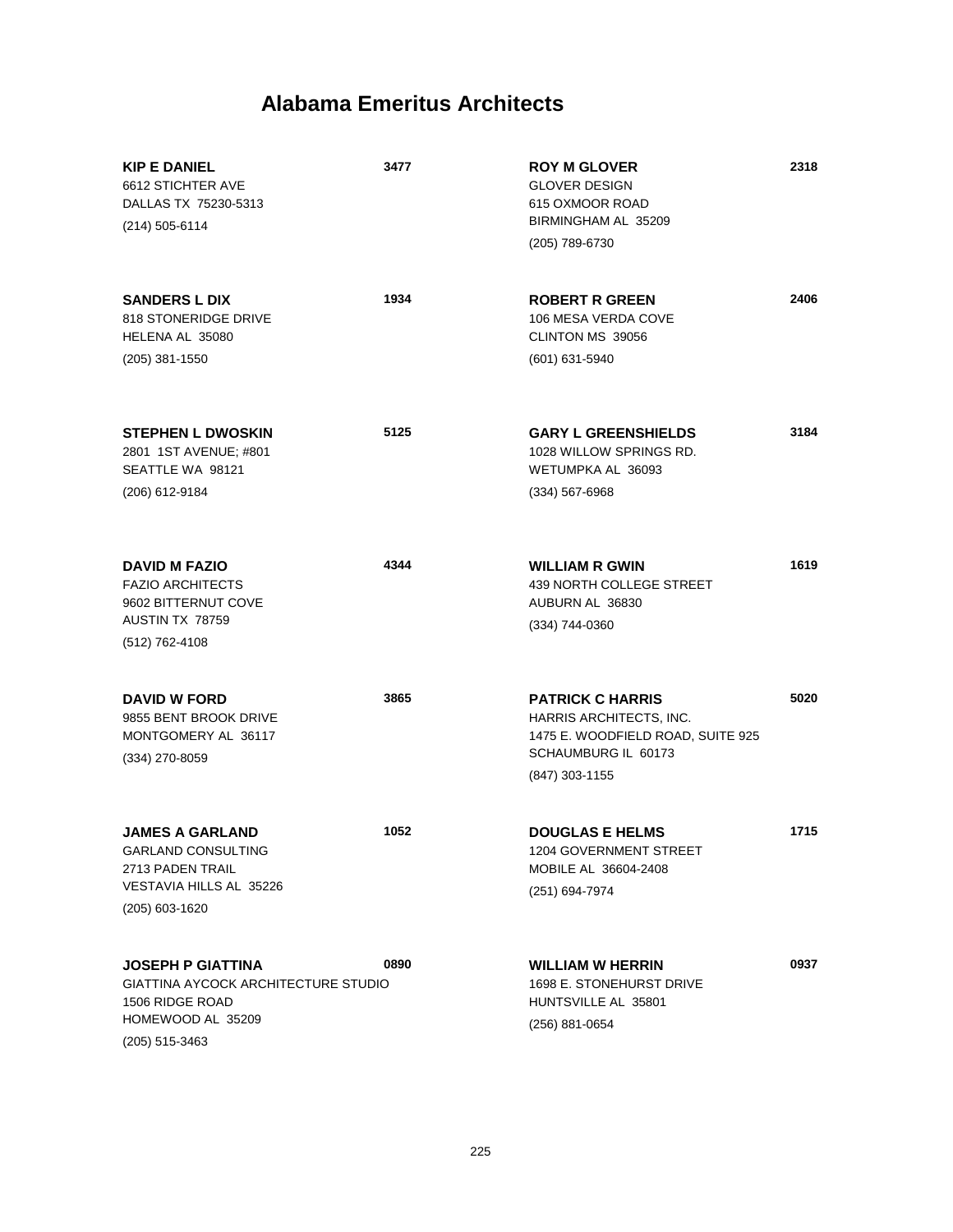| <b>DONALD N HOLLEY</b><br>1843 SHADES CREST ROAD<br>BIRMINGHAM AL 35216<br>(205) 979-7397                      | 1817 | <b>EMORY K KIRKWOOD</b><br><b>EMORY KIRKWOOD &amp; ASSOCIATES</b><br>ARCHITECTS, INC.<br>2758 HANOVER CIRCLE<br>BIRMINGHAM AL 35205<br>(205) 933-8526 | 0938 |
|----------------------------------------------------------------------------------------------------------------|------|-------------------------------------------------------------------------------------------------------------------------------------------------------|------|
| <b>CHARLES C HUDLOW</b><br>6504 WALKING HORSE COURT<br>MOBILE AL 36695<br>$(251)$ 661-8296                     | 2464 | <b>FOREST R KNOWLES</b><br>2012 BUTLER BASIN BLVD.<br>HUNTSVILLE AL 35803<br>(256) 426-0303                                                           | 2137 |
| THOMAS A HUNT<br><b>1515 VALLEY VIEW CIRCLE</b><br>BIRMINGHAM AL 35209<br>(205) 601-3922                       | 1908 | <b>DONALD E LAMBERT</b><br>1470 N. SHORE DRIVE<br>FLORENCE AL 35634<br>(256) 710-1999                                                                 | 1820 |
| <b>RALPH W INSCHO</b><br>324 MARKET STREET NE 3A, DECATUR, AL<br>35601<br>DECATUR AL 35601<br>$(256)$ 303-5354 | 0712 | <b>DAVID A LEMONS</b><br>635 CAROLINA COURT<br>FAIRHOPE AL 36532<br>(601) 842-3289                                                                    | 4827 |
| <b>ROGER A JOBE</b><br><b>1784 YOUNG FARM ROAD</b><br>MONTGOMERY AL 36106<br>$(334)$ 277-4678                  | 4721 | <b>CLARK E LUNDELL</b><br>312 CARTER STREET<br>AUBURN AL 36830<br>(334)844-2369                                                                       | 1950 |
| <b>MICHAEL L KATZIN</b><br>425 LEASINGHAM WAY<br>JOHNS CREEK GA 30097<br>(470) 469-5586                        | 6755 | <b>EMMETT D MALVANEY</b><br>5701 PECANWOOD LANE<br>AUSTIN TX 78749-3536<br>(512) 435-9498                                                             | 4304 |
| <b>HUGH W KILPATRICK</b><br>3504 KENNEBEC STREET<br>NORTHPORT AL 35473<br>$(205)$ 333-1488                     | 3780 | <b>NATHANIEL H MCCRAY</b><br>NATHANIEL MCCRAY, EMERITUS ARCHITECT<br>5419 WALDRON ST.<br>FERNANDINA BEACH FL 32034<br>(904) 472-8868                  | 4257 |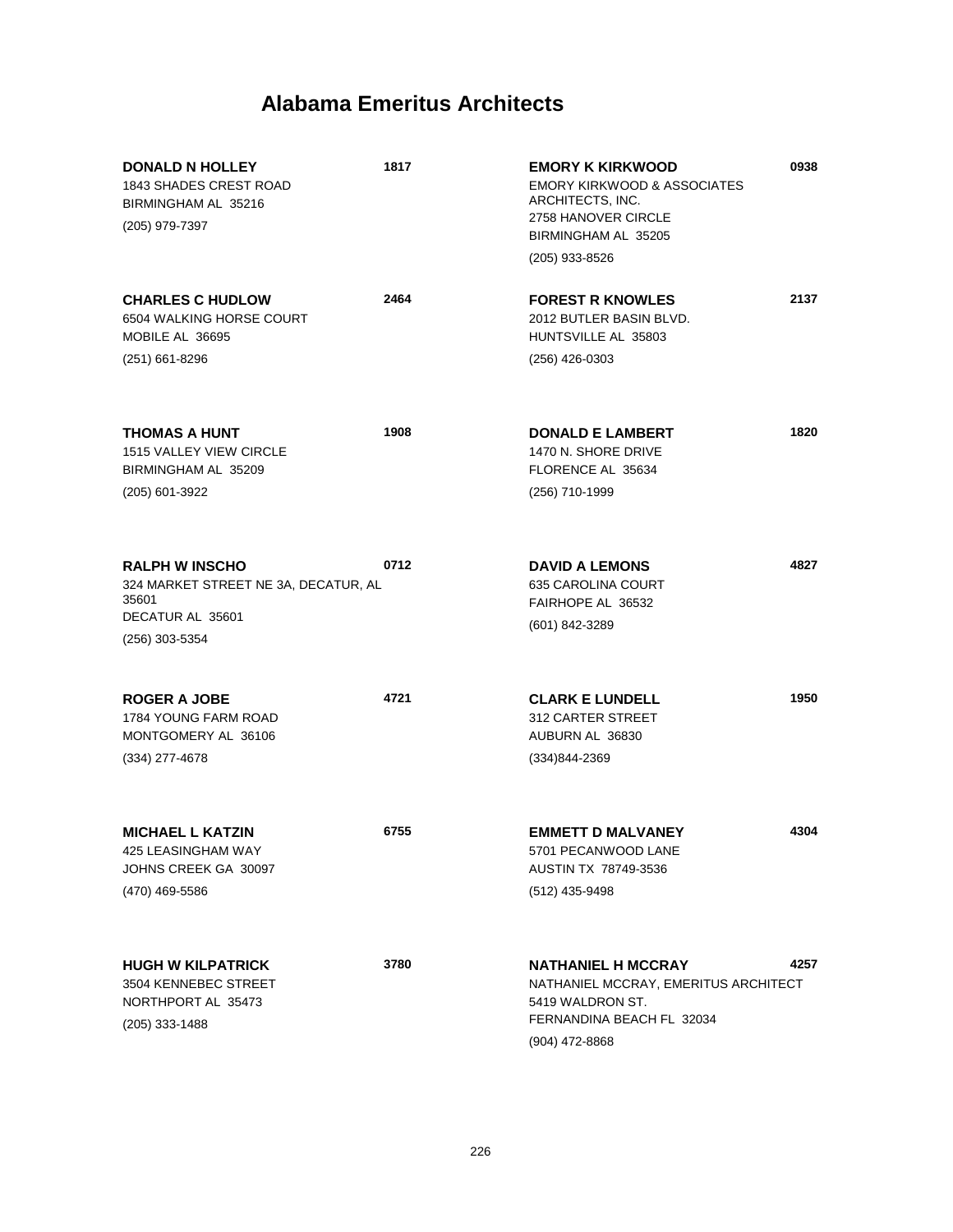| <b>JOHN B MCDONALD</b><br>118 CEDAR POINTE<br>FAIRHOPE AL 36532<br>$(334)$ 303-0198                                             | 0745 | <b>STEVEN D NEWTON</b><br>STEVEN D NEWTON, ARCHITECT<br>1722 GREEN HILLS DRIVE<br>NASHVILLE TN 37215<br>(615) 269-4127   | 4178 |
|---------------------------------------------------------------------------------------------------------------------------------|------|--------------------------------------------------------------------------------------------------------------------------|------|
| <b>ELLIS L MCINTOSH</b><br>1850 S. BOULDER AVENUE<br><b>TULSA OK 74119</b><br>$(918) 585 - 8555$                                | 4214 | <b>CHARLES E NORMAN</b><br><b>1808 SANDCASTLE TR</b><br>MESQUITE TX 75149<br>(972) 289-3604                              | 2397 |
| <b>LOUISE J MCPHILLIPS</b><br>LOUISE J. MCPHILLIPS, ARCHITECT<br>3715 OLD LEEDS ROAD<br>BIRMINGHAM AL 35213<br>$(205)$ 566-5754 | 2775 | <b>COOPER W NORMAN</b><br>CWN CONSULTING, PC<br>20188 PECAN TRACE<br>FAIRHOPE AL 36532<br>(228) 369-9444                 | 6082 |
| <b>JAMES H MEACHAM</b><br>8142 GLYNNWOOD DRIVE<br>MONTGOMERY AL 36117<br>(334) 271-5131                                         | 2912 | <b>FRANK S OLIVER</b><br>3204 ROCHER PLACE<br>BIRMINGHAM AL 35226-2266<br>(205) 979-7940                                 | 2774 |
| <b>WILLIAM H MULLINS</b><br>868 HIGHWAY 13<br>HELENA AL 35080<br>(205) 426-0228                                                 | 3696 | <b>G GRAY PLOSSER</b><br>KPS GROUP, INC.<br>60 14TH ST. SOUTH, STE. 100<br>BIRMINGHAM AL 35233<br>(205) 458-3217         | 1449 |
| <b>RANDALL A NACCARI</b><br>4624 SUMMIT COURT<br>HOOVER AL 35226<br>(205) 901-3185                                              | 2558 | <b>LOUIS R POUNDERS</b><br>ANF ARCHITECTS<br>1500 UNION AVE.<br>MEMPHIS TN 38104<br>$(901)$ 278-6868                     | 5653 |
| <b>RONALD V NANCE</b><br>19362 OBERG ROAD<br>FAIRHOPE AL 36532-3676<br>(251) 504-1440                                           | 2056 | <b>DALE M RARDIN</b><br>RARDIN & CARROLL ARCHITECTS<br>6105 PRESERVATION DRIVE<br>CHATTANOOGA TN 37416<br>(423) 894-3242 | 2857 |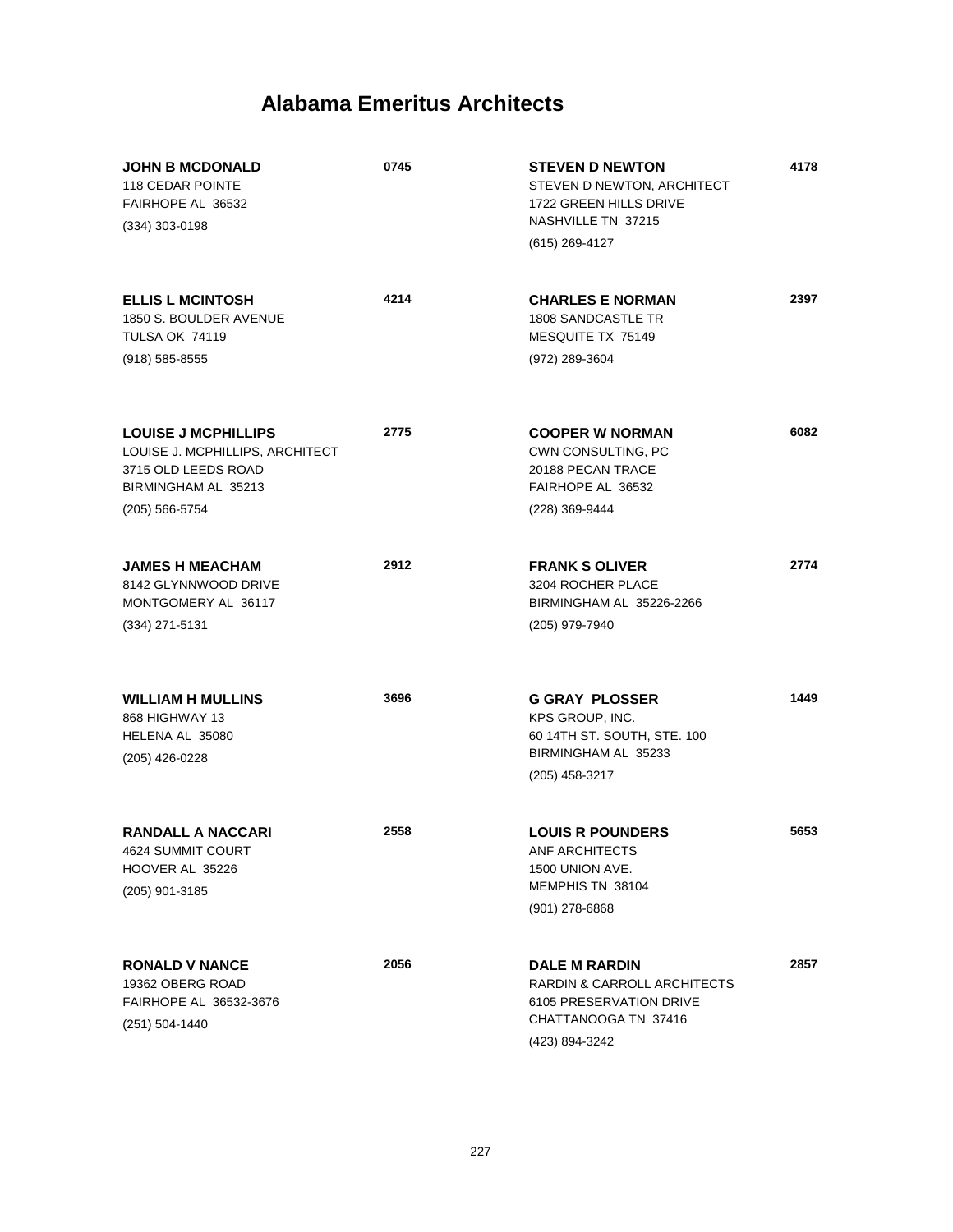| <b>FRED A SAAS</b><br>12695 COUNTY ROAD 95<br>ELBERTA AL 36530<br>(251) 987-1200                                              | 3650 | <b>ROGER J SPARKS</b><br><b>CMH ARCHITECTS</b><br><b>216 SLATER COURT</b><br>HUNTSVILLE AL 35811<br>(205) 901-4781 | 2225 |
|-------------------------------------------------------------------------------------------------------------------------------|------|--------------------------------------------------------------------------------------------------------------------|------|
| <b>PATRICIA J SAUNDERS</b><br>6042 STONECHASE BLVD.<br><b>PACE FL 32571</b><br>(850) 736-8224                                 | 4159 | <b>RICHARD W SPRAGUE</b><br>3219 STERLING RD.<br>BIRMINGHAM AL 35213<br>(205) 870-7352                             | 1826 |
| <b>WILLIAM R SCHAUER</b><br>1023 IDLEWILD CIRCLE<br>BIRMINGHAM AL 35242<br>(205) 705-6478                                     | 0837 | <b>BILLY D TATE</b><br>585 COUNTY ROAD 677<br>CULLMAN AL 35055<br>$(205)$ 757-6903                                 | 2547 |
| <b>DORLAND C SHELTON</b><br>DORLAND CAROL SHELTON, ARCHITECT<br>432 MEADOW HILL ROAD<br>FORT WORTH TX 76108<br>(817) 737-5774 | 3405 | <b>MARK D TILDEN</b><br>3355 TRAILS END CIRCLE<br>ROSWELL GA 30075<br>(770) 916-2220                               | 5475 |
| <b>HOWELL L SIMS</b><br>7621 QUAIL DRIVE SW<br>HUNTSVILLE AL 35802<br>$(256)$ 881-1157                                        | 3372 | <b>THOMAS E TILLMAN</b><br>814 MOORES MILL ROAD<br>AUBURN AL 36830<br>(334) 821-2122                               | 1689 |
| <b>BRUCE A SMITH</b><br><b>BRUCE A. SMITH &amp; ASSOCIATES</b><br>746 MARION ROAD<br>SLOCOMB AL 36375-4082<br>(334) 671-7685  | 3874 | <b>RICHARD T UPTON</b><br><b>RETIRED</b><br>2160 WHITING ROAD<br>BIRMINGHAM AL 35216-5140<br>(205) 979-1603        | 3758 |
| <b>HARRY B SMITH</b><br><b>HBSA II</b><br>189 MAPLE RIDGE DRIVE<br>METAIRIE LA 70001<br>(504) 885-4477                        | 5470 | <b>GARY W WALTON</b><br>2387 HWY 32<br>COLUMBIANA AL 35051<br>(205) 482-7631                                       | 2333 |